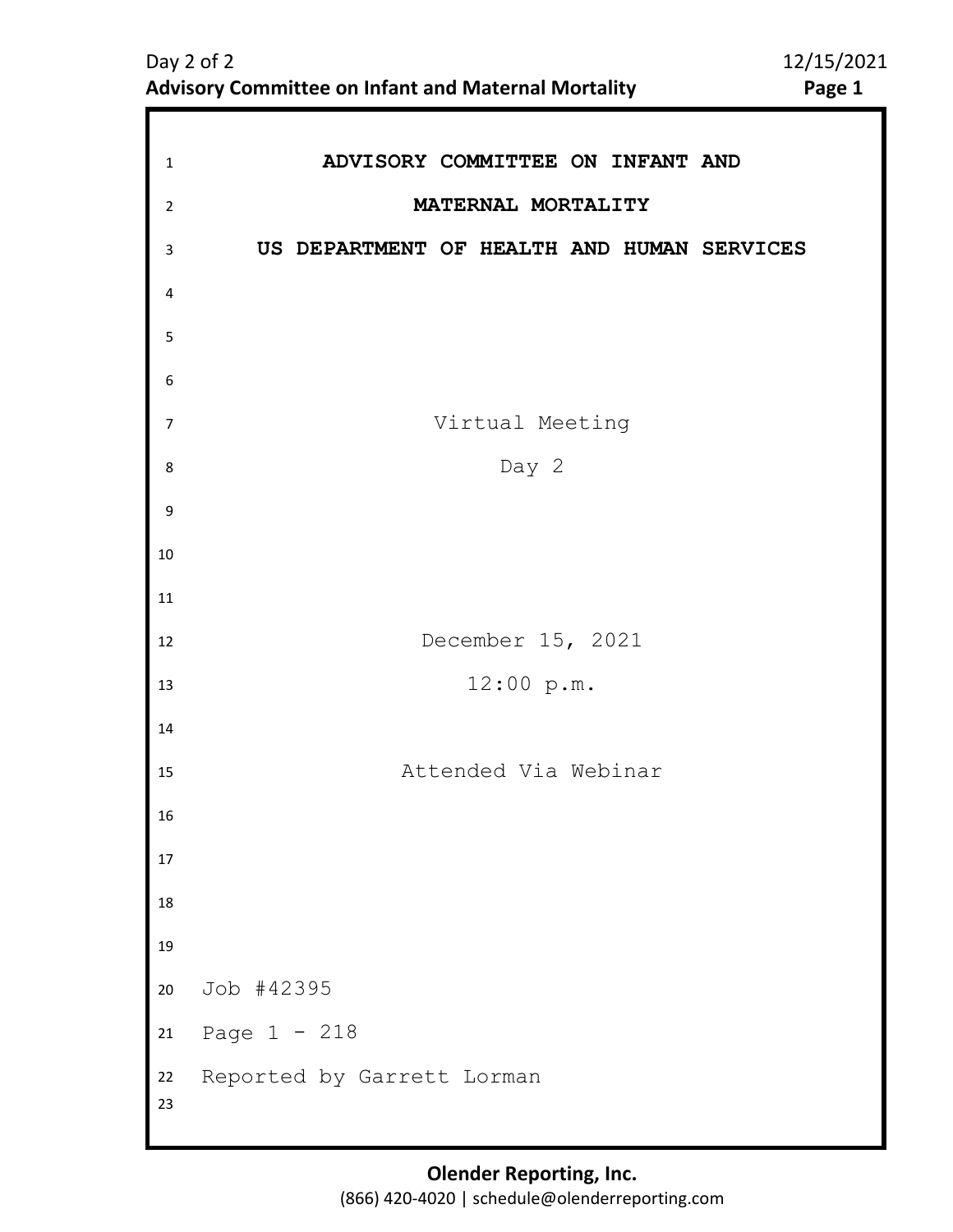```
1 Committee Members
2 
3 
4 
5 
9 
10
11
12
13
14
15
16
17
18
19
20
21
22
23
6 
8 
7 
   Jeanne A. Conry, M.D., Ph.D., President, 
   Environmental Health Leadership Foundation 
   Steven Calvin, M.D., Obstetrician-Gynecologist 
   Edward P. Ehlinger, M.D., M.S.P.H., Acting 
   Chairperson of SACIM
   Paul E. Jarris, M.D., M.B.A., Senior Principal
   Health Policy Adviser, Health Transformation 
   Center, The Mitre Corporation 
   Tara Sander Lee, Ph.D., Senior Fellow, and 
   Director of Life Sciences, Charlotte Lozier 
   Institute
   Colleen A. Malloy, M.D., Assistant Professor of 
   Pediatrics (Neonatology), Ann & Robert H. Lurie 
   Children's Hospital of Chicago 
   Janelle F. Palacios, Ph.D., C.N.M., R.N., Nurse 
   Midwife; Co-Chair, Health Equity Workgroup
```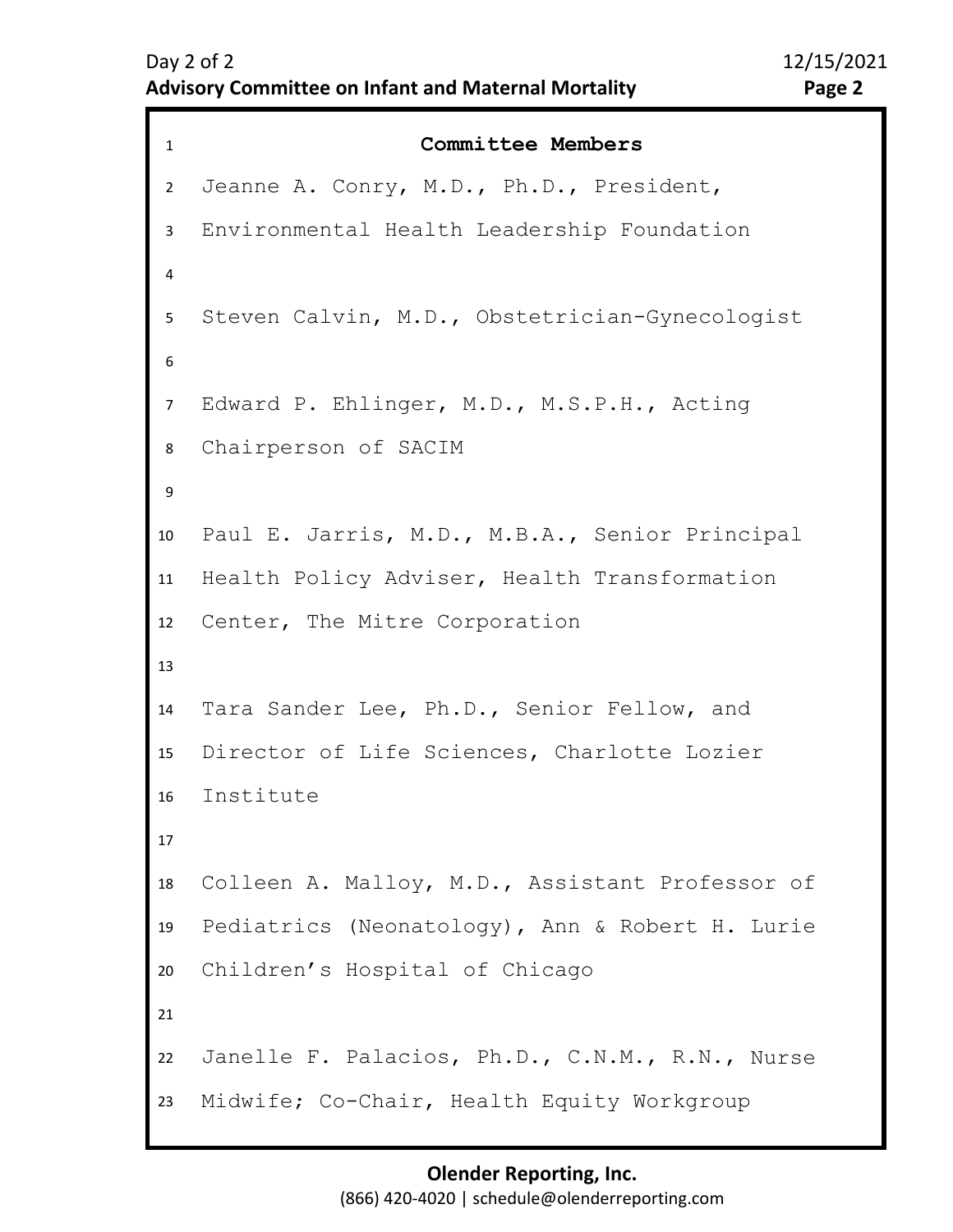```
1 
2 
3 
4 
8 
9 
10
11
12
13
14
15
16
17
18
19
20
21
22
23
5 
7 
6 
   Magda G. Peck, Sc.D., Founder/Principal, MP3 
   Health; Founder and Senior Advisor, CityMatCH; 
   Adjunct Professor of Pediatrics and Public Health, 
   University of Nebraska Medical Center 
   Belinda D. Pettiford, M.P.H., B.S., B.A., Head, 
   Women's Health Branch, North Carolina Division of 
   Public Health, Women's and Children's Health 
   Section
   Paul H. Wise, M.D., M.P.H., Richard E. Behrman 
   Professor of Pediatrics, Health Policy and 
   International Studies, Stanford University 
                     Ex-Officio Members
   Ronald T. Ashford, Office of the Secretary, US 
   Department of Housing and Urban Development 
   Wanda D. Barfield, M.D., M.P.H, FAAP, RADM USPHS 
    (ret.), Director, Division of Reproductive Health, 
   Centers for Disease Control and Prevention
```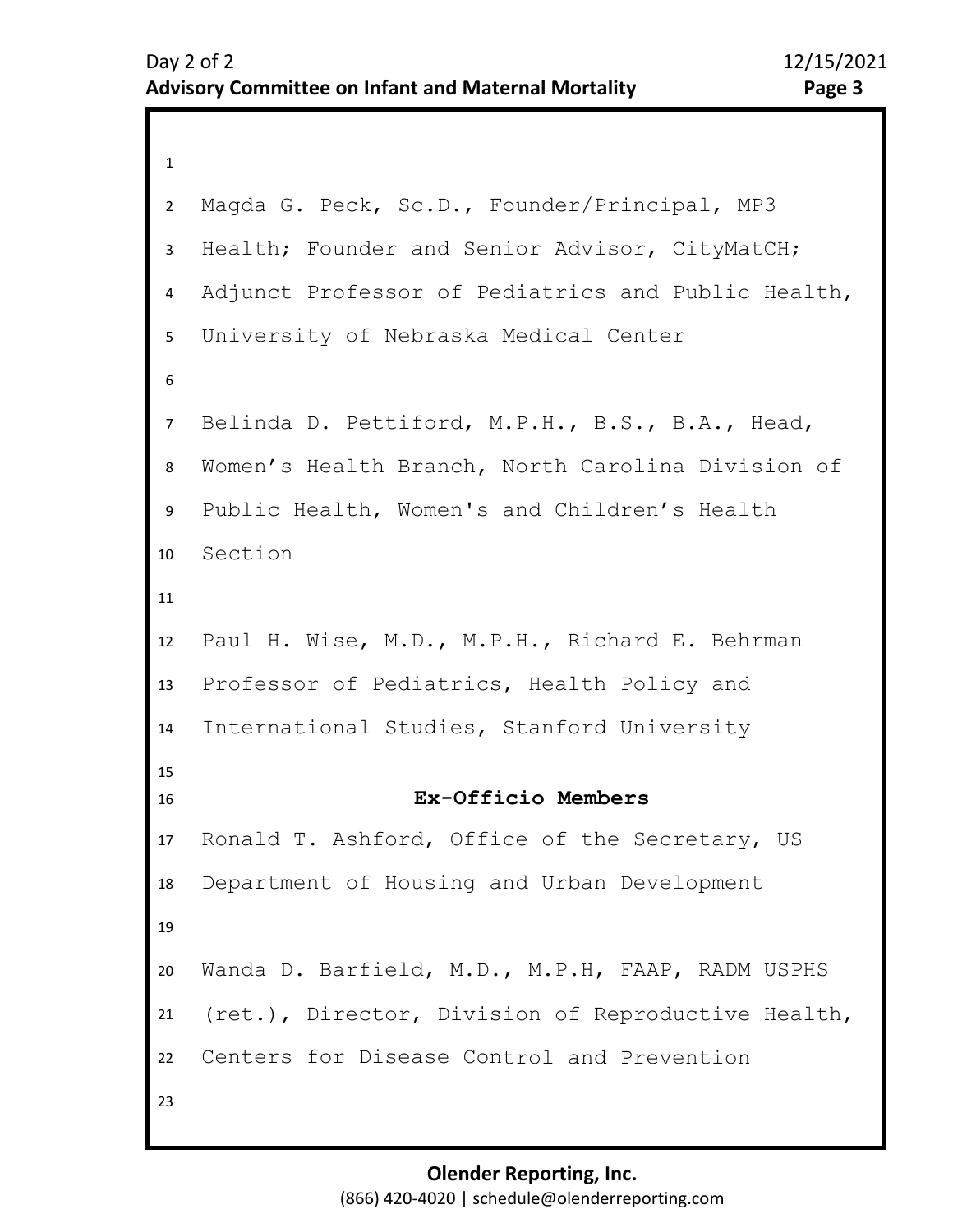```
1 Wendy DeCourcey, Ph.D., Social Science Research 
2 
6 
7 
8 
9 
10
11
12
13
14
15
16
17
18
19
20
21
22
3 
5
4 
   Analyst, Office of Planning, Research and 
   Evaluation, Administration for Children and 
   Families 
   Paul Kesner, Director of the Office of Safe and 
   Healthy Students, U.S. Department of Education 
   Joya Chowdhury, M.P.H., Public Health Researcher, 
   Office of Public and Minority Health, U.S. 
   Department of Health and Human Services 
   Dorothy Fink, M.D., Deputy Assistant Secretary, 
   Women's Health Director, Office of Women's Health, 
   U.S. Department of Health and Human Services 
   Karen Matsuoka, Ph.D., Chief Quality Officer for 
   Medicaid and CHIP Director, Division of Quality 
   and Health Outcomes 
   Kristen Zycherman, Coordinator for the CMS,
   Maternal and Infant Health Initiatives, Center for
```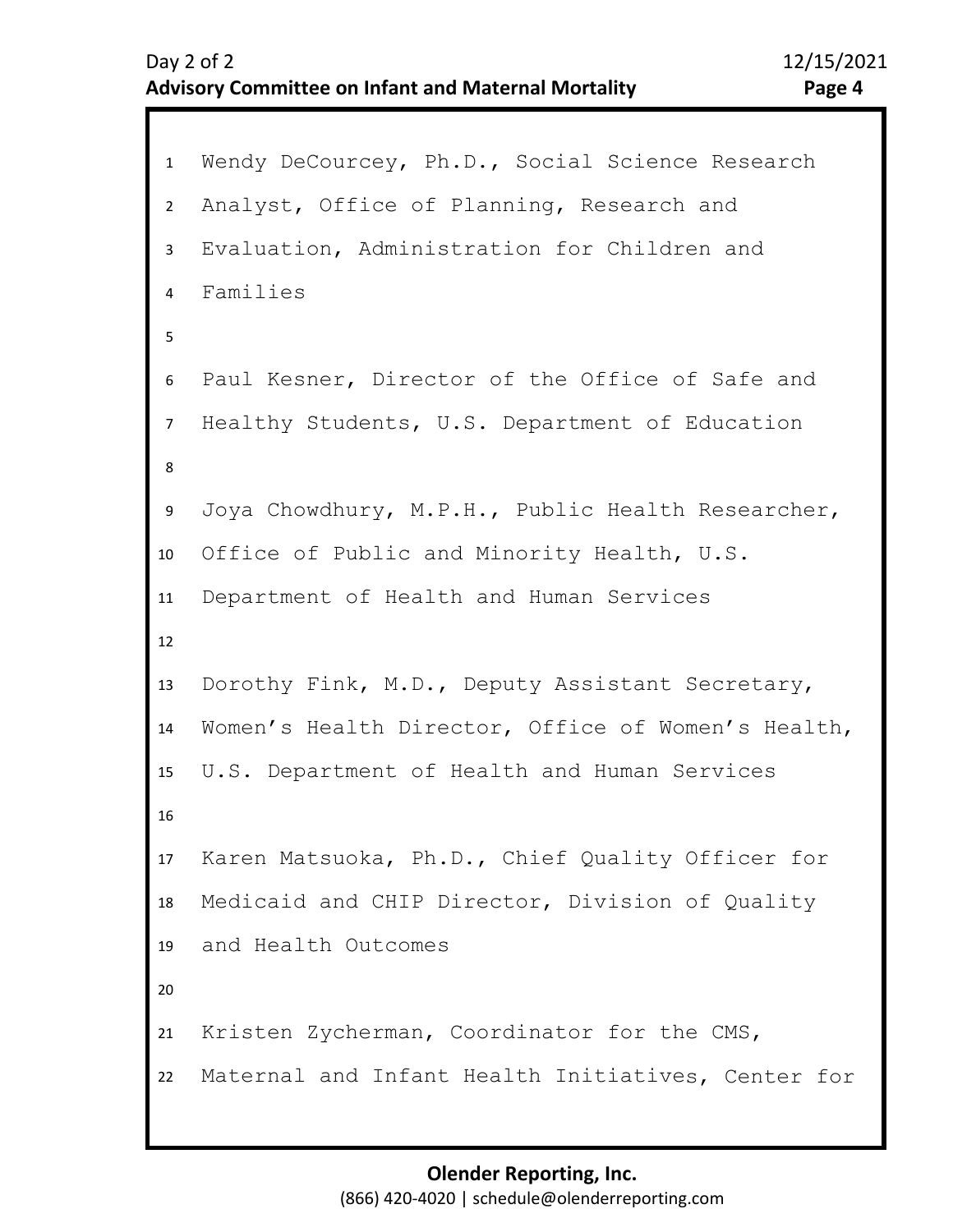```
1 Medicaid and CHIP Services 
2 
3 
4 
5 
6 
7 
8 
12
13
14
15
16
17
18
19
20
21
22
9 
11
10
   Iris R. Mabry-Hernandez, M.D., M.P.H., Medical 
   Officer, Senior Advisor for Obesity Initiatives, 
   Center for Primary Care, Prevention, and Clinical 
   Partnerships, Agency for Healthcare Research and 
   Quality 
   Kamila B. Mistry, Ph.D., M.P.H., Associate 
   Director, Office of Extramural Research, 
   Education, and Priority Populations, AHRQ Lead, 
   Health Equity, Senior Advisor, Child Health and 
   Quality Improvement, Agency for Healthcare 
   Research and Quality, U.S. Department of Health 
   and Human Services 
   Danielle Ely, Ph.D., Health Statistician, Division 
   of Vital Statistics, National Center for Health 
   Statistics, Centers for Disease Control and 
   Prevention
```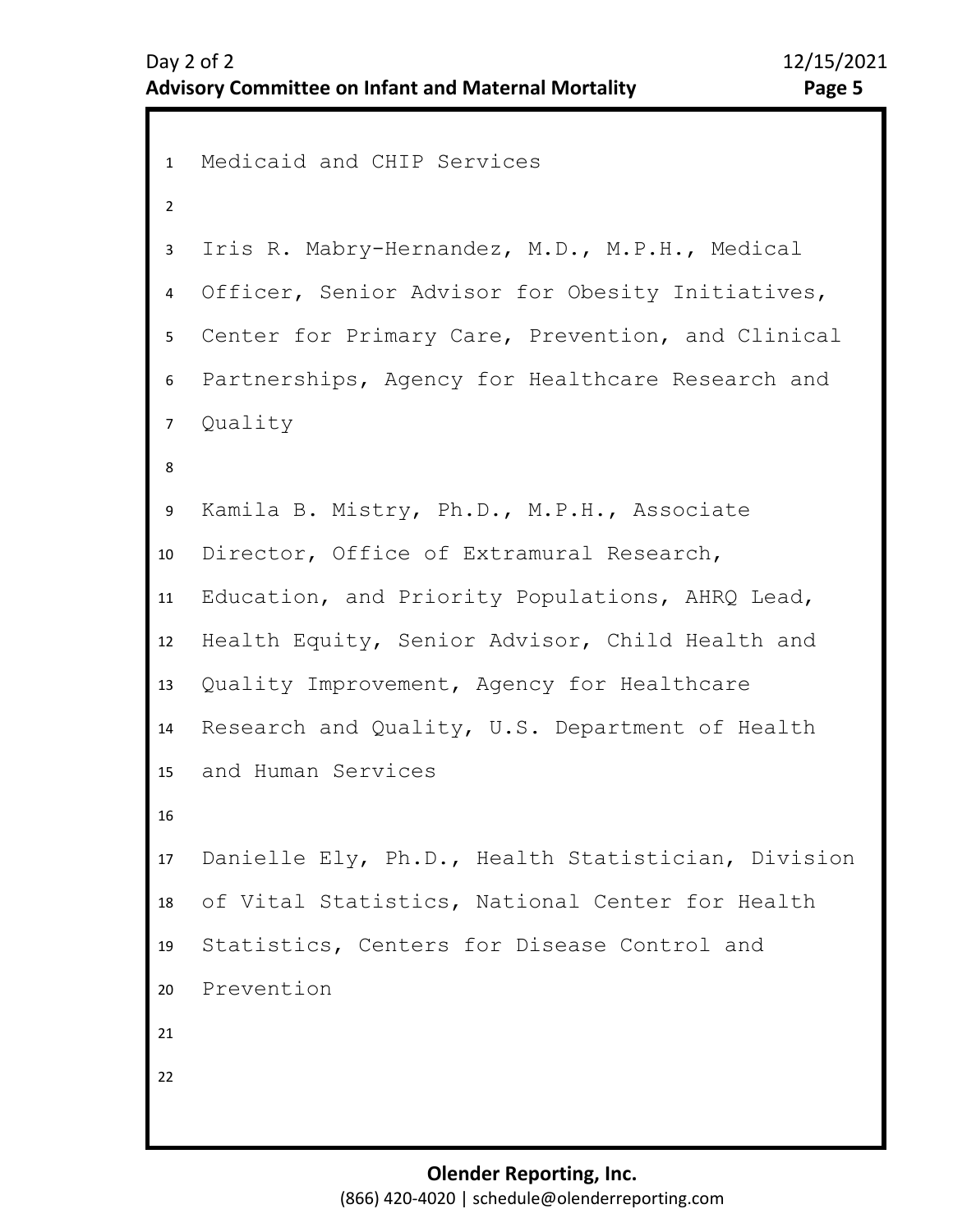```
1 Karen Remley, M.D. M.B.A., M.P.H., FAAP, Director, 
2 
3 
4 
8 
9 
10
11
12
13
14
15
16
17
18
19
20
21
22
5 
7 
6 
   National Center of Birth Defects and Developmental 
   Disabilities, Centers for Disease Control and 
   Prevention 
   Cheryl S. Broussard, Ph.D., Associate Director for 
   Science, Division of Congenital and Developmental 
   Disorders, National Center of Birth Defects and 
   Developmental Disabilities, Centers for Disease 
   Control and Prevention 
   Elizabeth Schumacher, J.D., Health Law Specialist, 
   Employee Benefit Security Administration, U.S. 
   Department of Labor 
   Alison Cernick, Ph.D., ABPP-Cn, Deputy Director 
   Eunice Kennedy Shriver National Institute of Child 
   Health and Human Development, National Institutes
   of Health 
   Suzanne England, DNP, APRN, Great Plains Area 
   Women's Health Service, Great Plains Area Indian
```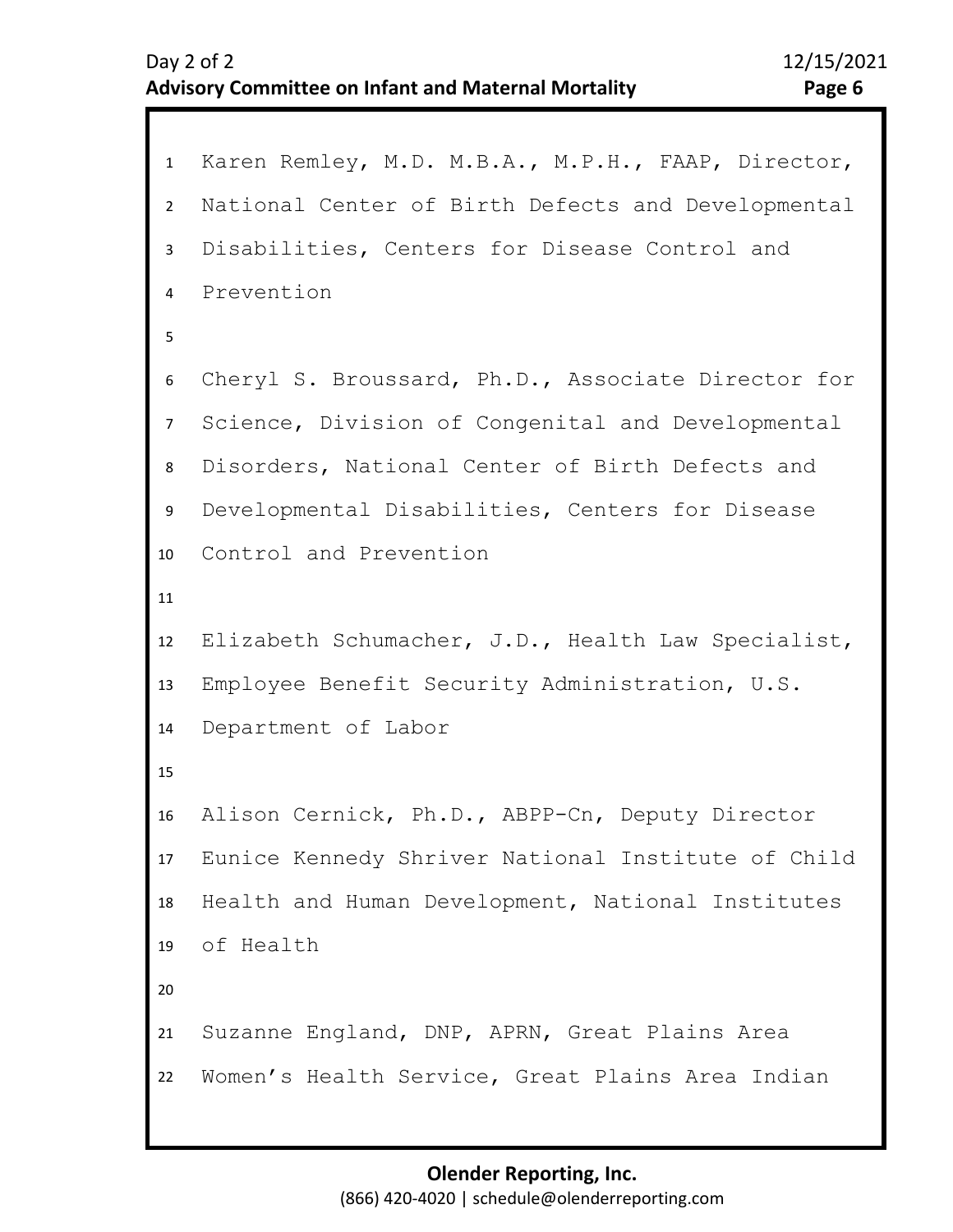```
1 Health Service, Office of Clinical and 
2 
3 
4 
8 
9 
10
11
12
13
14
15
16
17
18
19
20
21
22
23
5 
7 
6 
   Preventative Services 
   Dexter Willis, Special Assistant, Food and 
   Nutrition Service, U.S. Department of Agriculture 
   Lee Wilson, M.A., Director, Division of Healthy 
   Start and Perinatal Services, Maternal and Child 
   Health Bureau, HRSA 
                       Committee Staff
   Michael D. Warren, M.D., M.P.H., FAAP, Executive 
   Secretary, SACIM; Associate Administrator, 
   Maternal and Child Health Bureau, Health Resources 
   and Services Administration
   Michelle Loh, Division of Healthy Start and 
   Perinatal Services, Maternal and Child Health 
   Bureau, Health Resources and Services 
   Administration 
   Vanessa Lee, M.P.H., Designated Federal Official, 
   SACIM; Maternal and Women's Health Branch,
```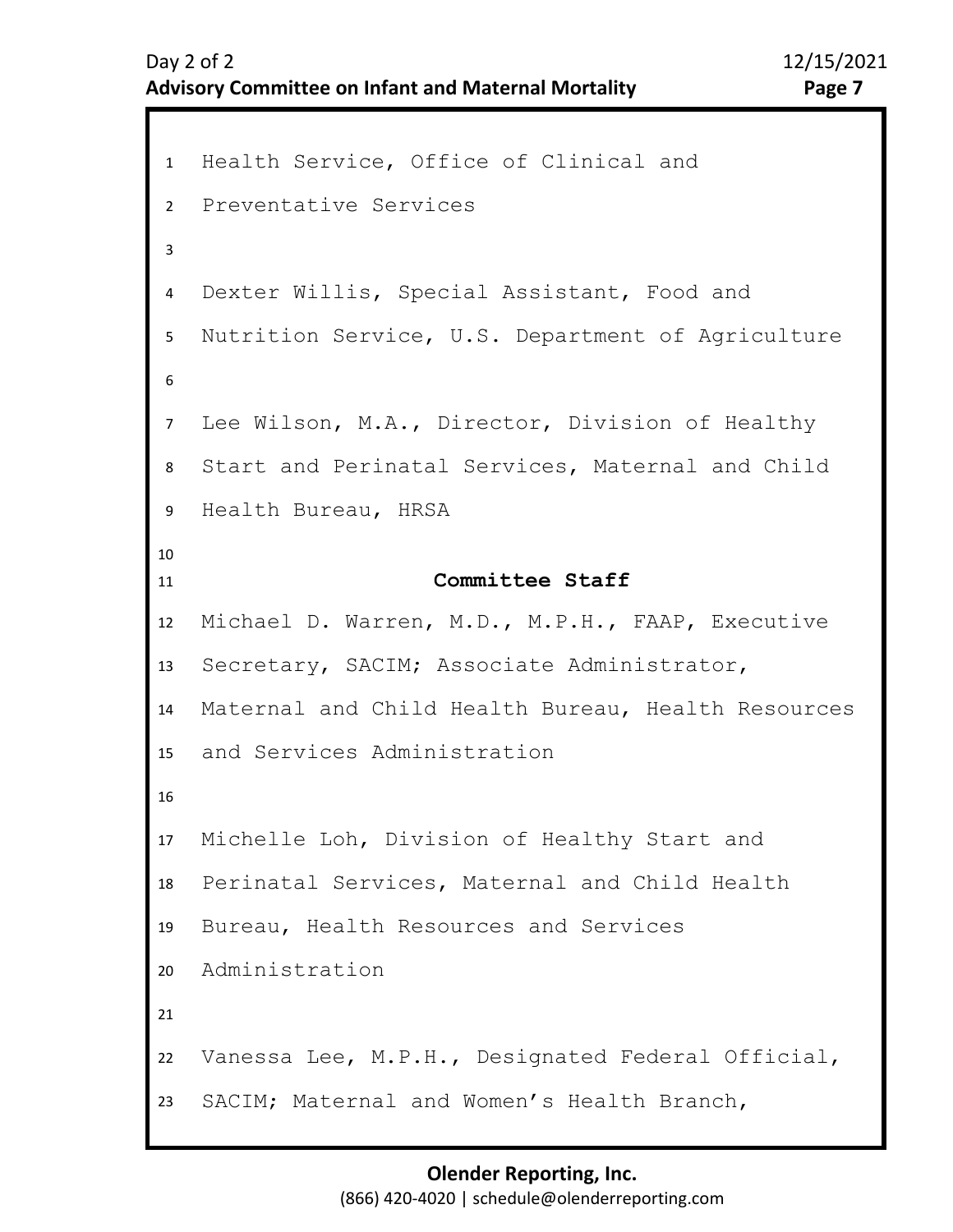```
Division of Healthy Start and Perinatal Services, 
  Maternal and Child Health Bureau, Health Resources 
  and Services Administration
1 
2 
4 
3
```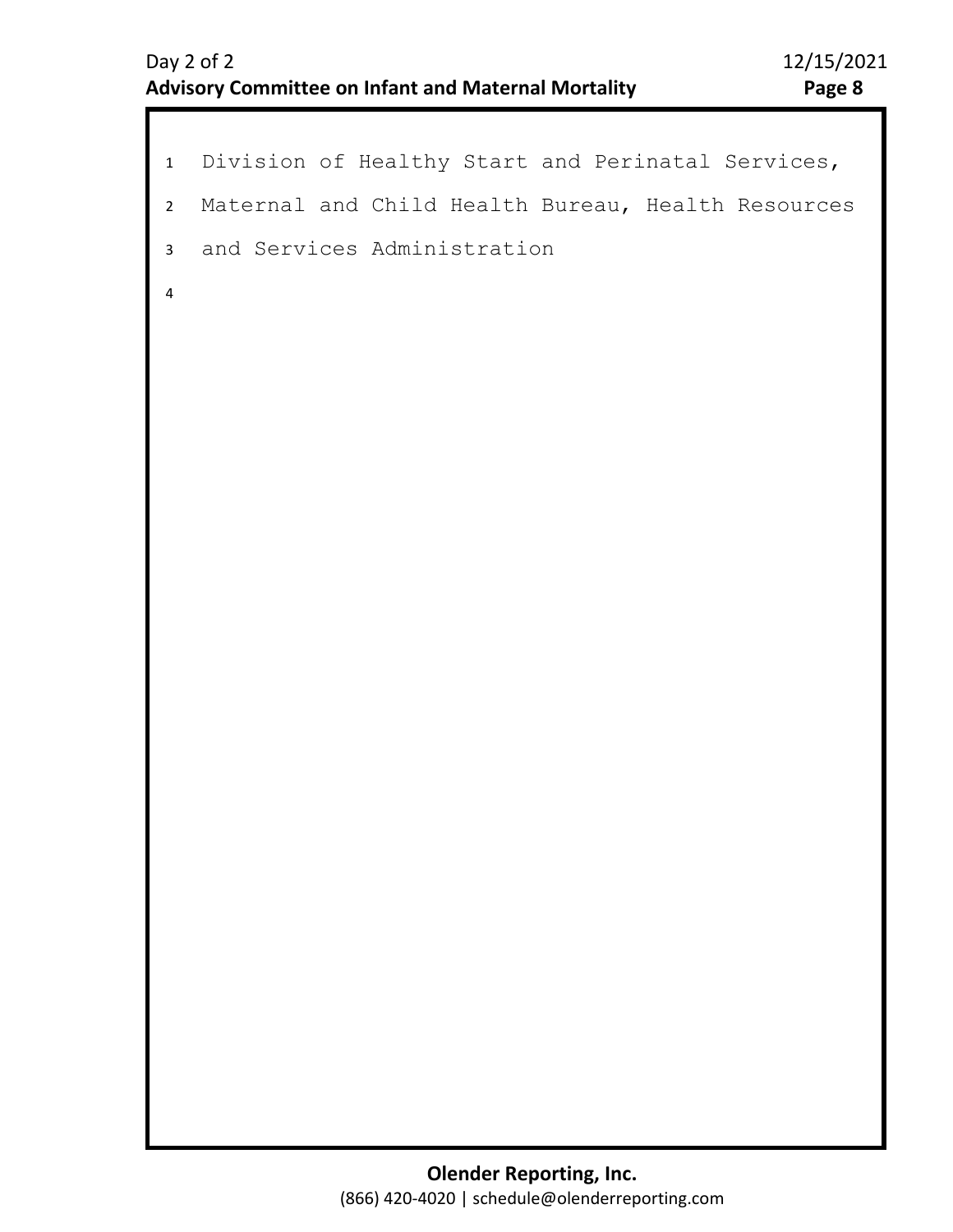| $\mathbf{1}$ | CONTENTS                                                     |
|--------------|--------------------------------------------------------------|
| 2            |                                                              |
| 3            |                                                              |
| 4            |                                                              |
| 5            |                                                              |
| 6            | WELCOME AND CALL TO ORDER---------------------------------10 |
| 7            | HEALTH OF INDIGENOUS MOTHERS AND BABIES------------------37  |
| 8            | HOUSING INSECURITY, EVICTION, AND BIRTH OUTCOMES---------88  |
| 9            |                                                              |
| 10           | PLANNING FOR A FUTURE EVIDENCE REVIEW AND DISCUSSION ON THE  |
| 11           | IMPACT OF ABORTION ON INFANT AND MATERNAL MORTALITY-----146  |
| 12           |                                                              |
| 13           | DISCUSSION AND NEXT STEPS--------------------------------180 |
| 14           |                                                              |
| 15           |                                                              |
|              |                                                              |
|              |                                                              |
|              |                                                              |
|              |                                                              |
|              |                                                              |
|              |                                                              |
|              |                                                              |
|              |                                                              |
|              |                                                              |
|              |                                                              |
|              |                                                              |
|              |                                                              |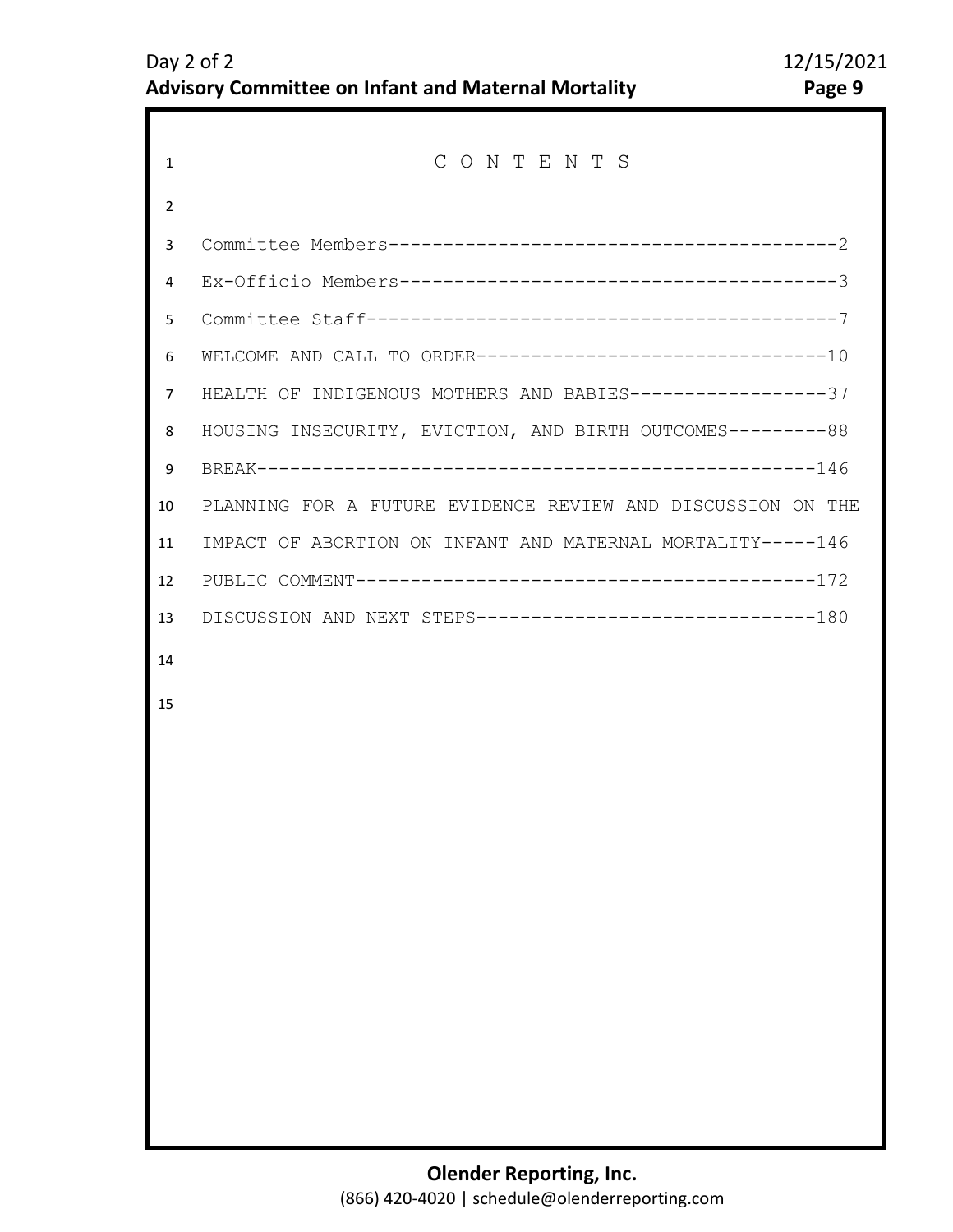<span id="page-9-0"></span>

| $\mathbf{1}$        | PROCEEDINGS                                        |
|---------------------|----------------------------------------------------|
| $\overline{2}$<br>3 | WELCOME AND CALL TO ORDER                          |
| 4                   | EDWARD EHLINGER: So, good morning or               |
| 5                   | good afternoon to everyone. I hope you had a good  |
| 6                   | restful evening and got rejuvenated after a really |
| 7 <sup>7</sup>      | great day yesterday. I learned a lot. We really    |
| 8                   | had a lot of good commentary, a lot of good        |
| 9                   | questions, a lot of issues raised. So, thanks for  |
| 10                  | Tara and Steve organizing those sessions and       |
| 11                  | moderating those. I appreciate that.               |
| 12                  | And so, I'm looking forward to                     |
| 13                  | another interesting day. And I know, one of the    |
| 14                  | topics we're going to be talking about today is    |
| 15                  | housing, and I do think we should just take a      |
| 16                  | moment. As I watched the news last night and just  |
| 17                  | saw the devastation in Kentucky and Arkansas and   |
| 18                  | Illinois and Tennessee and just the hundreds and   |
| 19                  | thousands of people who are now homeless as winter |
| 20                  | is approaching and the devastation and recognizing |
| 21                  | that, I mean, there are many people throughout the |
| 22                  | world with, you know, unstable living conditions   |
| 23                  | and they just have to recognize that there's a lot |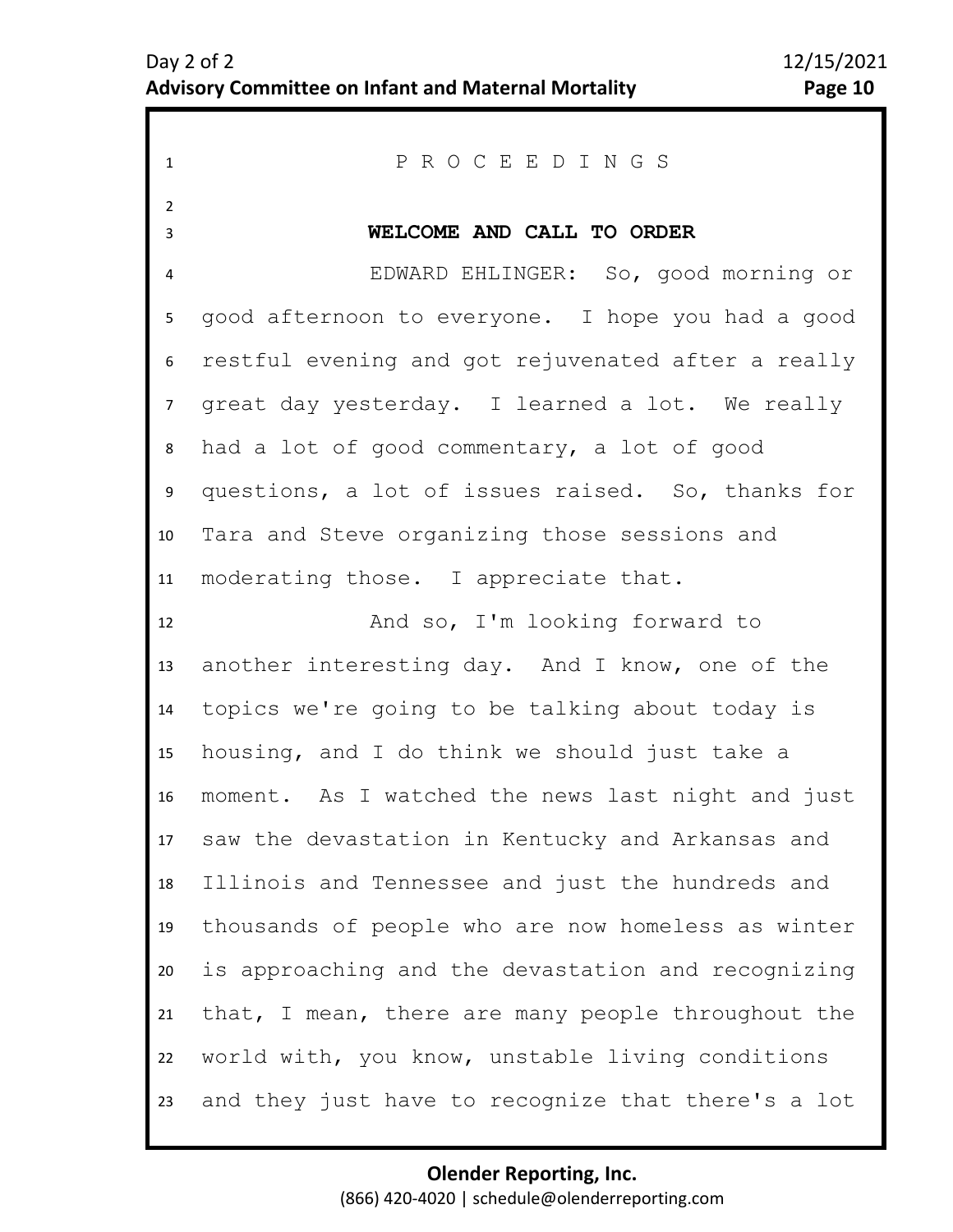| 1               | of lot of housing issues and so, let's just take a |
|-----------------|----------------------------------------------------|
| $2^{\circ}$     | second to, you know, send our good wishes their    |
| $\mathbf{3}$    | way and think about them at this point in time.    |
| 4               | So, let's take a couple of seconds to quietly      |
| 5 <sub>1</sub>  | think about all the people with housing            |
| 6               | instability in this day.                           |
| $\overline{7}$  | I thank you for that, and I do recognize           |
| 8               | that we have some new people, or not new people,   |
| 9               | people who weren't here with us yesterday, so I    |
| 10              | would like anybody who wasn't introduced, either a |
| 11              | SACIMM member or an ex-officio member who didn't   |
| 12              | get introduced yesterday to introduce themselves   |
| 13              | today, and I will start with, I see Paul Wise, who |
| 14              | wasn't here yesterday. Paul, could you unmute      |
| 15              | yourself and introduce yourself?                   |
| 16              | PAUL WISE: Thanks so much, Ed. I'm Paul            |
| 17 <sup>7</sup> | Wise, Professor of Pediatrics Health Policy and    |
| 18              | International Studies at Stanford University.      |
| 19              | EDWARD EHLINGER: And you missed the fact           |
| 20              | that I quoted you extensively yesterday.           |
| 21              | PAUL WISE: Uh-oh, that's scary.                    |
| 22              | EDWARD EHLINGER: So, any of the ex-                |
|                 |                                                    |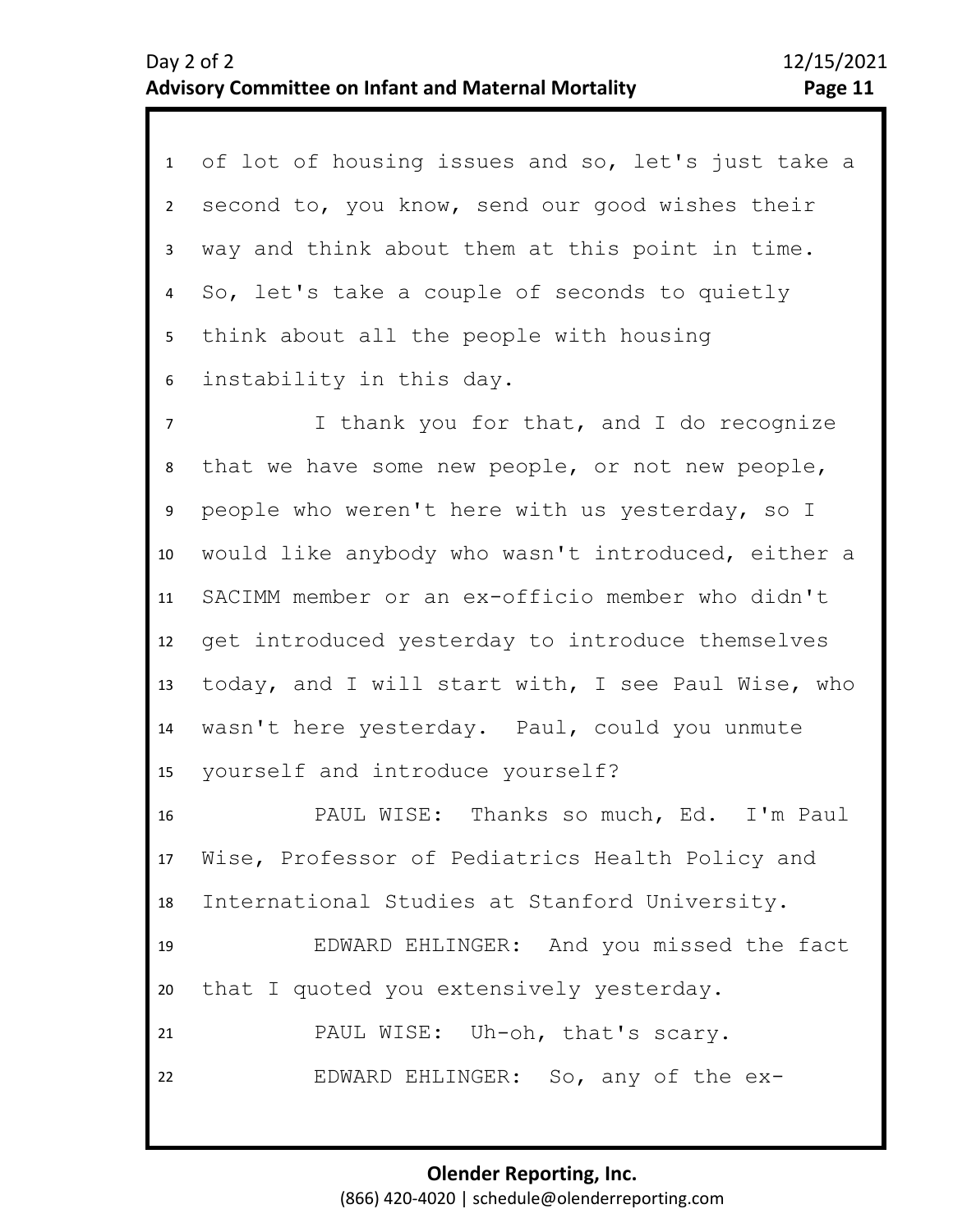1 officio members that didn't introduce themselves 2 6 7 8 9 10 11 12 13 14 15 16 17 18 19 20 21 3 5 4 yesterday? WANDA BARFIELD: Yes, hi. I'm Wanda Barfield. I direct the Division of Reproductive Health at CDC, and I was at the meeting for part of it, and it was really great what I saw. It was a really excellent session yesterday. EDWARD EHLINGER: Great. I'm glad you're here today. I'm glad you were with us a little bit yesterday. Anybody else? Suzanne, I don't think you introduced yourself yesterday. Suzanne England. SUZANNE ENGLAND: Hi. I'm Suzanne England. I'm the Great Plains Maternal Child Health Consultant in the area and I'm the exofficial number representing the Indian Health Service. EDWARD EHLINGER: Great. Glad you're with us, and I look forward to your presentation later on today. All right.

ALISON CERNICH: Ed, I don't think I

22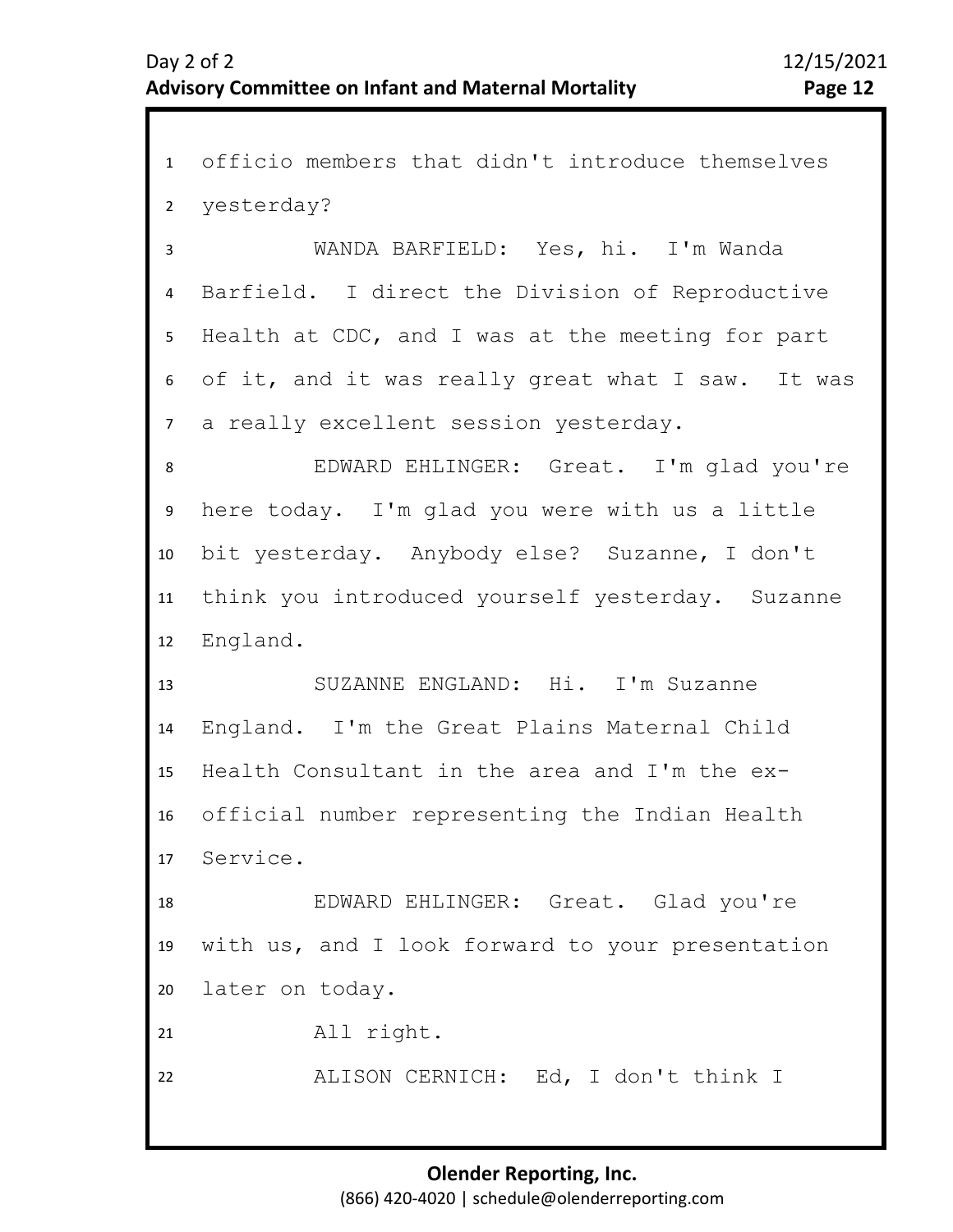1 introduced myself yesterday. I was on the call. 2 3 4 9 10 11 12 13 14 15 16 17 18 19 20 21 22 5 7 8 6 EDWARD EHLINGER: Okay. ALISON CERNICH: I'm Alison Cernich. I'm the Deputy Director of the Eunice Kennedy Shriver National Institute for Child Health and Human Development at NIH. EDWARD EHLINGER: Yeah, good. Well, thank you. And I knew you were with us. I thought you had introduced yourself yesterday. I'm sorry about that. Glad you're here again today. So, let's get started on another really interesting and important day. As we put this meeting together, there was the Health Equity Committee that put together some recommendations related to race concordant care, and as we discussed those, and I recognized that we needed a little bit more time than the thirty minutes we had. So, those recommendations are in our board book -- in our briefing book -- but we will be talking about race concordant care at our meeting in April. So, be ready for that. And as I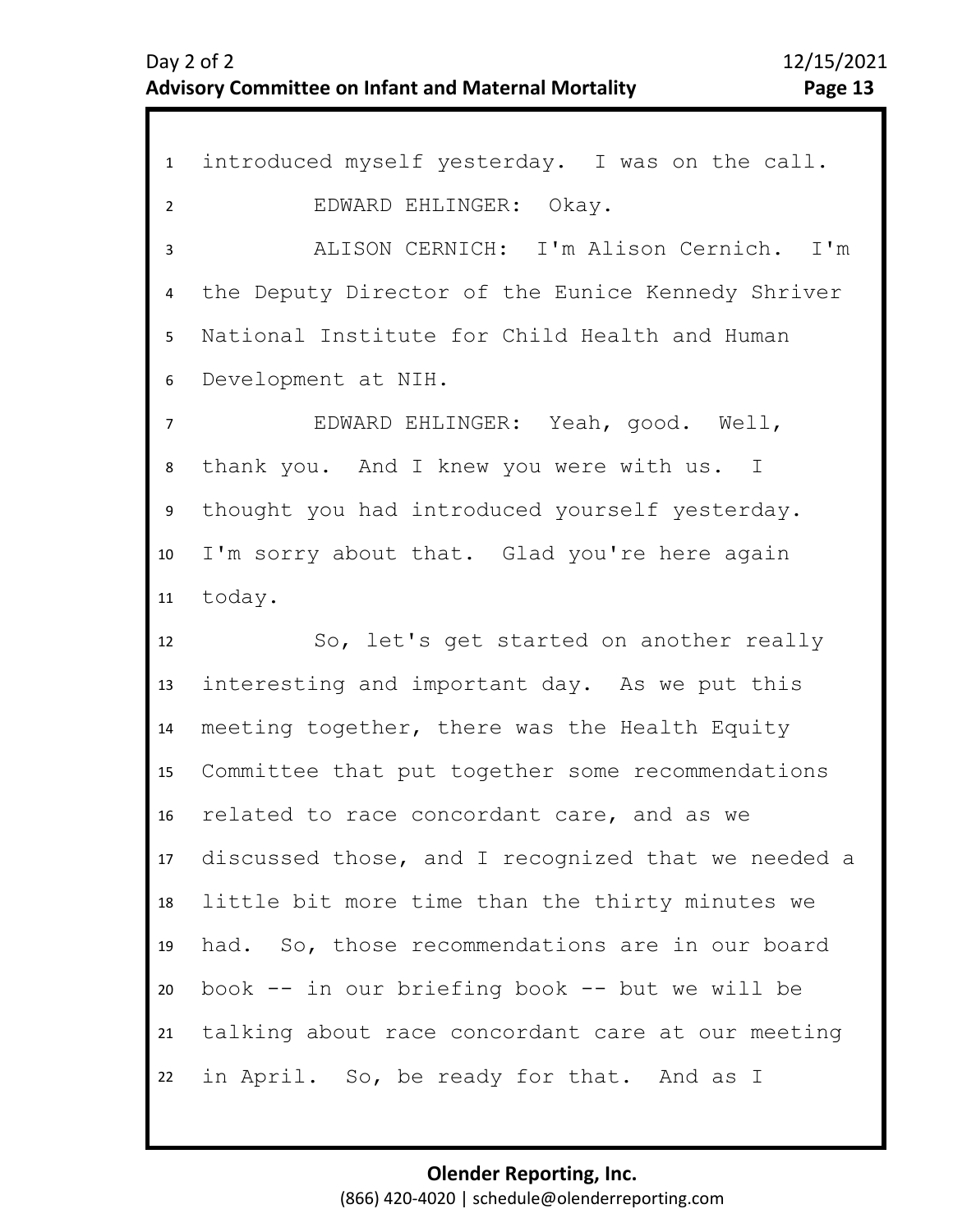1 thought about that, you know, getting things on 2 3 7 8 9 10 11 12 13 14 15 16 4 6 5 the agenda, I recognized that in every committee on which I serve, the fingerprints of the chair are usually pretty obvious. For some, who are more hands-off, their fingerprints are sometimes difficult to discern. For others, the fingerprints are visible, even without the CSI kind of dusting techniques. And I suspect that even though I try to share the leadership of our SACIMM efforts, I probably tend to be more of the latter, where my fingerprints are a little bit more obvious. I know for sure that that's the case when it comes to the topic, we're going to talk about in this first thirty minutes. That's the issue of narrative and its impact on the health of mothers and infants.

17 18 19 20 21 22 In my almost fifty years of public health work, I have become convinced of the truth of Abe Lincoln's statement that, "Public sentiment is everything. With public sentiment, nothing can fail. Without it, nothing can succeed. Consequently, he who molds public sentiment goes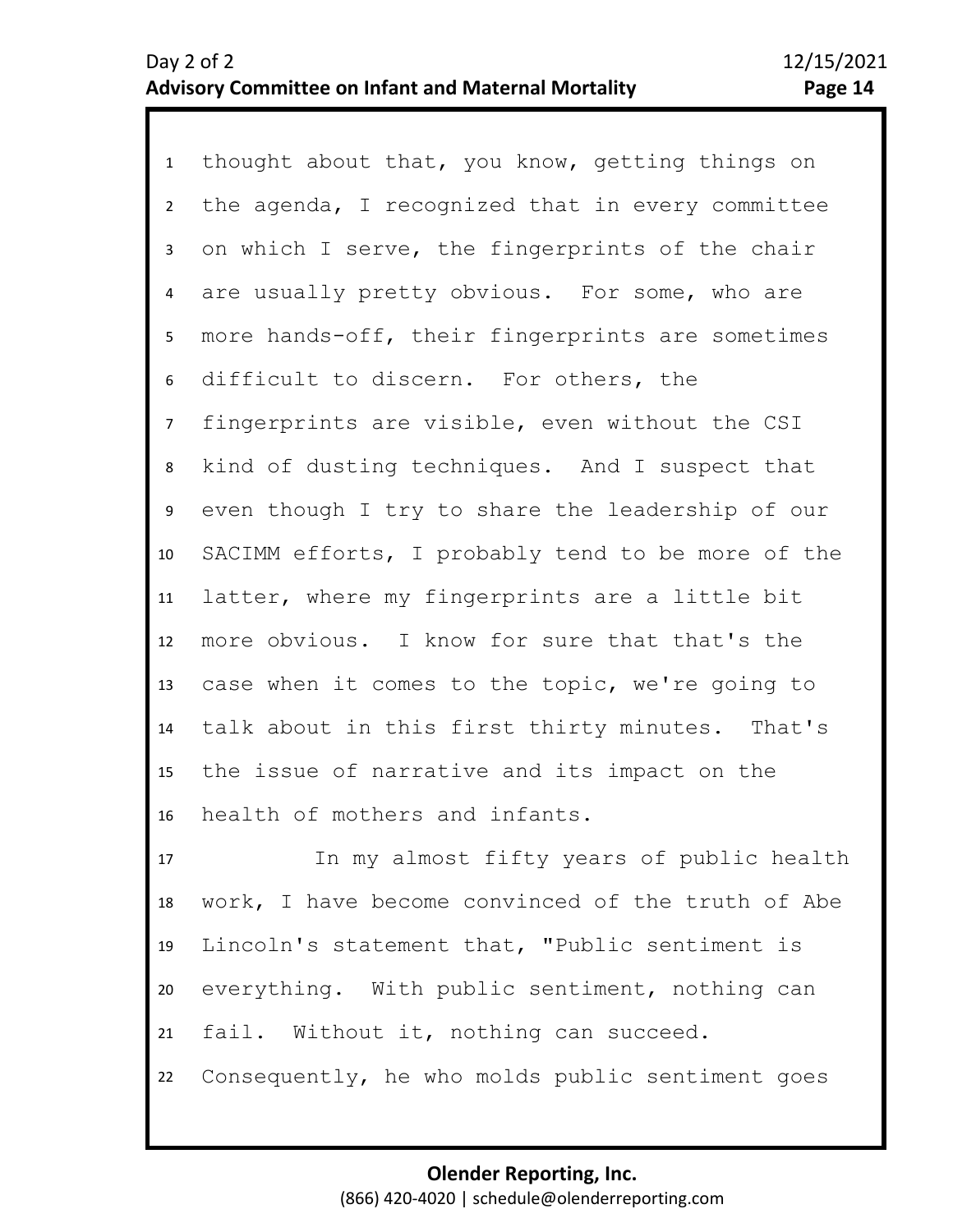1 deeper than he who enact statutes or pronounces 2 3 7 8 9 10 11 12 13 4 6 5 decision. He makes statutes and decisions possible or impossible to be executed." And it's the narrative  $-$ - end quote  $-$ - so then, it's the narrative that shapes the public sentiment. And I think that is obvious in our day and age from the power of social media and the various news media outlets in creating the narrative that is shaping the public opinion in today's world. So, that's why I have advocated from our very first meeting that we need to focus on creating and advancing a narrative about the importance of mothers and infants. Advancing them

14 15 16 as important as they are to the success of our society and that we need to address their needs and doing that is in everybody's best interest.

17 18 19 20 21 22 So, Vice President Kamala Harris gave an example of something that supports that narrative which she stated one week ago yesterday in her opening remarks for the White House Maternal Health Day of Action. She said, "A healthy economy requires healthy mothers and healthy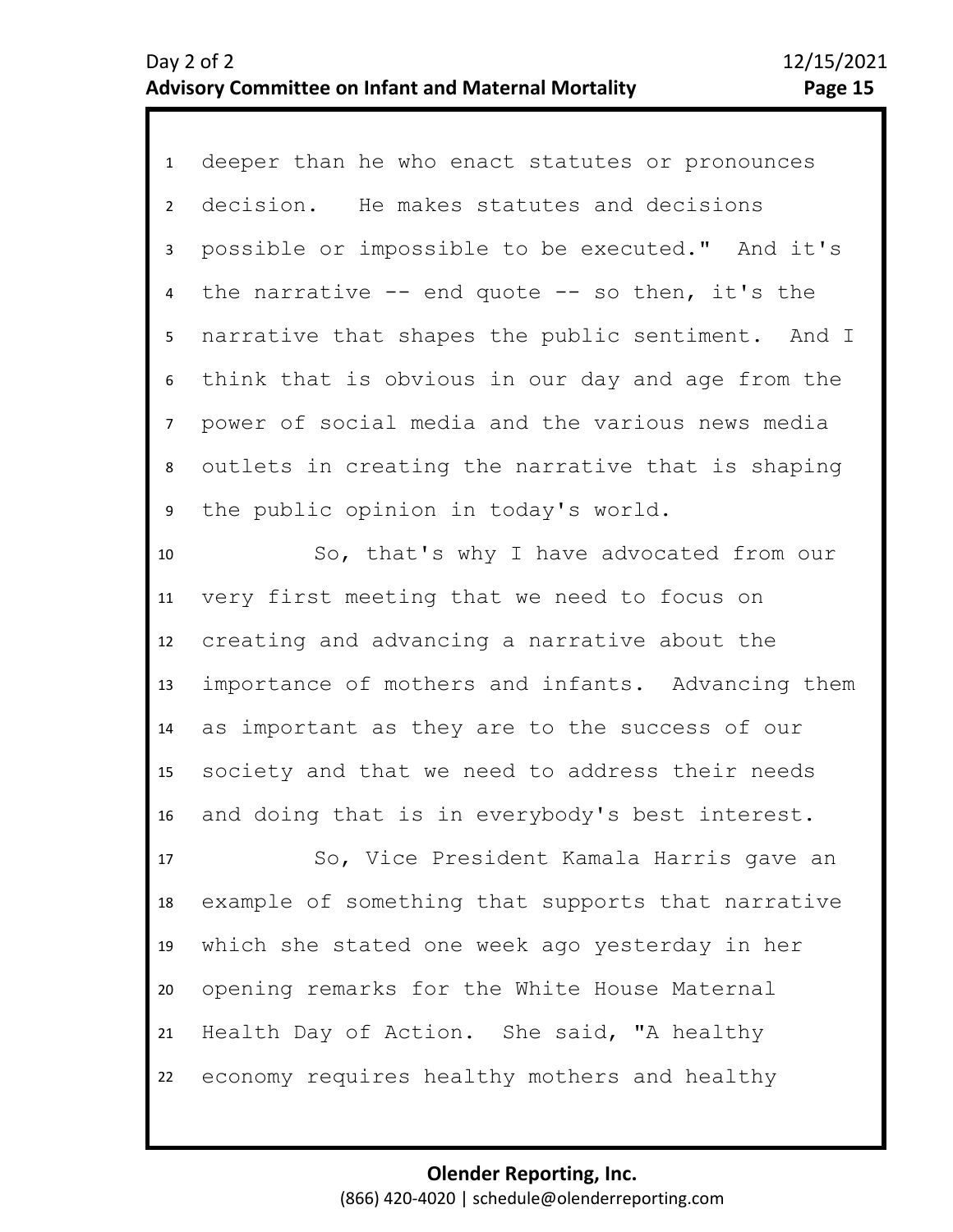1 babies." That highlighted the fact of the 2 3 4 importance of moms and babies. That's part of building that narrative, recognizing and saying that over and over again.

8 9 10 11 12 13 14 5 7 6 But what is narrative? I know there's always a question. Narrative is not just one story. It is a set of stories that we tell that are based on our values, our lived experiences, and our affiliations. It is the context and frame for our stories, and it determines the content of our stories and the lessons we want to emphasize and the words that we use to tell our stories. Narrative is part of our identity, and it shapes how we function in society.

15 16 17 18 19 20 21 22 A really gross or blatant example or weird example but despite the fact that I've lived in Minnesota for forty-one years, was employed by the University of Minnesota for sixteen years, and served as Minnesota Health Commissioner for seven years, my growing up in Green Bay, Wisconsin, and getting my undergrad and medical education at the University of Wisconsin, keeps me from abandoning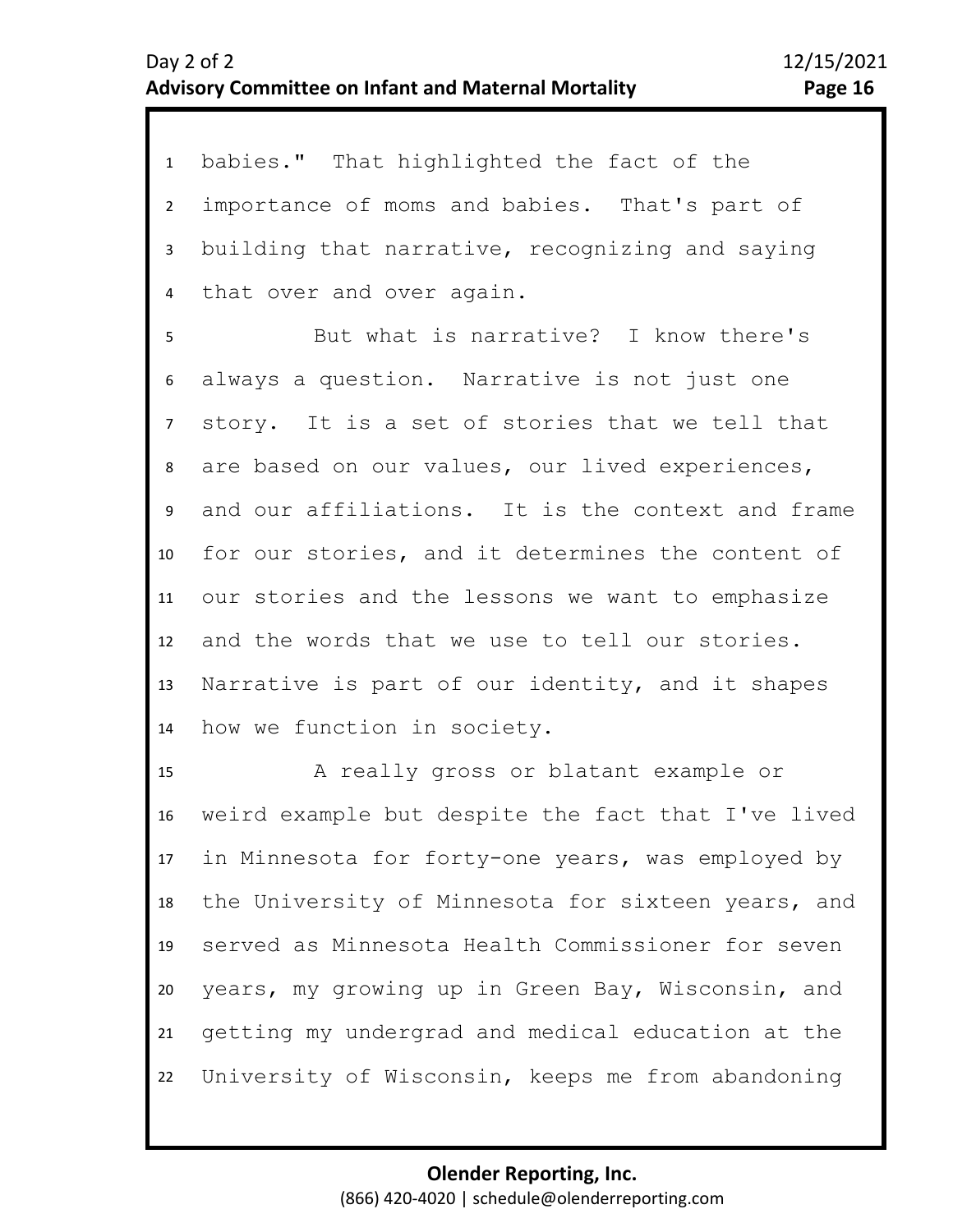1 the narrative that the Packers and the Badgers are 2 3 4 better than the Vikings and the Gophers. You know, narratives are powerful, and they stick with you.

7 8 9 10 11 12 6 5 So, as I said in our last meeting, my ultimate dream would be to have a "SACIMM report" just like the Flexner, that changes the narrative about the importance of mothers and babies and families for the short-term and the long-term success of our country with the hope that this new narrative would help change local, state, and federal program investment and policy strategies.

13 14 15 16 17 18 The problem is, I don't really know how to make that narrative change happen. I know the first two steps in the process, first identifying the dominant narrative and then creating an alternative or a transformative narrative. So, if you could go to the next slide.

19 20 21 22 These are just things that I put together. These are not been well vetted, they have not been talked about, have not been discussed, but just generally from conversations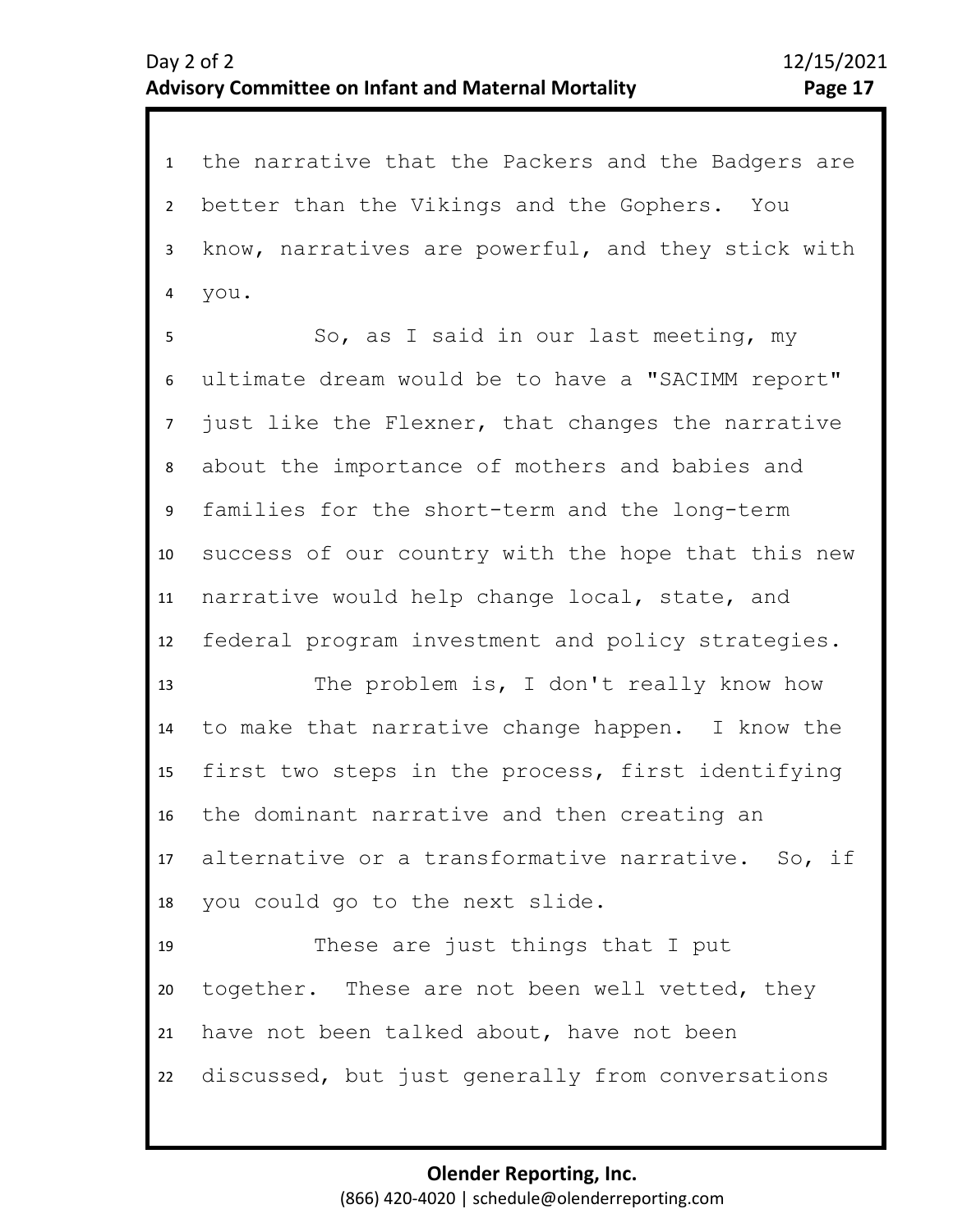1 with folks over the last several months, 2 5 6 7 8 9 10 11 12 13 14 15 16 3 4 identifying what's the dominant health narrative, and what's an alternative health narrative that we need to look at -- the dominant health narrative and there -- there can be a lot of controversy about this, so I'm not, you know, not sticking with this is the final. But, you know, dominant - - the dominant narrative health is an individual responsibility and competition and consumer choice in healthcare is really important. That anybody can choose to be healthy. It's -- it's a personal choice that they're the major health determinants, that the healthcare sector is responsible for health, that medical care will cure me your fix me if I get sick, and that health is a private matter.

17 18 19 20 21 22 Alternative to that is that health is a collective and a community responsibility. It's a right -- health care is a right and a community good. That health equity and historical trauma are a present challenge. We need balanced investment in medical care and public health.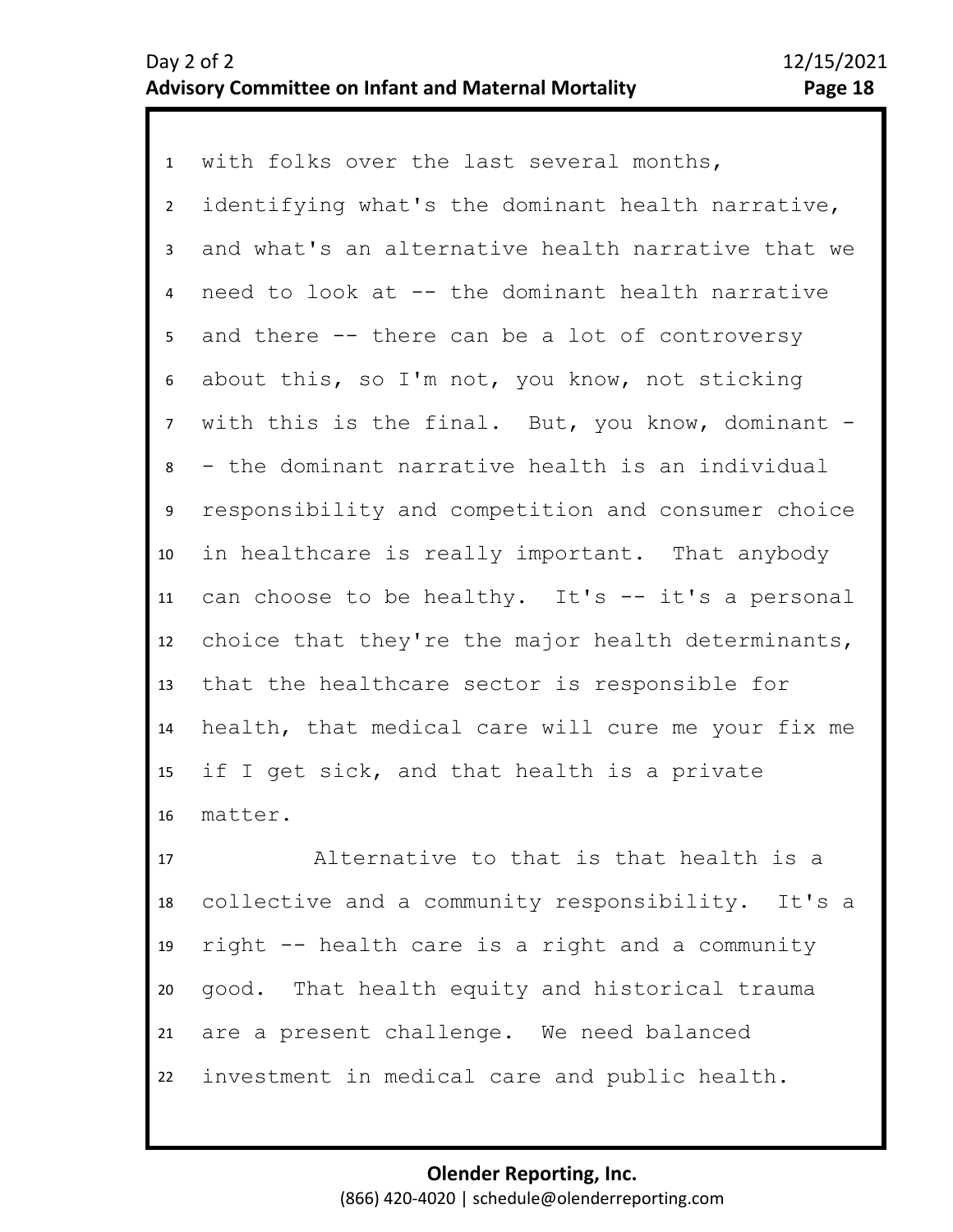1 There's health in all policies. That health is 2 3 4 5 not just the responsibility of the healthcare sector but multiple sectors. And government's role is to protect and advance the public good, that there is a role for government.

8 9 10 7 6 So, that's sort of the those contrasting or alternative narratives. Neither one is right or wrong; it's just a different way of looking at the world. And I've been trying to think about how that relates to moms and babies.

11 12 13 14 15 16 17 18 19 20 21 22 So, the next slide sort of talks about and this one actually needs a lot more work -- the dominant narratives regarding mothers and infants. Part of the dominant narrative is that parents are solely responsible for their children, that the private sector and markets will meet the needs of children, that education starts at kindergarten. Disparities are due to parental inadequacies and medical care will cure us if we get sick. Parents know what's best for the family and they alone get to decide what happens to their children and health is a private matter. You can see that it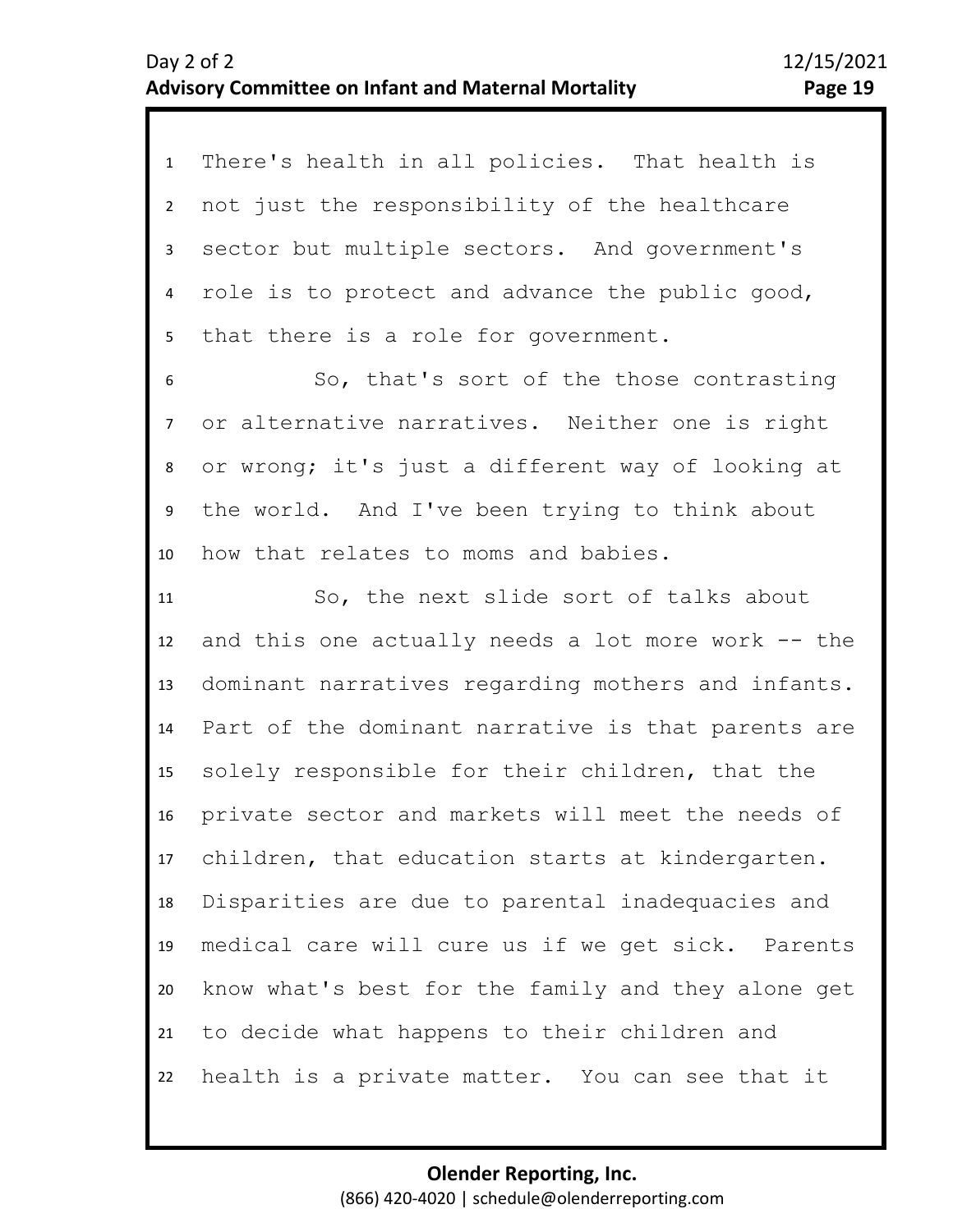1 revolves from the dominant health narrative. 2 3 4 8 9 10 11 12 13 14 15 16 17 18 19 20 21 22 5 7 6 And then, there's an alternative narrative regarding moms and babies is that child during is a family and community in a supportive role responsibility, that parenting and grandparenting is vital work and goes along with the notion of the virtue of work in our dominant narrative, but parenting and grand parenting is, which is unpaid work, is often dismissed as being vital. The long-term viability of our society requires community investment and prioritization of children. That education is an ongoing process, it's transgenerational and there's really no beginning of education, it's always -- it's always happening. And then some families have been structurally disadvantaged and need additional supports, and belonging is more powerful for us than technology. And that children are a community good and require public support. So, those are, you know, some of the narratives that I've tried to figure out of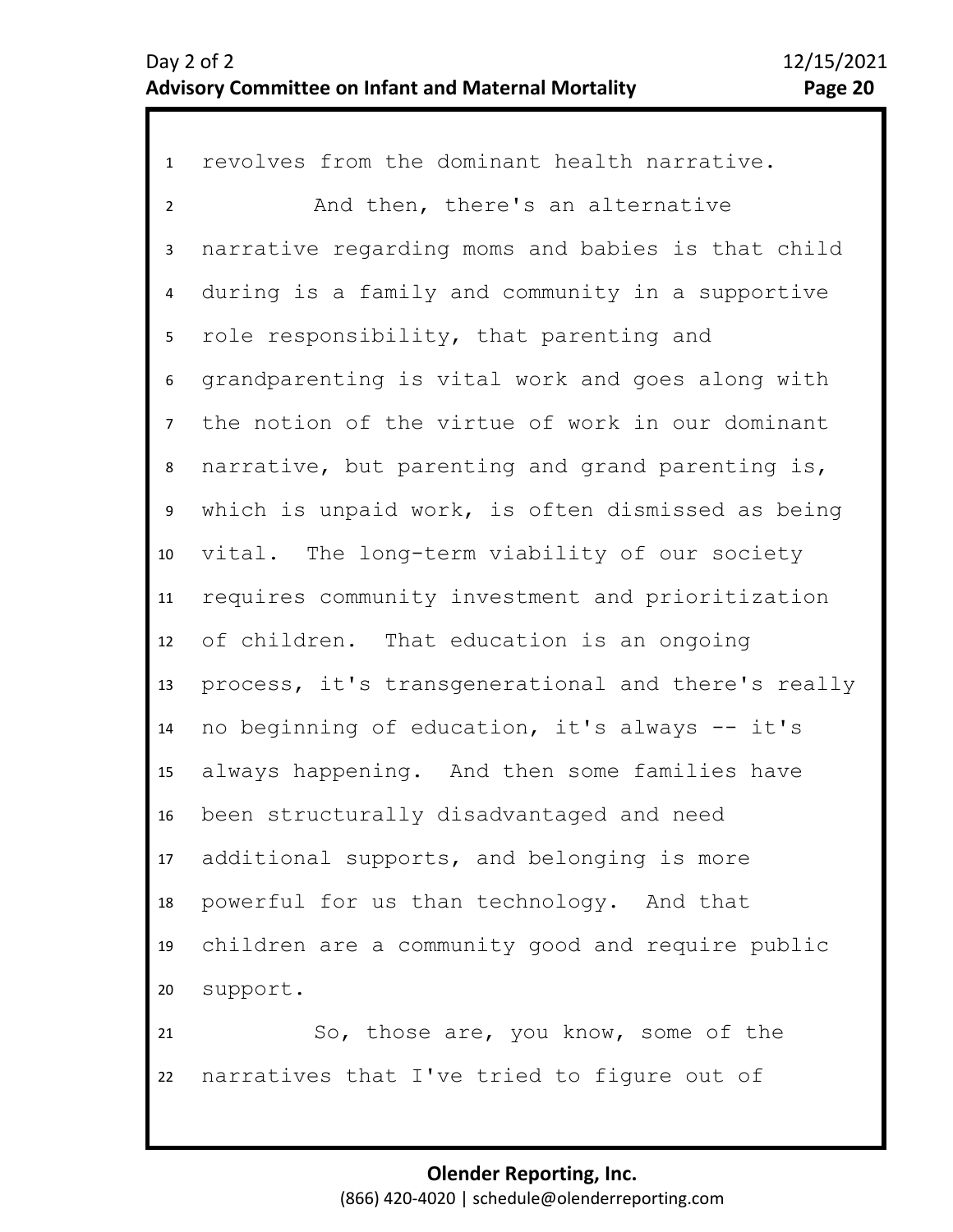1 identifying what is the current narrative and what 2 3 4 8 9 10 11 12 13 14 15 16 17 18 19 20 21 22 5 7 6 might be an alternative narrative. But I don't know how to take the next step, how to change the narrative or at least get an alternative narrative become more visible, if not to become the dominant narrative. And the importance of finding a way of taking that next step was evident to me as I listened to the White House Maternal Health Day of Action and saw the actions that were proposed. So, on the next slide, these were the actions that were proposed during that Day of Action activity. Now, I have to admit, I take this a little bit out of context because the Build Back Better Bill, which really wasn't highlighted a lot, includes a lot of the stuff that I think really go into a different one -- a different narrative and earned income tax credit and a host of public policies to strengthen nutrition, improve access to childcare, and pre-K, and invest in mental health, and in the workforce, and paid leave, and all of those. But those weren't discussed in the Day of Action. And so, these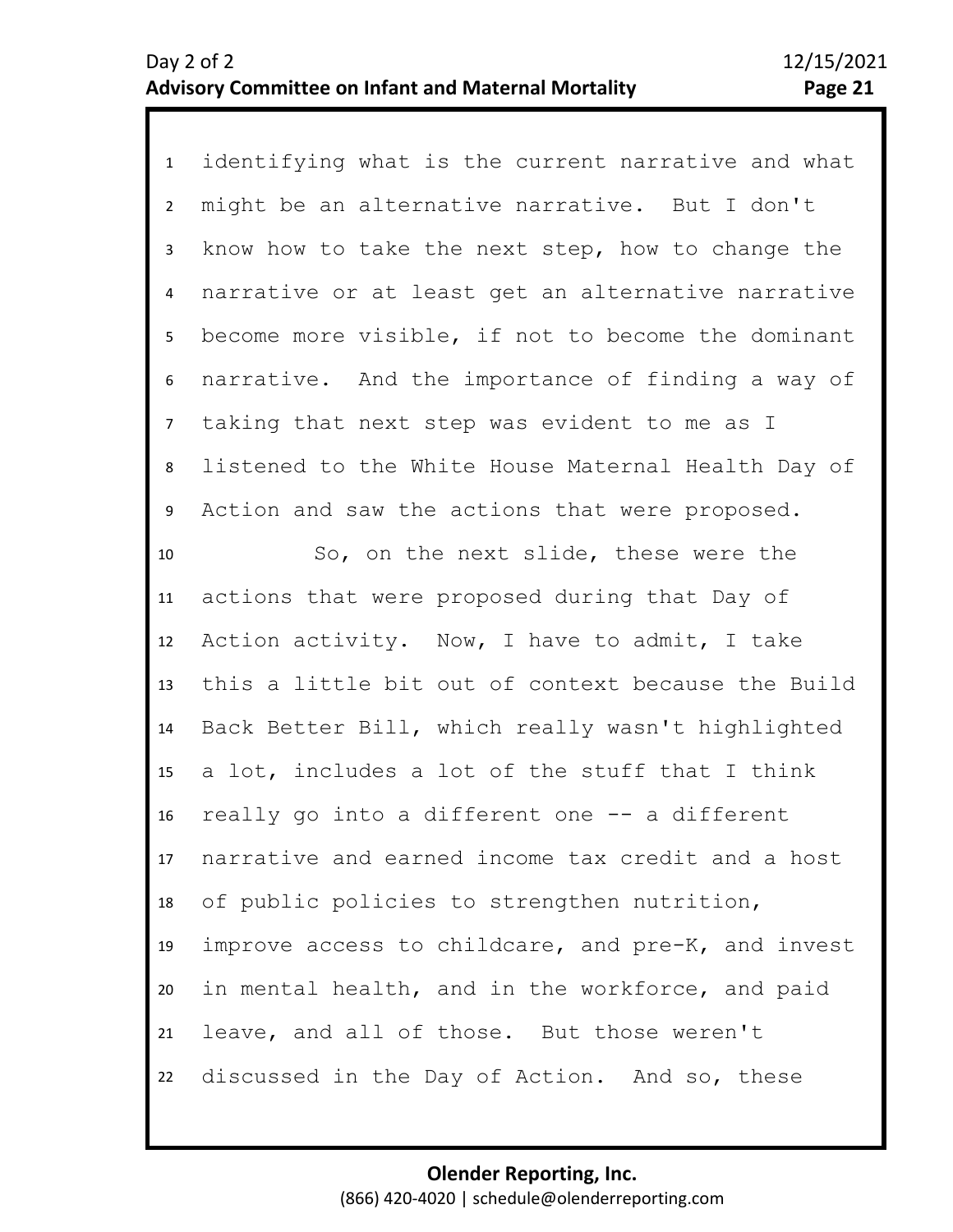1 were the actions that that were identified, you 2 3 4 8 9 10 11 12 13 14 15 16 17 18 19 20 21 5 7 6 know, establishment of a birthing friendly hospital, expanding postpartum coverage, get more coverage, expand home visiting, improve the data collection, develop some additional technology, focus on specific disease, hypertension. So, as I looked at this it had the same feel as that Congressional hearing that Paul Wise and I were on on October 31, 1985, that with the exception of housing, the discussion was mostly around increasing and expanding access to healthcare and improving medical care and the development of ancillary services. Those are still important, but in thirty-six years, they haven't achieved the goals we had hoped for. And so, by coincidence, on the same day that we have the White House Day of Action, I was made aware of an article by Laurie Zephyrin in the September issue of the *American Journal of Public Health* and put the next slide on. And I don't know if you can read this, but her article was, *Changing the* 

22 *Narrative and Accelerating Action to Reduce*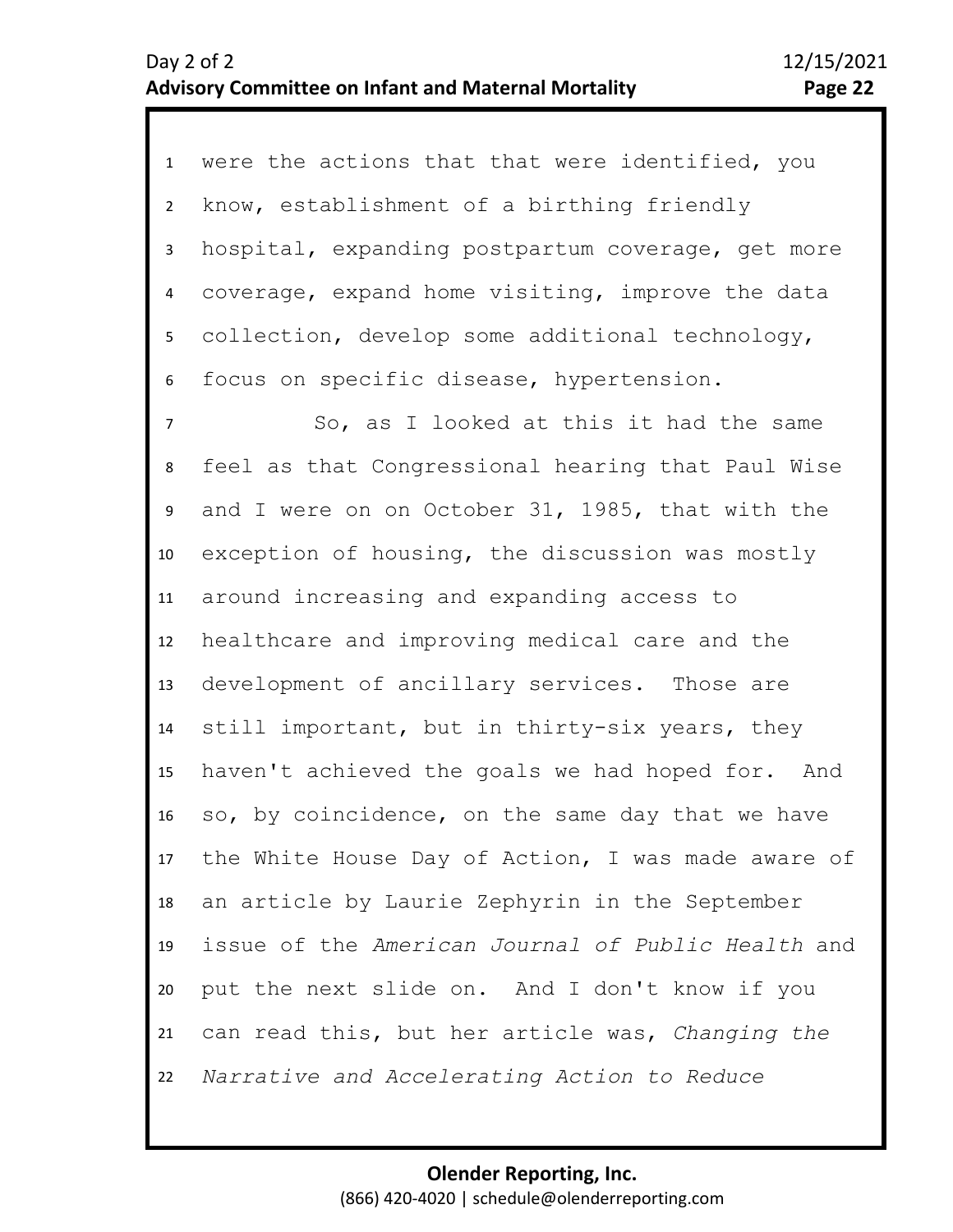<sup>1</sup>*Inequities in Maternal Mortality*, and I'll just go 2 3 7 4 6 5 through those. Starting at the top, because you probably can't read them, it is really about why are Black people experiencing higher rates of maternal mortality, and then in small print under that is, eclampsia, preeclampsia, postpartum cardiomyopathy, obstetric embolism.

8 9 10 11 12 13 Step 2 then is, why do Black pregnant and birthing people have higher death rates from these conditions? And it goes on and it say under that, increased comorbidities and stress, delays in reaching and accessing care and diagnosis, more severe symptoms, and more advanced disease.

14 15 16 17 18 19 The third step then is, why do Black parents and birthing people not receive the appropriate care based on standards? It goes on to say, less access to care, concentrated use of hospitals with poor quality indicators, not listened to by providers.

20 21 22 The fourth step, why do these factors, decreased access, et cetera, disproportionately affect Black birthing people? Under that, it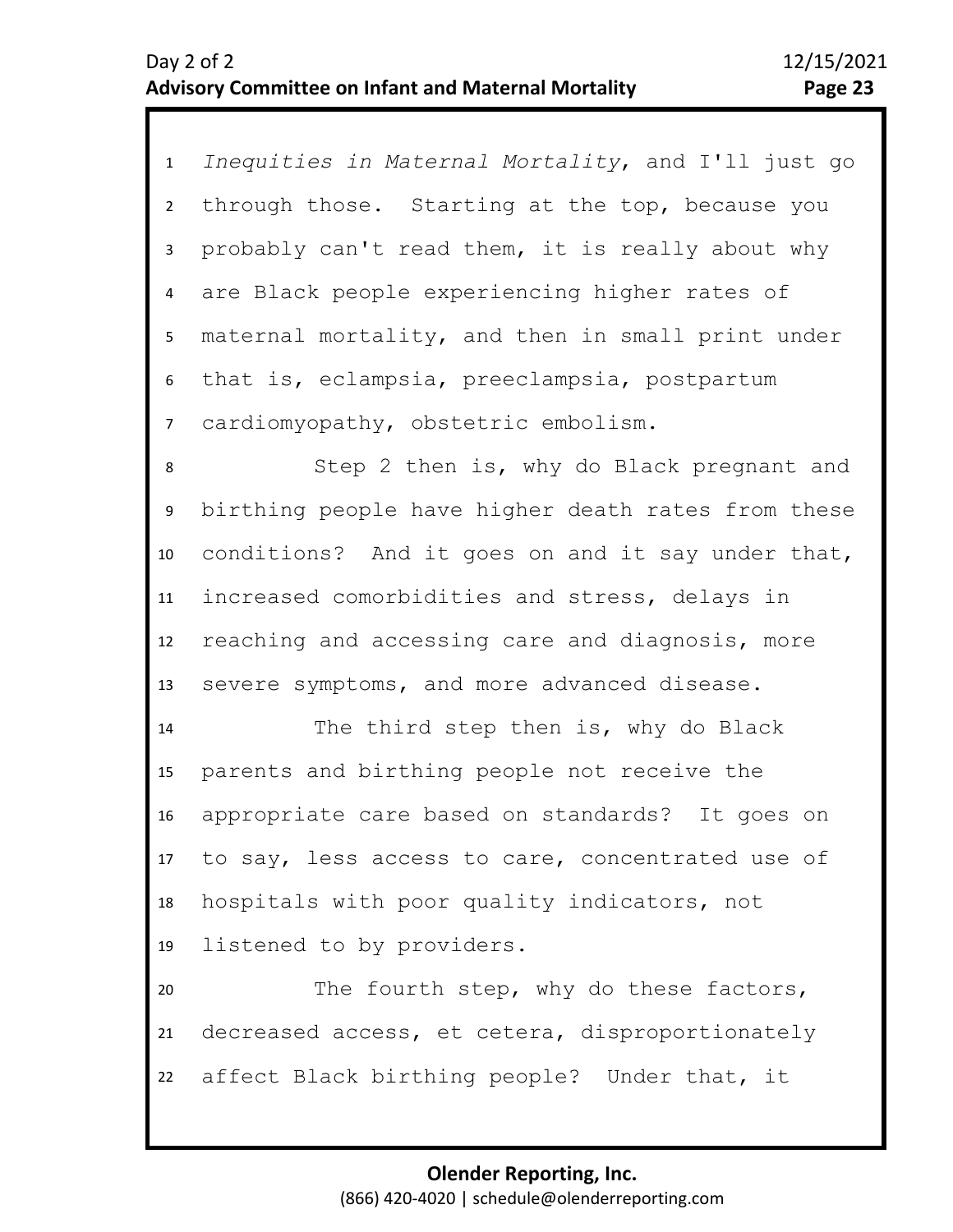1 says, structural and internalized racism, 2 3 4 5 intersectionality, residential segregation, access to poor quality hospitals, implicit and explicit biases, and disproportionate impact of social determinants.

8 9 7 6 And finally, the fifth why is the big, big why, which then is legacy of systemic racism, hierarchy of human value entrenched in policies and practices affecting health and health care.

10 11 12 13 14 15 16 17 18 19 20 21 22 As I looked at the slide, two things jumped out at me. First, we seldom them get past that third step, you know, why do, in this case related to Black maternal mortality, why do Black pregnant and birthing people not receive the riskappropriate care based on standards. It's about access to care and concentration of hospitals or concentrated use of hospitals with poor quality indicators and not listened to by providers. We often stop there because the narrative -- we're constrained by our dominant narrative about it's all about services and it's about personal choices and it's about medical care. So, we seldom get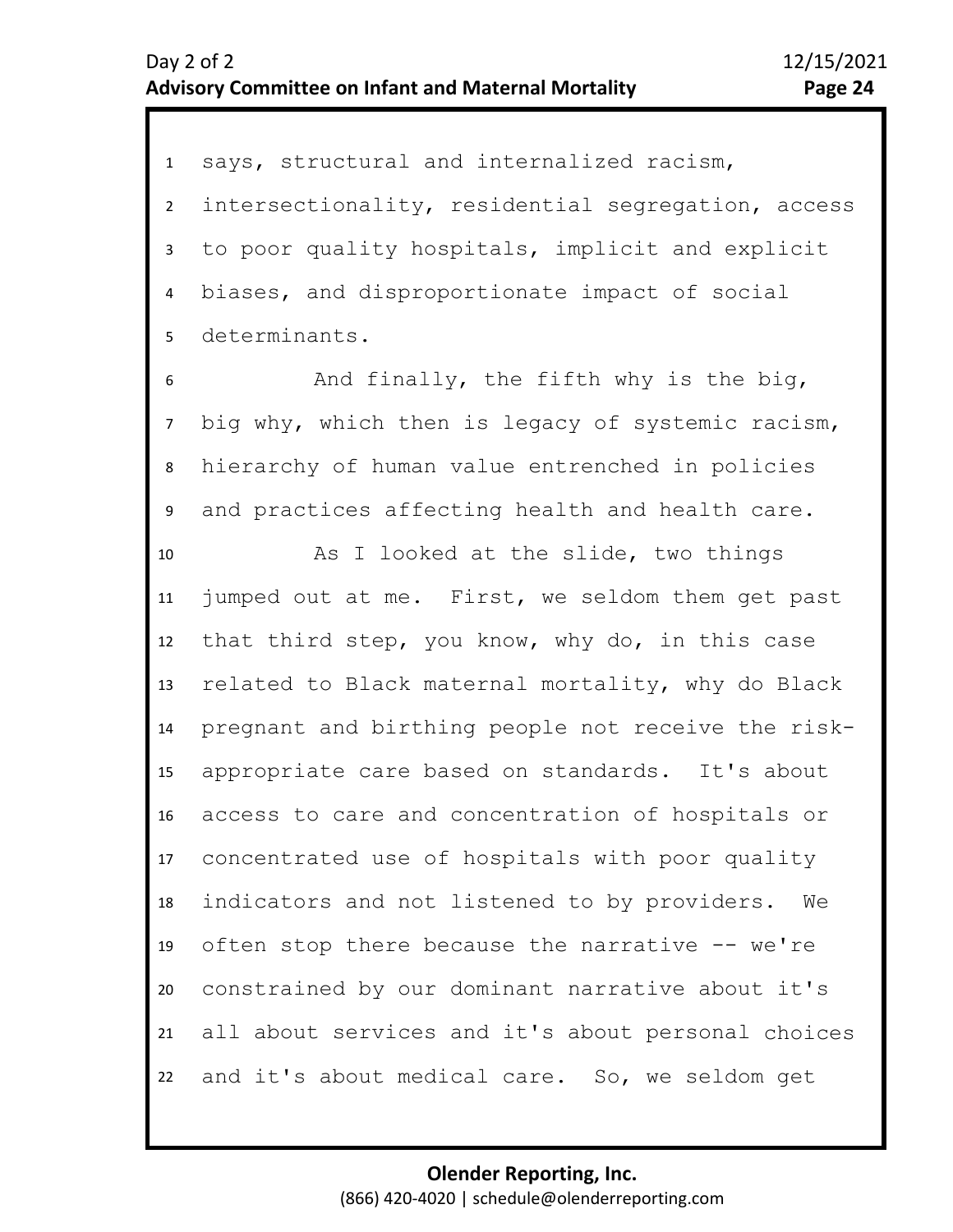1 beyond step 3.

19

22

2 3 4 5 9 10 11 12 13 14 15 16 17 18 6 8 7 The second thing that jumped out at me is that the answer to my question of how to change the narrative actually became quite clear, as I looked at this chart. It's as simple as using the techniques that 2- and 3-year-olds do all the time. They keep asking why over and over and over again, why, why, why? That asking that question takes us from the conditions to services to programs to systems to policies and to world views, the narrative that is behind all of these. It changes our focus from individuals to communities. That will then change the narrative about what creates health for mothers and infants. Asking why helps us expand our understanding of what determines health. Asking why helps us recognize that health is the responsibility of every sector, not just medical

20 21 care and public health. And asking why reinforces the need to build the capacity of communities to improve their living conditions.

Now, on a broader scale, but certainly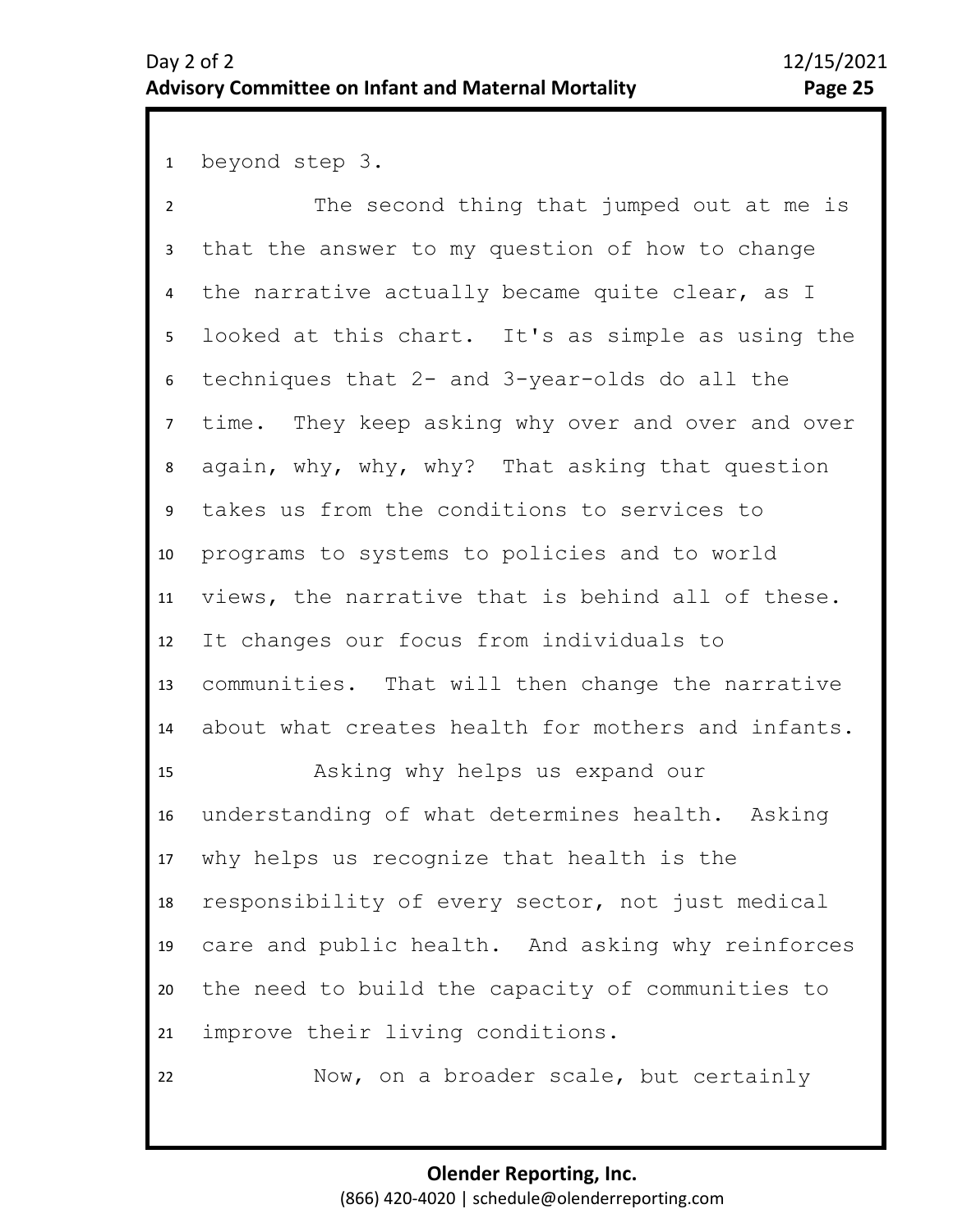1 relevant to the social conditions of mothers and 2 3 4 5 9 10 11 12 13 14 15 16 17 18 19 20 21 22 6 8 7 infants, is a framework developed by Bobby Millstein when he was at CDC, which is in the next slide. And here, he lists management of disease -- risks and diseases, which is really a charity narrative, which we do a lot of. It's our world of providing health education, screening tests, disease management, pharmaceuticals, clinical services, and physical and financial aspects - access. Next slide. And he really talks to them about democratic self-governance, a social justice narrative where we work about transforming - transforming deprivation, dependency, violence disconnection, environmental decay, and stress. And in the next slide, then then focuses on how we do living in those conditions by strengthening all of these factors; democracy, mutual accountability, leaders, plurality, freedom, foresight, the meaning of work, all of the things that really impact overall health. And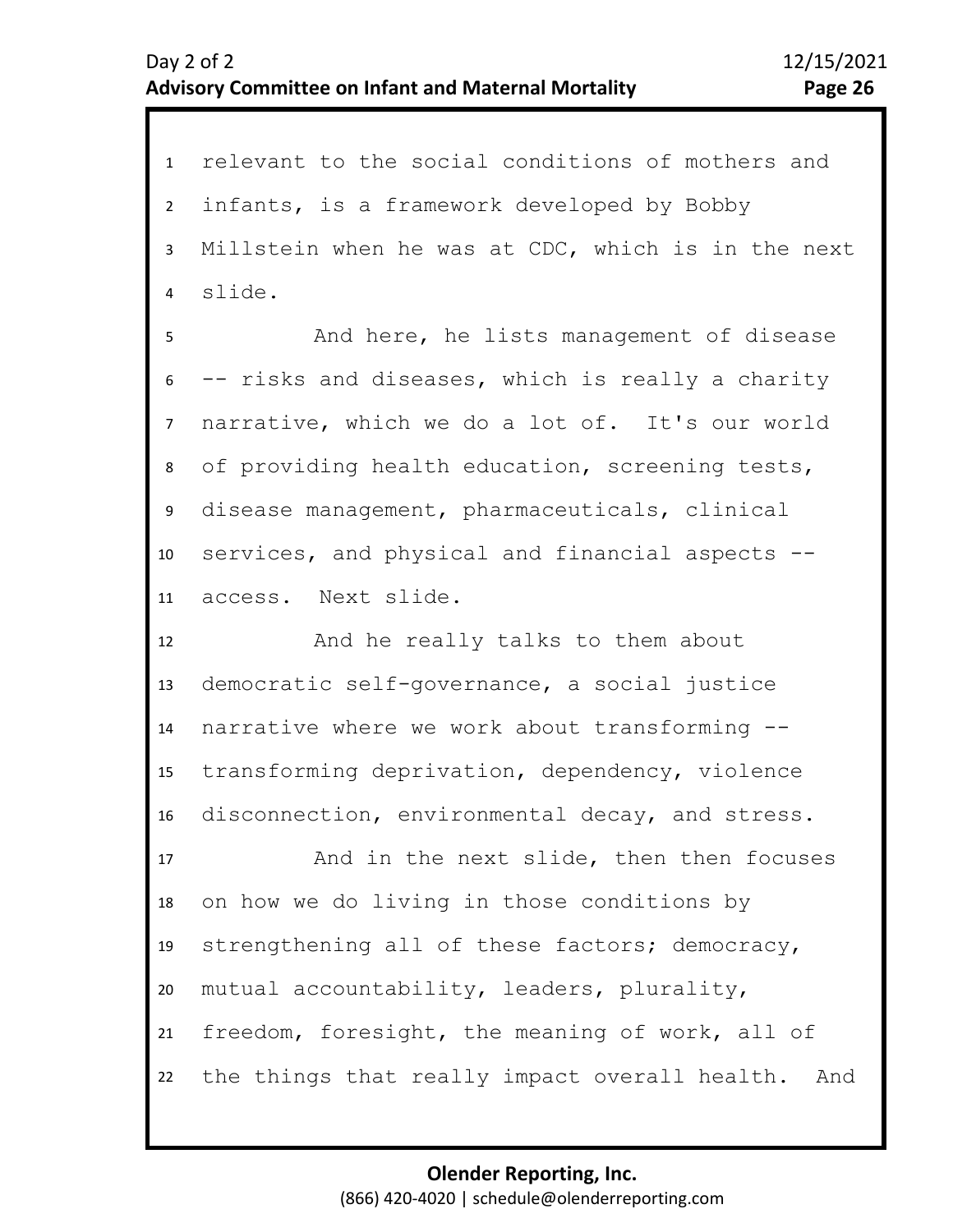1 he doesn't list the why, but he takes on us those 2 3 4 5 6 7 two different narratives, the charity narrative, which embraces the world of providing and the social justice narrative, which embraces the actions of transforming living conditions. And in my view, we need both. We need both charity and justice.

9 10 11 12 13 14 8 And so, I think, as I think about what we've been doing over the last three and a half years as this committee, I think we have been asking the why since we began our terms in SACIMM. And because of that, I think we have been changing the narrative slowly and probably imperceptibly, but I think we have been changing the narrative.

15 16 17 18 19 20 21 22 As I said in my opening comments, we have expanded the focus and shifted the priorities from programs to policies, from medical care to social determinants of health, from race to racism, all with equity, as our North star. You can hear it in our language, in our questions, in our curiosity, and in our stories framed in our values of equity and social justice. I think we have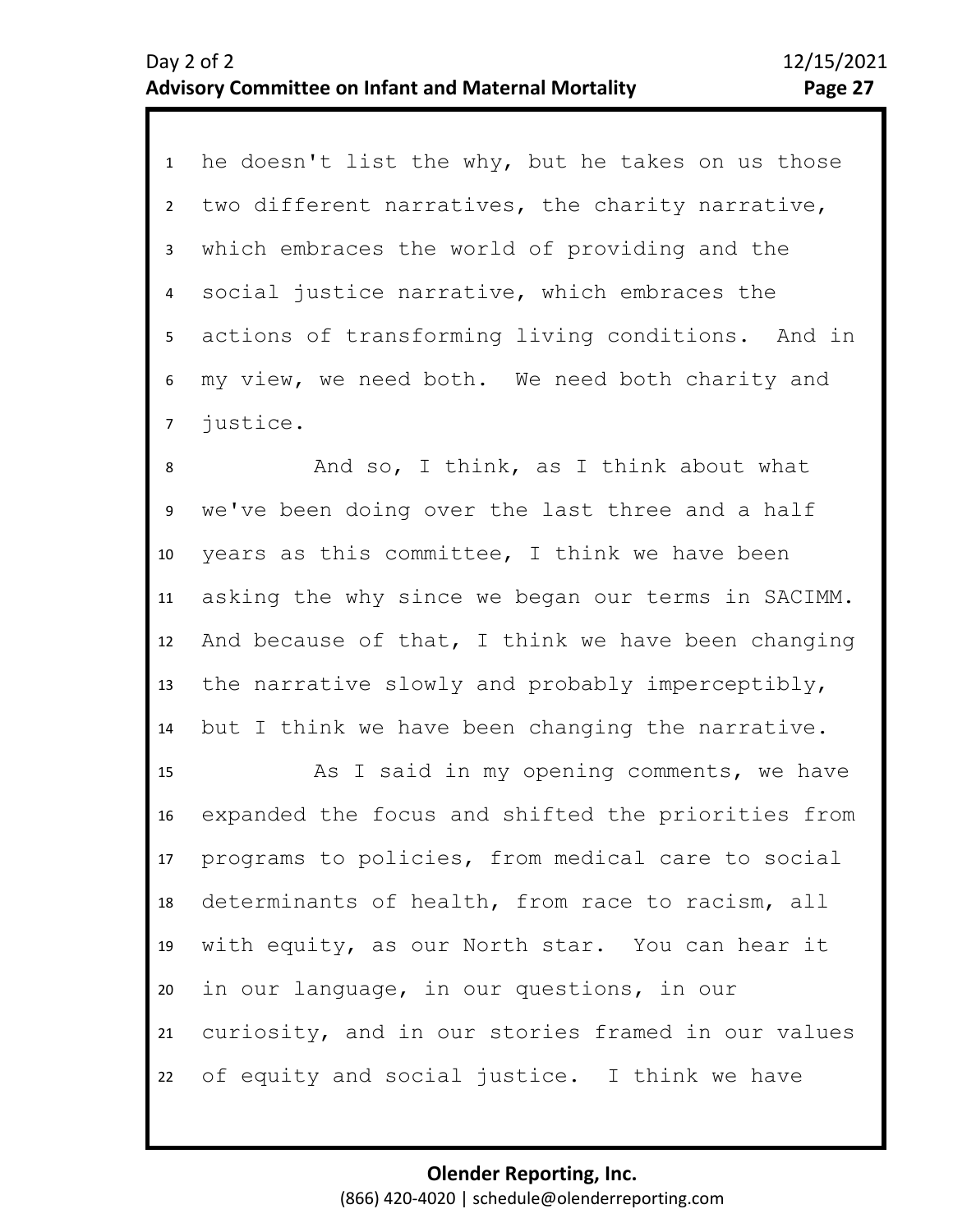1 already started to change the narrative about 2 3 mothers and babies and what is needed for them to thrive.

4 5 9 10 11 6 8 7 So, I ask you to keep asking why and seeking ways to transform the work that will keep mothers and babies healthy. So, I thank you for doing that and I thank you for allowing me as chair to kind of get on my soapbox about narrative and struggle with you and share with you the struggles I have about how we're going to move the narrative forward.

12 13 14 15 16 17 18 19 20 I would like, at some point, and I will do this, I will share those -- those slides that sort of list those alternative narrative and dominant narratives, and I'd love to get some feedback from you, because I think it really would be helpful for us to basically put forward some thoughts about narrative and what are the dominant narratives and what are some alternative narratives.

21 22 So, before we move to our next session, I wonder if there's any comments that folks have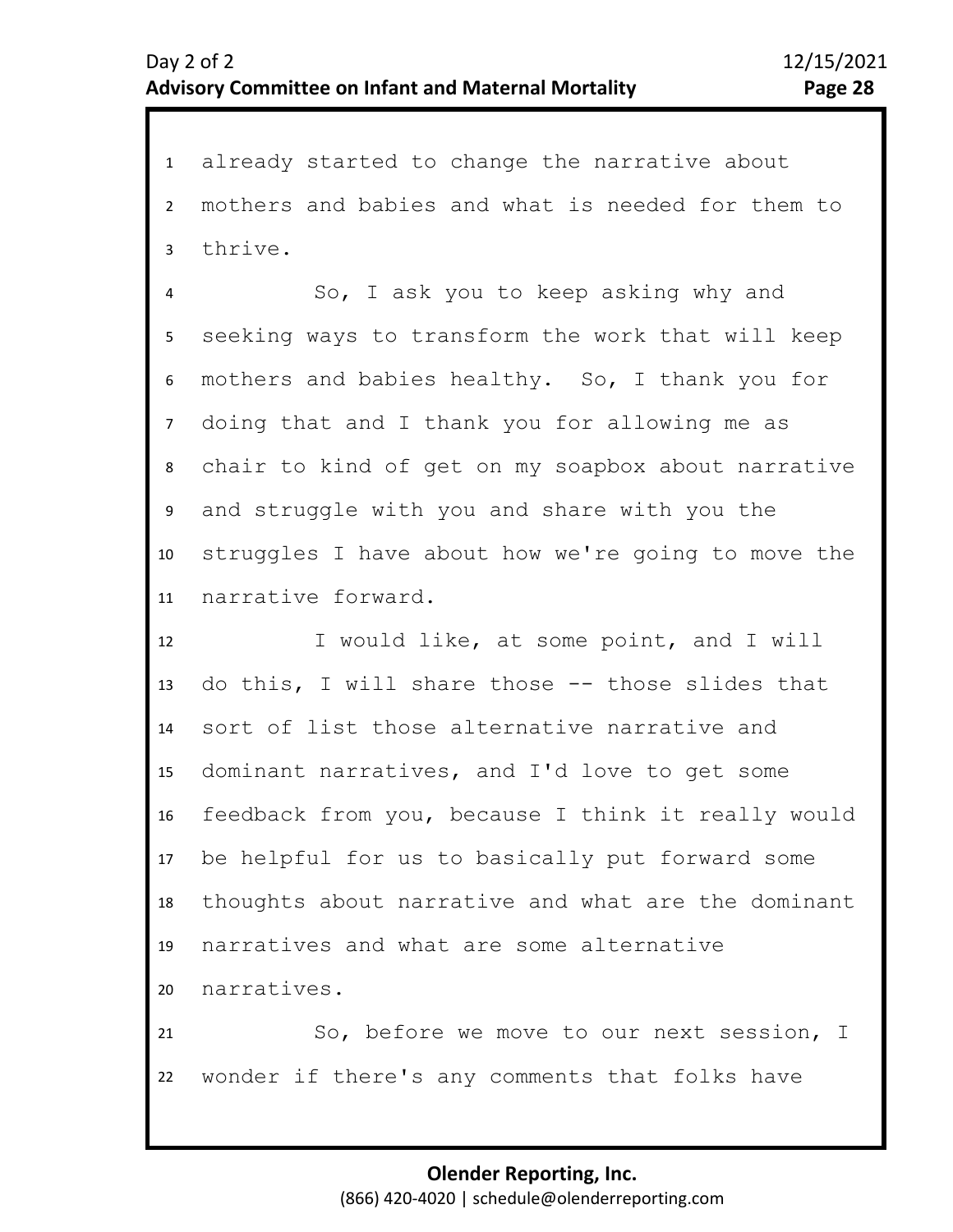| 1              | about the idea of narrative in our world and what    |
|----------------|------------------------------------------------------|
| $\overline{2}$ | we've done to help shape the narrative about moms    |
| 3              | and babies. Or maybe I'm just confusing              |
| $\overline{4}$ | everybody, which may be true. Magda.                 |
| 5              | MAGDA PECK: I don't think you're                     |
| 6              | confusing the issue, rather helping to frame it.     |
| $\overline{7}$ | And for that, I want to express my gratitude and I   |
| 8              | think that there is tension around what is "the      |
| 9              | narrative" often put as an either/or, and I think    |
| 10             | that we have within our esteemed gathering of        |
| 11             | members, those who lead with the upper level why     |
| 12             | around access and health care and quality and        |
| 13             | there are others of us who bring the additional      |
| 14             | layers of why that go to systems and structures      |
| 15             | and fairness and justice, and I think that the       |
| 16             | cautionary moment would be to not put this as an     |
|                | 17 either/or but rather to embrace all levels of the |
| 18             | why as being essential for change and that the       |
| 19             | inclusive nature of the deeper whys are what we      |
| 20             | can elevate without sacrificing the essential        |
| 21             | focus on access and quality and innovation that we   |
| 22             | heard yesterday. Our message and narrative is not    |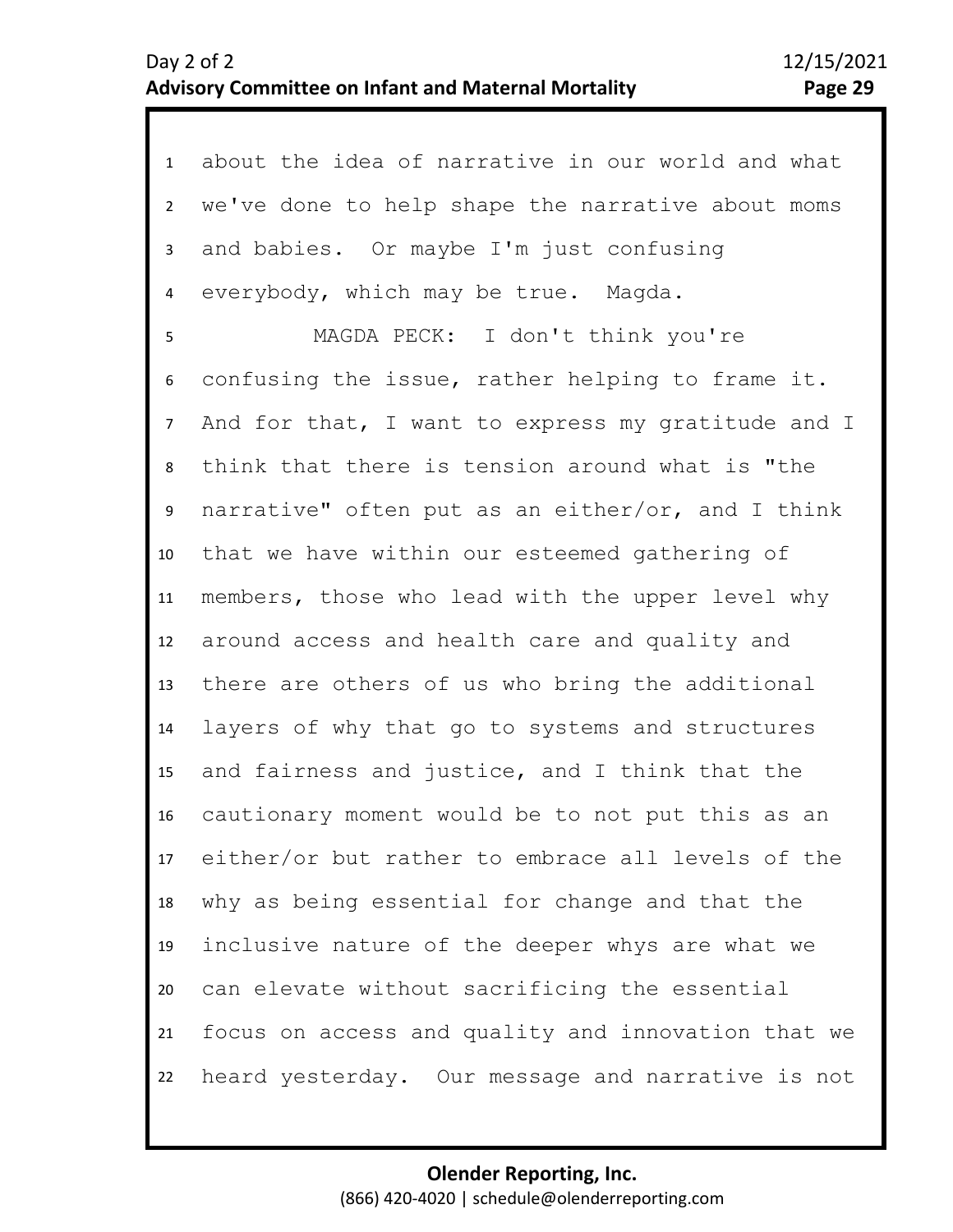|                | 1 -- it's both and, and I think it's helpful for us |
|----------------|-----------------------------------------------------|
| $2^{\circ}$    | to frame it and you have helped us frame it with    |
| $\mathbf{3}$   | Laurie's help and others, Dr. Zephyrin's help,      |
| $\overline{4}$ | around -- and Dr. Milstein, about how we cannot     |
| 5 <sub>1</sub> | stop at access and quality without getting to the   |
| 6              | deeper, more structural, longitudinal issues of     |
| 7 <sup>7</sup> | justice.                                            |
| 8              | EDWARD EHLINGER: Thank you.                         |
| 9              | MAGDA PECK: Thank you.                              |
| 10             | EDWARD EHLINGER: And you'll notice I                |
| 11             | $don't$ -- and I never talk about competing         |
| 12             | narratives, but I agree with you that I think that  |
| 13             | that there is no right or wrong narrative.          |
| 14             | They're all needed. That's why I say we need the    |
| 15             | charity narrative and the justice narrative. We     |
| 16             | need that the service narrative and the social      |
|                | 17 determinants of health narrative. All of those   |
|                | 18 are necessary.                                   |
| 19             | Often times, it's also where do you --              |
| 20             | where do you focus your energy, and so for          |
| 21             | wherever there's, as I said yesterday, a lot of     |
| 22             | money kind of goes into funding research around     |
|                |                                                     |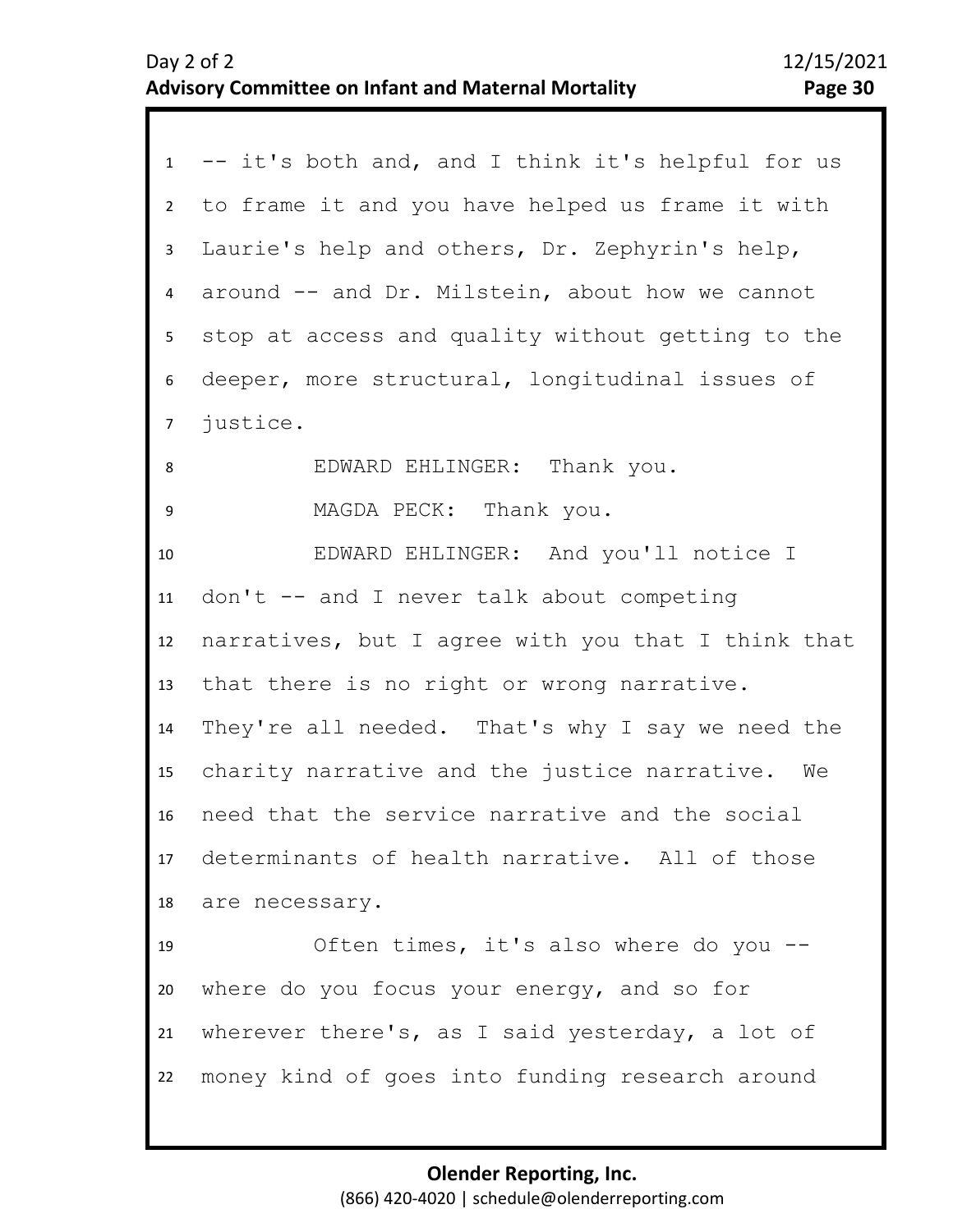| 1               | the -- the service pieces and not as much research |
|-----------------|----------------------------------------------------|
| $2^{\circ}$     | goes into the money around all of the other        |
| $\mathbf{3}$    | downstream-wise, the social justice wise. So, I    |
| $\overline{4}$  | think, where we put our energy may be part of      |
| 5 <sub>1</sub>  | that. Dr. Warren.                                  |
| 6               | MICHAEL WARREN: Thank you. And thank               |
| $7\overline{ }$ | you, Dr. Ehlinger for that introduction to really  |
| 8               | get us thinking. I appreciate your comments. A     |
| 9               | couple things come to mind for me. One is with     |
| 10 <sup>°</sup> | Magda's comments about both and. I think           |
| 11              | reflected in the committee's latest update of the  |
| 12              | charter and name to include both infant and        |
| 13              | maternal, we all recognize that these are          |
| 14              | inextricably linked, that you can't separate the   |
| 15              | two, and we talked about in this work life course  |
| 16              | and health the cross the life course, and I think  |
| 17              | sometimes it gets pitted as an either/or or        |
| 18              | there's a focus on one versus the other. But       |
| 19              | really, we -- we can't have healthy infants        |
| 20              | without thinking about upstream health across the  |
| 21              | life course and those very infants are going to be |
| 22              | then those who bring the next generation of        |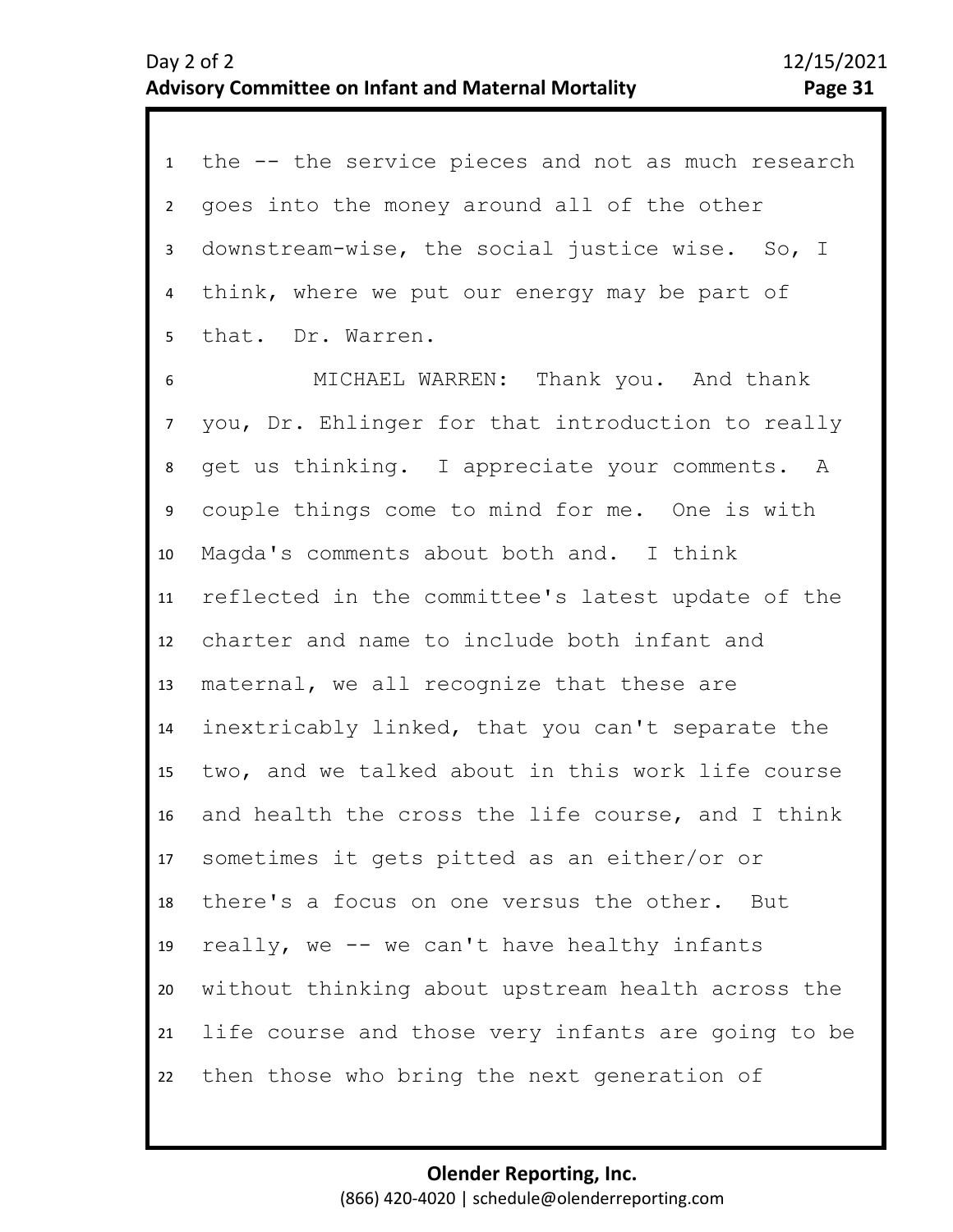1 offspring down the road. And so, thinking about 2 3 4 5 6 10 11 12 13 14 15 16 17 18 19 20 21 22 7 9 8 that perspective is really key. I also appreciate your comment on the inclusivity of narratives. I think one of the things that we are mindful of as we try to advance work is that states and communities are in very different places and thinking about how we meet folks where they are and -- and not have a preconceived notion of you need to do  $X$ ,  $Y$ , and  $Z$ , but what -- what is it you're trying to do to advance, and how can we support that is really helpful. It can be a challenging needle to thread sometimes, but I think it's really important. Thank you. EDWARD EHLINGER: Good. Thanks, Dr. Warren. Dr. Jarris. You got off the phone. PAUL JARRIS: Yeah. Hi, Ed. Or course, one of the things that impresses me about this is how the thinking has been going on for quite some time in different languages and forms, but this whole systemic approach to this, and it was helpful to have you over yesterday today reflect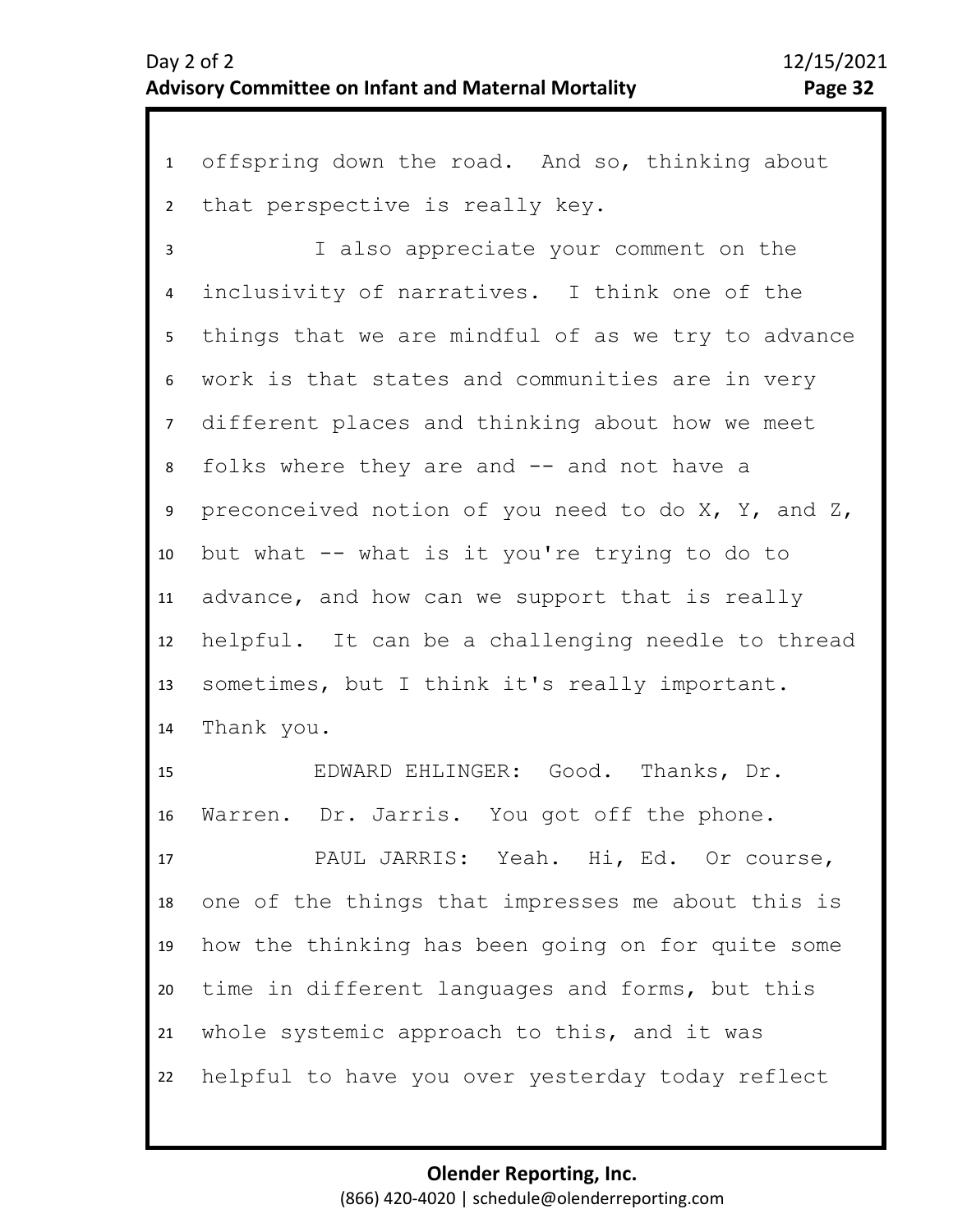1 some of that. I think the challenge we face 2 3 4 5 9 10 11 12 13 14 15 16 17 18 19 20 21 22 6 8 7 though right now is how to broaden our language here so it's accessible to more people. And I think, in particular, if you look at some of the reaction among different political systems now to words of race and structure in the same paragraph getting at structural racism, I mean, we're seeing at universities, the University of Florida where courses have not been approved because they've had those two words in the same course description. So, we've got to think about how to broaden the appeal here to people across the country because at some fundamental level, everybody cares about moms and babies. But our language is going to be so important if we want broader acceptance and broader mobilization. And I'm, you know, I completely resonate with the language you put up there, so I'm not your target audience, but we need to find people who can talk about this in a way that people with different views can hear. EDWARD EHLINGER: Yeah, I agree, and I think you've been a good model of that. I know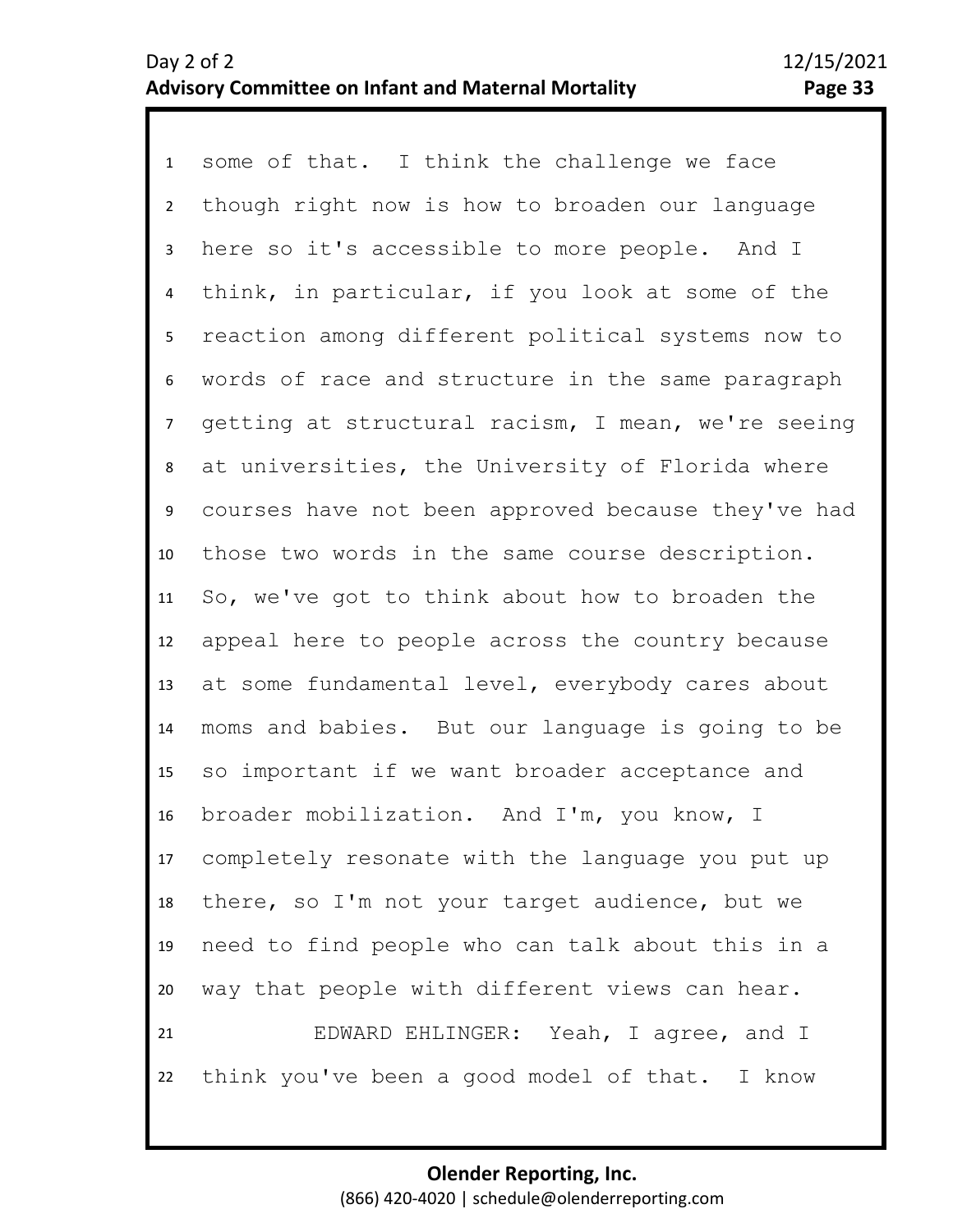1 that, you know, we were talking about equity and 2 3 4 5 9 10 11 12 13 14 15 16 17 18 19 20 21 22 6 8 7 disparities, and you were always talking about goodness and fairness, you know, as in alternative terms to use, and I think that, you know, always trying to think what the audience is seeing, how we can get across, and trying to use the right words. But I think, speaking of words, you've probably noticed over the last several times that how we talk about the individuals giving birth has changed and, you know, it was really striking yesterday about, you know, birthing individuals and birthing people, I mean, that seemed to be embraced by everyone, whereas a year ago that really sounded strange and it just sort of ever now rolling off of people's tongues and so when you use language, it sometimes becomes normalized and so, we have to think about both what you said, you know, what -- how it responds in the here and now, but how can we actually make some of the same -- the language a little bit more normative as we move forward and language that's inclusive. That's one of the things that's really going on.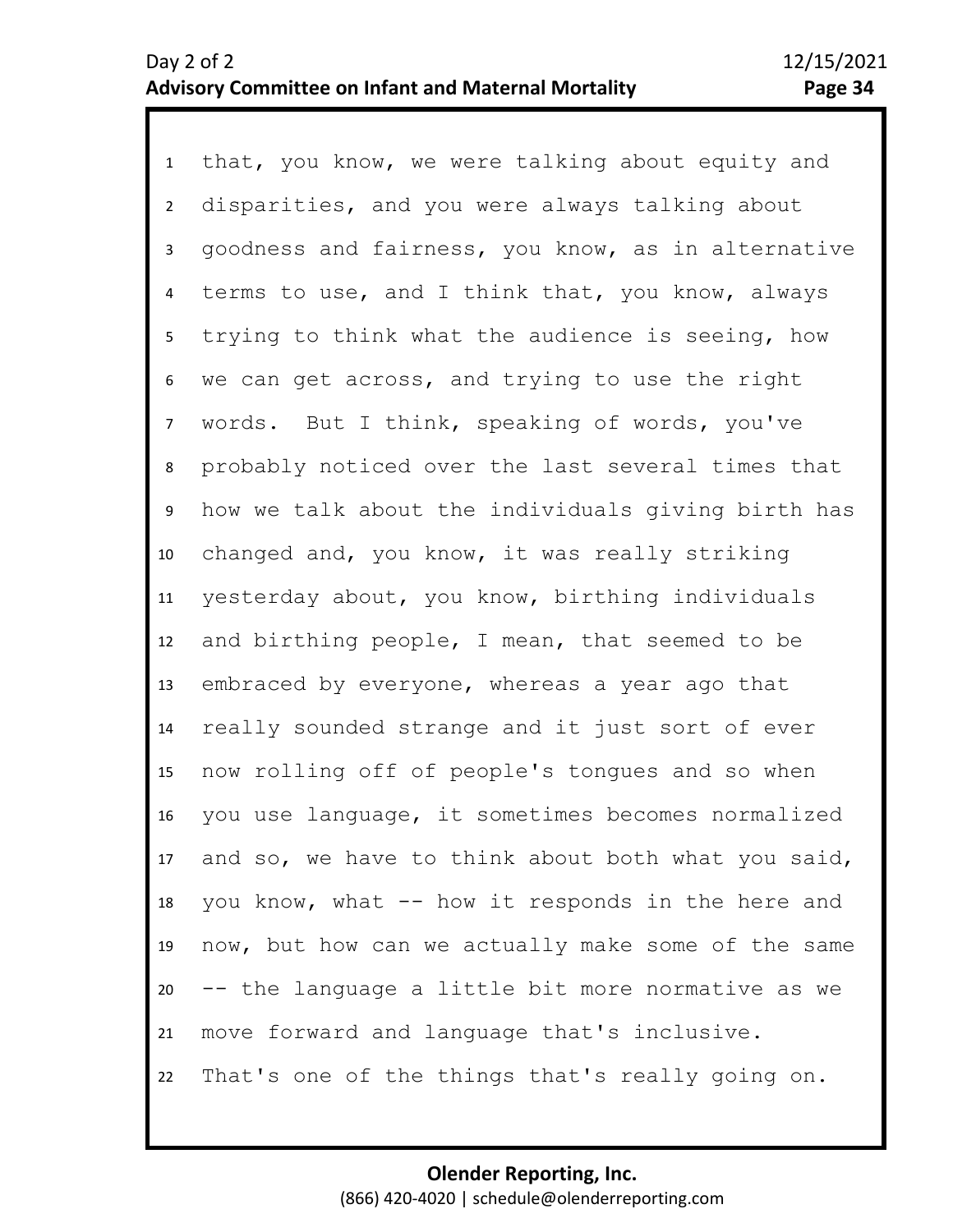1 Janelle.

2 3 4 5 6 10 11 12 13 14 15 16 17 18 19 20 21 22 7 9 8 JANELLE PALACIOS: Thank you, Ed. I understand the importance of being diplomatic in our word choice and trying to reach a wider audience. But it also can be a double-edged sword where we go back to talking in code, which we've discussed before as well, and already, we see the impacts of some states, in particular, I think it might be Minnesota, where with regards to Title V monies that the states have access to, that when they're trying to improve maternal child health, you know, words like racism and discrimination and these hot topic words that clearly pinpoint what we're trying to measure, what we're trying to affect, are not being used and, instead, you know, other kind of more flowery language or, you know, more general language about like health promotion or health improvement are being used and that's not necessarily getting at the heart of what we're trying to really affect. So, we have to use language that is specific, that is really trying to affect what we want to change, and we have to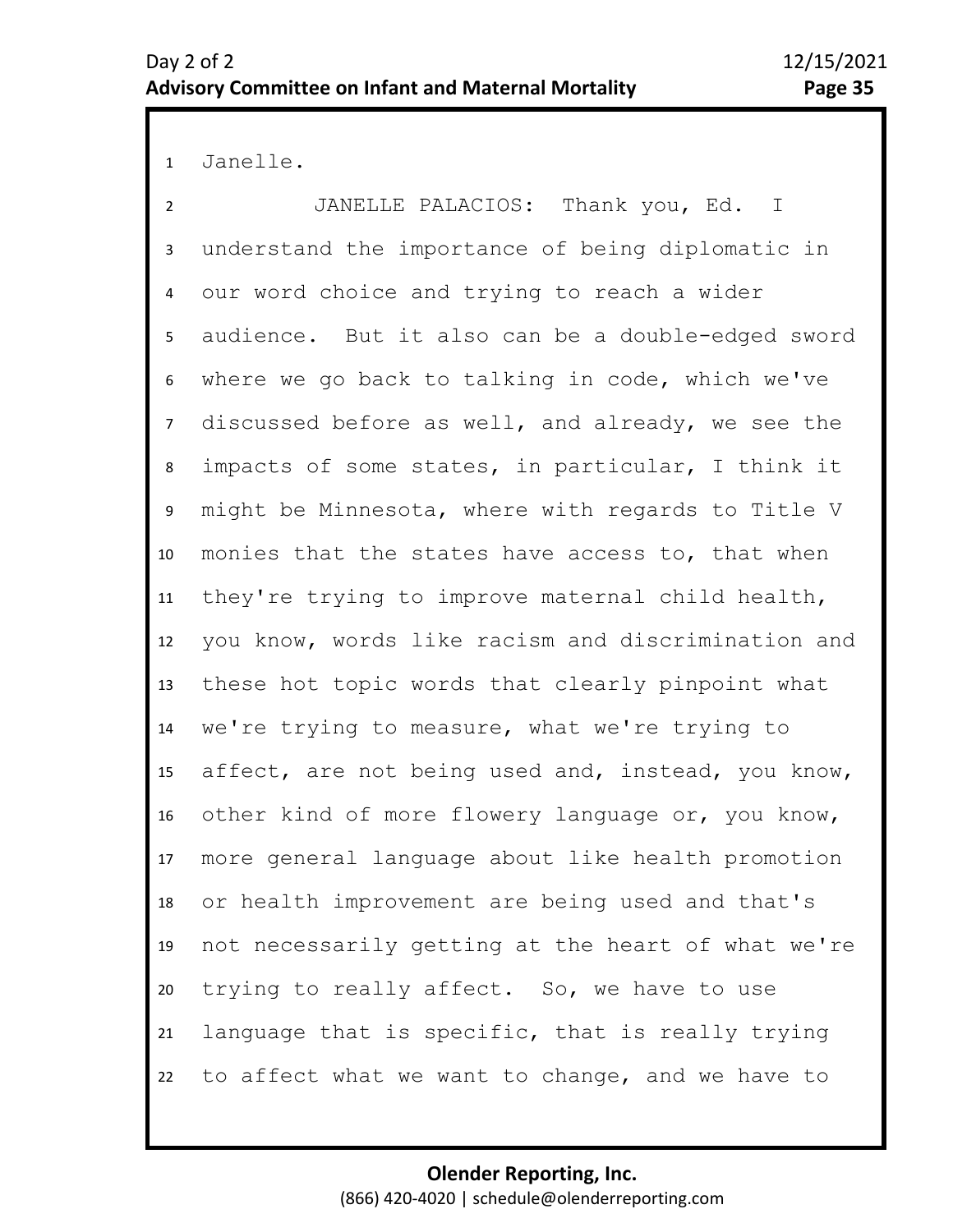| 1              | have that common language. But to, you know,       |
|----------------|----------------------------------------------------|
| $2^{\circ}$    | paint over or give a different glaze to the word   |
| 3              | racism and what that means, I would argue is not   |
| $\overline{4}$ | effective.                                         |
| 5              | EDWARD EHLINGER: Well, yeah. I mean,               |
| 6              | I'll have to share that -- that when I was State   |
| 7 <sup>7</sup> | Health Commissioner in 2014, when we put off the   |
| 8              | report that from the state health department and   |
| 9              | articulated by an elderly white physician,         |
| 10             | heterosexual male, that said structural racism is  |
| 11             | at the core of the disparities in Minnesota had a  |
| 12             | huge impact. I mean, it changed the conversation.  |
| 13             | So, sometimes it takes people in leadership        |
| 14             | positions to make statements that really call out  |
| 15             | the issue, you know, and I had, fortunately, I had |
| 16             | the support of the Governor to be able to make     |
|                | 17 statements like that, but it did change the     |
| 18             | conversation. And now it is talked about more and  |
| 19             | certainly the American Indian, the African         |
| 20             | American, and the immigrant community came forward |
| 21             | saying thank you for saying what has been our      |
| 22             | reality for many, many years and it's nice to have |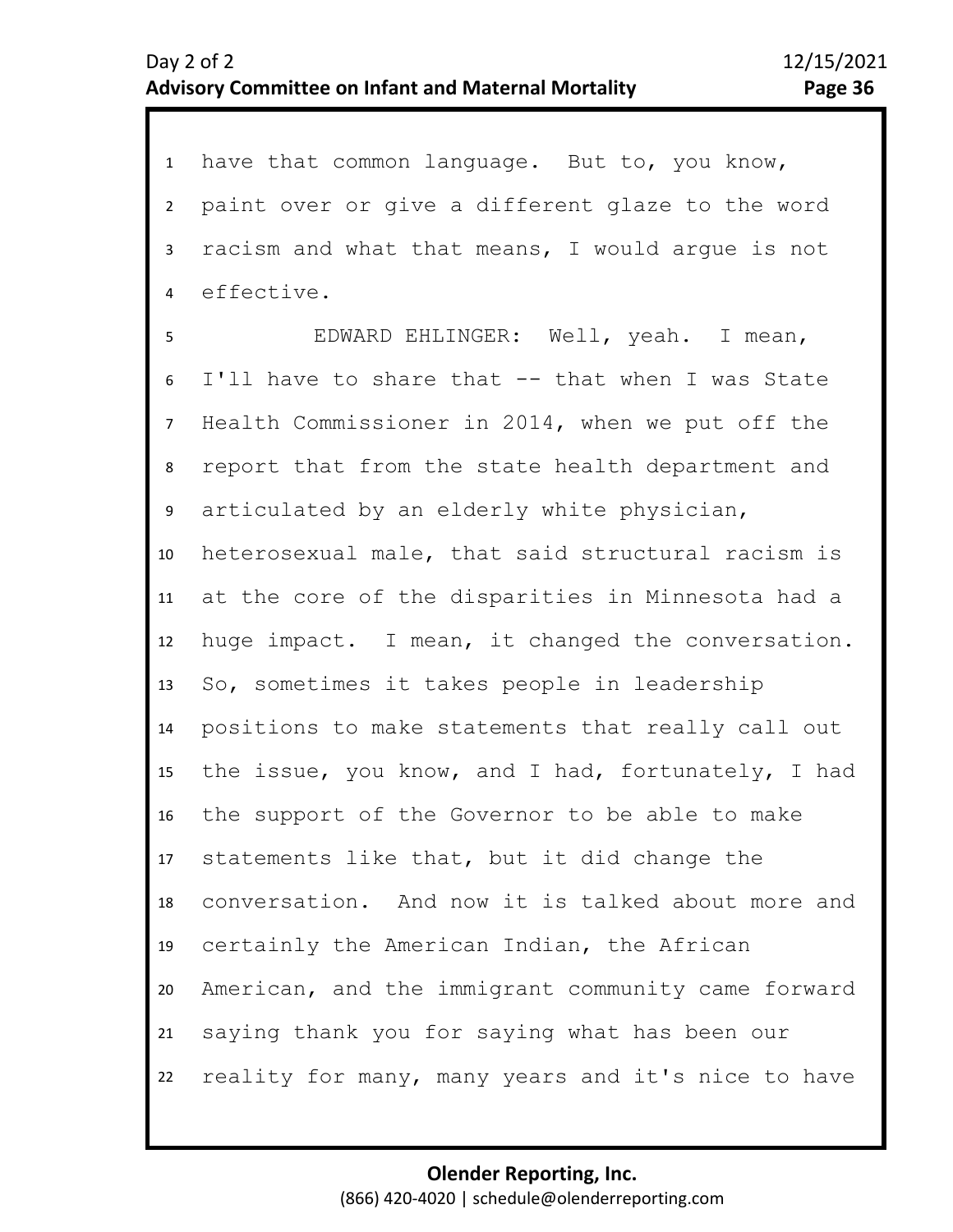1 a state agency make that kind of statement. 2 3 4 5 6 7 11 12 13 14 15 16 17 18 19 20 8 10 9 So, more to deal with narrative. It is behind everything that we do and think about the narrative that comes out in these next couple of presentations related to indigenous health and housing because we'll see what the narrative evolves from that. So, with that, let us now move on to the session related to the Health of Indigenous Mothers and Babies and those of you who know me, I try to wear bow ties to reflect the issues of the day and I'm wearing a bow tie that was given to me by a beloved colleague from the American Indian community to highlight this. So, let us now move on to our Indigenous -- Health of Indigenous Mothers and Babies with Janelle. **HEALTH OF INDIGENOUS MOTHERS AND BABIES** JANELLE PALACIOS: Thank you. Greetings everyone. It is my pleasure to share with you

22 23 Health Panel, and please go ahead and advance the slide.

today, part two of the Indigenous Maternal Infant

21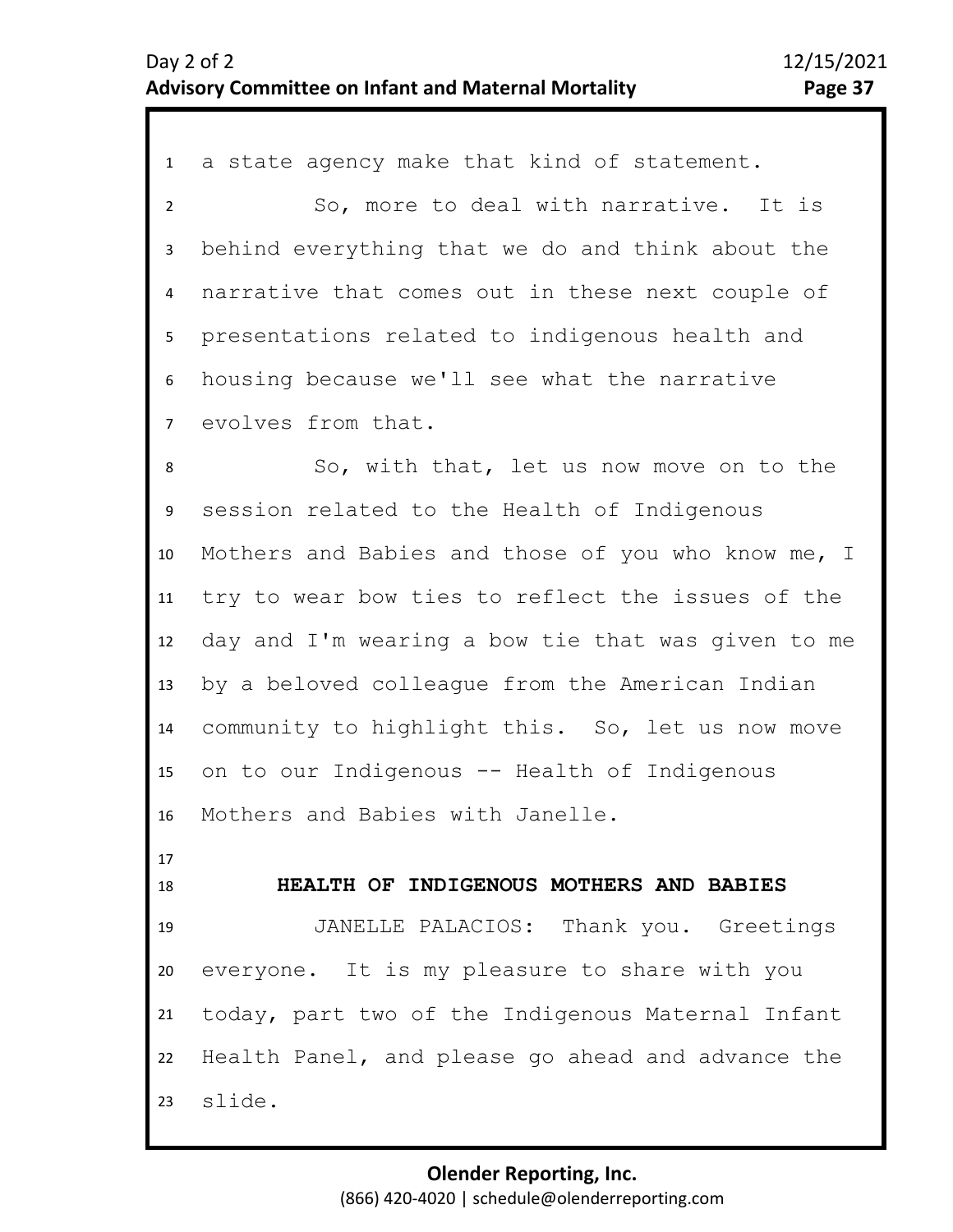1 Before I introduce our panel speakers 2 3 4 5 9 10 11 12 13 14 15 16 17 18 19 20 21 6 8 7 today, I wanted to quickly refresh your memories of our first panel session held last September. It started with my brief presentation on the history from contact onwards, where I highlighted the systemic policies aimed at annihilating, removing, and imprisoning indigenous people to then assimilating, sterilizing, and quantifying identity of the survivors to present day concerns of high incarceration rates, lack of oversight on the missing and murdered indigenous women and girls epidemic, and ongoing battles of land and health tied to our natural resources. Without understanding how the dual roles of intergenerational transmission of trauma and daily weathering impacts Native people, it was easy to blame the population for high rates of obesity, diabetes, poverty, substance use, preterm birth, low birth weight, poor education attainment, homelessness, violence, and incarceration. Next slide, please.

> **Olender Reporting, Inc.** (866) 420-4020 | schedule@olenderreporting.com

Dr. Frizzell then shared the political

22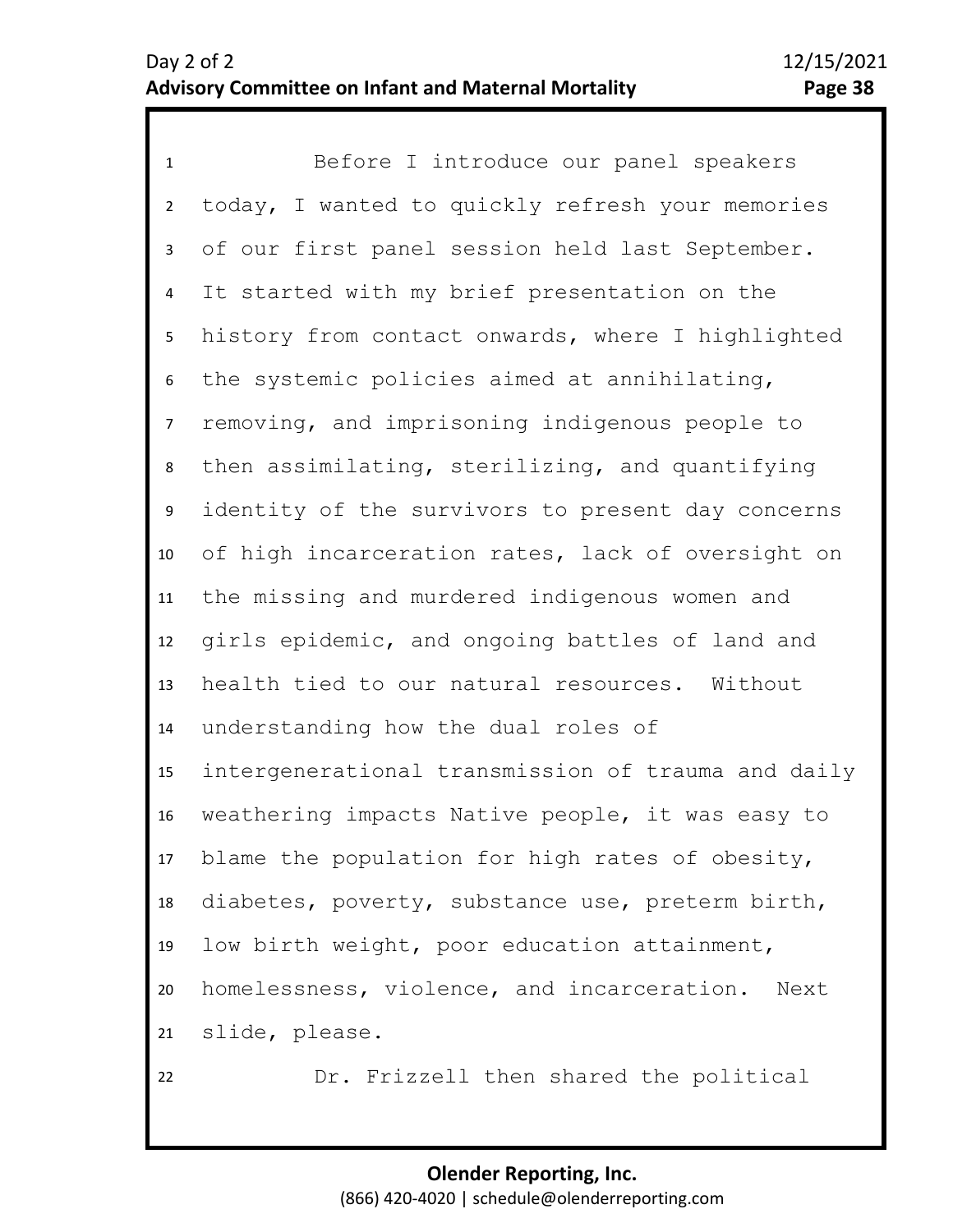1 history background in the Indian health system, 2 3 4 5 9 10 11 12 13 14 15 16 17 18 19 6 8 7 and she named three of the parts of the Indian health System. First, Indian Health Service, Tribes and Tribal Organizations, and Urban Indian Health programs. We learned that Indian Health Service is divided into 12 service areas, that it's funded by appropriation, and while Dr. Frizzell shared dated information on IHS per capita expenditures, in 2017 the IHS per capita expenditure for patient health service were just over \$3,300 compared to \$9,200 per person for health care spending nationally. Dr. Frizzell recommended that better surveillance be conducted to take into account indigenous people's unique identity and support measures that coordinate tribal, local, state, and federal actions to improve health outcomes and address these. Next slide, please. Dr. Stemmler, a nurse midwife, who was

20 21 22 the American College of Nurse Midwife liaison for seven years to ACOG's HIS review committee, shared that all 574 recognized tribes are unique with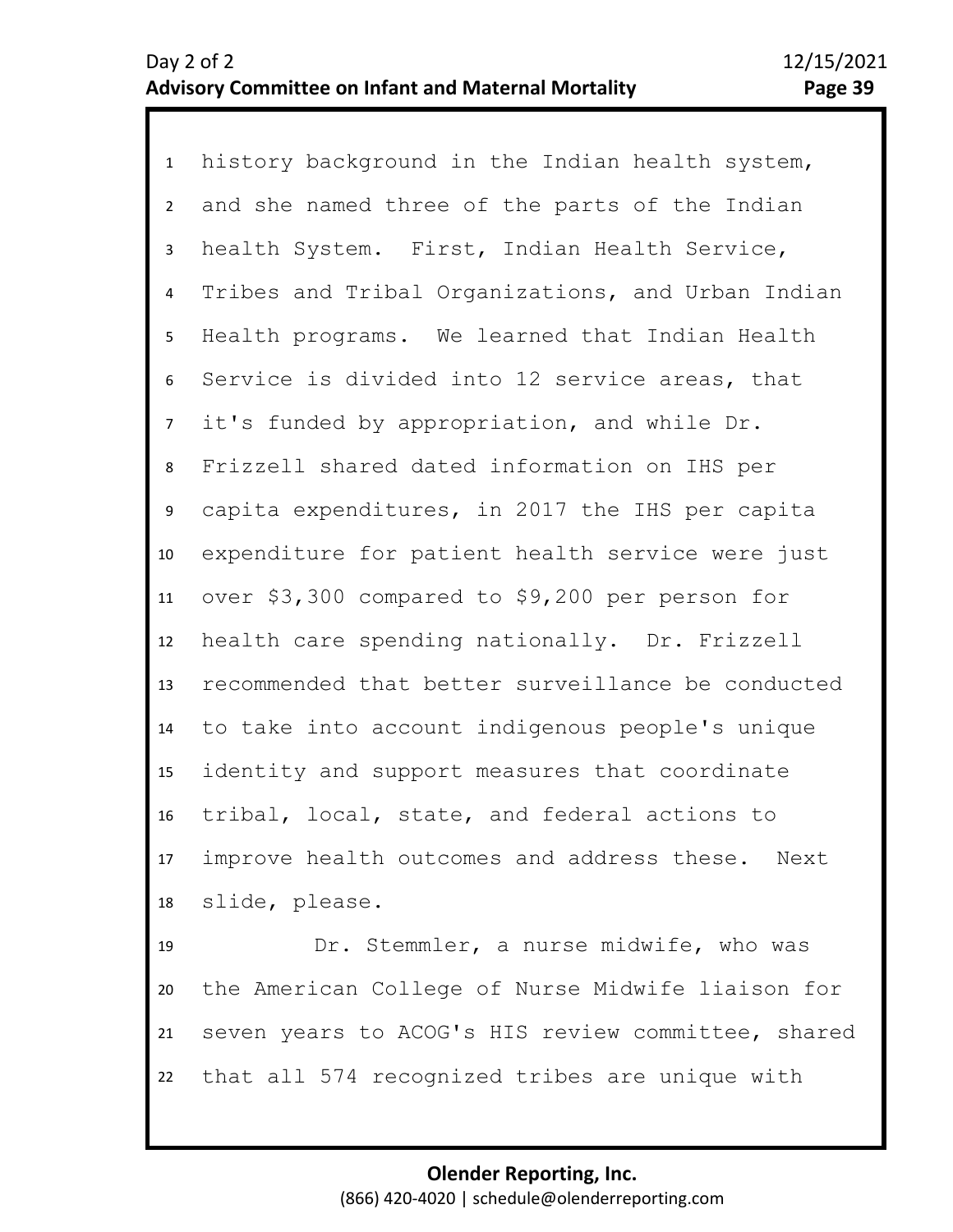1 extremely limited resources and varying 2 3 4 8 9 10 11 12 13 14 15 16 5 7 6 priorities. In general, IHS facilitates - facilities face chronic provider shortages, limited funding, hybrid record keeping, paper charts and electronic health records, outdated practice policies and standards, limited linkages to outside health centers, and insufficient community outreach. Dr. Stemmler recommended improving telemedicine capacity, supporting perinatal care use and education, target interventions on community concerns, involving tribal communities in these decisions, wider integration of midwifery service, ongoing provider in-services to improve practice and contingency planning for patient care as the patient needs escalate. Next slide, please.

17 18 19 20 21 22 I am going to ask that each of the presenters share their presentations as we hold questions until the end. Today, you will hear from three expert speakers. You will first hear from ex-officio representing HIS, Dr. Suzanne England. Dr. England has spent twenty-six and a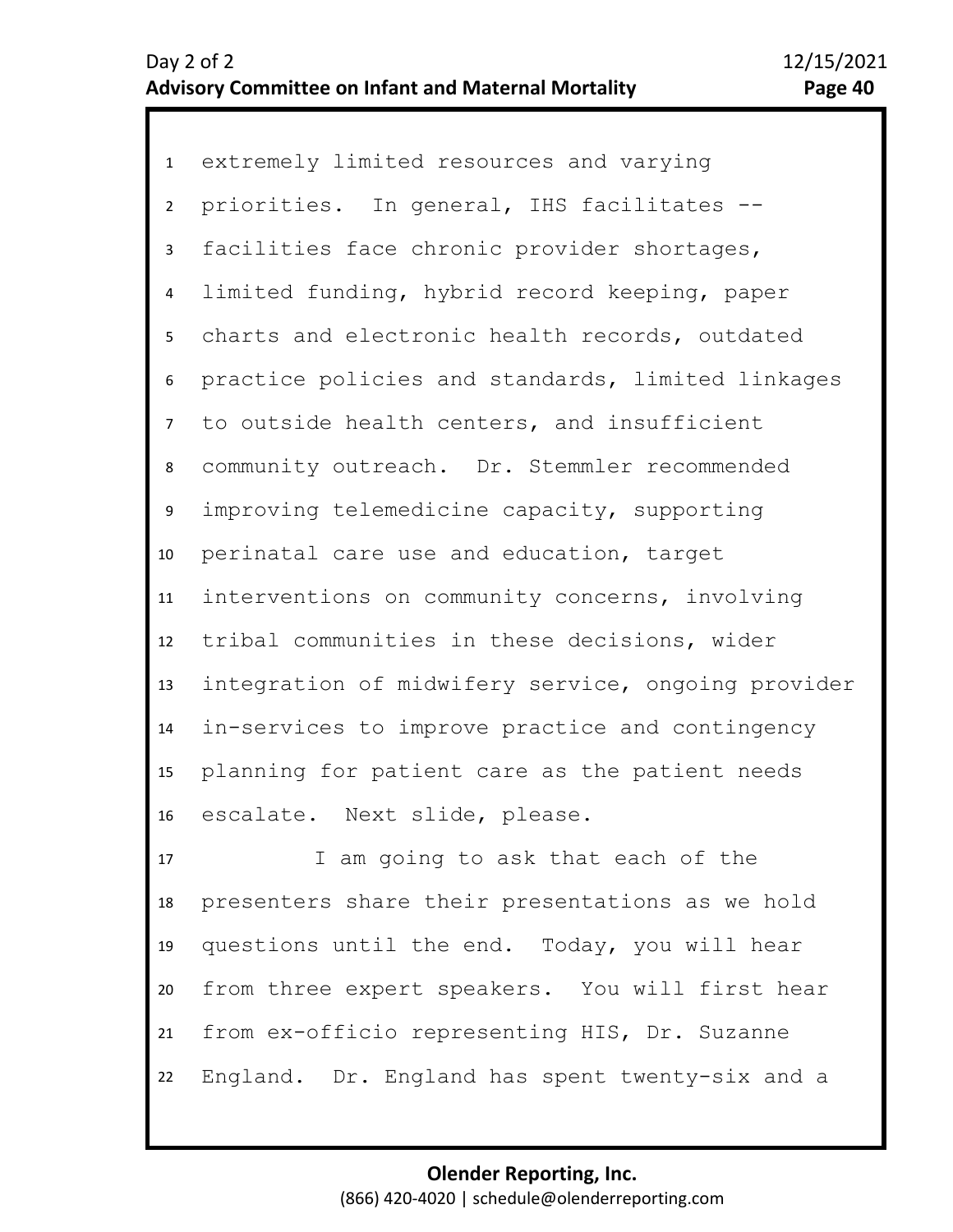| 1              | half years nurse officer with Indian Health        |
|----------------|----------------------------------------------------|
| $2^{\circ}$    | Service. She has triple boarded as a certified     |
| 3              | nurse midwife, certified family nurse              |
| $\overline{4}$ | practitioner, and a certified child family         |
| 5              | psychiatric nurse practitioner. She has been the   |
| 6              | Great Plains area maternal child health consultant |
| 7 <sup>7</sup> | since 2015. Dr. England maintains clinical         |
| 8              | competency providing care on the Pine Ridge and    |
| 9              | Rosebud reservations within the Great Plains area. |
| 10             | Next slide, please.                                |
| 11             | A few months ago, I asked Dr England to            |
| 12             | share insight into this list of topics and I'm     |
| 13             | eager to learn more about IHS workforce, Native    |
| 14             | maternal and infant outcomes, and the result of    |
| 15             | IHS's fifty-year contract partnership with ACOG as |
| 16             | it relates to improving maternal infant health.    |
| 17             | Next slide. Thank you.                             |
| 18             | Following Dr. England, we will hear from           |
| 19             | a Alida Montiel. Alida Montiel is Director of      |
| 20             | Health and Human services at the Inter Tribal      |
| 21             | Council of Arizona. Since 1990, her principal      |
| 22             | responsibility has been to analyze and address     |
|                |                                                    |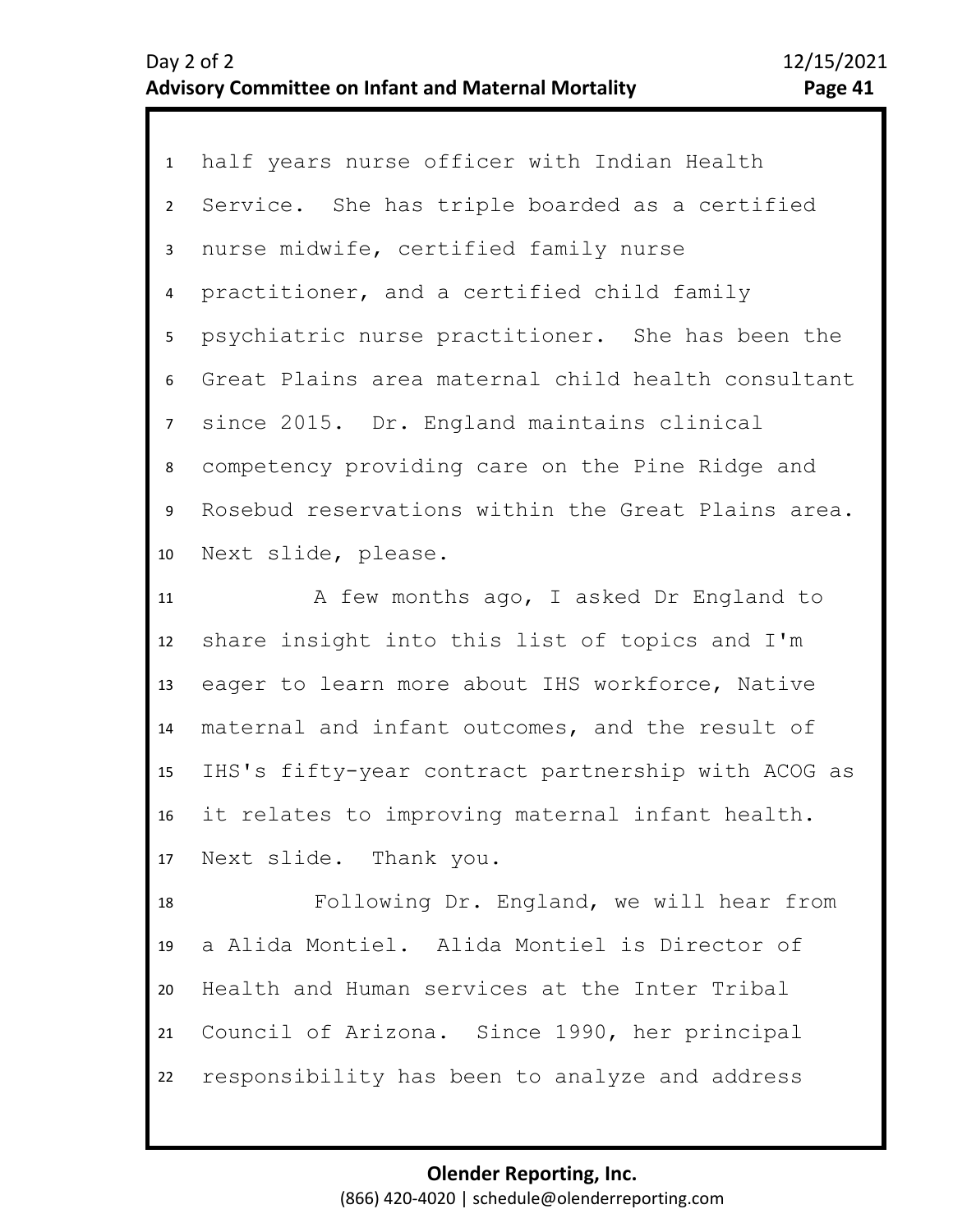1 health policy formation for tribal leaders in 2 3 4 8 9 10 11 12 13 5 7 6 Arizona, Nevada, and Utah, served by the Phoenix Area Indian Health Service ranging from federal, state, or specific tribal policies and budgetary issues that affect the Native Healthcare System. In January of 2019, Alida stepped into the management of all Health and Human Services Project at the Inter Tribal Council of Arizona. She serves as the chairperson of the Arizona Advisory Council on Indian Health Care and as a member of the Arizona Behavioral Health Clinic Council. The council monitors and advocates for services provided to clients through

14 15 Medicaid, CHIP, and block grants awarded to the state. Next slide, please.

16 17 18 19 20 21 22 And finally, we will hear from Stephanie Bustillo. Ms. Bustillo has been an epidemiologist for the past four years at the Inter Tribal Council of Arizona, Tribal Epidemiology Center where she focuses on the Tribal Epidemiology Centers Public Health Infrastructure CDC grant. Stephanie also works on maternal and child health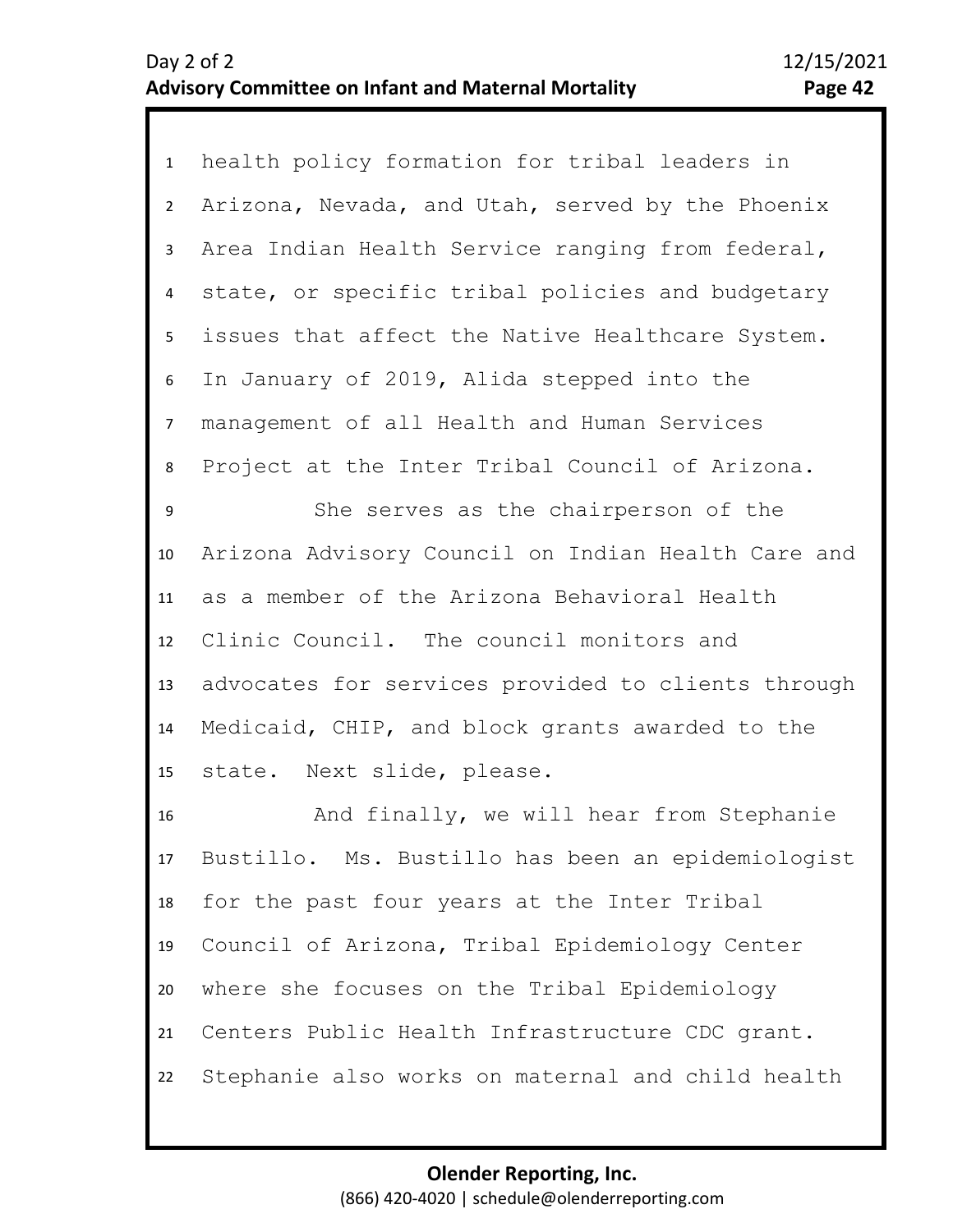1 topics with Inter Tribal Council of Arizona 2 3 4 5 6 7 11 12 13 14 15 16 17 18 19 20 21 22 8 10 9 Special Supplemental Nutrition Program for Women, Infants, and Children. Welcome. Dr. England, the floor is yours. SUZANNE ENGLAND: Can someone upload my slide deck please, so they can forward for me. Thank you. This is the area where I live in western South Dakota, and it borders the Rosebud Reservation. So, that's where I'm speaking to you at today. Next slide, please. And I'm just going to give a brief overview. You had that that in your fall meeting, but our tribal obligations from the United States Federal Government began with the very beginnings of our country, starting with United States Constitution. So, this has been going on for hundreds of years. The next couple of pieces of legislation moved into 1868 with the Laramie Treaty, especially up in the Great Plains, where I work, and then the Snyder Act in 1921 had that all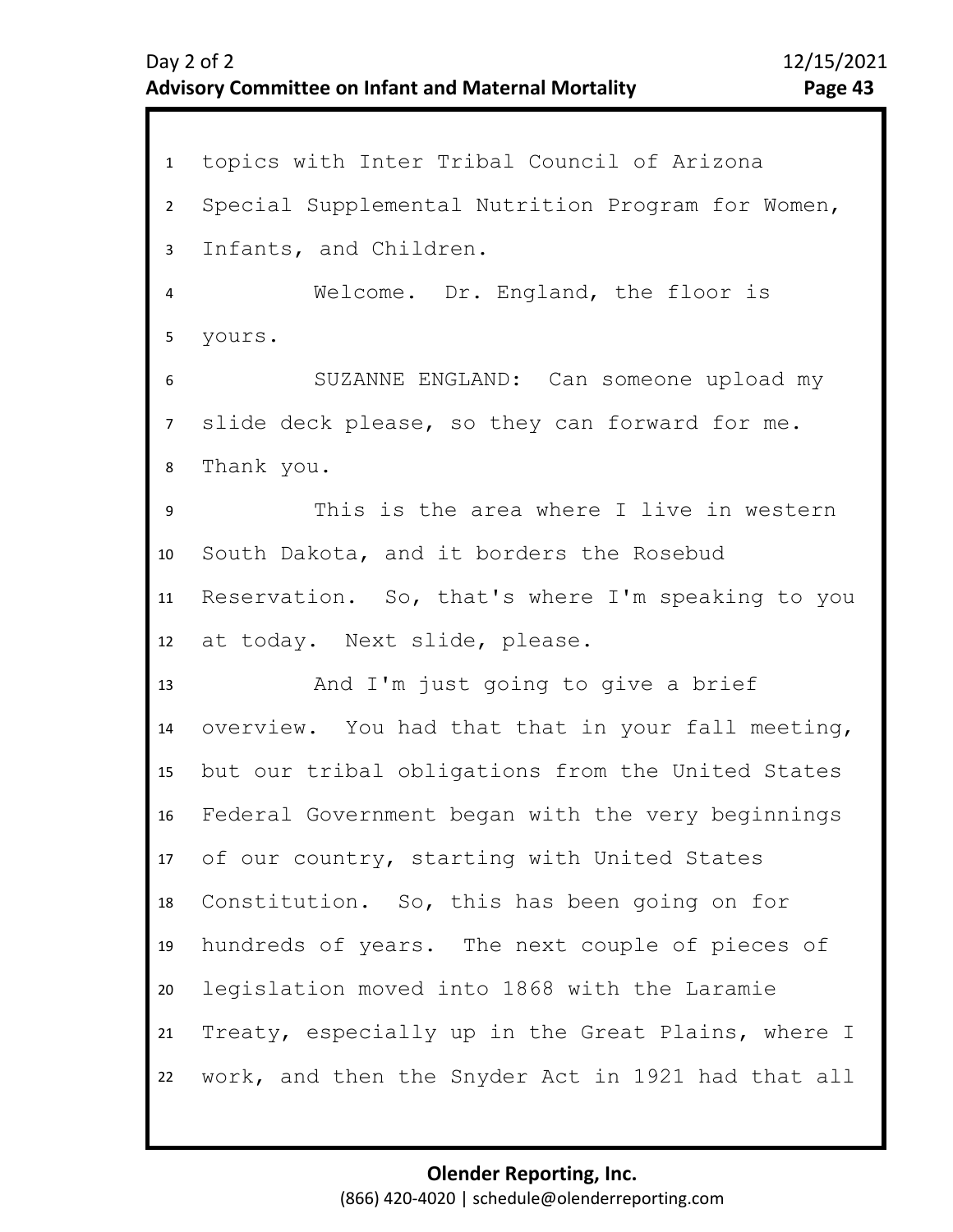1 Native Americans could become United States 2 3 4 8 9 10 11 12 13 14 15 16 17 18 19 20 21 22 5 7 6 citizens. Next slide, please. And then, then we jumped from the twenties to 1955. That's when the Indian Health Service was formed and that's where Native American Healthcare was transition from the Bureau of Indian Affairs and formally into the Indian Health Service and there were a few changes again until 1975, and that's when Public Law 638, which is now tribes are taking over greater strides control of their own healthcare facilities and their health care. And then we jump into 1976 is with Indian Healthcare Improvement Act that we could have Medicaid and Medicare reimbursement to the Indian Health Service to provide more revenue, to provide increase services to Native Americans. And then jumping into 2010, President -- then President Obama made the Indian Healthcare Improvement Act permanent as part of the Affordable Care Act. Next slide, please. Just a brief history of improvements in maternal child health in the Indian Health Service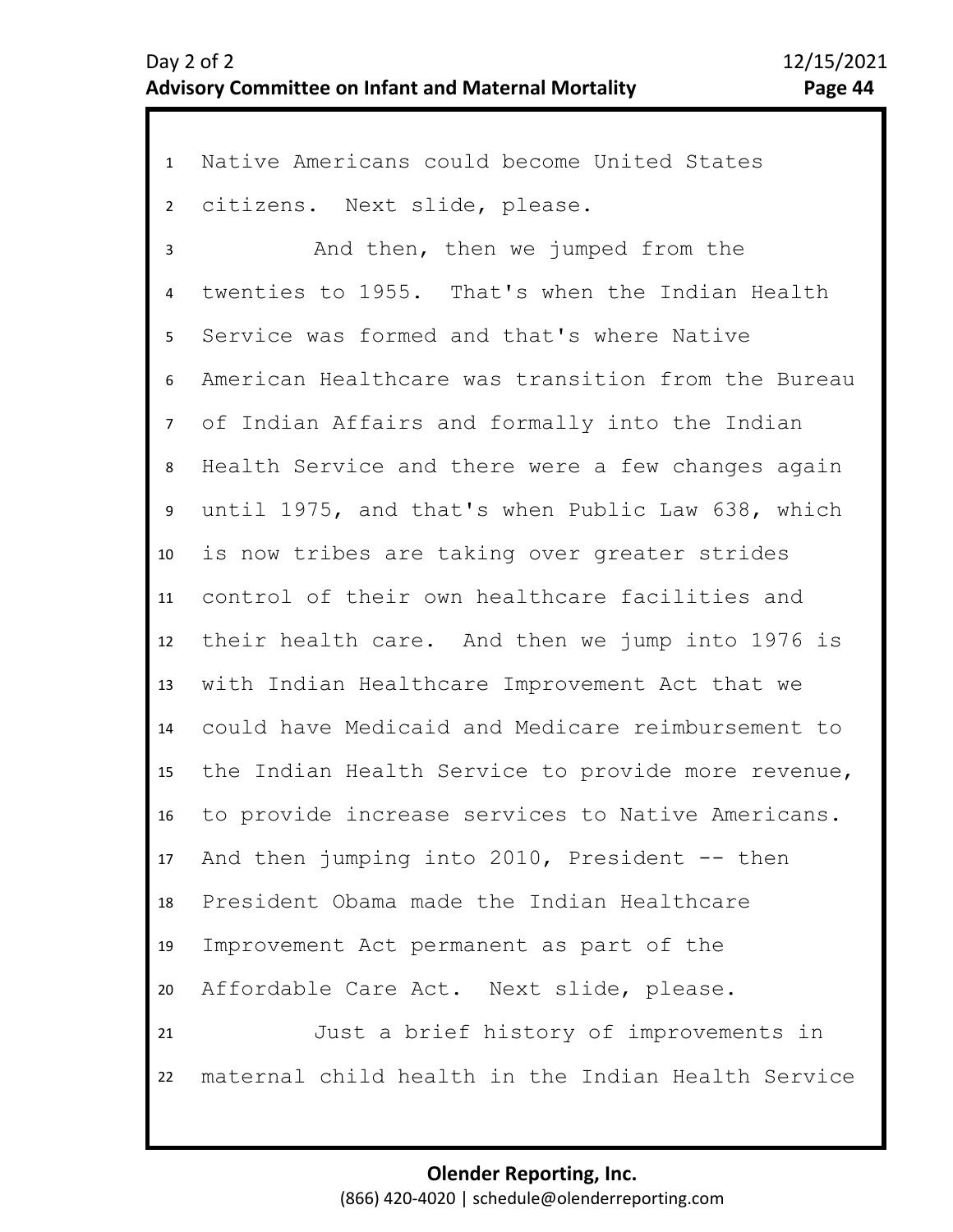| $\mathbf{1}$    | is Eleanor Gregg. She was a Red Cross nurse in     |
|-----------------|----------------------------------------------------|
| $2^{\circ}$     | the 1920s who came out after World War I, again to |
| 3               | my area in the Great Plains are to the Rosebud and |
| $\overline{4}$  | the Pine Ridge Reservation, and she went on to     |
| 5               | start the nursing division in the Indian Health    |
| 6               | Service and specifically, public health nursing to |
| $7\overline{ }$ | help improve the health care needs of families,    |
| 8               | especially in the realm of maternal child health.  |
| 9               | Next slide, please.                                |
| 10              | Then, moving on into the early 1970s,              |
| 11              | Lucille Woodville became the first Chief of Nurse- |
| 12              | Midwifery in the Indian Health Service, and that   |
| 13              | was to combat the high rates of maternal           |
| 14              | mortality, especially with childbirth and          |
| 15              | childbirth complications in the Indian Health      |
| 16              | Service. Next slide, please.                       |
| 17              | And I just wanted to talk about in the             |
| 18              | Great Plains area, the area that I serve and also  |
| 19              | where I've practiced since 1998 as a nurse         |
| 20              | midwife, is the Midwifery Service was formed in    |
| 21              | the early -- the thought was in 1967 and it was    |
| 22              | formed in the early 1970s for that to have great   |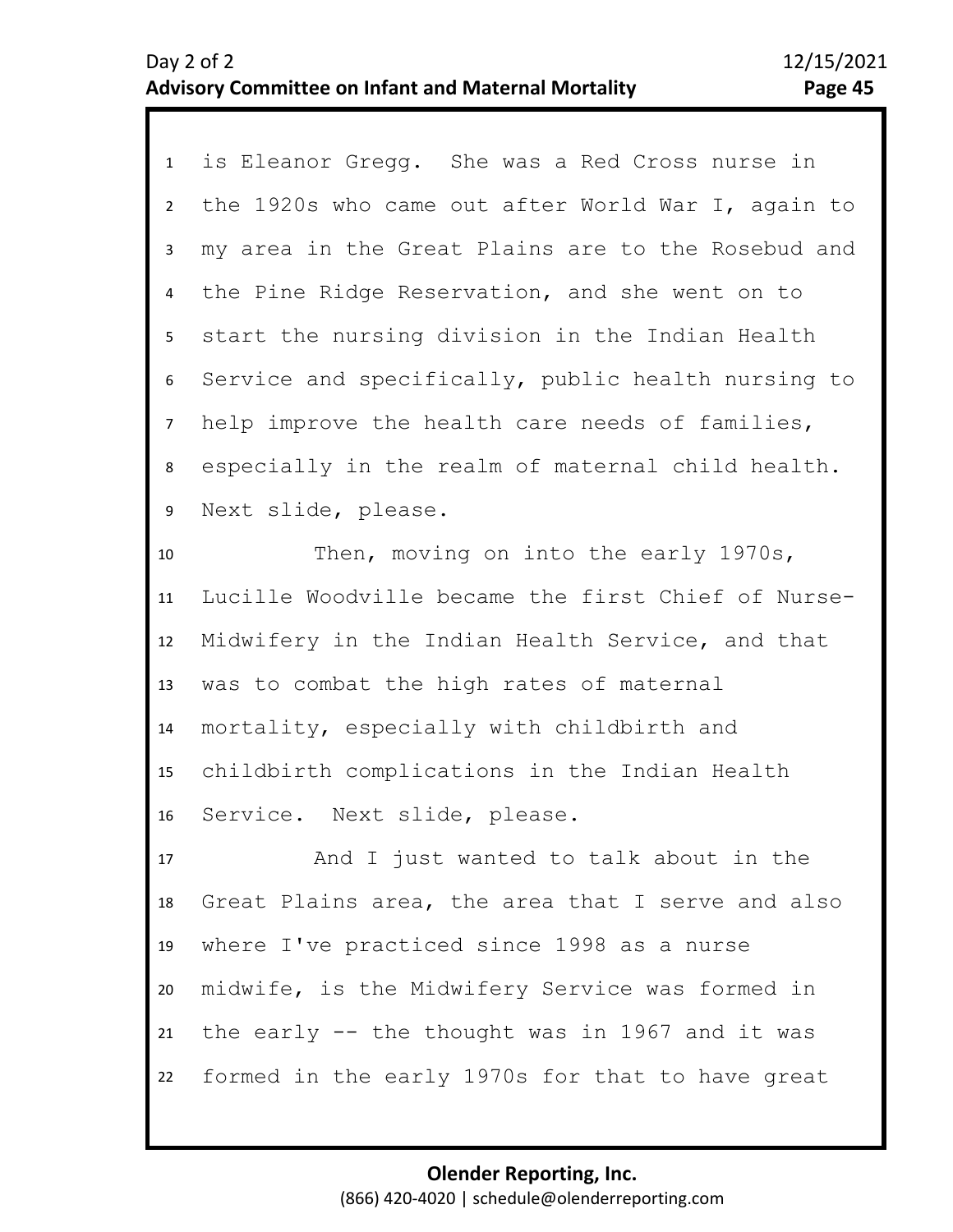1 strides in decreasing [indiscernible] and at Pine 2 3 4 Ridge, when we are fully staffed, you will have a compliment of seven nurse-midwives for that. ON to the next slide, please.

8 9 10 11 12 13 14 5 7 6 And with the Indian Health Service, just a general overview. What our mission is to raise the physical, mental, social, and spiritual health of American Indians and Alaska Natives to the highest level. Our vision is healthy communities and quality healthcare systems through strong partnerships and culturally responsive practices. So, that's what we base all the care that we perform for the people that we serve. Next slide, please.

15 16 17 18 19 20 21 22 And with the Indian Healthcare, and this has mentioned just earlier, is the different divisions of Indian Health Service that's through the area offices. We also have through Public Law 69368, Tribally Operated Health Care Services, and we also have Urban Indian Health Care Services in our largest cities throughout the United States. On to the slide, please.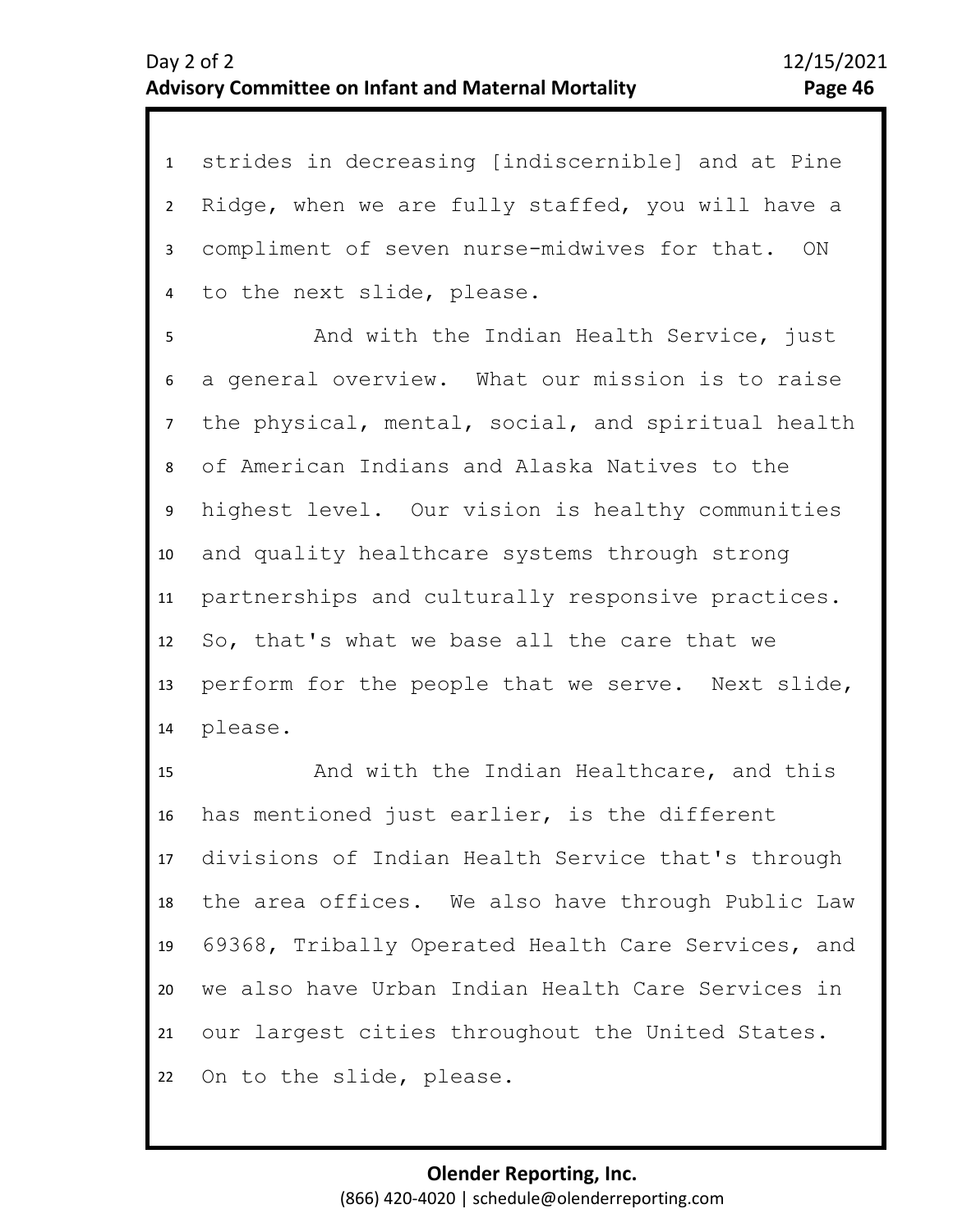1 And this is just some general overall 2 3 4 5 6 10 11 12 13 14 15 16 17 18 19 20 21 22 7 9 8 health care statistics that you saw in a few earlier slides. Directly with Indian Health Service, we're serving over 2.56 million people and our appropriations increase as our population increases. And looking at the per capita is the Indian Health Service expenditure per person is around \$4,000 a year, and then the comparison with United States average of health care expenditures is \$9,700. On to the next slide, please. And for further information, just in general, if people have not explored it is to learn more about Indian Health Service and how we are run, and our different services is the link is [www.IHS.gov.](http://www.ihs.gov/) On to the next slide, please. With different career paths for employment for healthcare providers in the Indian Health Service, we have the Civil Service System, we have Direct Tribal Hires, with the compact of the 638 Tribes Controlling Their Health Care Programs, United States Public Health Service Commission Corps, of which I am a member, and many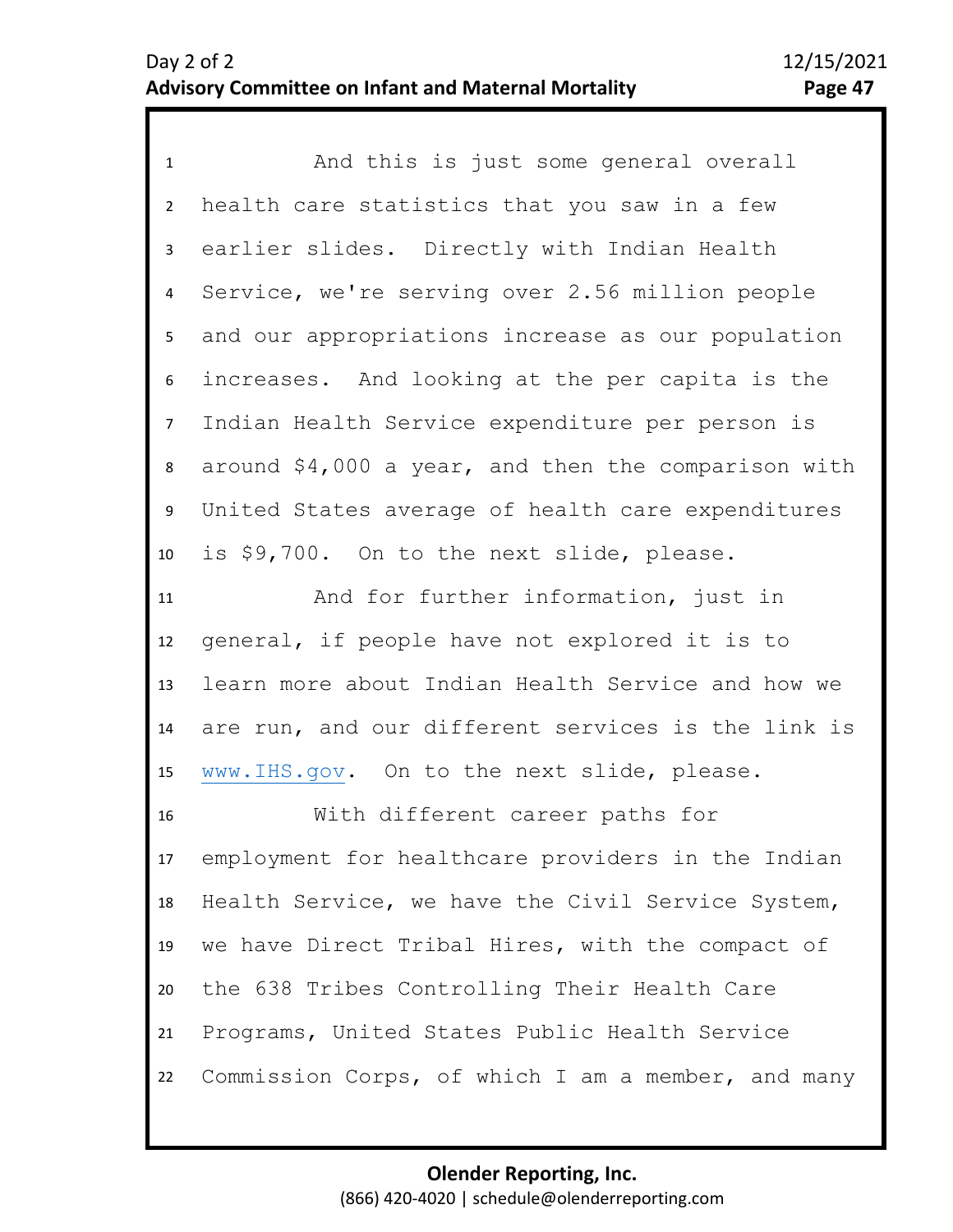| $\mathbf{1}$   | people come from the various branches of the      |
|----------------|---------------------------------------------------|
| $\overline{2}$ | military. Often times it's Marines, Army, Navy    |
| 3              | with that and they come on and transition as      |
| 4              | providers to our system. Next slide, please.      |
| 5              | And then, just finding out about                  |
| 6              | employment opportunities looking at the general   |
| 7 <sup>1</sup> | IHS site, his.gov and USAjobs.gov is for looking  |
| 8              | for employment opportunities. On to the next      |
| 9              | slide, please.                                    |
| 10             | And this is some of our recruiting tools          |
| 11             | to meet the needs for that, as we have IHS loan   |
| 12             | repayment. Each individual service, you know,     |
| 13             | also has supplemental loan repayment programs for |
| 14             | recruitment, and then we also obtain health care  |
| 15             | providers to the National Health Service Corps,   |
| 16             | their loan repayment program. On to the next      |
|                | 17 slide, please.                                 |
| 18             | And I always like to start off with the           |
| 19             | positives with the Indian Health Service is what  |
| 20             | we've seen statistically over time, is that we    |
| 21             | have increase in the age of women giving birth to |
| 22             | their first child. With that, also with the       |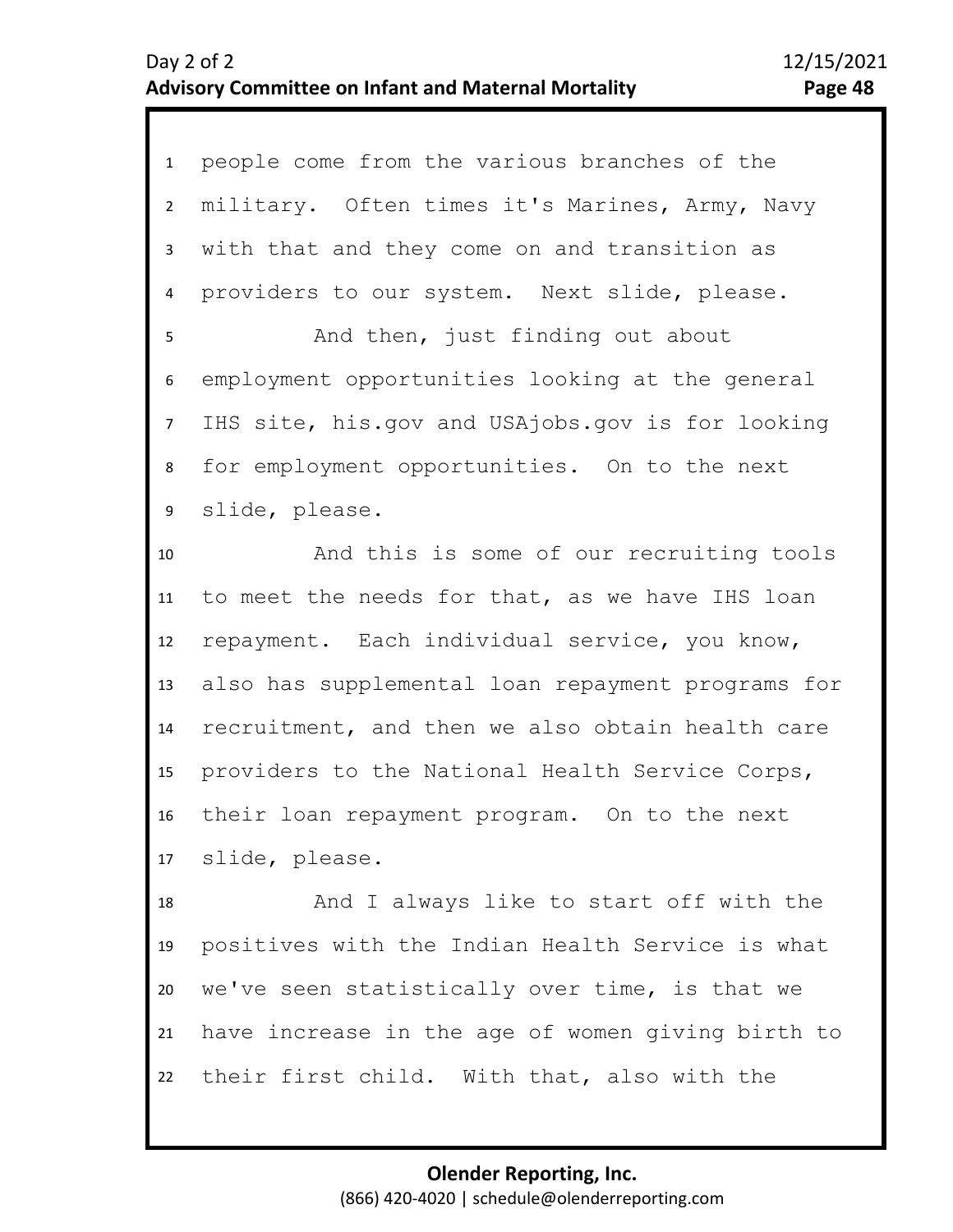1 positives, the Indian Health Services providing 2 3 4 8 9 10 11 12 13 14 15 16 17 18 19 20 21 22 5 7 6 care that's close to home that families can come visit others. I know there's been some differences in the past two years with COVID, but families can come and visit if there's a loved one in the hospital and for maternal child health is when a child is born that family can surround that woman giving birth. We have public health nurse visits, especially during the prenatal time, and also postpartum and following that child with immunizations, well-child checks, and I'm also happy with the long-term partnership that we have had with ACOG. They come each -- every five years, and they do on-site visits at the different health care facilities, whether they provide childbirth, or if they are clinics or health centers that provide prenatal care, and then there's contracted services for birth. They look at our positives. They also look for areas for improvement. They partner with the Indian Health Service to have national conferences for education for employees that work in tribal facilities and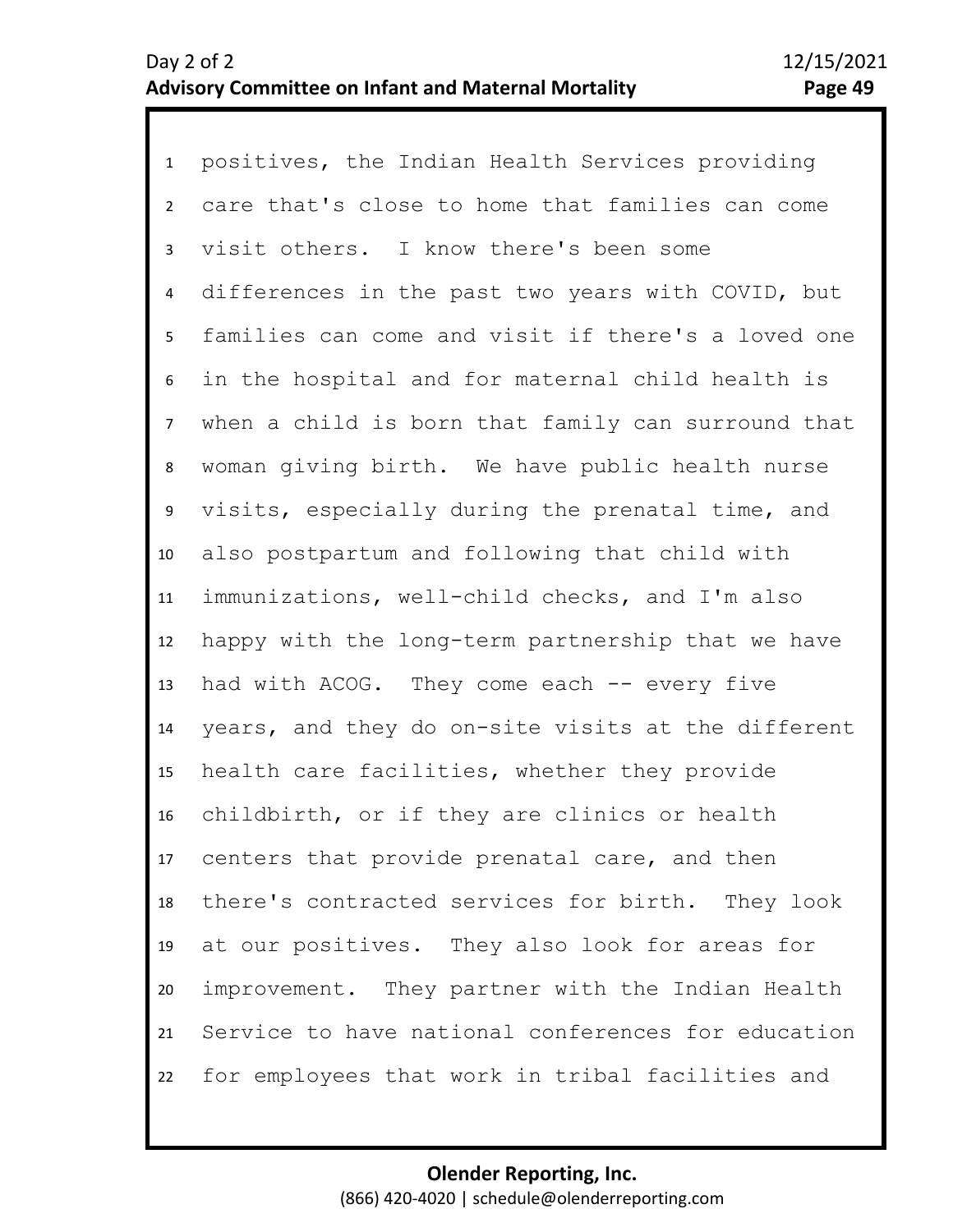| $\mathbf{1}$   | Indian Health Service facilities so we can provide |
|----------------|----------------------------------------------------|
| $\overline{2}$ | the latest and greatest in evidence-based care.    |
| 3              | And one of our strong hubs with ACOG is our        |
| $\overline{4}$ | organizer, Yvonne Malloy. She's worked with ACOG   |
| 5              | for many years and works closely with all the      |
| 6              | different leaders in the different areas in the    |
| $\overline{7}$ | Indian Health Service. On to the next slide,       |
| 8              | please.                                            |
| 9              | Where we're at challenges where we're              |
| 10             | working hard for improvement is with the Indian    |
| 11             | Health Service. There's many families, especially  |
| 12             | in the reservation areas, which are mainly located |
| 13             | in western United States, they live in remote      |
| 14             | rural, oftentimes frontier -- frontier areas of    |
| 15             | the United States and the families are driving     |
| 16             | over an hour away, sometimes 60 to 100 miles. to   |
| 17             | get to Indian Health Service Tribal facilities     |
| 18             | also. Many of the families that we serve live in   |
| 19             | food deserts. They have difficulty getting         |
| 20             | access, especially to fresh fruits and vegetables. |
| 21             | We have high rates of poverty. And then also,      |
| 22             | we're working through historical and generational  |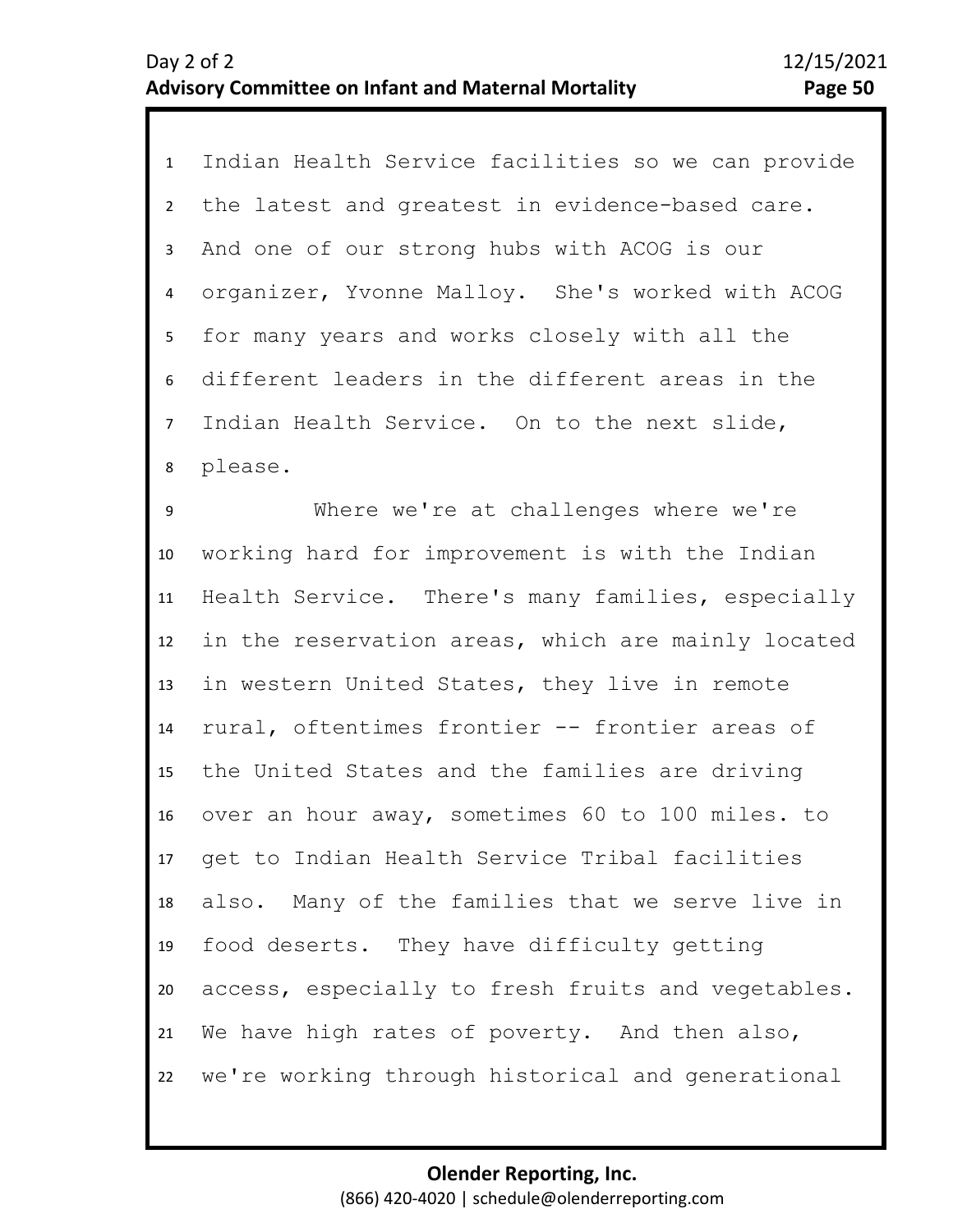1 trauma for different decades with that in 2 3 4 8 9 10 11 12 13 14 15 16 17 18 19 20 21 5 7 6 different areas of the United States. And right now, specifically in all of our facilities in the Indian Health Service, outside the Indian Health Service, outside travel facilities, is just a dire nursing and health care provider shortage, difficulty recruiting staff, and even having contracts out with varied contract agencies, still they're having difficulties finding staff to recruit to fill the contract positions. Also, with contract positions, more and more facilities have a high rate of contracting staff that may be doing assignments from as short as two weeks to thirteen weeks and then they may change out to different -- different role, different agency, or organization and that doesn't provide continuity for the people that we serve because they're always seeing new faces. With the areas of substance abuse, especially what's been on the rise within the last five years, is meth. It's an epidemic of

22 methamphetamine use in rural areas, also in urban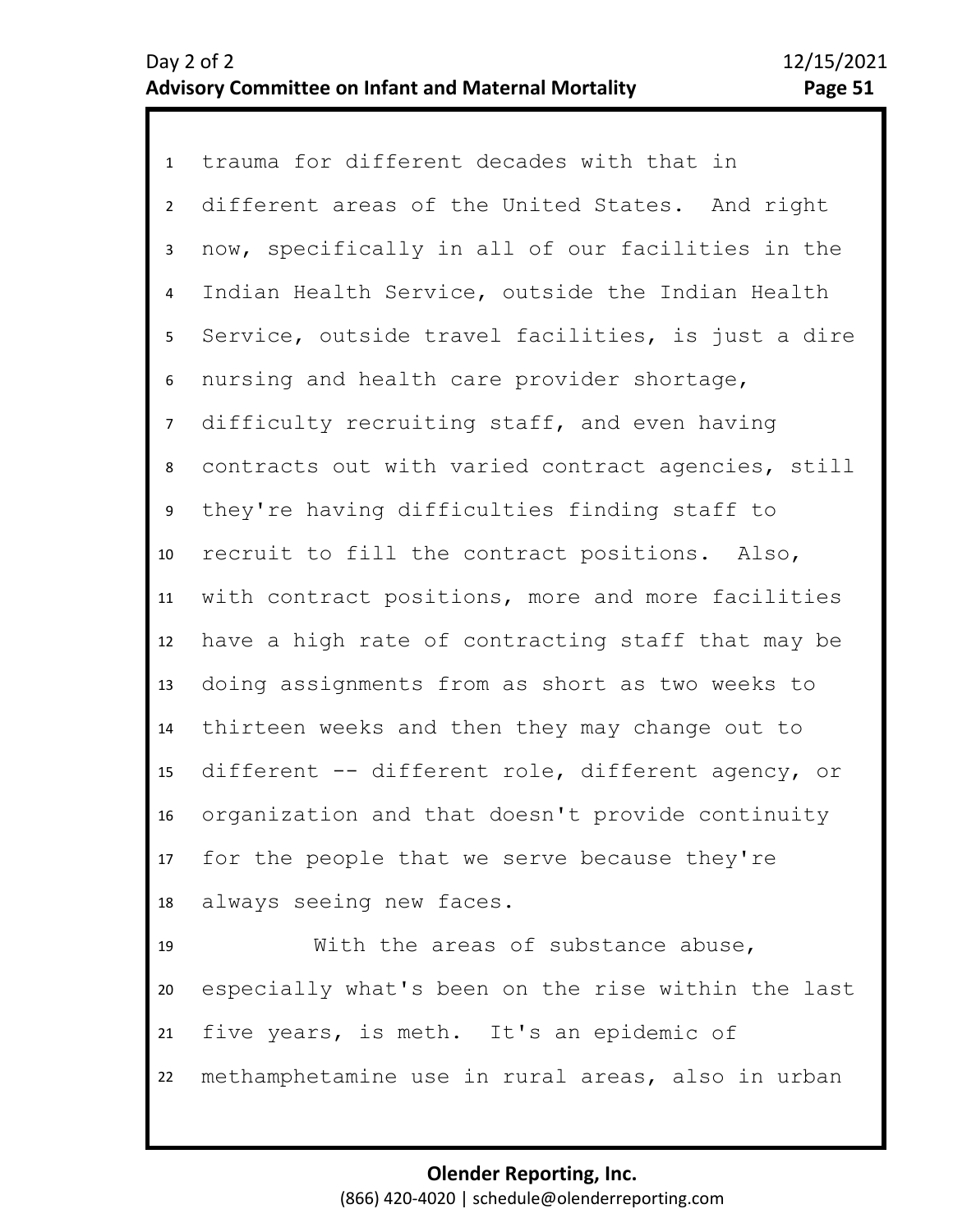1 areas. Other challenges that we have too, and 2 3 7 8 9 10 11 12 13 14 15 16 17 18 19 20 21 22 4 6 5 that was mentioned in some earlier slides, is with the Native American populations, with our statistics in Indian Health Service where statistics come from, is mainly people that are living on reservations and their accesses to the IHS hospitals or in tribal communities, but many of our Native American families live off the reservation. They're living in larger urban centers due to job, education opportunities, and sometimes they're not being statistically looked at for that. There may not be a choice for saying -- where there's a checkbox to say whether a person identifies as being Native American or not, or they may identify with two or more ethnic groups for that, is to gather that data to help meet the needs of the Native American population. So, there's many needs for the rural area and there's also many needs for the urban areas. On to the next slide, please. Now, I wanted to open it up to any specific questions that people have and if I hear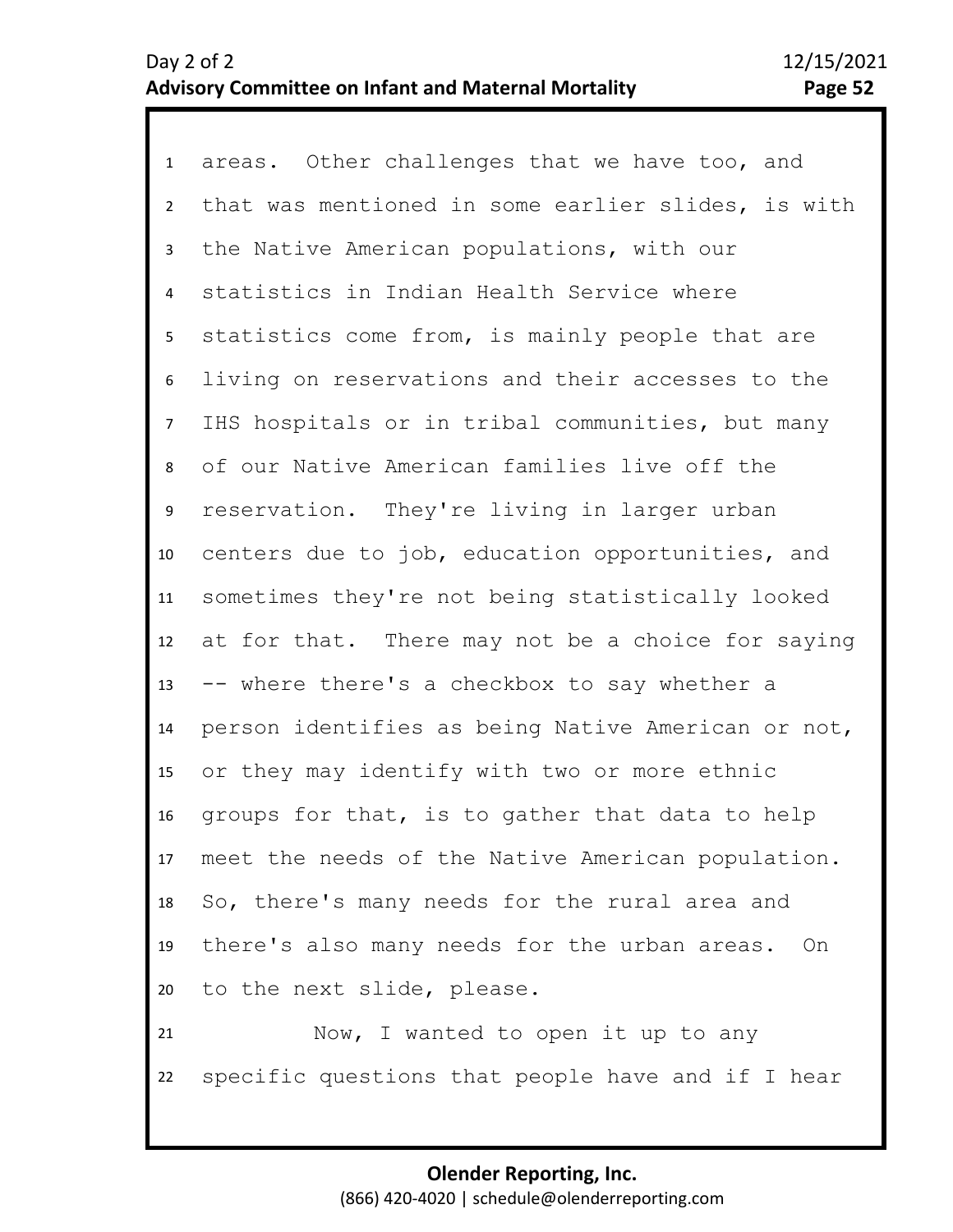1 none, then I'm going to proceed on especially with 2 3 4 6 5 maternal child health and prenatal care and delivery care. So, I'm going to open it up for say a minute or two if anyone has any questions of anything that I've talked about the current moment.

7 8 9 10 11 12 13 14 15 16 17 18 19 20 21 22 Okay, and hearing nothing, I'm going to continue on. Another concern, especially in our rural areas for maternal child health, is many times women, they will be receiving their prenatal health care in a rural health center and sometimes a hospital, but there's no delivery capacity and the woman then needs to travel a distance between, say 45 to 100 miles to give birth to a child. One is potential for transportation difficulties. We're getting into winter conditions, so trying to get to the health care facilities to have their child, and also if they're considered a higher risk in their prenatal care, is then they have to go to Level 2, Level 3 tertiary facilities and many times they're giving birth alone, by themselves, because the rest of the family can't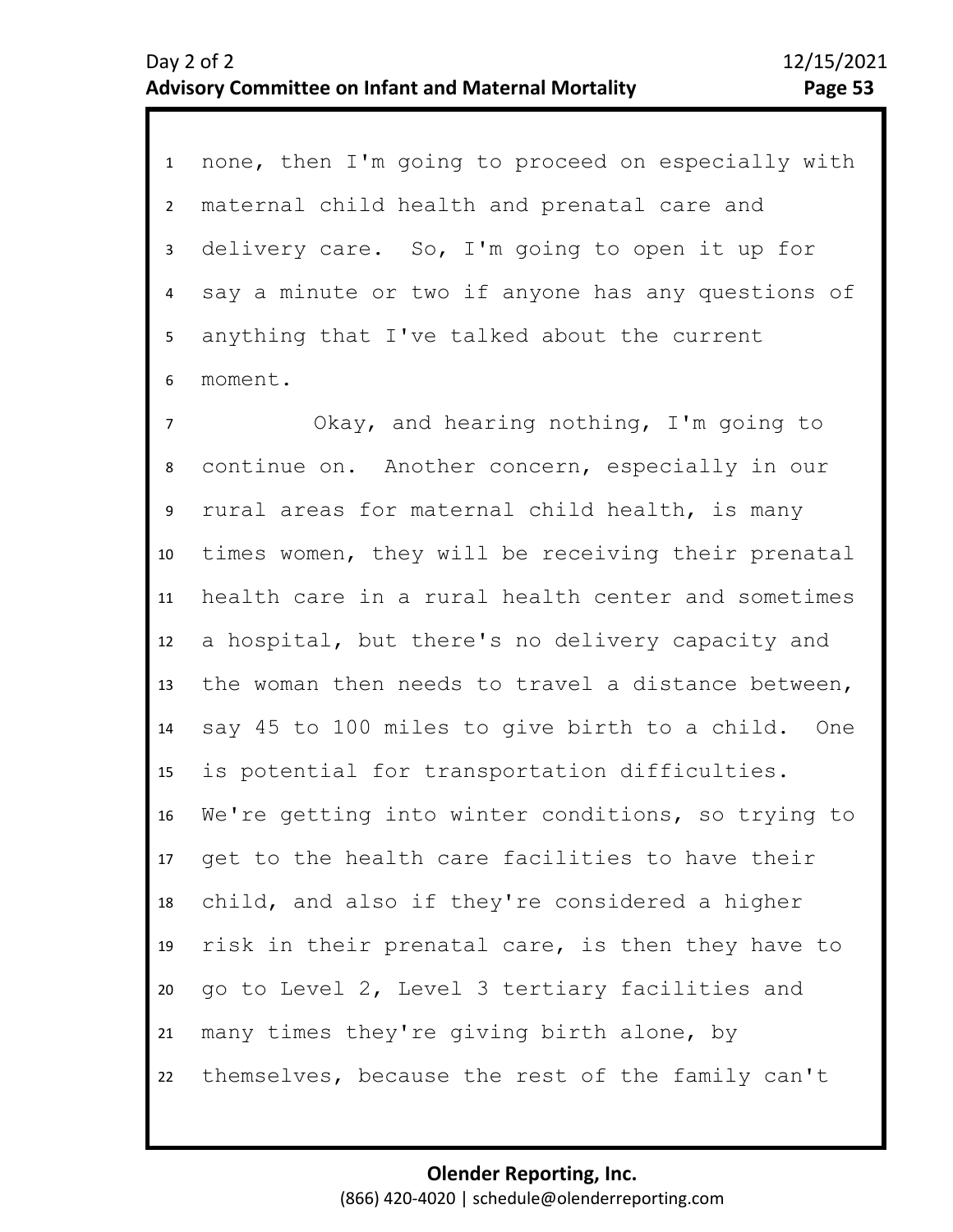1 join them if someone comes in and say they're 2 3 4 8 9 10 5 7 6 preeclamptic or eclamptic having seizures and they're boarding a fixed wing plane, their family can't go with them. The family will need to follow behind in a car, and if there's transportation difficulties, the only time the family may see that mother and child is when they go to pick them up from the hospital at a further distance at the facility and that can -- that can make it harder.

11 12 13 14 15 16 17 18 19 20 21 22 The beauty of telemedicine is sometimes with the specialist, we can link in with telemedicine. An example in South Dakota, one of our maternal fetal medicine doctors that we contract with, they fly to various areas throughout the state of South Dakota at more local facilities, so that the women that we are serving, they're closer to home, to be able to receive the higher level of care that they need. But often times again, they may be going hours away from their family and their home environment to give birth to their children in a facility that can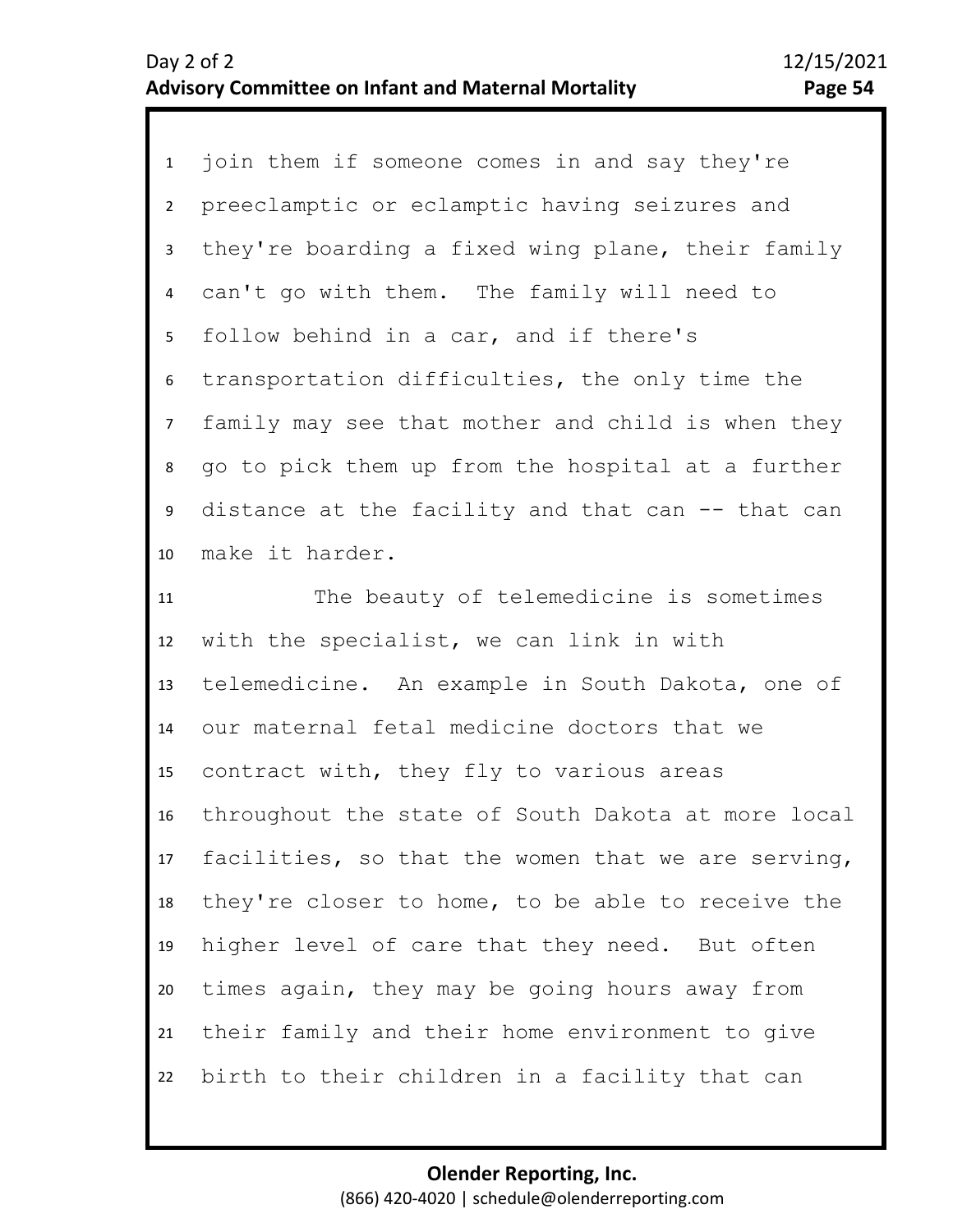1 meet all of their care needs for that and with 2 3 7 8 9 10 11 12 13 14 4 6 5 that, too, and with the healthcare shortage, sometimes it makes it hard to keep the smaller facilities of functioning, OB Units, Labor and Delivery units due to lack of nursing, lack of provider staff, and that leads into the needs for our emergency departments in rural areas is that they are prepared with emergency childbirth training and also to be able to look for the danger signs, specially i.e. preeclampsia, uncontrolled diabetes. So, that's some of the main concerns and issues that we're looking at and that we partner with the Indian Health Service to have well-trained staff.

15 16 And thank you very much for your time. I enjoyed talking to you today.

17 18 19 20 21 22 JANELLE PALACIOS: Thank you, Dr England. Our next speaker is going to be Alida Montiel and following her, Stephanie Bustillo will go and then we'll have time for questions as well, and please put them in the chat. Thank you. ALIDA MONTIEL: Good morning. Alida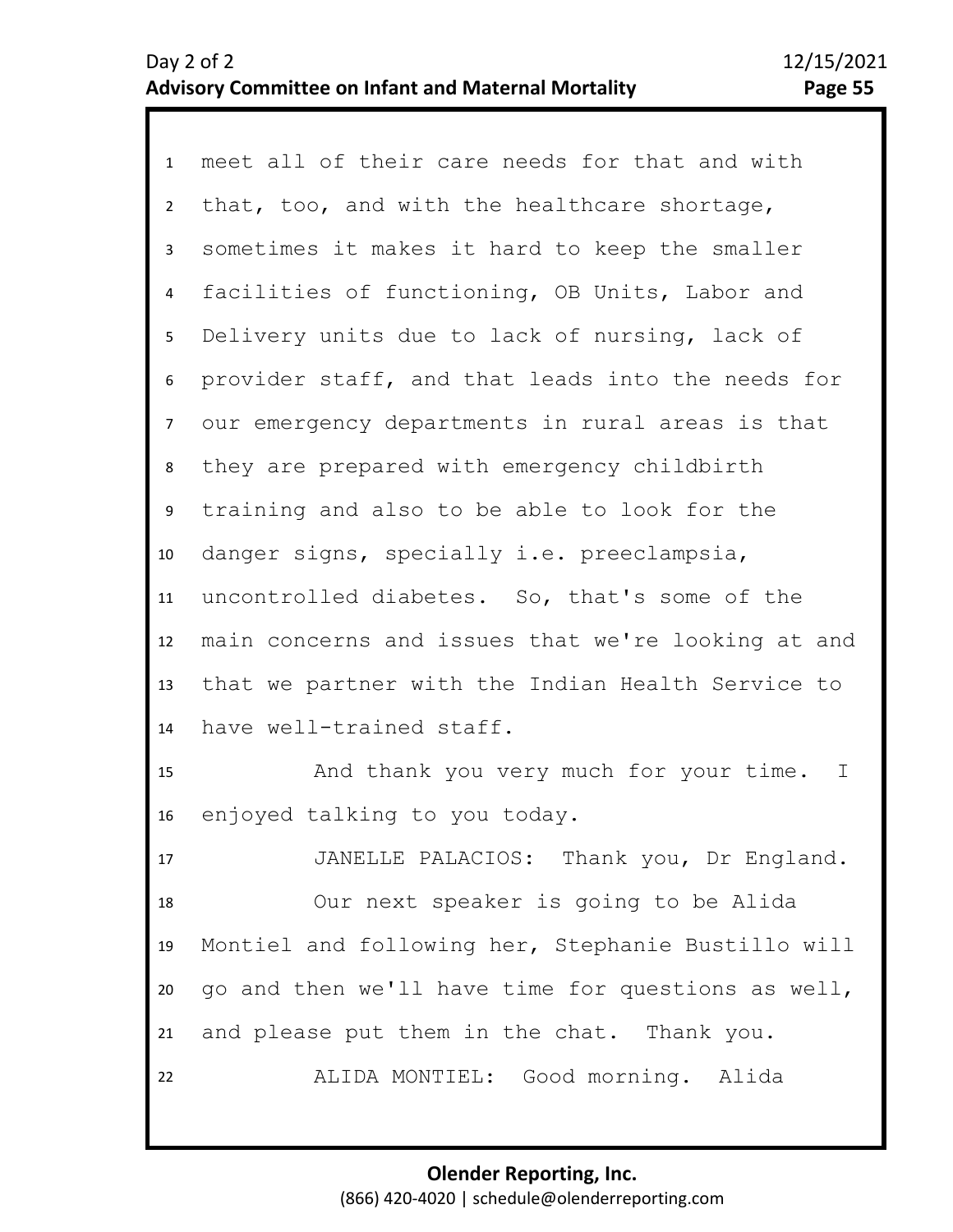| $\mathbf{1}$   | Montiel, [indiscernible] I'm a member of the       |
|----------------|----------------------------------------------------|
| $\overline{2}$ | Pascua Yaqui Tribe and I gave my greetings to you  |
| 3              | this morning in my language and said blessings to  |
| 4              | all from creator.                                  |
| 5              | I wanted to ask our IT to run my slides,           |
| 6              | please. Thank you so much. Go ahead.               |
| $\overline{7}$ | This is my presentation today on                   |
| 8              | improving maternal and infant health outcomes in   |
| 9              | American Indian communities in Arizona. I'm going  |
| 10             | to focus on Arizona today. Next.                   |
| 11             | The Inter Tribal Council is an                     |
| 12             | organization, my board of directors are tribal     |
| 13             | leaders. It was established in 1952. This was      |
| 14             | during the termination era and we provided that    |
| 15             | voice for tribal governments to address common     |
| 16             | issues and concerns which came together during the |
|                | 17 termination era. That's when there were         |
| 18             | Congressional measures being introduced to end the |
| 19             | Treaty status of tribal governments.               |
| 20             | Inter Tribal Council has been around, but          |
| 21             | we finally adopted a nonprofit status under the    |
| 22             | state of Arizona in 1975. Next.                    |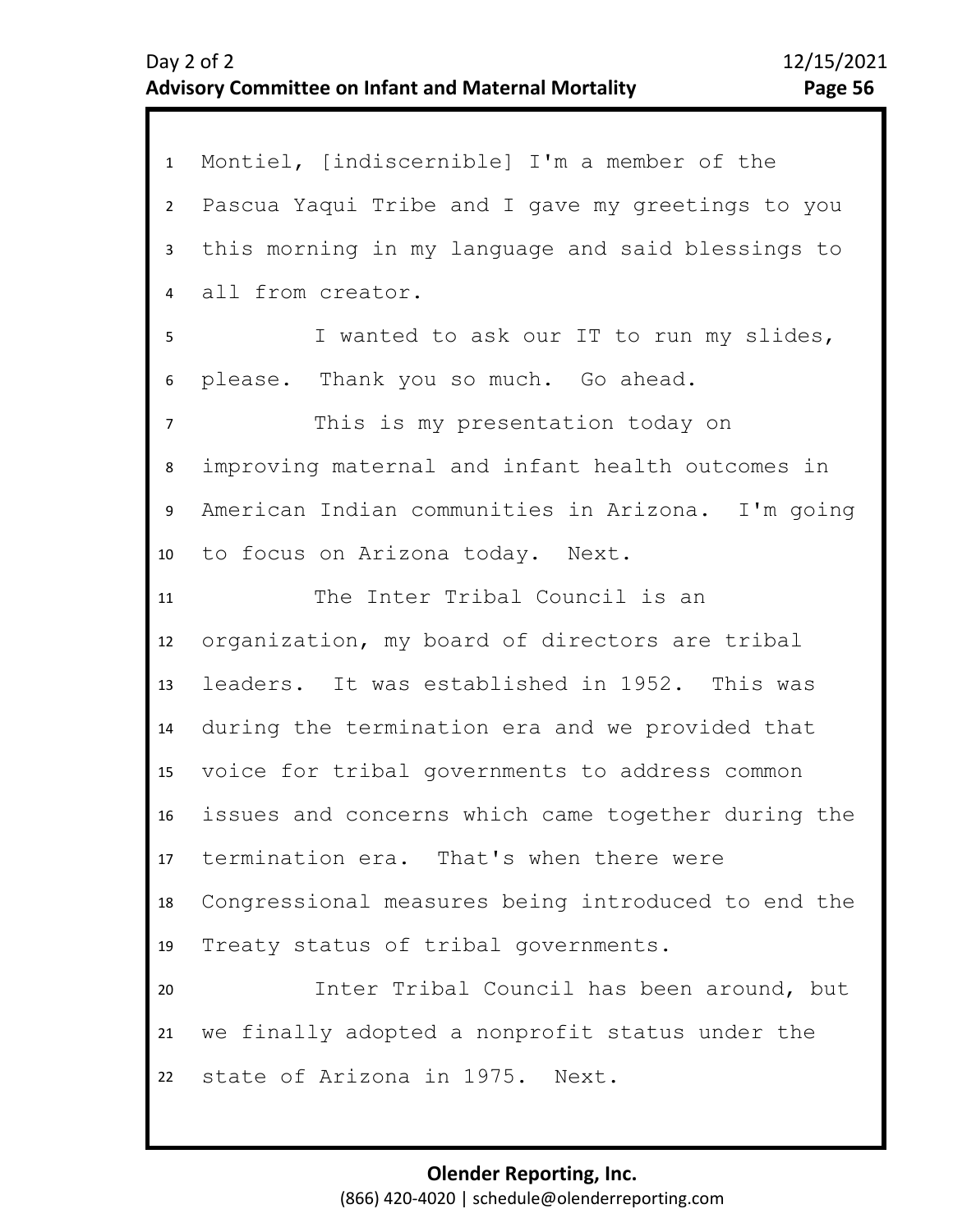1 So, the members of ITCA are the highest 2 3 4 8 9 10 11 12 13 14 15 16 17 18 19 20 21 22 5 7 6 elected tribal officials, our tribal chairpersons are presidents and our governors. The leaders provide a comprehensive view of the conditions and needs of the communities they represent. So, at the Inter Tribal of Arizona, these are some of our projects. We have Policy and Program Development and Health and Human Services. We work with federal agencies, because they have adopted Tribal Consultation Policies, and this is with regard to the Indian Health Service and the Bureau of Indian Affairs and Bureau of Indian Education Annual Budget Formulation with the Social Services Working Group, Epidemiology Working Group, with Maternal Health Innovation Projects, Teen Pregnancy Prevention, we have an Environmental Program, Educational programs, including an American Indian Research Center for Health and we work with the universities in the region. We have a cultural -- cultural resources, which is all the Tribal Historic Preservation officers and address cultural issues, language preservation, and so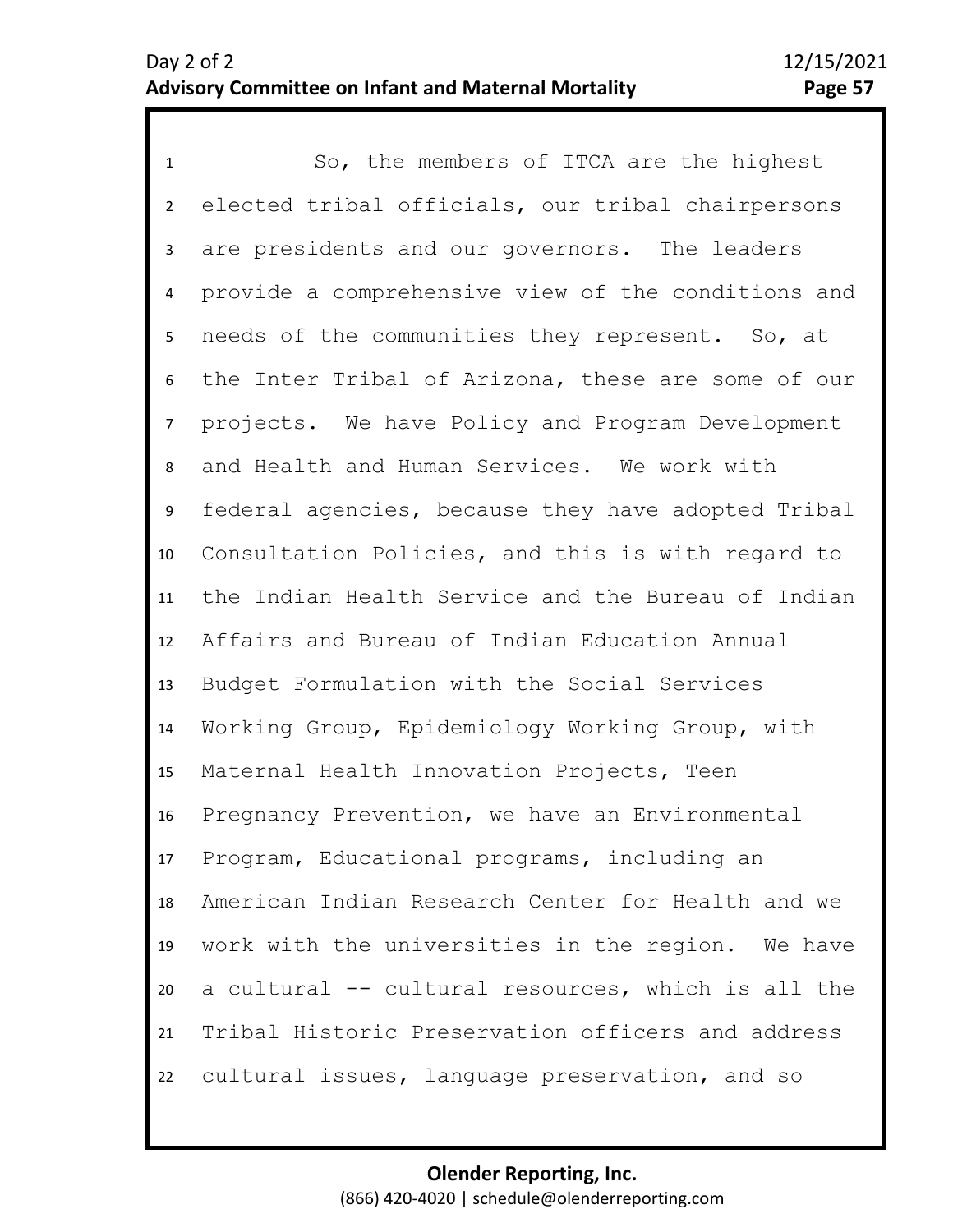1 forth. I staff that working group as well. Water 2 3 4 6 5 policy and water sanitation systems is a huge topic in our region. Tribal Incident Command support really came to life during the COVID-19 and also, we have a Native Voter Initiative. Next.

7 8 9 10 11 12 13 14 15 16 17 18 19 20 21 22 So, my concern here has been with regard to maternal and infant health is that American Indian cultural practices would improve maternal and infant health outcomes of American Indians, and we also have Alaska Natives who reside in Arizona. So, acknowledgement and acceptance of these practices valued by Tribal Nations should be integrated at medical and community health programs settings. Guidance by traditional practitioners, elders, and indigenous birth workers, and community health organizations and providers that serve our people would achieve is achievable if these practices are honored. For many of our people, wellness is compared to long-standing traditional practices wherein one balances your mind, body, and spirit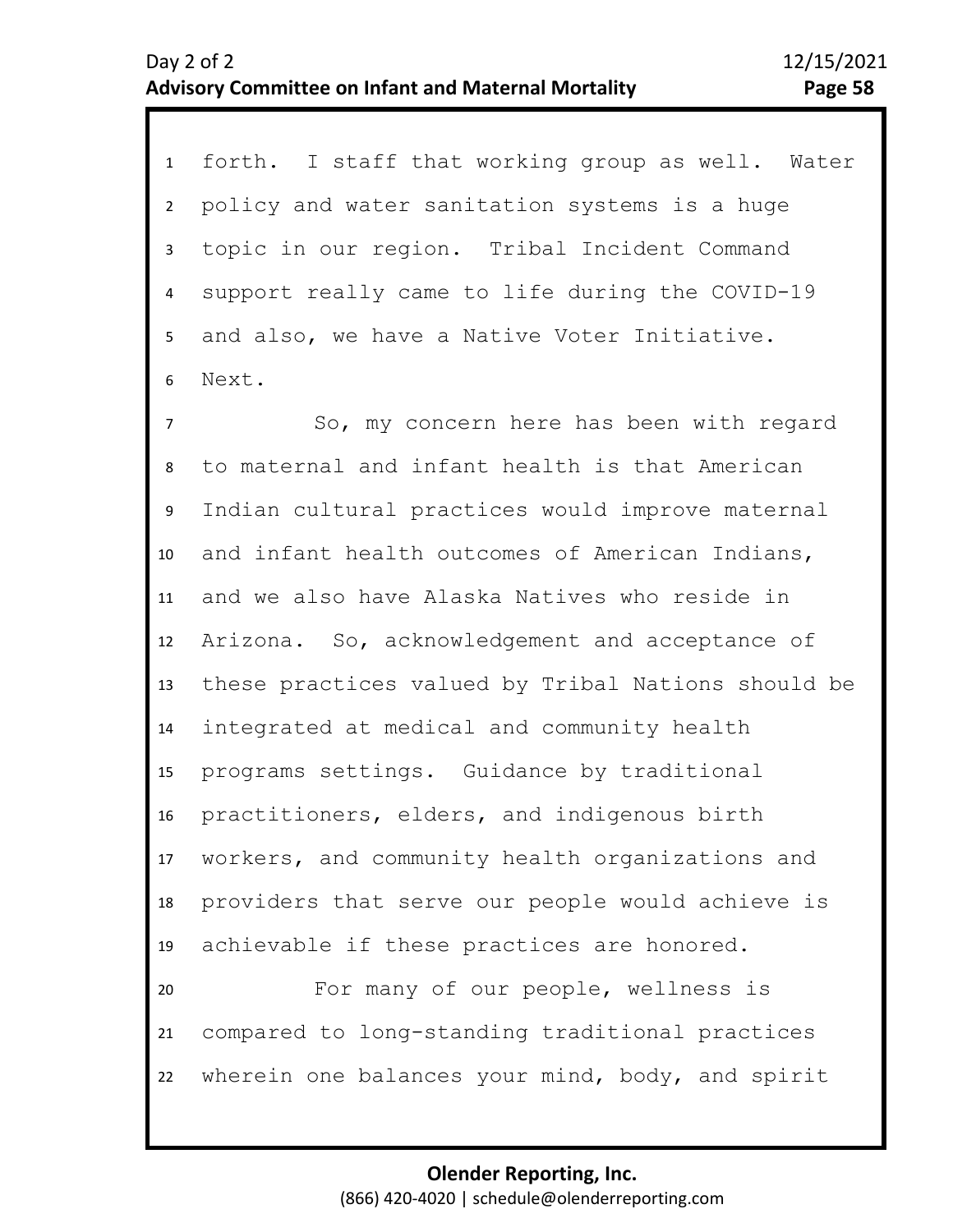1 with the environment. That is our formula for 2 3 4 5 6 7 wellness, balancing your mind, body, and spirit with the environment. And so, I'm going to talk about how this is incorporated in maternal and infant health. Next. So, these practices have been incorporated by several IHS Tribal and Urban

10 11 12 13 14 15 16 17 18 19 20 21 22 9 8 Indian Health programs and by some managed care providers in Arizona. Our Medicaid system is based on managed care. So, there's a lot of advocacy there in terms of cultural considerations in the managed care system as well. At the present time, traditional healing is not yet covered by Medicaid in Arizona, but services arranged, and expenses of the practitioner are known to be provided via other resources. Access, that's our Medicaid agency, resubmitted, they had to do it another time, resubmitted the Traditional Healing Waiver for Indian Health Tribal and Urban Facilities to CMS, the Centers for Medicare and Medicaid Services, on December 22, 2020 in the Section 1115 Demonstration renewal. The current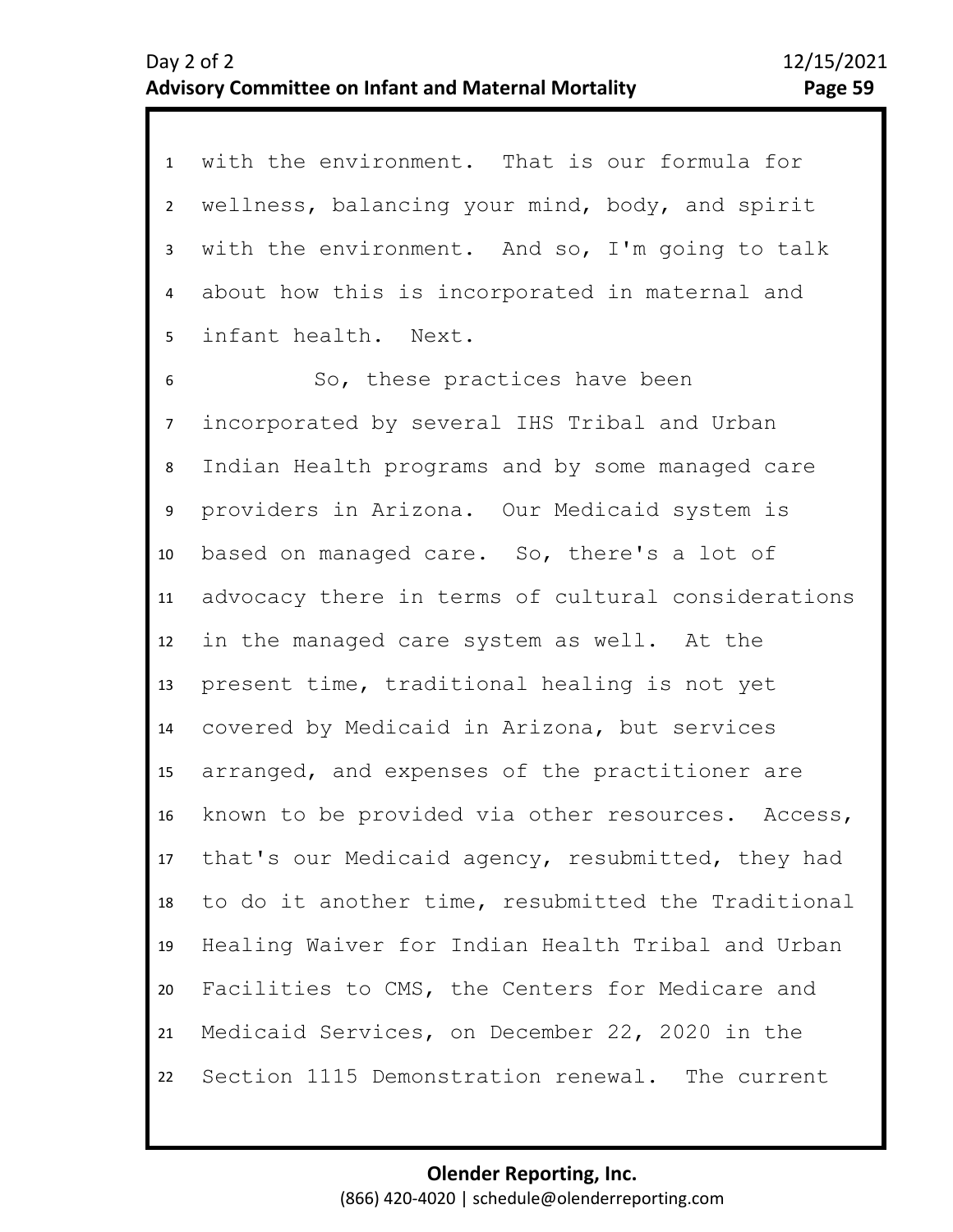1 waiver has been extended for one year while these 2 negotiations continue.

3 4 5 9 10 11 12 13 14 15 16 17 18 19 20 21 22 6 8 7 So, our advocacy for cultural considerations and for incorporating traditional healing has gone to this level of incorporating it in the Section 1115 Waiver. Our Medicaid State Agency concurred with the recommendations of the tribes in this realm after years of hosting a Traditional Healing Work Group. The Traditional Healing Work Group worker was comprised of individuals from the Tribal facilities and from the Indian Health and Urban facilities, and we also invited traditional healers and practitioners, as well as elders and advisors, those that hold long-standing knowledge about our traditional health practices and these -- this is a positive. This -- this wellness approach has been a positive in terms of health, education, and activities in our tribal communities, because we can say, you know, this is prevention, and so you can lessen your chance of having a risk -- a higher risk and a chance and a possibility of, you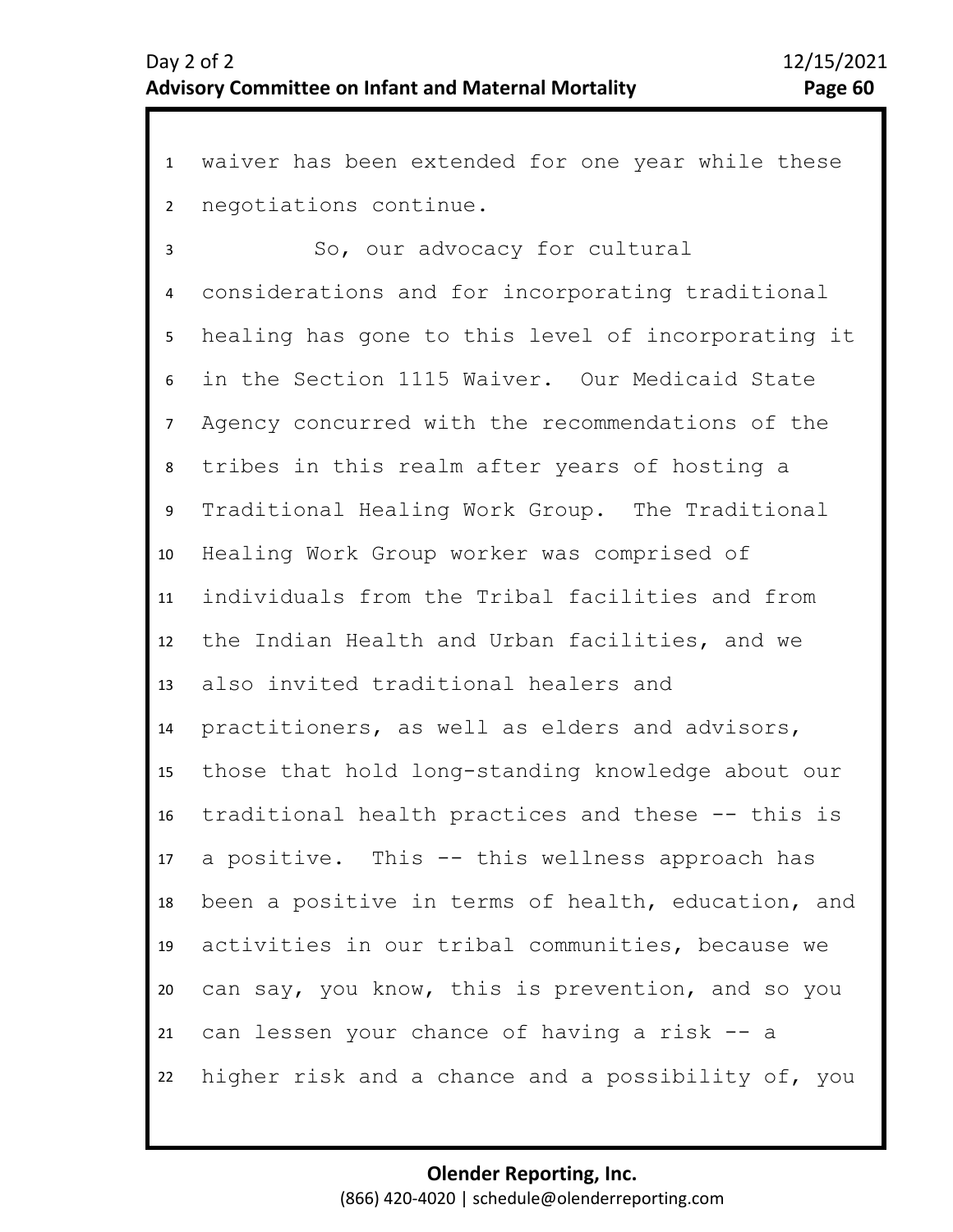1 know, having to go to the hospital for services. 2 Next.

3 4 5 9 10 11 12 13 14 15 16 17 18 19 6 8 7 So, I just wanted to show you this map of where our facilities are, and you can see, they're spread out across the state. I'm not going to tell you all the names and you can see them on the side there. And our region is unique because we have three IHS areas. There's twelve across the nation, three of them include Arizona. So, there's the Navajo Area Indian Health Service, you see them up with the right of the of the map, and that's the Navajo Area Indian Health Service. And you can see, I've inpatient and outpatient facilities, so generally Fort Defiance and Four Corners, Gallup, and Tuba City are the inpatient. I'm telling you about those because that's where you'd have your OB, Labor and Delivery Departments. The Phoenix Area IHS, the inpatient is

20 21 22 the Phoenix Indian Medical Center down in Phoenix at 16th Street in Indian School, the White River Hospital up in the -- northeast of the metro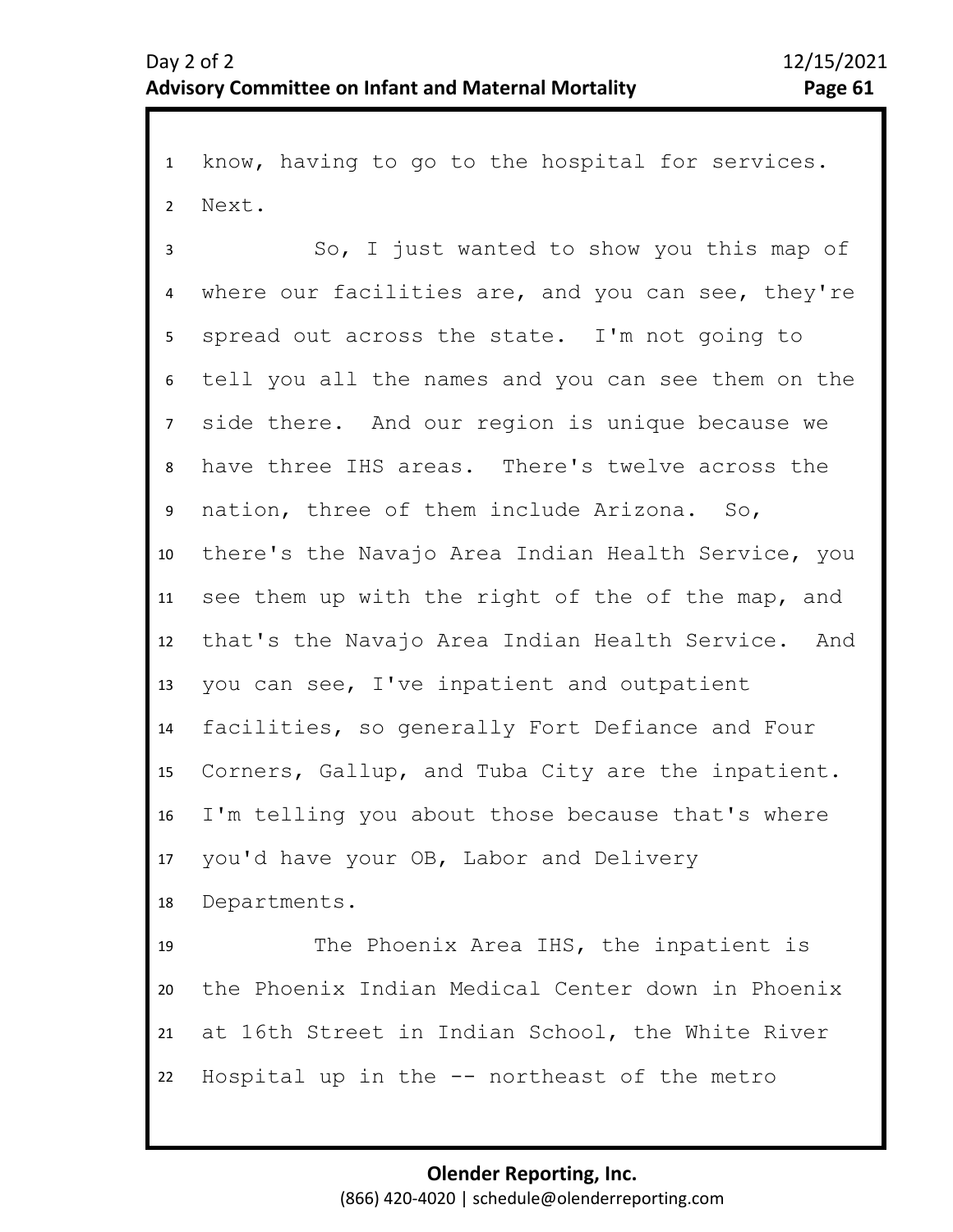1 Phoenix area, and then the Huhakam Memorial 2 3 4 8 9 10 11 5 7 6 Hospital at the Gila River Indian Tribe -- Gila River Indian community. So, there's three inpatient. Labor and Delivery is at Phoenix Indian Medical Center and White River Hospital. But, oh, I think I'm going to get into the but, just hold on. And then the Tucson area IHS, there is one hospital, and that's the Sells Indian Hospital, and the rest is all outpatient. Okay, next. So, aligning our OB-GYN and traditional

12 13 14 15 16 17 18 19 20 21 22 practices, and I wanted them to put -- put them side by side so we can examine what our prenatal obstetrics and labor and delivery best practices are that we have seen in Indian Health Service System. So, best practices would be labor and support services that's family centered at low risk and at full-service birthing centers. That there's birthing options available, birthing ball, walking, fetal monitoring, hydrotherapy for comfort, and medicinal pain control, 24-hour anesthesia consults, lactation support extensive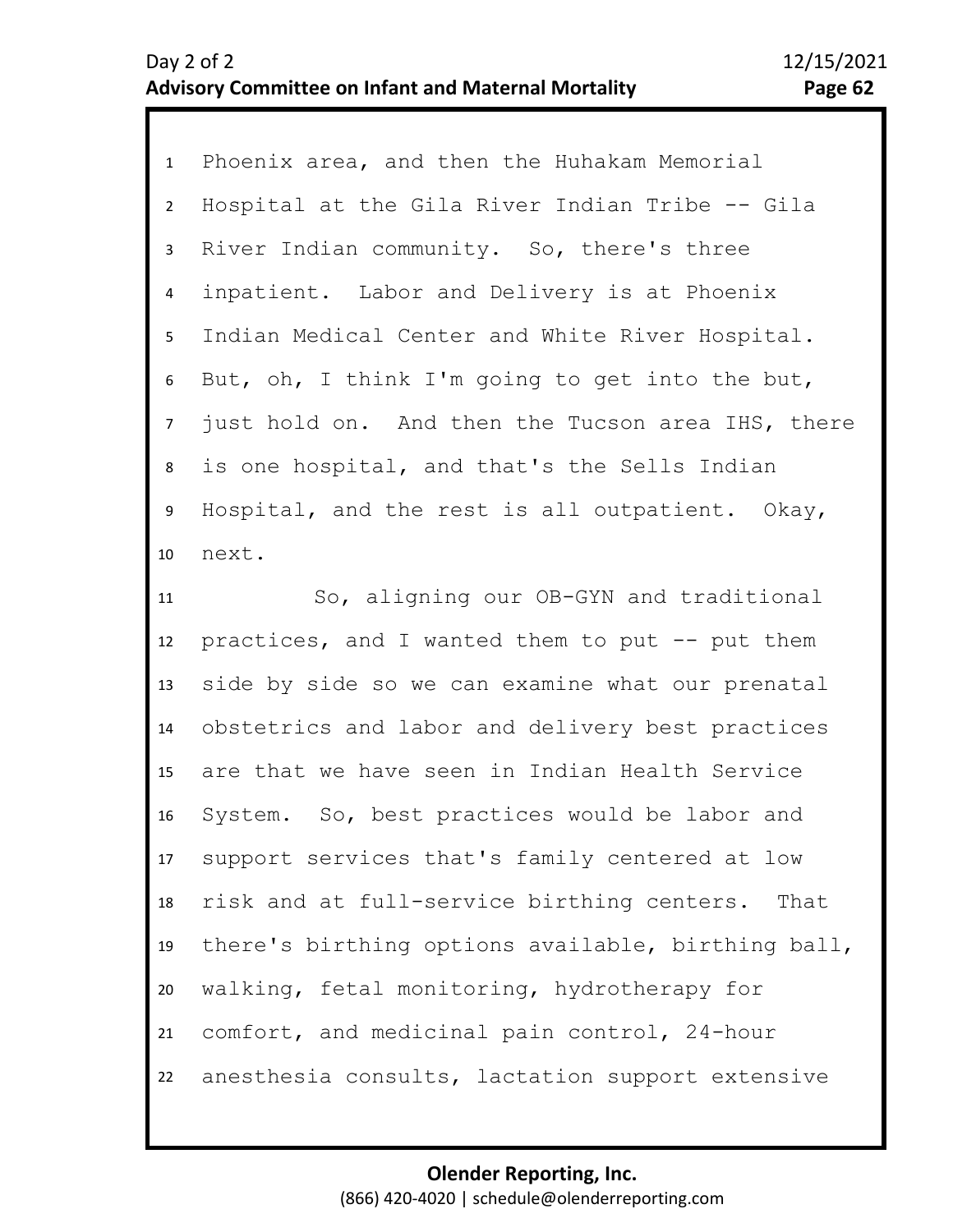| $\mathbf{1}$   | and that each IHS and Tribal facility that         |
|----------------|----------------------------------------------------|
| $\overline{2}$ | provides low -- full- or low-risk obstetric        |
| 3              | services are well equipped and staff with trained  |
| $\overline{4}$ | and experienced providers. So, that would be a     |
| 5              | set of best practices that we'd like to see        |
| 6              | reflected throughout our system, our Indian Health |
| $\overline{7}$ | Care System.                                       |
| 8              | How do you align that with traditional             |
| 9              | and culturally supportive services? So, the        |
| 10             | pregnant family seeks traditional services on      |
| 11             | their own or at their Indian Health, Tribal, or    |
| 12             | Urban provider or the Access plan, the Medicaid    |
| 13             | plan, throughout prenatal and perinatal care. I    |
| 14             | should have listed postpartum. We have a huge --   |
| 15             | legislative efforts have been going on for years   |
| 16             | to expand our postpartum care beyond the two       |
| 17             | months we have now, it should really be twelve     |
| 18             | months.                                            |
| 19             | So, and coordination of care supported             |
| 20             | and so, that would be a cultural practice that we  |
| 21             | would like to see honored. And that the pregnant   |
| 22             | family incorporates traditional practices in their |

22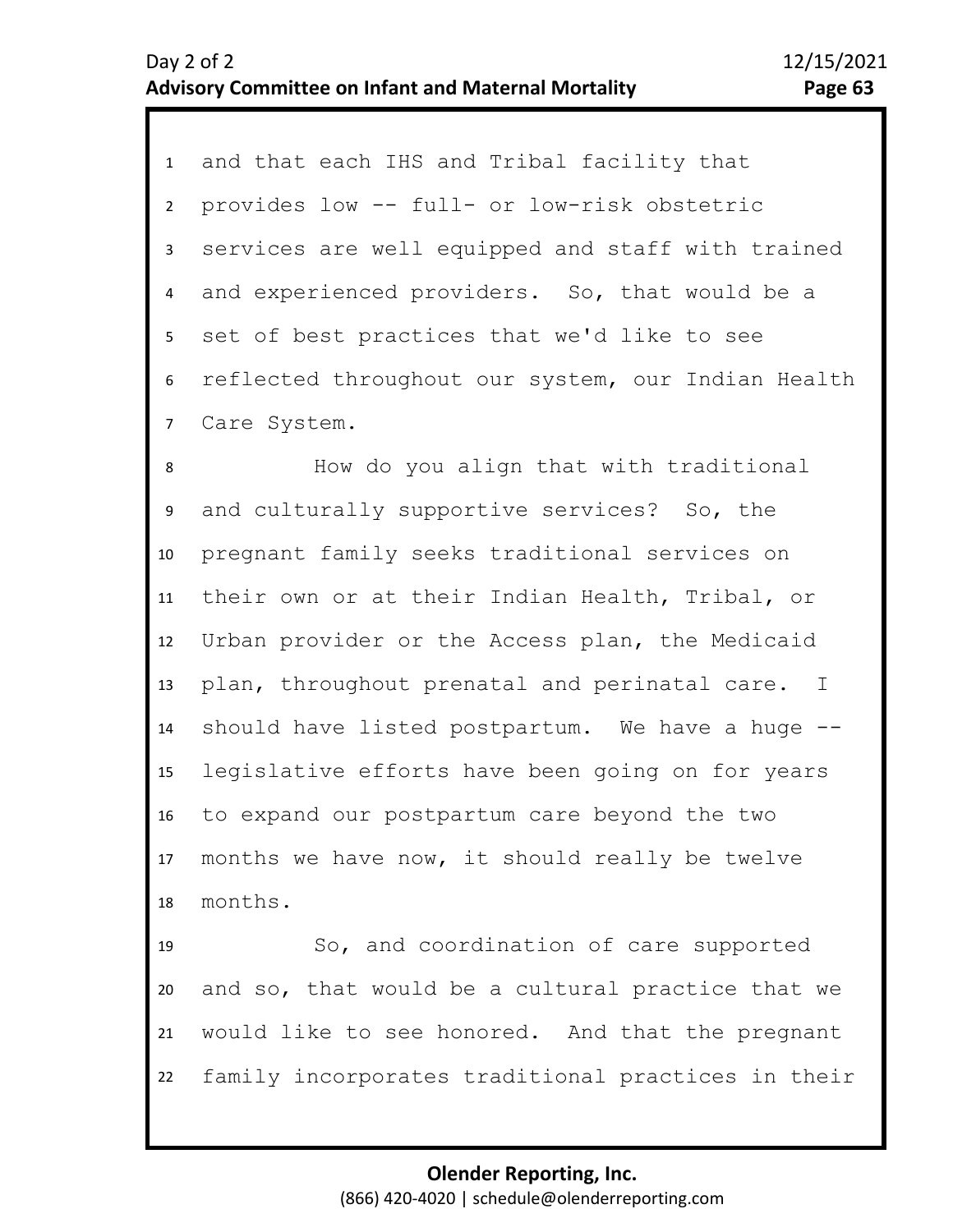1 labor and delivery plan that are honored and that 2 3 4 5 7 6 the protocols permit feathers, tobacco ties, and medicine bundles in the birthing suite or the labor and delivery room and that a family member conducts the first washing as a water blessing, protection prayers and songs, and herbal teas to promote optimal labor and delivery. Next.

8 9 10 11 12 13 14 15 So, you may know that the Indian Health Service has established a policy to address the rate of maternal mortality that no longer appears to be decreasing and that the general American Indian maternal mortality rate is above the US all races mortality rate. So, the Indian Health Service has addressed this. They've established a committee to address this issue. Next.

16 17 18 19 20 21 22 So, they're going to establish a Multidisciplinary Maternal Mortality Review Committee, and so that's really great that they're stepping forward with that and that they're going to have written comments and recorded discussions, they're going to be retained in a locked confidential quality assurance file. Next.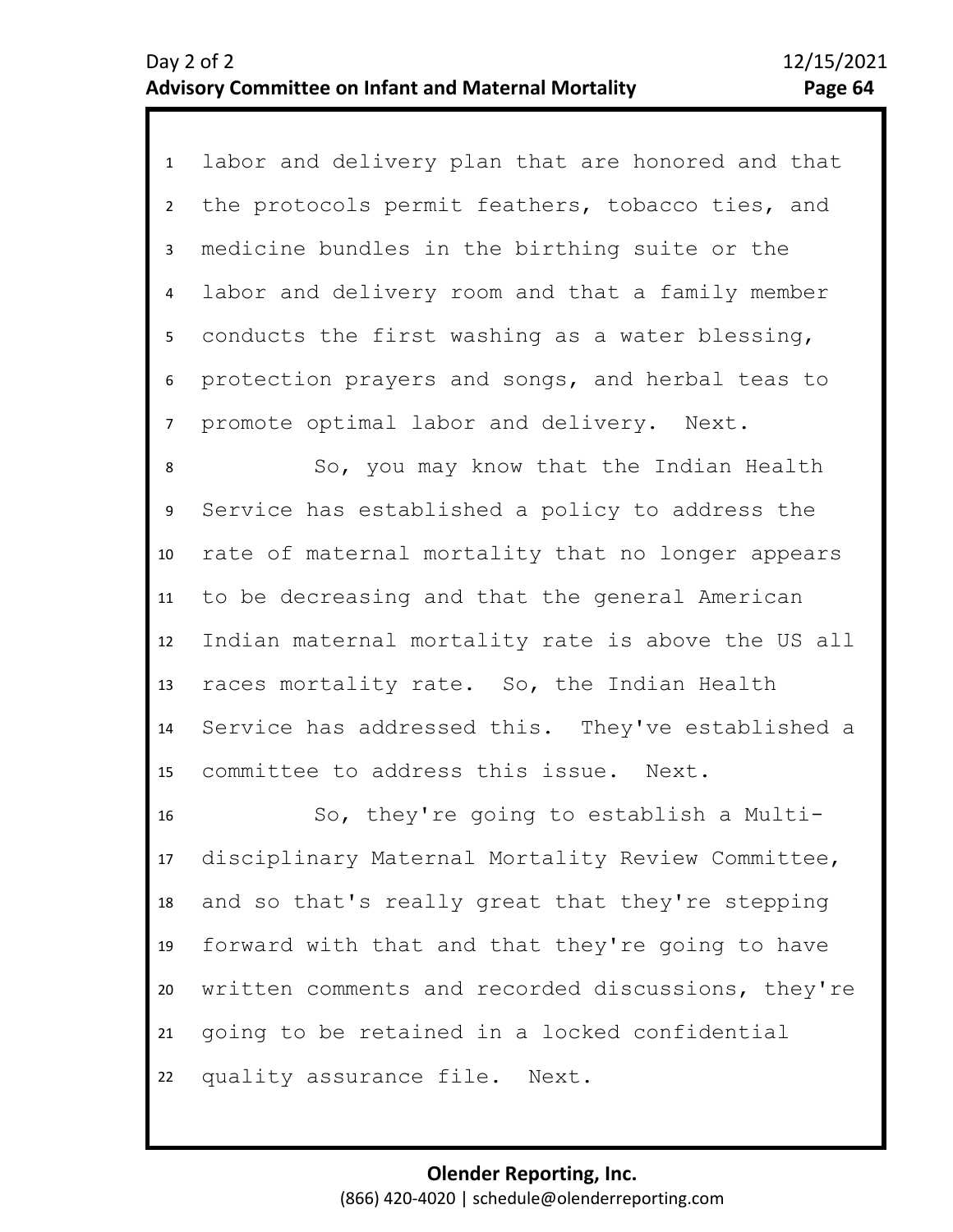| $\mathbf{1}$     | So, the Arizona Department of Health               |
|------------------|----------------------------------------------------|
| $\overline{2}$   | Services funded our organization to address        |
| 3                | maternal mortality and morbidity in American       |
| 4                | Indian communities and we established a steering   |
| 5                | committee that includes community health           |
| $\boldsymbol{6}$ | representatives, maternal health educators, nurse- |
| $\overline{7}$   | midwives, OB-GYNs, and traditional healers to help |
| 8                | quide and support our actions. Next.               |
| 9                | The members -- member tribes of ITCA,              |
| 10               | Inter Tribal, became aware of labor and delivery   |
| 11               | closure at the Phoenix Indian Medical Center back  |
| 12               | in September of 2020. Mothers started being        |
| 13               | transferred to other hospitals and patients were   |
| 14               | concerned if Medicaid or a referral system called  |
| 15               | Purchased Referred Care was going to cover their   |
| 16               | services. Dr. Reidhead is Director of our region   |
| 17               | area office, Phoenix Area Indian Health Service,   |
| 18               | he's met with Tribal leaders. He indicated that    |
| 19               | it would be a temporary closure and maintenance    |
| 20               | need had to be -- maintenance needs had to be      |
| 21               | assessed and then IHS staff indicated there were   |
| 22               | no patient deaths, injuries, or lawsuits. Next.    |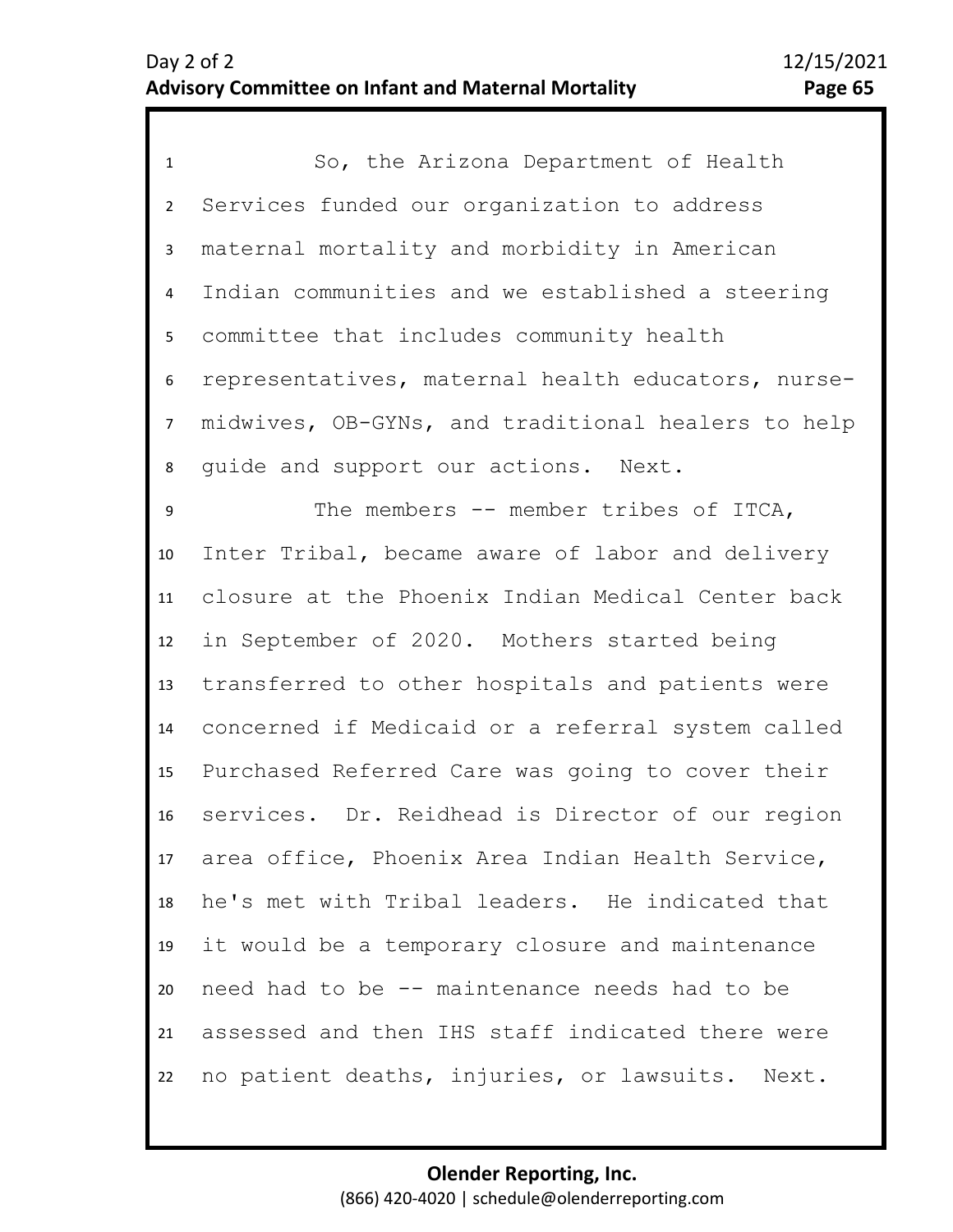1 Was that my last slide? So, the top 2 3 4 8 9 10 11 12 13 5 7 6 issue of the Tribal concern has to do with replacing the Phoenix Indian Medical Center and the White River Hospital. There, we have met - are long past due for replacement. That's part of the reason they have a high maintenance cost and that so Tribal leaders are advocating for replacement of the Phoenix Indian Medical Center. Meanwhile, we still had to have these maintenance efforts to try to get our OB, labor and delivery - - delivery and our surgical department reopened, and that  $-$  all that happened during the pandemic, oh my gosh. Okay. Next.

14 15 16 17 18 19 20 21 22 So again, our voice, our stories, and our support for the Indian Health Care System must not be quieted. So, we're continuing to monitor that and our moms when the closure happened. It became a news story because moms and their traditional regalia were -- not too often does IHS get a demonstration, you know, right in their front yard, but the moms went out there in their traditional regalia and really were very unhappy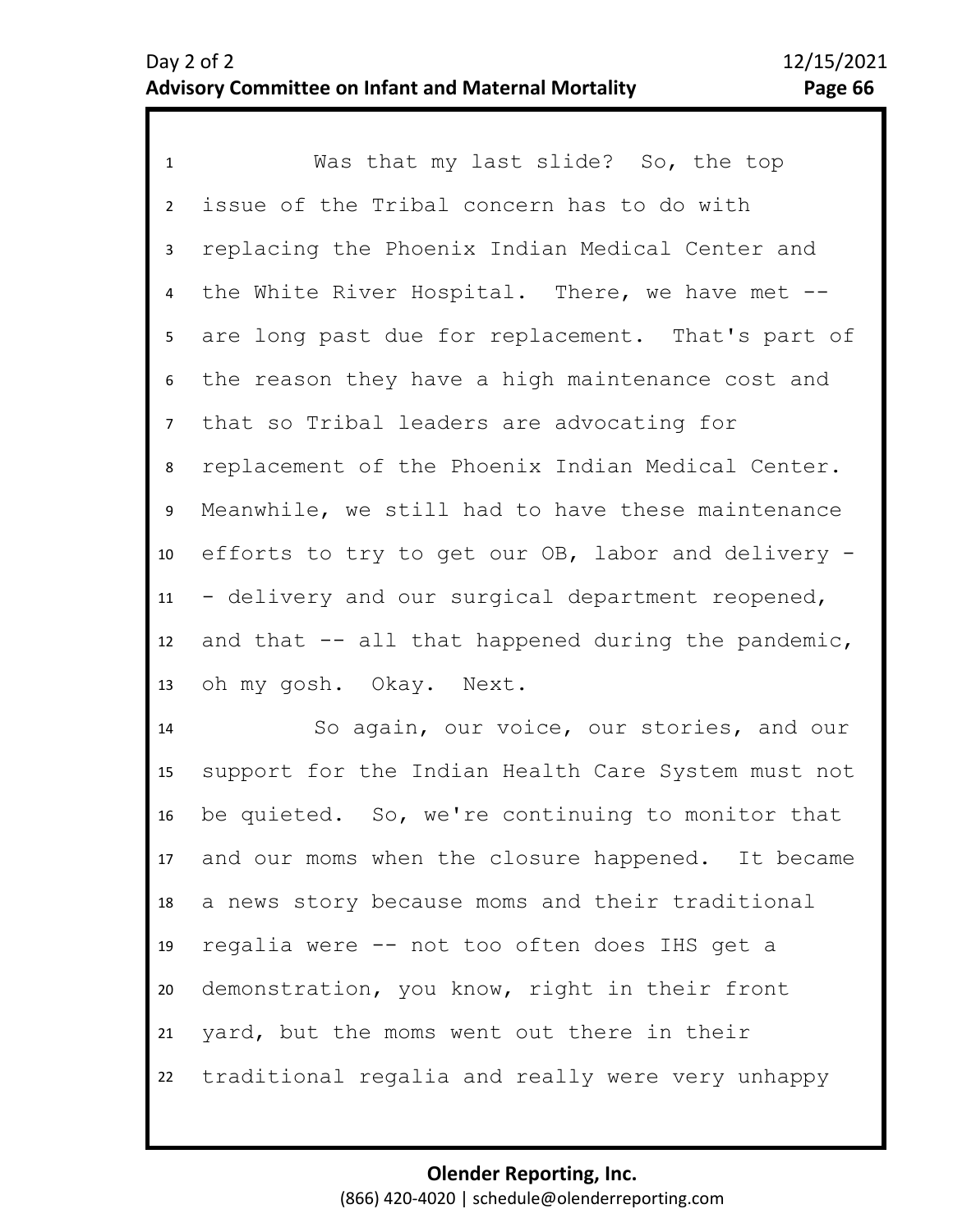1 about the closure of OB, labor and delivery. So, 2 3 4 8 9 10 11 12 13 14 15 16 17 18 19 20 21 22 5 7 6 I know it's a big concern among our tribes. Thank you very much. JANELLE PALACIOS: Thank you, Alida. Alida shared some really common concerns that the need and the request for traditional healing and health to be reimbursable as well as the service issue that Dr. England also kind of discussed about that we have facilities, but sometimes they're being -- they're closed and the community is not aware of why, and then we have these patients that don't have services and then have to find service. So, our next presenter is Stephanie Bustillo. Thank you so much for joining us today, and after Stephanie's presentation, we will have a question and answer. Thank you. STEPHANIE BUSTILLO: Hi. So, good morning. For this presentation, I'm just going to go over the Severe Maternal Morbidity report that will be on our website this year. Please advance the slide.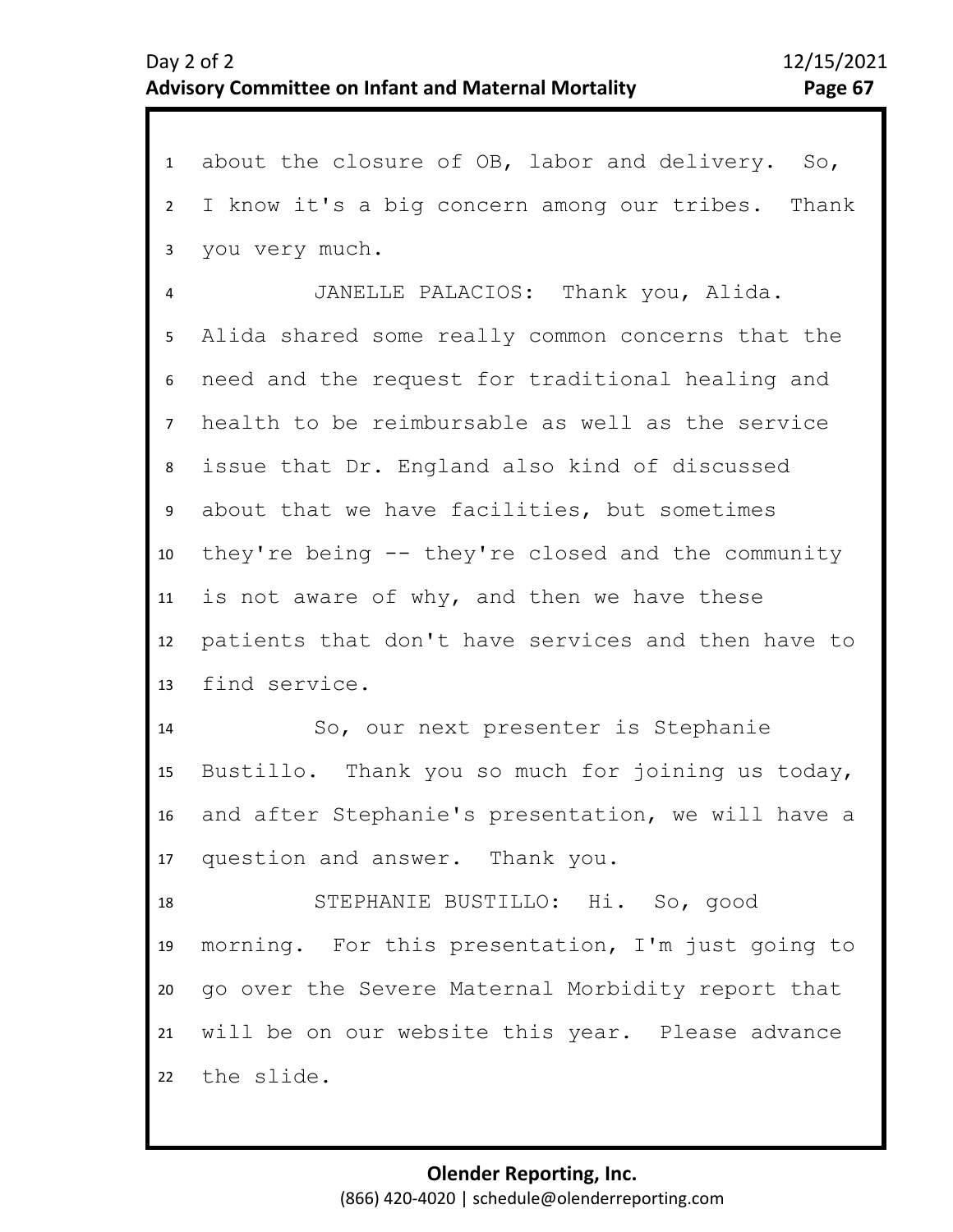1 So, a bit of an outline for the 2 3 4 5 6 presentation, some background on SMM, the methodology of the analysis, some background about the Indian Health Services Electronic Data Mart, and limitations and action items. We can through questions at the end. Next slide.

9 10 11 12 13 14 8 7 So, Janelle, you mentioned that you guys are pretty well informed. Whenever I do this presentation, I always like to have the distinction between morbidity and mortality identified or clarified. So, morbidity is the decrease in health or quality, whereas mortality is in regard to the actual death. Advance the slide, please.

15 16 17 18 19 20 21 22 So, at ITCA, since I've been there, we've been there we've been doing surveillance reports annually, and one of the topics that came up with me attending ADHS meetings was just seeing how highly affected American Indian and Alaska Native women are with mortality and morbidity issues. So, from the CDC's Pregnancy Mortality Surveillance System, what they found is that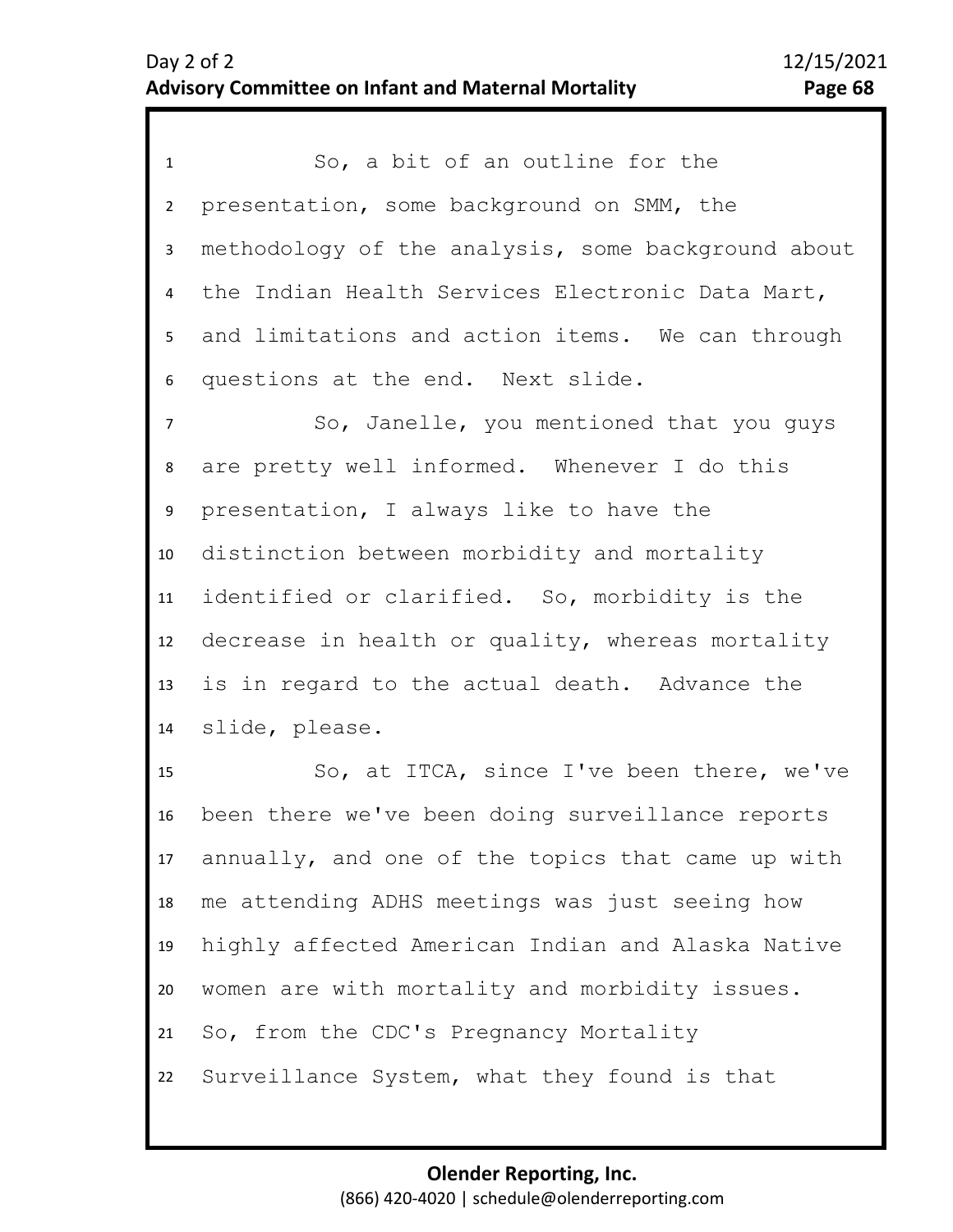| $\mathbf{1}$   | American Indians and Alaska Native women have the  |
|----------------|----------------------------------------------------|
| $\overline{2}$ | second highest pregnancy-related mortality ratio   |
| 3              | to African Americans. Advance the slide.           |
| 4              | Okay, and so, that was something that was          |
| 5              | very interesting for us because we're $-$ at the   |
| 6              | TEC, we have access to Indian Health Services      |
| $\overline{7}$ | Electronic Data Mart. We wanted to see what        |
| 8              | differences may be presented in that data set.     |
| 9              | So, if you advance the slide.                      |
| 10             | Pregnancy-related deaths occurred during           |
| 11             | pregnancy, time of delivery, and are also          |
| 12             | considered up to one year postpartum, and from the |
| 13             | Pregnancy Mortality Surveillance System Report,    |
| 14             | they found that approximately 60 percent of all    |
| 15             | pregnancy-related deaths were preventable. So,     |
| 16             | next slide.                                        |
| 17             | And so, per the definition of severe               |
| 18             | maternal morbidity, it's the unexpected outcomes   |
| 19             | during labor and delivery that result in           |
| 20             | significant consequences to the women's health.    |
| 21             | Next slide.                                        |
| 22             | So, from the report, you can see that the          |
|                |                                                    |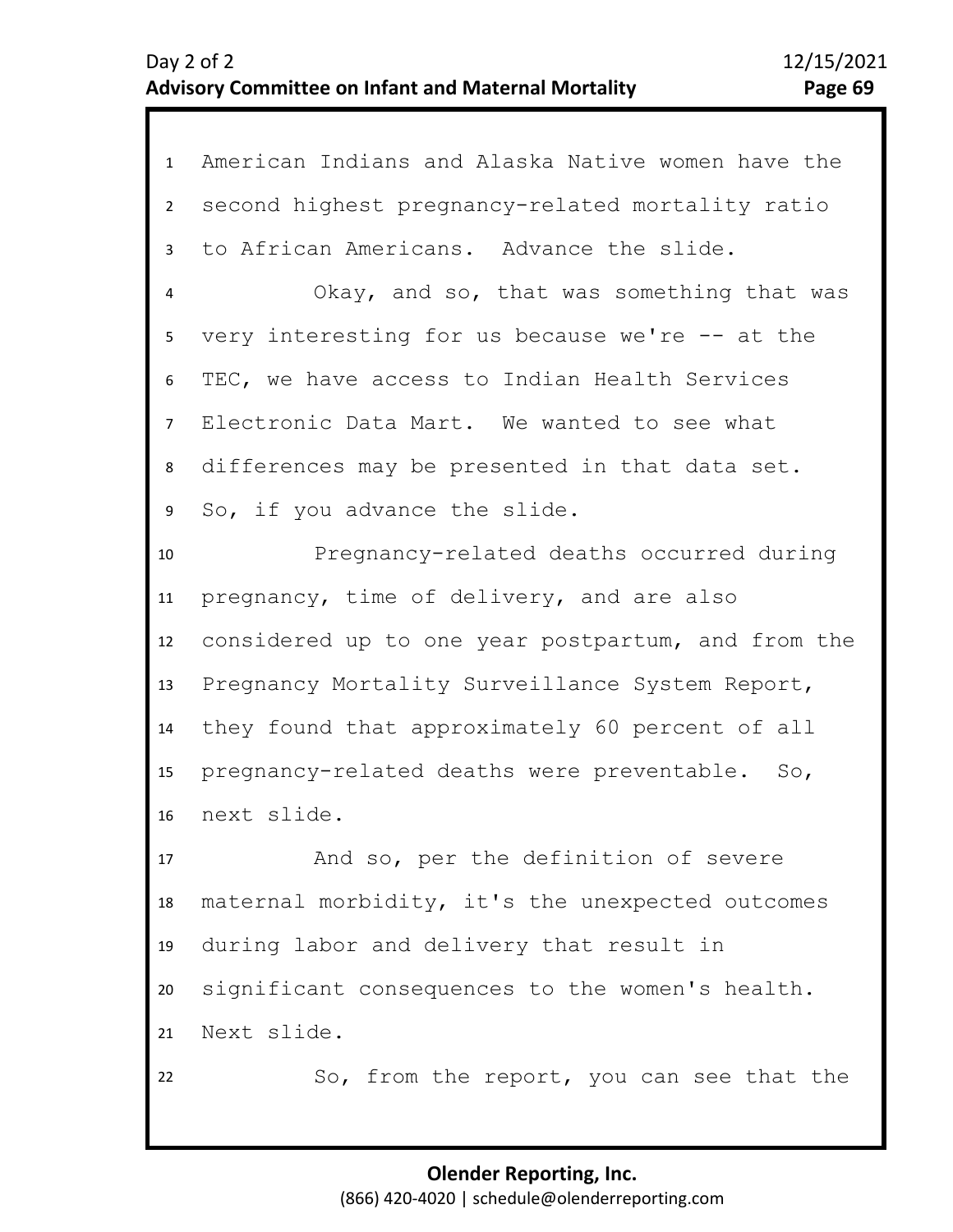1 overall rate of severe maternal morbidity with 2 3 7 8 9 4 6 5 blood transfusions is increasing rapidly, and that's at the very top, and then advance the slide one more time, you'll see that with blood transfusions, that's the main indicator that's pushing that increase. Now, when we remove blood transfusions, you'll see that it's -- it's increasing but it's not as severe as when you include blood transfusions. Next slide.

10 11 12 13 14 15 16 17 And at the TEC, we serve Arizona, Nevada, and Utah and Alaska Native population. From the reports that are available from each state, it is really alarming to see that Arizona had a super high rate of morbidity for American Indian/Alaska Native women, especially so since we have a very high population of AI/AN women here. Advance the slide.

18 19 20 21 22 You see that for American Indian and Alaska Native women, the severe maternal morbidity rate was 292.6 per 10,000 pregnancy-related hospitalizations compared to 82.1 for white non-Hispanic. For the other states, it's also high,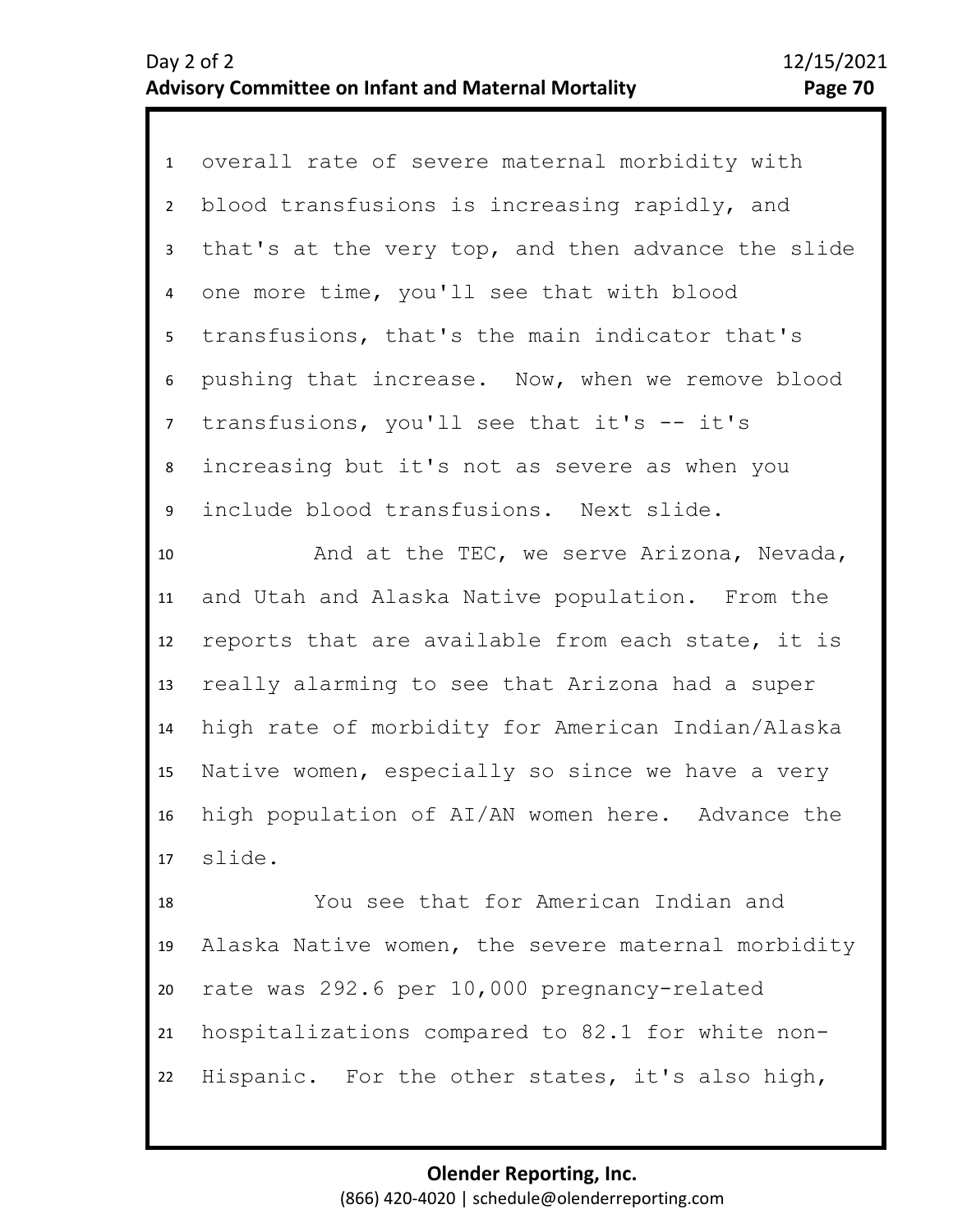1 but it's not nearly that alarming. Advance the 2 3 4 8 9 10 11 12 13 14 15 16 17 18 19 20 21 22 5 7 6 slide. The methodology, the data source is Indian Health Service Electronic Data Mart. Advance the slide. And do it again. So, the inclusion factors were you had to have a live singleton live birth at the IHS hospital delivery, contain at least one SMM ICD-9 Code presented at the -- during the labor, and women that were non-AI/AN were excluded from the analysis. Next slide. So, the numerator would be any singleton live births that occur between 2011 and 2015 that included at least one SMM ICD-9 Code. Denominator was all hospital live births of a singleton. Next slide. So, I'm looking at the results that we have. You can see that the annual rate for an SMM event was increasing between 2011 to 2015. Advance the slide. Whereas the actual count of hospital deliveries remained the same, around 800 to 700.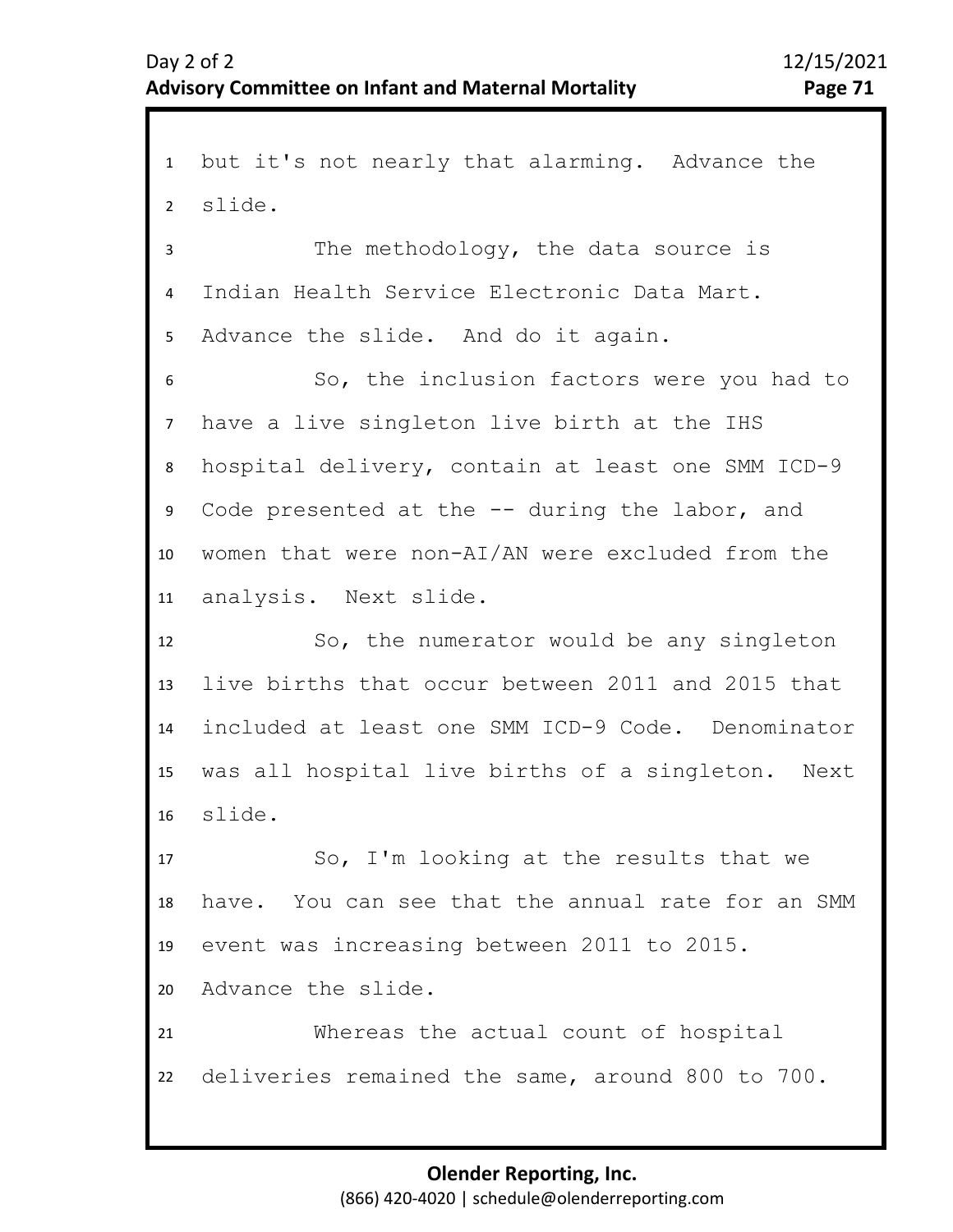1 Advance the slide.

2 3 4 5 6 7 So, calculating the rate for an SMM event during the IHS EM during 2011 and 2015, the rate was 246.1 per 10,000 live deliveries, which we think back, the Arizona SMM for American Indian/Alaska Native women was around -- was 292. So, it wasn't too far off. Next slide.

10 11 12 13 14 9 8 And breaking it down, we looked at the maternal age of the groups that were included in the analysis. Between the IHS SMM event group and the hospital delivery group, they're relatively the same between the 19-year-olds and younger, 20 to 29-year-olds, and 30-year-olds and older. Next slide.

15 16 17 And so, you'll see that the rate for 20 to 29-year-olds was the highest and then again it also was the largest age group. Next slide.

18 19 20 21 22 So, breaking down by how they were identified, looking at the SMM diagnosis codes and procedure codes, you'll see that the procedure codes identified most of the women. Next slide. With 86 percent having at least one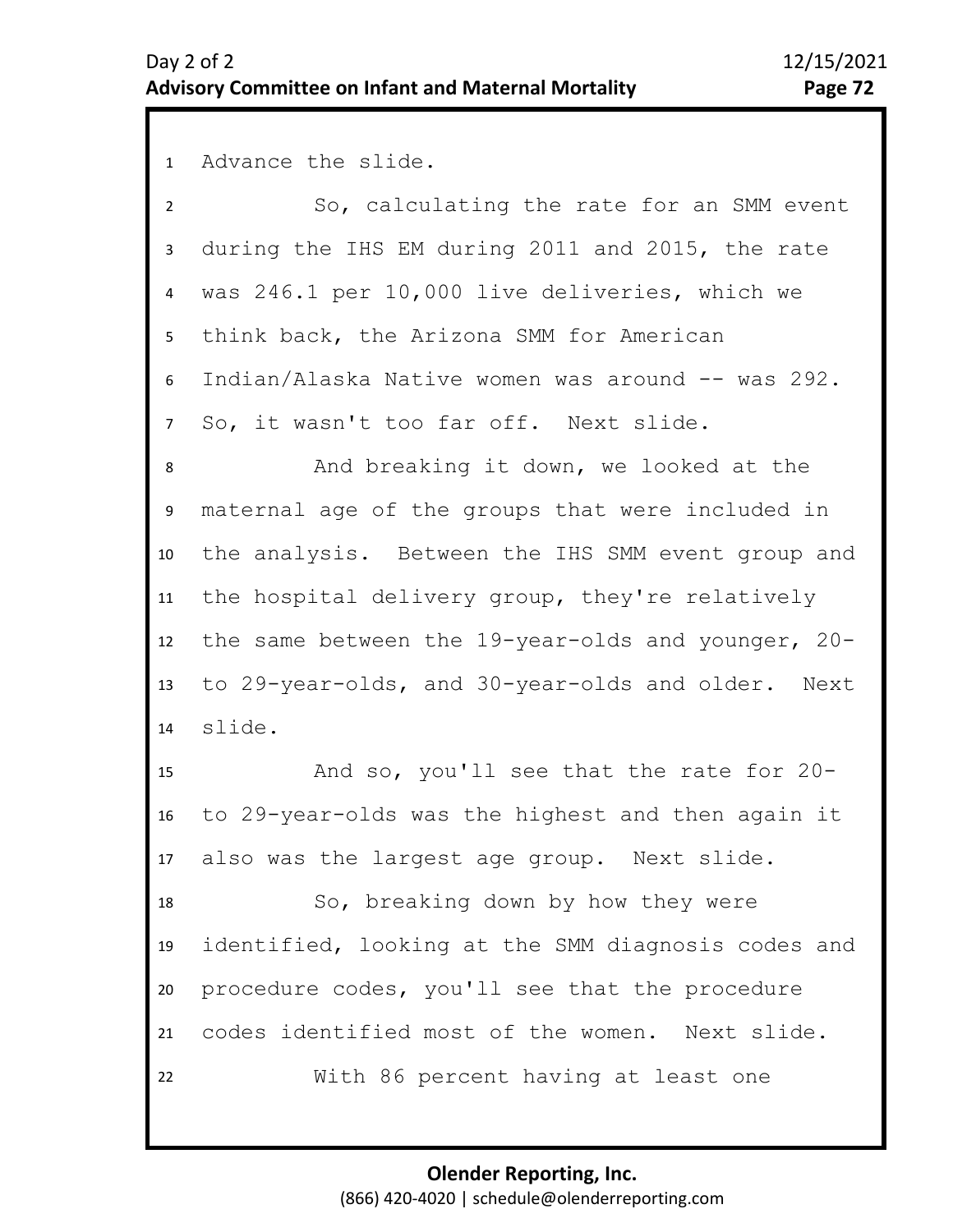| $\mathbf{1}$     | procedure code that identified them. And then     |
|------------------|---------------------------------------------------|
| $\overline{2}$   | compared to 18 percent of women being identified  |
| $\overline{3}$   | via an SMM diagnosis code. You can advance it.    |
| 4                | One more time.                                    |
| 5                | So, breaking down the top SMM diagnosis           |
| 6                | codes that were found, the top one was            |
| 7 <sup>7</sup>   | complications during procedure or surgery, then   |
| 8                | disseminated intravascular coagulation, and       |
| 9                | condemnation and, thirdly was adult respiratory   |
| 10               | distress syndrome. Next slide.                    |
| 11               | Now, looking at the procedure codes at            |
| 12               | the top, procedure code that identified these     |
| 13               | women was blood transfusions, which wasn't that   |
| 14               | surprising, seeing that the national average --   |
| 15               | the national average was pushed up beyond blood   |
| 16               | transfusions. The next top was operations of the  |
| 17 <sup>17</sup> | heart and pericardium, and then cardio monitoring |
| 18               | and hysterectomies being performed were tied for  |
| 19               | third. So, out of the SMS procedure codes, most   |
| 20               | women were only identified by one. Next slide.    |
| 21               | Next slide. Next one.                             |
|                  |                                                   |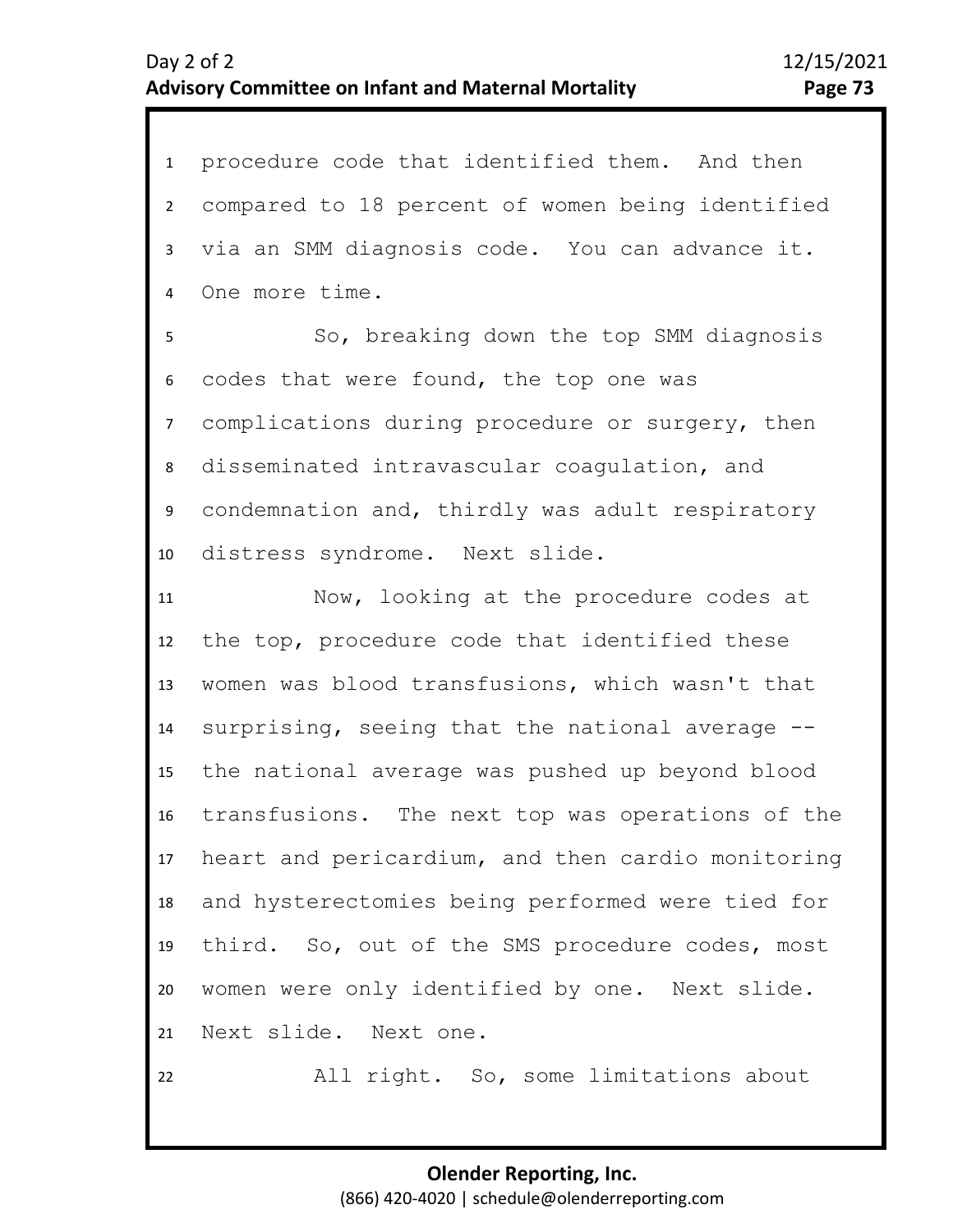| $\mathbf{1}$   | the analysis is that it didn't merge the mother's  |
|----------------|----------------------------------------------------|
| $2^{\circ}$    | data with the baby's delivery data. A lot of       |
| $\mathbf{3}$   | states did that in their research. They had        |
| $\overline{4}$ | access to the de-identified data sets. in this     |
| 5              | analysis, we're just limited to the SMM events     |
| 6              | that occurred during labor and it didn't identify  |
| $\overline{7}$ | any postpartum hospital visits. And next slide.    |
| 8              | So, this whole analysis focused on SMM             |
| 9              | event through diagnosis and procedure codes and    |
| 10             | also didn't include any length of hospital stay,   |
| 11             | which may also be an indicator for how severe      |
| 12             | their labor experience was. Next slide.            |
| 13             | So, thinking about the limitations of how          |
| 14             | the analysis was performed, this is a typical      |
| 15             | pyramid of the continuum of maternal morbidity     |
| 16             | with the increasing severity going from            |
| 17             | uncomplicated deliveries at the base up to         |
| 18             | maternal death at the top. Click the slide.        |
| 19             | And what I think after reviewing this              |
| 20             | presentation, after reviewing the analysis more    |
| 21             | and more, I think, it was really good at           |
| 22             | identifying maternal morbidity, not so much severe |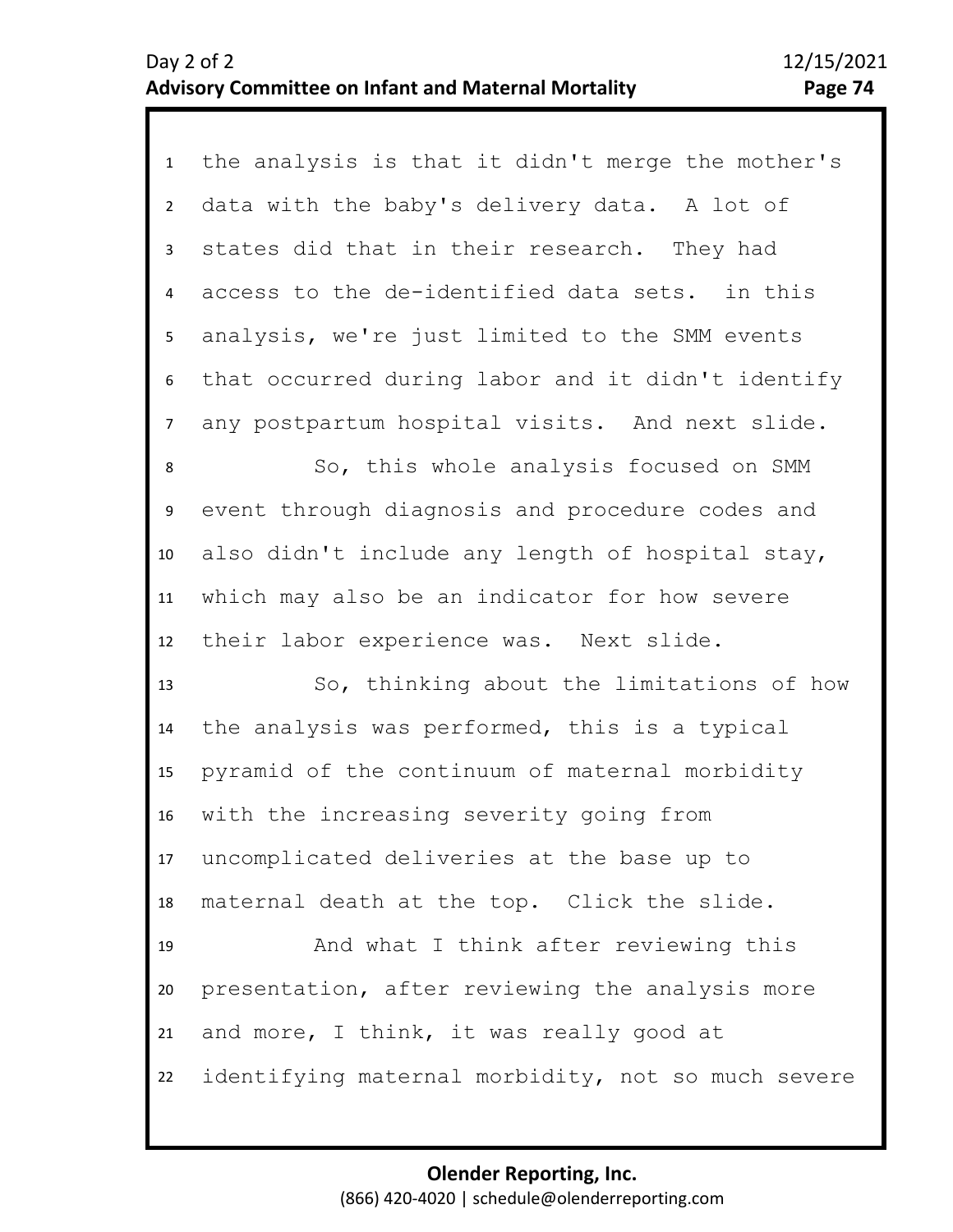1 maternal morbidity, since I wasn't able to match 2 3 4 8 9 10 11 12 5 7 6 the women with the birth data and look at the length of stay a little bit more. Next slide. So, some action items for individuals. We really want that one once an individual finds out that they're pregnant to initiate and continue prenatal care and seek postpartum care. So, for Tribal communities, we want the communities to advertise resources for prenatal and postnatal services, and for Tribal health care providers, we want the patients to be educated about common types of SMM.

13 14 15 16 17 18 When we sent this report to a colleague, she mentioned promoting the Hear Her Campaign, which focuses on having the individual that's pregnant and their family a little bit more aware about what signs to look out for during pregnancy and postpartum. Next slide.

19 20 21 22 For Tribal leaders and non-Tribal Public Health, we want to work to improve the American Indian and Alaska Natives surveillance data with Tribes, IHS, state registries, and Tribal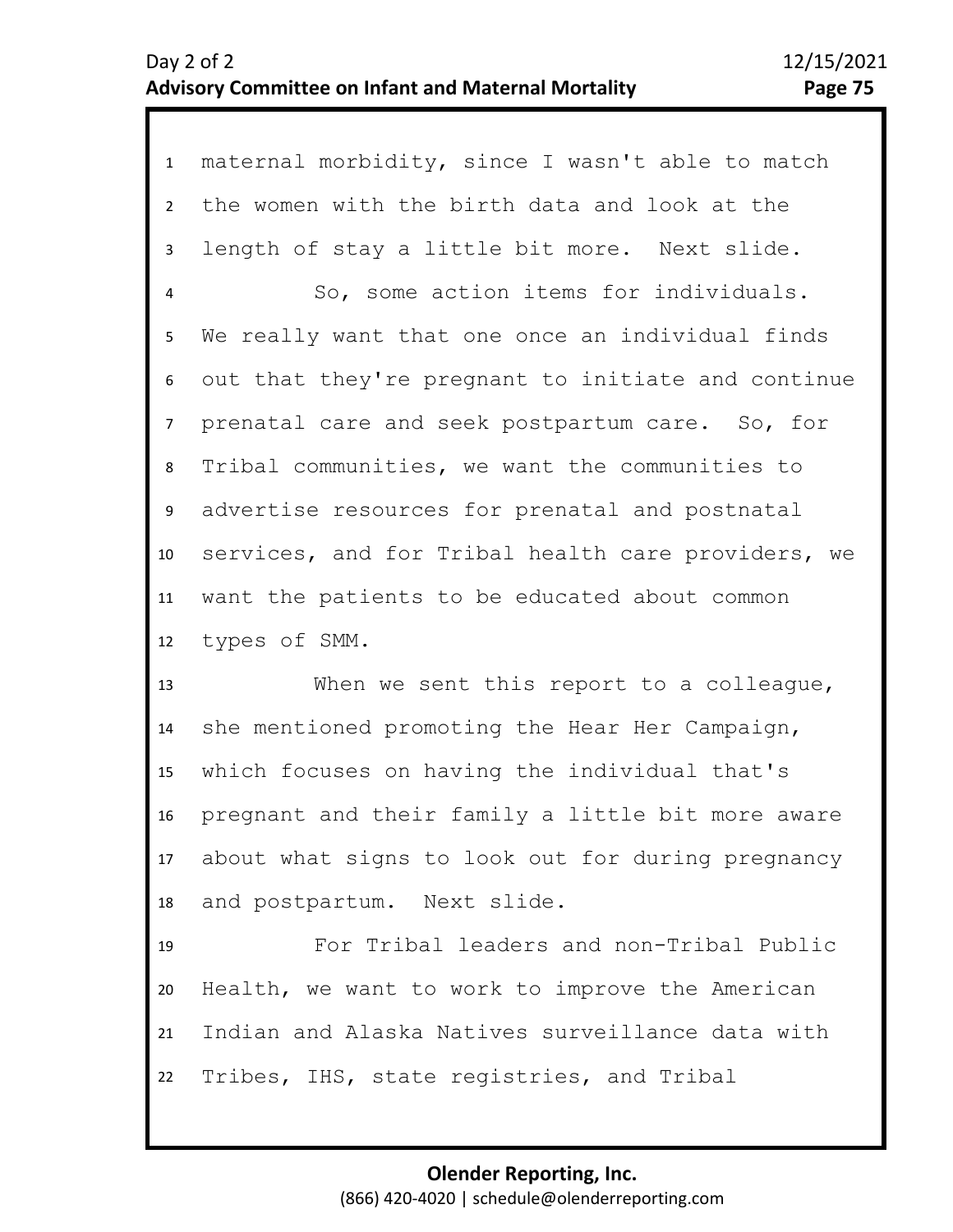1 Epidemiology Centers and there's one more. So, 2 3 4 8 9 10 11 12 13 5 7 6 for the Inter Tribal Council of Arizona, this data was very old. We only focused on 2011 and 2015, just to kind of bring a foundation to the research that's available. For our future work, we would like to work on something that includes 2016 to 2020 data. That would also mean using different ICD codes with ICD-10 and then also looking at IHS EDM to identify potential events that occurred postpartum, since the IHS EDM, it's a unique data set. I feel like future analysis should utilize that where we can track an individual and their hospital visits after their labor and delivery.

14 15 16 17 18 19 20 21 And I think if you have questions, that's it. I have some resources in the back of the PowerPoint to include the ICD-9 codes that we use for the analysis for the procedure and diagnosis codes. At that link, we have the report available and there's contact information for the Tribal Epidemiology Center and my E-email information as well.

22

JANELLE PALACIOS: Thank you, Stephanie.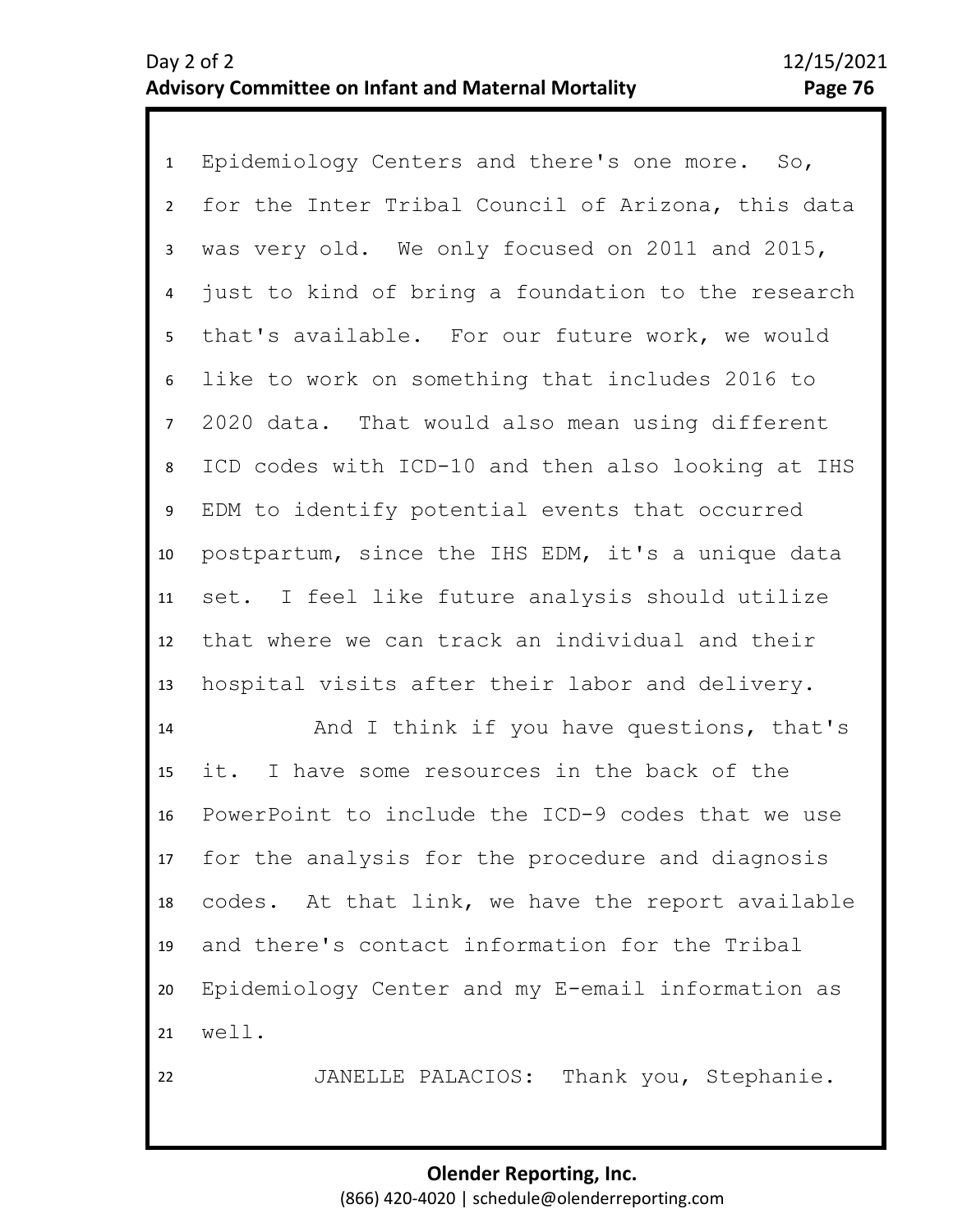| $\mathbf{1}$    | Thank you everyone for joining us, and I would        |
|-----------------|-------------------------------------------------------|
| $2^{\circ}$     | like to open up this panel now for Q&A. We have       |
| $\overline{3}$  | about ten minutes for that.                           |
| 4               | Let's see. I'm trying to see if I see                 |
| 5 <sub>1</sub>  | any hands. So, I don't see any hands and so           |
| 6               | someone can speak up if they do have a question,      |
| 7 <sup>7</sup>  | but one of the pieces that I got from Stephanie $-$ - |
| 8               | yes? Go ahead, Belinda.                               |
| 9               | BELINDA PETTIFORD: Janelle, there are                 |
| 10              | four hands up, actually.                              |
| 11              | JANELLE PALACIOS: I don't see any.                    |
| 12              | BELINDA PETTIFORD: But they're up.                    |
| 13              | Steve and Paul and Wanda and Ed and then Paul         |
| 14              | Wise.                                                 |
| 15              | EDWARD EHLINGER: Let's start with Paul.               |
| 16              | PAUL JARRIS: Yeah. So, well, thank you,               |
|                 | 17 Stephanie, for the presentation. I was curious,    |
| 18              | there was a big difference between number of          |
| 19              | diagnostic codes and the number of procedure          |
| 20 <sub>2</sub> | codes, but far more procedure codes than              |
| 21              | diagnostic codes. Do you have a sense of why that     |
|                 | 22 is? It seems to me in the ideal world, that you    |
|                 |                                                       |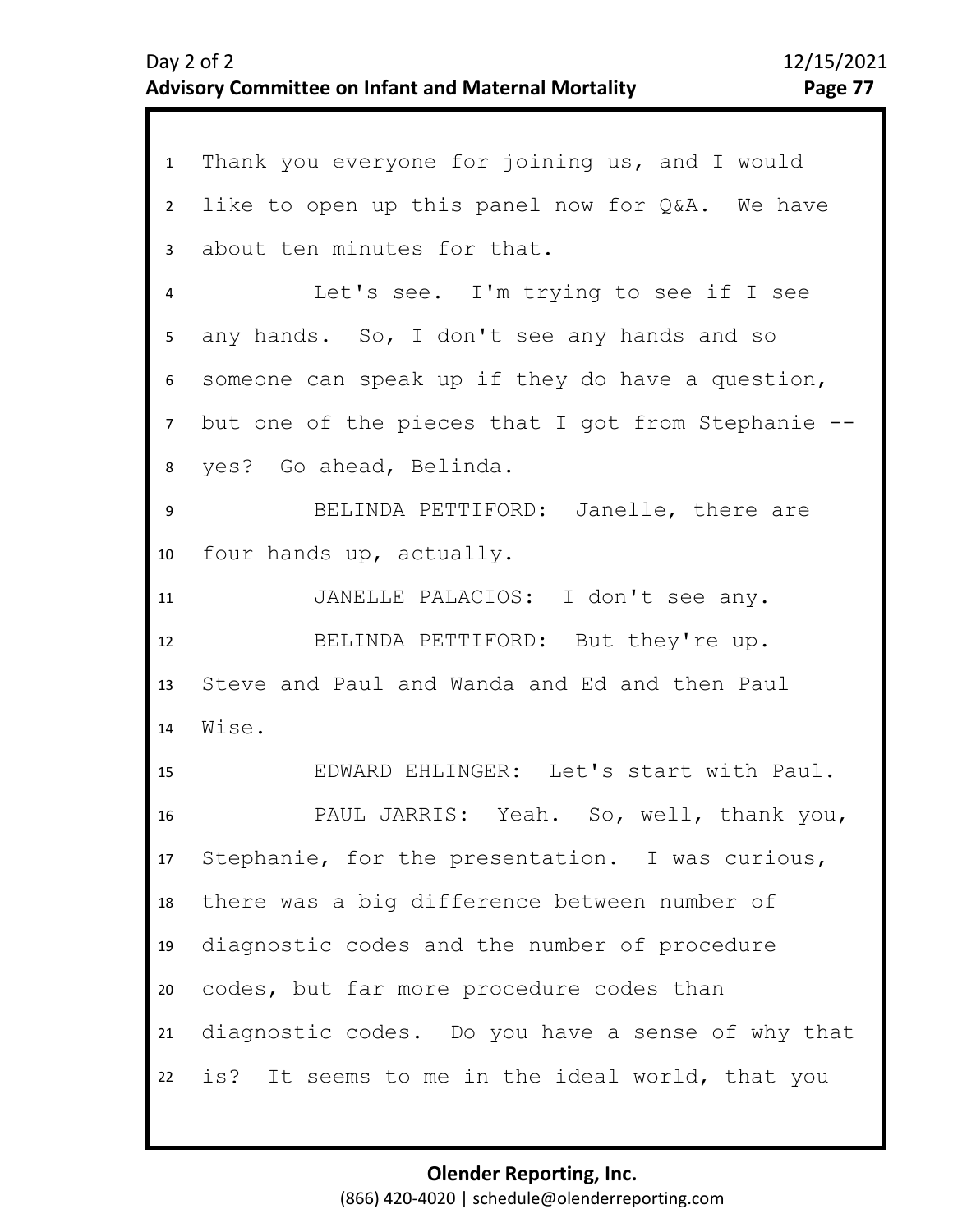| 1               | wouldn't do a procedure unless you had a           |
|-----------------|----------------------------------------------------|
| $2^{\circ}$     | diagnosis, and if you had a diagnosis, you would   |
| 3               | do, if necessary, do a procedure. But is there     |
| $\overline{4}$  | some issue with the coding that's going on among   |
| 5               | the providers or under recognition of conditions?  |
| 6               | STEPHANIE BUSTILLO: I'm not quite sure             |
| $\overline{7}$  | because if their actual classifications used to    |
| 8               | identify SMM, they are identified by the CDC. So,  |
| 9               | you only have those, I think it's like fifteen     |
| 10 <sub>1</sub> | diagnosis codes and seven procedure codes. I       |
| 11              | think a big reason why you see so many identified  |
| 12              | via blood transfusions is that might be an         |
| 13              | indicator that something else was happening that   |
| 14              | went wrong.                                        |
| 15              | I think it would be interesting to look            |
| 16              | at is maybe what other diagnosis codes were        |
| 17              | identified -- were included -- when a woman had to |
| 18              | have a blood transfusion.                          |
| 19              | PAUL JARRIS: Thank you.                            |
| 20              | EDWARD EHLINGER: Steve Calvin.                     |
| 21              | STEVEN CALVIN: Sure. Thank you for the             |
| 22              | presentations, Suzanne, Alida, and Stephanie.      |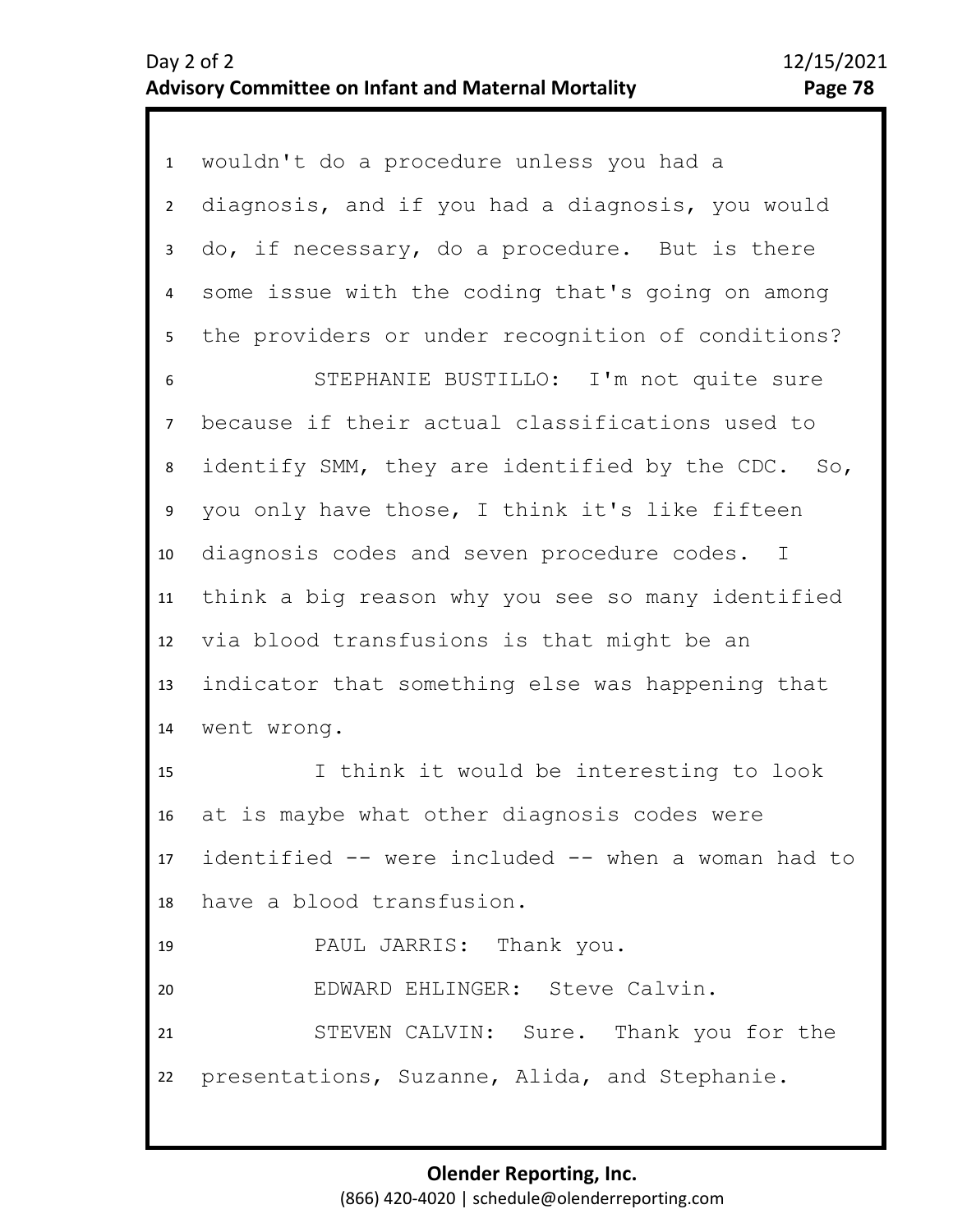1 Early in my career, I would have the privilege 2 3 4 5 9 10 11 12 13 14 15 16 17 18 19 20 21 22 6 8 7 actually have taken care of Tohono O'odham mothers down in Tucson as a National Health Service Corps doctor and the stuff that you're doing in Arizona is really -- it's wonderful and obviously there are challenges. I have a question. You know, Suzanne, I know you're -- we've -- we've talked in the past about the challenge of the distances and that holds, I think, in Arizona as well. But any three of you or any of the three of you, do you have comments on, you know, we obviously are trying to avoid severe maternal morbidity and wanting to make sure that mothers are as close as they can be to the high level of services, but that's not always possible. How do you -- how do you see the balance of local community care frequently by certified nurse-midwives, and then the desire to have -- have mothers close to highintensity service or, you know, high-risk services? It's always a challenge, but what are your thoughts on what the future should hold? ALIDA MONTIEL: I look to the Alaska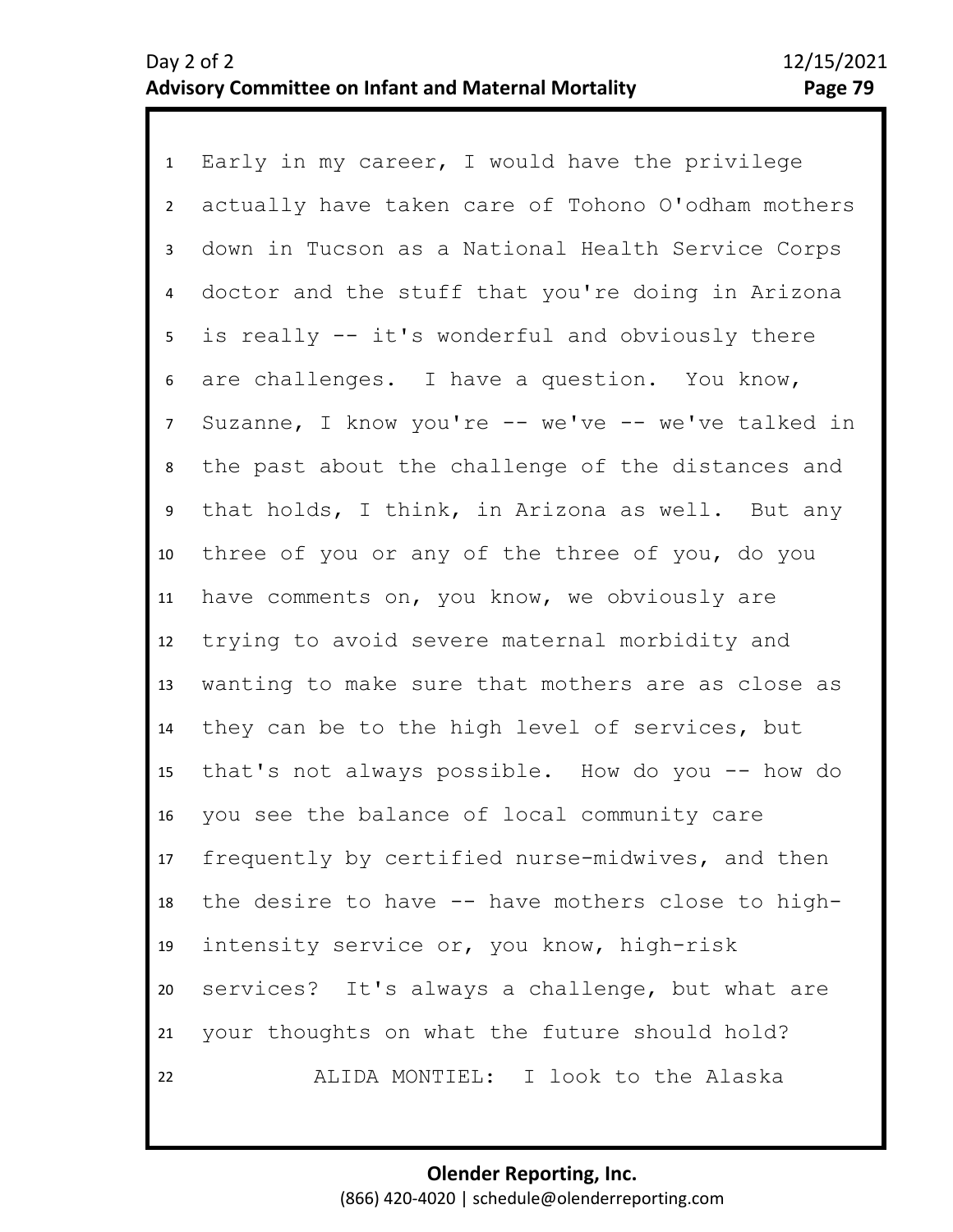1 model in a way. They have facilities where they 2 3 4 8 9 10 11 12 13 14 15 16 17 18 19 20 21 22 5 7 6 have places for patients to stay close to the facility. We took a group of Tribal leaders up to Alaska Native Medical Center because we were trying to get ready for the possible replacement of the Phoenix Indian Medical Center and we wanted to look at what we could utilize, what, you know, it's amazing that they have built a facility that they have in Anchorage. But it's a huge state and, of course, there's a lot of transfer of care via -- I know that happens here with helicopter - but I know they do air transport. So, that's something that I looked at as well. How do they accommodate the patients when they're transferred into Anchorage? Where do they stay and what resources are provided for them closer to where they're delivering? That's one of the things that the Tribal leaders looked at when we made our recommendation to the Indian Health Service in terms of the Phoenix Indian Medical Center OB, Labor and Delivery. I'm not sure the plans for the white -- White Mountain Apache Tribe and White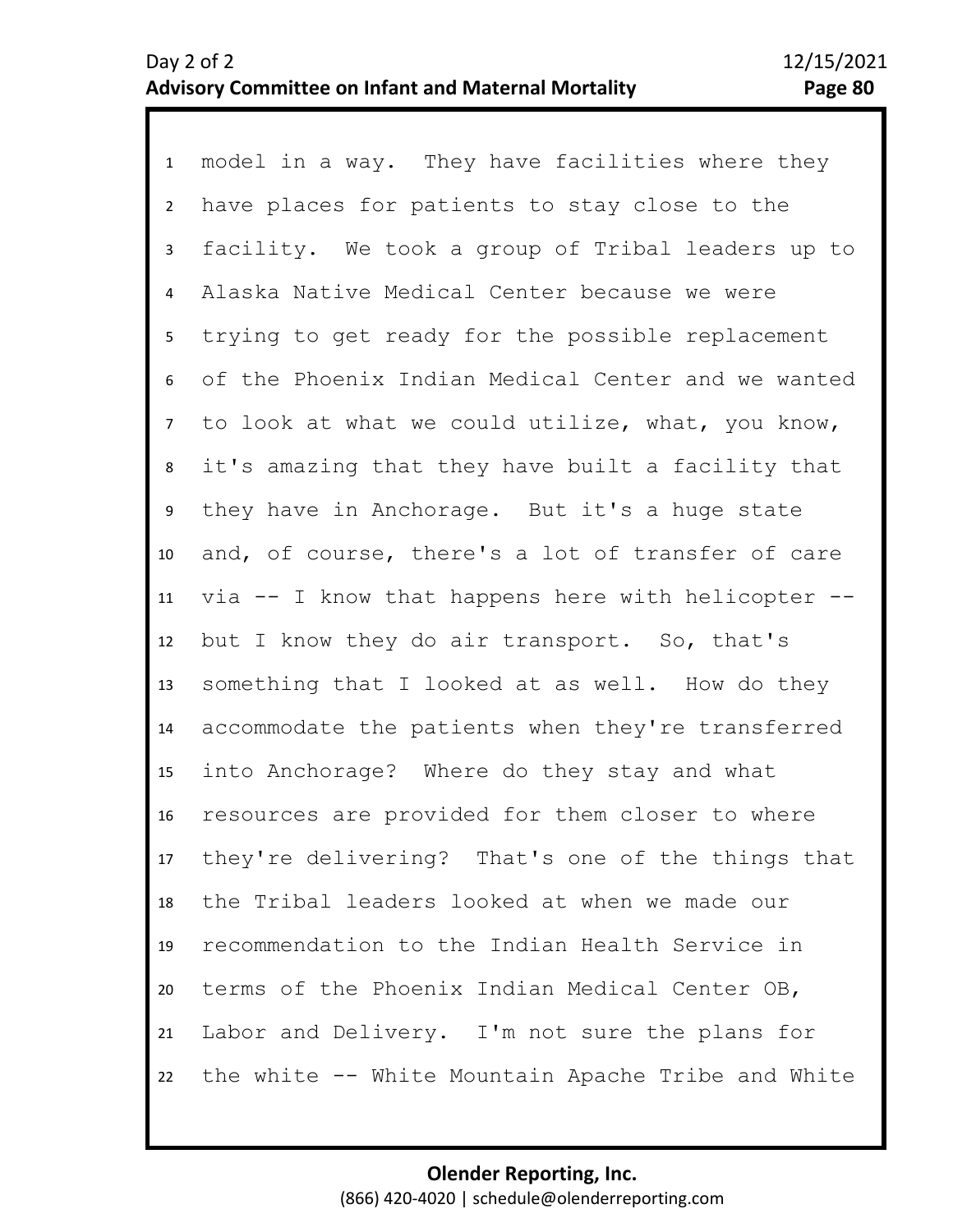| $\mathbf{1}$   | River Hospital, what they're planning and design, |
|----------------|---------------------------------------------------|
| $\overline{2}$ | but that's something that we have considered.     |
| 3              | EDWARD EHLINGER: Janelle, can you now             |
| 4              | see the hands?                                    |
| 5              | JANELLE PALACIOS: Yes, I can. Thank               |
| 6              | you. Wanda.                                       |
| $\overline{7}$ | WANDA BARFIELD: Yes. First of all, I'd            |
| 8              | like to congratulate all the presenters for a for |
| 9              | an excellent set of presentations. Thank you so   |
| 10             | much. Lots of questions. But one just in terms    |
| 11             | of thinking about the issue of risk-appropriate   |
| 12             | care and how I think you've demonstrated how      |
| 13             | challenging it is, and you also talked about, you |
| 14             | know, nontraditional opportunities. So, I'm just  |
| 15             | wondering if the speakers could talk about their  |
| 16             | suggestions of different models. So, we heard a   |
| 17             | little bit about Alaska, which, yeah, is a great  |
| 18             | system. There are also other places and other     |
| 19             | parts of the country in terms of a combination of |
| 20             | Telehealth. What -- what are some of the other    |
| 21             | ways that you're thinking about in terms of       |
| 22             | meeting the needs of women who have these huge    |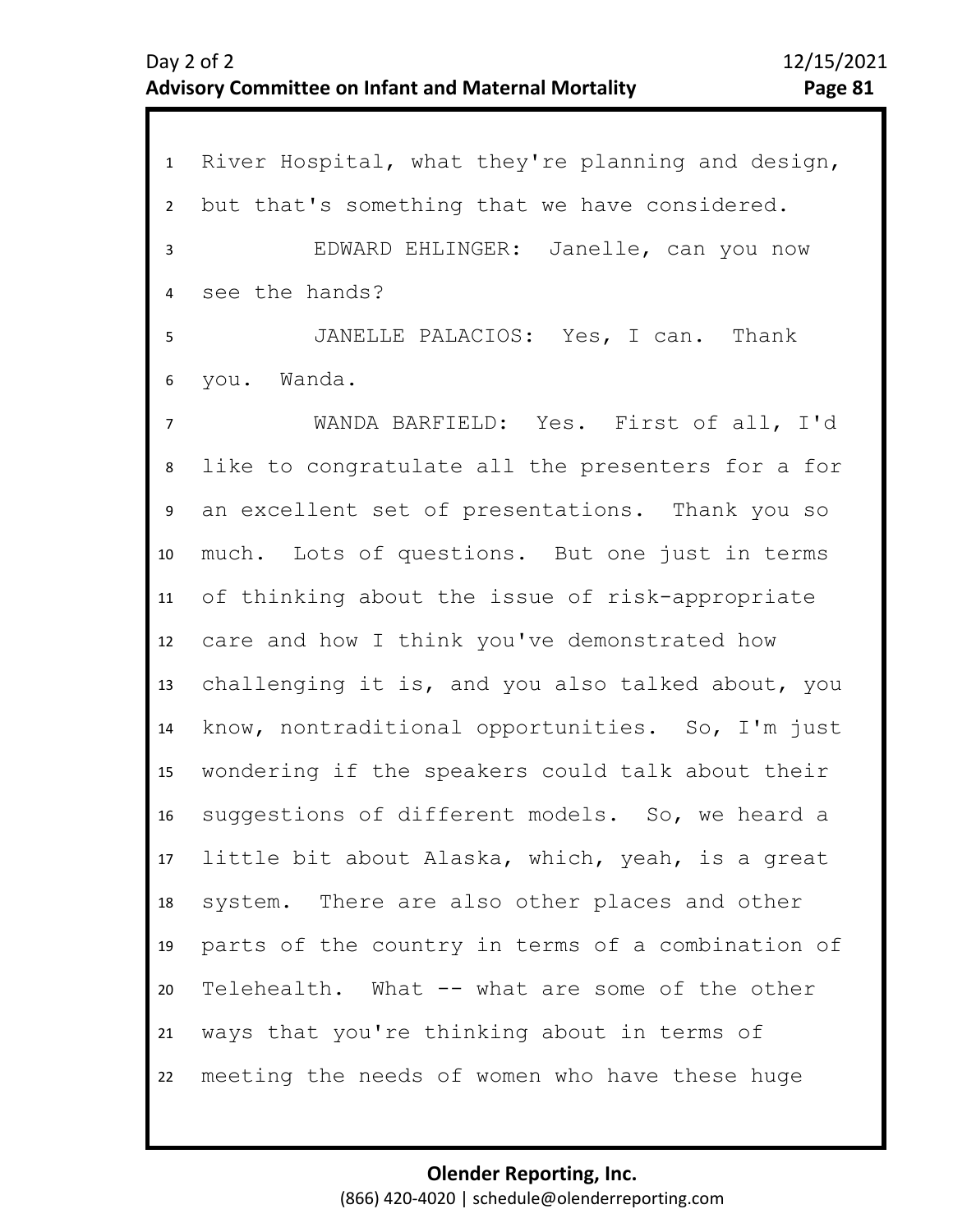| $\mathbf{1}$    | geographic challenges and, you know, it's sort of     |
|-----------------|-------------------------------------------------------|
| $\overline{2}$  | similar to some of the work that's also going on      |
| $\mathbf{3}$    | in other parts of the world in terms of trying to     |
| 4               | think about emergency obstetric care.                 |
| 5               | ALIDA MONTIEL: I'd love to also hear                  |
| 6               | from Ms. England on this. But one of the things       |
| $7\overline{ }$ | that came up in our consultation with tribes is,      |
| 8               | for example, the Hualapai Tribe at Peach Springs,     |
| 9               | they do their prenatal care and then they have to     |
| 10              | transfer the moms and the families from Peach         |
| 11              | Springs over to Kingman for delivery and that is a    |
| 12              | long distance. And so, basically the Tribal           |
| 13              | health leader was saying that, you know, we kind      |
| 14              | of lose track of them after that point. We need       |
| 15              | to do a better job, ourselves, through the Indian     |
| 16              | Health Service possibly of empowering and bolding     |
|                 | 17 our system to have the staffing support at the     |
| 18              | local level to give that support to the family        |
| 19              | pre-perinatal and postpartum.                         |
| 20              | WANDA BARFIELD: Thank you.                            |
| 21              | SUZANNE ENGLAND: And this is Suzanne                  |
|                 | 22 England and some of the comments that I would like |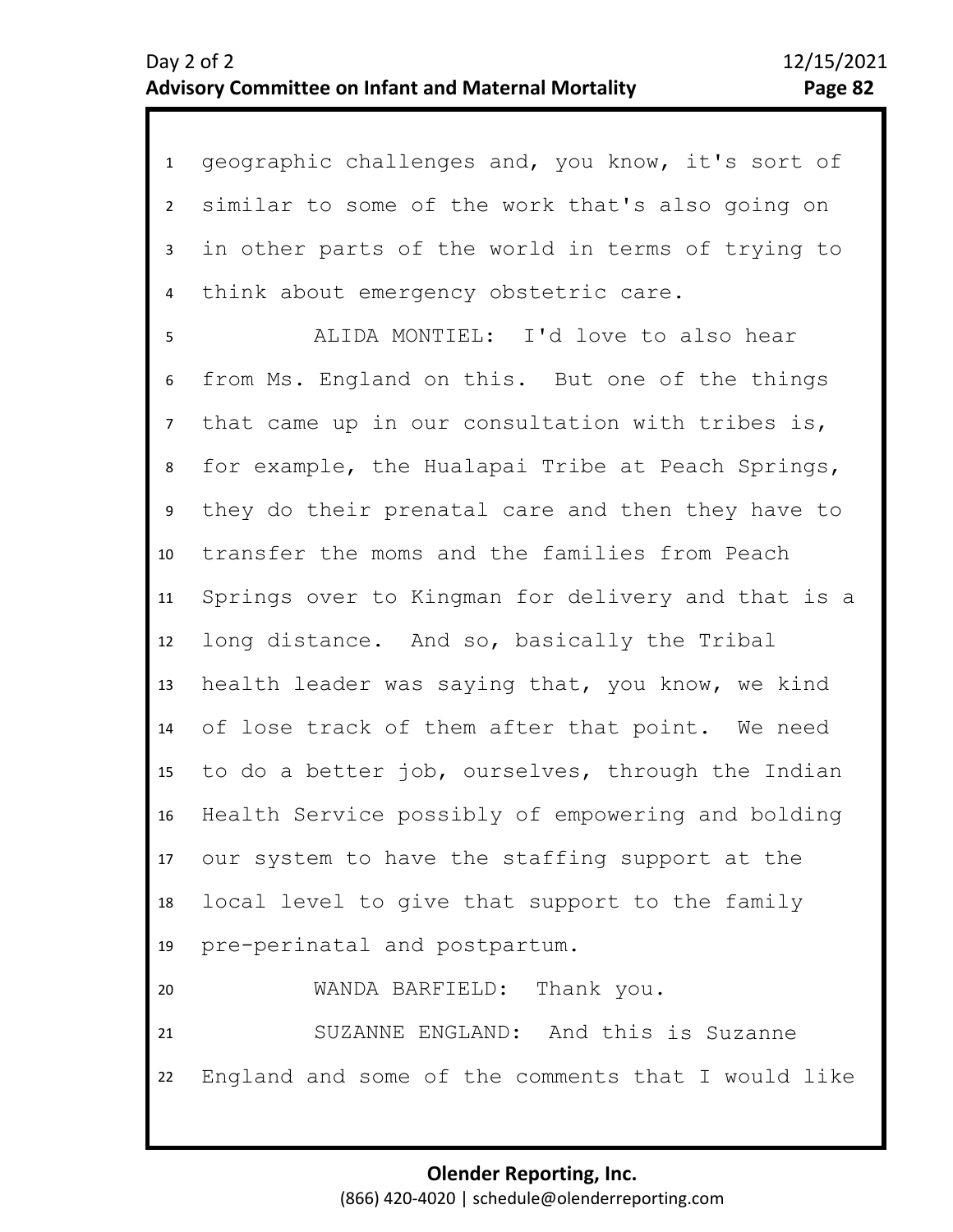1 to make to that is, I think, bringing in like the 2 3 7 8 9 10 11 12 13 14 15 16 17 18 19 20 21 22 4 6 5 specialty providers, having them come on site to our facilities, if that's not viable, is increasing work with Telehealth and also, postpartum, we lose many women postpartum. They don't come back in, especially if travel and finances are a big issue. If they're feeling fine, they have other children at home. We need to develop postpartum programs for women that encompass seeing them when they come in for wellchild checks and give them something to work on like say more parenting education or programs that meet their needs, not just the standard let's take your blood pressure check and see if you need contraception, things like that, is just more family-focused education, training for them. So, it's a viable like, hey I want to come in and see this, and also like Alida was talking about, traditional care. What I've seen in many of our IHS facilities, we follow some the traditions like, case in point, up here in the Great Plains area, many of the tribes, they may want to take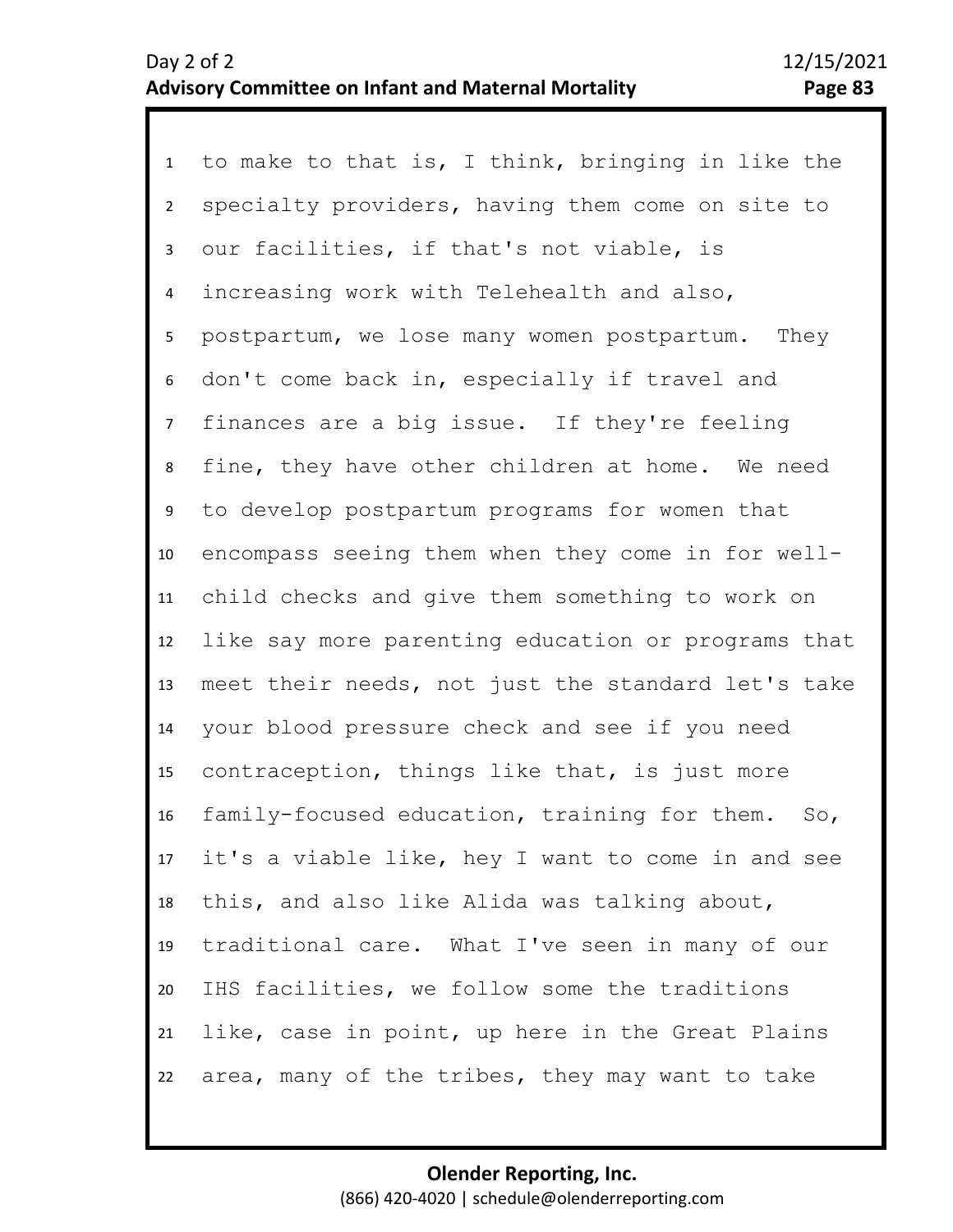1 their placenta home and bury that part of the 2 3 4 8 9 10 11 12 13 14 15 16 17 18 19 20 21 22 5 7 6 umbilical cord. Also, when the child is born, if there's an elder there, usually a grandmother or great-grandmother, that they wipe the child's mouth out because they impart part of their spirit, their being upon that child. When I've done it, some mothers have said, yes, you've been imparted your personality upon my child. They like to talk and they're always on the go for that. But when we transfer the women out to many of our referral facilities, I don't think the referral facilities are aware of the cultural implications, and I think education needs to be made. Case in point, I was on an ambulance run to a facility transferring a woman and I was talking to the woman the ambulance saying the usual things like do you want to keep your placenta, do you want to smudge, different things, and she looked at me and she's like no one has asked about this in such a long time because she had experienced other women giving birth in this referral facility. And that showed to me is that some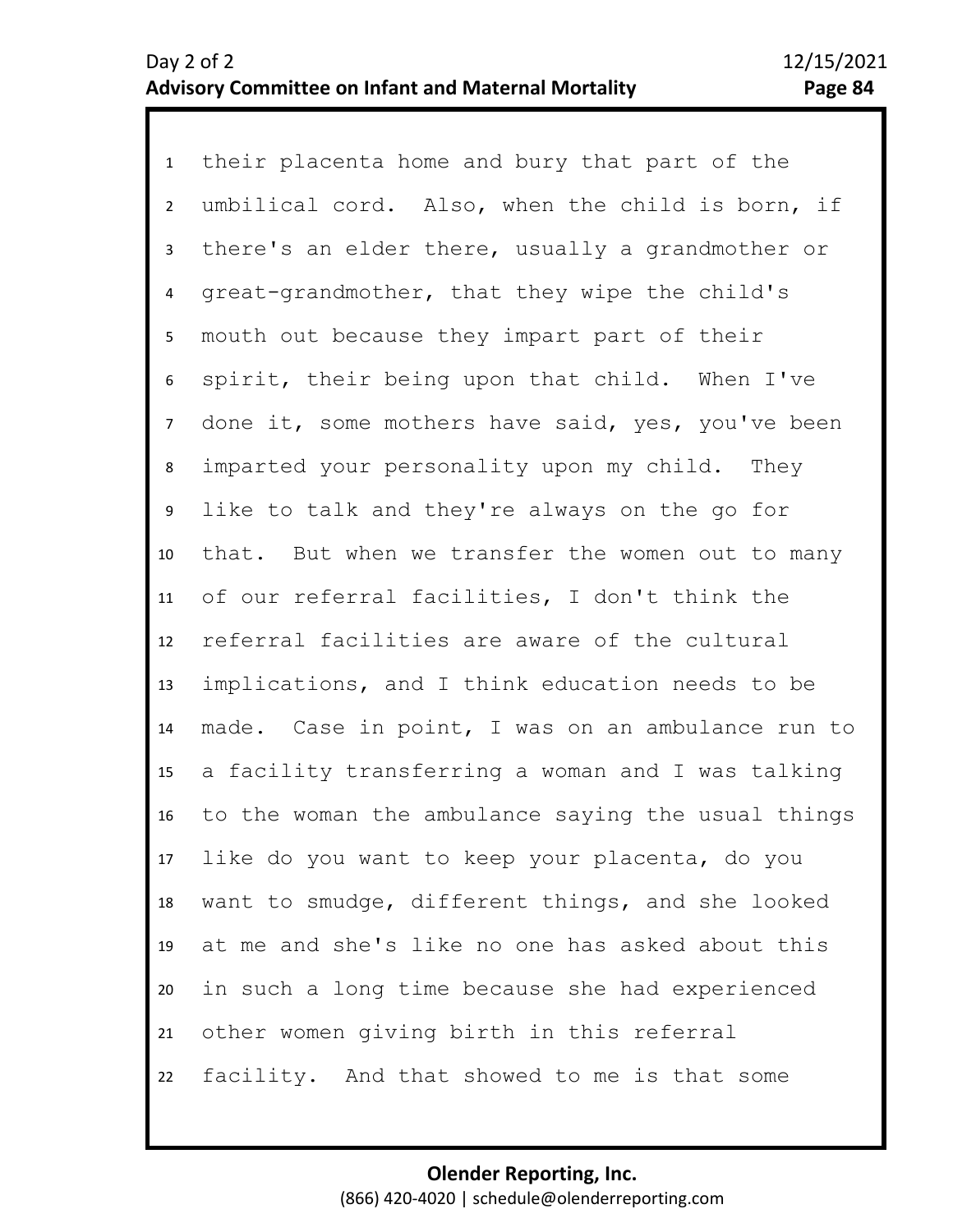| $\mathbf{1}$    | cultural education needs to take place with our      |
|-----------------|------------------------------------------------------|
| $2^{\circ}$     | referral hospitals for our patients to improve the   |
| $\mathbf{3}$    | care and make it more culturally appropriate.        |
| 4               | STEPHANIE BUSTILLO: One of the future                |
| 5               | projects from the ITCA TEC is thinking about         |
| 6               | working on data linkages. Through the IHS EDM, we    |
| $7\overline{ }$ | have the registrations. It's going to be hard to     |
| 8               | say this person is an American Indian during that    |
| 9               | data set. So, once the Arizona report came out, a    |
| 10              | big question was what -- what population are they    |
| 11              | missing that aren't delivering at a regular state    |
| 12              | hospital versus an IHS facility. That additional     |
| 13              | push for us to work on that data linkage project     |
| 14              | and see where these women are going postpartum if    |
| 15              | they were seeking health care outside the IHS.       |
| 16              | Thank you. It is time<br>JANELLE PALACIOS:           |
|                 | 17 for us to transfer and hand the baton to the next |
| 18              | group. I know --                                     |
| 19              | EDWARD EHLINGER: Let's have Paul Wise                |
| 20              | have his questions. He's -- he's been online for     |
|                 | 21 a while, so do that.                              |
| 22              | JANELLE PALACIOS: Okay. That's fine. I               |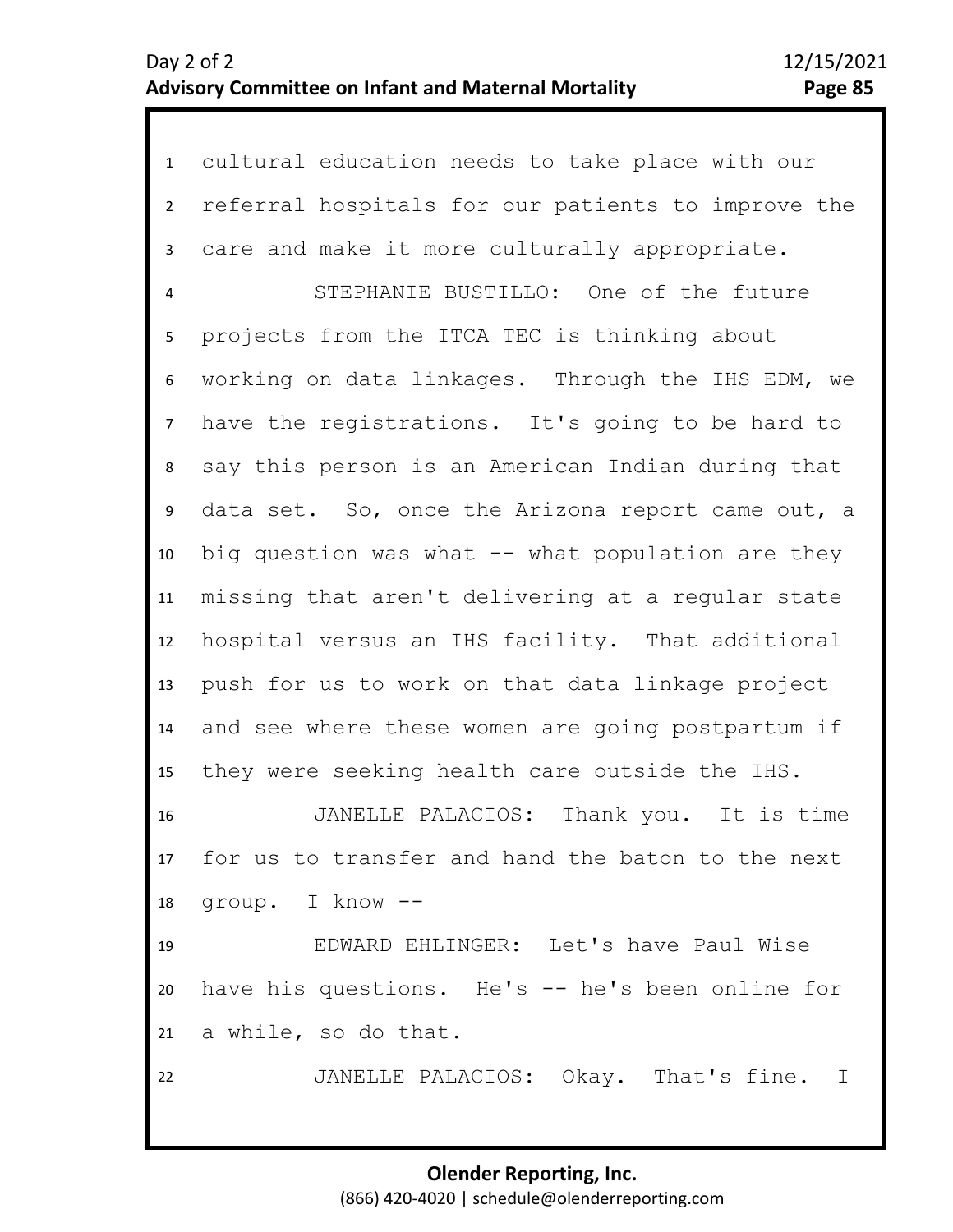1 just want to be mindful. I know that the next 2 3 4 5 9 10 11 12 13 14 15 16 17 18 19 20 21 22 6 8 7 speaker has a timeline too. EDWARD EHLINGER: Yeah, thank you. JANELLE PALACIOS: All right, Paul, please. PAUL WISE: Thank you. These were great presentations, raised a number of important points, and this may be a question for you, Janelle, but I'll also offer it to all of the presenters. What's the main narrative? What's the main message that integrates the three presentations that you would want us to come away with? What is the coherent narrative that would facilitate direct to action as opposed to a number of very specific issues that could be addressed that we've tended to speak about? EDWARD EHLINGER: Let me -- Janelle, let me respond to that. JANELLE PALACIOS: Sure. EDWARD EHLINGER: Because what our plans are is that we're working with  $-$  I'm working with MCHB to actually have our next meeting in April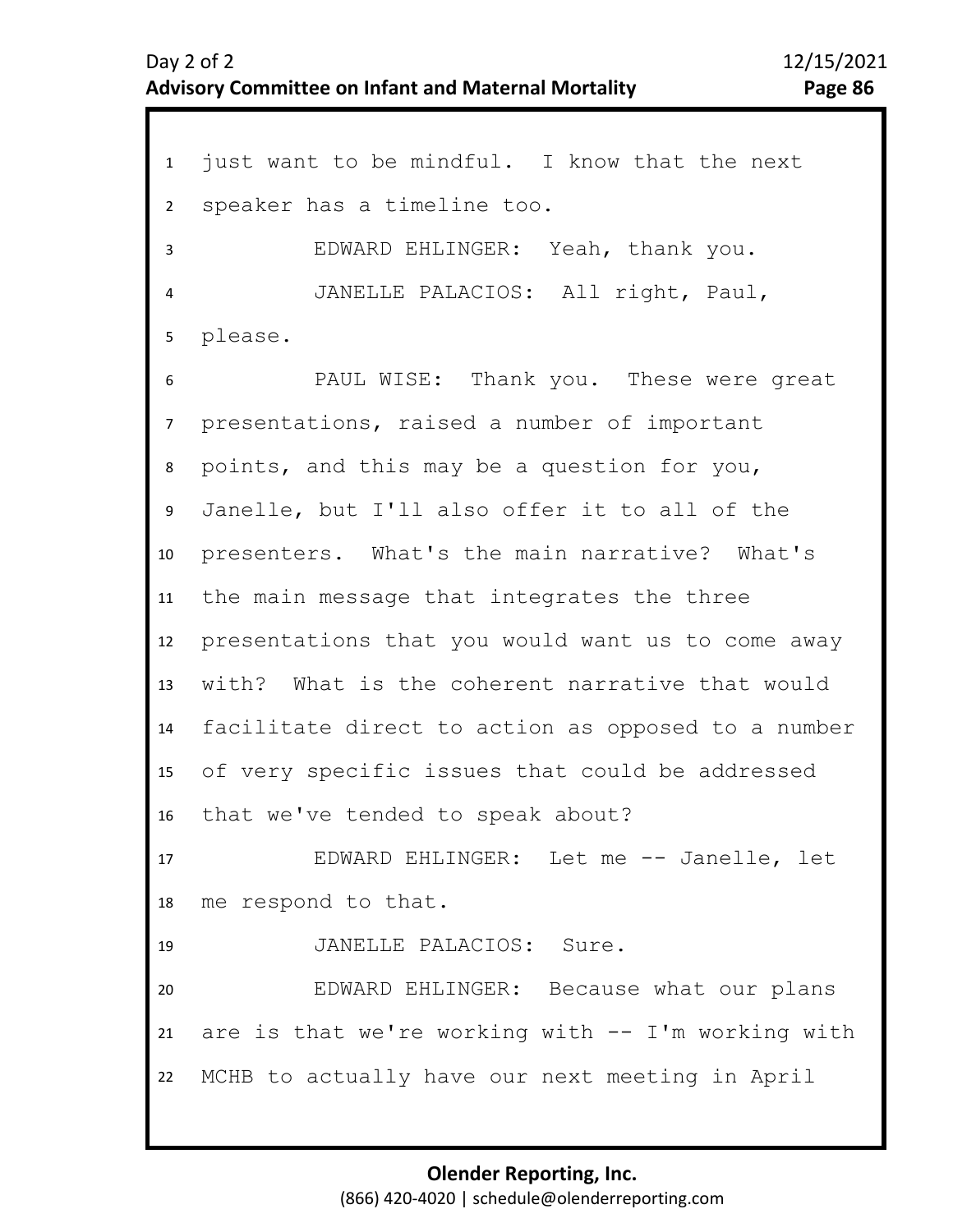1 via an in-person meeting. We're still working on 2 3 4 5 6 7 11 12 13 14 15 16 17 18 19 20 21 22 8 10 9 it, depending on what COVID will do, and the hope is that we would have our next in-person meeting on Tribal land, and we would -- we would advance this discussion more and really come up with some recommendations related to American Indian/Alaska Native health. And so, Paul, I think your question about the narrative that we want out of that would be something that I would like the Health Equity Work Group to be thinking about and kind of putting forward so that we have a consistent discussion when we get together in April, I hope, on Tribal land. And what we would also do at that time, I would hope, it would be a three-day meeting. The first day would be actually a community meeting, listening to the voices of urban and Tribal reservation Indians and service providers, where we would just be in a listening session, and then two days of our regular meeting. So, that's what sort of the plans are. PAUL WISE: Thank you both.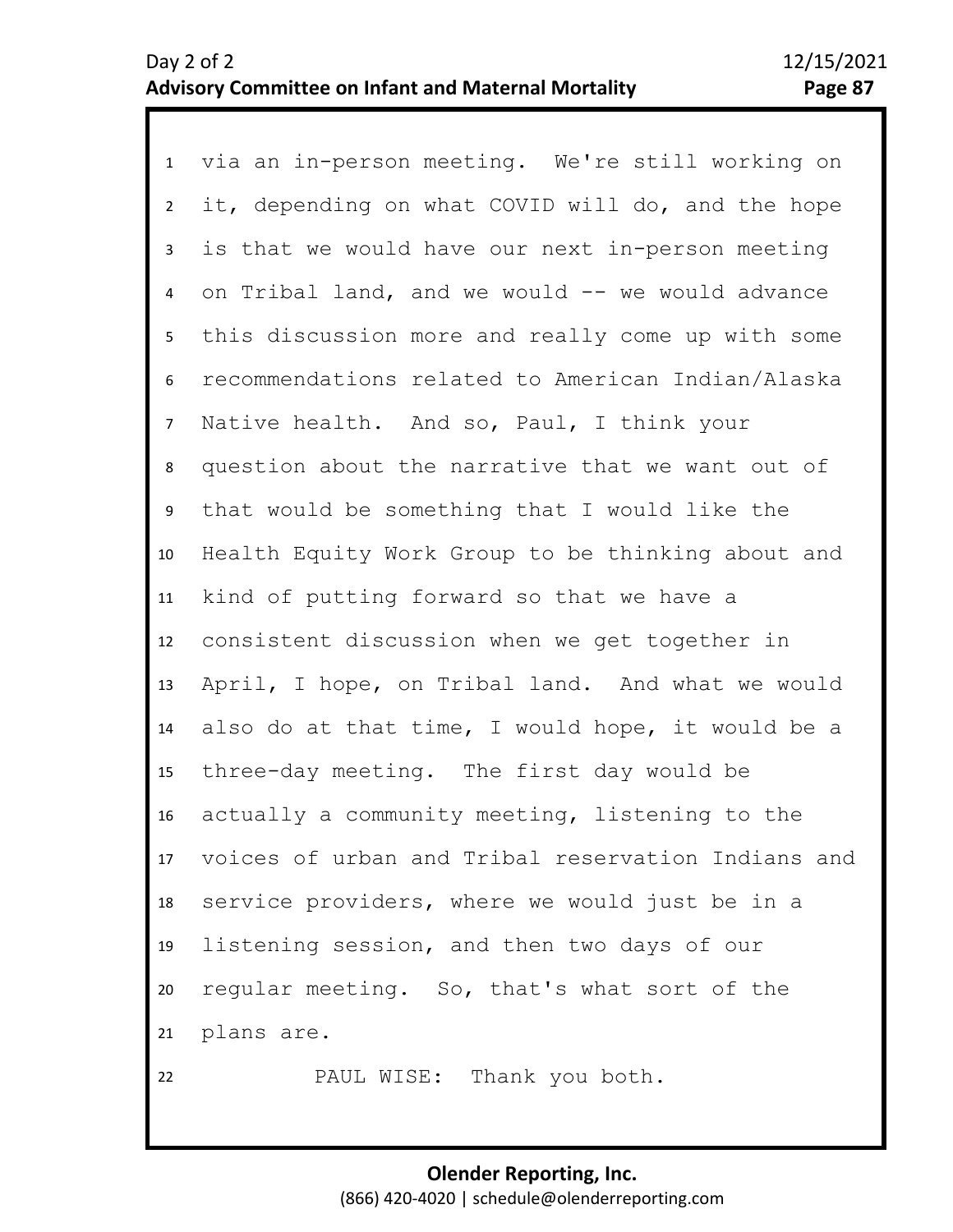| $\mathbf{1}$   | EDWARD EHLINGER: All right. Thank you,             |
|----------------|----------------------------------------------------|
| $\overline{2}$ | Janelle, for pulling this together. Thanks for     |
| 3              | these three presentations. I just had one          |
| 4              | question and I will leave it unanswered, is that   |
| 5 <sub>1</sub> | we had this fifty-year contract with ACOG. I       |
| 6              | would love to see the report ACOG has given        |
| 7 <sup>7</sup> | related to what they have learned over those fifty |
| 8              | years, and I would like to see the IHS evaluation  |
| 9              | of that of that contract to see what they have     |
| 10             | identified as the evaluative outcomes from that    |
| 11             | fifty-year relationship between ACOG and the IHS.  |
| 12             | So, we will follow up with that later on.          |
| 13             | Now, I turn it over to Dr. Magda Peck for          |
| 14             | our session on housing, a major social determinant |
| 15             | of health related to moms and babies. Magda.       |
| 16<br>17<br>18 | HOUSING INSECURITY, EVICTION, AND BIRTH OUTCOMES   |
| 19             | MAGDA PECK: Well, thank you. I'm going             |
| 20             | to encourage everyone to take literally a sixty-   |
| 21             | second breath and moment because we're going to be |
| 22             | shifting, and I will see, the one minute, so that  |
| 23             | we can clear our minds a bit or at least make room |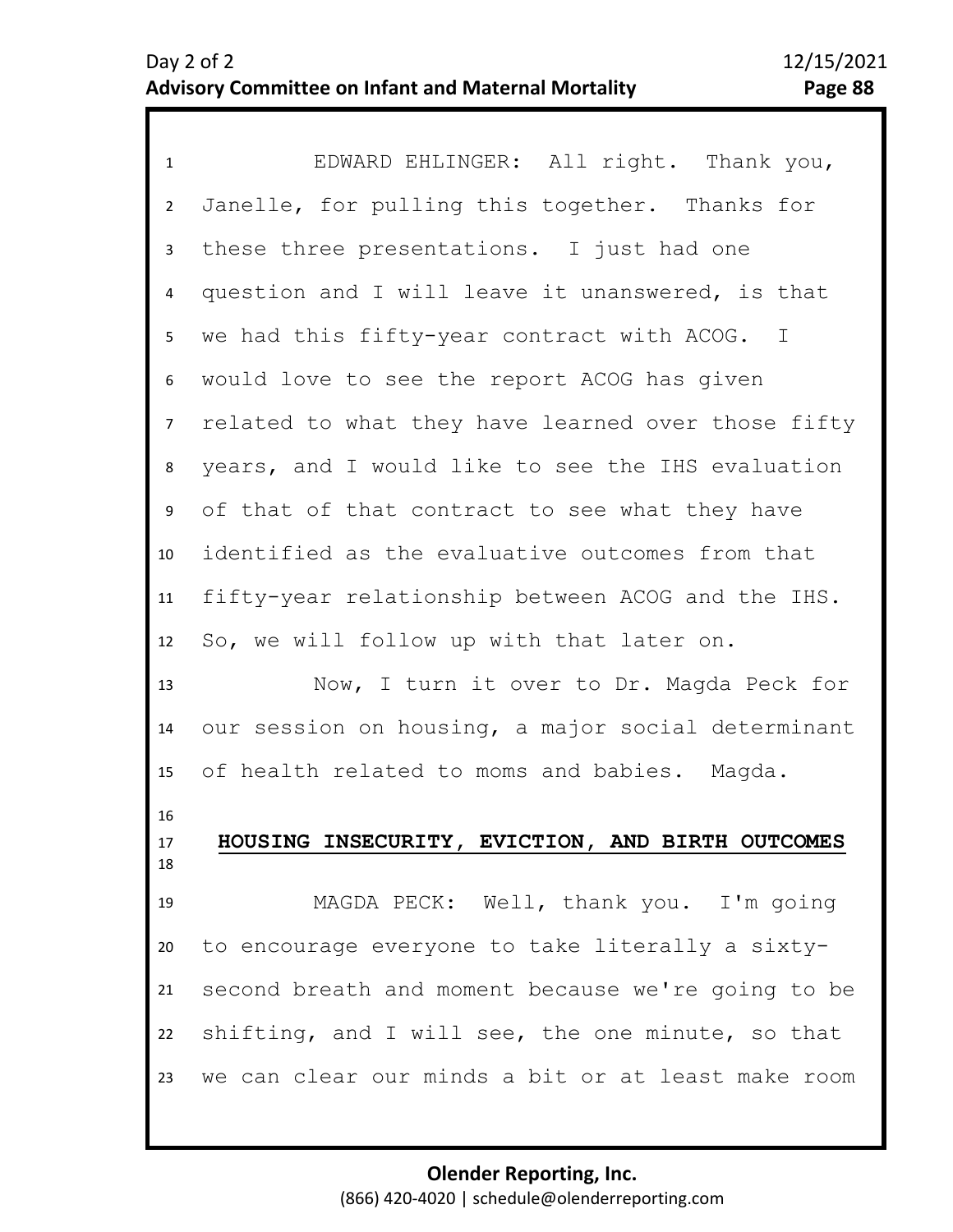| $\mathbf{1}$   | for the next level of conversation. In the         |
|----------------|----------------------------------------------------|
| $\overline{2}$ | meanwhile, Vanessa, can you verify, I see the Dr.  |
| 3              | Hamilton is in the house. I was hoping that Dr.    |
| 4              | Cho is in the house as well. Can you verify that   |
| 5              | our speakers are present, along with Dr. Cernich?  |
| 6              | VANESSA LEE: Yes, they are all here.               |
| $\overline{7}$ | MAGDA PECK: Excellent. So, with that               |
| 8              | breath and in the next hour, what I am delighted   |
| 9              | to bring before the Secretary's Advisory Committee |
| 10             | on Infant and Maternal Mortality is opportunity to |
| 11             | augment our shared knowledge base on one key       |
| 12             | social determinant of health, housing. Consider    |
| 13             | it based on what Dr. Ehlinger said today, a fourth |
| 14             | level why. And in the months ahead, we will        |
| 15             | identify issues, opportunities, and innovations    |
| 16             | that may drive forthcoming SACIMM recommendations  |
| 17             | and influence the narrative about the relationship |
| 18             | between housing and health specific to infant and  |
| 19             | maternal outcomes in health and be part of a       |
| 20             | larger conversation that is growing.               |
| 21             | And amidst persevering pandemic, we do so          |
| 22             | with urgency and with particular focus today on a  |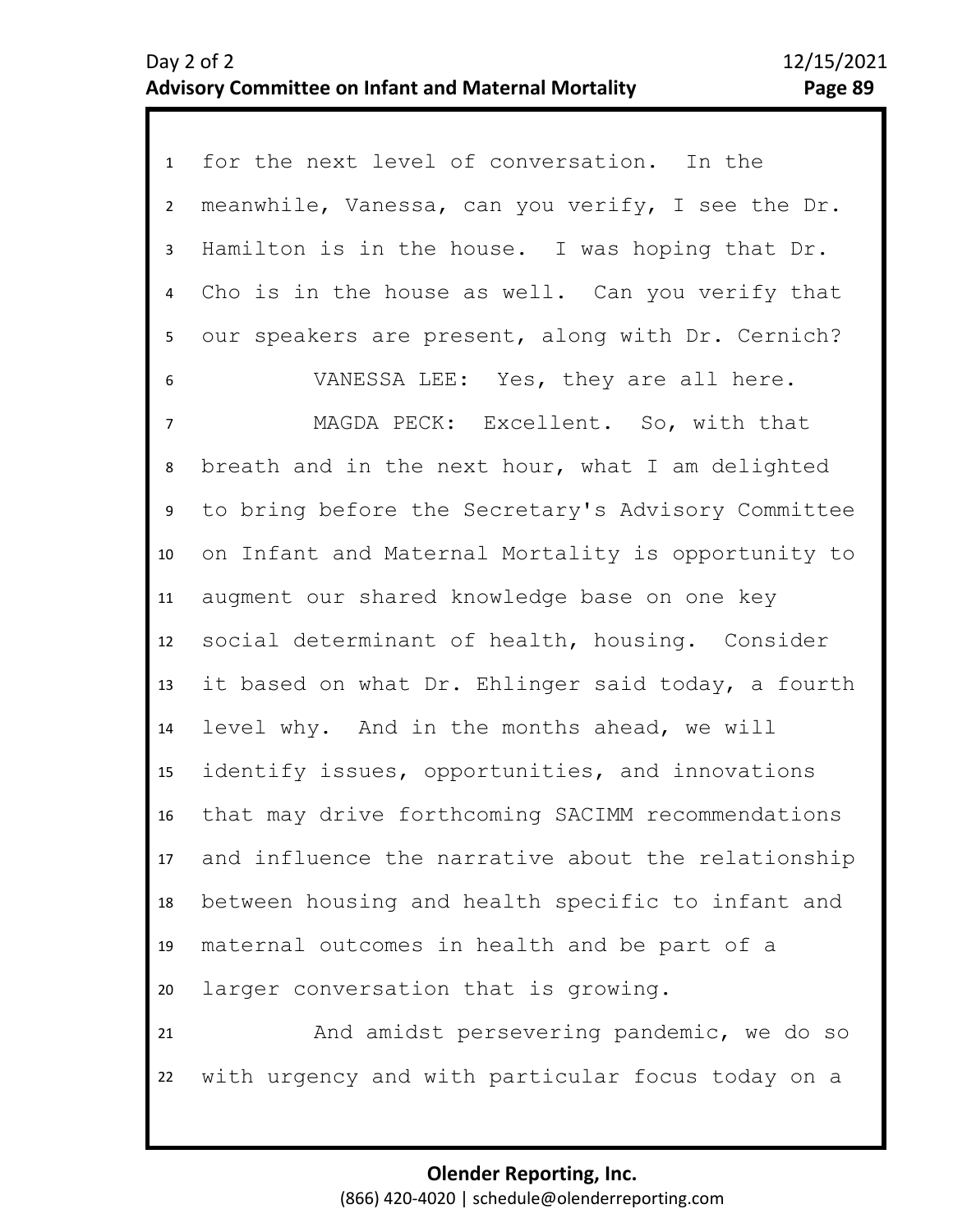1 sentinel event of housing insecurity, which is 2 3 4 5 9 10 11 12 13 14 6 8 7 eviction. In his landmark 2016 book, *Evicted*, social scientist and ethnographer, Matthew Desmond, documented the complex systems and powerfully personal perils of unstable, insecure housing in one American city, where I happened to be residing, Milwaukee, Wisconsin. And in the closing chapters of *Evicted*, Dr. Desmond said, "Decent affordable housing should be a basic right for everyone in this country, and the reason is simple. Without stable shelter, everything else falls apart." And once thing to fall apart is human health with long-term lasting consequences, especially, for infants and their families.

15 16 17 18 19 20 21 22 A recent published review by Reese documents well the impact of housing on infant health. It is complex, multifaceted, and intergenerational. The key national indicators of child well-being in 2021 validate that the housing that is inadequate, crowded, or too costly can pose serious problems to children's physical, psychological, and material well-being.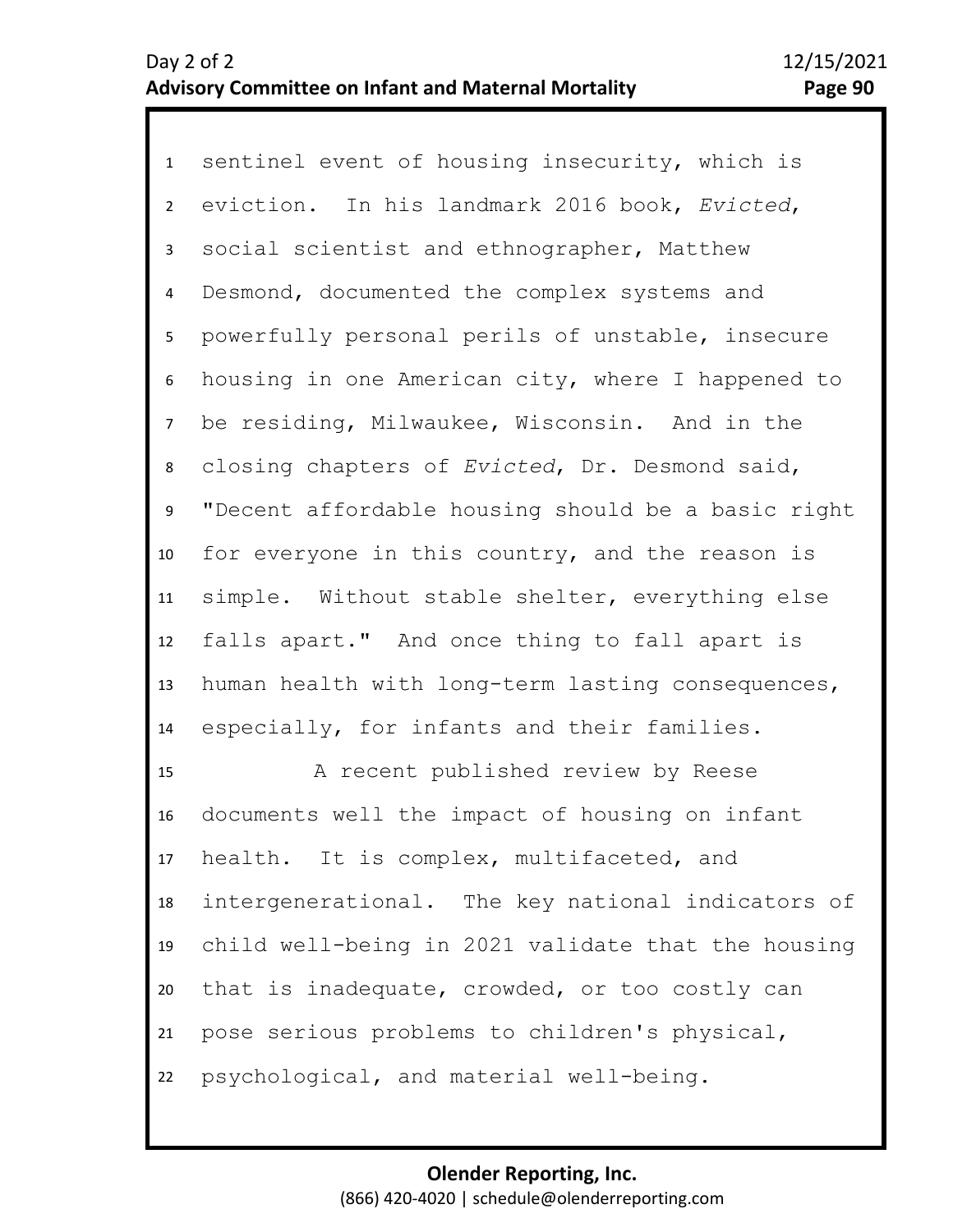1 Now, this Secretary's Advisory Committee 2 3 7 8 9 10 11 4 6 5 on now Infant and Maternal Mortality has stayed aggressive in advances in clinical medicine and innovations and access and quality of health care for women, birthing individuals, and their infants. The powerful presentations yesterday and before this are highly indicative of our focus around access and quality. But we have centered our work on health equity fueled by growing evidence around root causes, environmental exposures, and upstream factors, including racism.

12 13 14 15 16 17 18 19 20 21 22 Now, in our focused attention to the intersection of health and housing, we are in good company today. Just yesterday, the White House hosted a Housing and Help Forum, which brought together stakeholders across the health sector, health providers, leaders of healthcare facilities, experts in health equity to spotlight this intersectional issue impacting health equity, and last week at the mentioned Vice President Harris' remarks and Secretary Becerra's remarks at the White House Forum with the Call to Action.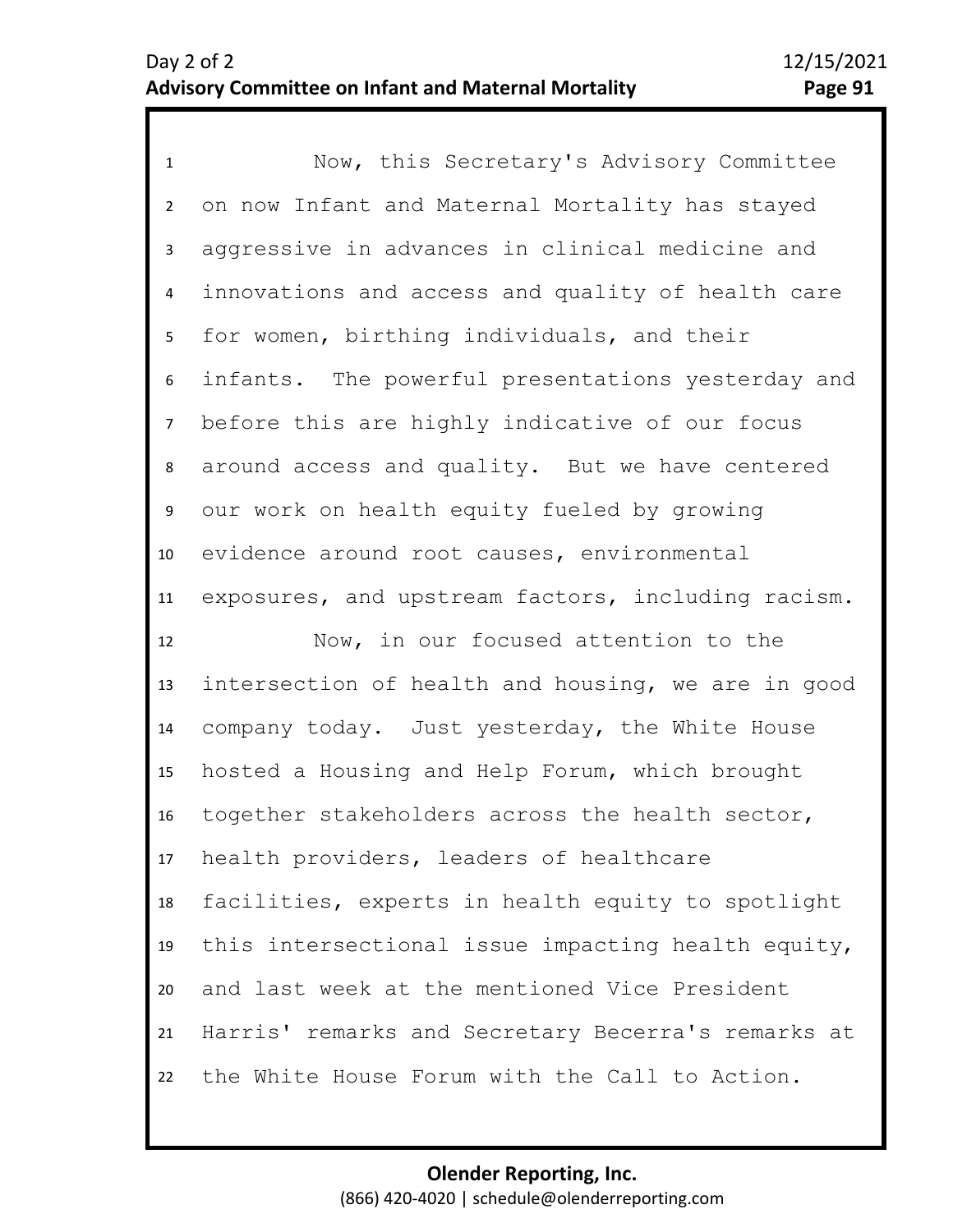1 The only other Cabinet Secretary that appeared was 2 3 4 5 9 10 11 12 13 14 15 6 8 7 Housing and Urban Development Secretary Marcia Fudge. This is our moment, and we intend to be able to frame this in a broader context with an overview from Dr. Richard Cho, senior advisor for Housing Services at HUD. He was a lead presenter at yesterday's White House Forum in Housing and Health, and he was featured just last month at the National Healthy Start annual meeting. Following Dr. Cho, we will learn with Dr. Gracie Himmelstein, a colleague and co-author with Dr. Desmond at Princeton, whose April 2021 research paper, which appears in your briefing book, in JAMA Pediatrics documented the toxic intersection of eviction and birth outcomes. And

16 17 18 19 20 21 22 we'll close with a brief commentary from Dr. Alison Cernich, who is our ex-officio member of SACIMM and active participant on the Data and Research to Action Work Group, the DRAW Group, who serves as Deputy Director at NICHD. Dr. Cho's bio is in the briefing book for your review, and we appreciate his joining us for the next twenty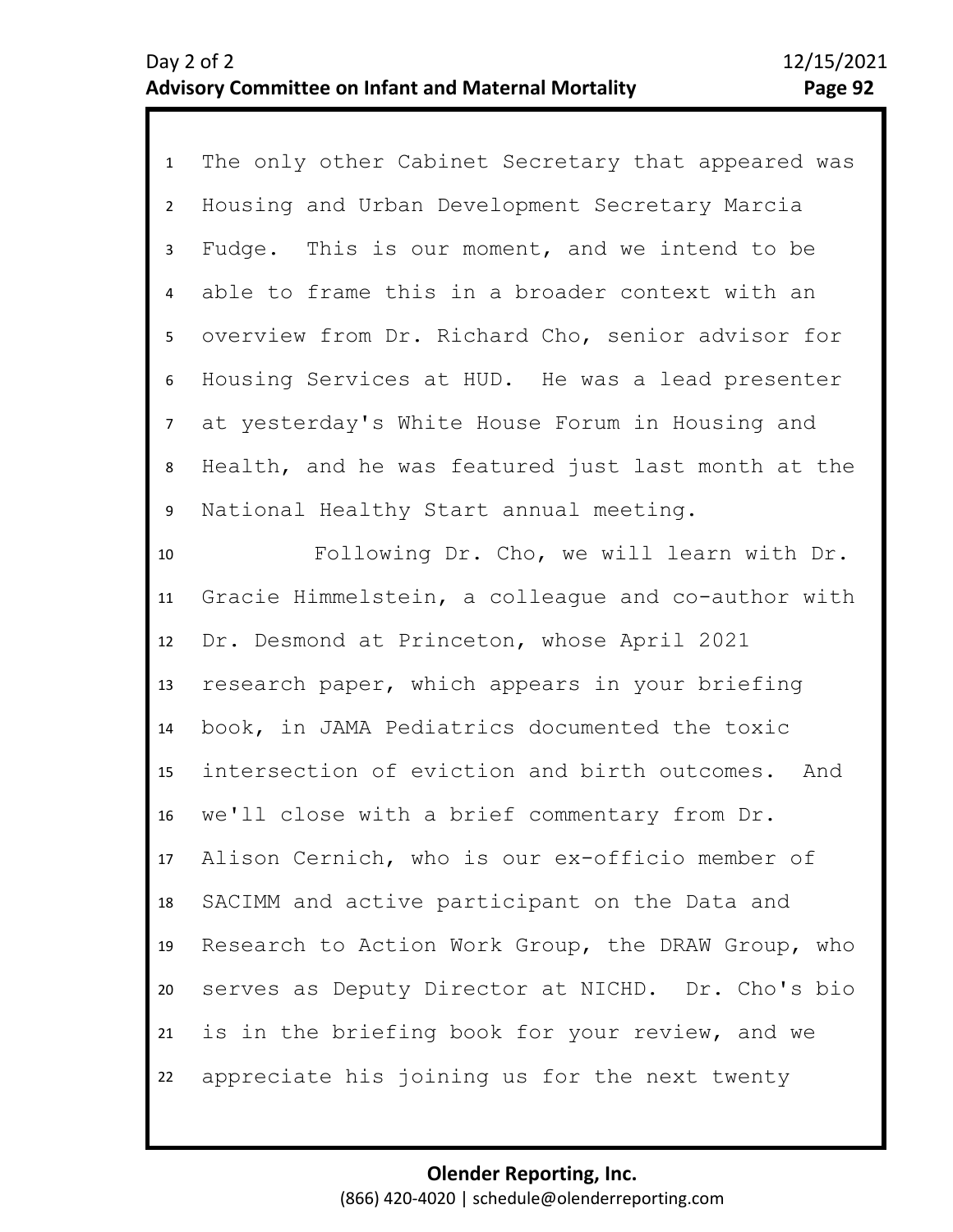| $\mathbf{1}$    | minutes until about 2 p.m., amidst a very         |
|-----------------|---------------------------------------------------|
| $2^{\circ}$     | compressed schedule. We look forward to following |
| 3               | up with any questions he might not be able to     |
| $\overline{4}$  | answer as he needs to depart early, and we look   |
| 5               | forward to hearing your comments.                 |
| 6               | Now, Dr. Cho, we welcome you to the               |
| $7\overline{ }$ | Secretary's Advisory Committee on Infant and      |
| 8               | Maternal Mortality. Dr. Cho.                      |
| $\mathsf g$     | RICHARD CHO: Thank you much, Magda,               |
| 10              | for that kind introduction and also for sharing   |
| 11              | some of the highlights of the last couple of      |
| 12              | weeks. As you noted, Secretary Fudge had a chance |
| 13              | to speak about the critical role that housing     |
| 14              | plays in advancing maternal health and reducing   |
| 15              | maternal mortality, and our deputy secretary      |
| 16              | yesterday at the White House Forum on the         |
| 17              | Intersection of Housing and Health talked about   |
| 18              | the variety of things that HUD is doing to try to |
| 19              | address that intersection and as Secretary Fudge  |
| 20              | elected to say, you know, it's a new day at HUD,  |
| 21              | and part of that new day involves understanding   |
|                 |                                                   |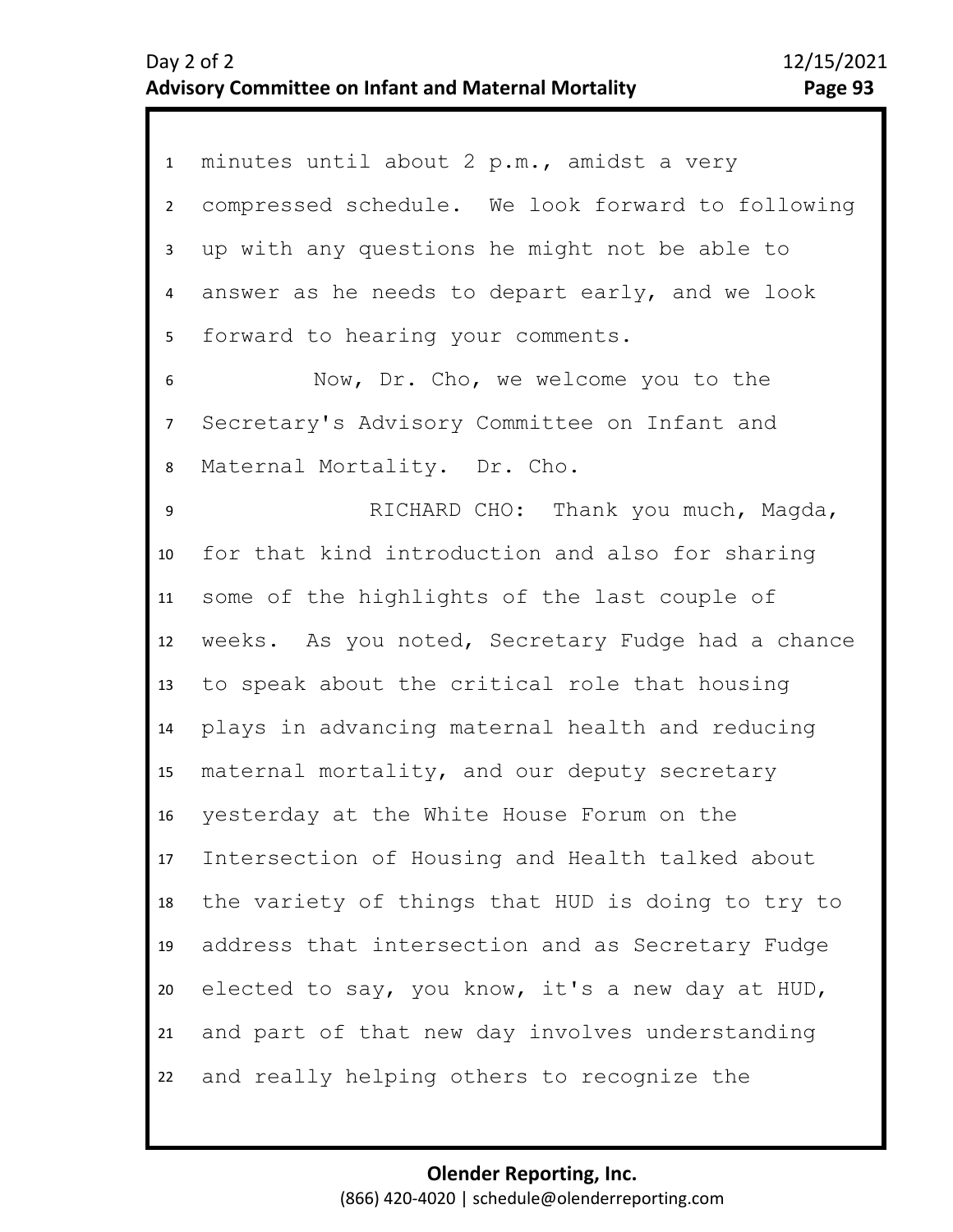| critical role that housing plays in health,<br>including maternal health. So, thank you for that<br>and also thank you to this advisory committee for<br>inviting me to speak today. I'm going to share<br>some slides if I can. Let's see here, and just<br>please give me a thumbs up if you can see my<br>screen. Great, okay.<br>MAGDA PECK: All good.<br>RICHARD CHO: Okay. Perfect. So, as you<br>know, HUD is essentially an agency that's<br>responsible for overseeing our nation's housing<br>policies and our community development policies, |
|----------------------------------------------------------------------------------------------------------------------------------------------------------------------------------------------------------------------------------------------------------------------------------------------------------------------------------------------------------------------------------------------------------------------------------------------------------------------------------------------------------------------------------------------------------|
|                                                                                                                                                                                                                                                                                                                                                                                                                                                                                                                                                          |
|                                                                                                                                                                                                                                                                                                                                                                                                                                                                                                                                                          |
|                                                                                                                                                                                                                                                                                                                                                                                                                                                                                                                                                          |
|                                                                                                                                                                                                                                                                                                                                                                                                                                                                                                                                                          |
|                                                                                                                                                                                                                                                                                                                                                                                                                                                                                                                                                          |
|                                                                                                                                                                                                                                                                                                                                                                                                                                                                                                                                                          |
|                                                                                                                                                                                                                                                                                                                                                                                                                                                                                                                                                          |
|                                                                                                                                                                                                                                                                                                                                                                                                                                                                                                                                                          |
|                                                                                                                                                                                                                                                                                                                                                                                                                                                                                                                                                          |
|                                                                                                                                                                                                                                                                                                                                                                                                                                                                                                                                                          |
|                                                                                                                                                                                                                                                                                                                                                                                                                                                                                                                                                          |
|                                                                                                                                                                                                                                                                                                                                                                                                                                                                                                                                                          |
| and our mission is to create strong, sustainable,                                                                                                                                                                                                                                                                                                                                                                                                                                                                                                        |
| inclusive, communities and quality, affordable                                                                                                                                                                                                                                                                                                                                                                                                                                                                                                           |
| homes for all. As our deputy secretary at that                                                                                                                                                                                                                                                                                                                                                                                                                                                                                                           |
| form yesterday noted, you know, we're, better                                                                                                                                                                                                                                                                                                                                                                                                                                                                                                            |
| known as being an agency that focuses on housing                                                                                                                                                                                                                                                                                                                                                                                                                                                                                                         |
| and community development, but we know and we know                                                                                                                                                                                                                                                                                                                                                                                                                                                                                                       |
| that we can't achieve our full mission unless we                                                                                                                                                                                                                                                                                                                                                                                                                                                                                                         |
| can also address the health needs of people who                                                                                                                                                                                                                                                                                                                                                                                                                                                                                                          |
| are actually in our housing programs, as well as                                                                                                                                                                                                                                                                                                                                                                                                                                                                                                         |
|                                                                                                                                                                                                                                                                                                                                                                                                                                                                                                                                                          |
|                                                                                                                                                                                                                                                                                                                                                                                                                                                                                                                                                          |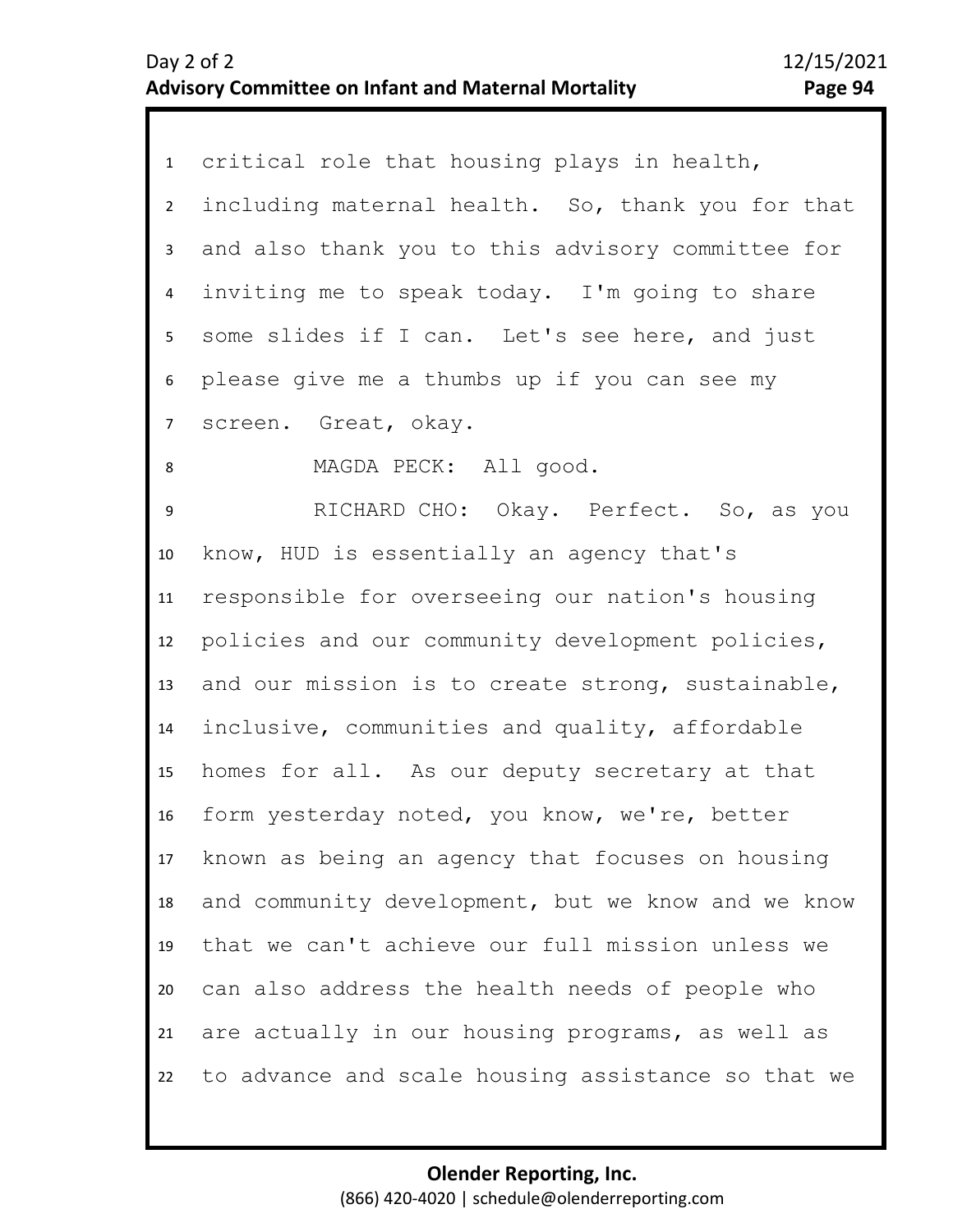1 can better improve the health of the many 2 3 4 5 9 10 11 12 13 14 15 6 8 7 Americans who are in need of housing assistance. We are a small-to-medium-sized agency. I will note that the Build Back Better Plan that the President has proposed that we hope Congress will take full action on would significantly increase our budget, I think something like doubling our budget, so there's a potential for significant change. I have the honor and privilege of serving as one of Secretary Fudge's senior advisors and I focus on the intersection between housing and health, and so we actually have a dedicated person, which is me, who is focused on thinking about how the way that we can adjust this intersection.

16 17 18 19 20 21 22 Let me start by just discussing what is housing insecurity and I'll just note we don't have actually a very good singular definition of this because we think about housing needs in a multiplicity of ways. Let me start by saying what we do mean by housing security, and that is that we're talking about housing that is safe, safe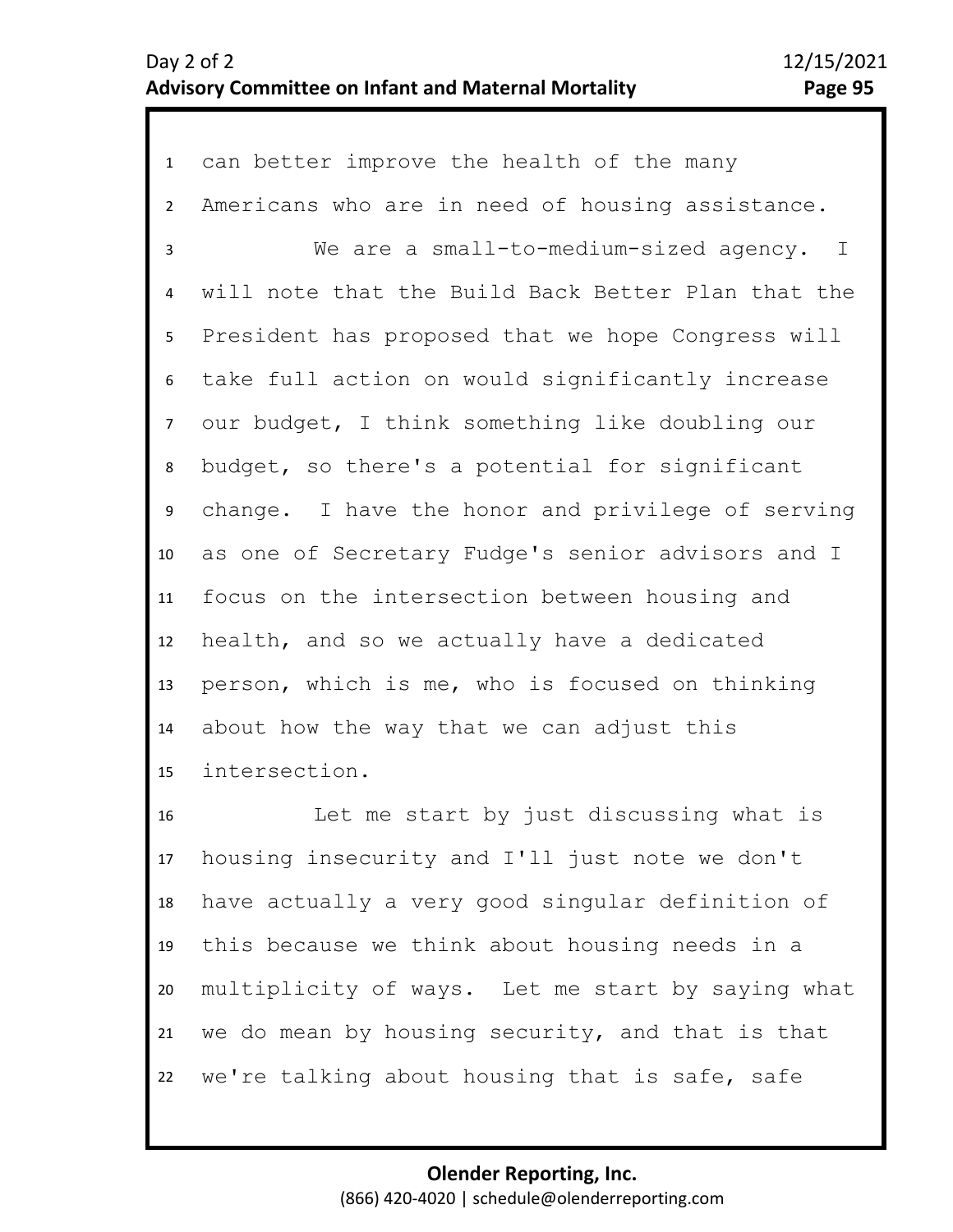1 both in terms of public safety, but also where the 2 6 7 8 9 10 11 12 13 14 15 16 17 18 19 20 3 5 4 physical and environmental conditions are conducive to safety. A big part of what HUD does is also to address environmental hazards, as well as lead exposure among people who live in housing, that housing is also physically adequate, has adequate space to meet the needs of families. It's more than a roof over people's heads. It needs to be of high quality, housing that's also affordable. Our typical rule is that housing must, you know, people should pay no more than 30% of their gross monthly income on their housing costs. That it's based on choice and then it's also stable and long-term and predictable, and for most renters, which is the majority of who HUD assists, you know, we look for housing that where people are protected by leases and protected by state, local, and federal housing laws. There's a range of thinking about the ways that people experience housing insecurity.

21 22 The most obvious and maybe most acute form being people who are literally homeless, having no home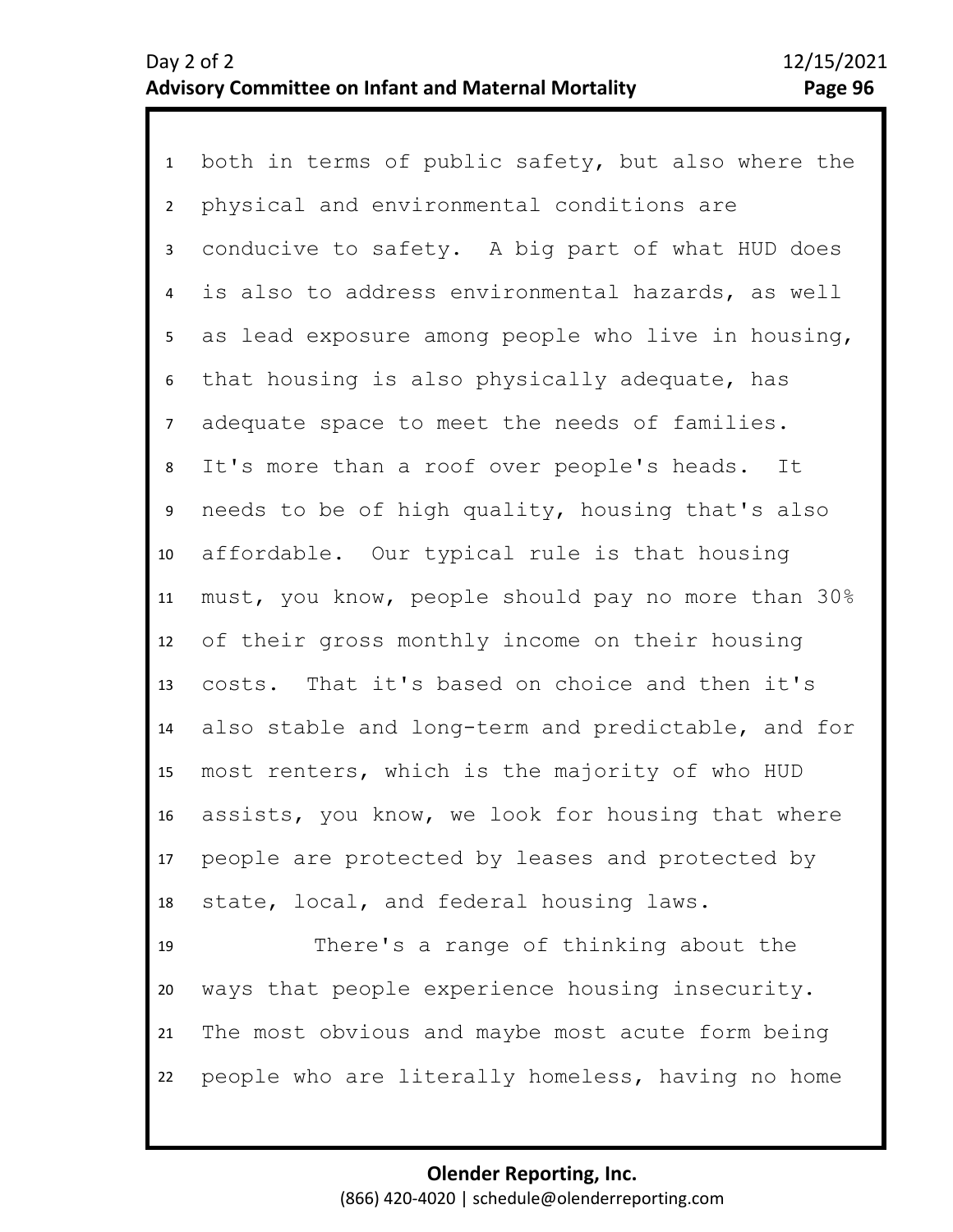1 or where they're residing primarily in an 2 3 4 5 9 10 11 12 13 14 15 16 17 18 19 20 21 6 8 7 emergency shelter, in unsheltered settings, such as on the streets or in vehicles, or where they're at risk of homelessness, at imminent risk of housing loss, but also people who are rentburdened, people who are paying more than 30% of their income towards rent, people who are at risk of housing. Magda mentioned -- you mentioned the significant challenges of evictions and foreclosures that has been exacerbated as a result of the COVID pandemic, which I'll talk a little bit more about. But also, people who are overcrowded or in doubled up situations, people who are living in severely inadequate conditions, and one of the terms we often use is worst case housing needs. In fact, a report that we issue every other year looks at the number of people - of Americans that are experiencing worst case housing needs in our country, and I'll talk a little bit more about that. We define worst case housing needs as

households that are renters but who -- and who do

22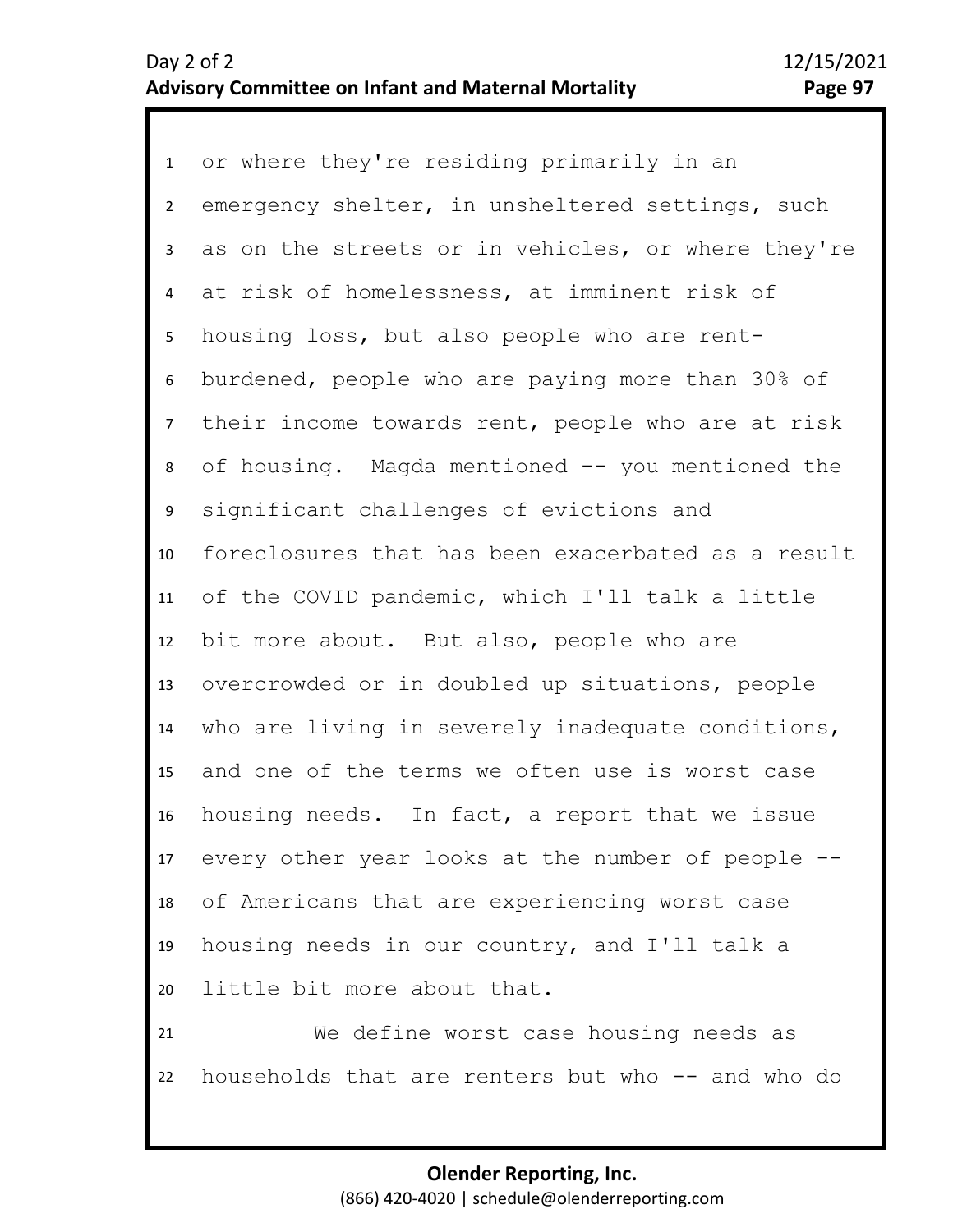1 not receive any form of housing assistance and 2 3 4 5 where they are both low income and paying more than 50% of their income towards rent or where they're living in severely inadequate conditions and or frankly both.

8 9 10 11 12 13 14 15 16 17 18 19 20 21 22 7 6 So, what does this look like across the country? Let me start with evictions. We've been looking at Pulse Survey data that's been collected by the US census over roughly the last year or so on the number of households that are facing essentially back rent owed -- that his owed; so, they're falling behind in being able to pay rent and where they're facing eviction. And what that survey data shows is that over that roughly year or more period, about nearly 7 million renters are reporting behind on rent due to or coinciding with the economic fallout of the pandemic. In addition, 3 million or so households are reporting that they're fearful of imminent eviction, so imminent eviction, a notice is about to be issued, or where they've already received a notice. In addition, our most recent data, which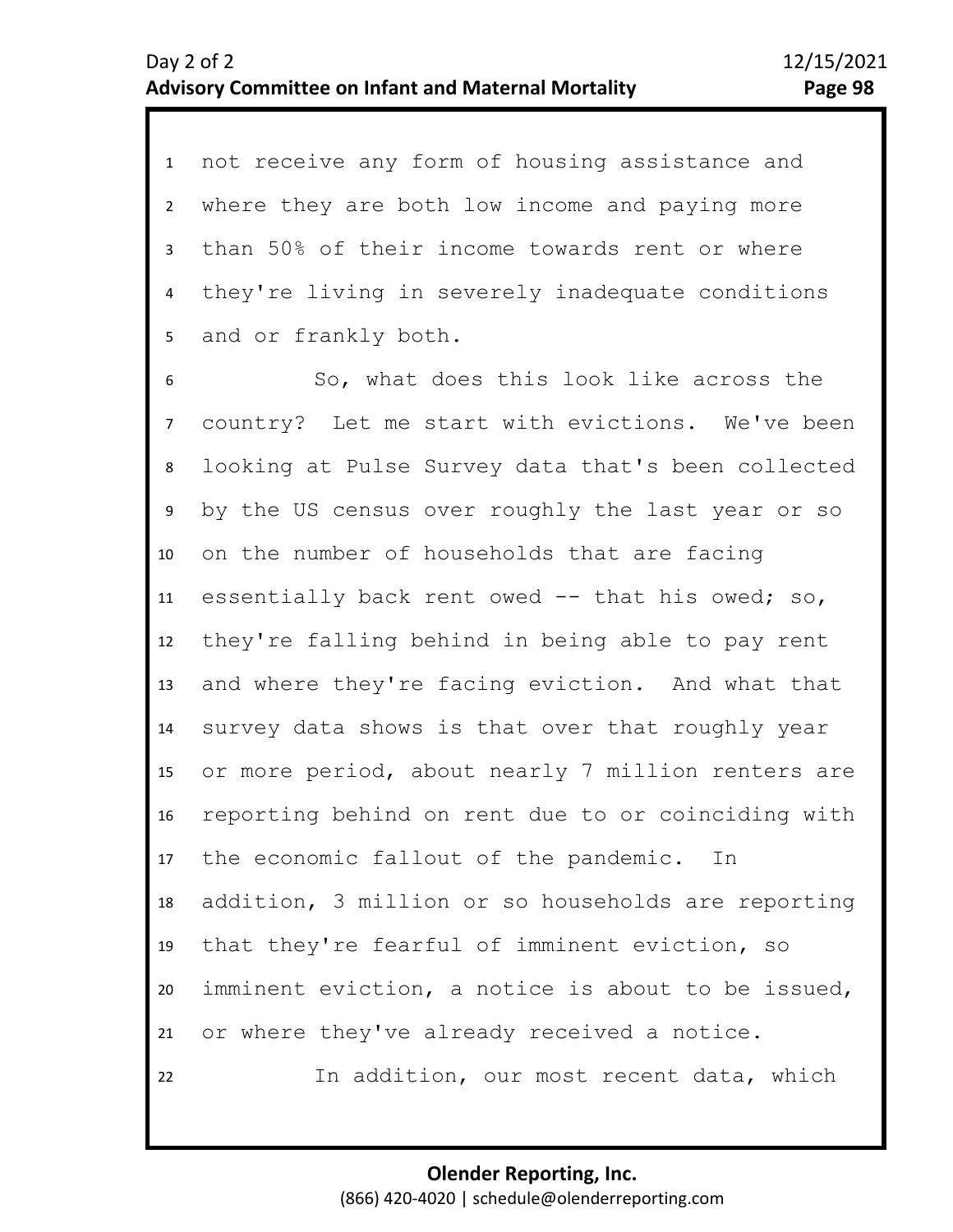1 unfortunately is pre-pandemic, shows that there 2 3 4 5 6 7 8 10 9 were at least half a million people on any given night that were experiencing homelessness, many more people over the course of the year, as homelessness is often, for many people, a shortterm experience. But where actually homelessness has been increasing since 2016, even after seeing a downward trend from 2010 to 2016. But over the last four years, homelessness has risen by 6 percent.

11 12 13 14 15 16 17 18 19 20 21 Our worst-case housing needs, that I mentioned, which our most recent report reports that in 2019, there were 7.7 million households that were either severely rent-burdened and low income or living in inadequate conditions. And where those worst-case housing needs are increasing among non-Hispanic Black households, and so we're seeing non-white households that are experiencing a greater proportion of housing insecurity. This is data that actually shows over the

22 course of the pandemic that there's been a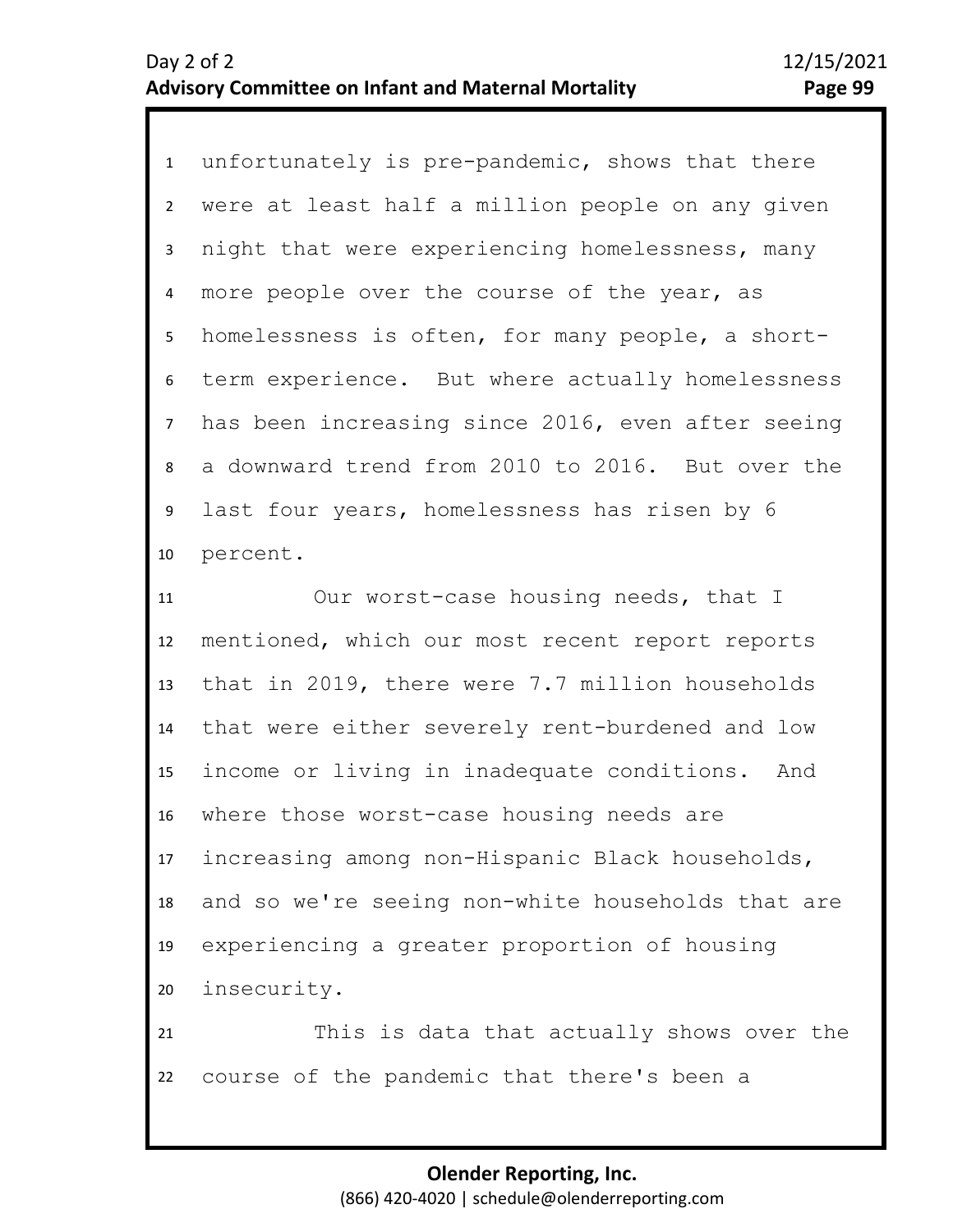1 fluctuation in the number of households that have 2 3 4 5 6 7 11 12 13 14 8 10 9 experienced some form of housing security - insecurity as a result of their inability to pay rent on time over the course of the pandemic. But, roughly speaking, that number has gone up and down and there are now a significant rental assistance resources through the American Rescue Plan, as well as the CARES Act that communities have to be able to reduce the threat of evictions. But essentially that number remains high, about 5 million households at any point that are reporting that they are falling behind in rent and facing risk of eviction. So, this is a significant problem in our country.

15 16 17 18 19 20 21 22 So, you know, there are also mentioned disparities by race and ethnicity, but also income, sexual orientation, gender identity, and also mentioned disability. So, we're seeing significant housing insecurity that is not equal to all, but it's more -- it's disproportionately experienced by non-white household as well as other marginalized groups and essentially, these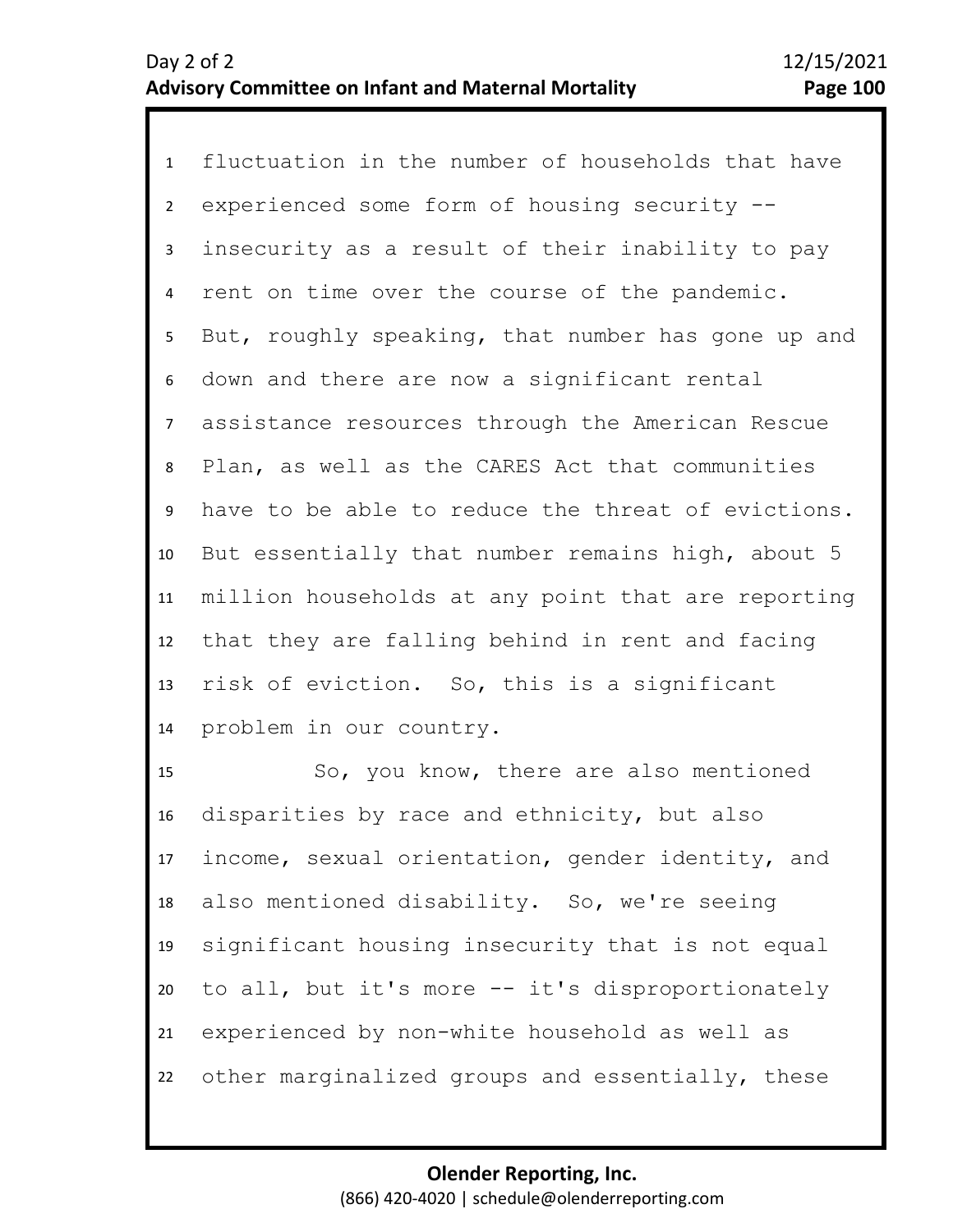1 are all issues that have -- were pre-existing 2 3 4 5 prior to the COVID-19 pandemic, but where the COVID-19 pandemic has essentially thrown fuel upon a fire that was already existing in terms of housing insecurity.

6 7 11 12 13 14 15 16 17 18 19 20 21 22 8 10 9 So, let me talk about how this relates to maternal health, and essentially, we've been looking at data of the women and children who live in public and other HUD-assisted housing. I should have noted, we have a number of different housing programs, including public housing, that is run by public housing authorities, people who are in private market rental housing, but where their rent is subsidized through rental vouchers that HUD administers through public housing agencies. We also have rental assistance contracts with a number of private owners of housing through what we call our multi-family housing stock and so that is sort of a lay of the land of the different types of rental housing that we administer or regulate in some form, and across that entire portfolio of rental housing that we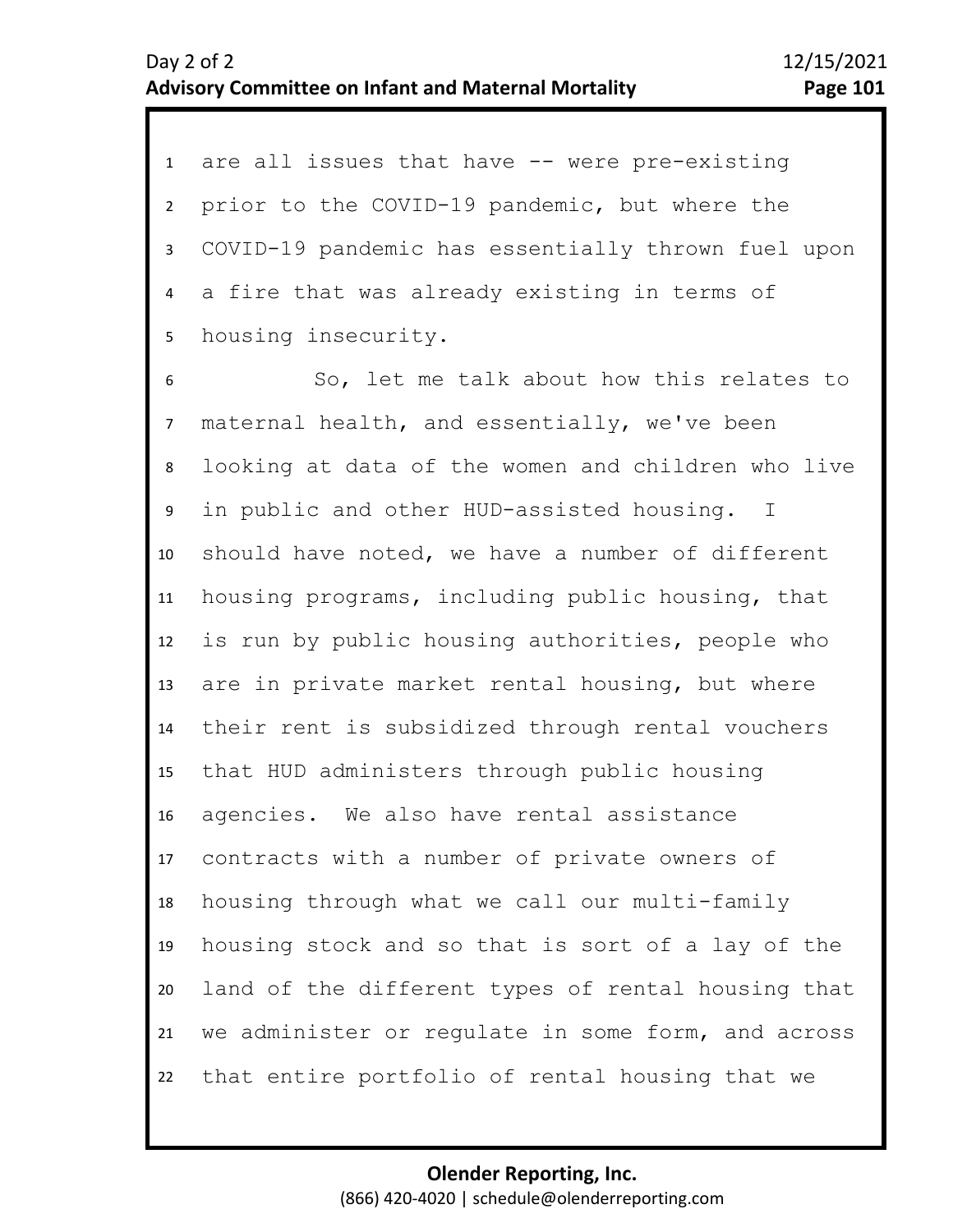1 administer or provide assistance to, essentially 2 3 4 5 9 10 11 12 13 14 15 16 17 18 19 20 21 22 6 8 7 70 percent of the adults that live in that housing are women, 4.2 million women in total. Seventyseven percent of the women who live in HUDassisted housing, identify with being in a racial or ethnic minority group. So, essentially, significant over-represented by women of color. About 50,000 new babies are born every year to HUD-assisted women and children comprise about 35 percent of our renter households. So, 3.3 million children, including nearly 900,000 children that are aged 0-5. So, we're dealing with, you can imagine, primarily single parents, single motherled households, and many young children living in HUD-assisted housing, and the data that we have on health status indicates that both the women and children tend to report several health challenges, both reporting fair or poor health, having frequent emergency room visits, as well as mental health and behavioral health needs, not to mention chronic conditions, asthma, diabetes. In fact, when the COVID pandemic began, we looked at the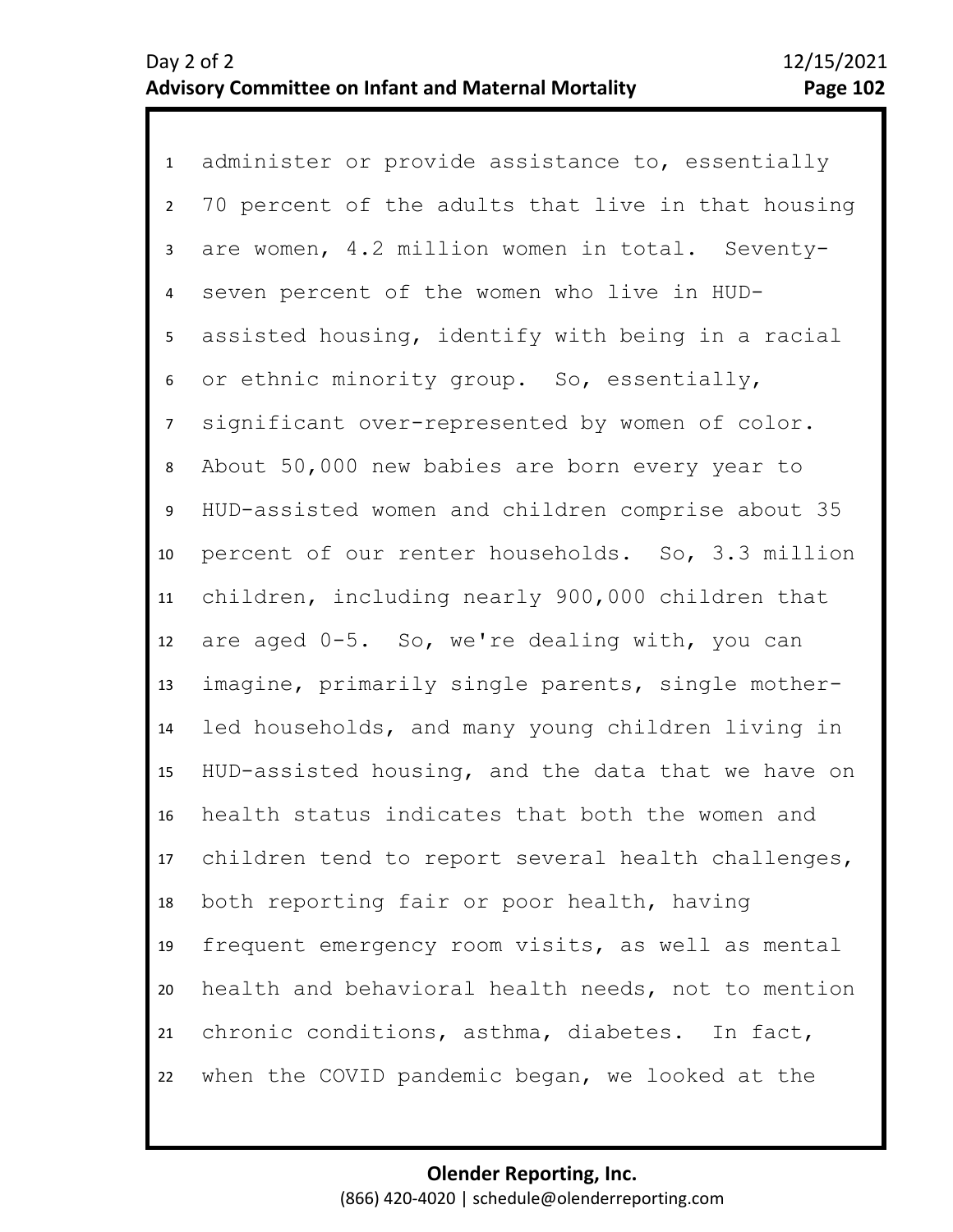1 degree to which HUD-assisted households faced a 2 3 4 5 8 9 10 11 12 13 14 15 16 17 18 19 20 21 22 6 7 number of risk factors, and we found essentially, they -- they sort of check all the boxes for all the risk factors for COVID-19. They are of advanced age, high prevalence with disabilities, high rates of the chronic health conditions that make people more susceptible to severe illness. So, I'll also note that the research shows that infancy is the time of life when a person is most likely to live in a homeless shelter, if you can imagine that. I think most of us, when we think about homelessness, tend to imagine a single adult, typically a male, who is living in a tent or in a shelter in our cities. But in fact, the modal sort of age of people who are experiencing homelessness is someone who was an infant and about 10 percent of homeless families have an infant that is under 12 months of age. There are pretty substantial links that show the relationship between housing stability and maternal and child health, where mothers who are experiencing homelessness have higher odds of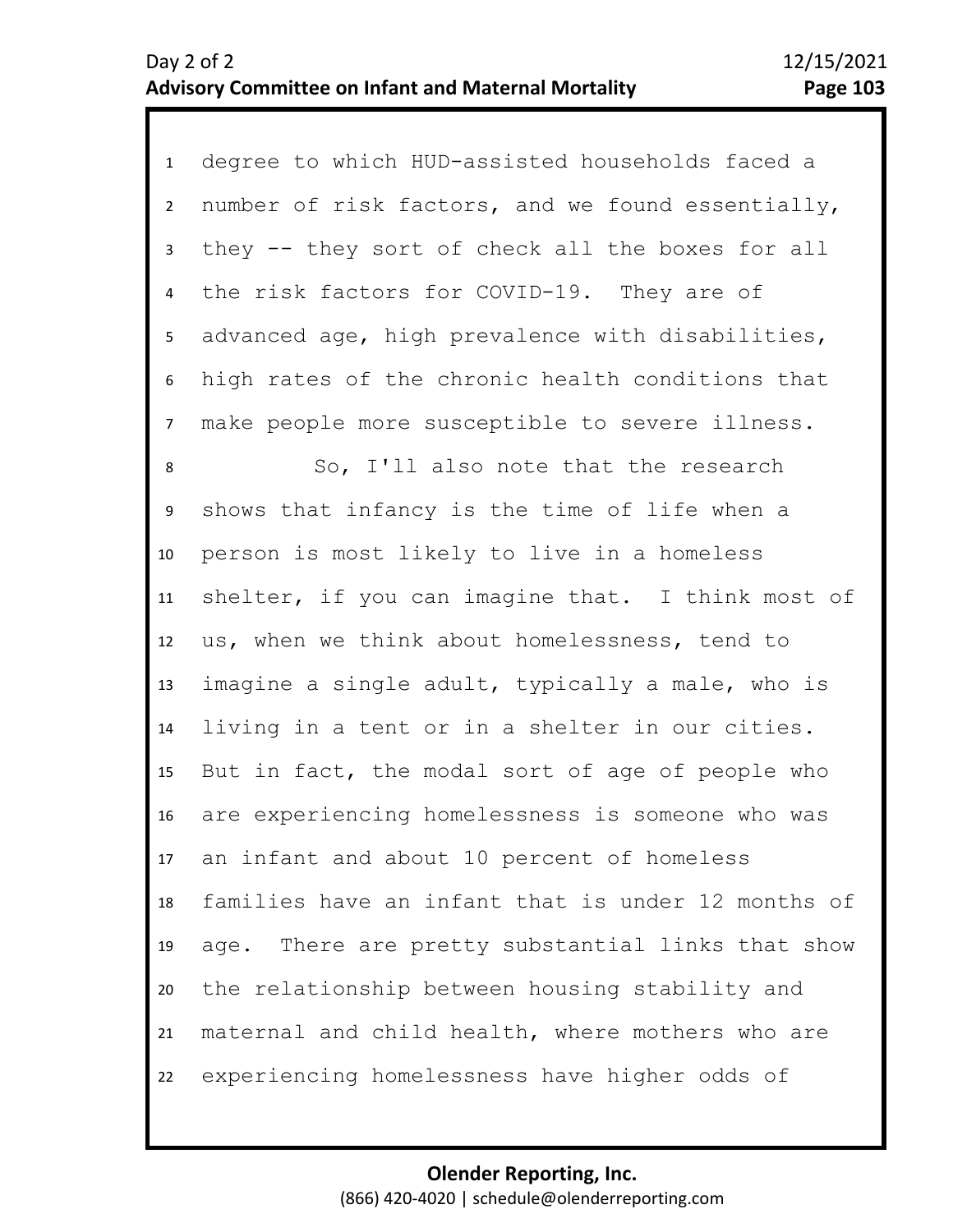1 experiencing complications during pregnancy, as 2 3 4 7 8 9 10 11 12 13 14 15 16 17 18 19 20 21 22 5 6 well as low birth weight, and preterm delivery. Homelessness at infancy is associated with higher odds of poor infant health, as well as long-term adverse experiences. And then, when you compare women experiencing or mothers experiencing homelessness to those that are housed, those that have a history of homelessness tend to have worse physical and mental health outcomes. So, let me talk now about some of what we've seen on the positive end of things, where there's been a number of emerging attempts to look at the degree to which the provision of housing assistance coordinated with maternal health services can be a really powerful intervention. There is currently a demonstration taking place in Ohio, known as the Ohio Healthy Beginning to Home Study, that is using a random assignment design, providing a combination of rental assistance in the form of vouchers to unstably housed or homeless pregnant women, and coordinating that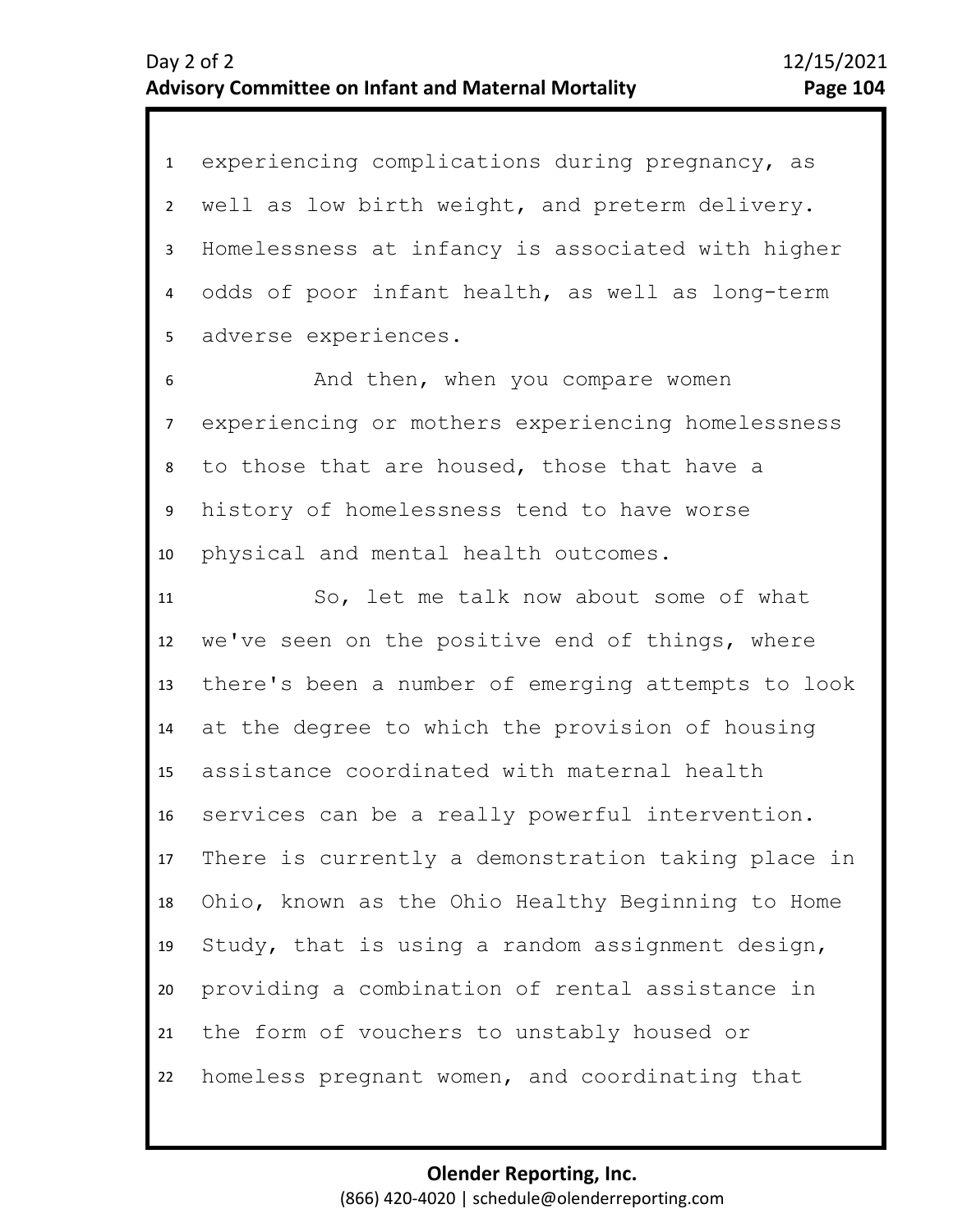| $\mathbf{1}$   | with the delivery of maternal health services, and |
|----------------|----------------------------------------------------|
| $\overline{2}$ | what they're finding is that the newborns that are |
| 3              | in the intervention group are generally born at    |
| 4              | full term and have healthier weight, less likely   |
| 5 <sub>1</sub> | to be admitted to the neonatal intensive care      |
| 6              | unit, and even with NICU is required, their        |
| $\overline{7}$ | average days spent there is much lower than for    |
| 8              | the intervention group. So, we are closely         |
| 9              | tracking that study as it's taking place.          |
| 10             | In addition, a long-term study that we're          |
| 11             | now in twelve -- the twelfth year of, where        |
| 12             | homeless families with children were randomly      |
| 13             | assigned to one of four interventions where at the |
| 14             | point of assignment, they were either assigned to  |
| 15             | receive a rental voucher, received temporary       |
| 16             | housing transitional housing, or short-term rental |
| 17             | assistance, or frankly usual care letting them     |
| 18             | sort of navigate the homeless service system on    |
| 19             | their own, found that when families received       |
| 20             | vouchers, so, they actually have permanent housing |
| 21             | with deep rental subsidies, they reported fewer    |
| 22             | child separations through the foster care system,  |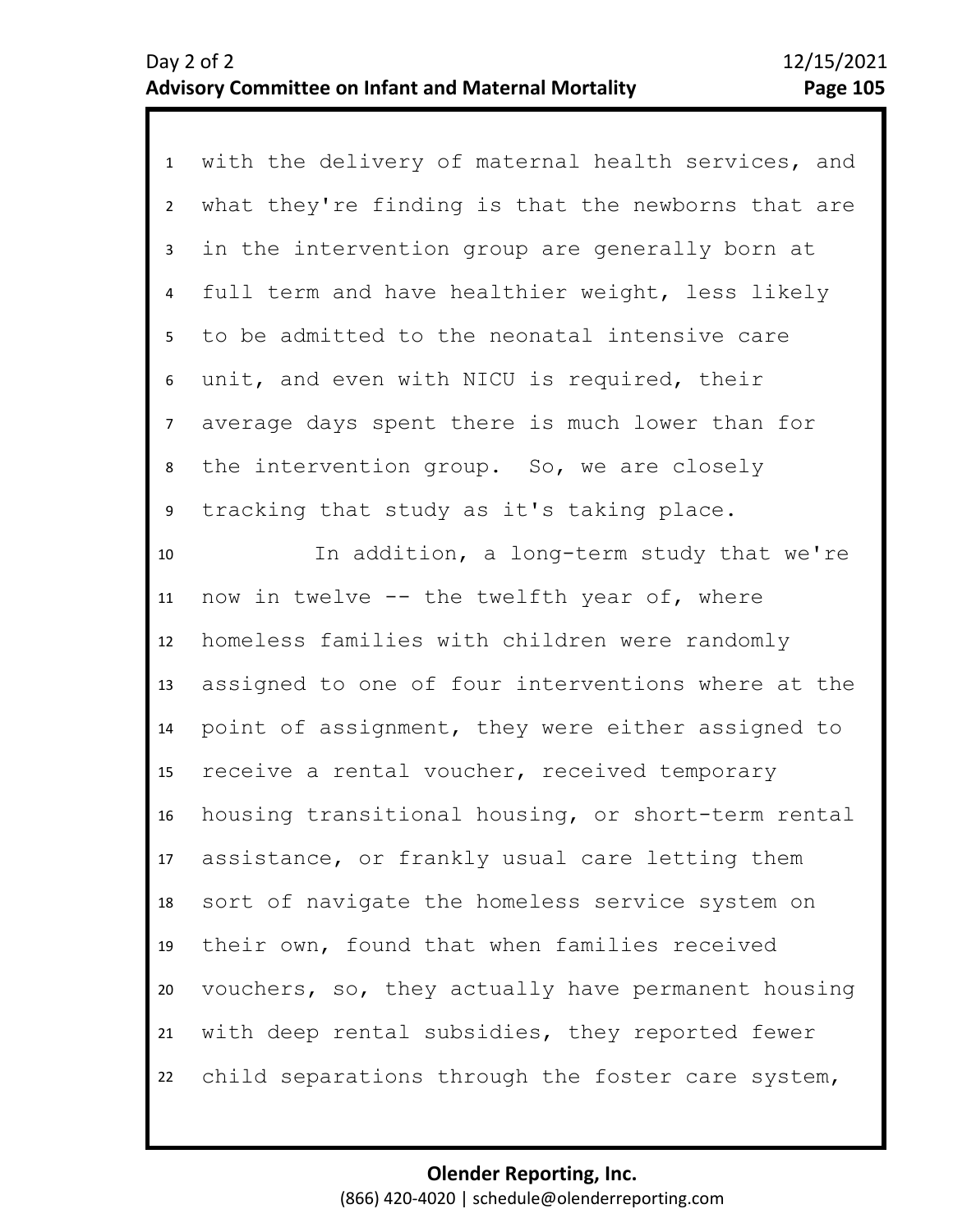1 decreased maternal psychological distress, and 2 3 4 5 6 7 1 0 11 8 9 frankly, just a number of other improvements. In Boston, the Boston Public Health Commission and the Boston Housing Authority have also collaborated to provide public housing to homeless and housing insecure pregnant mothers and who have medical risk and are tracking the degree to which the provision of that housing, public housing alongside maternal health services is actually improving maternal health status as well as behavioral health conditions.

12 13 14 15 16 17 18 19 20 21 22 So, looking ahead, we are doing a number of things, both in the near term as well as in the long term. In the near term, we have made a strong commitment in partnership with HHS to look at how we can improve outcomes for the women and children who live in HUD-assisted housing today, and that means we are increasing communication, education, and outreach to the women that live in HUD-assisted housing about the degree of the importance of maternal health services and programs like Healthy Start, but also encouraging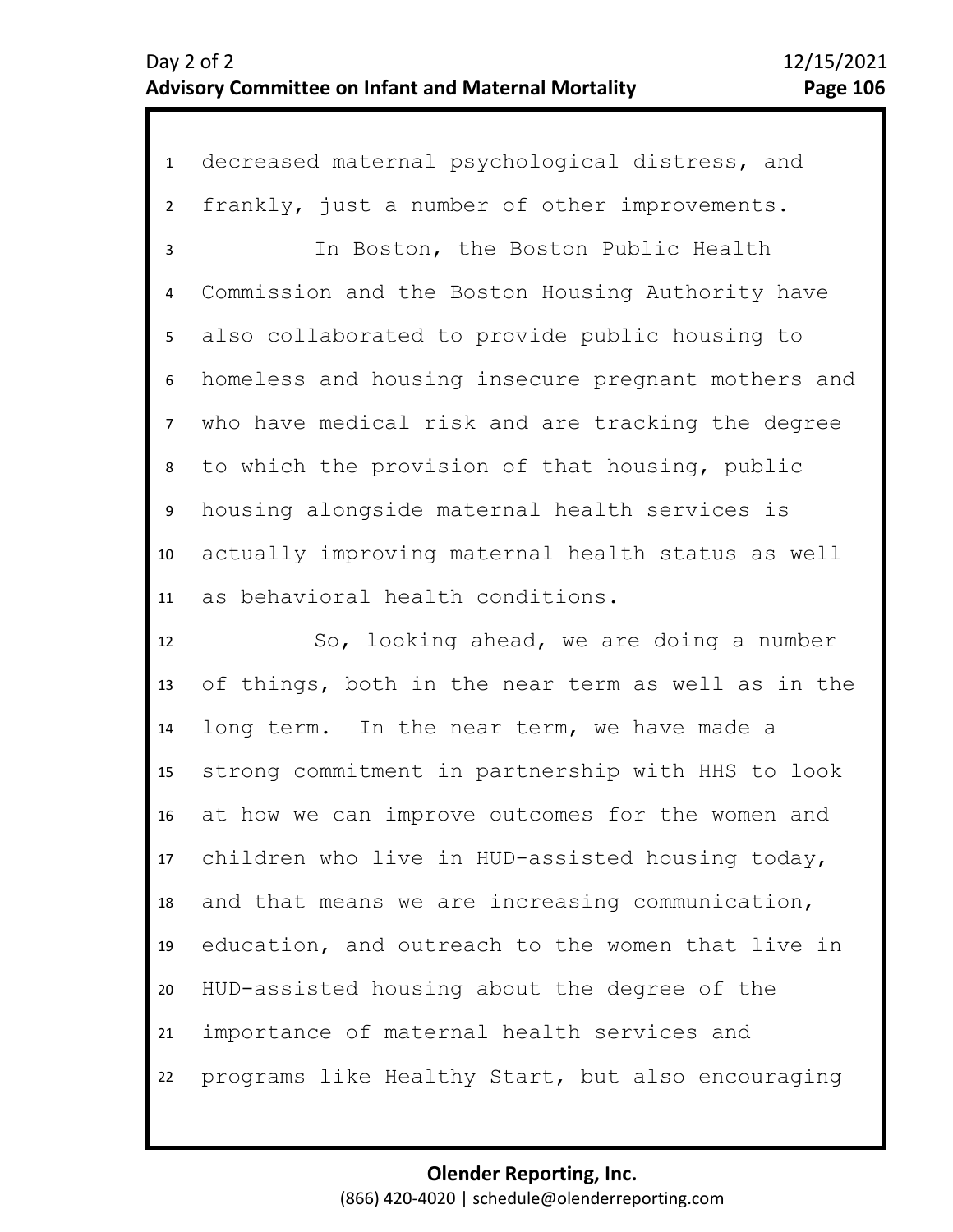1 them to be able to connect with Healthy Start 2 3 4 5 6 7 11 12 13 8 10 9 another maternal health services that HRSA's Maternal and Child Health Bureau provides. In addition, we're continuing to monitor the emerging evidence on the way that housing assistance coordinated with maternal health and child health services can improve maternal and early health infant health outcomes and looking at ways that in the future, we could potentially provide dedicated housing resources to be able to address and provide housing assistance to unstably housed, housing insecure, or homeless pregnant mothers.

14 15 16 17 18 19 20 21 22 In addition, we are matching our data with HHS in a number of ways to look at the way, the degree to which the women who live in HUDassisted housing are actually participating in maternal health services, what their maternal health outcomes are, as well as their housing status, and then again engaging with stakeholders to really bring this together. In many instances, and we learned this a lot through our COVID-19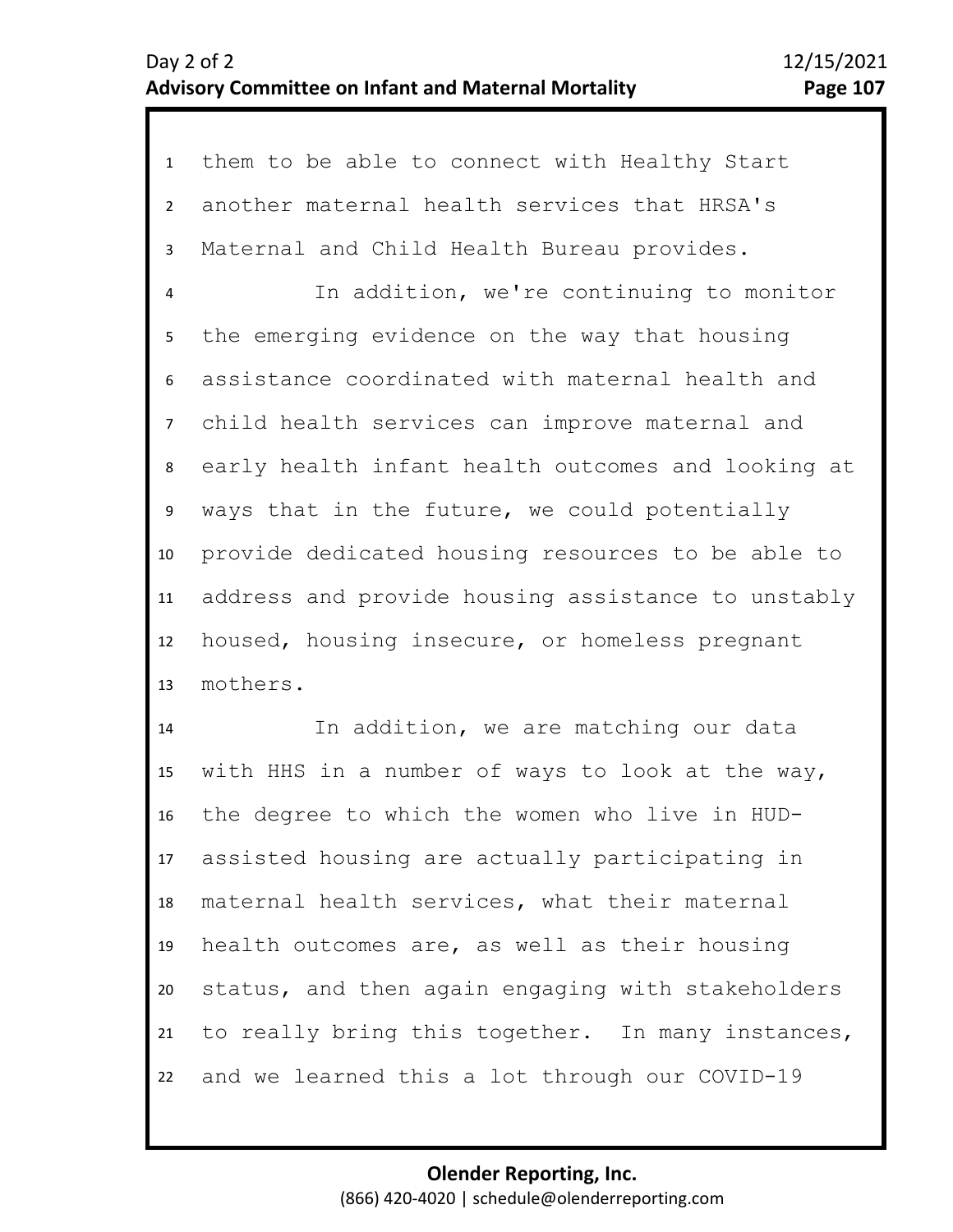1 response, the proximity between HUD-assisted 2 3 4 5 9 10 11 12 13 14 15 16 17 6 8 7 housing and the providers of healthcare services, so initially with regard to our COVID-19 response, we found and mapped together where are the public housing, multifamily housing programs, and the homeless shelters in relationship to federallyqualified health centers, and we found in many cases, they're there right next door to each other or within a few miles. But, in many cases, the partnerships where were not there. So, we did a lot of work to broker that. We're building upon that same idea and applying that to maternal health as well, looking at the places where we know there's a higher concentration of mothers who are potential pregnant, women who are potential pregnant mothers and connecting them to the maternal health services that exist.

18 19 20 21 22 On the HHS side, we're trying to work with our colleagues at HHS to inform the degree to which maternal health services is attendant to housing needs, and that includes encouraging maternal health services providers to incorporate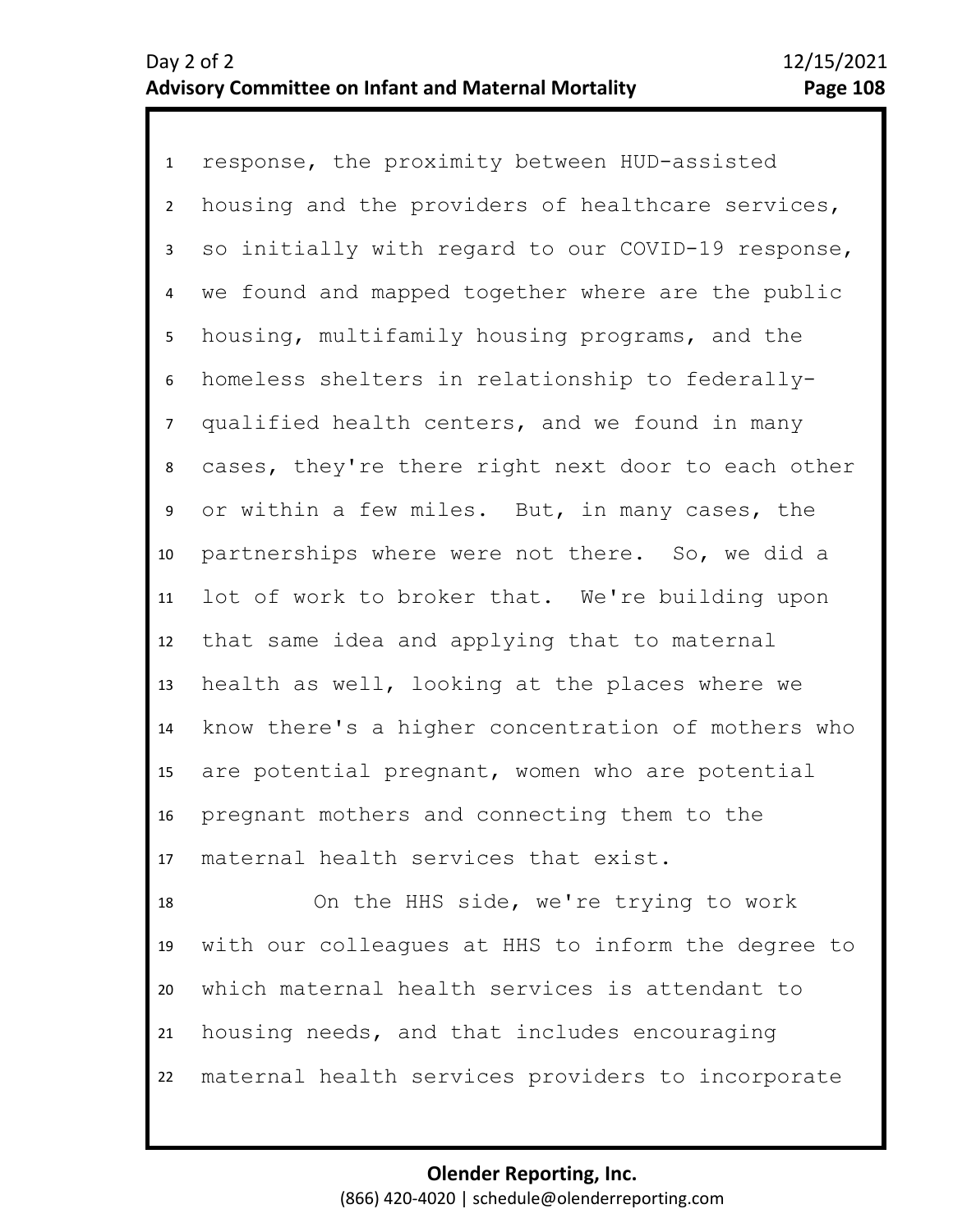1 housing screening into their existing programs. 2 3 4 5 9 10 11 12 13 14 15 16 17 6 8 7 We anticipate and suspect that most providers of maternal health services don't necessarily ask, are you worried about paying rent, are you worried about losing your housing, do you worry  $-$  are you living in a doubled-up situation, you know, or frankly, are you living in a place that -- where -- or you actually lacking housing assistance? The degree to which you ask the question about what your housing status is like enables you to intervene and potentially connect you to the housing agencies that can help potentially shore up people's housing security, as well as increasing -- we're working together to help prevent evictions, including among women who have children or who are pregnant or parenting. So, I wanted to share some resources.

18 19 20 21 22 I'll make sure you all have these slides so that you can actually click the link to these resources, and I may have taken a little bit too much time, so here's my contact information. I am more than happy to answer any questions.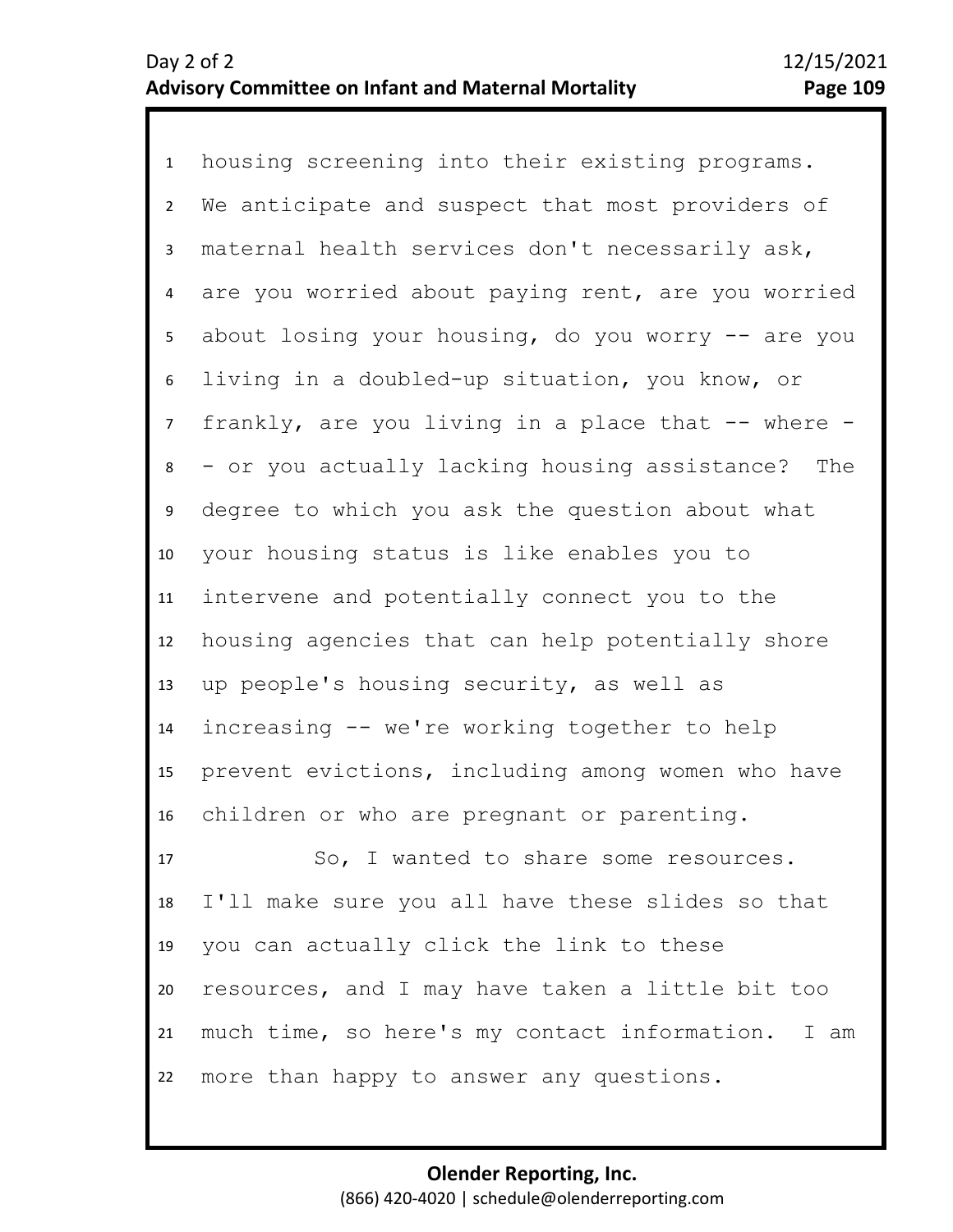1 MAGDA PECK: A terrific and speedy 2 3 4 5 9 10 11 12 13 14 15 16 17 18 19 20 21 22 6 8 7 overview and, hopefully, a first date, if you will, Dr. Cho, because I think the essential nature here is for us to make sure that we're in a shared space together. I would like to invite -- and I know, Dr. Cho, you need to leave at the top of the hour  $$ can you entertain a couple of quick questions now? And I would also encourage all of our participants to please put comments and resources in the in the chat. I want to thank Dr. Jarris for acknowledging the cost of parking and relating our cars to our houses, brilliant, and especially, highlighting -- Thank you, Janelle, and Dr. Palacios, about the relationship to Native American and American Indian communities in terms of housing. So, it's not an urban issue alone. So, with those two comments, can I see hands raised for comments or questions? What are you most curious about that Dr. Cho can answer right now? I saw a hand go up. Lee, I'm going to start with you.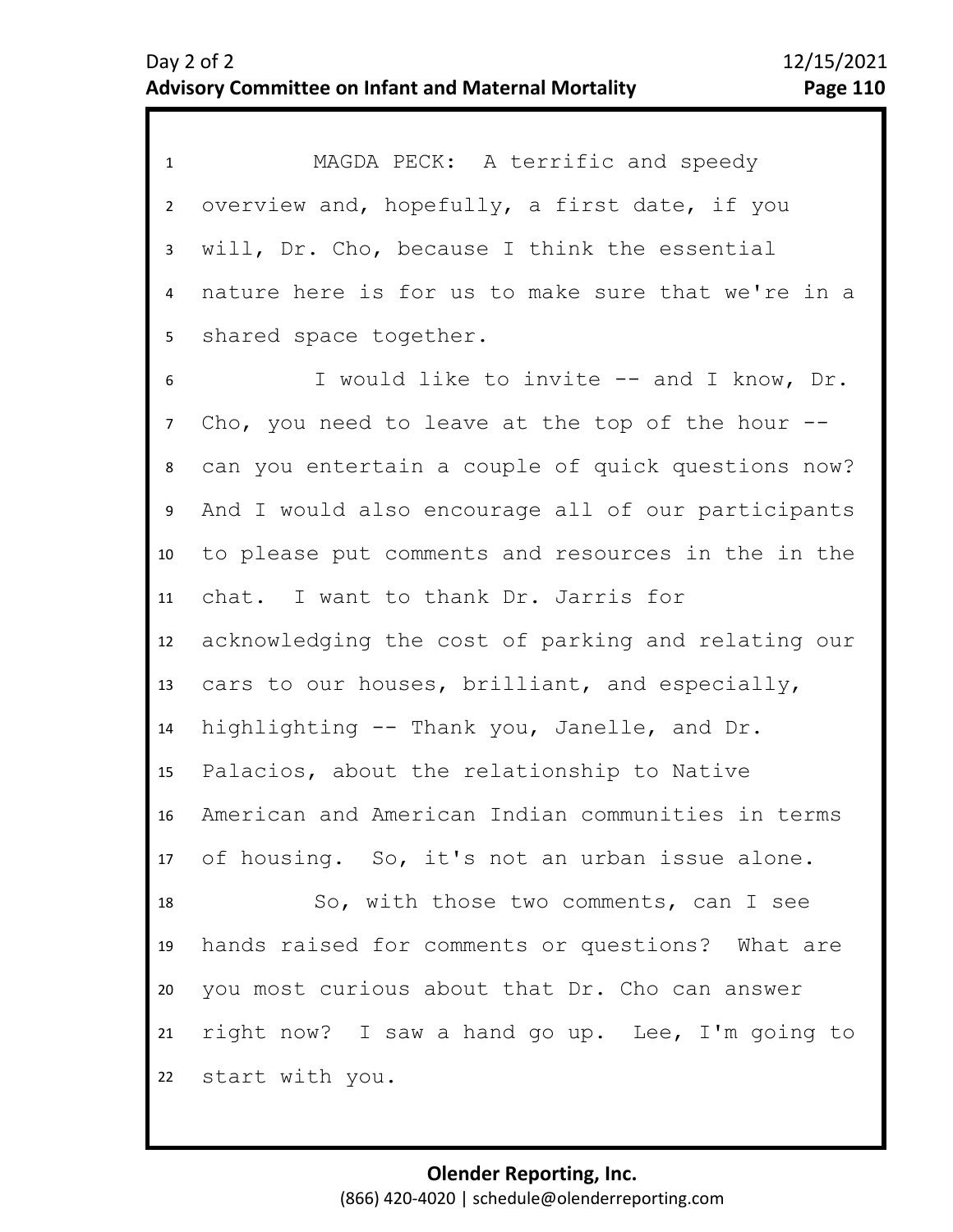1 LEE WILSON: And more of a comment than a 2 3 4 5 9 10 11 12 13 14 15 16 17 18 19 20 21 22 6 8 7 question. Richard, thank you very much for doing this. You've become a frequent speaker on our circuit. For the committee members, I wanted to let you know that we have been engaging with HUD in trying to bridge our services and the connection with the HUD services, especially given some of the resources that they make available directly to the same clients that we are trying to serve. So, there's common purpose there. Dr. Cho has spoken at the Healthy Start virtual meeting, we are also exploring options, and it's a bit of a teaser for what we may be able to do in a coming supplement to our grantees around health -- in Healthy Start for further reaching out and use of resources for some sort of a voucher program in circumstances where there's -- where there may be great need. It's a little difficult navigating from the position of Healthy Start and what is allowable and not allowable under our grant provisions. But we're very serious about this. This is one of the real social determinants of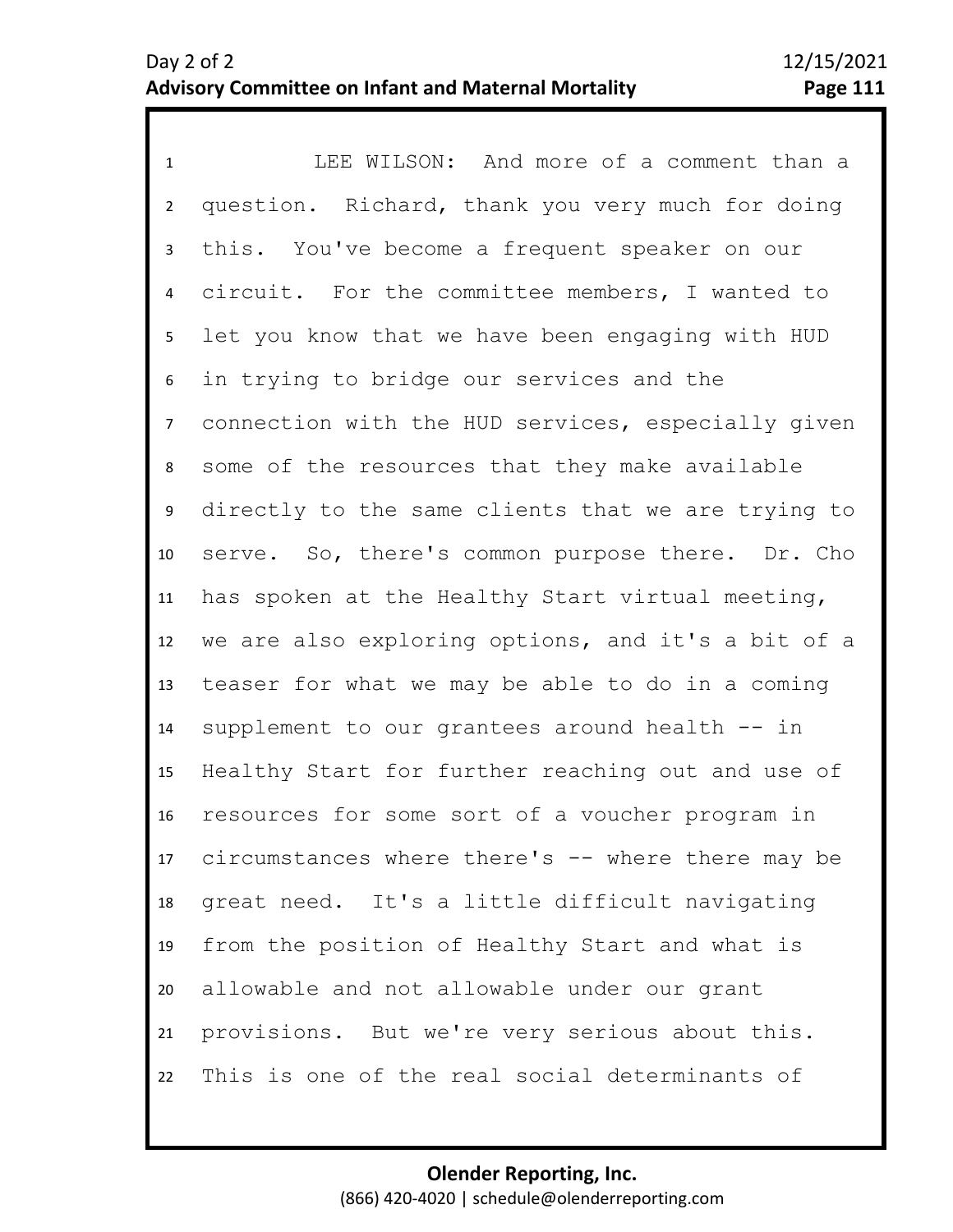| $\mathbf{1}$   | health when it comes to long-term maternal and     |
|----------------|----------------------------------------------------|
| $\overline{2}$ | infant health outcomes. So, Richard, thank you     |
| $\overline{3}$ | very much, and there will be more to follow from   |
| 4              | us on this subject.                                |
| 5              | MAGDA PECK: Thank you very much, Lee.              |
| 6              | Dr. Ehlinger, final question, and then we'll let   |
| 7 <sup>7</sup> | Dr. Cho head out. But I want to keep us            |
| 8              | monitoring the chat before we turn to our next     |
| 9              | speaker, which will focus specifically on          |
| 10             | eviction. Ed.                                      |
| 11             | ED EHLINGER: Yeah. When I got into the             |
| 12             | public health field in the 1970s, the homelessness |
| 13             | was not a huge issue. Yes, there were some         |
| 14             | homeless, but it was -- they were very low         |
| 15             | prevalence. In the early 1980s, homelessness       |
| 16             | expanded dramatically, and it has stayed high.     |
| 17             | What were the policy changes that occurred in the  |
| 18             | early 80s that led to this explosion of            |
| 19             | homelessness and housing insecurity and are there  |
| 20             | things that we can learn from those policy changes |
| 21             | that we could correct at this point in time to     |
| 22             | have a policy approach to changing and addressing  |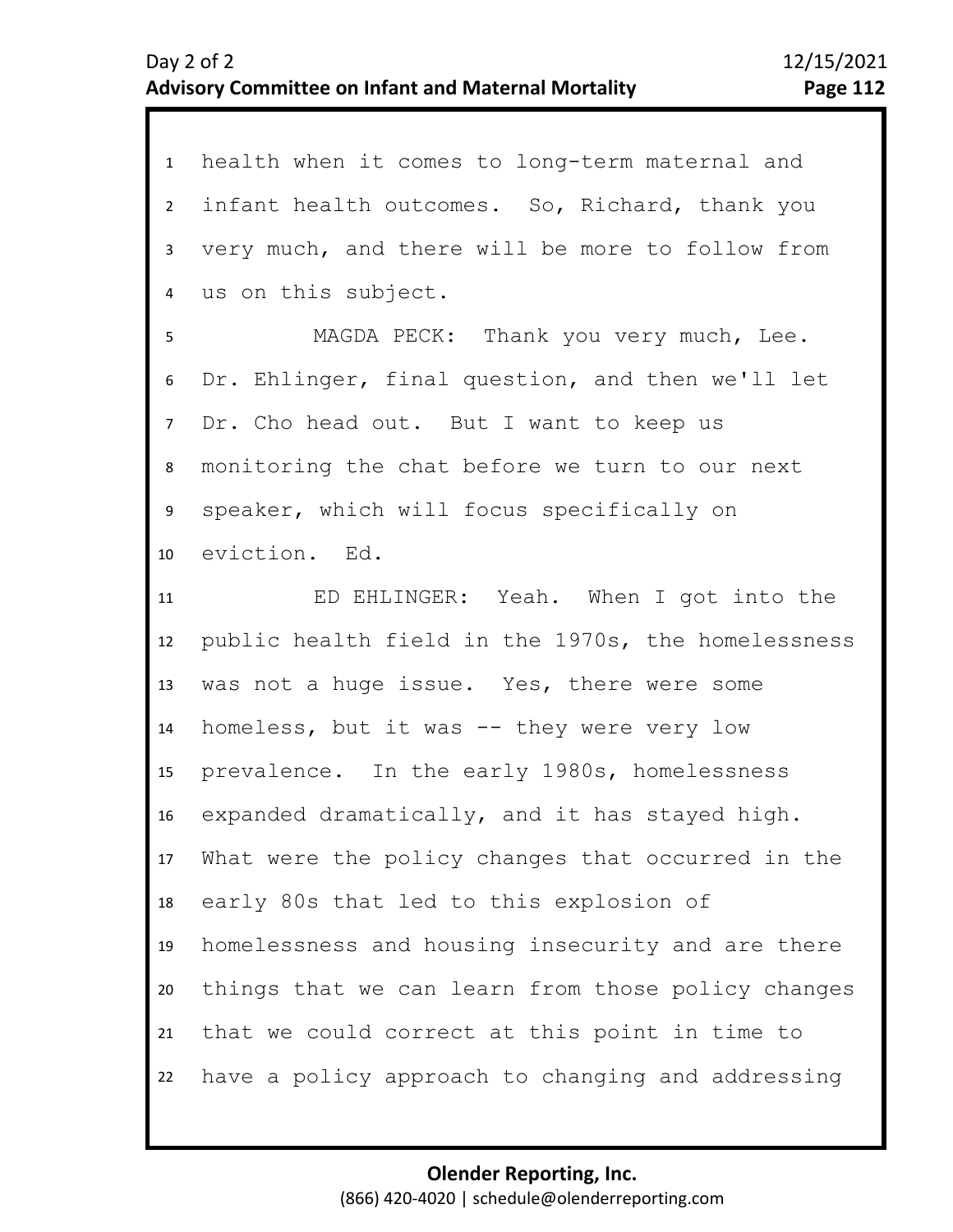1 homelessness and housing insecurity? 2 3 4 5 6 7 11 12 13 14 15 16 17 18 19 20 21 22 8 10 9 RICHARD CHO: Yes. Dr. Ehlinger, thank you so much for that question. I think most people often refer to the deinstitutionalization of mental health institutions in the 60s and 70s as responsible for the growth of homelessness in the 1980s. I think that's an oversimplification. I think that, while that played some role, it was a lot about actually the changes that were happening in at that time cities, although now homelessness is found in almost -- in rural areas and cities and suburbs, but where slum clearance policies, the reduction of cheaper housing in the form of even what was then known as welfare hotels and commercial SROs were being taken down, and in the 1980s, in the Reagan administration, there was a significant policy shift in the disinvestment in HUD assistance. HUD's budget was cut significantly at that time. We essentially have not made up for the cuts made during that time in the subsequent decades. So, we've been dealing with decades of disinvestment and housing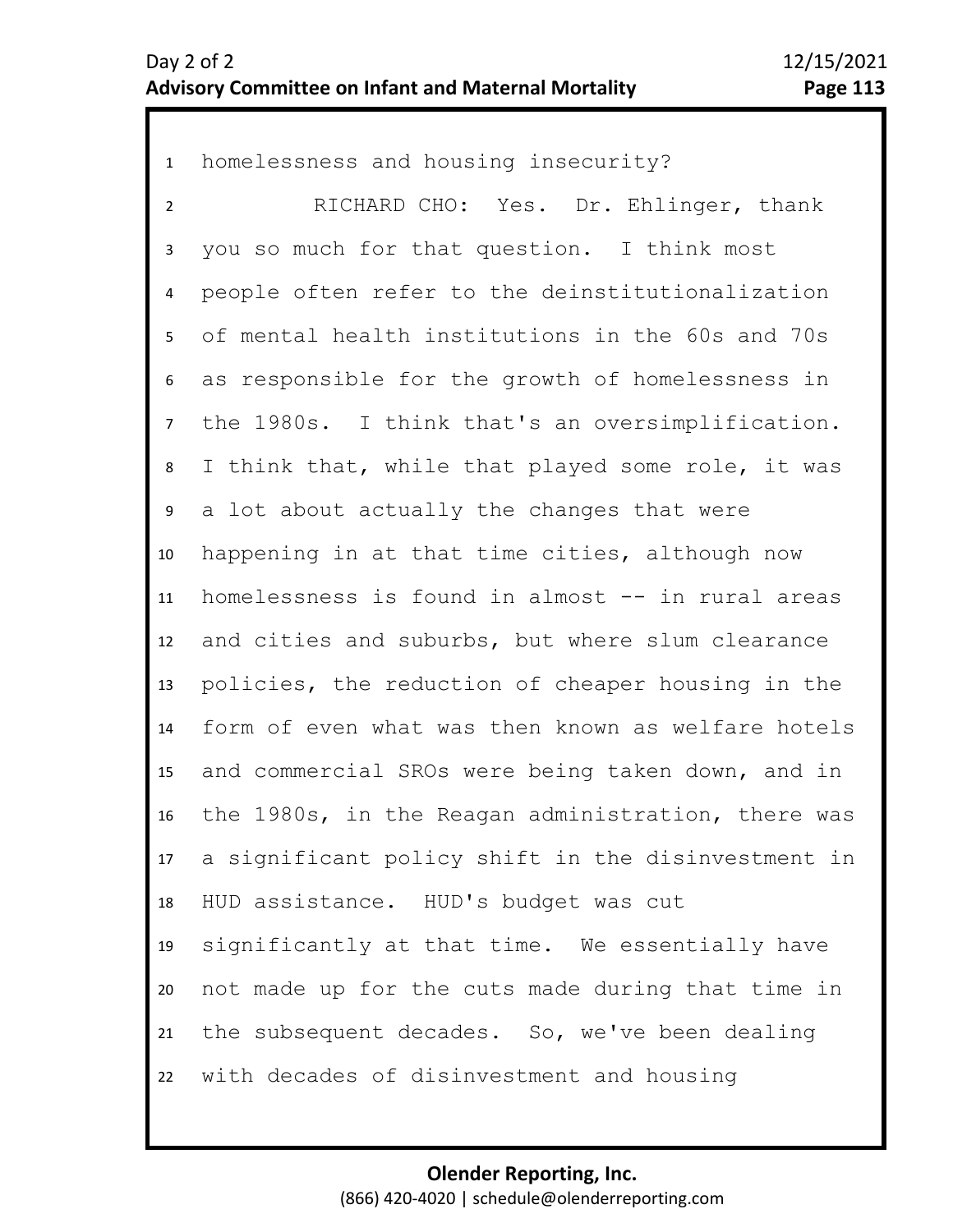1 assistance and federal housing assistance in a 2 3 4 5 6 10 11 12 13 14 15 16 17 18 19 20 21 22 7 9 8 variety of different programs then. Coupled with that, we're now seeing like housing market conditions that are just pretty -- pretty sort of mind blowing if you go to the west coast, coastal east coast cities. But now, like all across the country, communities that are experiencing significant economic growth as well as population growth are seeing a housing shortage in rental markets, as well as home -- home ownership markets that are just out of reach for so many households. And so, what you then have is a situation where the most vulnerable people end up either being displaced, have to move to further out places, or frankly, displaced to the streets. I'd say it's the disinvestment in housing assistance that is probably the biggest driver of the homelessness rates that we've seen. And that coupled with significant rising in housing costs. I would be remiss if I didn't mention that, you know, through the American Rescue Plan and through the President's Build Back Better Plan, we have an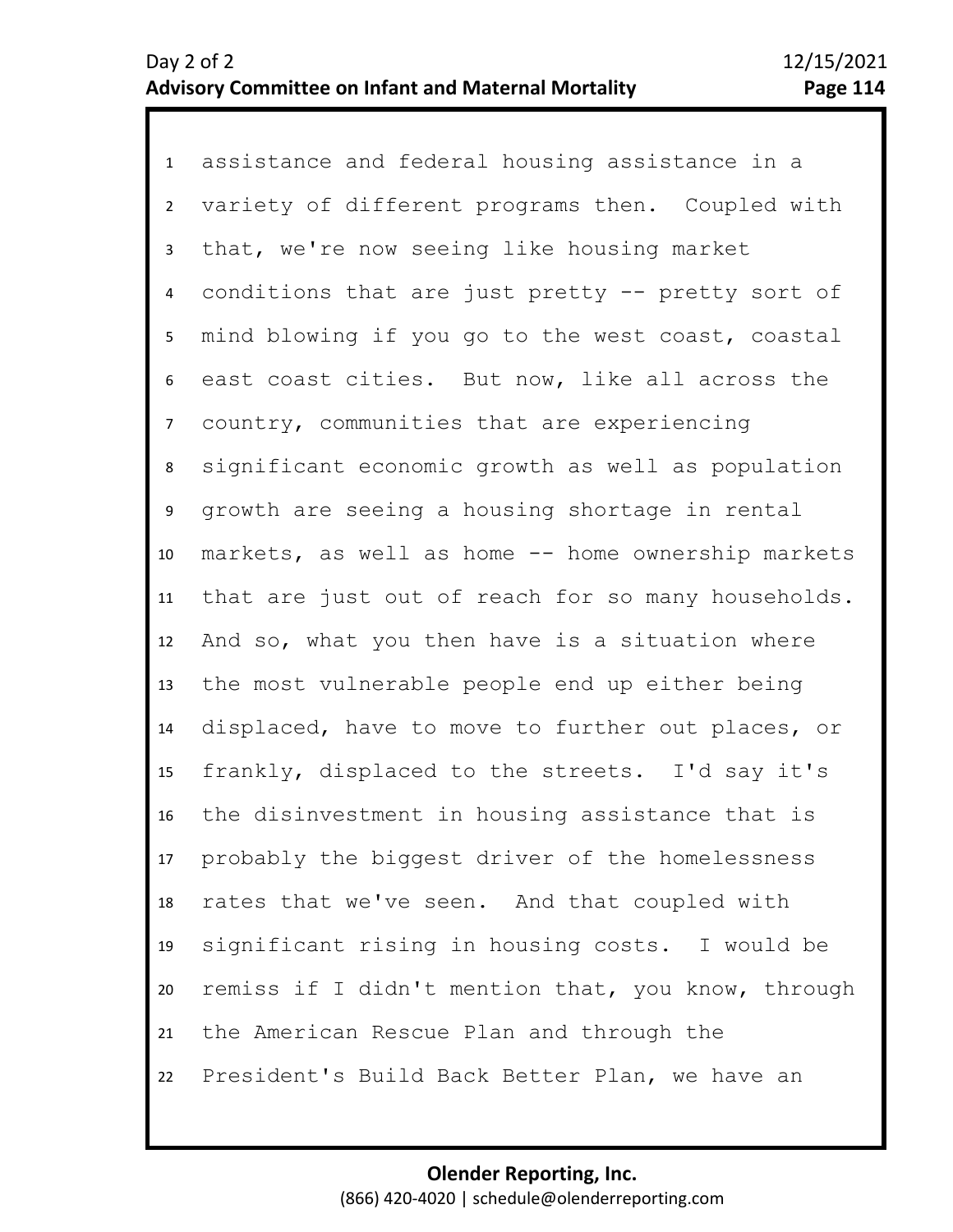| $\mathbf{1}$   | opportunity to make up for many, many decades of      |
|----------------|-------------------------------------------------------|
| $\overline{2}$ | disinvestment where Build Back Better includes        |
| $\mathbf{3}$   | \$150 billion in investments across a variety of      |
| $\overline{4}$ | different HUD programs to scale up housing            |
| 5 <sub>1</sub> | assistance. It's making up for many, many years       |
| 6              | of lost time with regard to housing and systems       |
| 7 <sup>7</sup> | keeping up with need. And so, it's a lot in a         |
| 8              | short period time, but we're very excited about       |
| 9              | the potential for scaling those housing               |
| 10             | investments. But thank you for that question.         |
| 11             | MAGDA PECK: Thank you for that response.              |
| 12             | Any final -- if we can be in partnership with you,    |
| 13             | Dr. Cho, as the Secretary's Advisory Committee, do    |
| 14             | you have any wish list or ideas you want to leave     |
| 15             | us with? That goes to Paul Wise's question about      |
| 16             | what's the narrative, how can we be influencers to    |
|                | 17 change anything? Is there anything you'd like to   |
|                | 18 leave us with as you head out, so we can come back |
|                | 19 and continue the conversation?                     |
| 20             | RICHARD CHO: Yes, thank you for that. I               |
| 21             | would say, you know, just even having this            |
|                |                                                       |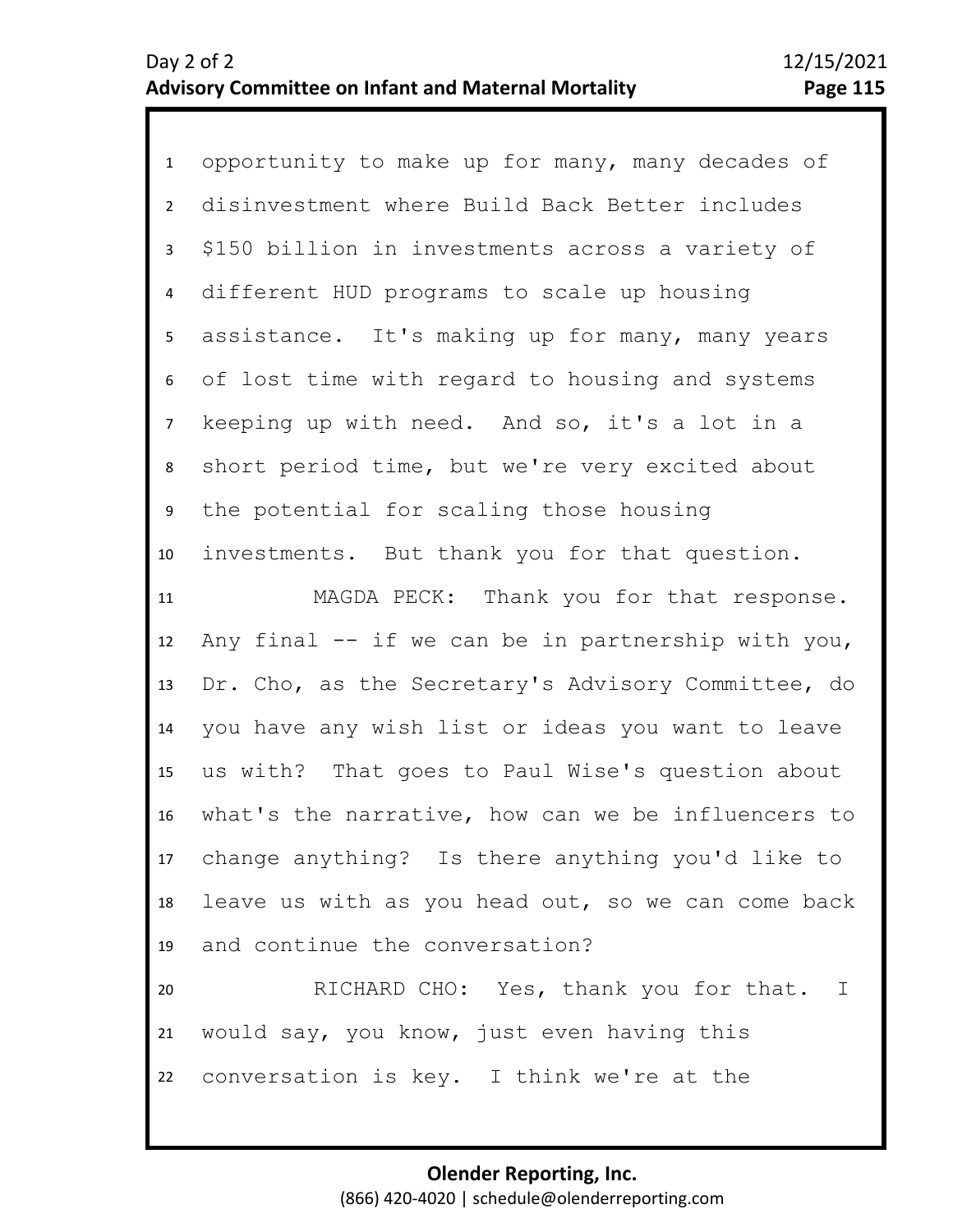1 beginning stages of really looking at how we can 2 3 4 5 8 9 10 11 12 13 14 15 16 17 18 19 20 21 22 6 7 more comprehensively attend to the housing needs of women to be able to attend to their maternal health needs and reduce maternal mortality but also increase the awareness about the critical role that housing plays as a social determinant of maternal health. And so, I would encourage the members of this committee to really think about how you can begin to just talk more about housing's role about -- and also to begin adopting practices and encouraging the adoption of practices that help to screen for and understand housing status and frankly, to build collaboration with the housing sector. We are certainly not looking for the maternal health services world to be able to solve housing needs. We're just looking for you all to understand that there are housing needs there and then connect to the programs that HUD administers, the network of housing agencies that provide housing assistance. I think we can do a lot by building those bridges and we are very excited about the partnership with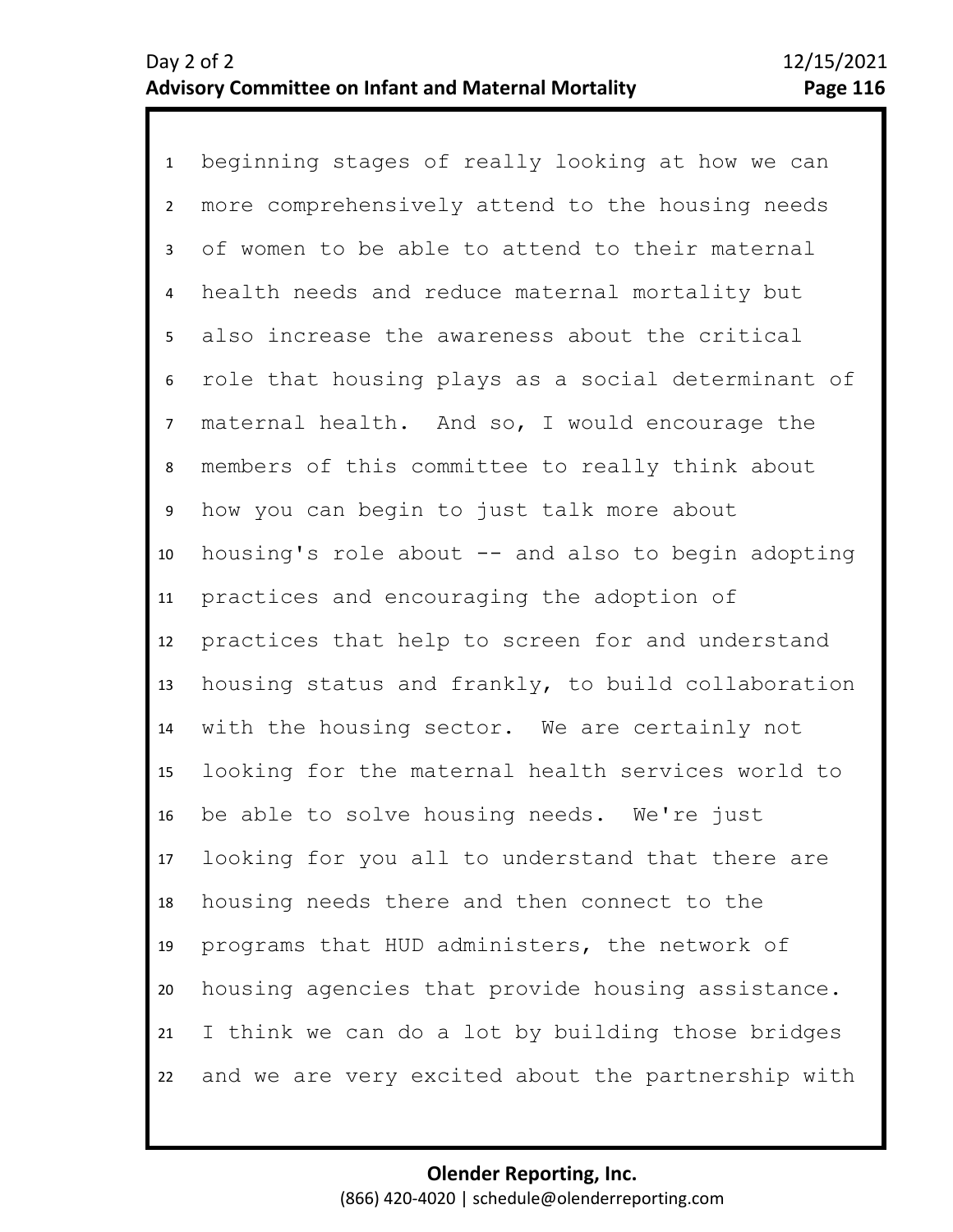1 HRSA and Lee and Michael and others who are here 2 3 4 5 9 10 11 12 13 6 8 7 because of the potential for us to be able to build that bridge, strengthen those partnerships at a local level, and then more of the maternal health providers asking about housing status, the more that we at HUD and our housing network are looking at the potential maternal health needs of the people that we assist, I think we can do a lot. So, I would say let's -- let's continue this conversation, let's hope this is not a moment in time, but the beginning of a movement where we can think more wholistically about the needs of pregnant and parenting mothers.

14 15 16 17 MAGDA PECK: Thank you. To be continued and thank you to Dr. Helms for supporting your being here today. I know she's on our call as well.

18 19 20 21 22 With that, keep track of your questions, we're going to move to the second part of our work today. Back in 2016 when Matthew Desmond published his book, *Evictions*, he was at a book signing at a small independent bookstore in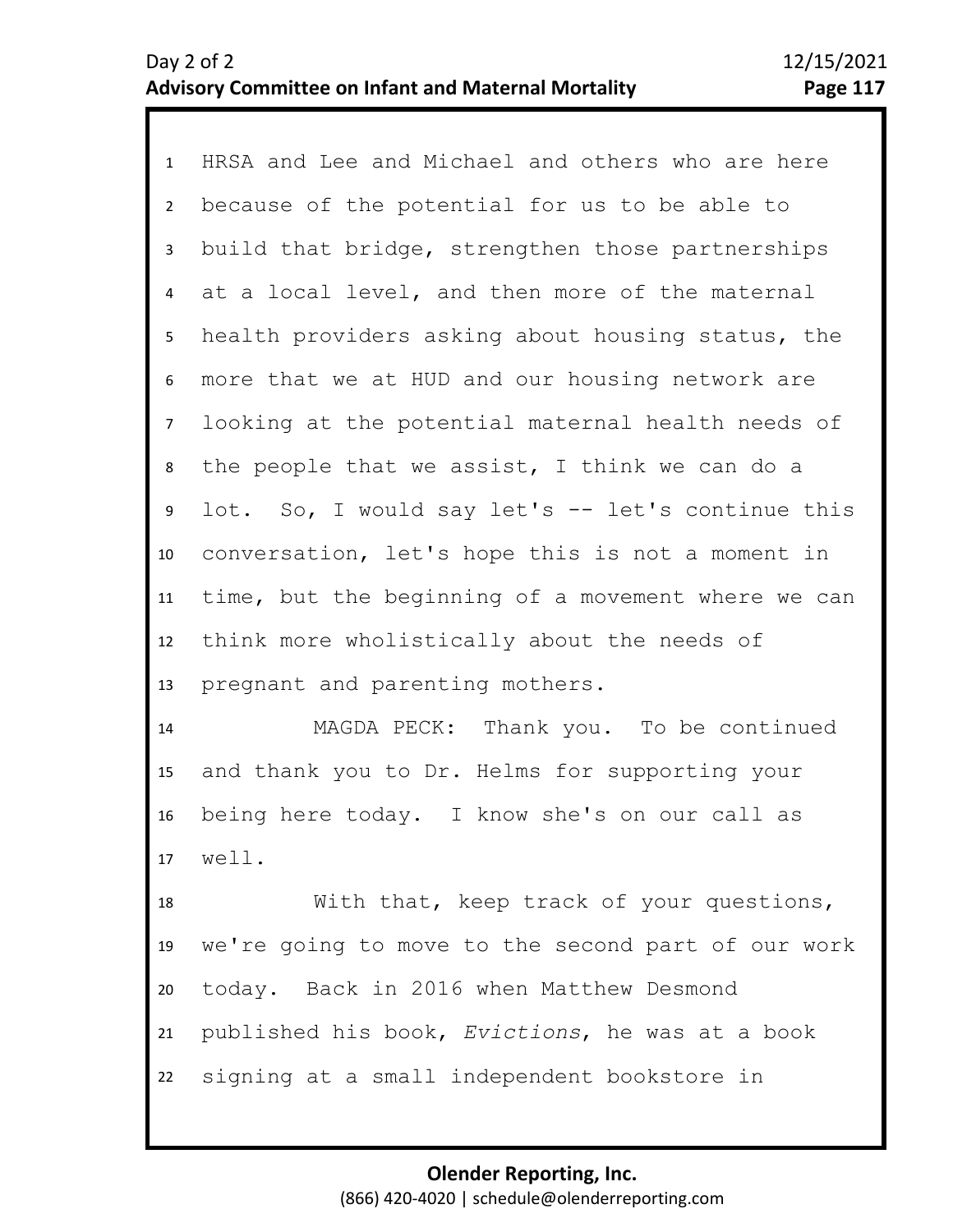1 Milwaukee called Boswell Books, and I had a chance 2 3 4 8 9 10 11 12 13 14 15 16 17 5 7 6 to meet him, and he was recent into this publication, and I challenged him then in that kind of direct kind of sometimes charming way that I can be in your face. I said, you know, what about women? What about children? Can you -- can you tell us some of the data, not only about ethnography perspective, but from a health outcomes perspective, and he said we're working on it. And part of we're working on it is the work that he has been doing in the eviction lab at Princeton and in partnership with our next speaker, Dr. Gracie Himmelstein, as we consider this toxic experience a sentinel event in maternal and infant lives. It is all too common in the lived experiences of women and their children, especially women of color.

18 19 20 21 22 In her JAMA Pediatrics article, which was included in your briefing book, she concluded that eviction actions during pregnancy are associated with adverse birth outcomes. They have been shown to have lifelong multigenerational consequences.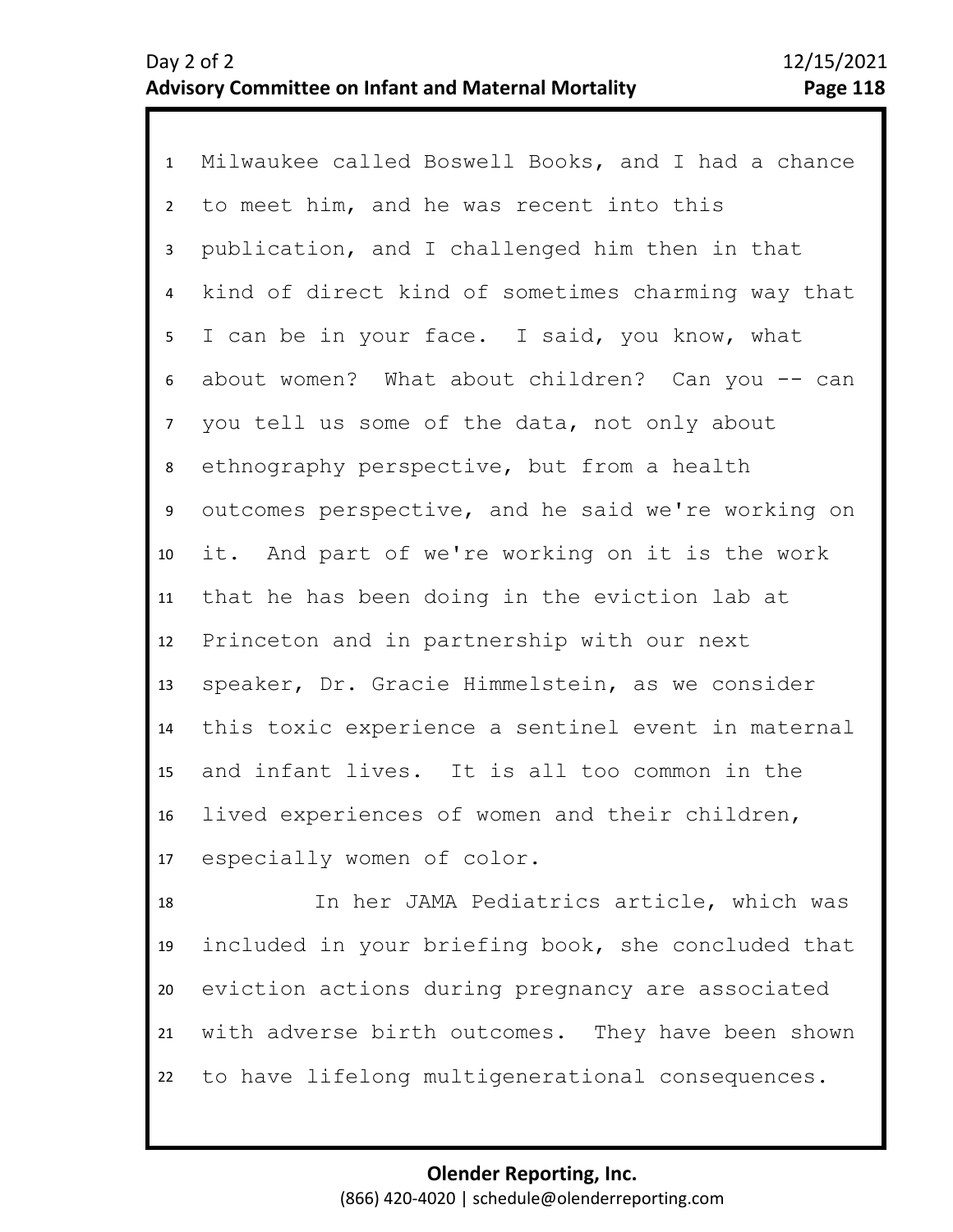| $\mathbf{1}$   | We have work to do in this area. This is a moment  |
|----------------|----------------------------------------------------|
| $\mathbf{2}$   | of greatest vulnerability and greatest             |
| 3              | opportunity, and we look forward to hearing from   |
| 4              | Dr. Himmelstein, whose bio appears in your         |
| 5 <sub>1</sub> | briefing book as well. But know that she           |
| 6              | straddles being a physician internal medicine at   |
| $\overline{7}$ | UC Medical Center and a candidate in demography at |
| 8              | Princeton and an active colleague looking at the   |
| 9              | intersection of health, inequality, and public     |
| 10             | policy.                                            |
| 11             | Thank you so much, Dr. Himmelstein, if I           |
| 12             | can call you Gracie, for being here and being part |
| 13             | of this first dance with us. The floor is yours.   |
| 14             | GRACIE HIMMELSTEIN: Thanks so much,                |
| 15             | Magda. I'm so excited to get to share this work    |
| 16             | and so impressed by all the amazing work that you  |
| 17             | folks are doing. And I think this is -- Dr. Cho    |
| 18             | set me up perfectly, because I think that this     |
| 19             | will be a nice seque into some of the details      |
| 20             | around eviction and maternal and infant health.    |
| 21             | Am I able to control these slides? Okay,           |
| 22             | perfect. So, I don't think I have to tell this     |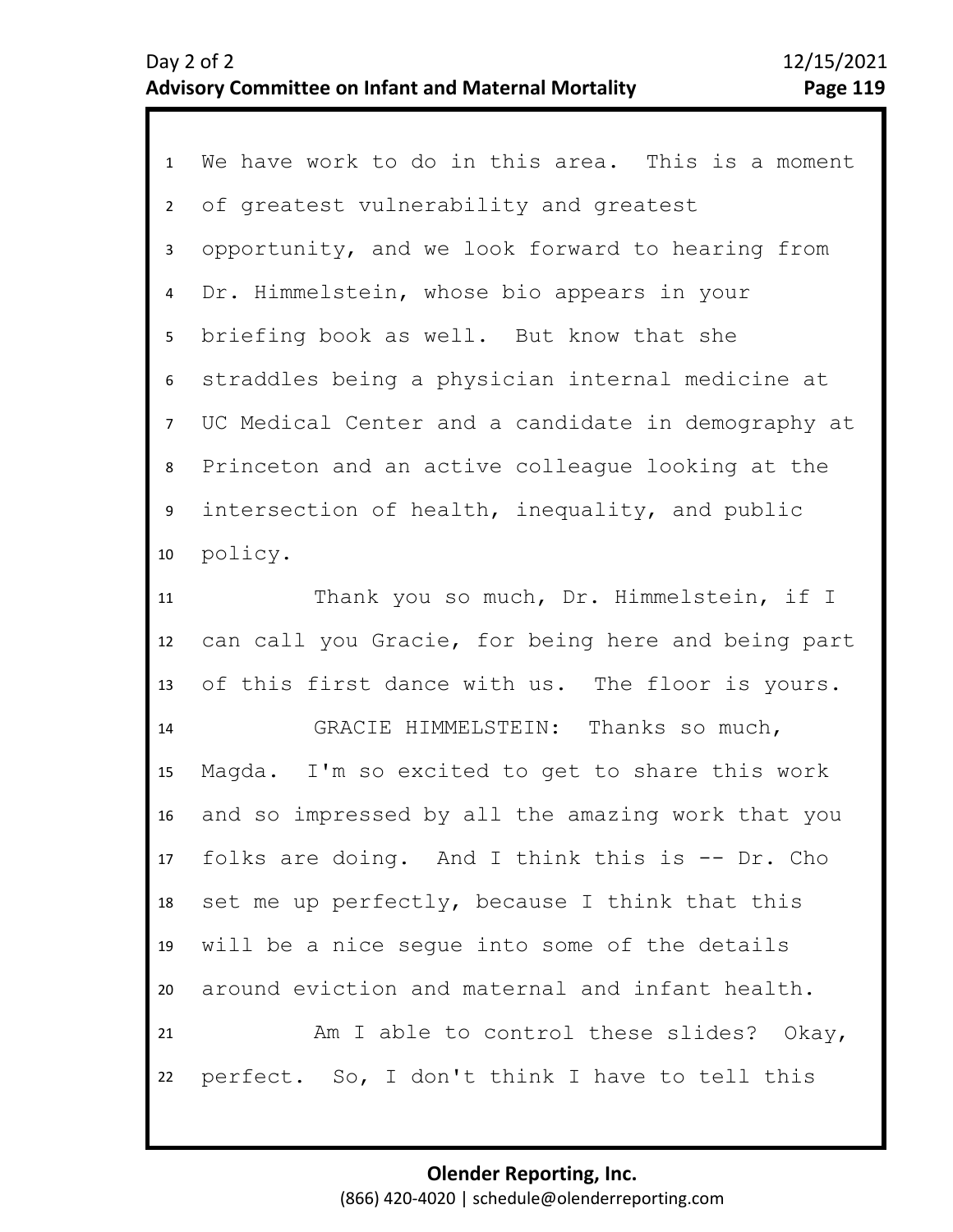| $\mathbf{1}$   | audience how important health at birth is. We      |
|----------------|----------------------------------------------------|
| $2^{\circ}$    | know that health at birth is a major determinant   |
| $\mathbf{3}$   | of health across the entire life course. It's a    |
| 4              | major determinant of economic outcomes,            |
| 5              | educational outcomes, labor market outcomes. And   |
| 6              | I think, you know, interestingly, we see that this |
| 7 <sup>7</sup> | is transmitted across generations. So, folks that  |
| 8              | are born low birth, we are more likely to have low |
| 9              | birth weight children themselves, and we can see   |
| 10             | that transmitted across generations.               |
| 11             | And I think, you know, a big driver of             |
| 12             | poor health at birth is maternal disadvantage and  |
| 13             | there -- and there's a wealth of research that's   |
| 14             | showing us this, and I think we can think about    |
| 15             | eviction as sort of a particular form of maternal  |
| 16             | disadvantage, both as a cause of maternal          |
| 17             | disadvantage and a consequence.                    |
| 18             | Okay. So, just to give you an overview             |
| 19             | of eviction, what this looks like in this country, |
| 20             | and I just want to as a side note, you know, I'm   |
| 21             | happy to talk more about what goes into collecting |
| 22             | eviction data, because it's by no means sort of a  |
|                |                                                    |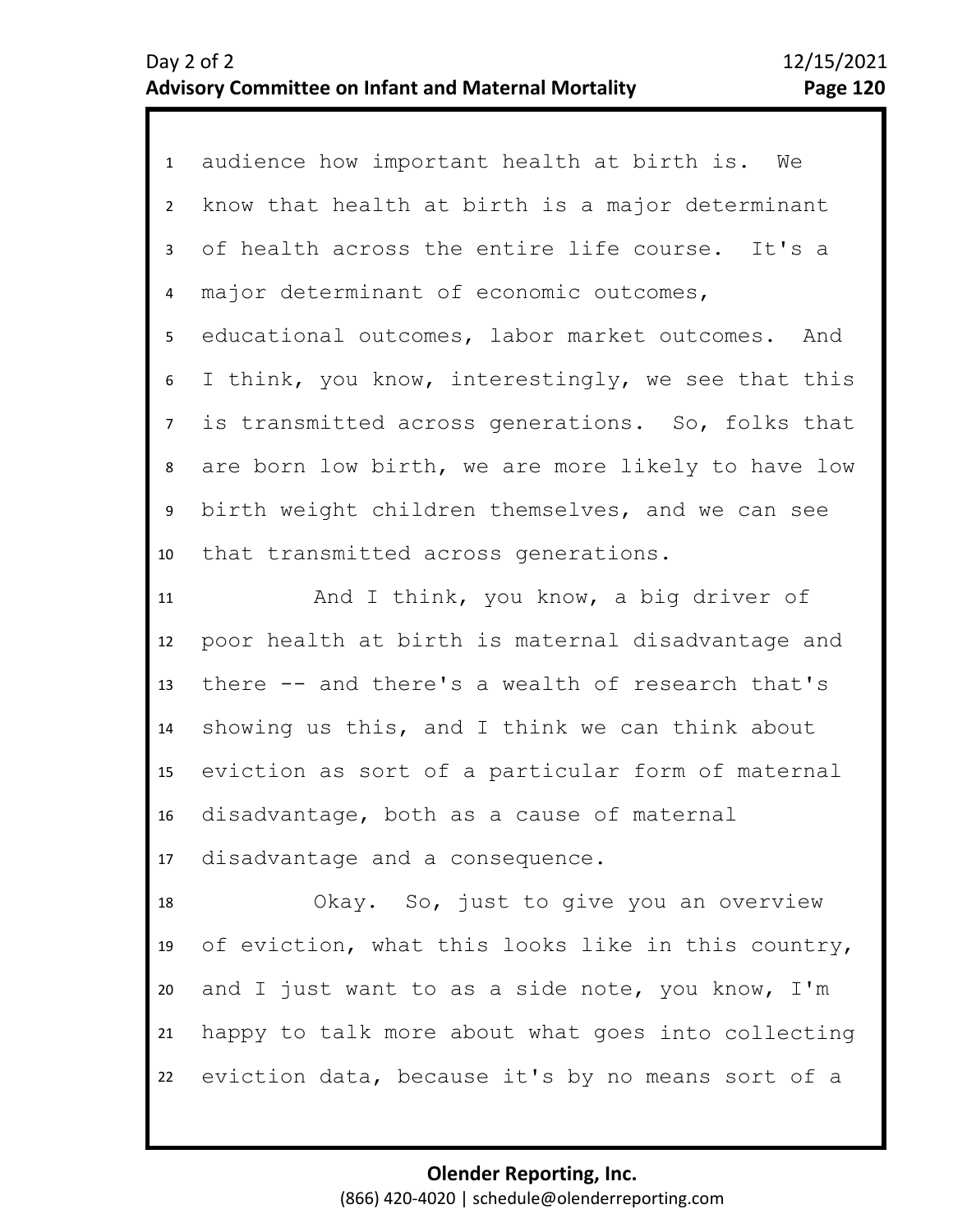1 straightforward process, and that's why, you know, 2 3 4 5 9 10 11 6 8 7 my data may look a little outdated from 2016, although we do have evidence that these trends have continued. So, overall, about 6 percent of households have an eviction filing. That equates to about 2.4 million filings. So, what I mean when I say a filing is that a landlord has filed an eviction with the Court. This is not the same thing as an eviction judgment, which is when the Court actually would find in favor of the landlord.

12 13 14 15 16 17 18 19 20 21 22 Evictions can be for all sorts of different things. Those of you who have read Matthew Desmond's book have heard about a variety of those causes, but most commonly it's for nonpayment of rent. You know, we've seen this arising eviction crisis in the past two decades partially just because we just have not kept pace with rent. So, rent has risen 13 percent, income has risen less than half a percent, and I think we can all imagine what that does in terms of the financial precarity of renter households.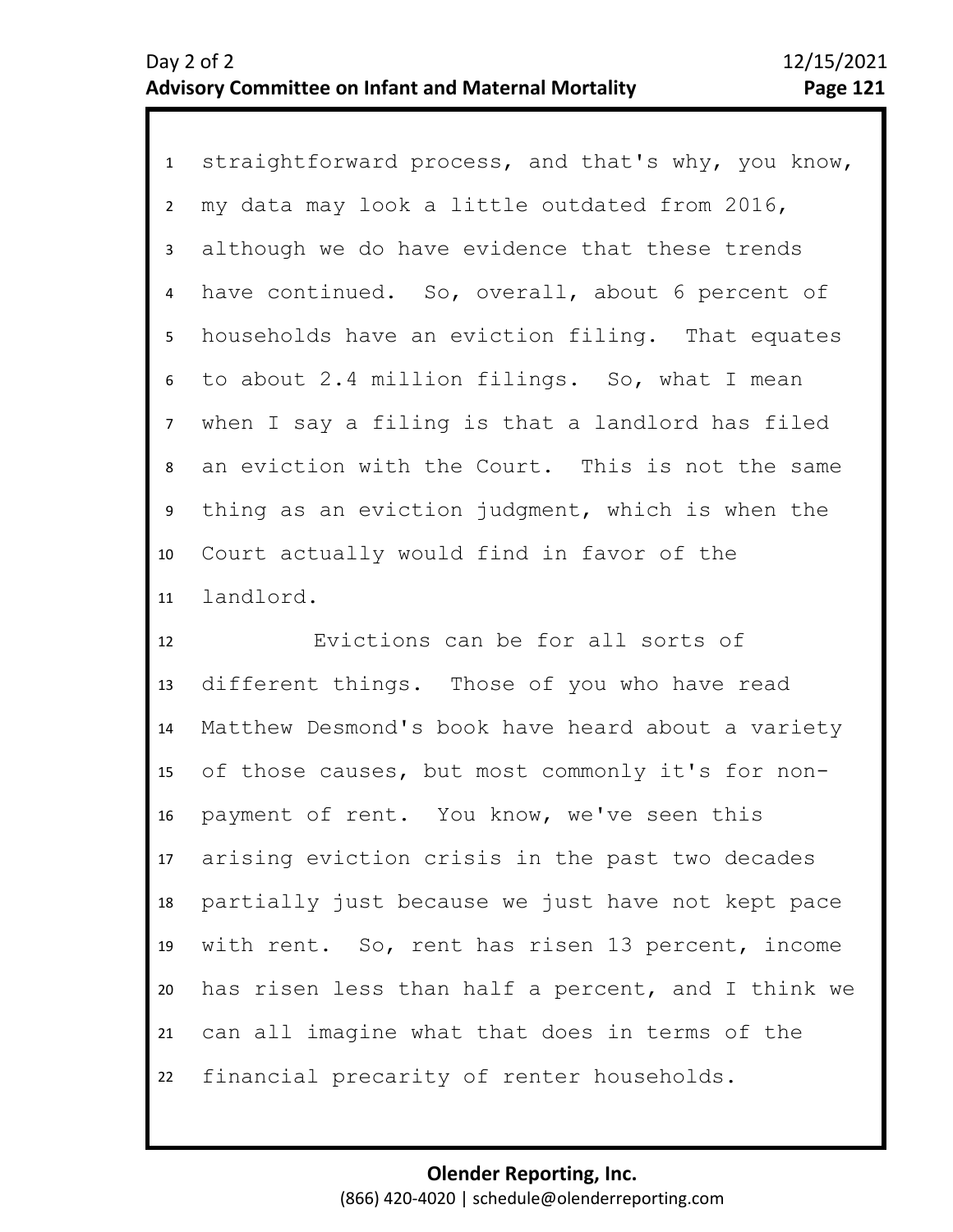1 And Dr. Cho touched on this a little bit, 2 3 4 5 6 7 11 12 13 14 15 16 8 10 9 but when we look at, particularly among poor tenants in the US, over half are considered rentburdened, by which I mean spend at least about a third of their income on housing. And I think really the point to drive home here is that eviction is a product of this chronic financial precarity of renters. So, I think often times you'll maybe hear stories in the news about people, you know, facing some one-time shock; they lost a job, they had an unexpected medical illness that caused them to be evicted. But really what we're seeing is this sort of epidemic of financial precarity that's due to this mismatch between the increase in wages and the increase in -- in rental prices.

17 18 19 20 21 22 Okay. I just wanted to touch a little bit on eviction in the era of COVID-19, and I think that some of the policy around eviction that came in response to COVID-19 has really brought new awareness to eviction. So, you know, most notably there was the CDC moratorium on eviction,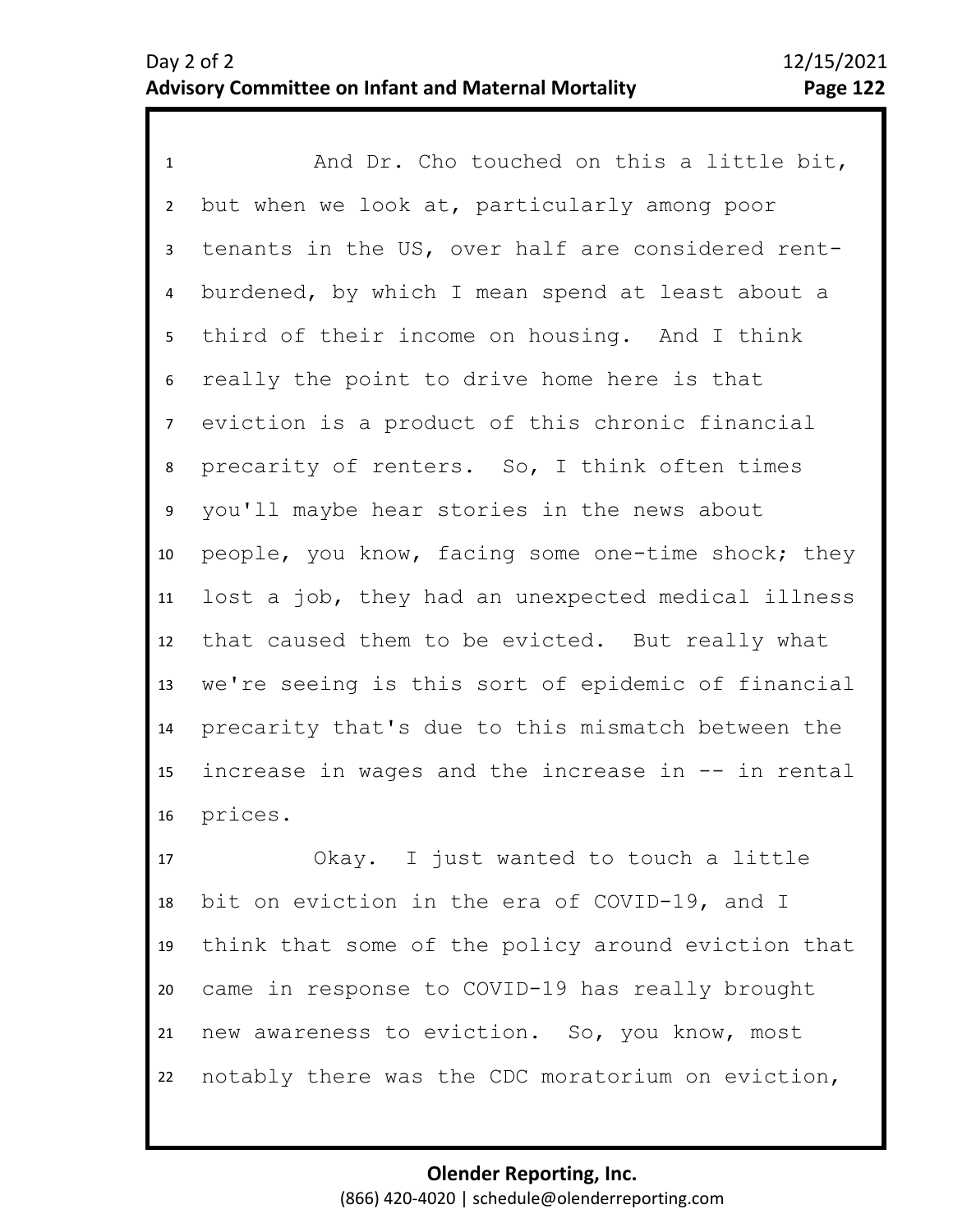1 and it's estimated that that prevented about 1.5 2 3 4 5 6 7 million evictions. It has since expired. We know that eviction rates have risen since the expiration of the moratorium, and I will show you some data on that, and that is especially true in places where there's no state or local moratoriums preventing eviction.

10 11 12 13 14 15 16 17 9 8 And then, we have some specific data about the relationship between eviction and COVID-19. So, in with higher eviction rates, there was higher rates of COVID-19, including among nonevicted people. Policies that limited evictions resulted in significantly reduced spread and deaths from COVID-19. And then, particularly with relationship to the eviction moratorium, you know, lifting of those moratoria increased the incidence of COVID-19 morbidity and mortality.

18 19 20 21 22 Okay. And so, this is just to give us an idea of sort of what the trajectory of evictions have been in the past, you know, year or so of COVID-19. So, this is looking at when the CDC moratorium started in September of 2020 and you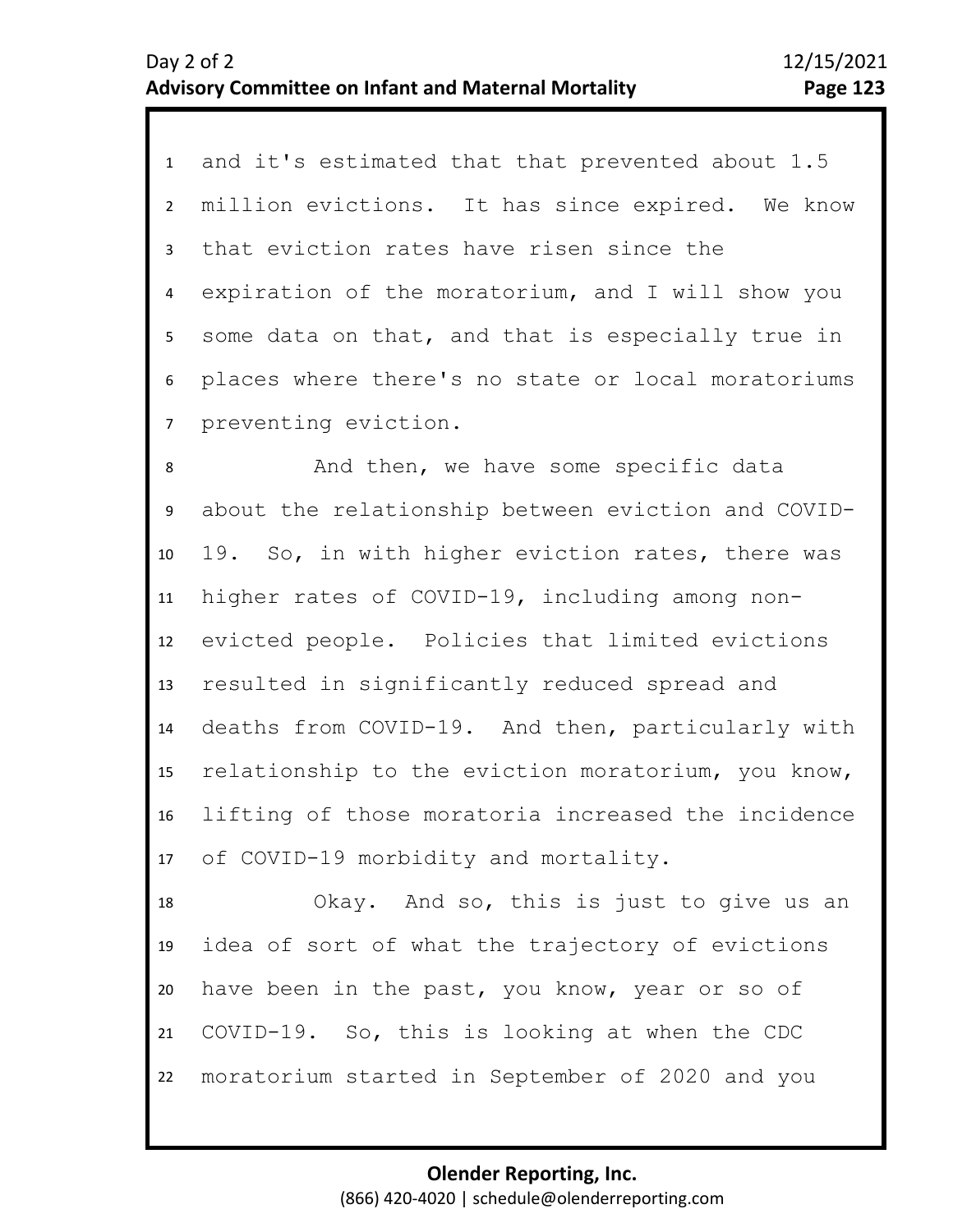1 can see that the historic average and the 2020 to 2 3 4 8 5 7 6 2021 rates diverged significantly, you know, partially before the moratorium in response to some of the things that Dr. Cho was talking about in terms of, you know, actions, unemployment assistance, that sort of thing and that that divergence continued to increase after the moratorium.

9 10 11 12 13 14 15 16 17 18 19 20 21 22 So, then the next big question that I think is on a lot of folks' minds is since the end of the moratorium on evictions, what has happened, and I will say that evictions still remain below historic levels, but in places that have lifted those moratoriums and particularly those without the local policies preventing evictions, we have seen an increase in evictions. So, this is data from Houston, and I should add that all of these charts and graphs that you're seeing are available on the Eviction Lab website. We've been tracking over twenty cities since the start of the COVID pandemic and what the eviction rates have been doing there. So, I encourage you all to check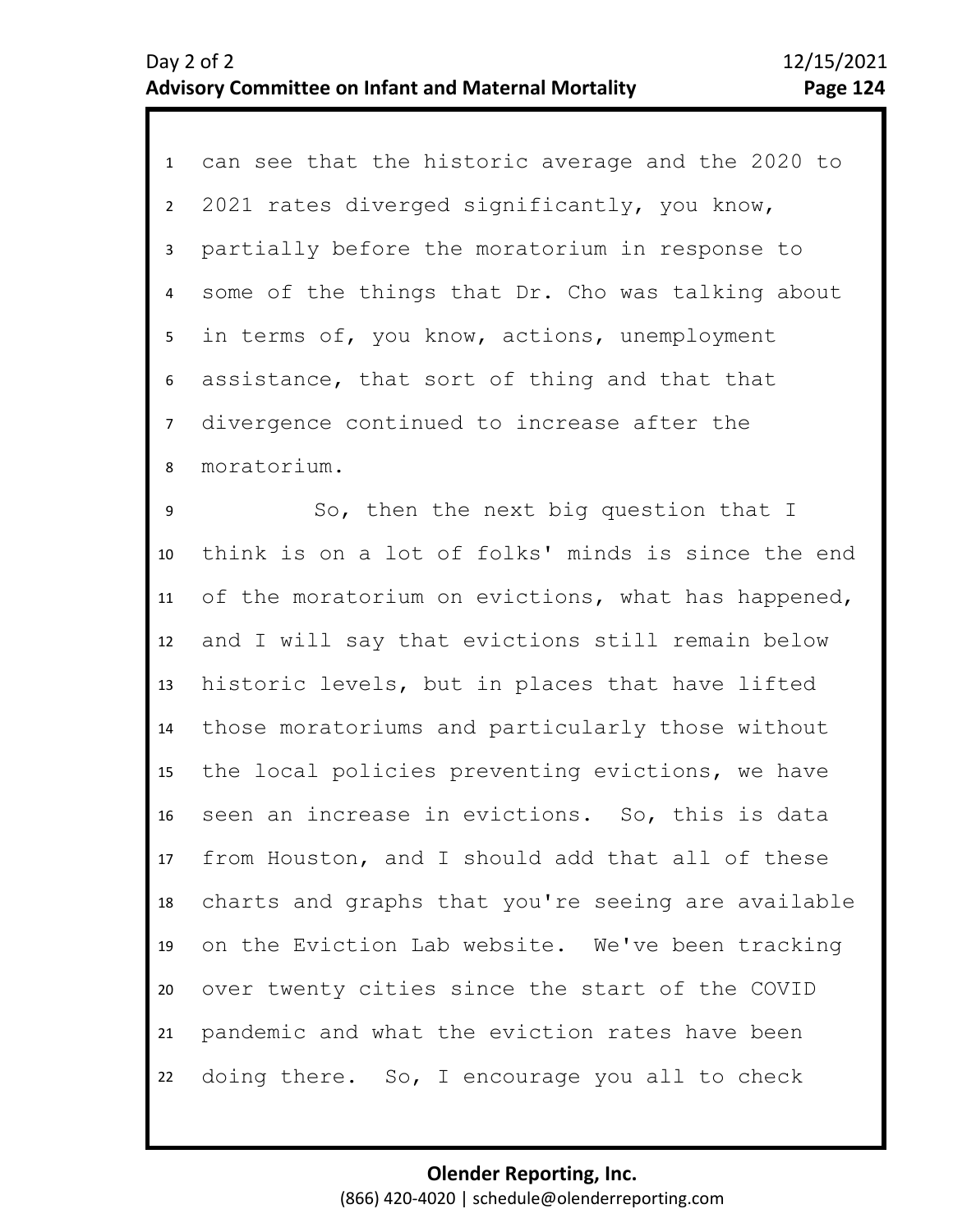1 that out if you're interested in seeing sort of 2 3 what the local eviction landscape looks like in your area.

7 8 9 10 11 12 4 6 5 Okay, and so, you know, Dr. Cho spoke to us about some of the racial disparities and the gender disparities and housing insecurity, and that is, I think, especially true among those who are evicted. So, we know that while about 20 percent of renters are Black, about a third of all eviction filings are against Black renters. So, Black renters are more likely than white renters to face eviction filings.

13 14 15 16 We know that the risk of eviction is higher for women than men, and that, especially for Black women, we see this sort of compounding disadvantage when it comes to eviction rates.

17 18 19 20 21 And I think most notably here, it's the same population at risk of eviction that's at risk of adverse birth outcomes, and that was sort of the driver for the study that I'll describe in a bit more detail shortly.

Okay. So, does eviction compound the

22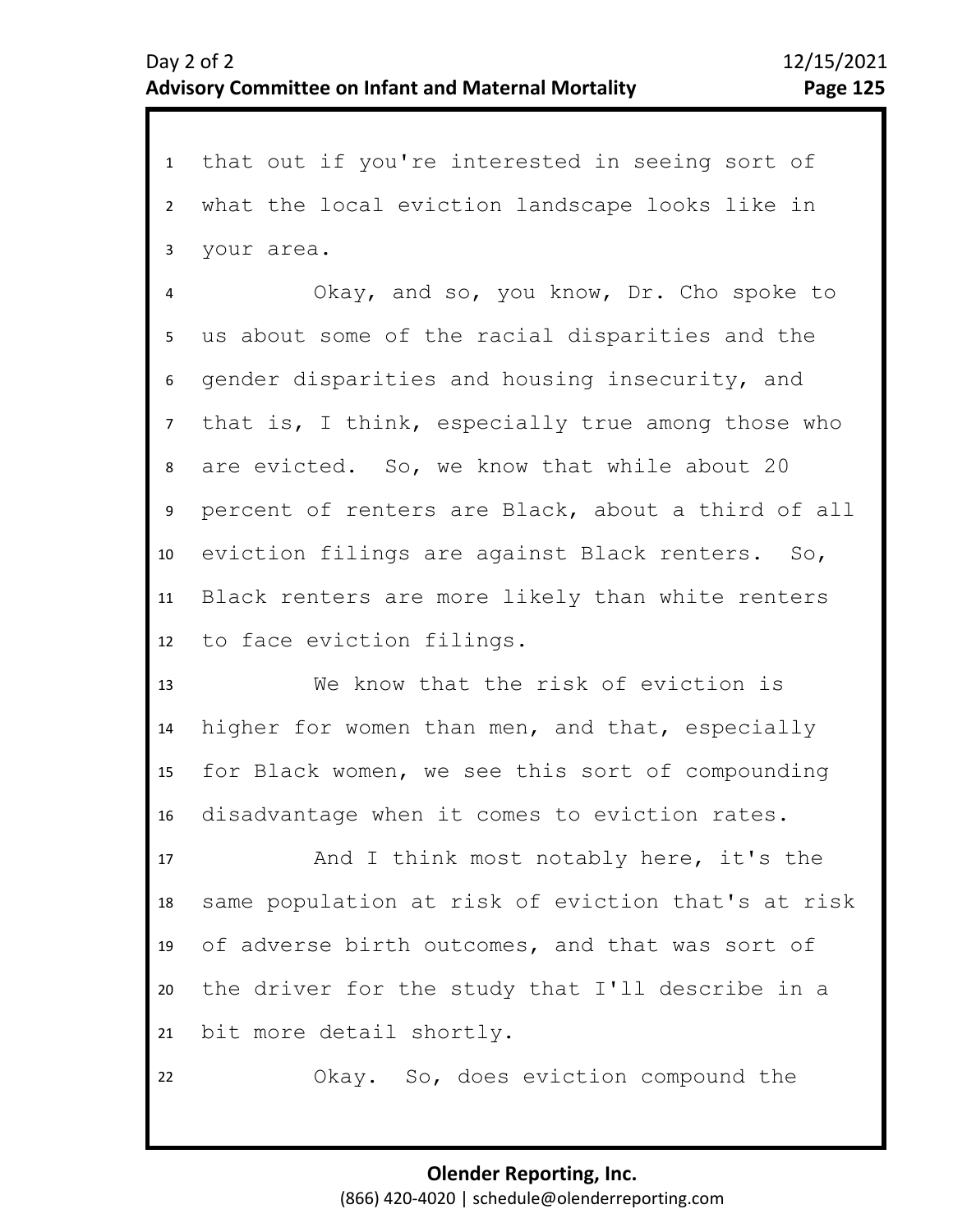1 risk of for health at birth? I think that we can 2 3 4 5 6 7 think about both those overlapping populations in terms of it being the same population at risk of eviction and at risk of poor birth outcomes, and we can also think about what we know in terms of maternal disadvantage and the risks of maternal disadvantage for birth outcomes.

10 11 12 13 14 15 9 8 Okay. So, I spoke about some of the challenges with this data and particularly with the eviction data, we're often sort of gathering that sometimes courthouse by courthouse, sometimes state by state. So, for this project, I looked specifically at Georgia and partially, it was just driven by the way that they collect their data. I'm happy to talk more about that in the Q&A.

16 17 18 19 20 21 22 But basically, what we did was we linked the birth records and the eviction records of mothers and babies living in Georgia, and we compared women to themselves. And I'll show you what I mean by that. So, when you look at the sample of women who are evicted over here on the right and those who are not evicted over on the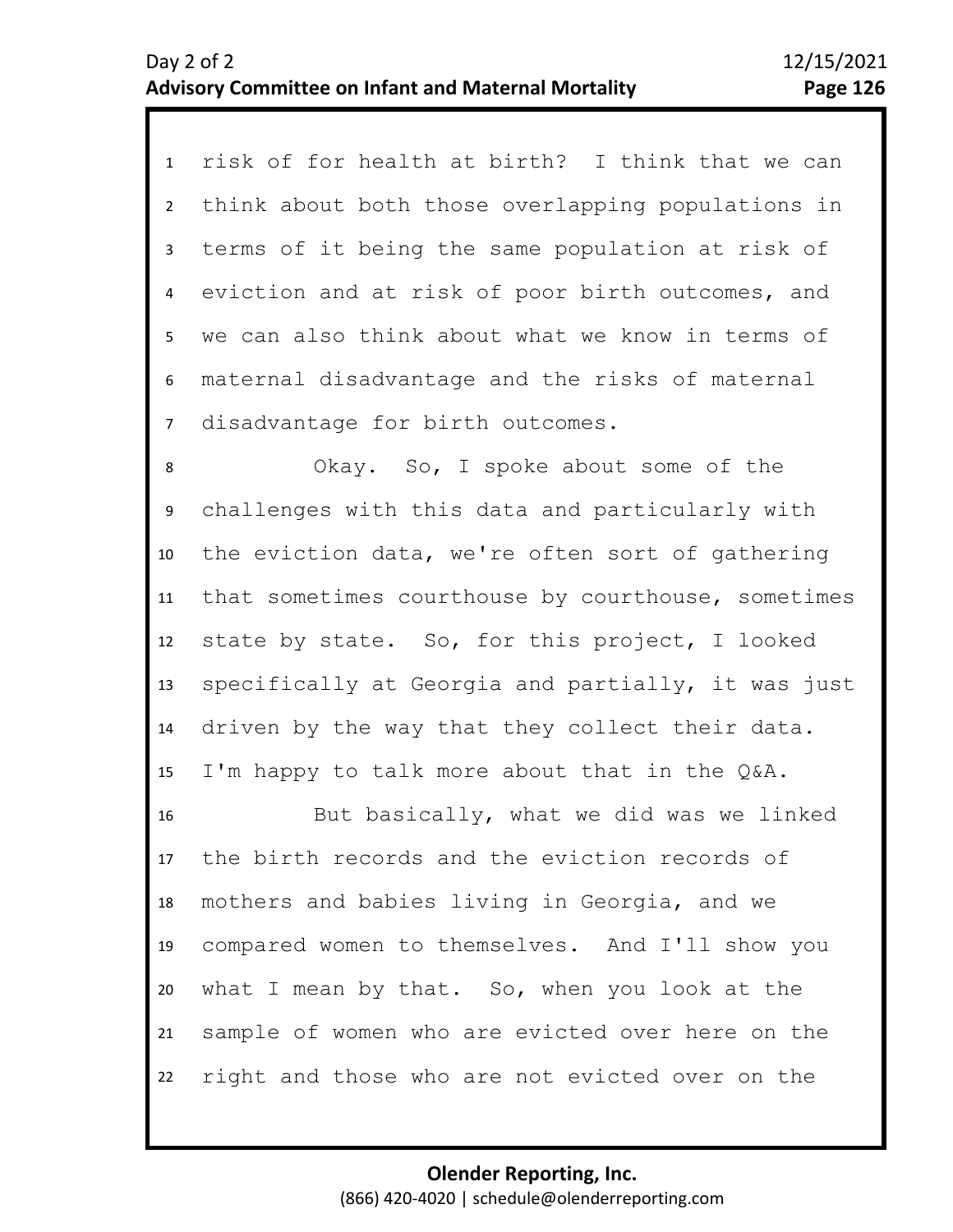| $\mathbf{1}$   | left, you can see that there's some pretty         |
|----------------|----------------------------------------------------|
| $\overline{2}$ | significant differences in educational attainment, |
| $\mathbf{3}$   | in the racial demographics, perhaps most           |
| 4              | pronounced, and I think unsurprisingly, in all of  |
| 5              | these birth outcomes that we're interested in.     |
| 6              | so, this is one of the major challenges, right,    |
| $\overline{7}$ | whenever we study something like eviction, that    |
| 8              | there's going to be sort of significant selection  |
| 9              | or confounders that make it very challenging to    |
| 10             | actually untangle what is the effect of eviction.  |
| 11             | So, to get around this, we actually look           |
| 12             | just among evicted women, and we looked just at    |
| 13             | whether they experienced the eviction during the   |
| 14             | pregnancy or whether they experienced the eviction |
| 15             | during a time outside of the pregnancy. So, this   |
| 16             | is a sample of all evicted women and we're         |
| 17             | comparing the birth outcomes of babies who were    |
| 18             | exposed to an eviction during gestation to those   |
| 19             | who are not, and we see here that those who were   |
| 20             | exposed to an eviction during gestation had        |
| 21             | significantly worse birth outcomes.                |
| 22             | So, these are just, you know, the sort of          |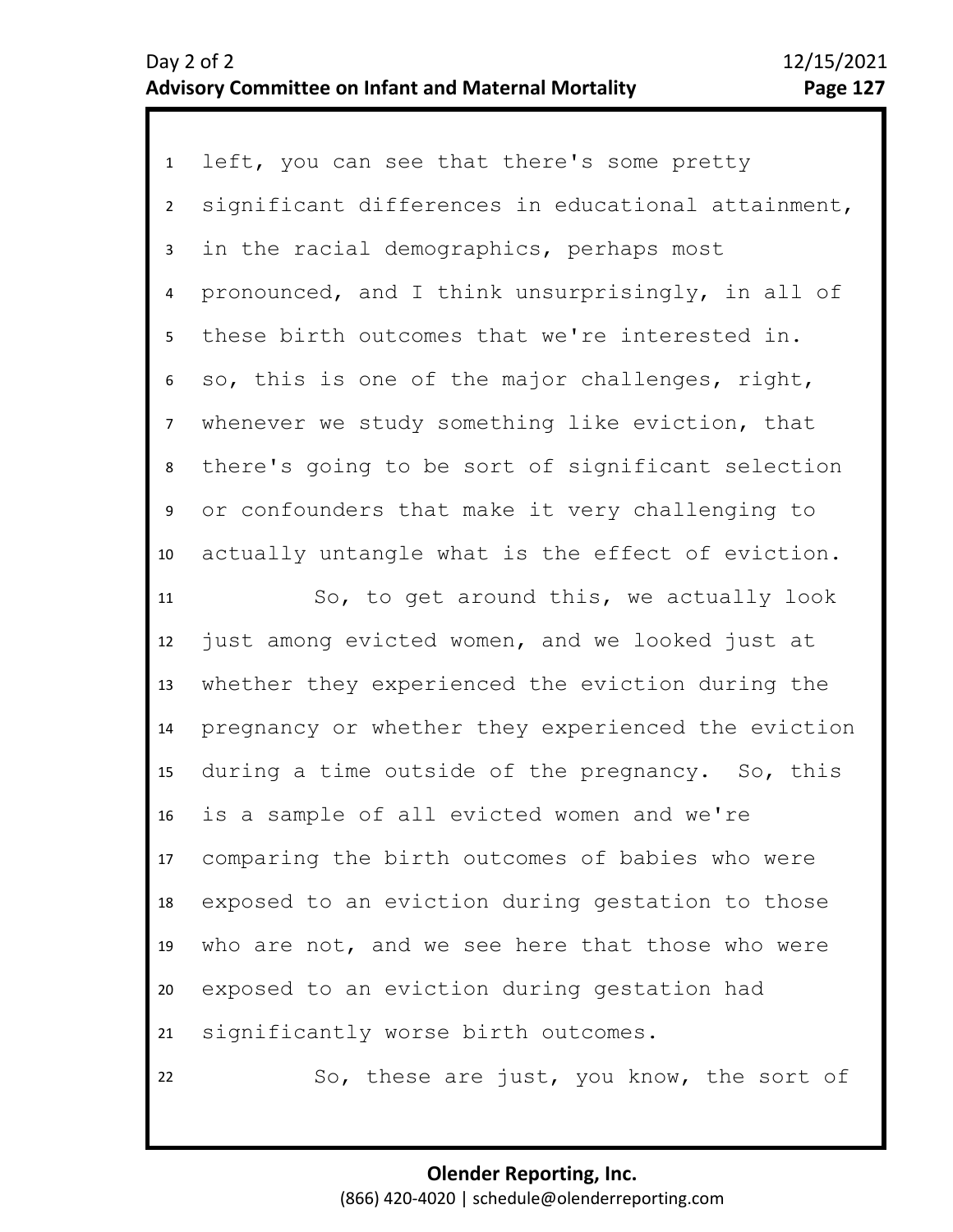1 standard measures of infant health that we look 2 3 4 8 9 10 11 5 7 6 at. I'm going to skip over this, but just to give you an idea of sort of what we're talking about here, we see about a 27-gram decline in infant birth weight. So, for, you know, this is for siblings that are born to the same mother. You see this sort of size decline from being exposed to eviction during the pregnancy. We see an increase in the probability of being born low birth weight and we see the increase in the probability of being born prematurely as well.

12 13 14 15 16 17 18 19 20 And just to sort of, I think, you know, these numbers in isolation are perhaps not that meaningful, but just to give you a sense of the sort of size of this finding, this is about a third of the size of the birth weight decrements associated with maternal smoking, and these are similar in size to the improvements in birth weight that we see with the introduction of food stamps and WIC programs.

21 22 When we looked by trimester, we see that the second and third trimester of pregnancy are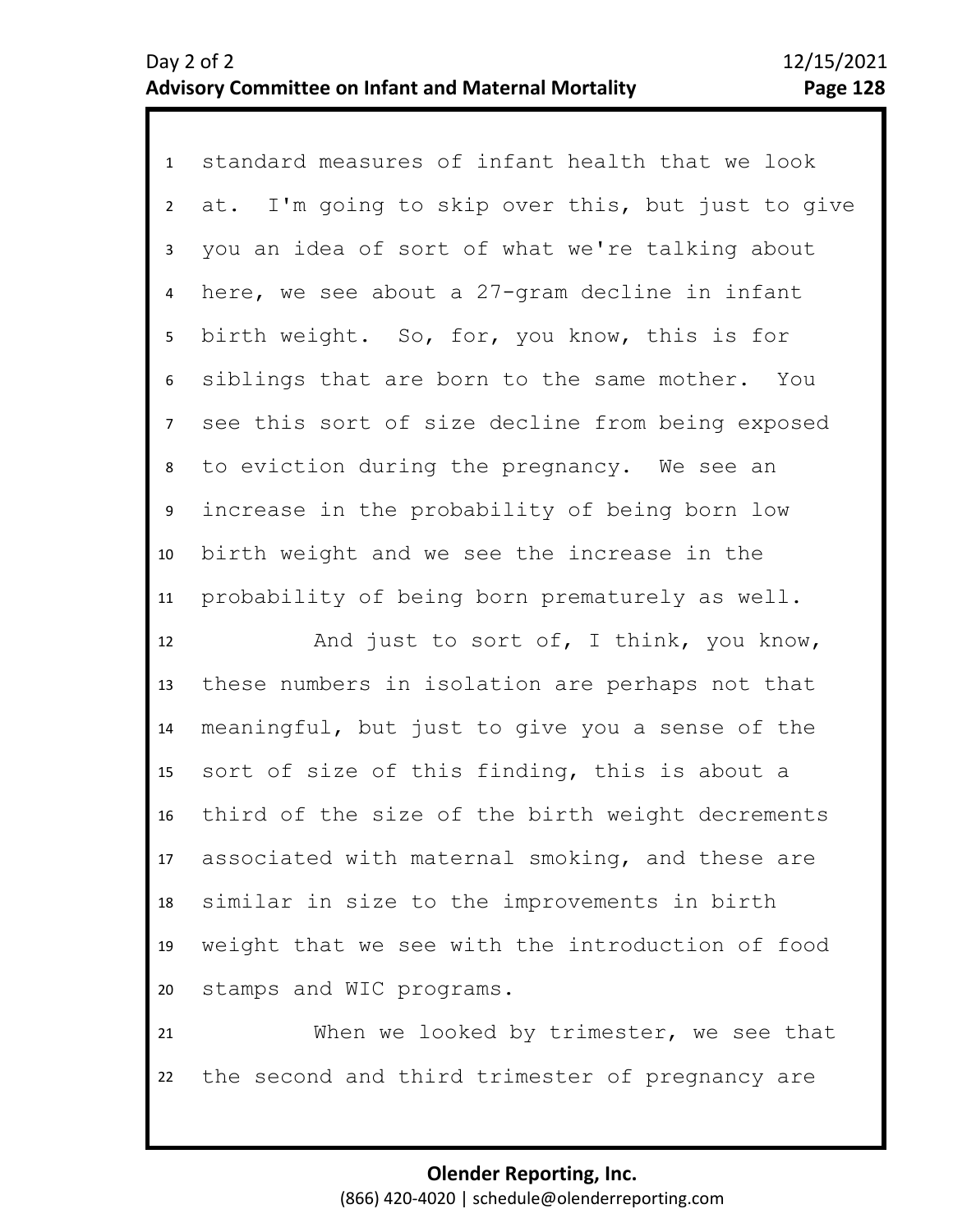1 times of sort of special vulnerability to the 2 3 4 5 9 10 11 12 13 14 15 16 17 18 19 20 21 6 8 7 effects of eviction in terms of all of the outcomes of interest here. I think, you know, it is sort of interesting to think about by subgroups. So, are Black mothers, you know, particularly vulnerable to this or, you know, does education -- and really, it was across all subgroups, we see a pretty similar size with, you know, overlapping confidence intervals here. So, you know, I don't think that there's any one subgroup that's - demographic subgroup that's driving this finding. Okay. I'm happy to talk sort of about some of them were statistical aspects of this and how we, you know, double checked these results. But I think, you know, sort of to give us  $-$  zoom out and give us a bigger picture of what eviction and infant maternal health has looked like in the literature, I just wanted to just review some of the sort of studies that have influenced my work and that I think are relevant to this topic.

And the first is some of Mat's work about

22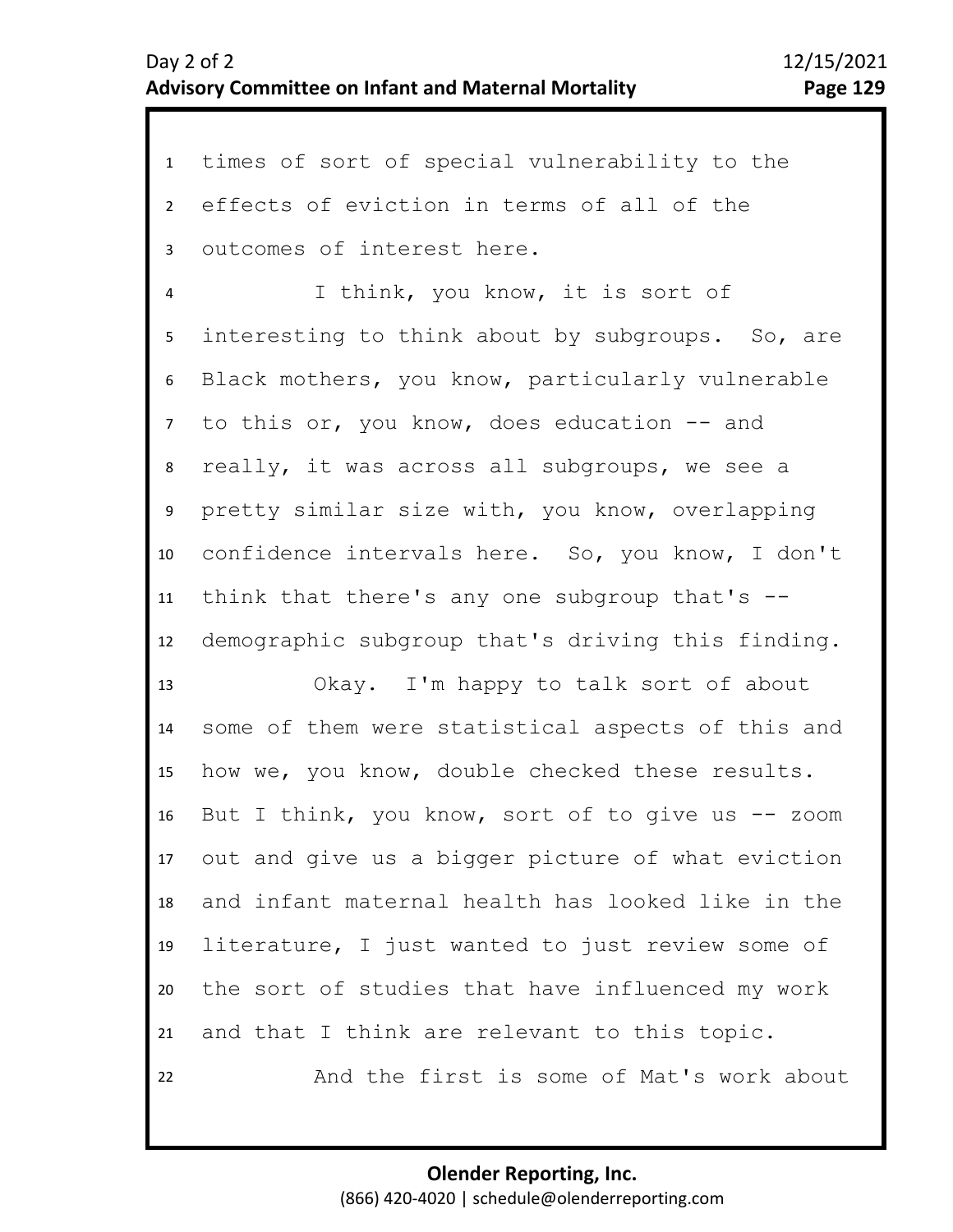| $\mathbf{1}$   | infants and mothers, and this is looking in the    |
|----------------|----------------------------------------------------|
| $2^{\circ}$    | Fragile Families and Child Well-Being Study, which |
| $\mathbf{3}$   | found a significantly higher likelihood of         |
| 4              | maternal depression and self-reported mother and   |
| 5              | child health associated with eviction.             |
| 6              | Dr. Sandel [phonetic] has found that               |
| $\overline{7}$ | mothers of young children who experienced an       |
| 8              | eviction also had higher odds of poor health and   |
| 9              | it's associated with maternal depressive symptoms  |
| 10             | and child hospitalizations.                        |
| 11             | This is a study from Chicago. It's an              |
| 12             | ecological study that shows that eviction rates    |
| 13             | are associated with sort of the same outcomes that |
| 14             | I was interested in, but this is taking a sort of  |
| 15             | bird's eye view of that.                           |
| 16             | And then finally, this is another                  |
| 17             | ecological study showing a similar thing that      |
| 18             | living in counties with higher eviction rates and  |
| 19             | again finding that that second and third           |
| 20             | trimesters were time of particular vulnerability   |
| 21             | for poor outcome -- poor infant health outcomes    |
| 22             | associated with eviction.                          |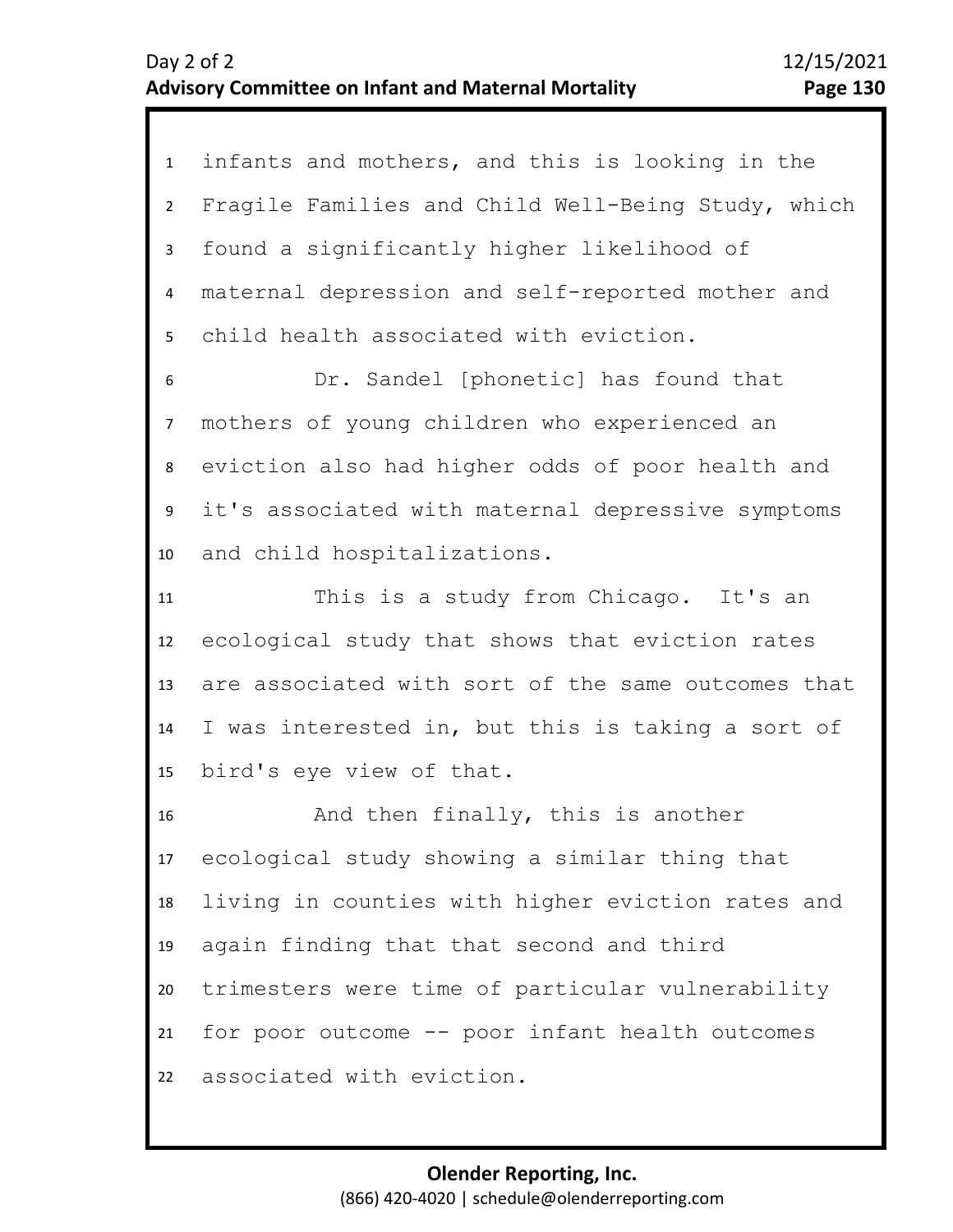1 So, just to turn in the last minute or 2 3 4 8 9 10 11 12 5 7 6 two about eviction and policy. So, eviction is a policy problem with policy solutions and also eviction policy is health policy. So, if we look at eviction rates across the US, here, you can see the size of these dots are related to or sort of proportional to the amount of evictions in each state. And, you know, South Carolina is really - it sort of stands out as a leader here, and this is really a product of state and local policy differences across location that influence eviction rates.

13 14 15 16 17 18 19 20 21 22 So, we know that there's a number of policy interventions that influence this. Some, you know, different cities and localities have tested out providing legal assistance to tenants, and that significantly varies and influences eviction rates. We know, as Dr. Cho was saying, that increasing investment and affordable housing and rental assistance programs is a major influence on eviction rates. And, you know, just that -- to say that any policy that puts money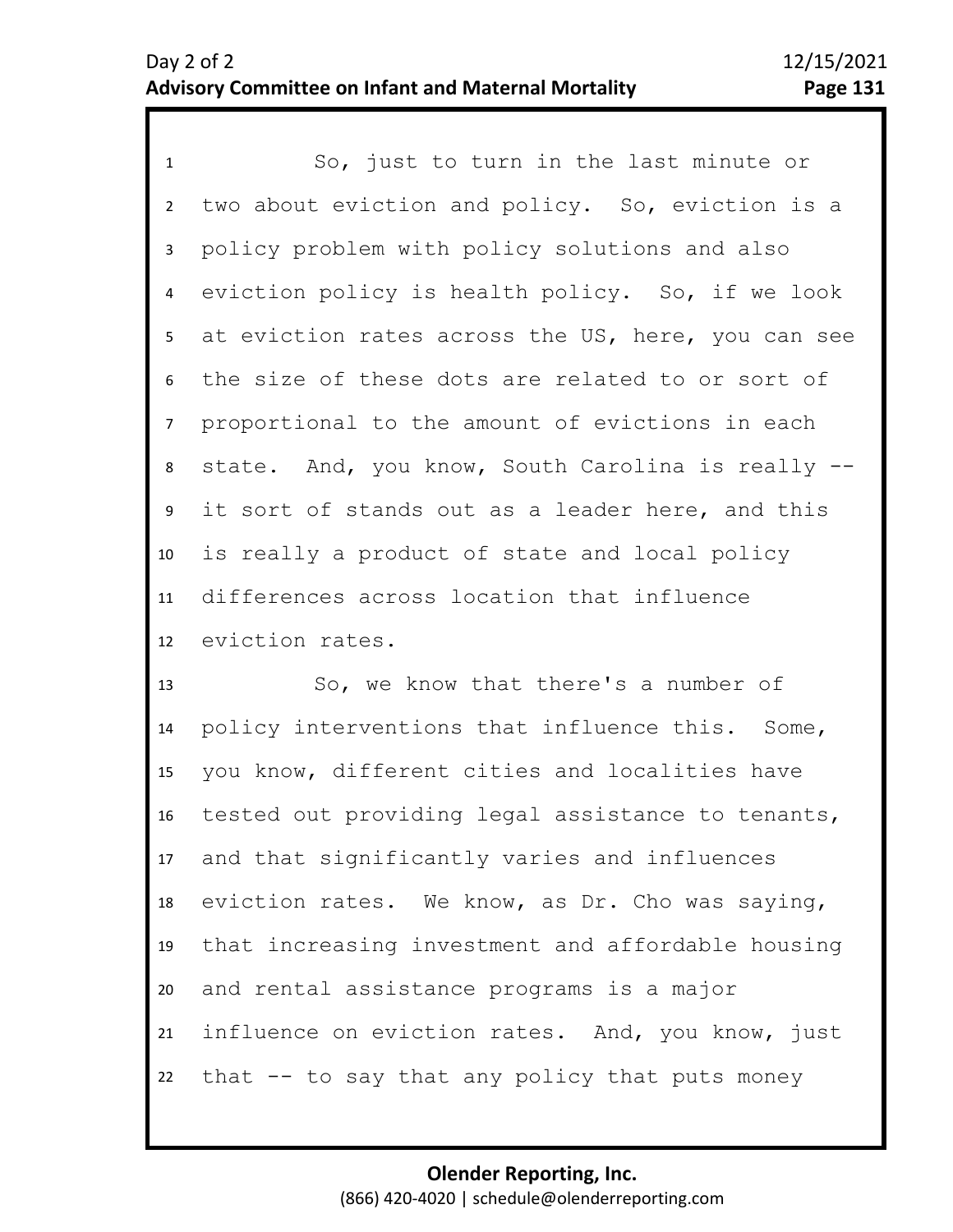1 into the pockets of poor renters is going to be 2 3 4 5 eviction policy. So, changes like increasing the minimum wage, expanding public benefits, Medicaid expansion, that sort of thing, all can greatly reduce the frequency of the evictions.

8 9 10 11 12 13 14 15 16 17 7 6 Okay. So, just to sort of hit on the key takeaways here, we know that eviction during gestation is associated with noteworthy decrements in health at birth. We've seen in my study and across other studies in the literature that the second and third trimesters of gestation are times of particularly heightened vulnerability to eviction and then, just to close, that eviction rates vary very widely across time and space and are highly amenable to policy interventions, and I encourage all of us to think of eviction policy as health policy.

18 19 So, I will stop there, and turn it back over to Magda.

20 21 22 MAGDA PECK: Gracie, that was terrific, and I am noting the quote of the day, "Eviction policy is health policy and it's a policy problem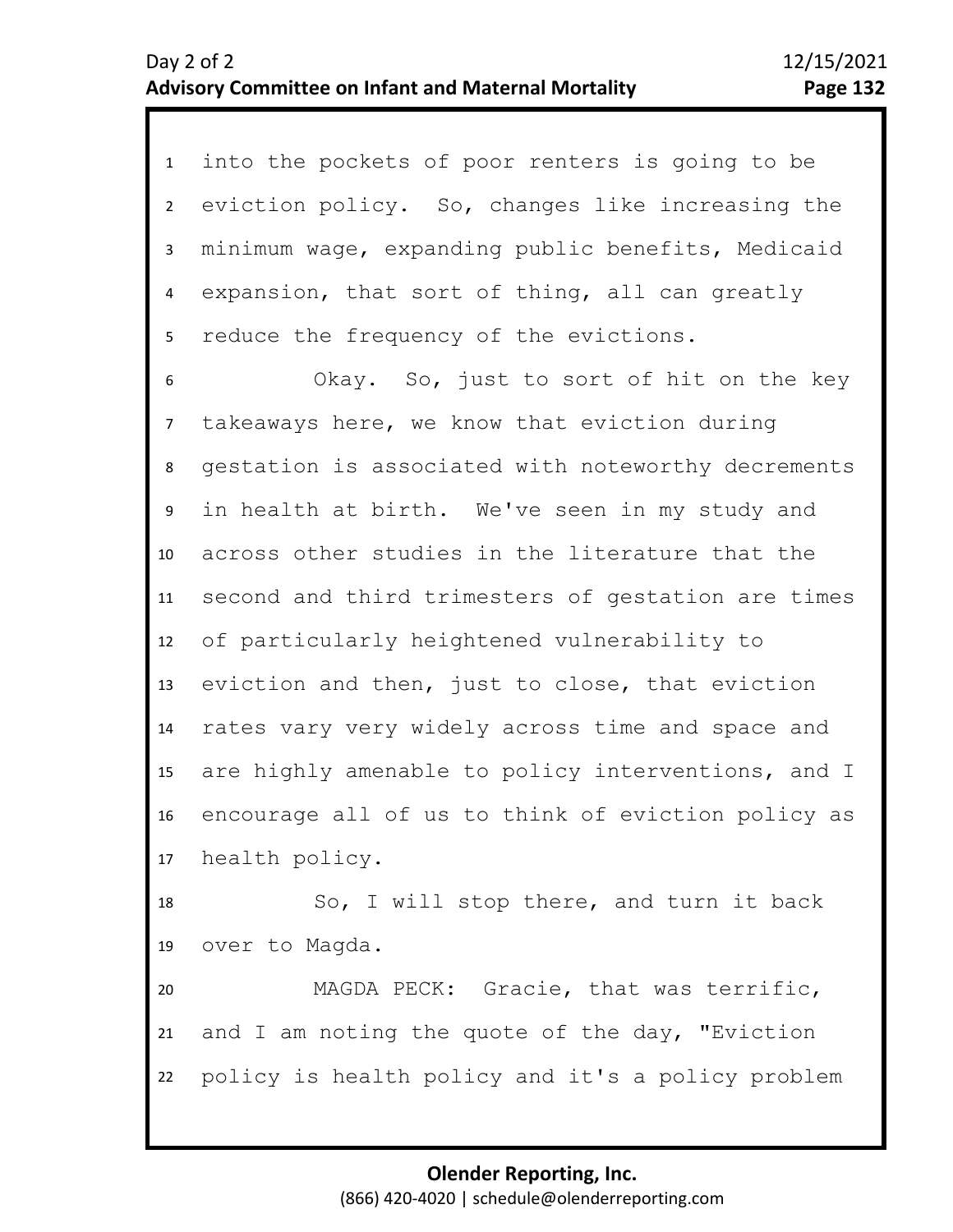1 with policy solutions." So, thank you for that. 2 3 4 5 This is opportune moment. I'm going to start with one question from you and then I'm going to ask folks to raise their hand, so that I can call on them next.

9 10 11 12 13 14 15 16 17 18 19 20 21 22 6 8 7 So, I have called eviction to be a sentinel event, meaning that it is, or it is a proxy leading edge of what we can -- if we impact eviction, we can address housing stability more broadly. And in doing so, if we if we have ways of not just retrospectively linking the data, but proactively being able to prognosticate who, more than just offering folks resources on how not to be evicted, we might be able to have a greater primary, secondary, and tertiary prevention. So, do you -- do you see eviction and its relationship to the larger housing instability as being the leading edge and maybe could you tell us just a minute about what is the Eviction Lab and why does it exist, because it would seem that you're elevating it. So, help us appreciate why. GRACIE HIMMELSTEIN: Yeah. Yeah, thanks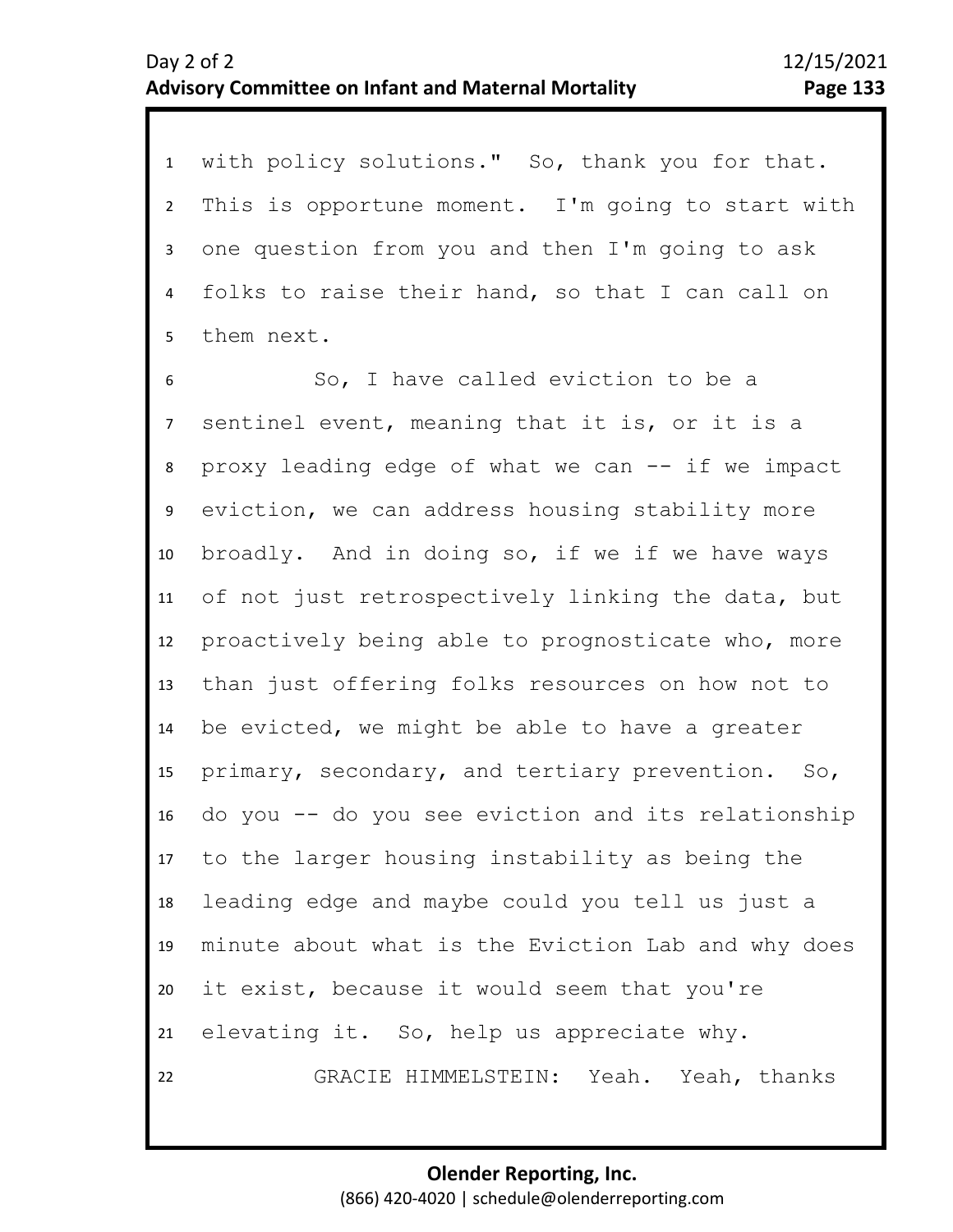1 so much. That's an excellent question. So, yeah, 2 3 4 5 9 10 11 12 13 14 15 16 17 18 19 6 8 7 and I think, you know, part of the contribution of Matt Desmond's work to this has been sort of showing us the cascade of events that can occur after someone is evicted. So, it can, you know, when you're evicted, it can influence your ability to keep a job, right? If you're, you know, trying to sort out your housing, it can influence where kids are able to go to school and influence school moves. So, it really, you know, can be the exactly as you're saying, sort of this sentinel event and sort of initiating this cascade of adverse things that can really influence people's lives. I think that's an important piece of it. In terms of the prognosticating, there has been definitely some -- some moves around identifying who is at risk of eviction and, particularly, you know, I'm a clinician, I'm a physician, you know, implementing that into our

21 22 insecurity and who might be at risk of eviction and trying to sort of hook people up with some of

practice in terms of screening for housing

20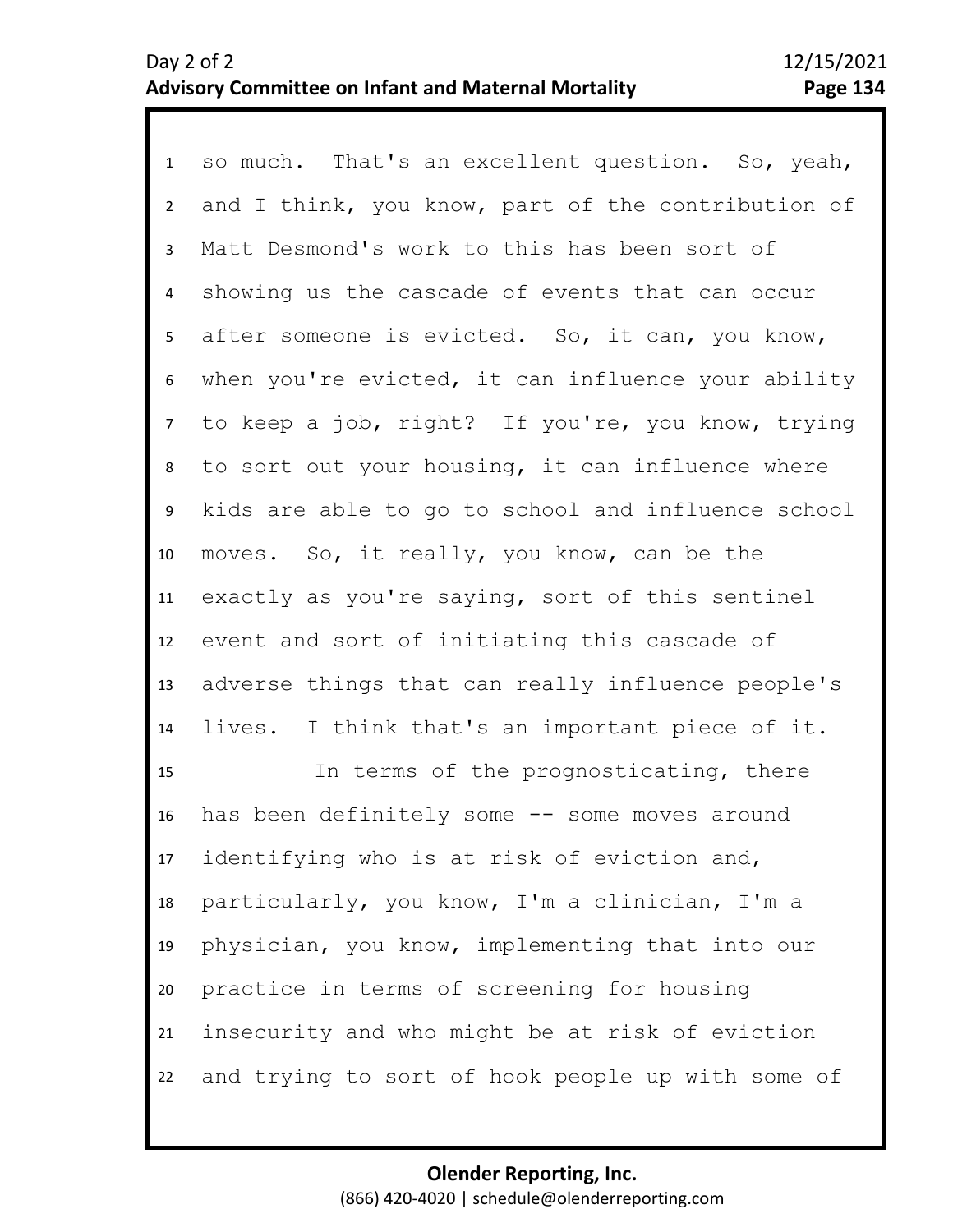1 these resources that do exist.

2 3 4 5 9 10 11 12 6 8 7 And to answer your question about why this Eviction Lab exists, exactly as you said, if we if we think of this as not just the consequence of poverty, but actually as a cause of, you know, the sort of cascading events of insecurity, really getting a handle on the data about who's being evicted, where they're being evicted, what that means for tenants and for sort of our social safety net more generally, is really important. MAGDA PECK: Thank you for that. I am looking for hands up or questions that you may

13 14 have because. Tara Sander Lee would please give us a question.

15 16 17 18 19 20 21 22 TARA SANDER LEE: Yes. Thank you so much for your presentation. This whole -- whole topic and session, Magda, has been very informative. I guess my question is related to what you presented with eviction and also the HUD talk before that and kind of as a general question of what type of assistance do -- like, what is your ideal policy situation and how -- I'm looking at a timeline.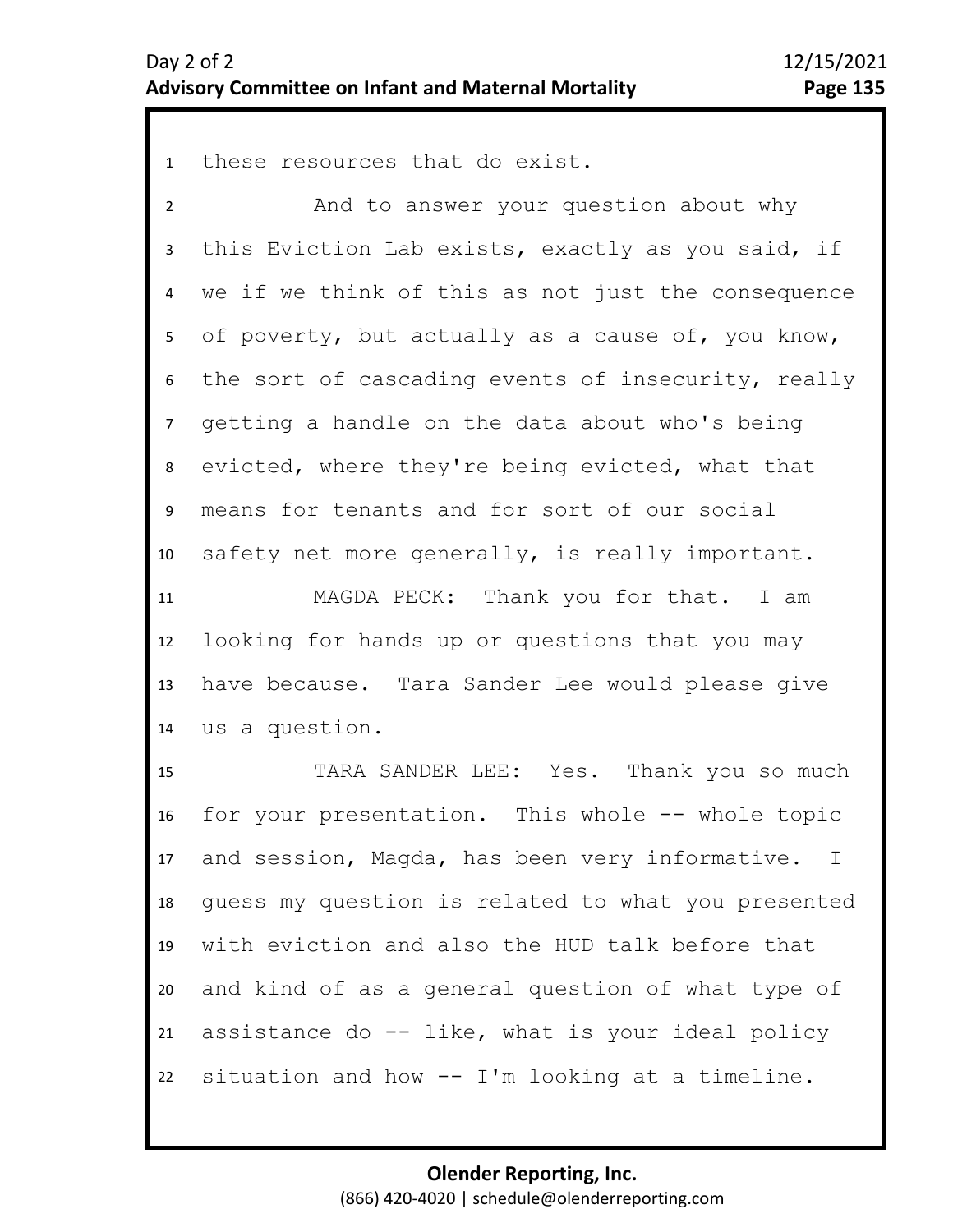| 1               | Like, if you have a woman that is pregnant and     |
|-----------------|----------------------------------------------------|
| $2^{\circ}$     | definitely needs help and we don't want her to be  |
| $\mathbf{3}$    | evicted, what type of policies doing need to put   |
| $\overline{4}$  | in place that -- and how long will they be in      |
| 5               | place? I guess I'm looking for a time, like how -  |
| 6               | - like, are we going to, you know, reduce the      |
| $\overline{7}$  | chance that she will be evicted through the        |
| 8               | pregnancy, through postpartum, a year, you know?   |
| 9               | So, I'm trying to get a feel for the timing of     |
| 10              | that. If you could maybe just speak a little bit   |
| 11              | more about that, that would be great.              |
|                 |                                                    |
| 12              | GRACIE HIMMELSTEIN: Yeah. I think it --            |
| 13              | yeah, it's a great question. I think, you know,    |
| 14              | something that is encouraging in the data is that  |
| 15              | we do see sort of the significant effects,         |
| 16 <sup>1</sup> | especially in the second and third trimesters, so, |
| 17              | that lets us know that we maybe have a little bit  |
| 18              | of a window in that first trimester to intervene,  |
| 19              | which I think -- I think is important.             |
| 20              | In terms of what assistance looks like             |
| 21              | and what the timeline for that could be, so, I     |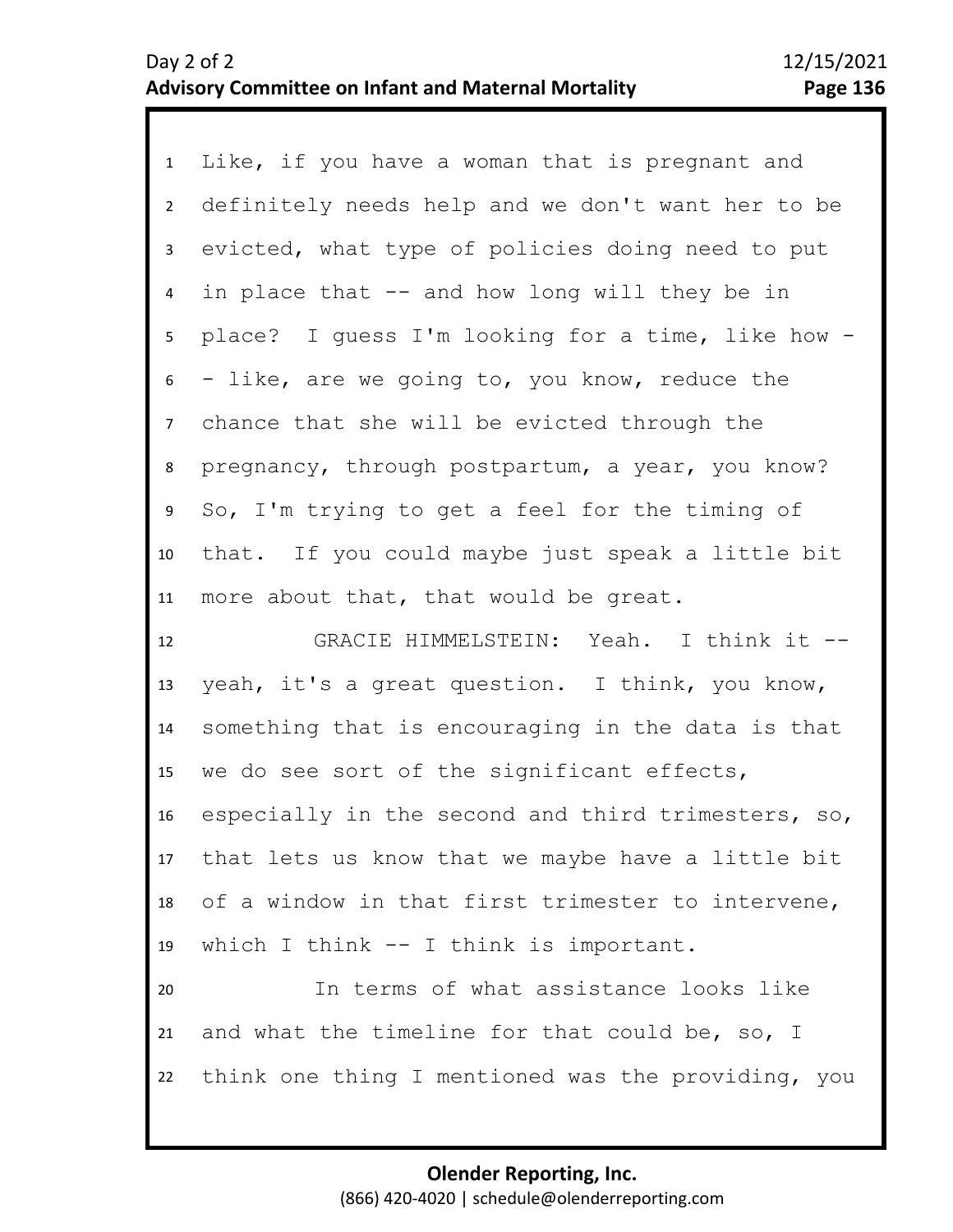| $\mathbf{1}$   | know, even providing legal assistance and, you     |
|----------------|----------------------------------------------------|
| $2^{\circ}$    | know, I'm -- we track these formal evictions in    |
| 3              | the court and one of the reasons I talked about    |
| 4              | filings as opposed to an eviction judgment where   |
| 5              | there's a court order is because so many tenants   |
| 6              | just received the filing, receive the notice of    |
| 7 <sup>7</sup> | intent to evict, and then take that as I need to   |
| 8              | get out of here immediately and never even go to   |
| 9              | court to, you know, sort of fight the eviction.    |
| 10             | And you see $-$ so, I think sort of incorporating  |
| 11             | and there's been some movement towards this like   |
| 12             | medical, legal partnerships early on in pregnancy, |
| 13             | identifying folks at risk of housing insecurity    |
| 14             | throughout the pregnancy, and getting them sort of |
| 15             | hooked up to those services early has the          |
| 16             | potential to really, you know, have a big          |
| 17             | influence. Yeah, I think that that would be sort   |
| 18             | of a priority in my mind.                          |
| 19             | TARA SANDER LEE: Okay, thank you.                  |
| 20             | MAGDA PECK: Thank you for the question.            |
| 21             | Lee Wilson.                                        |
| 22             | LEE WILSON: Dr. Himmelstein, thank you             |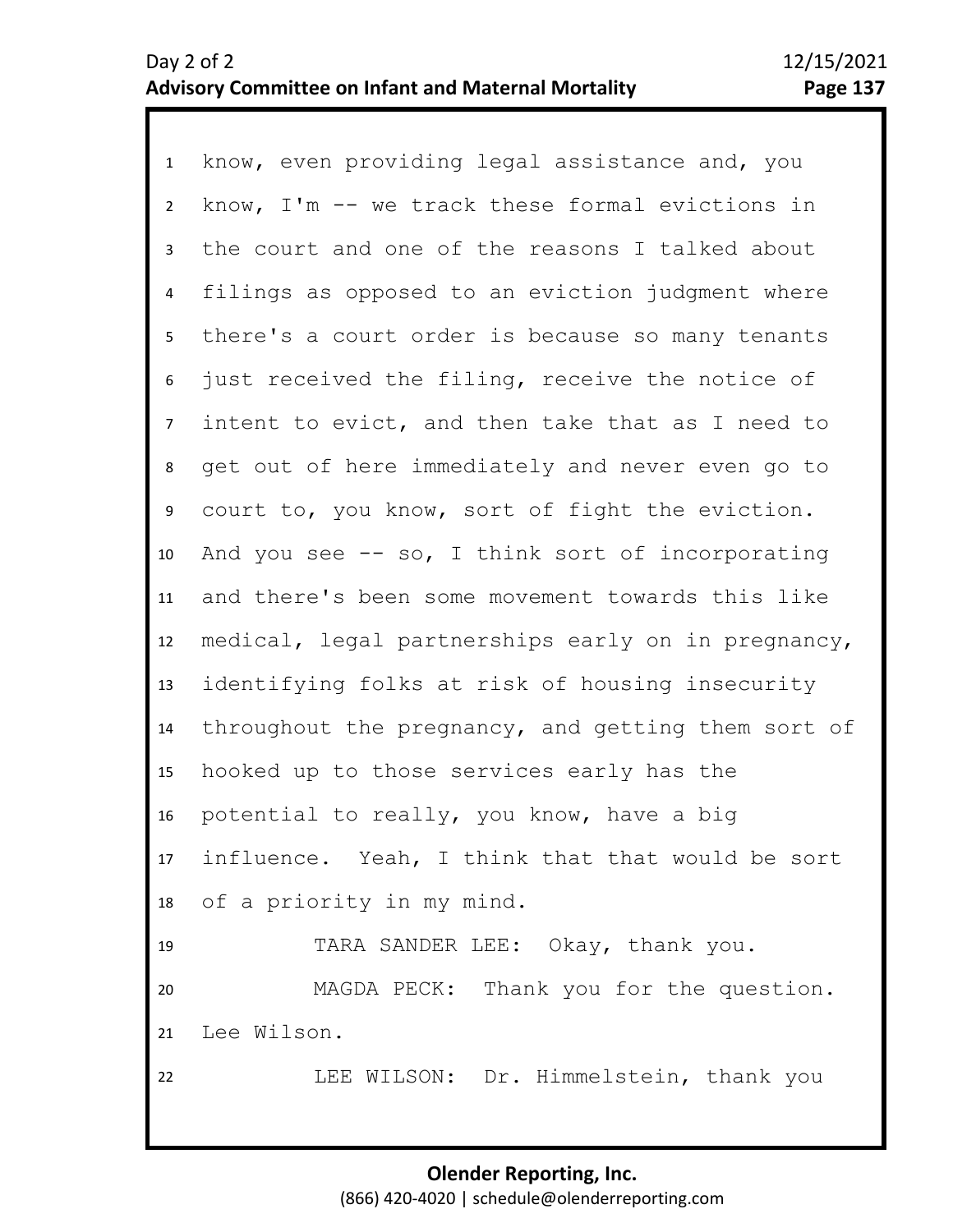1 for your presentation. I guess, building off of 2 3 7 8 9 10 11 12 13 14 15 16 17 18 19 20 21 22 4 6 5 something that Magda has said a couple times during the discussion, I agree with her point about the sentinel event nature of eviction, but one of the things that I took from the book when I read it, and it's been a while now, so correct me if I'm wrong, but I think one of the messages that came from the book was that for many, eviction isn't just a sentinel event, it's this -- it's being sucked then in into a cycle that is sort of self-perpetuating. And I guess the question that I would have for you to possibly advise the committee on, from your research, what might be those sorts of buttresses that would be used to help push somebody out of that cycle, you know, for those of us who think about the idea of eviction and then pulling somebody back out. But if you're in it and you've been in it for a while, the tools might be a little bit different. GRACIE HIMMELSTEIN: Yeah. Yeah. I think that that's absolutely the case and, you know, we definitely do see in the data, we see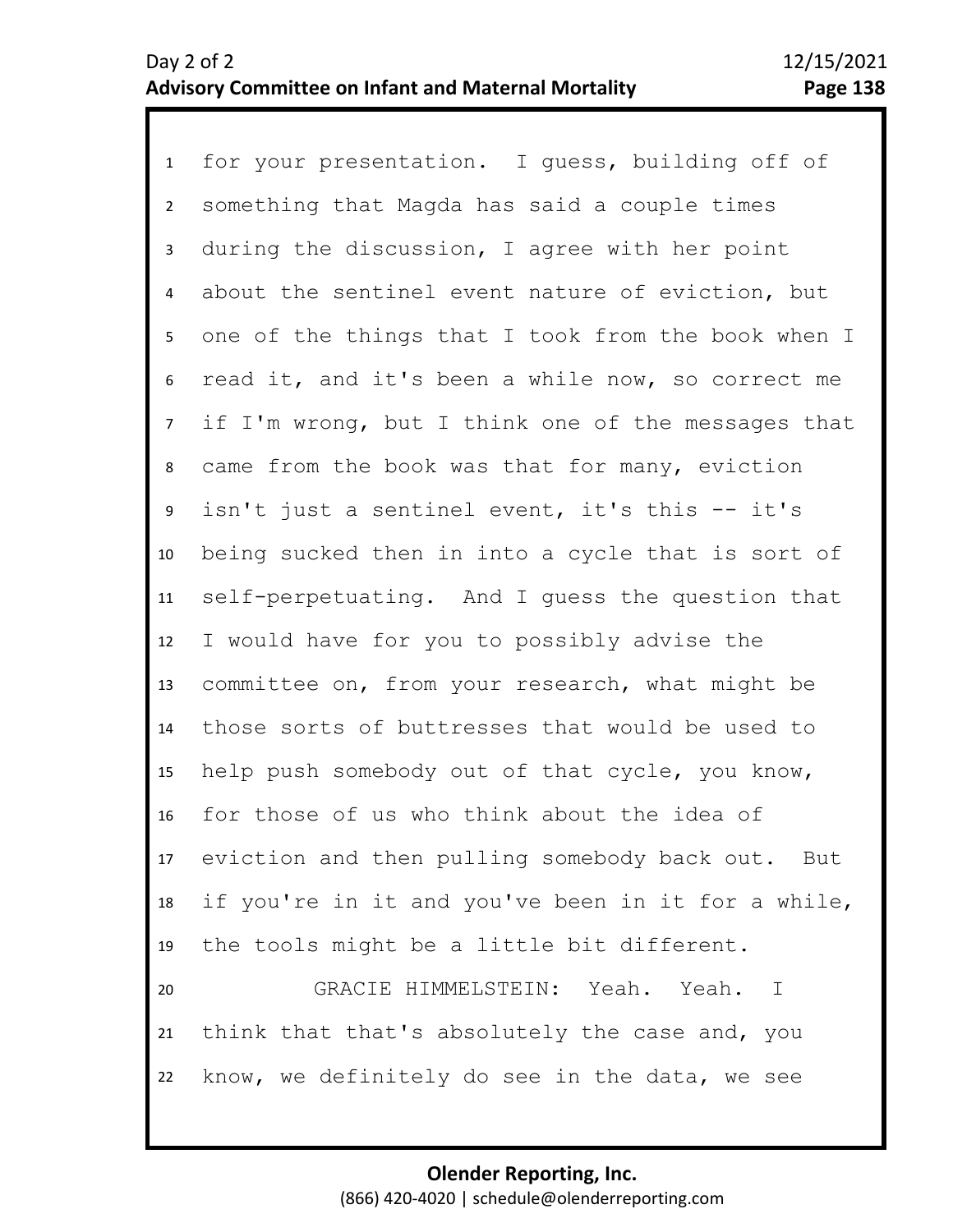1 that there are folks that are serially evicted and 2 3 4 5 6 7 having repeated evictions. I should just say that particularly, you know, when we look at the effects on infant health, it doesn't matter if you're serially evicted or if it's just one eviction. We see the sort of the same decrements there.

9 10 11 12 13 14 15 8 In terms of your question though about the sort of cycle of events and what we can do to intervene on somebody who is sort of, you know, having multiple evictions, and I do  $-$ - I agree with you, I think that some of the sort of housing vouchers, housing assistance that we might typically think of could be challenging in that case.

16 17 18 19 20 21 22 I do think, you know, pregnancy is an interesting time because folks are coming into contact with social workers and physicians and other clinicians, you know, often during that pregnancy and that offers sort of a particular moment for intervention in terms of getting people hooked up to the services that they need.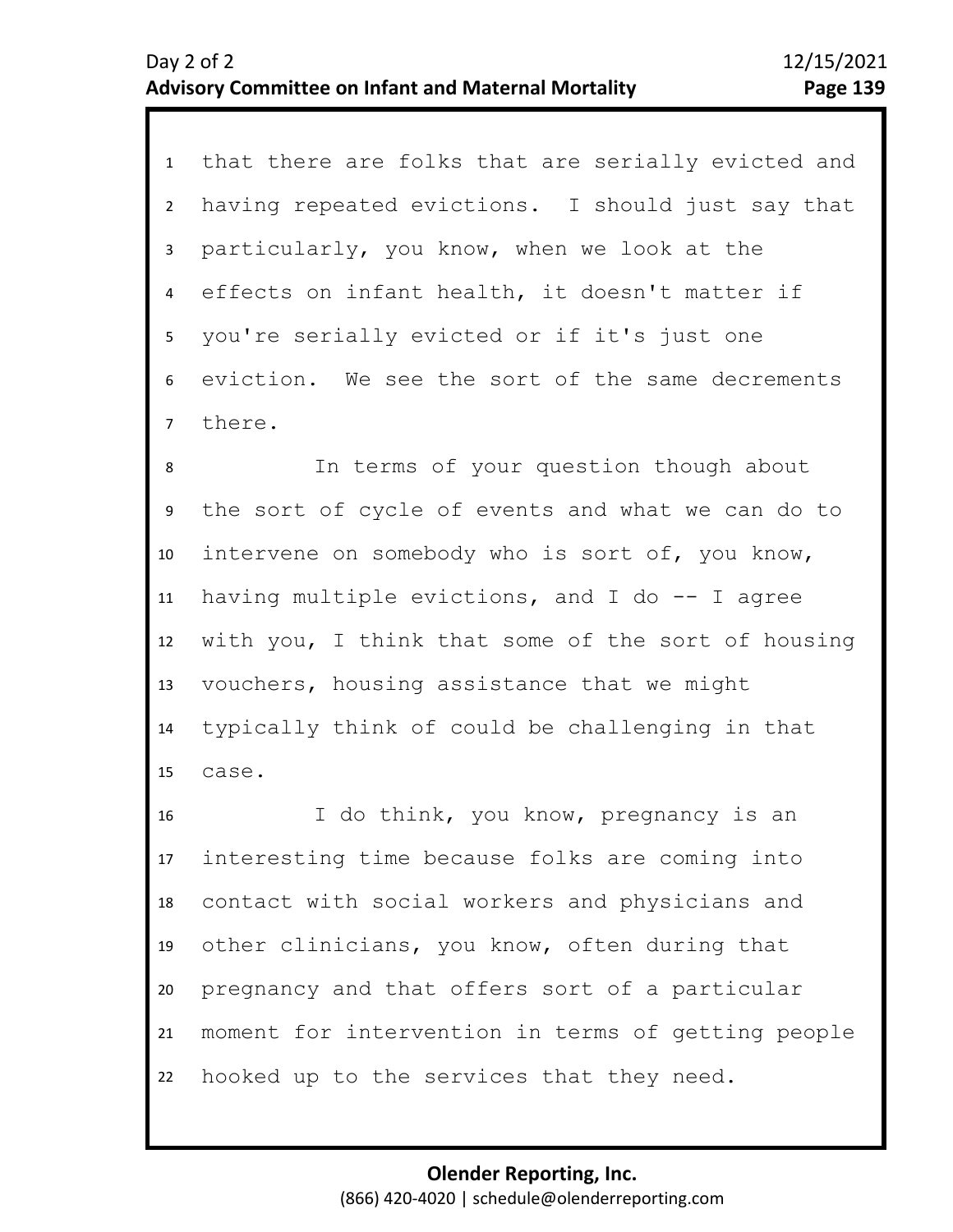1 So, yeah, I wish I had a better answer 2 3 4 8 9 10 11 12 13 14 15 16 17 18 19 20 21 22 5 7 6 about how -- how we could help those folks, but I do think that seeing pregnancy as an opportunity to intervene, both on those serially evicted and those evicted once is a particularly important point. LEE WILSON: Thank you. MAGDA PECK: Thank you for the question. I'm going to close this out with a commentary and to introduce it, I want to acknowledge this thoughtful literature review by Jason Reese [phonetic] that appeared couple of months ago identified multiple ways to influence change. So, I want to respond to Lee's question with the framework that Dr. Reese put forth in his review. One is that we have to start by better understanding housing in its historic and contemporary social context. It is a determinant of health if you read the Color of Law, if you go back in time, much like the antecedents to structural racism. Housing has its own structural impediments baked in and the more we understand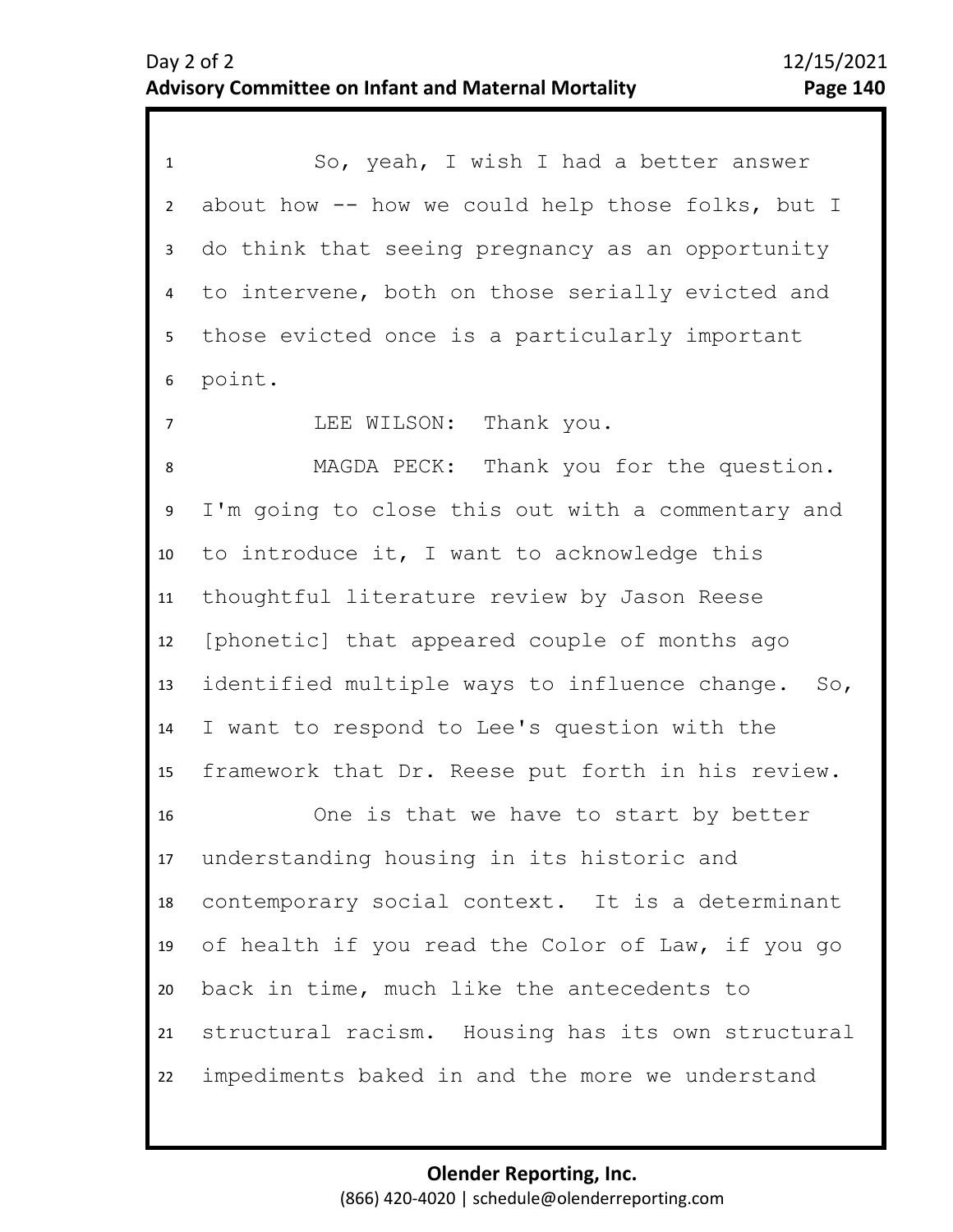1 the historical contemporary dynamics, the better 2 3 4 8 9 10 11 12 13 14 15 16 17 18 19 20 21 22 5 7 6 we'll be able to align our work and health equity to include that housing focus. Second is that housing is both a stressor and the stress. It is one of these wonderful moebius [phonetic] where it both stresses women and can be a prediction of increased stress and poor outcomes, and then it accumulates over time and it gets embedded in the ways that lives are structured, and so, particularly impacting Black, indigenous, and other persons of color. So, let's just look at how that flow around stress plays out specifically with eviction and with housing, more broadly. And last, housing can be a lever for health improvement. We have -- we have an open door that has not yet come to SACIMM from HUD and from researchers and Eviction Lab and others. This is our moment. So, in that spirit of what we can do to better inform, to leverage, and to put it in its context, I'm going to borrow an extra two minutes, Dr. Ehlinger, and ask Dr. Cernich if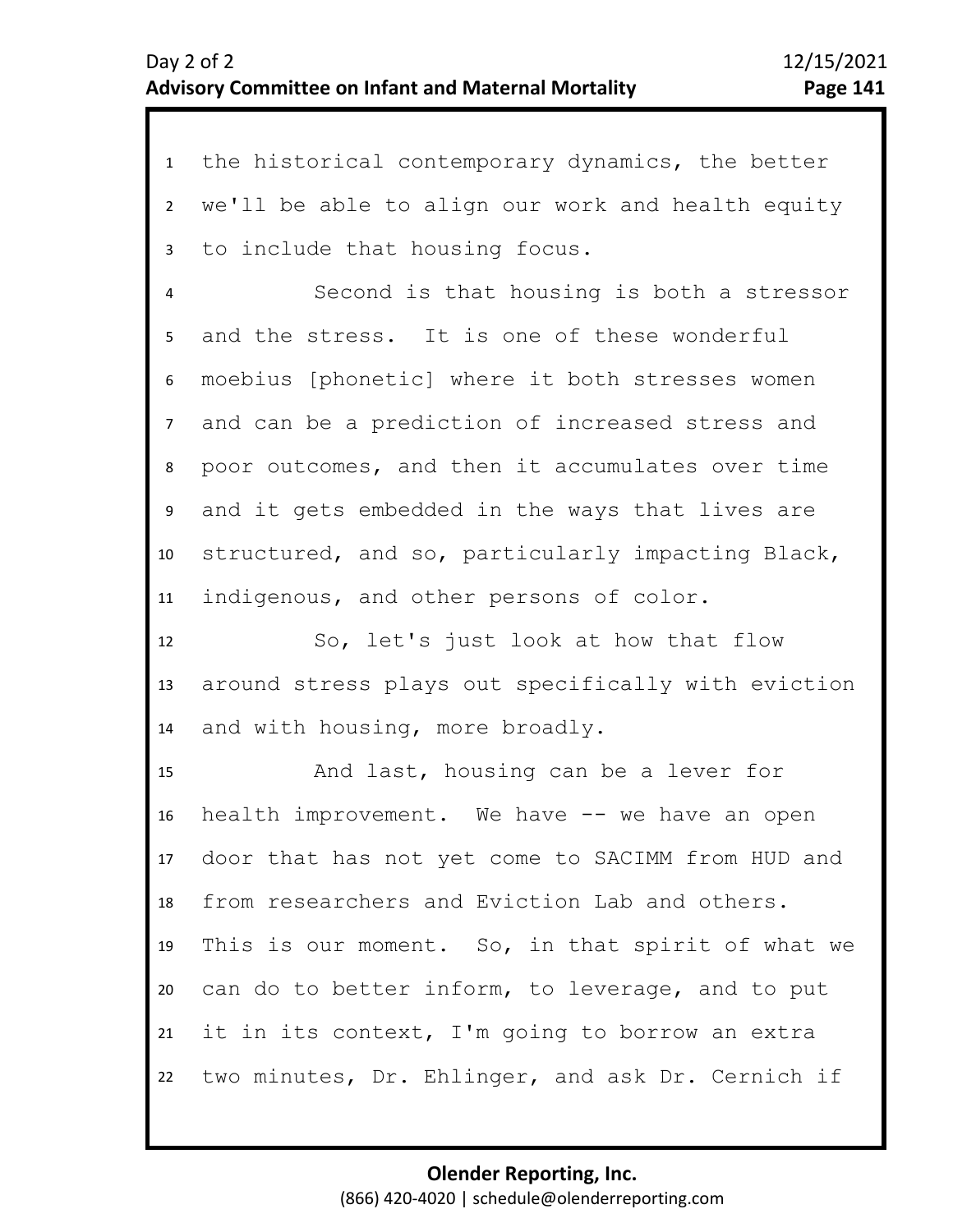1 she would give us some commentary because some of 2 3 4 5 6 7 the funding from NICHD has gone to the work that we heard talked about today. So, Alison, would you give us a commentary to come home, and then we will be following up as a committee to see what is possible and what influence we can have. Dr. Cernich.

9 10 11 12 13 14 8 ALISON CERNICH: Sure. Thank you, and thank you, Dr. Himmelstein. You know, we have - we have read your publication and many of the other publications coming out of some of our longitudinal studies and some of our population health centers with -- with great interest around these -- these issues.

15 16 17 18 19 20 21 22 I think I can -- I can be very brief. I think, number one, and I think the point about the second and third trimester is really notable. There is a different inflammatory environment in pregnancy, and so, I think even from the perspective of biology and health, these events are not just events in the social sphere. They are events that impact the health of the person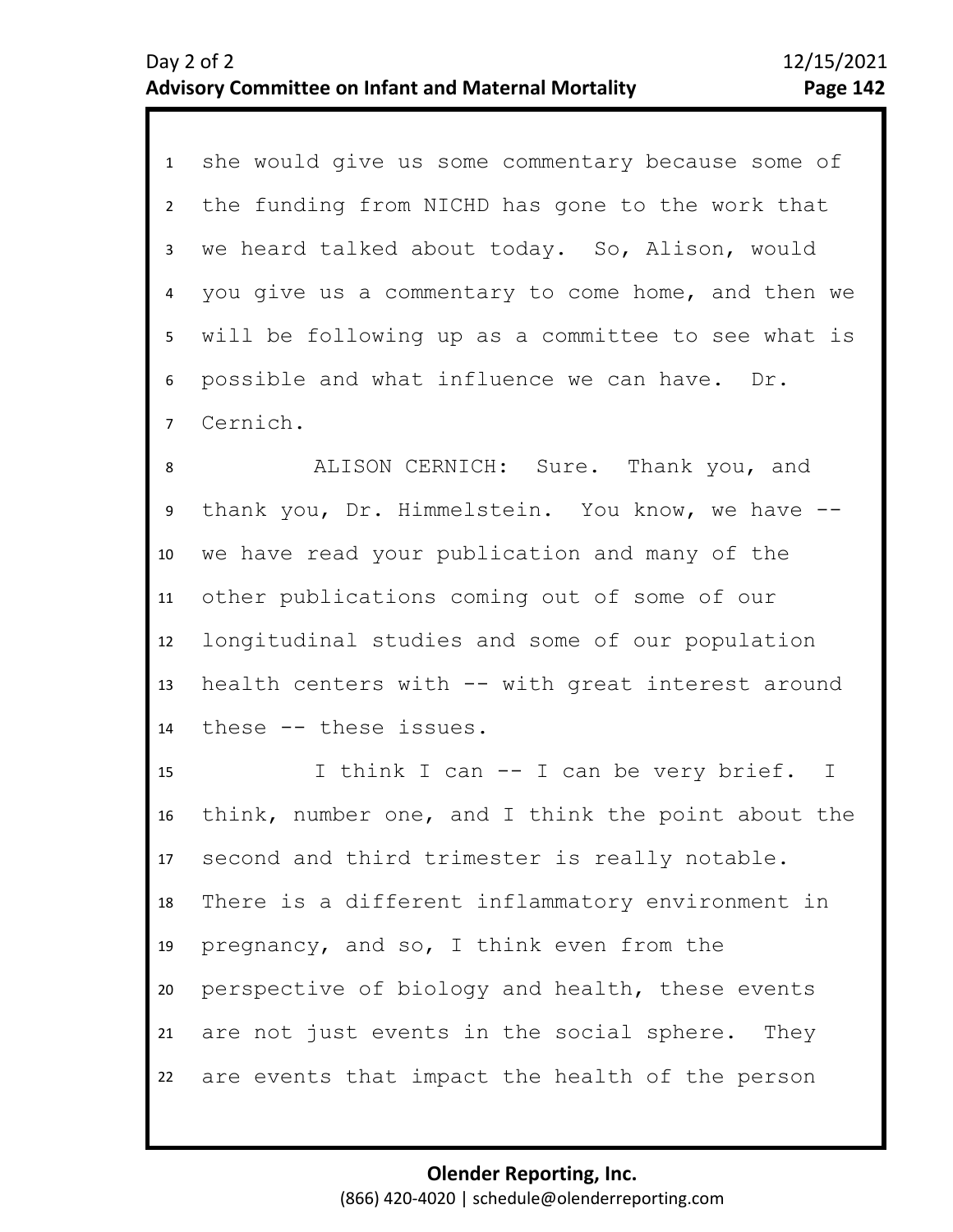1 because of their impact on the health of the body, 2 3 4 5 6 10 11 12 7 9 8 and we do provoke actual responses behind the biology through our social determinants of health. I think the other main point is that some of these folks are multiply disadvantaged. They have the disadvantage of lower educational attainment. They have race and ethnic challenges. They have lower SES. And so, their opportunity to move to better environments is limited. We had a recent publication last week that even looked at police presence in neighborhoods and how that impacted maternal health.

13 14 15 16 17 18 19 And so, I think just the environment in which one lives, regardless of their eviction status, I think we need to understand the multiple disadvantages that individuals are encountering and how that influences their health, specifically the health of mothers and babies and parents and babies.

20 21 22 And I think, you know, finally, when I think it's one of the things that we mentioned, we mentioned that -- there was a mention of the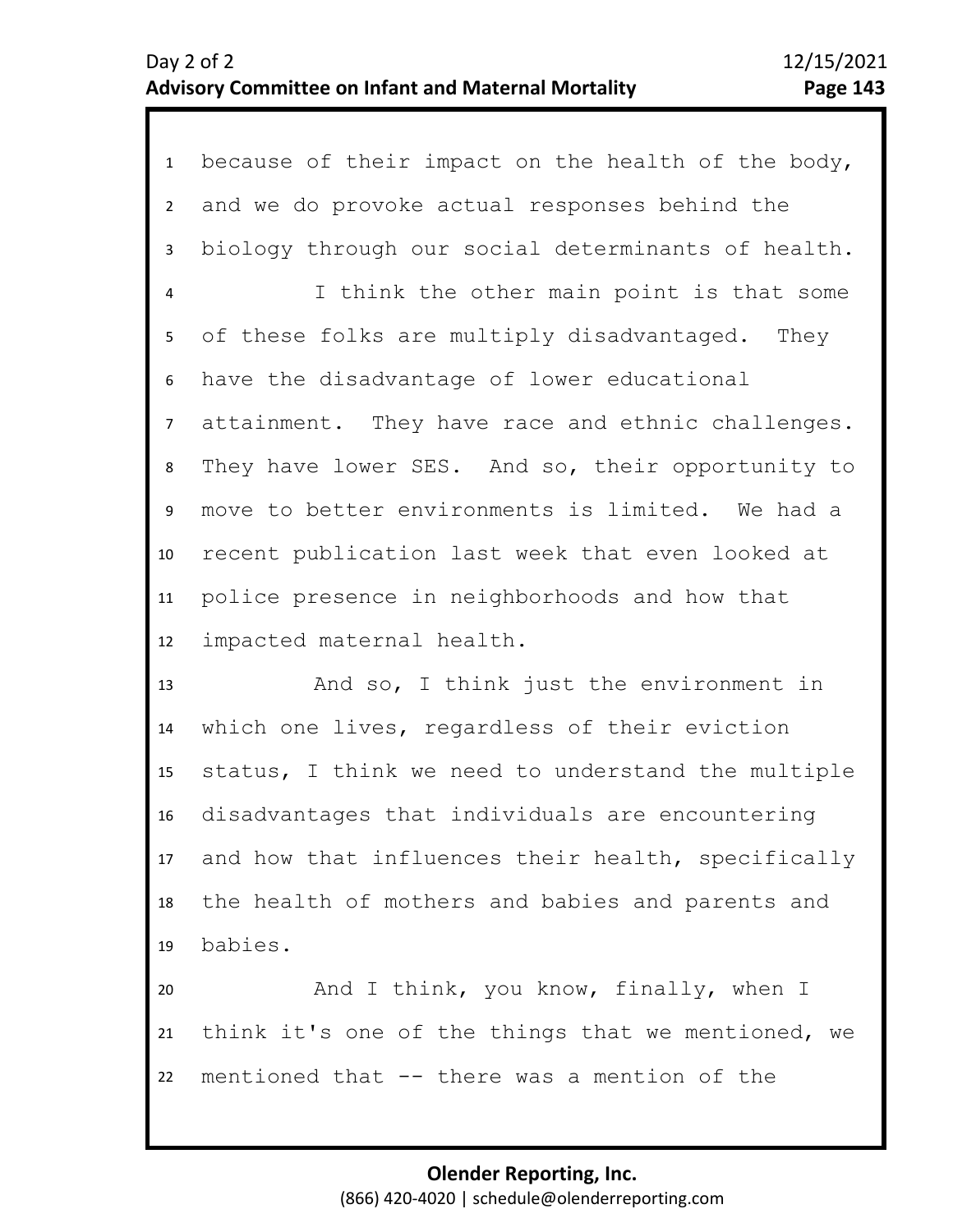| $\mathbf{1}$   | Fragile Families Study, and I think one of the     |
|----------------|----------------------------------------------------|
| $2^{\circ}$    | things that our longitudinal data allows us to do  |
| $\mathbf{3}$   | is to look at the intergenerational transmission.  |
| $\overline{4}$ | I think the thing that we sometimes forget, is     |
| 5 <sub>1</sub> | this is not just one parent and one child and has  |
| 6              | been mentioned across. Even genetically, this is   |
| 7 <sup>7</sup> | past those stress responses, those                 |
| 8              | intergenerational traumas are past. And so, we     |
| 9              | don't recognize that, and I think this kind of     |
| 10             | gets to the question about the time period of      |
| 11             | impact. The time period of impact is not just      |
| 12             | around the pregnancy or the postpartum period.     |
| 13             | The time period of impact is the life of that      |
| 14             | parent and the life of that child and the          |
| 15             | transmission across the generation.                |
| 16             | And so, I think it's really important for          |
| 17             | us to remember that these are heritable responses, |
| 18             | these are heritable influences. And if we do not   |
| 19             | try to disrupt them, we really are putting         |
| 20             | ourselves in the position where we will allow      |
| 21             | these health disparities to continue.              |
| 22             | So, that's my brief commentary, Magda,             |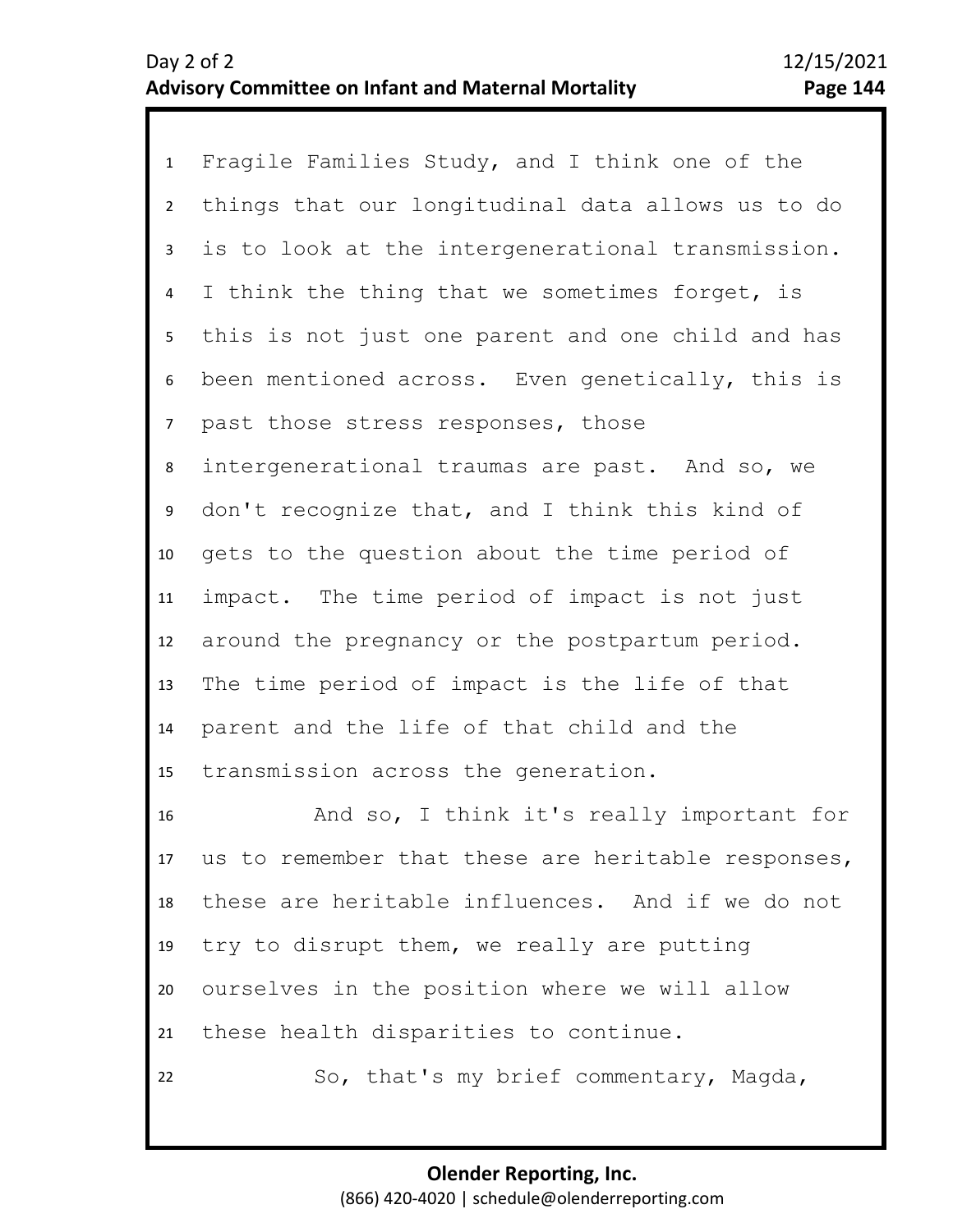| $\mathbf{1}$    | and I thank the committee for the opportunity to   |
|-----------------|----------------------------------------------------|
| $2^{\circ}$     | help shape this and to really -- to hear some      |
| $\mathbf{3}$    | really great research and policy in this area.     |
| $\overline{a}$  | So, thanks so much.                                |
| 5               | MAGDA PECK: Thank you so much, Alison.             |
| 6               | Thank you, Gracie. And let's all give them an      |
| $7\overline{ }$ | appropriate round of applause. You could even      |
| 8               | take yourselves off of mute to make that happen.   |
| 9               | Dr. Ehlinger, thank you for letting us borrow the  |
| 10              | five minutes back. And with that, I pass it on to  |
| 11              | you just segue into a break and the rest of the    |
| 12              | day. This is a conversation for action to be       |
| 13              | continued with urgency and purpose. All the best,  |
| 14              | thank you.                                         |
| 15              | EDWARD EHLINGER: All right. Well,                  |
| 16              | thanks to everybody on the panel, and great        |
| 17              | discussion, lots of questions were raised. It      |
| 18              | really struck me how physicians and clinicians are |
| 19              | getting involved. Vote ER, where the docs          |
| 20              | actually talking about voting made a difference.   |
| 21              | Docs need to talk about housing and health         |
| 22              | professionals need to talk about housing. Lots of  |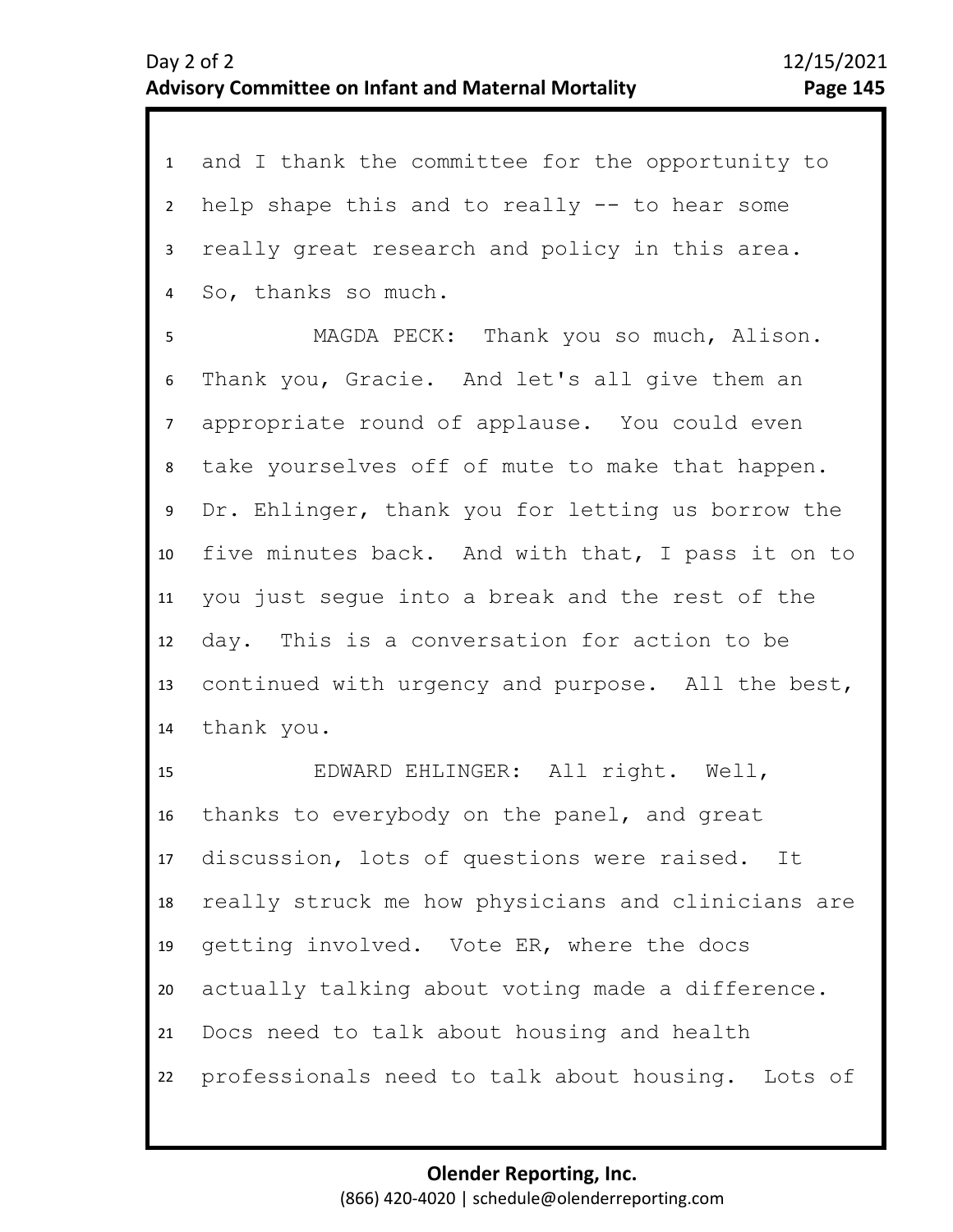1 -- lots of food for thought and more conversation 2 3 4 8 9 10 11 12 13 14 15 16 17 18 19 20 21  $22$ 23 24 25 26 5 6 7 is needed. But what is needed right now is a tenminute break. So, we will be back in ten minutes. **BREAK PLANNING FOR A FUTURE EVIDENCE REVIEW AND DISCUSSION ON THE IMPACT OF ABORTION ON INFANT AND MATERNAL MORTALITY** EDWARD EHLINGER: Welcome back, everyone. I hope we are all back and ready to enter into this homestretch of our two-day meeting. A lot of stuff going on and as I mentioned in my beginning conversation this morning that -- about fingerprints on SACIMM. My fingerprints are all over this session and I acknowledge that because our charge as SACIMM is to address the impact or address the issues that impact infant and maternal mortality and morbidity, and abortion is one of those issues. But because of its controversial nature, it is a difficult issue to address. Many people believe that because discussions about abortion mostly revolve around issues of values and morality, where there are often irresolvable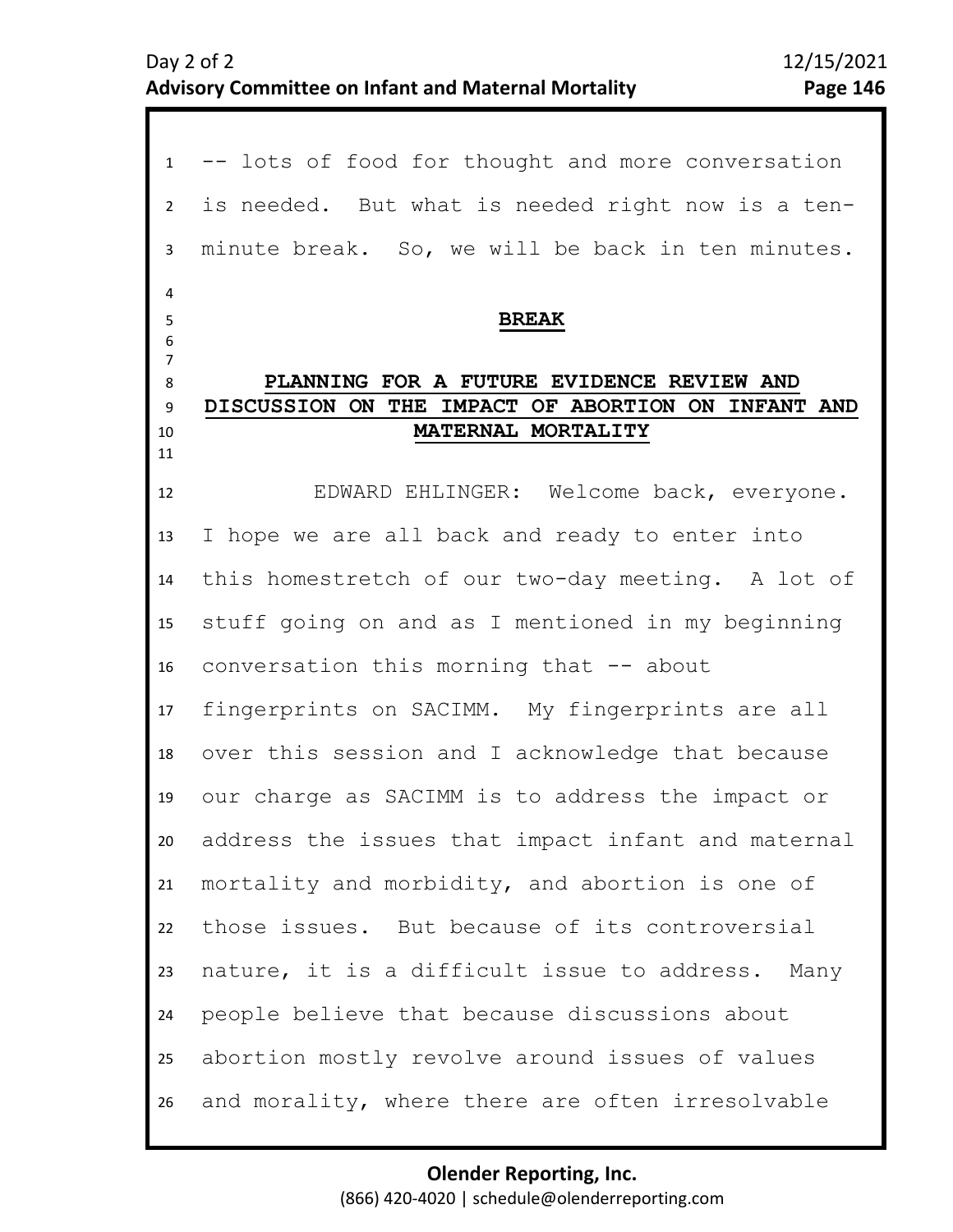1 conflicts, we can't have a productive conversation 2 3 4 5 about abortion. But it is a public health issue that has implications for the health of mothers and infants. So, I think we need to talk about it.

7 8 9 10 11 12 13 14 15 16 17 18 19 20 6 I also believe that there are objective data about the impact of abortion on maternal and infant mortality that could be the basis for a productive discussion on the issue. That's why I've added this session to our agenda, to help us develop a frame for a future discussion of abortion. We won't discuss abortion at this time, but we're going to be talking about a frame for discussion of abortion that doesn't address the legality or the morality but focuses on scientific evidence and research. So, the next slide, I have -- I looked at the -- our charge, and this is our charge. I just want to make sure that we stay within our charge and the description of duties of SACIMM from our charter.

21 22 With the goal of reducing infant and maternal mortality and morbidity and improving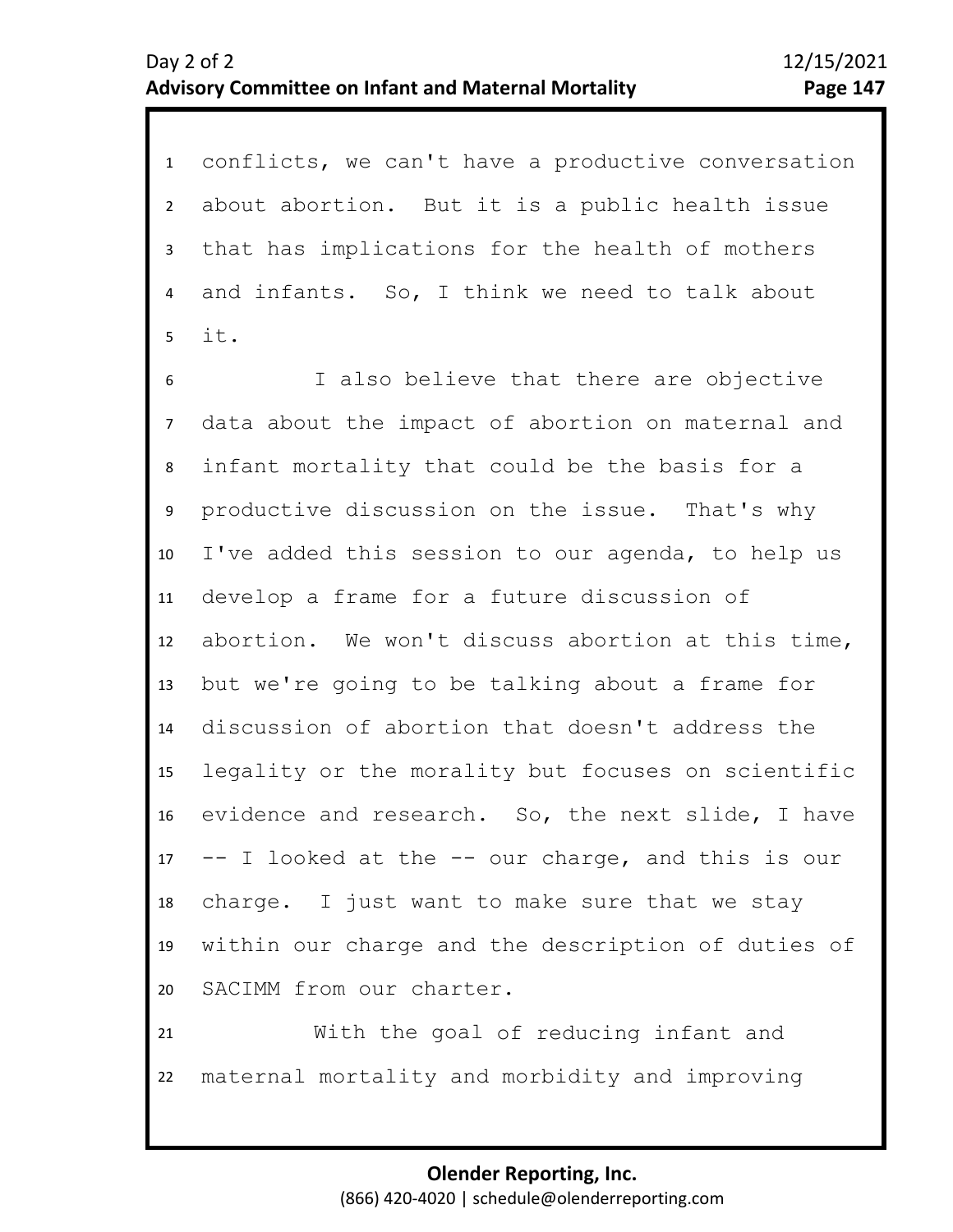1 health status before, during, and after pregnancy, 2 6 7 8 9 10 11 12 13 14 15 16 3 5 4 SACIMM advises the Secretary of the Department of Health and human services on the following: Department activities, partnerships, policies, and programs. How best to coordinate federal, state, local, and tribal governmental efforts. How to influence similar efforts in the private and voluntary sectors. Also, on factors contributing to disparities and equity seen in birth outcomes for women infants. And the health, social, economic, environmental factors contributing to the inequities and policies, programs, resources, instructional systems, level changes required to address the disparities and inequities in infant mortality related to adverse birth outcomes and maternal health outcomes.

17 18 19 20 21 22 That is our charge. That is the description of our duties. So, with that scope of SACIMM's charge and duties, what questions should SACIMM consider regarding future evidence review and discussion of the impact of abortion on infant and maternal mortality?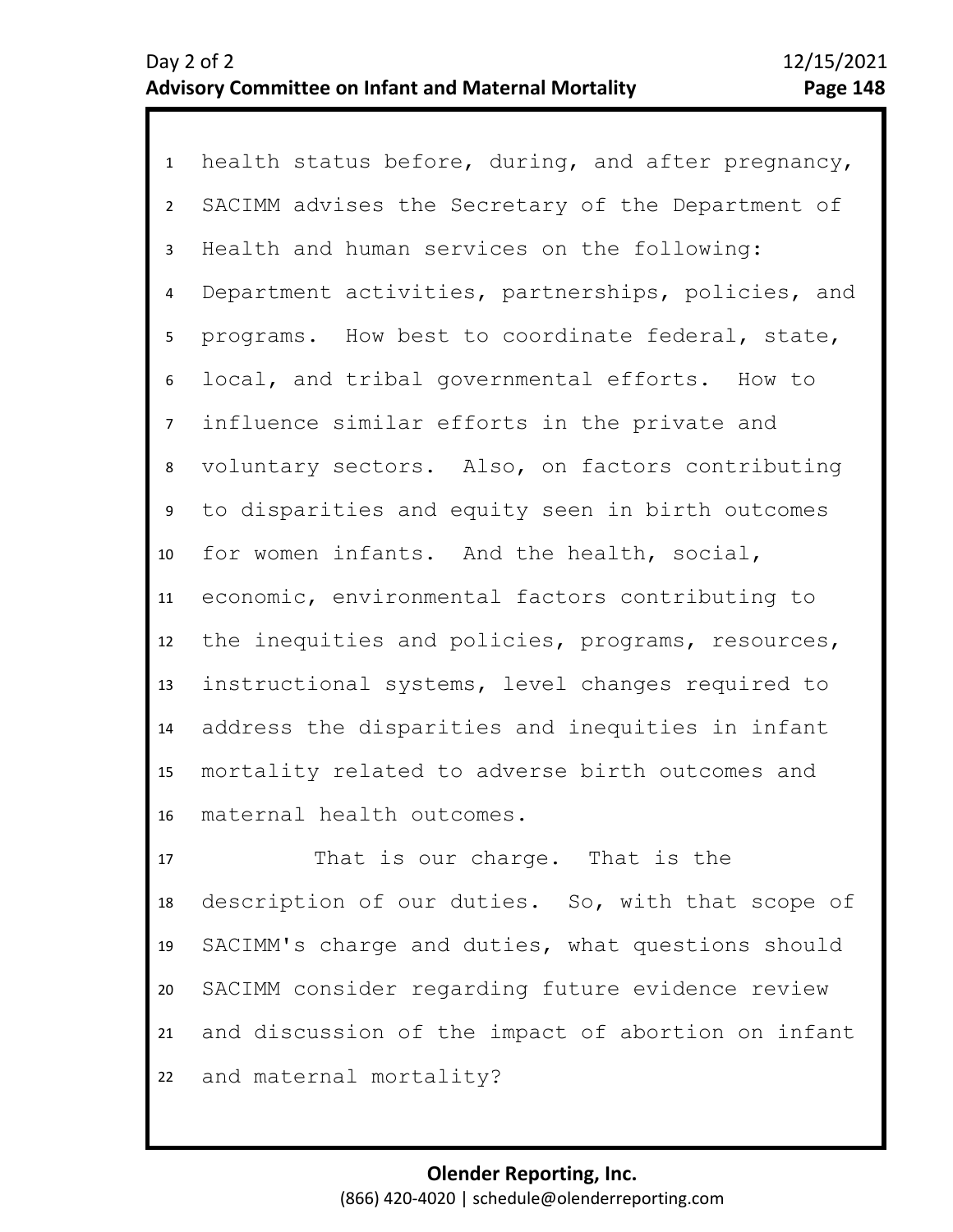1 I raise that question. I'm going to want 2 3 4 5 9 10 11 12 13 14 15 16 17 18 6 8 7 all of you -- and I'm going to turn it over to Glenda Eoyang shortly to tell you the process - but I really would like for SACIMM members, both regular members and ex-officio members and members of the SACIMM Work Groups, to participate in this effort to raise the questions that SACIMM should consider regarding future evidence review and discussion of the impact of abortion on infant and maternal mortality. So, I now turn it over to Glenda Eoyang, Dr. Glenda Eoyang, who was with us a year ago talking -- using the power of questions as we talked about racism. So, Glenda, I turn it over to you. GLENDA EOYANG: Thank you, Ed. I really appreciate it and appreciate this opportunity to be with your community today.

19 20 21 22 So, in Human Systems Dynamics, we work in worlds that are complex and uncertain and difficult, challenging in many, many ways. But one of the things we know for sure is that inquiry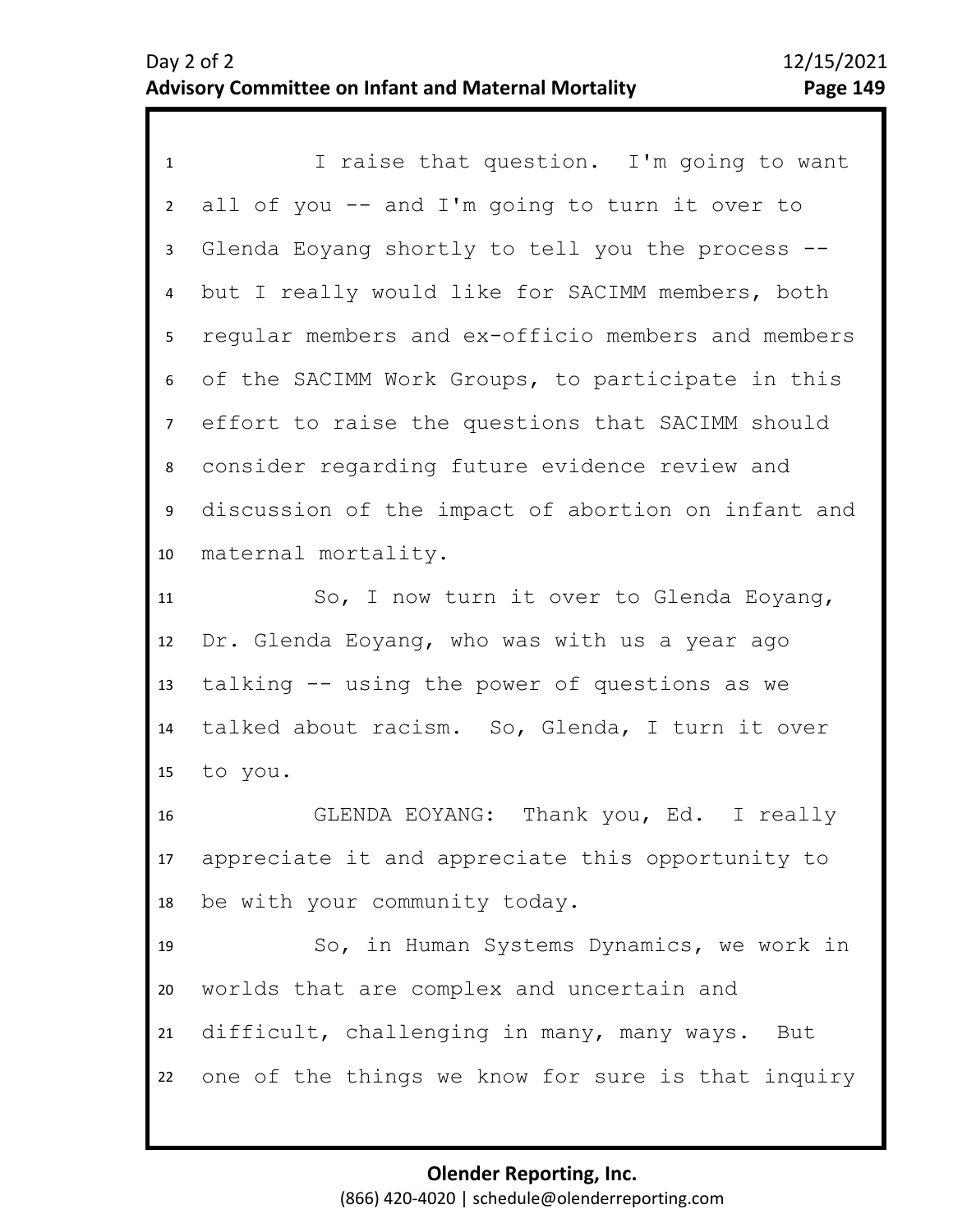1 can light the way through very difficult 2 3 4 8 9 10 11 12 5 7 6 challenging times. So, when we say inquiry, and this is what we're going to invite you into as we work in this very structured facilitation process. What we mean by inquiry is when you're stuck, you can find a way forward, and this is if you're stuck individually or if we're stuck as a community, the path forward opens when we're able to take our judgment that has us stuck and turn it into curiosity. Now, that's, not to say judgment is a bad thing. There are some times when you need to have

13 14 15 16 17 18 19 20 21 22 judgment. But when it has you stuck, you need to be able to open it into curiosity. When conflict has you stock, inquiry can help you into shared exploration. Inquiry can help turn defensiveness into shared exploration or assumptions into questions. And so, we find that this is a practice that rather than closing down options, possibilities for understanding others, and working together, inquiry helps to open up that space so that we can find some way forward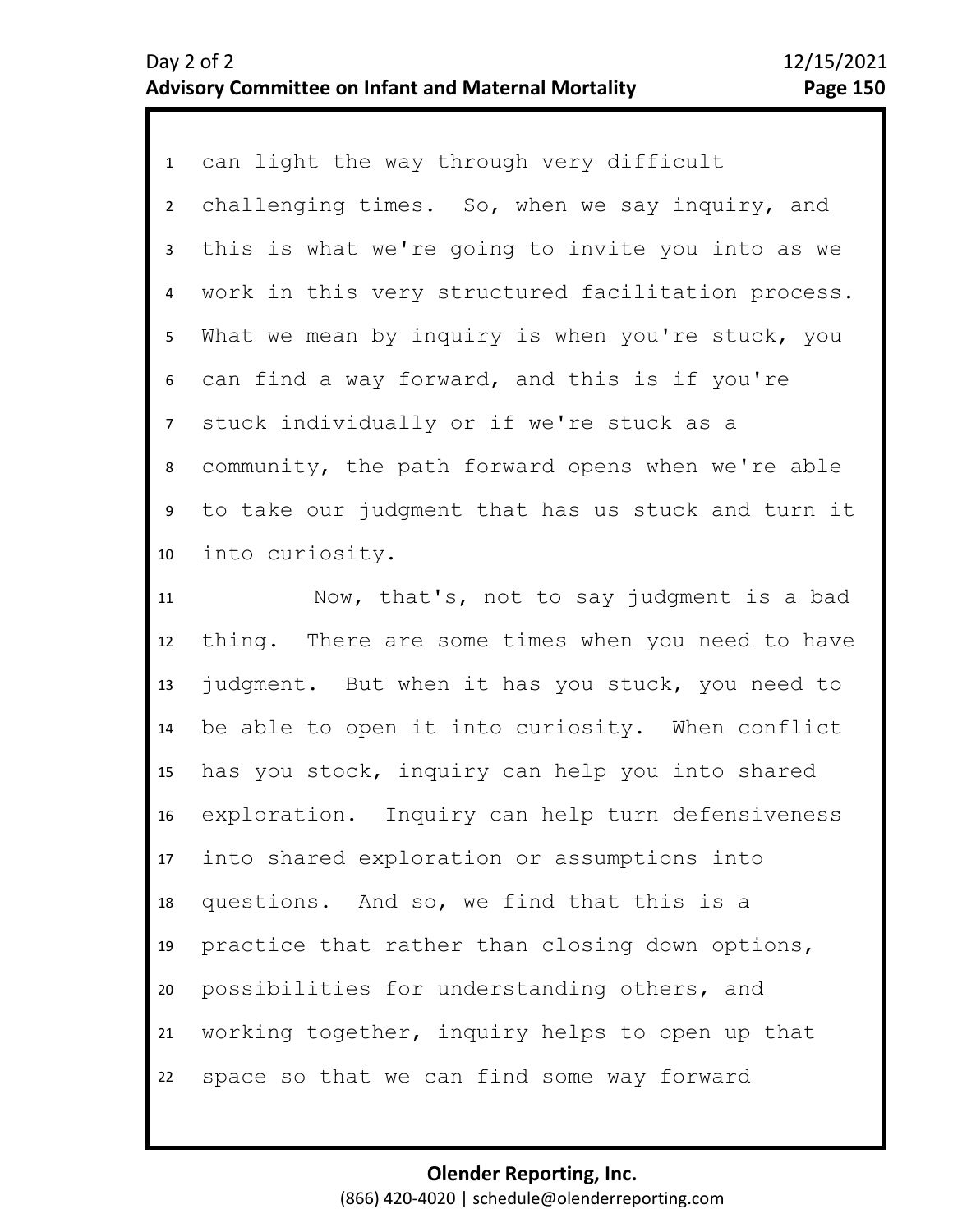| 1               | together. And we do this in a very simple but      |
|-----------------|----------------------------------------------------|
| $2^{\circ}$     | structured process. It's called the power of       |
|                 |                                                    |
| $\mathbf{3}$    | inquiry. And it's a practice that will help        |
| 4               | groups. It's helped many different groups find     |
| 5               | action in complex situations.                      |
| 6               | So, the first step in the power of                 |
| $7\overline{ }$ | inquiry is that a question is framed, and Dr.      |
| 8               | Ehlinger has given us the question. We will be     |
| 9               | going back to it in a moment, so it stays tight in |
| 10              | your mind.                                         |
| 11              | Then we ask questions. Now, those                  |
| 12              | questions are not answered at this moment. We      |
| 13              | collect them. And by collecting them, we have a    |
| 14              | chance to surface the questions we may hold and    |
| 15 <sub>1</sub> | listen to others' questions, and in this           |
| 16              | particular case, we want to make sure that we      |
|                 | 17 follow the rules of inquiry.                    |
| 18              | We'll give you a bit of time to think              |
| 19              | about questions, evidence-based questions you're   |
| 20              | aware of and would like to share.                  |
| 21              | We're focusing specifically on objective           |
| 22              | evidentiary questions or sources of evidence.      |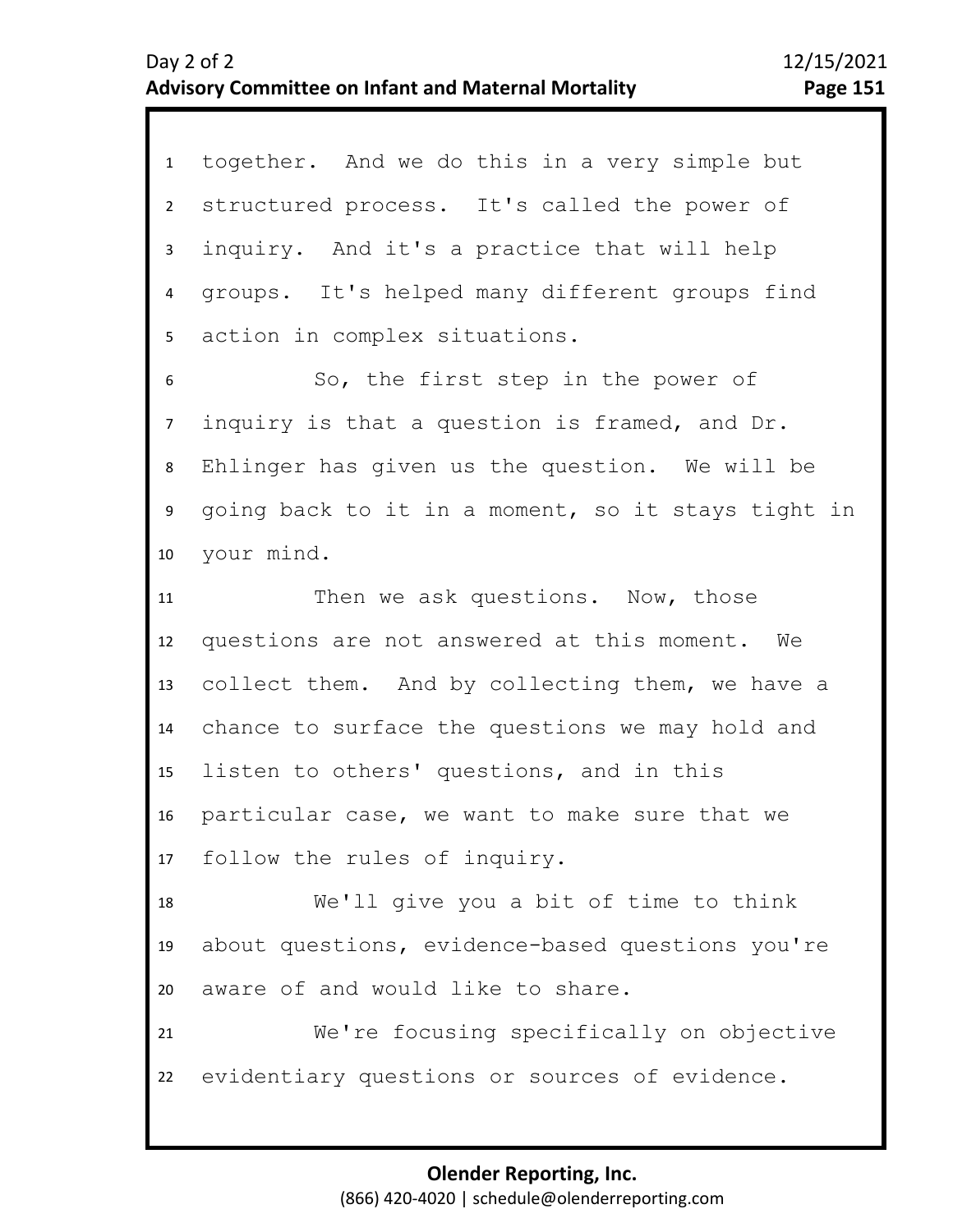1 Now, this may be in the past, research that's been 2 6 7 8 9 10 11 12 13 14 15 16 17 18 19 20 21 22 3 5 4 done, evidence that currently exists. It may be evidence that might be gathered and presented in future. And we'd like for you to listen to the questions that others ask and let them inspire you to questions of your own. And then we'll take a moment just to breathe deeply and reflect and then those questions collected will be passed on for later inquiry and use in a future conversation -- to design a future conversation. So, I invite you to take a deep breath and what I'm going to ask you to do is to open your chat, if you would please. I'm going to open mine in this moment. And I'm going to ask you to type your questions into chat and when you type a question, I'll be tracking and that will be the way to queue you up. I'll see your name, I'll call your name, and I'll ask you to speak your question out loud, not a story about it, not background, not explanation of why. Simply read the question aloud and then we'll go to the next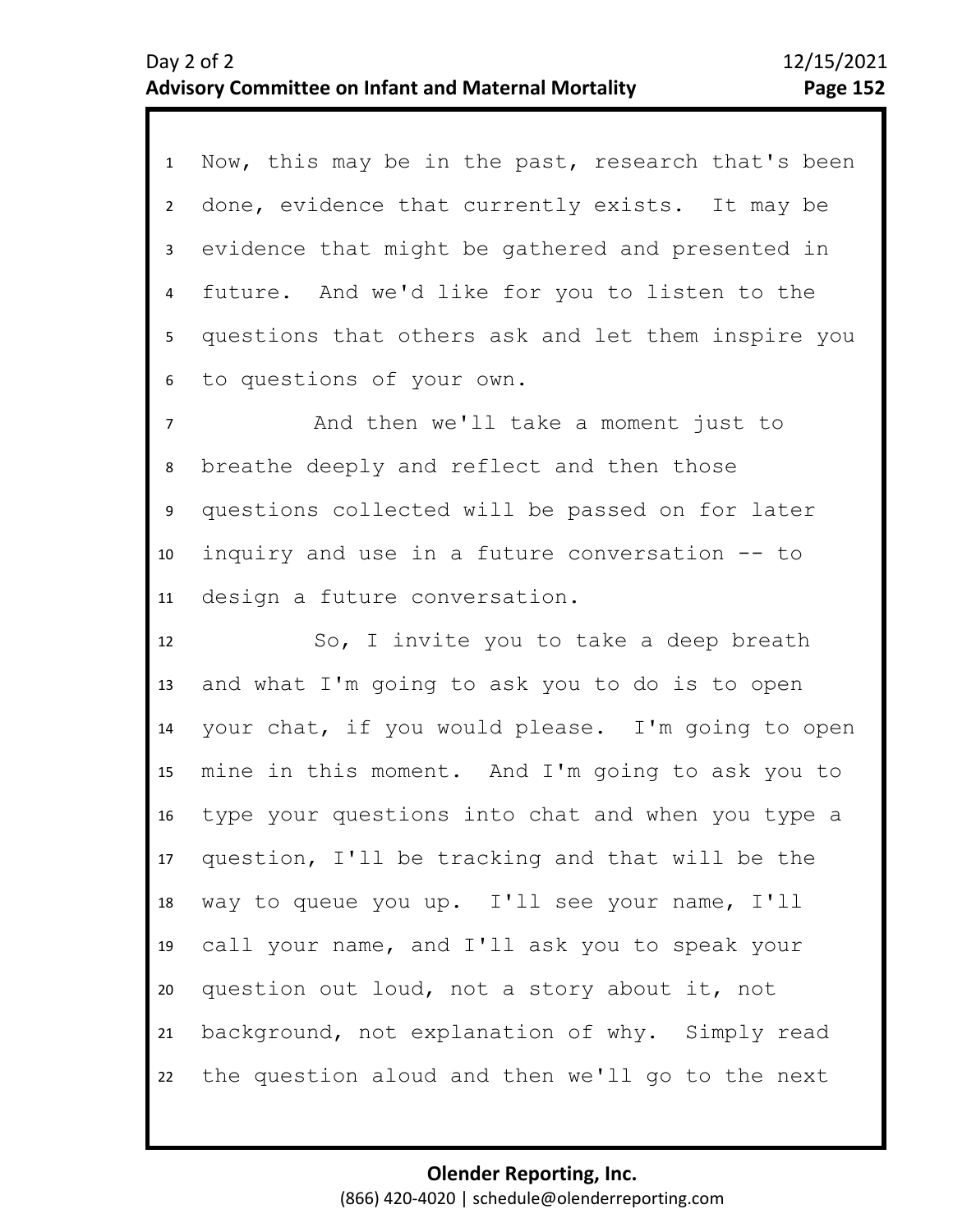```
1 person.
```

| $\overline{2}$ | We're going to do this for about ten               |
|----------------|----------------------------------------------------|
| 3              | minutes. But, before we step into that, I'm going  |
| 4              | to give you just three minutes of quiet time to    |
| 5              | write on a piece of paper questions that you might |
| 6              | want to ask, questions that you think that SACIMM  |
| $\overline{7}$ | should deal with in the future around the evidence |
| 8              | base. So, three minutes starting now. Breathe      |
| 9              | deeply and collect your questions.                 |
| 10             | PAUL JARRIS: Could you put the charge              |
| 11             | back up, Ed?                                       |
| 12             | EDWARD EHLINGER: Go to the previous                |
| 13             | slide.                                             |
| 14             | GLENDA EOYANG: There we go. Thank you.             |
| 15             | [Three-minute pause.]                              |
| 16             | BELINDA PETTIFORD: Glenda, do you want             |
| 17             | us to be sending our questions now or are we in    |
| 18             | this waiting period?                               |
| 19             | GLENDA EOYANG: You can -- you can either           |
| 20             | put them in now, or you can put them in later.     |
| 21             | That's fine. We'll be speaking them. We have       |
| 22             | about thirty seconds, and then we'll start         |
|                |                                                    |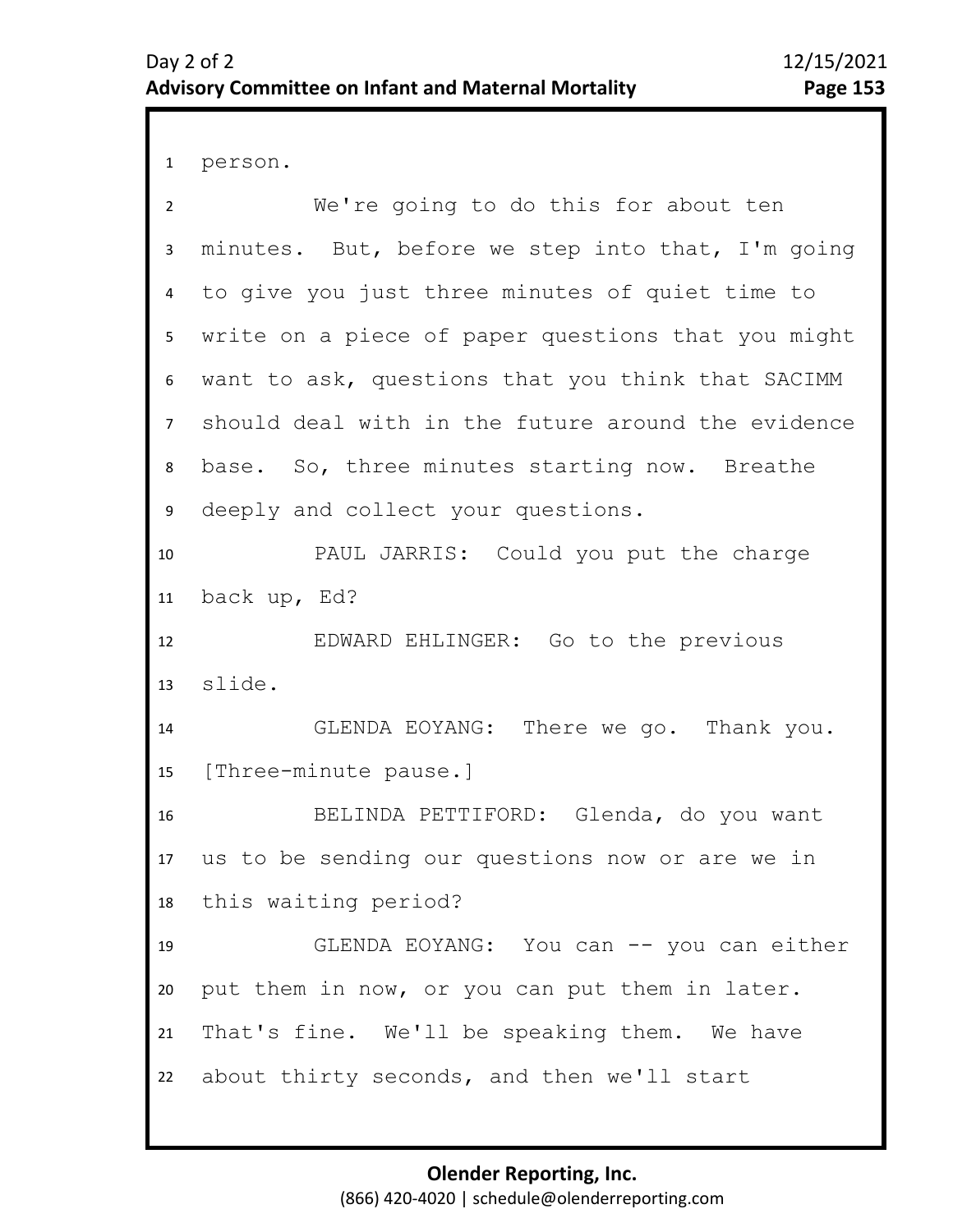1 speaking them out. They'll come up in the same 2 3 4 8 9 10 11 12 13 14 15 16 17 18 19 20 21 22 5 7 6 sequence regardless of whether you put in now or later. EDWARD EHLINGER: And I understand there may be -- there may be some folks who don't want to ask any questions and have their name addressed to it. If you wanted to just send me a private chat, I can, you know, you know how to do that by just get me on there and since -- and it wouldn't be -- your name wouldn't be noted on the overall chat. GLENDA EOYANG: And that will not be included in the final chat. So, if you prefer to send one anonymously, you can send it privately to Ed. Okay, thank you. That's our three minutes. I'm going to make apologies ahead of time if I mispronounce names, but I will do my best. So, let's start with Jeanne Conry. Would you like to say your question, please? JEANNE CONRY: Certainly. What is the impact of restricting access to abortion on maternal health and maternal mortality --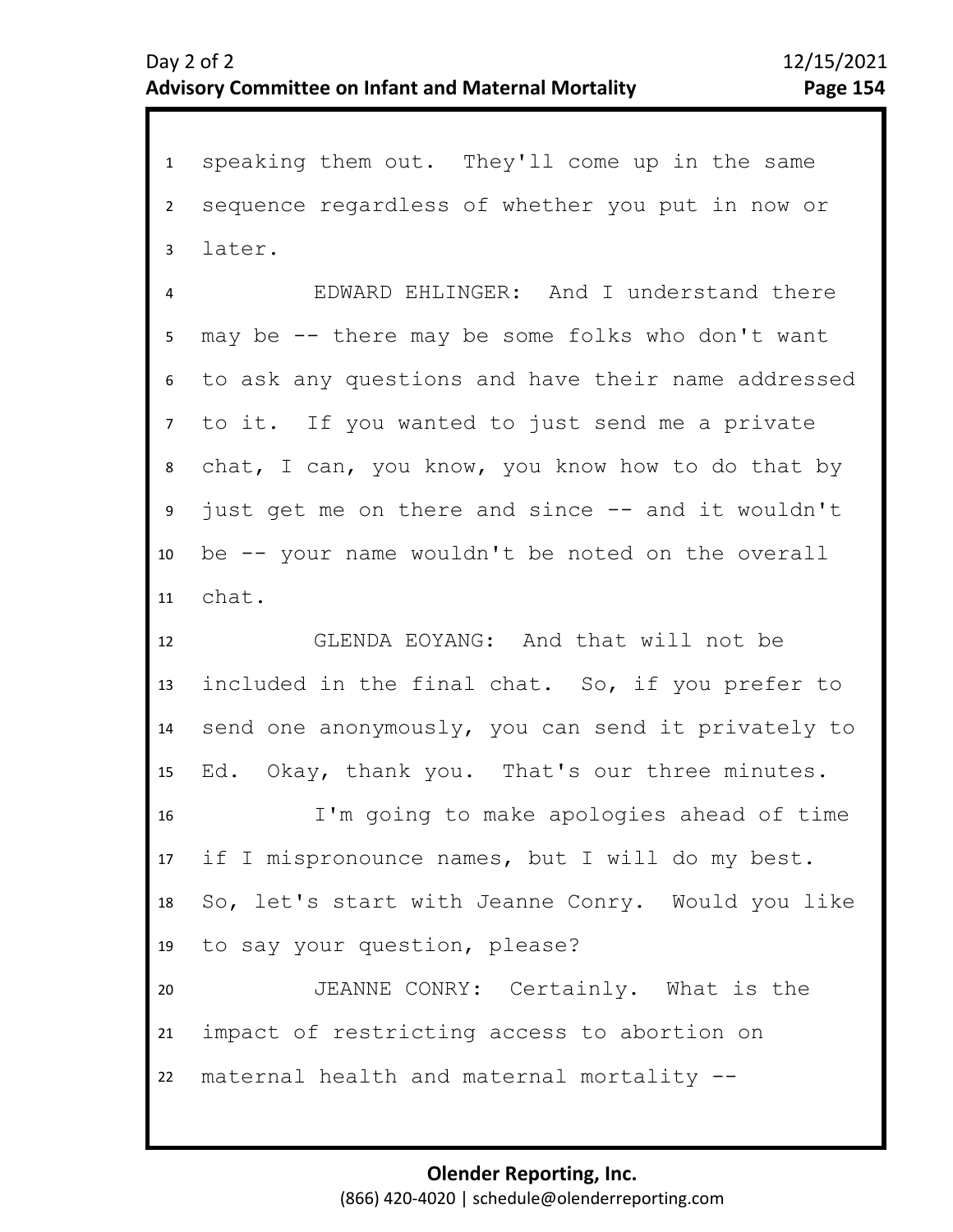1 morbidity, mortality? 2 3 4 8 9 10 11 12 13 14 15 16 17 18 19 20 21 22 5 7 6 GLENDA EOYANG: Thank you. Janelle Palacios, please. JANELLE PALACIOS: Sure. What are the socioeconomic effects of having access to abortion or not having access to abortion for women, families, communities, and populations? GLENDA EOYANG: Thank you, and you have a second? JANELLE PALACIOS: Yes, I do. I have -- I'm scrolling find it. GLENDA EOYANG: I believe that the next one is what are the socioeconomic effects of not having access to abortion. JANELLE PALACIOS: I tied that in. I tied that in. I have a third. What are the links between abortion and contraception access and use? GLENDA EOYANG: Thank you. Jeanne Conry, I believe you have another. JEANNE CONRY: I'm just standardizing the definition to the infant mortality. How is infant mortality defined? I understand the definition of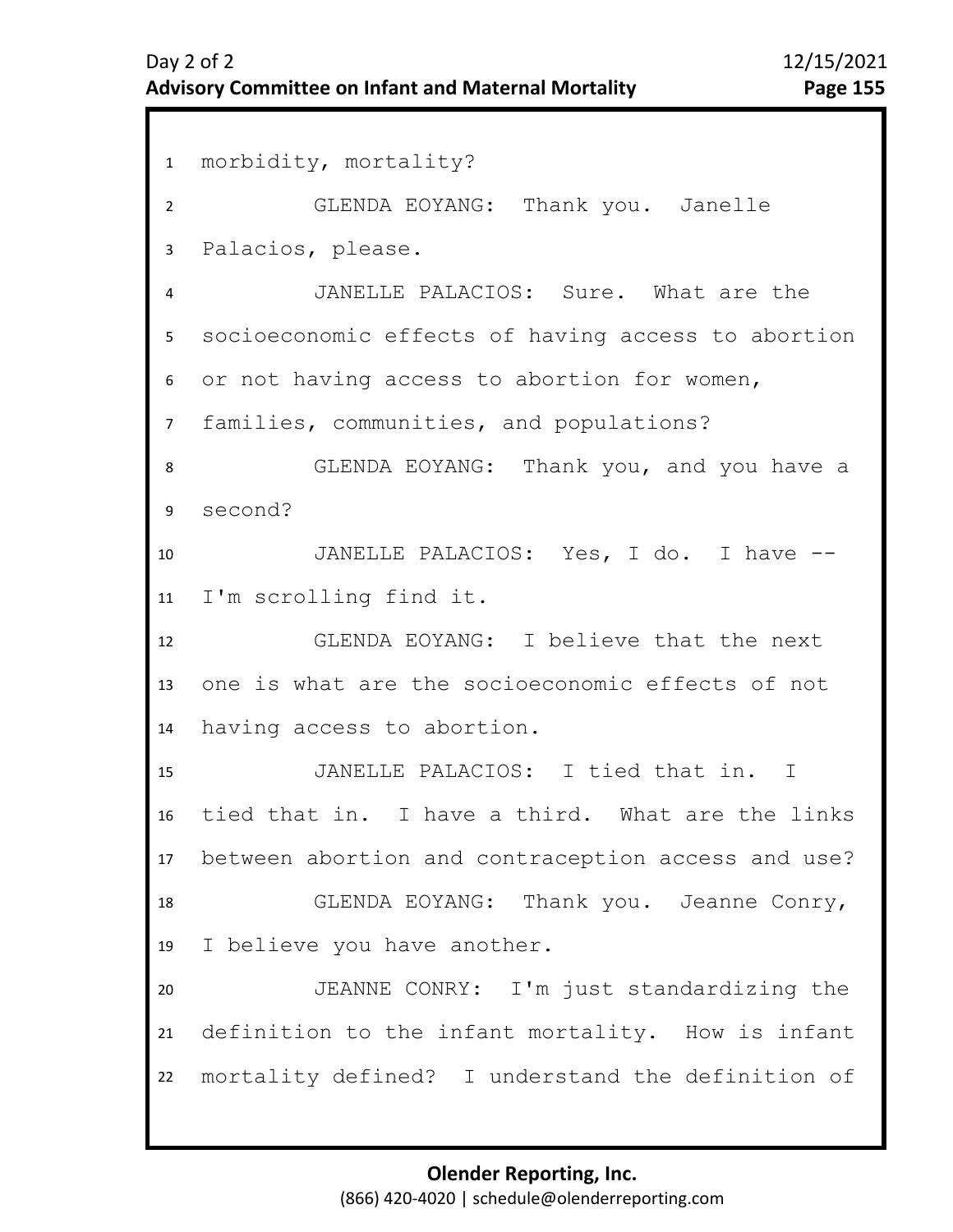1 mortality between birth and one year. So we have 2 3 7 8 9 10 11 12 13 14 15 16 17 18 19 20 21 22 4 6 5 agreement on a definition? GLENDA EOYANG: Excellent. Thank you. Colleen Malloy, please. Colleen Malloy. COLLEEN MALLOY: Yes. I just wrote why do women of color experience higher rates of abortion than other groups, but I just wanted to say like I kind of wanted to talk about preterm birth and how abortion fits into this. I don't know -- this seems like a different way to discuss this topic than we've discussed other things, but. GLENDA EOYANG: It is -- it is different, and I wonder if you might be able to frame the question around that topic so that it will be available for later conversation. COLLEEN MALLOY: Sure. GLENDA EOYANG: That would be great. Thank you. Paul Wise. PAUL WISE: Well, I'm not sure I'm following the rules here, so I apologize. GLENDA EOYANG: That's okay. PAUL WISE: I've built a career on doing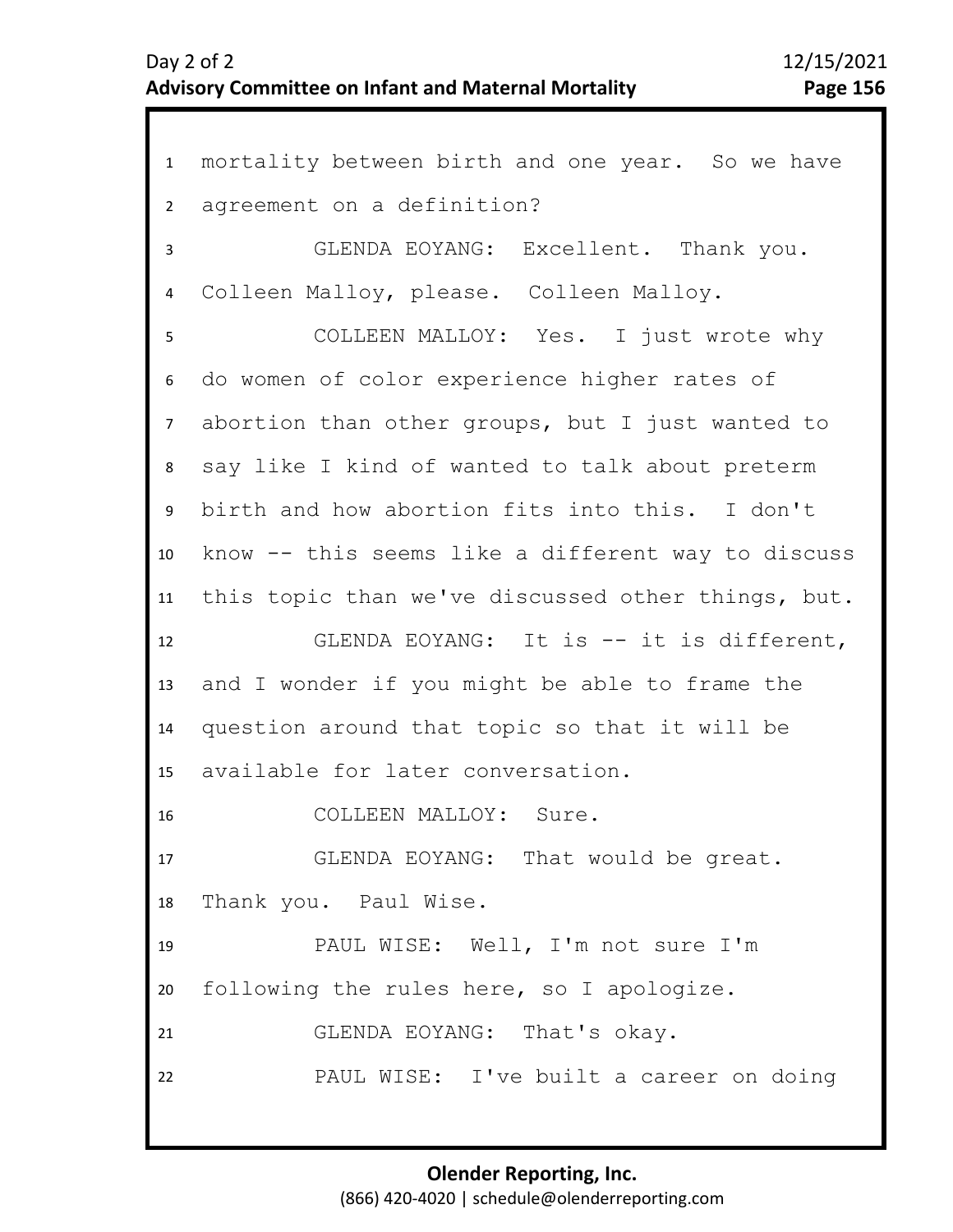|                 | that. My question is, does anyone really feel      |
|-----------------|----------------------------------------------------|
| 1               |                                                    |
| $2^{\circ}$     | that this process will immunize SACIMM from        |
| 3 <sup>7</sup>  | intense, likely lethal controversy, particularly   |
| $\overline{4}$  | if the less progressive Congress is elected in the |
| 5               | mid-term?                                          |
| 6               | GLENDA EOYANG: We are collecting                   |
| $\overline{7}$  | questions. Tara Sander, please, Sander Lee.        |
| 8               | TARA SANDER LEE: Yeah. So, my question             |
| 9               | is, what are the dangers to women in having an     |
| 10 <sub>1</sub> | abortion and what are the risks to future          |
| 11              | pregnancies and impact on preterm birth?           |
| 12              | GLENDA EOYANG: Thank you. Jeanne Conry.            |
| 13              | JEANNE CONRY: Uh-oh. Let's see. How                |
| 14              | does the death of a mother impact the health of    |
| 15              | her family and community?                          |
| 16              | GLENDA EOYANG: Thank you. Janelle                  |
|                 | 17 Palacios.                                       |
| 18              | JANELLE PALACIOS: What are the links               |
| 19              | between abortion and contraception access and use? |
| 20              | GLENDA EOYANG: Thank you. Belinda                  |
|                 | 21 Pettiford.                                      |
| 22              | BELINDA PETTIFORD: What is the impact on           |
|                 |                                                    |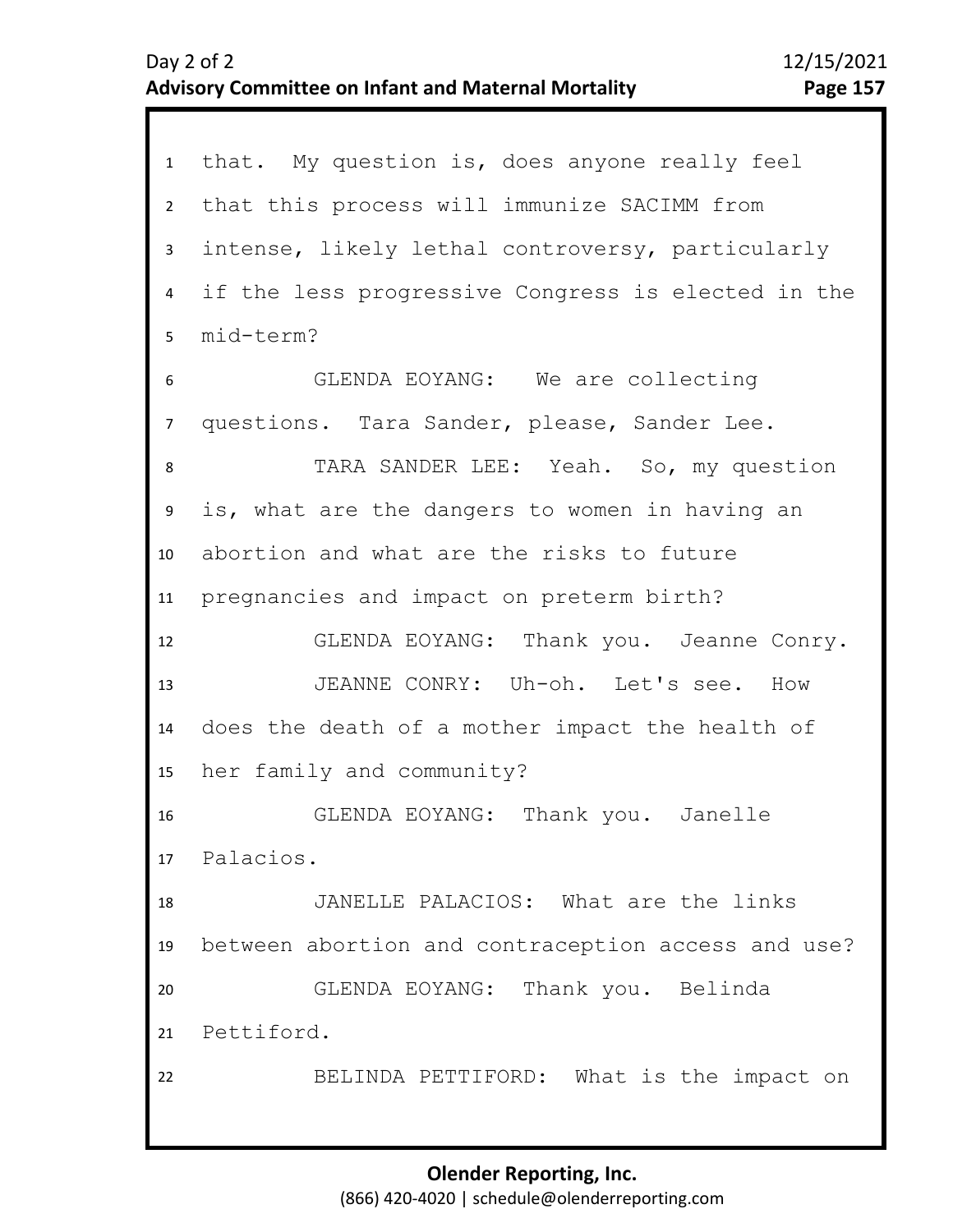1 individuals and families related to abortion 2 3 7 8 9 10 11 12 13 14 15 16 17 18 19 20 21 22 4 6 5 services access? GLENDA EOYANG: Thank you. Steven Calvin. STEVEN CALVIN: I'm muted. Do prior preterm or do prior pregnancy outcomes impact preterm birth risk? GLENDA EOYANG: Thank you. Jeanne Conry. JEANNE CONRY: Which poses a greater risk to a woman, abortion or carrying a pregnancy, and how do we define the types of risks? GLENDA EOYANG: Thank you. Magda, and I'm sorry, I cannot see your last name. MAGDA PECK: What is the impact of being denied or turned away from abortion for a woman and does it have subsequent impact on the health of her or her future children? GLENDA EOYANG: Thank you. Jeanne Conry. JEANNE CONRY: What is the evidence source? GLENDA EOYANG: Thank you. Magda. MAGDA PECK: Who gets to decide what's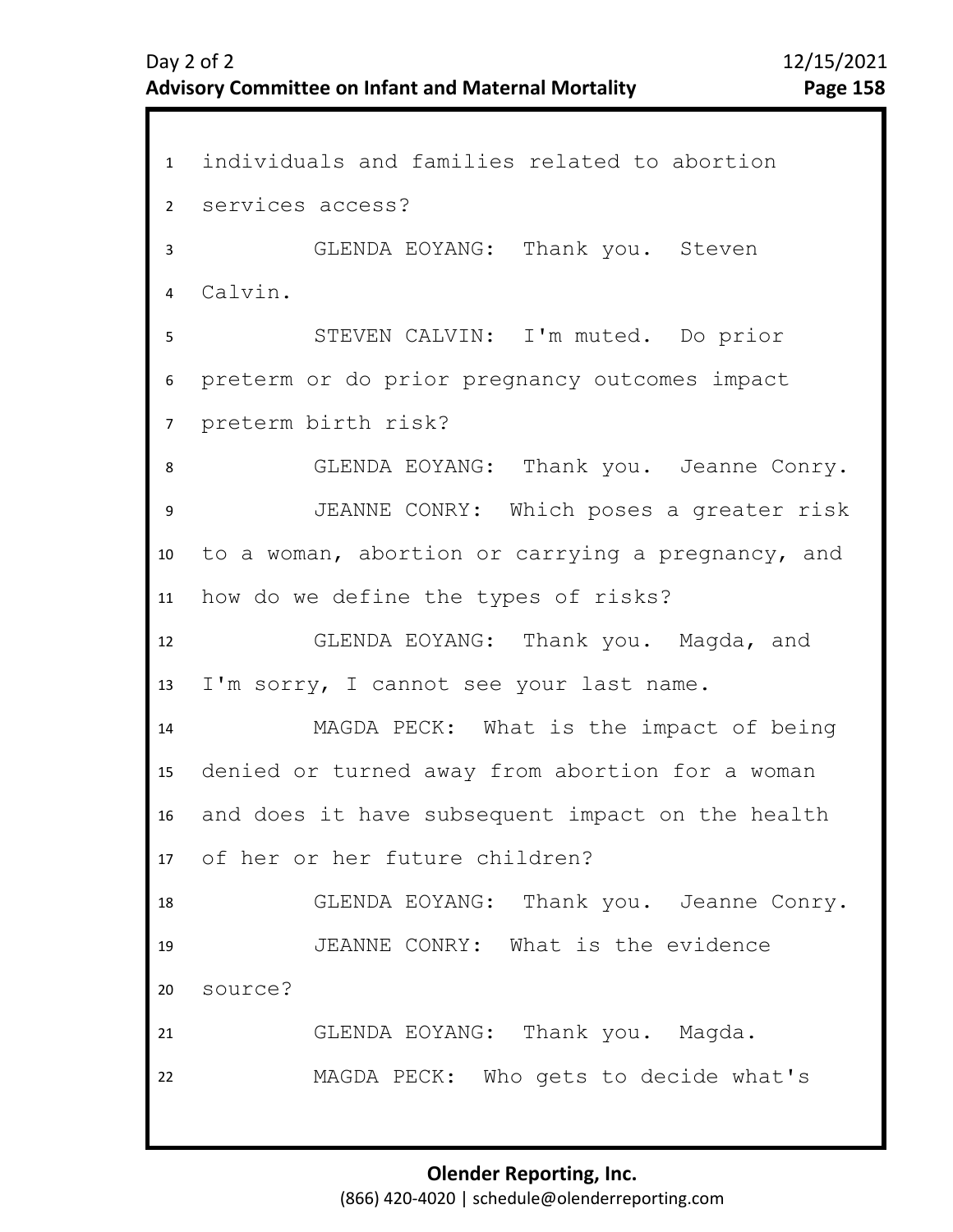1 evidence and what if we can't agree on the same 2 3 7 8 9 10 11 12 13 14 15 16 17 18 19 20 21 22 4 6 5 set of facts here within SACIMM? GLENDA EOYANG: Great question. Paul Jarris. PAUL JARRIS: Yeah, I was in the interest of establishing the state of knowledge, I was wondering if MCH staff are available to really assist in formulating a literature search and then doing a comprehensive scientific research and import into that in response to, I think, the last question, that includes ranking the evidence and the quality of the studies so we can consider that, because I think we'll find a huge range of quality. So, I guess, you know, very time intensive, resource intensive. Can the MCH MC staff do that for us? MCHB staff. GLENDA EOYANG: Thank you. Jeanne Conry. JEANNE CONRY: Let's see. Uh-oh. Let me see where we are. What are the risks of abortion? GLENDA EOYANG: Thank you. Colleen Malloy. COLLEEN MALLOY: Hold on. I've got to --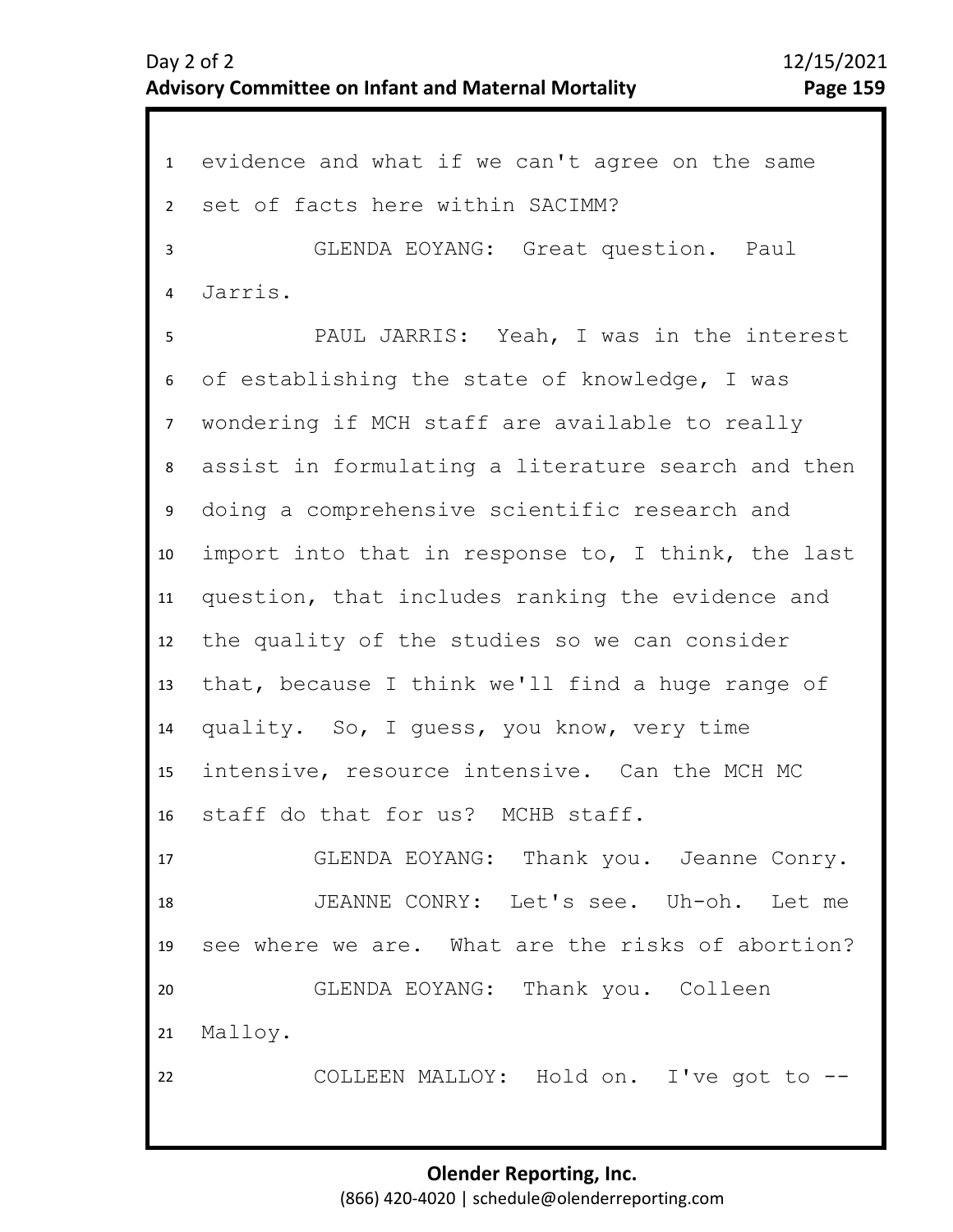1 I'd like to talk about -- can we talk about risks 2 3 4 5 9 10 11 12 13 14 15 16 17 18 19 20 21 22 6 8 7 that lead to preterm birth, which can include various published factors, including history of surgical abortion? GLENDA EOYANG: Thank you. Tara Sander. TARA SANDER LEE: How does access to abortion help reduce infant mortality? GLENDA EOYANG: Thank you. Janelle Palacios. JANELLE PALACIOS: Over time, how has policy changes regarding abortion affected women, children, families, communities, and populations? GLENDA EOYANG: Thank you. Magda, I believe your next. No? MAGDA PECK: I think I already said mine. GLENDA EOYANG: Yes, good. Thank you. MAGDA PECK: I've got a new one I'm putting in. GLENDA EOYANG: Okay. MAGDA PECK: Should I just say it? Which is, how does our discussion and deliberation of SACIMM change, given our expanded duties to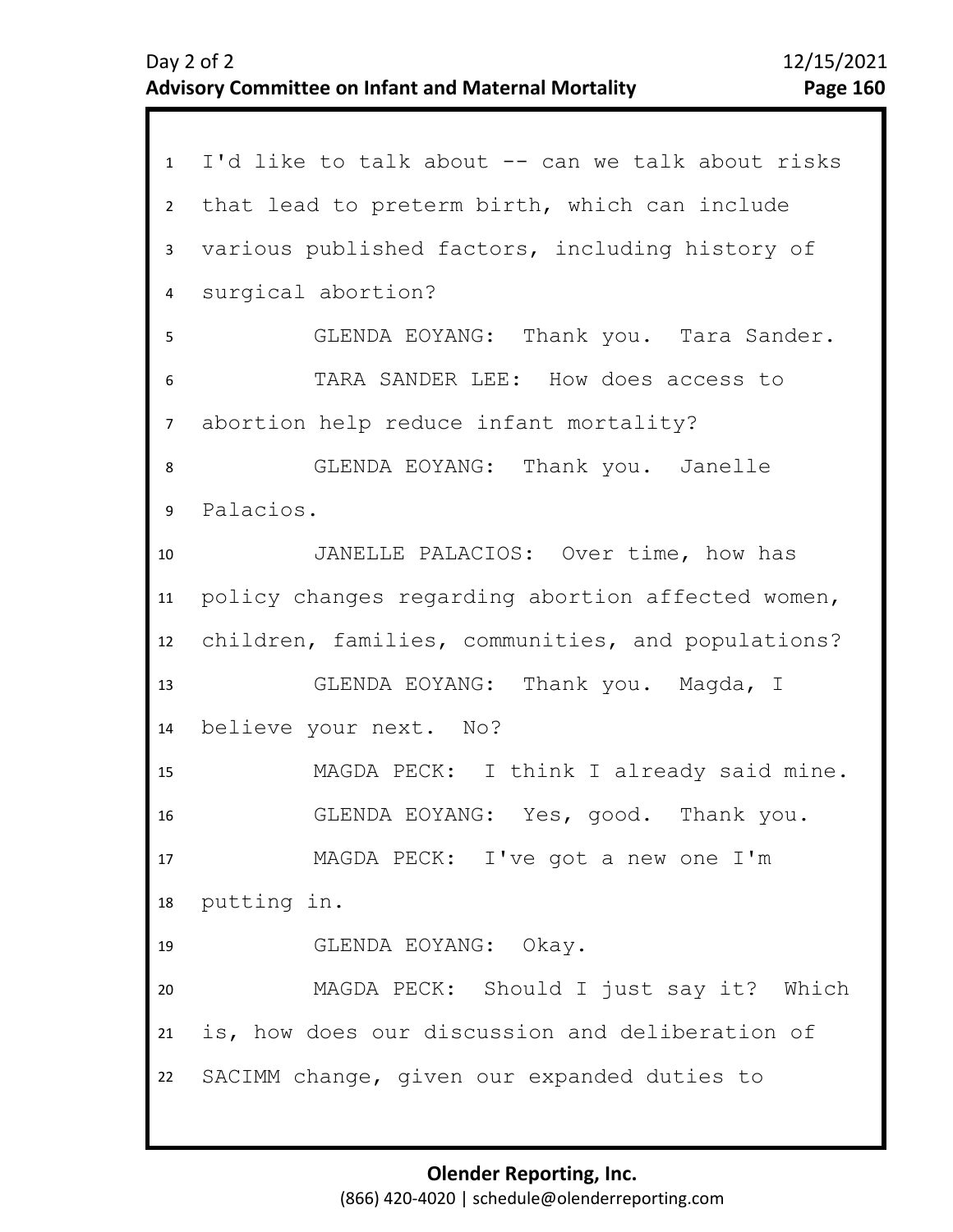|                | 1 address maternal mortality and morbidity? How has |
|----------------|-----------------------------------------------------|
| $\overline{2}$ | it changed now that we've shifted from an           |
| 3              | exclusive focus on infant health to a mandate to    |
| $\overline{4}$ | look at maternal health and morbidity?              |
| 5              | GLENDA EOYANG: Thank you. Let's see. I              |
| 6              | believe -- oh.                                      |
| $\overline{7}$ | UNIDENTIFIED FEMALE SPEAKER: I think                |
| 8              | Janelle was next.                                   |
| 9              | GLENDA EOYANG: Yes, thank you. Janelle              |
| 10             | Palacios, please.                                   |
| 11             | JANELLE PALACIOS: Oh, no. I said mine               |
|                | 12 already.                                         |
| 13             | GLENDA EOYANG: Okay, thanks. Paul                   |
| 14             | Jarris, I believe is next.                          |
| 15             | PAUL JARRIS: Yeah. I think that my                  |
| 16             | question is how and who makes the risk benefit      |
|                | 17 decisions, yeah, given that any medical          |
| 18             | intervention has a risk and a benefit?              |
| 19             | GLENDA EOYANG: Thank you. Magda.                    |
| 20             | MAGDA PECK: I already said it.                      |
| 21             | GLENDA EOYANG: All right. Thank you.                |
|                | 22 And Jeanne.                                      |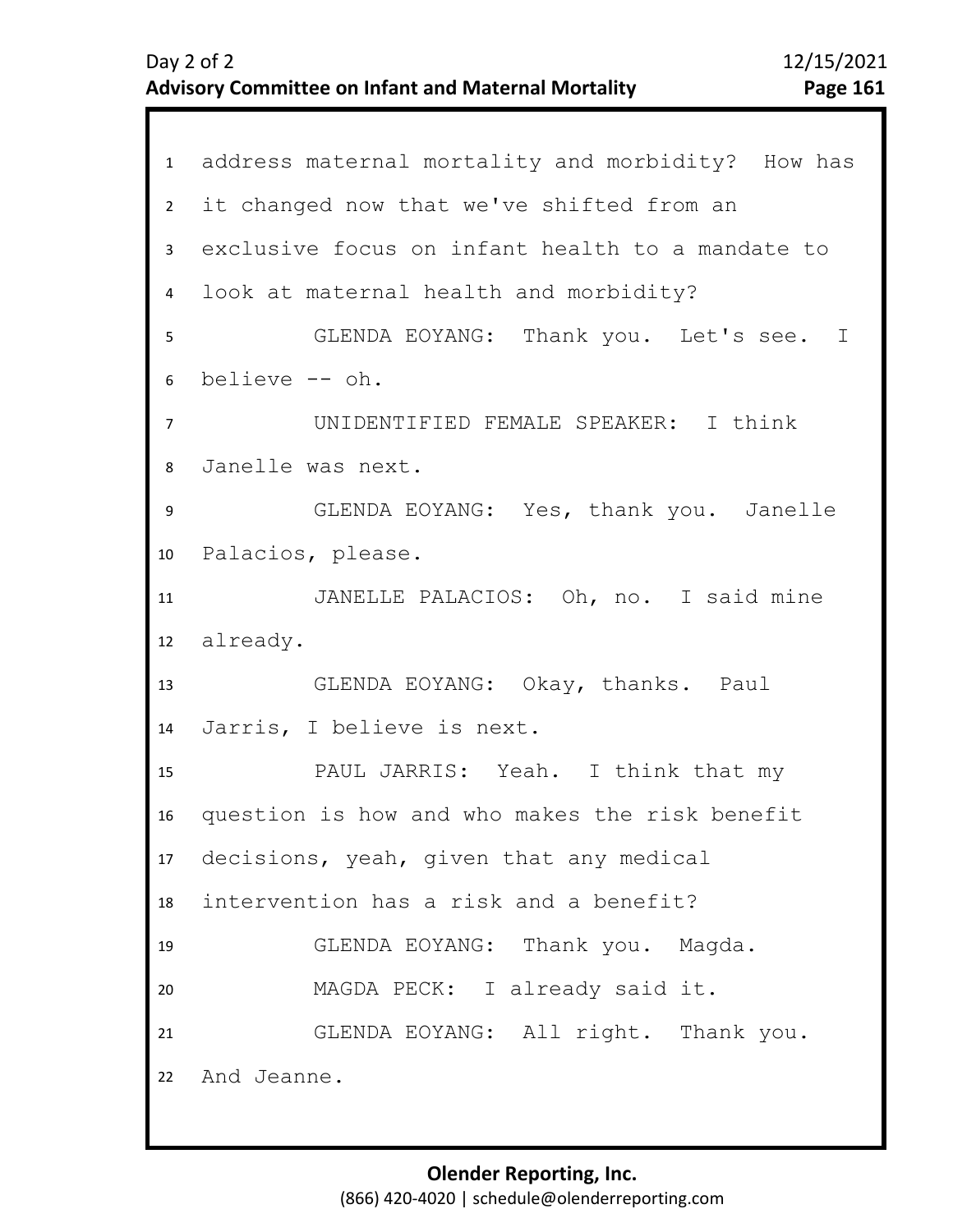| $\mathbf{1}$    | JEANNE CONRY: How does global research             |
|-----------------|----------------------------------------------------|
| $2^{\circ}$     | impact United States understanding or              |
| 3               | interpretation of data?                            |
| 4               | GLENDA EOYANG: Thank you. Excellent.               |
| 5               | Thank you. I believe that that is the number. We   |
| 6               | should pause for just a moment. Is there anyone    |
| 7 <sup>7</sup>  | who has not had a chance to speak their question?  |
| 8               | Well, thank you. I appreciate that and I am now    |
| 9               | going to pass it back to Dr. Ed Ehlinger. And      |
| 10 <sup>°</sup> | thank you for this, and I look forward to hearing  |
| 11              | how this conversation moves forward in the future. |
| 12              | EDWARD EHLINGER: Thank you, Glenda, and            |
| 13              | thank all of you who submitted questions. It's     |
| 14              | certainly a varying group of questions with wide   |
| 15 <sub>1</sub> | ranging issues that we need to consider, and I     |
| 16              | particularly am cognizant of the risks of bringing |
| 17              | this up and so, Paul Wise's question is a          |
| 18              | legitimate one, that that I debated back and forth |
| 19              | or discussed back and forth with MCHB but that it  |
| 20              | is going to be part of the discussion that I hope  |
| 21              | to have.                                           |
| 22              | So, what my plan is is to take all of              |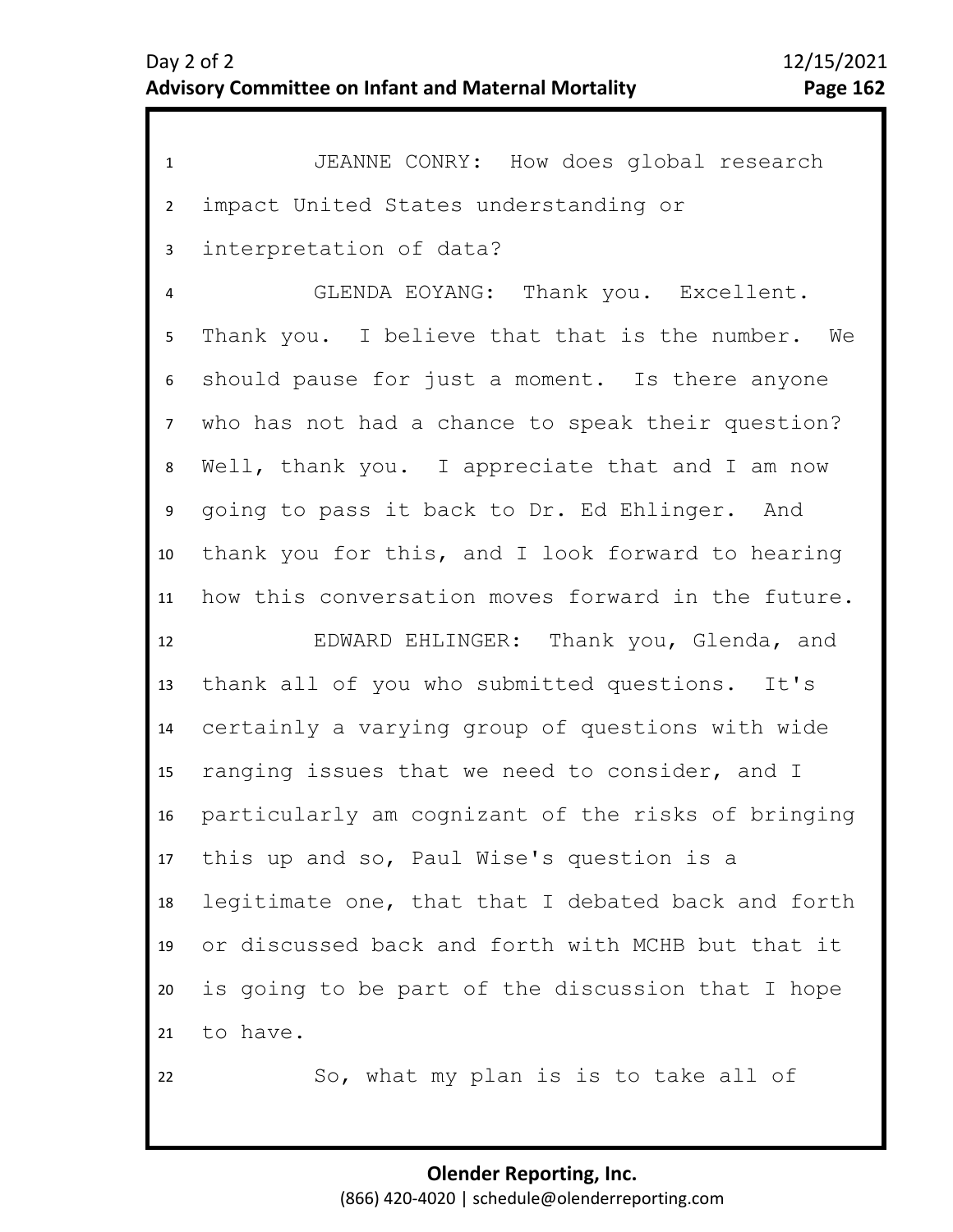1 these questions -- and if there are other 2 3 4 5 9 10 11 12 13 14 6 8 7 questions that come to mind, if you want to send them to me later that that's fine too -- and then I would like to have a small group of SACIMM members, both regular members, ex-officio members, and even work group members, come together. At least one or ideally two members from each of the work groups so we'd have a broad ranging group, to meet two or three times within the next two months to curate those questions that we've generated in this session and then recommend how we might put together a session on abortion and how that session should be framed and organized for our April meeting.

15 16 17 18 19 20 21 22 I would suggest people who might -- and then, I would hope that they might be able to take a life course perspective, not just for one individual event, but as we look at all of our issues related to life course, and if they come up with some recommendation on how we might be able to move forward, maybe they -- and have them suggest who might be able to review the data and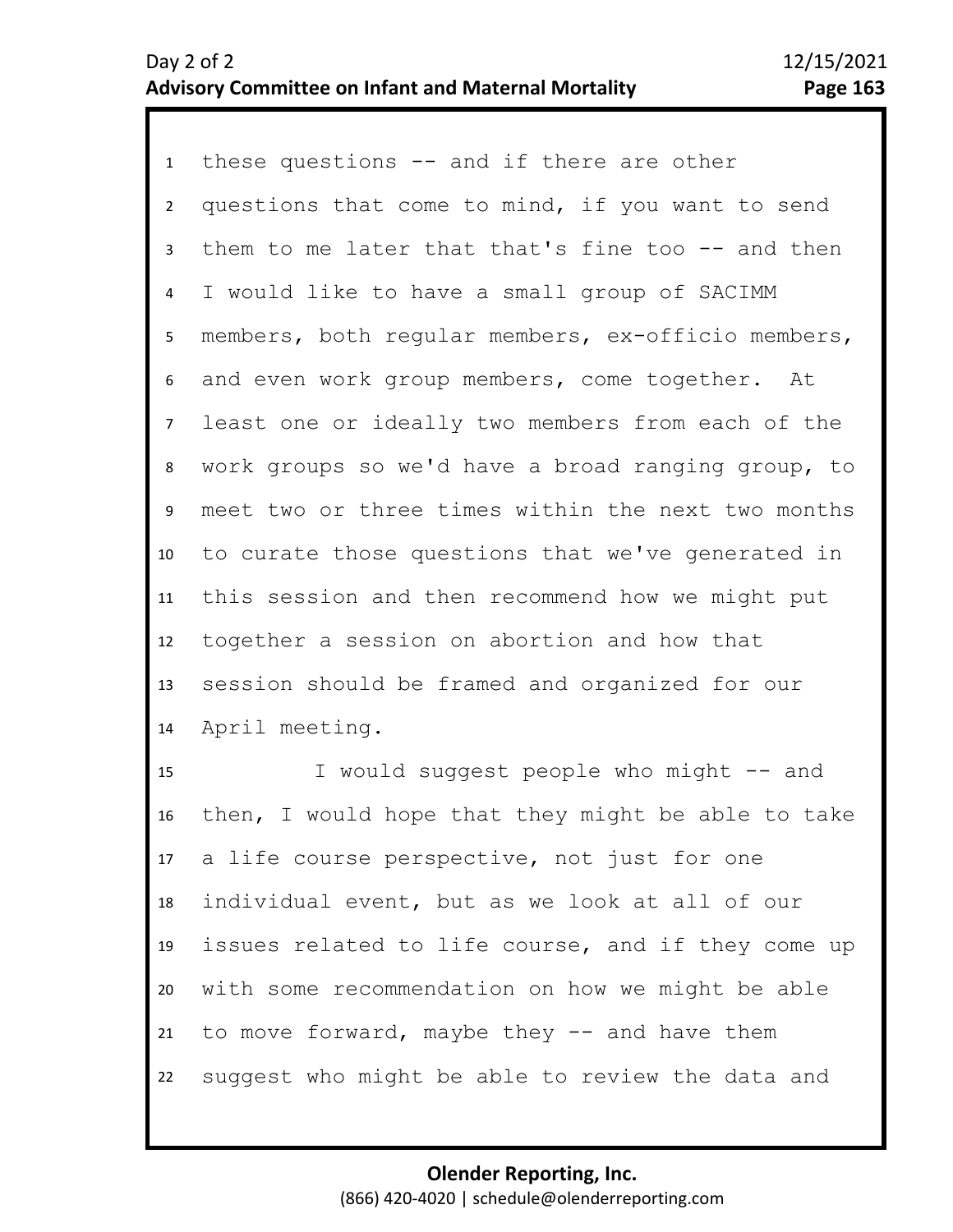1 brief the Committee on the questions that are 2 raised.

3 4 8 9 10 5 7 6 So, I want you to think about, would you be willing to participate in that kind of a meeting, two to three meetings within the next couple of months to curate the questions, have a discussion about how we might frame these questions, and put parameters on them and organize them for a session that we would have at our April meeting.

11 12 13 14 I'd like you to think about that and let me know if you're willing to participate sometime within the next week, and then I will get back to you about our next steps at that point in time.

15 16 TARA SANDER LEE: Can I ask a question, Ed?

17 EDWARD EHLINGER: Sure.

18 19 20 21 22 TARA SANDER LEE: I guess I'm just wondering why, if our work was brought forward that we wanted to present on this topic. Why is this becoming such a huge event to probe, you know, to come up with a program for the next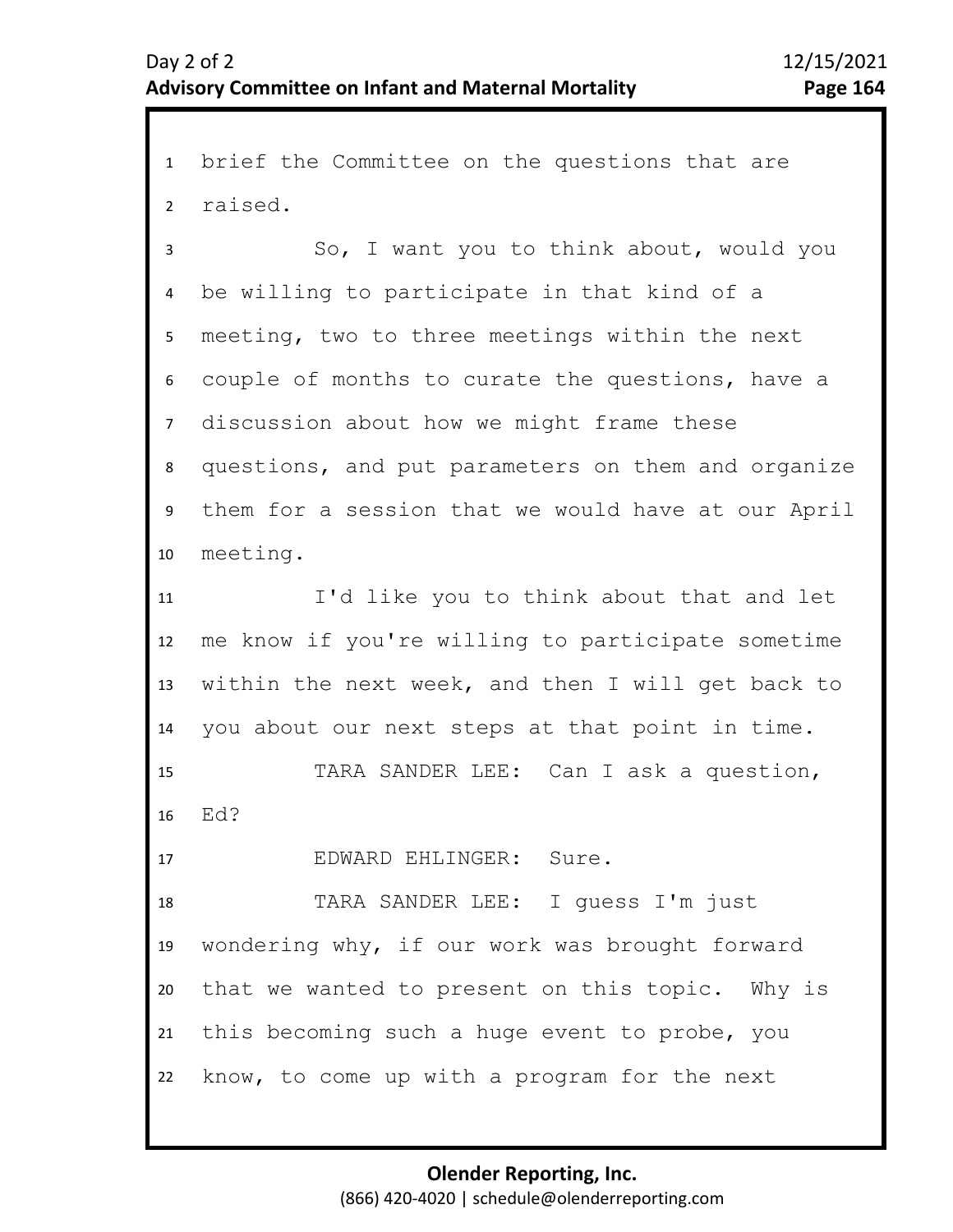1 meeting? I guess, I don't -- I don't understand 2 3 4 8 9 10 11 12 13 14 15 16 17 18 19 20 21 22 5 7 6 why this is becoming such a huge ordeal. EDWARD EHLINGER: Well, abortion, as I said in my introductory comments, abortion is an issue that impacts maternal and infant health, and our charge is to look at issues affecting infant and maternal mortality. The question was raised by some members of our committee about the impact of certain procedures on preterm birth -- abortion procedures on preterm birth, and it seemed like we needed to have a broader conversation than just something focused on one specific issue related to the topic. So, that's why I decided that we should raise the questions, particularly given our expanded charter about infant maternal mortality, to have -- at least explore the possibilities of having a session to discuss them, and the power of questions, this power of inquiry was a nice way to bring up the questions that we might want to consider. TARA SANDER LEE: I just, I respect you, Ed, and I respect this committee. I just have to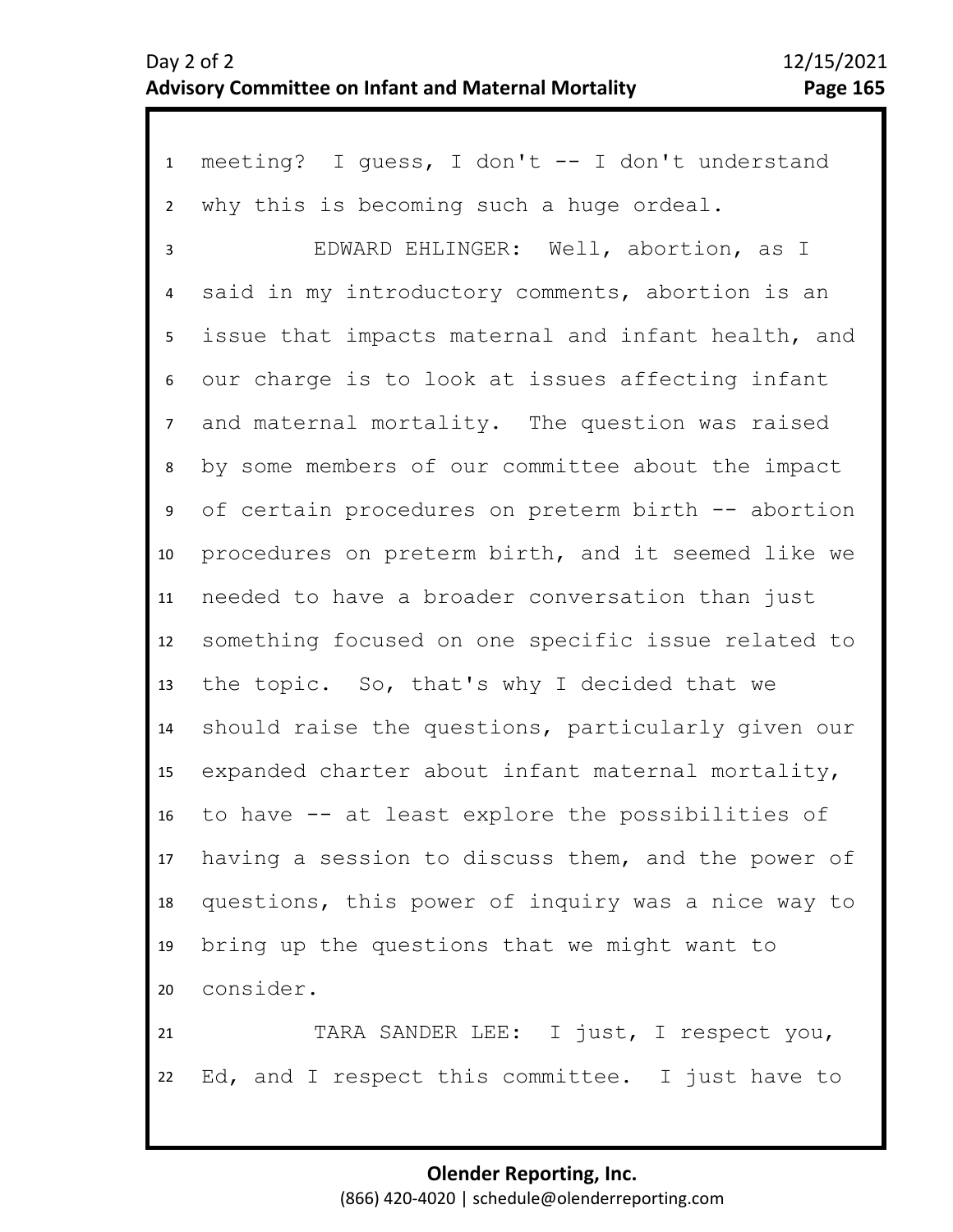1 be honest, that we have not taken this approach 2 3 4 8 9 10 11 12 13 14 15 16 17 18 19 20 21 22 5 7 6 with any other topic associated with infant or maternal mortality. We have not taken this approach. So,  $I$  --  $I$  just --  $I$  respectfully disagree that this is the best approach on how to handle this, so. EDWARD EHLINGER: I hear you. TARA SANDER LEE: But, with that said, I'd be more than happy to participate in however we go forward. So,  $I$  -- I would be happy to volunteer. COLLEEN MALLOY: I mean, I kind of would just like to jump in because I have been talking to Ed for probably at least a year, if not more, about wanting to give a presentation on preterm birth as related to infant mortality and being a direct driver as such, and abortion was part of that, but the bigger topic was preterm birth, which, you know, we've been exposed to a lot of different factors related to infant mortality and then it was, you know, I don't remember ever voting on changing the name of the committee to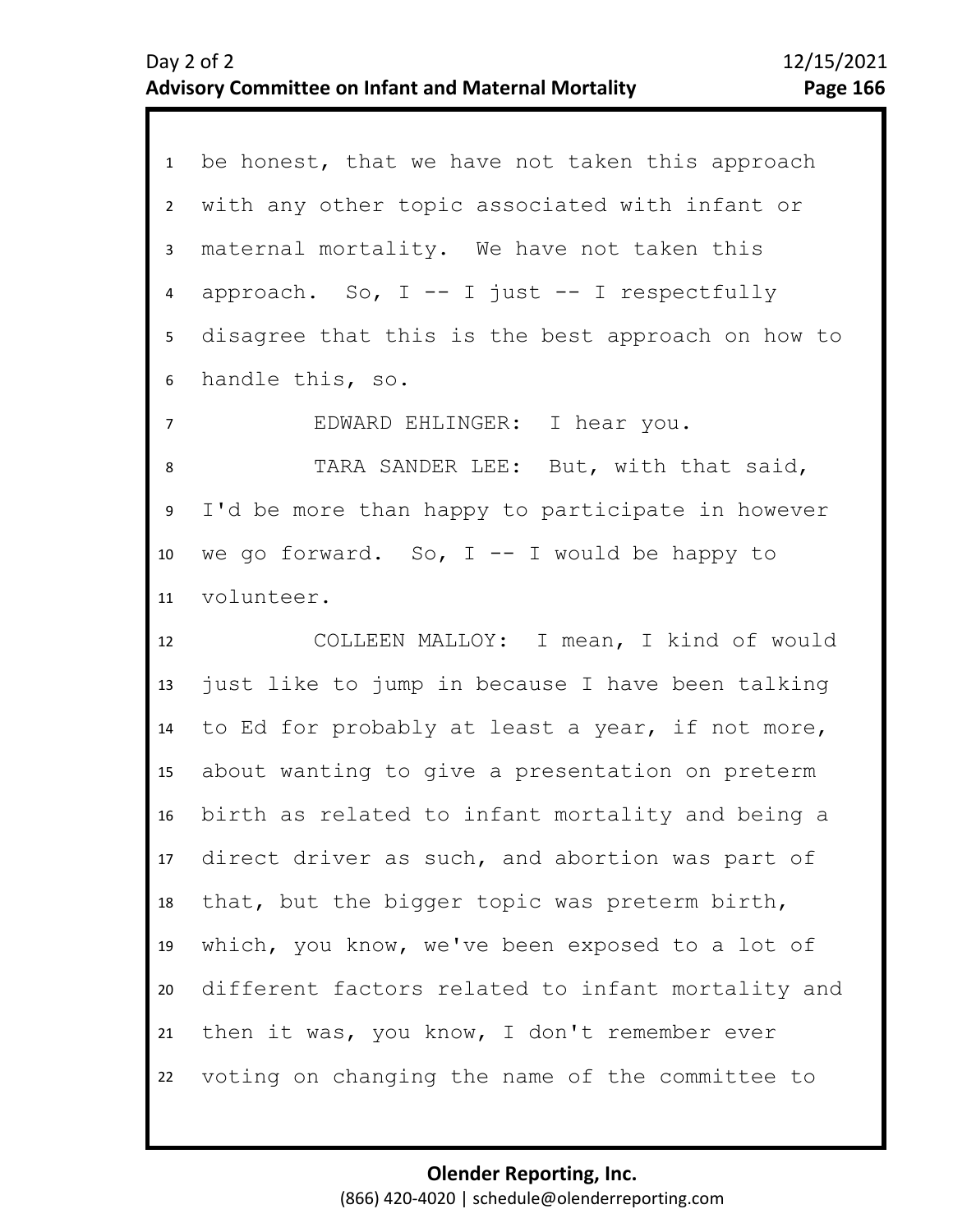1 include maternal mortality as well. But that was 2 3 4 5 6 10 11 12 13 14 15 16 17 18 19 20 21 22 7 9 8 -- a decision was made, so we accepted that. And I think that, you know, I don't think it's unreasonable to have a discussion on preterm birth as relates to infant mortality and maternal mortality and the fact that, because it includes a piece of abortion, this become a completely different approach, and we're going to pull other people and -- and, I mean, we had environmental discussions, we've had eviction discussions, we've had references to lots of different things that, you know, we're adults here, and I think if there's evidence to be presented and you started off today by saying, you know I just can't figure out why we can't make any improvement in this issue, you know, we're just befuddled. We have all these hopes and dreams, we want to help people, we want to make things better for people. And then, on the other hand, you have a group of people that are saying, well look, here's something that, you know, you might want to at least listen to this presentation, see what -- if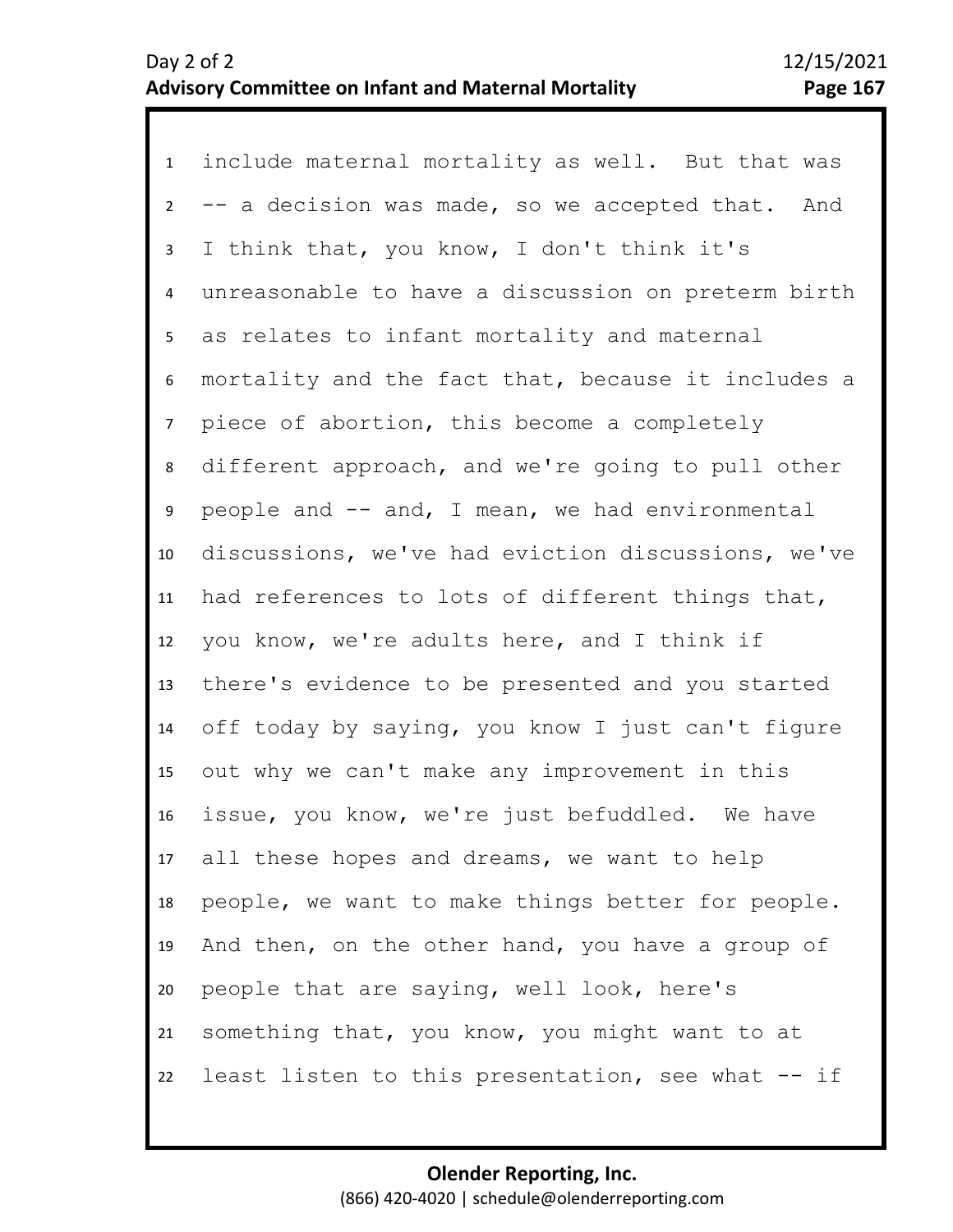1 this makes a difference in the lives of families 2 3 4 5 9 10 11 12 13 14 15 16 17 18 19 20 21 22 6 8 7 in America. No, we're going to instead like, you know, I've been put off for a long time, to be honest, and like  $I$  -- now it's going to be -- I mean, I don't understand. Like if those presentations that have been made throughout the entire time I've been on this committee, some of which I agree with and some which I don't, but at least I can be an adult and I can listen to what someone has to say in a respectful manner and let them present data that's been published in legitimate journals and have people, you know, come and speak to the group who had stories to tell. And I just -- it's very frustrating to me that somehow because this topic is abortion that somehow we're having like this totally different approach when all we want  $--$  we didn't want to talk about anything other than, you know, published studies that looked at like the effects of abortion on women's lives and like I just, you know, there hasn't been this counterpoint approach to every other topic that we've done. And like,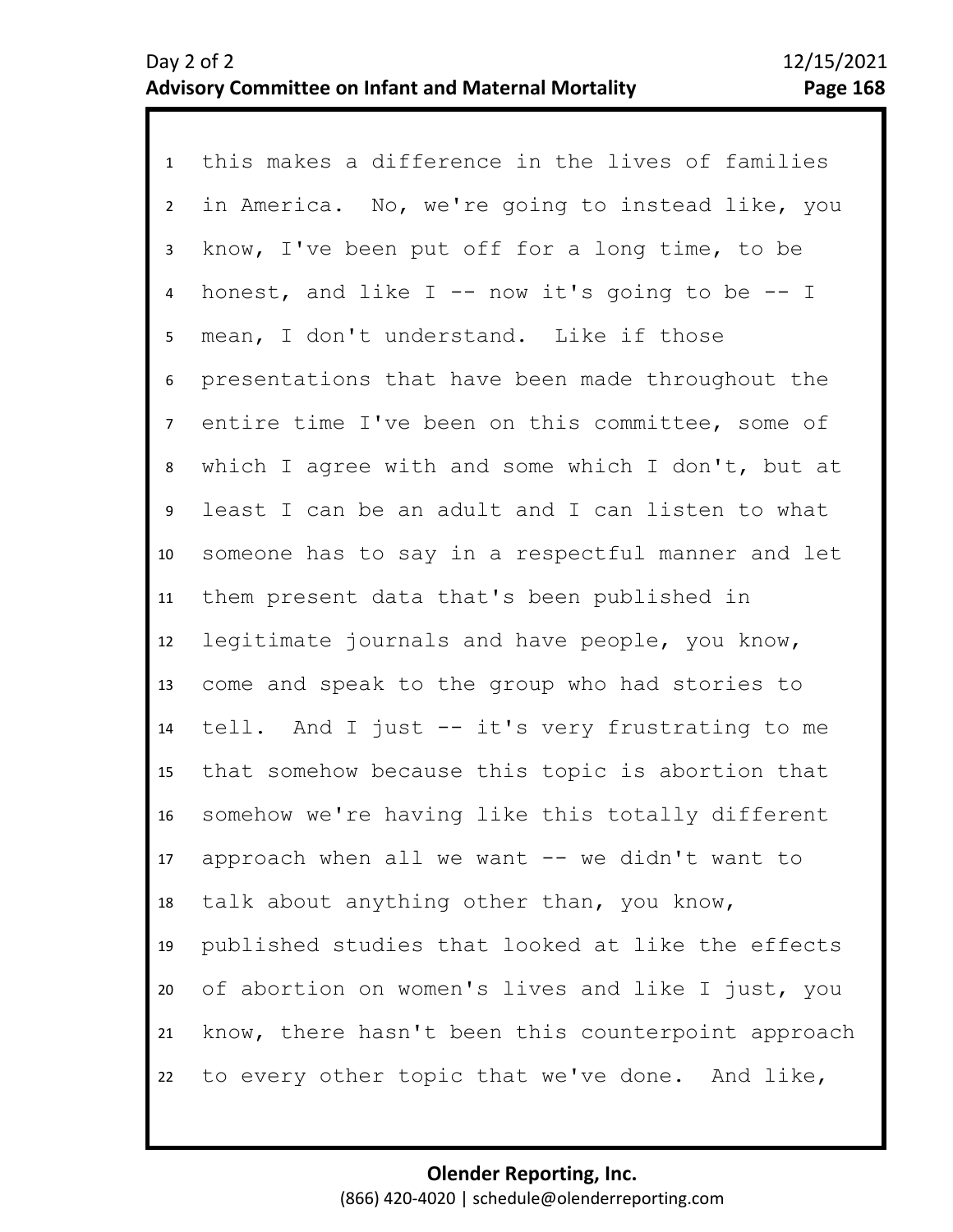1 to be honest, I wasn't -- no one who wanted to 2 3 4 8 9 10 11 12 13 14 15 16 17 18 19 20 21 22 5 7 6 give a presentation on abortion. We were talking about preterm birth, but I think it's been kind of -- I listened to this -- even the discussion this morning that showed the data, which I don't know if it was presented by, I think, Stephanie Bustillo, and I thought, you know, this is interesting, like this is -- these are medical fact. Like, we keep being told oh, medical issues, that's not that important. It's all social determinants of health. But, at the same time, if you're saying why haven't we made progress in this area, and there's people saying, well, maybe there are some medical things that actually are important things to consider when it looks at infant mortality and maternal mortality, because if you haven't solved the puzzle, we're clearly missing some pieces. So, why can't we look at all the pieces? EDWARD EHLINGER: All right. Well, I mean, this -- obviously, this is a controversial issue, it's a public health issue, trying to find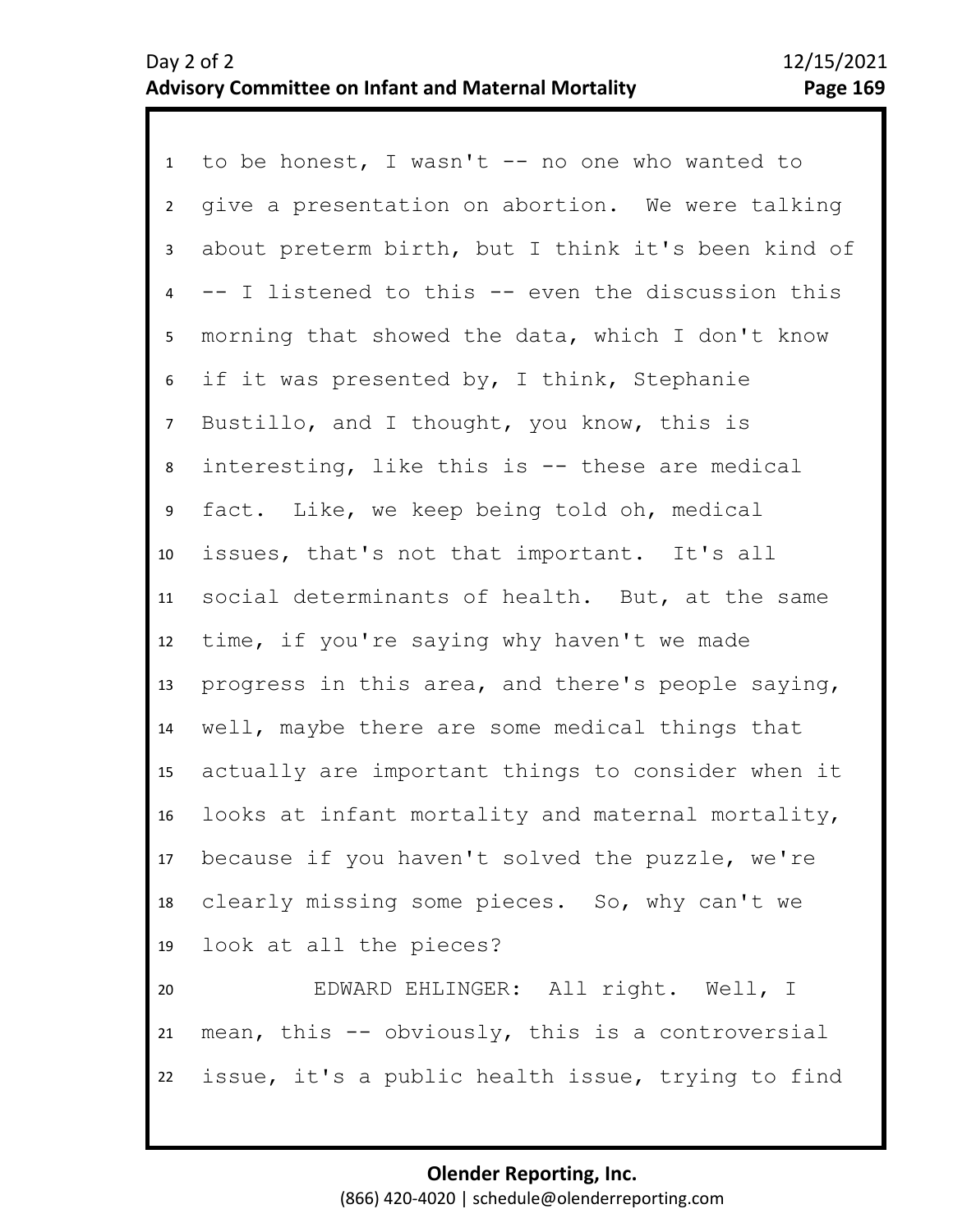1 ways through the power of inquiry to find some way 2 3 4 8 9 10 11 12 13 14 5 7 6 that we might be able to address it and stick to the scientific and objective data related to that. That's what I'm hoping that this little, small work group will decide whether we go ahead or not with our conversations. This seemed like an appropriate way to deal with a controversial issue, one of the more controversial we have in our society. One that we are confronted with as public health providers and clinical care providers all the time. So, that was just the decision that I made that we would use this technique of trying to see if we can't address an issue that is of concern in our society.

15 16 17 18 19 20 So, with that, I am going to leave it at that and hope you can, if you're interested in being on a committee, let me know and then within the next week and I will then get back to those who have volunteered, and we'll move forward with from that point on.

21 22 PAUL JARRIS: Ed, could I just say that, you know, when we were listening to Colleen and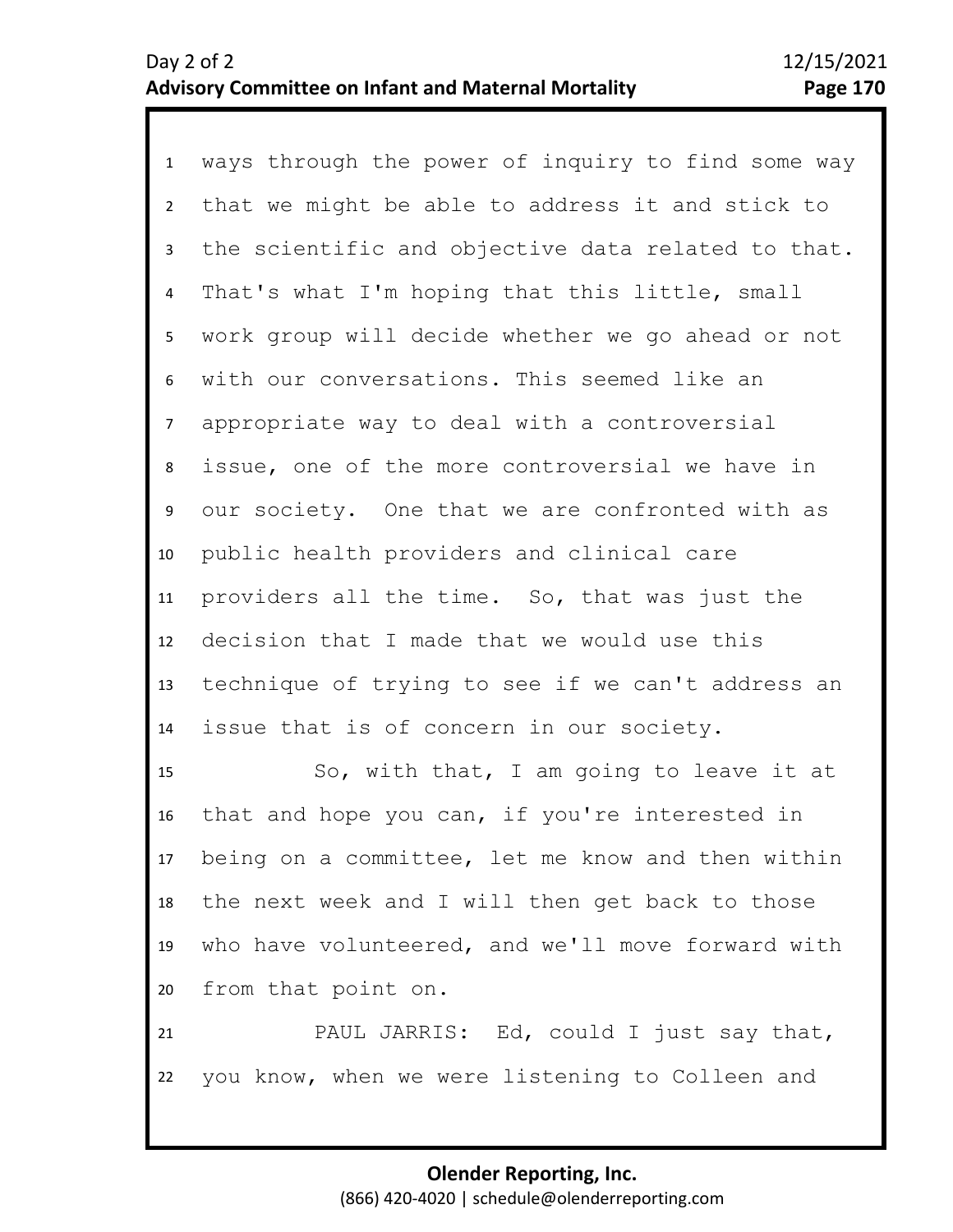1 Tara, and I can hear frustration, where you want 2 3 4 5 9 10 11 12 13 14 15 16 17 18 19 20 21 22 6 8 7 to bring something forward and it sounds like perhaps you think that this is going to perhaps stall that or complicated it. But, let me tell you from my point of view, I'm -- in anticipation of this meeting, I got on and started looking at the literature to see what I could find and realized that I need to know a whole lot more, and I would like to have that knowledge before entering the conversation from an open-minded point of view. What do I need to know about this area? And that's what I was hoping, if we could get -- and I hope the MCHB staff to really do a good scientific literature review. Then we could all start a conversation with similar knowledge backgrounds, because this inherently is an area under which is under -- rides on top of values, which makes it, you know, much more than many other areas. It makes it a much more sensitive area, which to me, makes it that much more important to see what is valid literature out there about different procedures, their impact,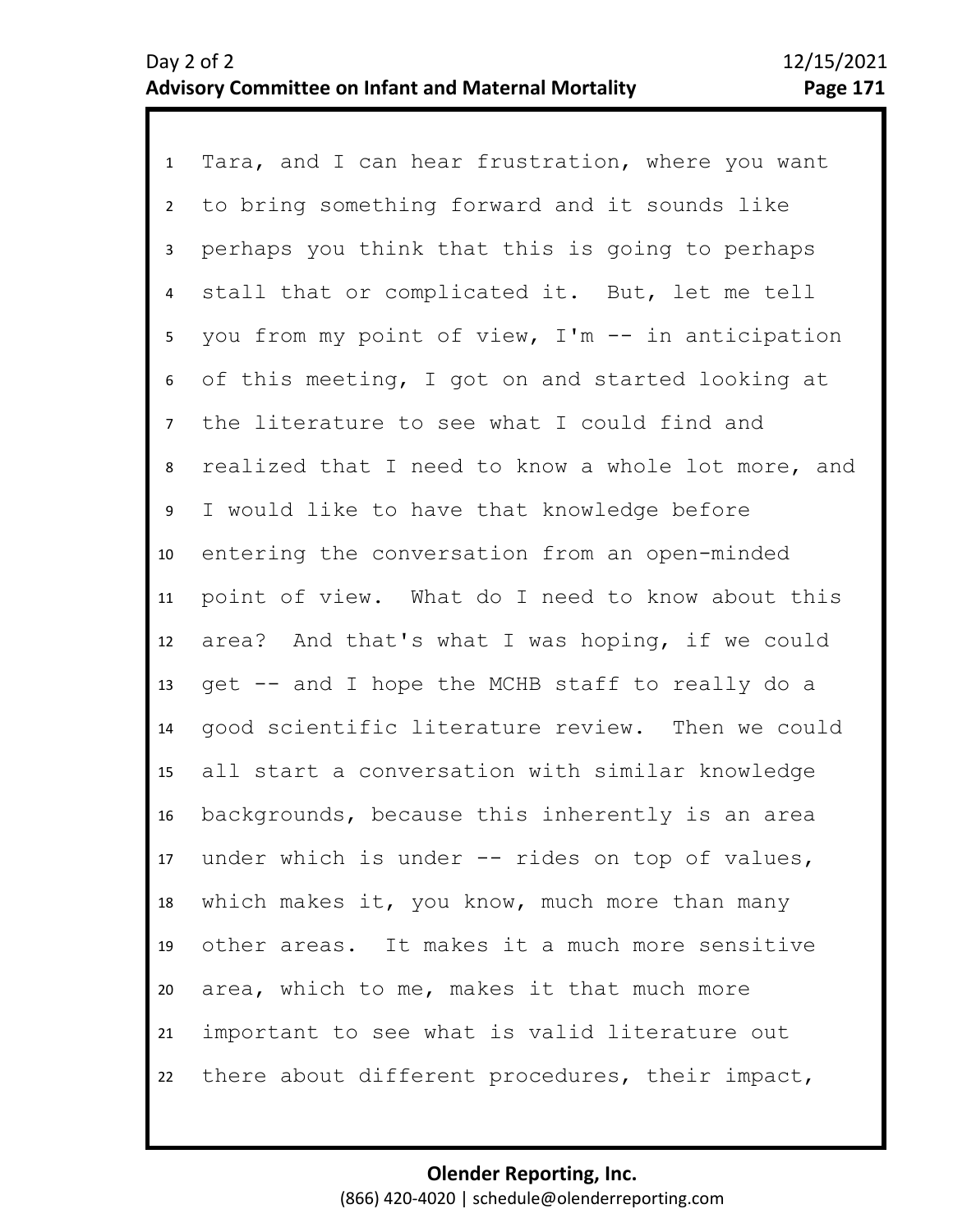| 1              | and because there are a number, and many other     |
|----------------|----------------------------------------------------|
| $2^{\circ}$    | things, timing, and all that other stuff. So, I'm  |
| $\mathbf{3}$   | hoping that this can inform and result in a better |
| 4              | conversation. I know at least it will allow me to  |
| 5 <sub>1</sub> | participate in a more educated fashion if I know   |
| 6              | what's in the literature, because I don't.         |
| $\overline{7}$ | EDWARD EHLINGER: Yeah, well, that's one            |
| 8              | of my goals. So, thank you for articulating that.  |
| 9              | I also want to be sensitive to the fact            |
| 10             | that we have public comment, and I always want to  |
| 11             | make sure that we do that on time. So, Vanessa do  |
|                |                                                    |
| 12             | we have public comment $--$ comments at this point |
| 13             | in time?                                           |
| 14<br>15<br>16 | PUBLIC COMMENT                                     |
| 17             | VANESSA LEE: Sure, thank you. And we               |
| 18             | did not receive any written comments this time.    |
| 19             | We have one request for oral public comment. So,   |
| 20             | if LRG could help us unmute Dr. Jen Villavicencio. |
| 21             | I hope I'm pronouncing your last name correct, and |
| 22             | I apologize if I'm not. Dr. Villavicencio is the   |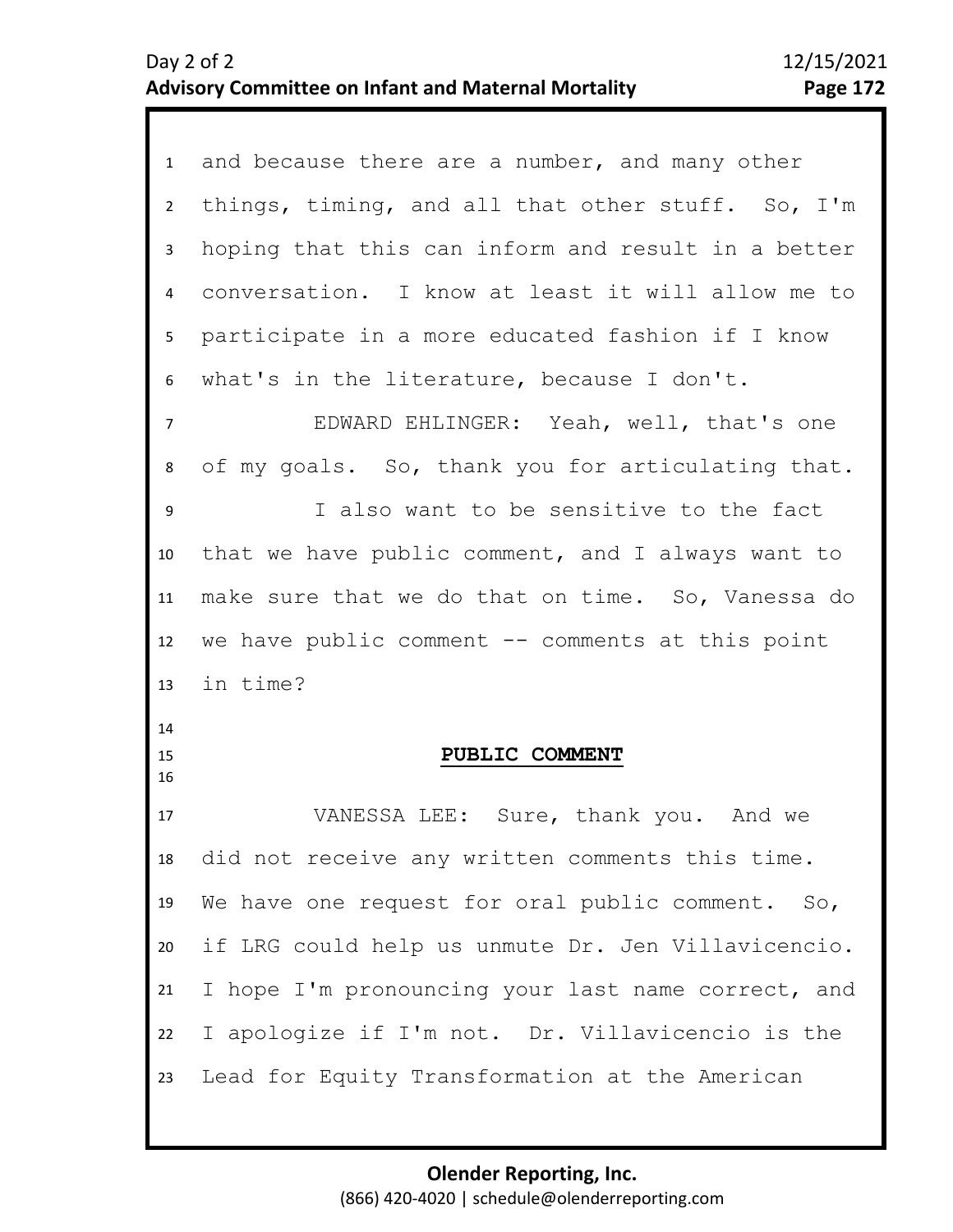| $\mathbf{1}$   | College of Obstetrics and Gynecologists or ACOG.  |
|----------------|---------------------------------------------------|
| $\overline{2}$ | JEN VILLAVICENCIO: Hi.                            |
| 3              | VANESSA LEE: Oh, great. We can hear               |
| 4              | you.                                              |
| 5              | JEN VILLAVICENCIO: Am I able to get on            |
| 6              | camera or just do audio?                          |
| $\overline{7}$ | VANESSA LEE: Emma, do attendees have the          |
| 8              | ability to turn on camera? I'm not sure that      |
| 9              | we've done that in the past.                      |
| 10             | EMMA KELLY: If you allow it, one second,          |
| 11             | it will reenter you into Zoom.                    |
| 12             | JEN VILLAVICENCIO: There we go. Hello.            |
| 13             | VANESSA LEE: Great, thank you.                    |
| 14             | JEN VILLAVICENCIO: Thank you all for              |
| 15             | allowing me to have a public comment. As was      |
| 16             | mentioned, my name is Dr. Jen Villavicencio. I'm  |
| 17             | the lead Equity Transformation at the American    |
| 18             | College of Obstetricians and Gynecologists, and I |
| 19             | really thank you for the opportunity to offer     |
| 20             | these comments.                                   |
| 21             | I'm a board-certified obstetrician                |
| 22             | qynecologist who provides comprehensive evidence- |
|                |                                                   |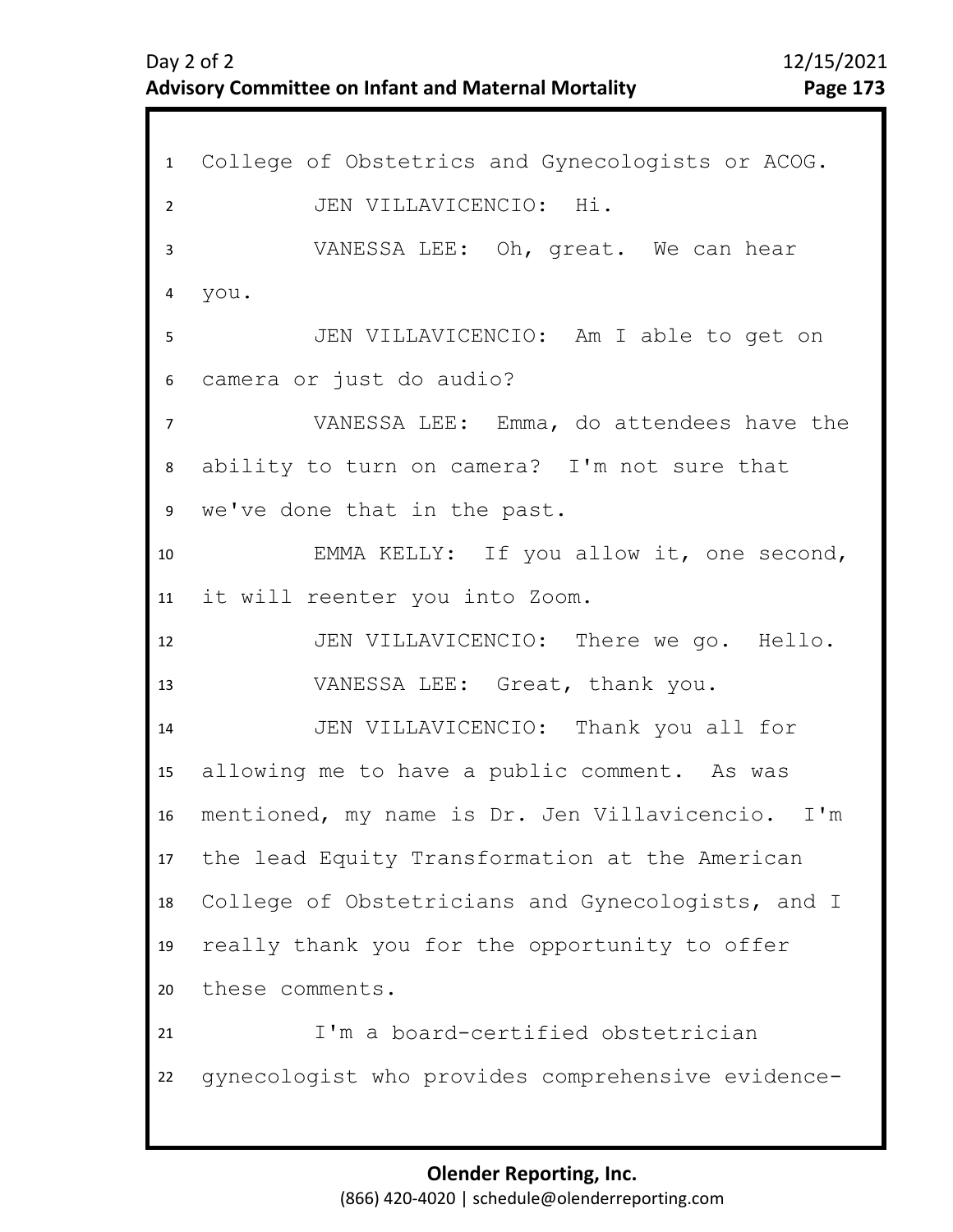1 based reproductive healthcare to my patients. 2 3 4 That includes delivering babies, doing cancer screenings, prescribing contraception, as well as providing abortion care.

8 9 10 11 5 7 6 I understand that abortion can be a complex subject for many. It is often times a complex issue for many of my patients. What I hope to impart to you today is that abortion is a common, normal, and safe part of the reproductive lives of Americans and restricting abortion has dire consequences.

12 13 14 15 16 17 18 19 ACOG's statement of policy on abortion states unequivocally that induced abortion is an essential component of women's health care. It also states that, like all medical matters, decisions regarding abortion should be made by patients in consultation with their health care providers and without undue interference by outside parties.

20 21 22 An incredibly important part of caring for my patients is offering them compassionate and fact-based counseling, which includes ensuring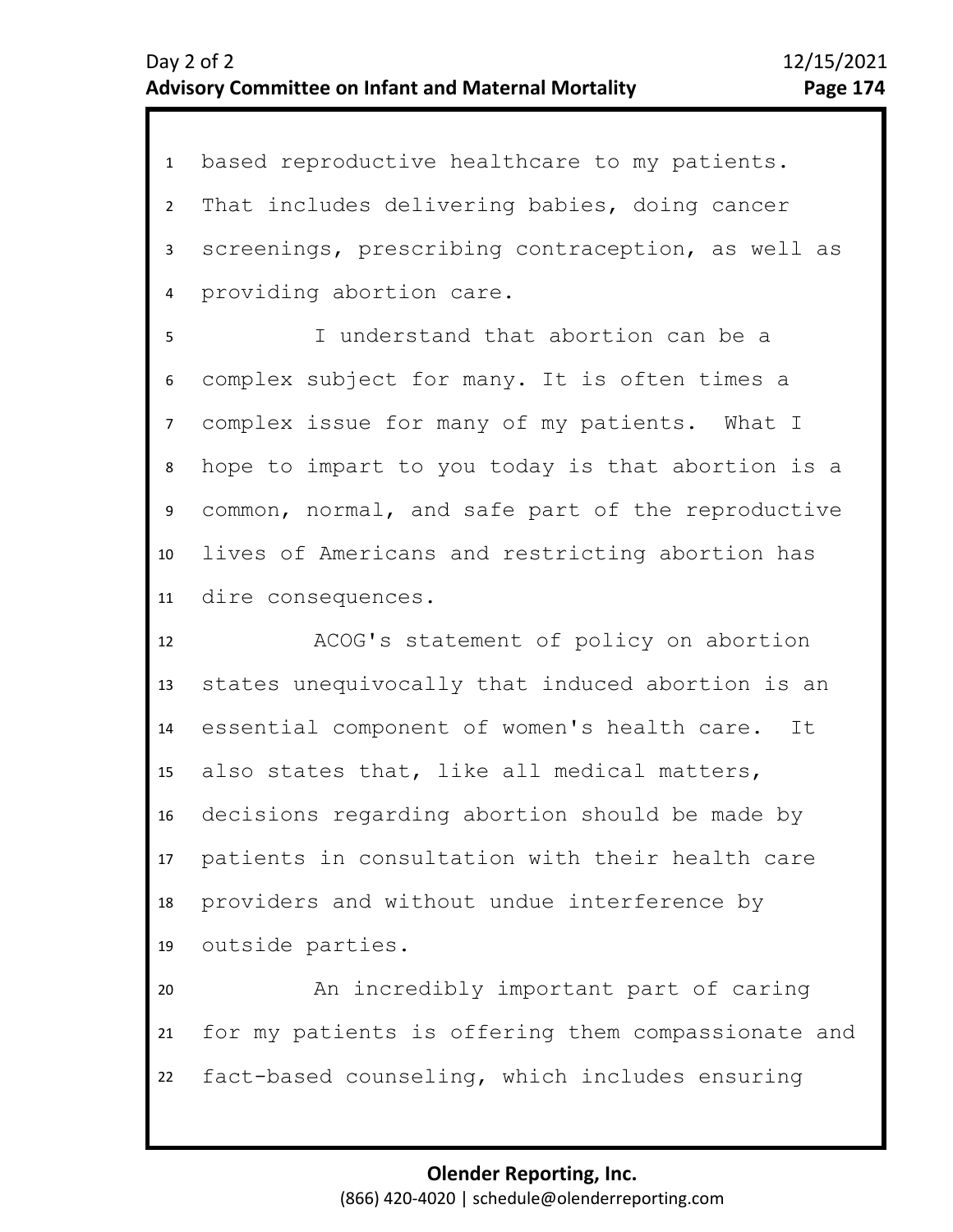| $\mathbf{1}$   | that each individual I care for is fully informed  |
|----------------|----------------------------------------------------|
| $\overline{2}$ | about the risks, benefits, and alternatives        |
| 3              | associated with the myriad medical procedures,     |
| 4              | including pregnancy termination.                   |
| 5              | I sit with each patient, discuss their             |
| 6              | individual situation, their individual health      |
| $\overline{7}$ | status, their particular concerns, and ensure that |
| 8              | their consent is truly informed and personalized.  |
| 9              | What's reassuring to so many of my                 |
| 10             | patients is that abortion, both procedural and     |
| 11             | medication, is extremely safe. The science on the  |
| 12             | safety of abortion, both short and long term,      |
| 13             | impacts on mental and physical health is settled.  |
| 14             | I know that this committee is looking at the       |
| 15             | evidence and what I can tell you is that evidence  |
| 16             | is there, and it's settled.                        |
| 17             | This fact was reinforced recently by the           |
| 18             | National Academies of Sciences, Engineering, and   |
| 19             | Medicine in their 2018 consensus report titled The |
| 20             | Safety and Quality of Abortion Care in the United  |
|                |                                                    |

22 the state of the science on safety and quality of

States. This study was a comprehensive review of

21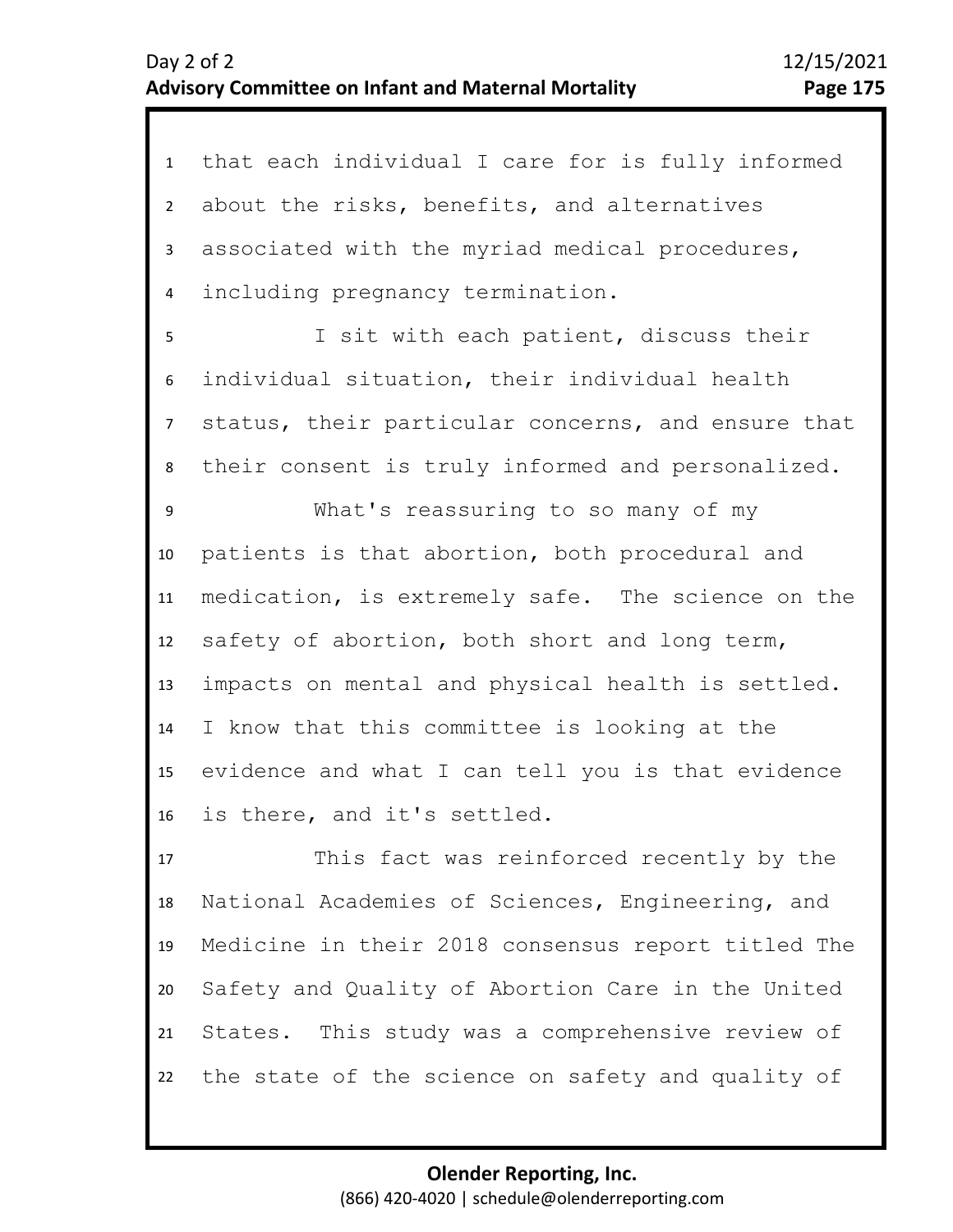1 abortion services in the US.

2 3 4 8 9 10 11 12 13 5 7 6 Before the advisory committee embarks on an evidence review and discussion on the impact of abortion on infant and maternal mortality, ACOG strongly recommends that the committee thoroughly review the conclusions of the National Academies study. For instance, the National Academies Consensus Study once again debunked pervasive myths and concluded that abortion does not increase the risk of secondary infertility, pregnancy-related hypertensive disorders, abnormal placentation, preterm birth and delivery, breast cancer, or mental health disorders.

14 15 16 17 18 19 20 21 Further and specific to the advisory committee's consideration of the impact of abortion on maternal mortality, the National Academies Consensus Study confirms that death associated with illegal abortion in the United States is an exceedingly rare event, and it is a small fraction of deaths associated with childbirth.

22

The study's review of the evidence also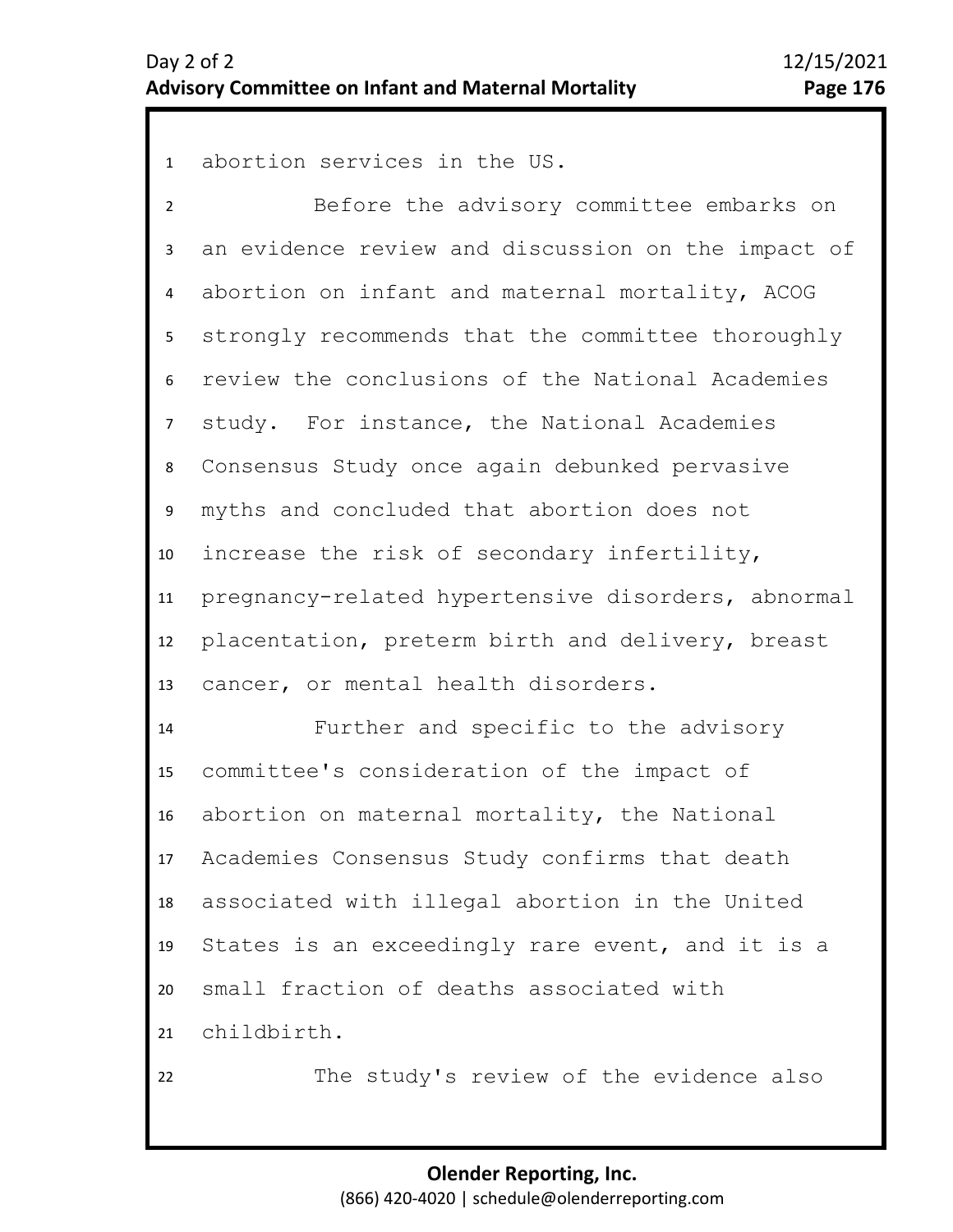| 1               | found that the mortality is lower than that for    |
|-----------------|----------------------------------------------------|
| $\overline{2}$  | other common medical procedures such as            |
| 3 <sup>1</sup>  | colonoscopies, dental procedures, and adult        |
| $\overline{4}$  | tonsillectomies. In fact, consensus study found    |
| 5               | that the biggest threats to the quality of         |
| 6               | abortion care in the United States are the         |
| $7\overline{ }$ | unnecessary and burdensome government regulations  |
| 8               | that undermined evidence-based care that I try to  |
| 9               | provide to my patients every day.                  |
| 10              | These conclusions reinforced the advisory          |
| 11              | committee's time is best spent focusing on         |
| 12              | developing recommendations for the Secretary to    |
| 13              | address the pressing drivers of maternal and       |
| 14              | infant mortality, including addressing inequities  |
| 15              | in outcomes resulting from individual and systemic |
| 16              | racism and social determinants of health.          |
| 17              | Interestingly, we have excellent data              |
| 18              | from the groundbreaking turn-away study that       |
| 19              | demonstrates that women who are turned away and    |
| 20              | denied a needed abortion and went on to give       |
| 21              | birth, experience an increase in household poverty |
| 22              | lasting at least four years, relative to those who |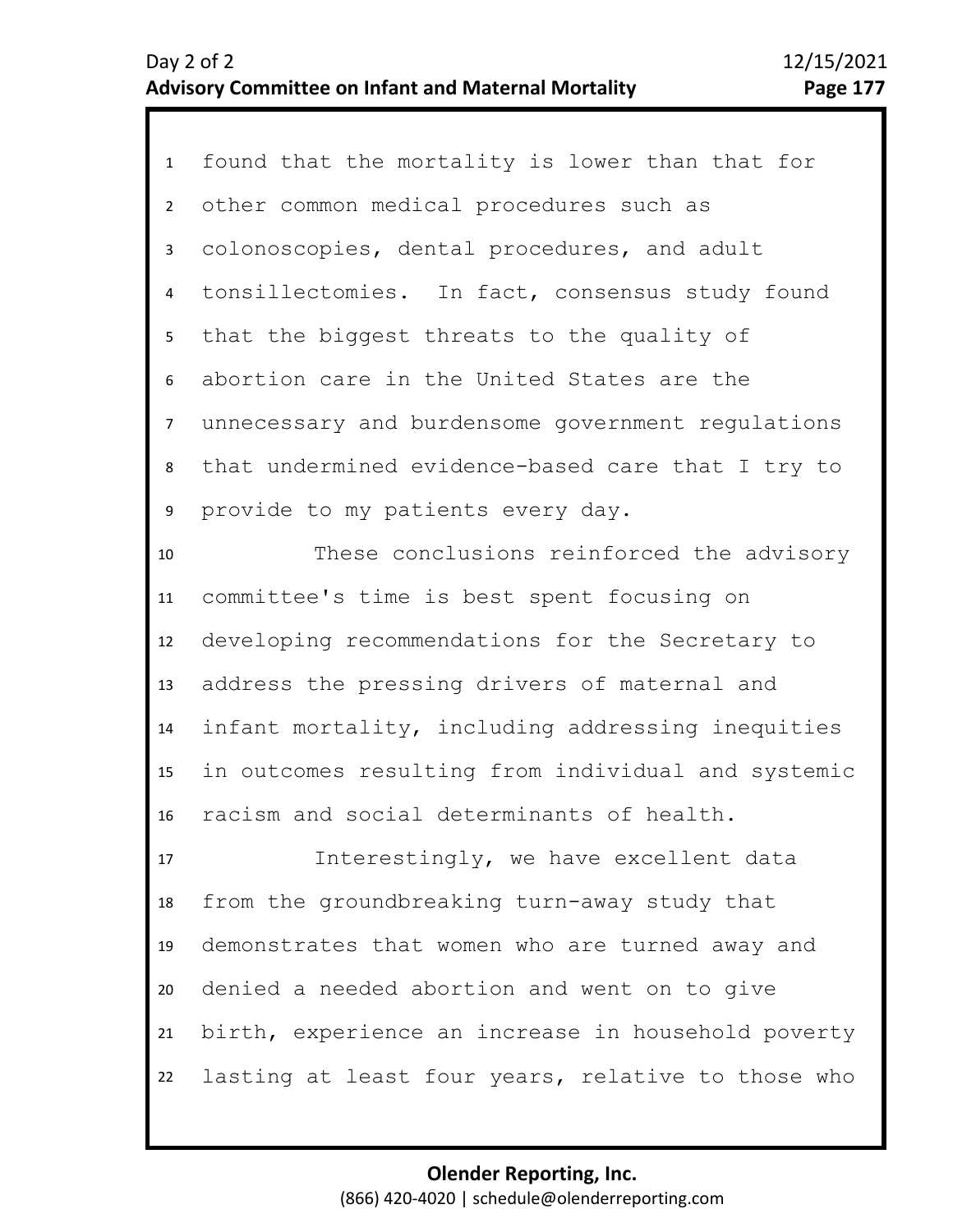1 received their needed abortion.

2 3 4 8 9 10 11 5 7 6 Years after abortion denial, women were more likely to not have enough money to cover basic expenses like food, housing, and transportation. Additionally, being denied an abortion lowered a woman's credit score, increased a woman's amount of debt, and increased the number of negative public financial records, such as bankruptcy and evictions, which was previously talked at this committee meeting -- talked about this committee meeting.

12 13 14 15 16 17 18 19 20 21 22 This turn-away study also demonstrated the negative impacts of not being able to access an abortion on somebody's existing children. The majority of women seeking abortions are already mothers. The children women already have at the time they seek their abortions show worse child development when their mother is denied an abortion compared to the children of women who are able to receive their needed abortion. Children - -

EDWARD EHLINGER: Can you wrap up your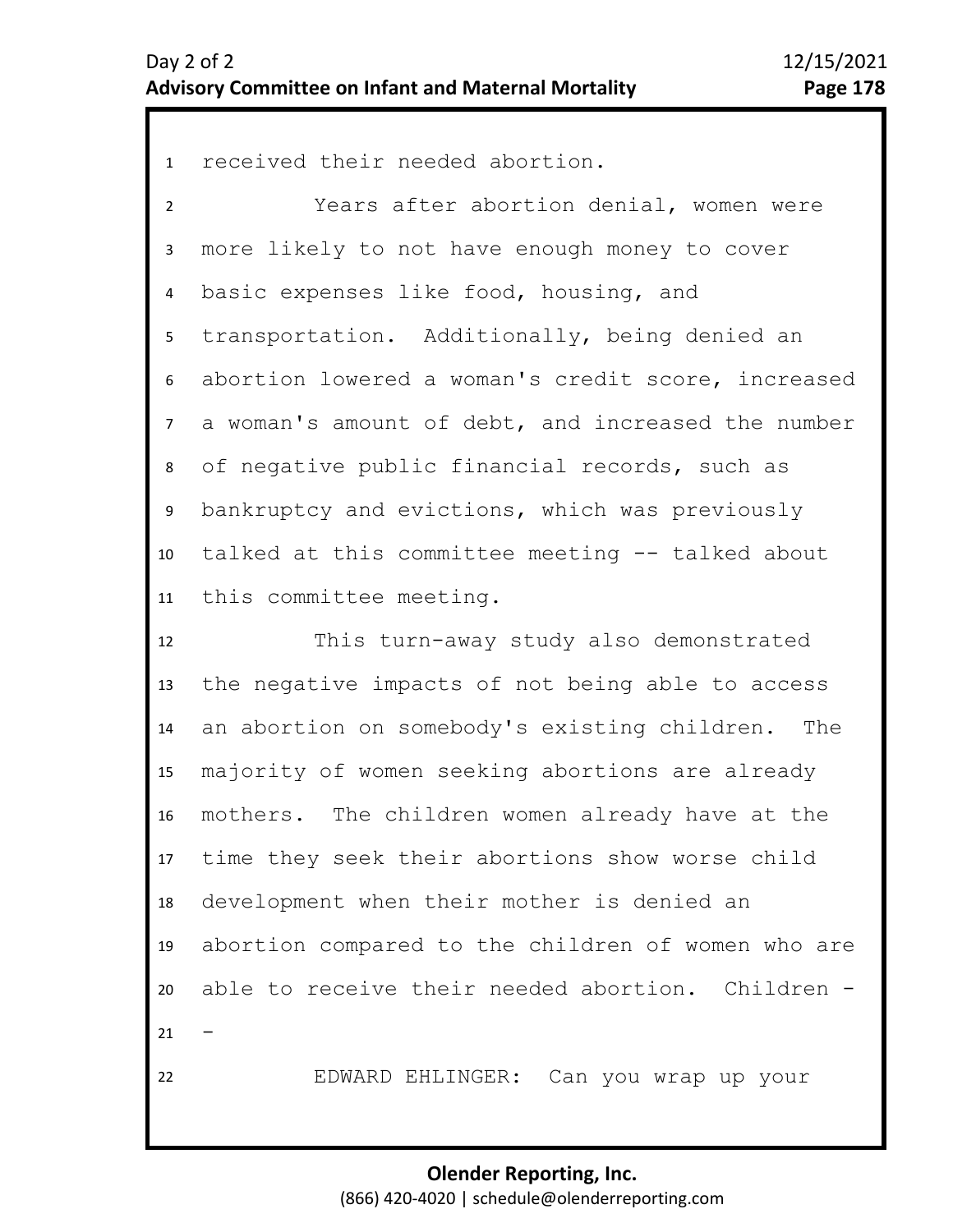1 presentation?

2 3 4 5 6 JEN VILLAVICENCIO: -- as a result of abortion denial are likely to live below the federal poverty level than children born from a subsequent pregnancy to women who received the abortion.

8 9 10 7 The science and evidence supporting the safety of abortion care in the United States is clear. The science about the impact on maternal health and impact of child welfare is settled.

11 12 13 14 15 16 As the committee considers its next steps, we strongly urge you to consider the negative impacts that legislative restrictions have on infant and maternal mortality as well as consider the wealth and multitude of data affirming the safety of abortion.

17 18 19 20 21 22 Thank you again for the opportunity to provide public comments on behalf of the American College of Obstetricians and Gynecologists. We hope you will continue to consider ACOG a trusted partner as you pursue the critical objectives of the advisory committee. Thank you.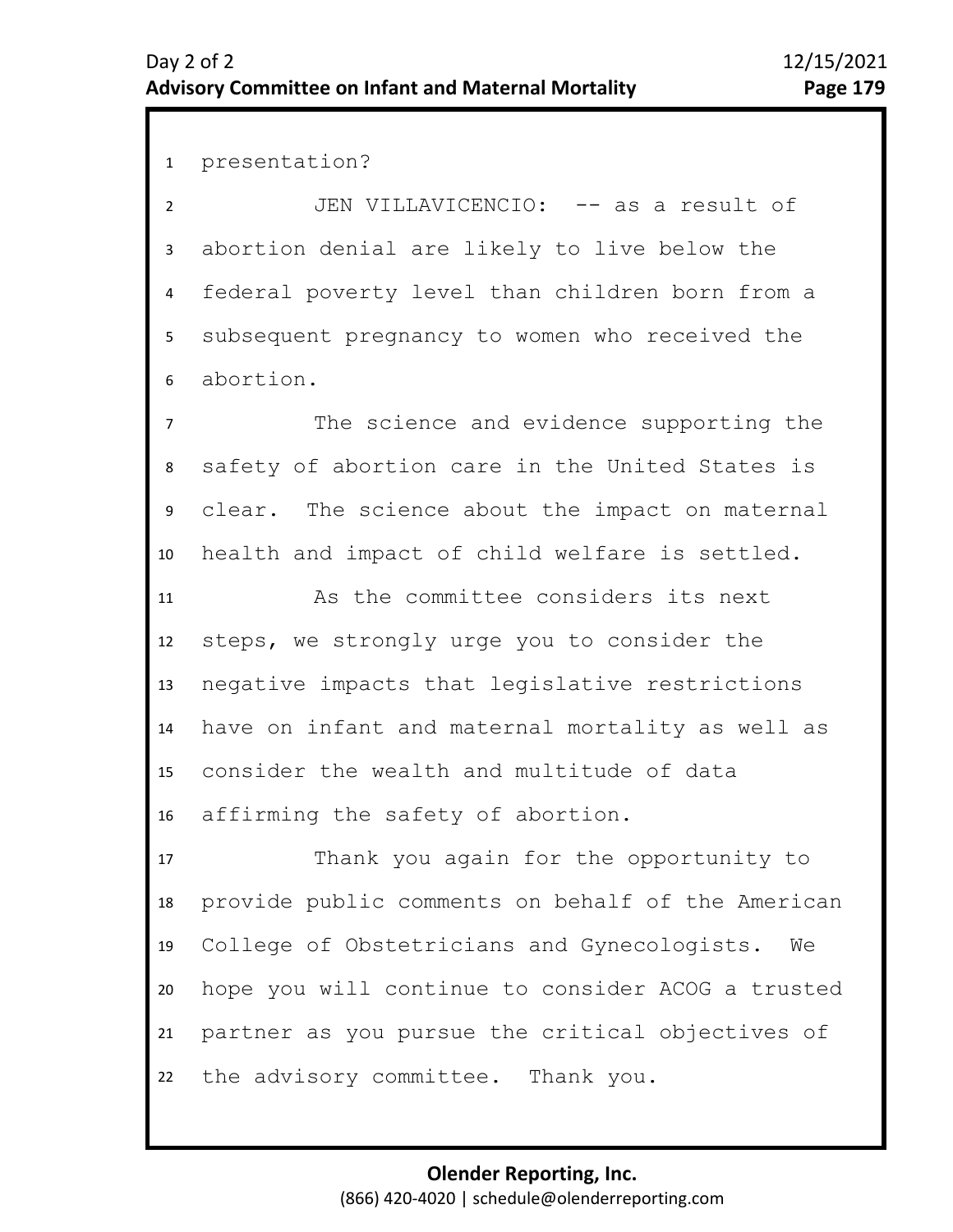| $\mathbf{1}$             | VANESSA LEE: Thank you. And that                  |
|--------------------------|---------------------------------------------------|
| $\overline{2}$           | concludes that. That was to the committee         |
| 3                        | members, the only request to be had received for  |
| 4                        | public comments. Thank you again, Dr.             |
| 5 <sup>1</sup>           | Villavicencio.                                    |
| 6<br>$\overline{7}$<br>8 | DISCUSSION AND NEXT STEPS                         |
| 9                        | EDWARD EHLINGER: Thank you, Vanessa.              |
| 10                       | Vanessa, before we just have some general         |
| 11                       | conversation, maybe are there some -- first of    |
| 12                       | all, public comment is public comment. It was not |
| 13                       | organized. I did not want to have to have any     |
| 14                       | conversation. That was part of my working with    |
| 15                       | MCHB that we would not discuss abortion at this   |
| 16                       | topic, but just raise the question. So, I'm going |
|                          | 17 to stick with that.                            |
| 18                       | Vanessa, do you want to give us any               |
| 19                       | updates from the administrative standpoint before |
| 20                       | we can do some closing conversations?             |
| 21                       | PAUL JARRIS: You're muted, Vanessa.               |
| 22                       | VANESSA LEE: Sorry about that. Thank              |
| 23                       | you. I have a number of updates. I'm just         |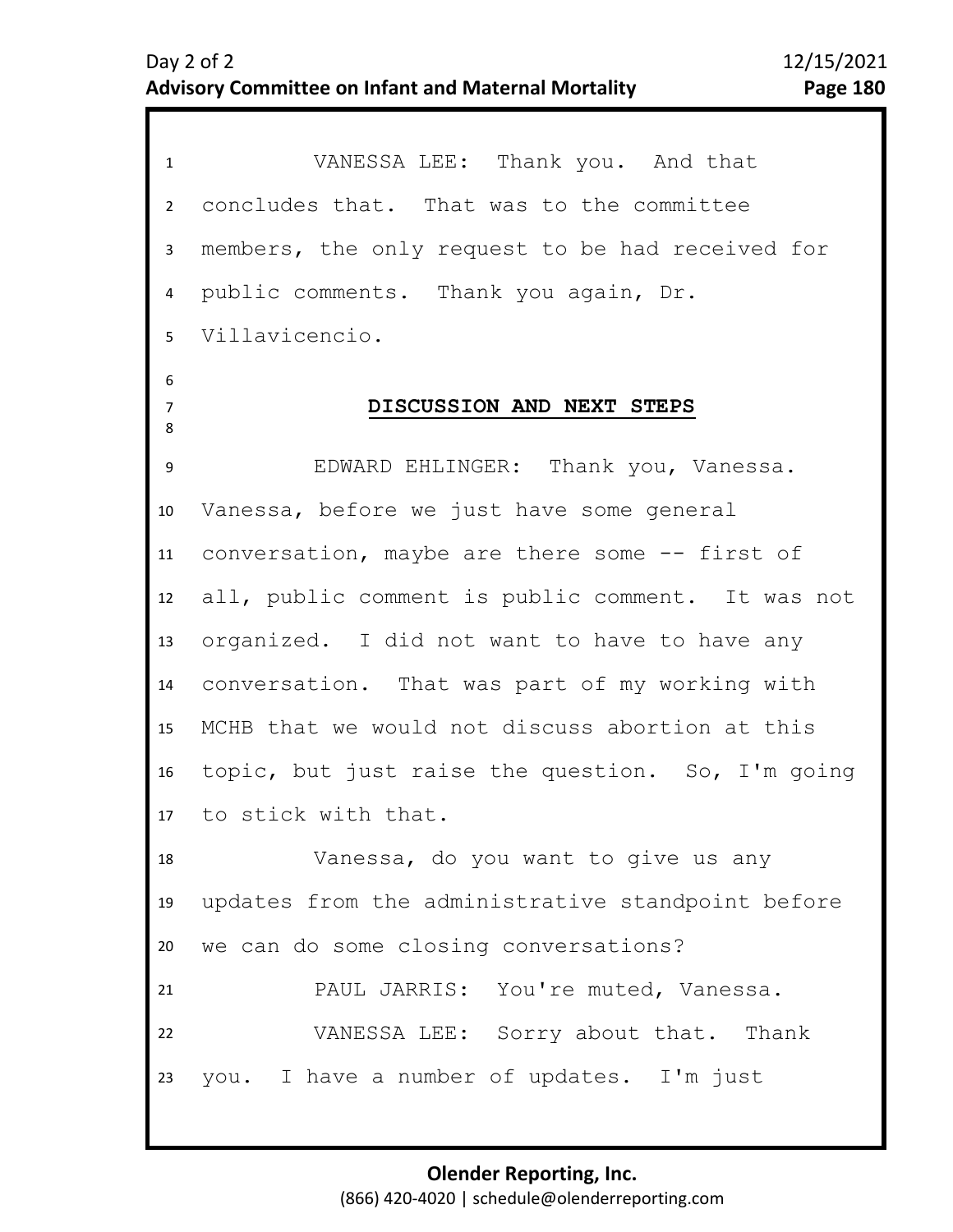1 pulling up my notes to make sure I don't miss 2 3 4 5 9 10 11 12 13 14 15 6 8 7 anything. But something since our last meeting in September as we've been discussing, the committee charter was renewed for another two years. You can see on the screen -- and Ed actually already went over this as part of the last session -- in italics and bold, you can see where some of the language has changed just so slightly. I think it shouldn't look too different from what you've already been doing and prioritizing if anything. I think the charter and the name change is actually just finally catching up to what the committee has been prioritizing and working on for the last I would say eighteen to twenty-four months.

16 17 18 19 20 21 22 So, Ed, as you were talking about changing the narrative, I really do think the charter reflects sort of these changes in narrative that we're seeing, again this tie between infant and maternal mortality, we've expanded to not only talk about programs but partnerships and policies, the health of women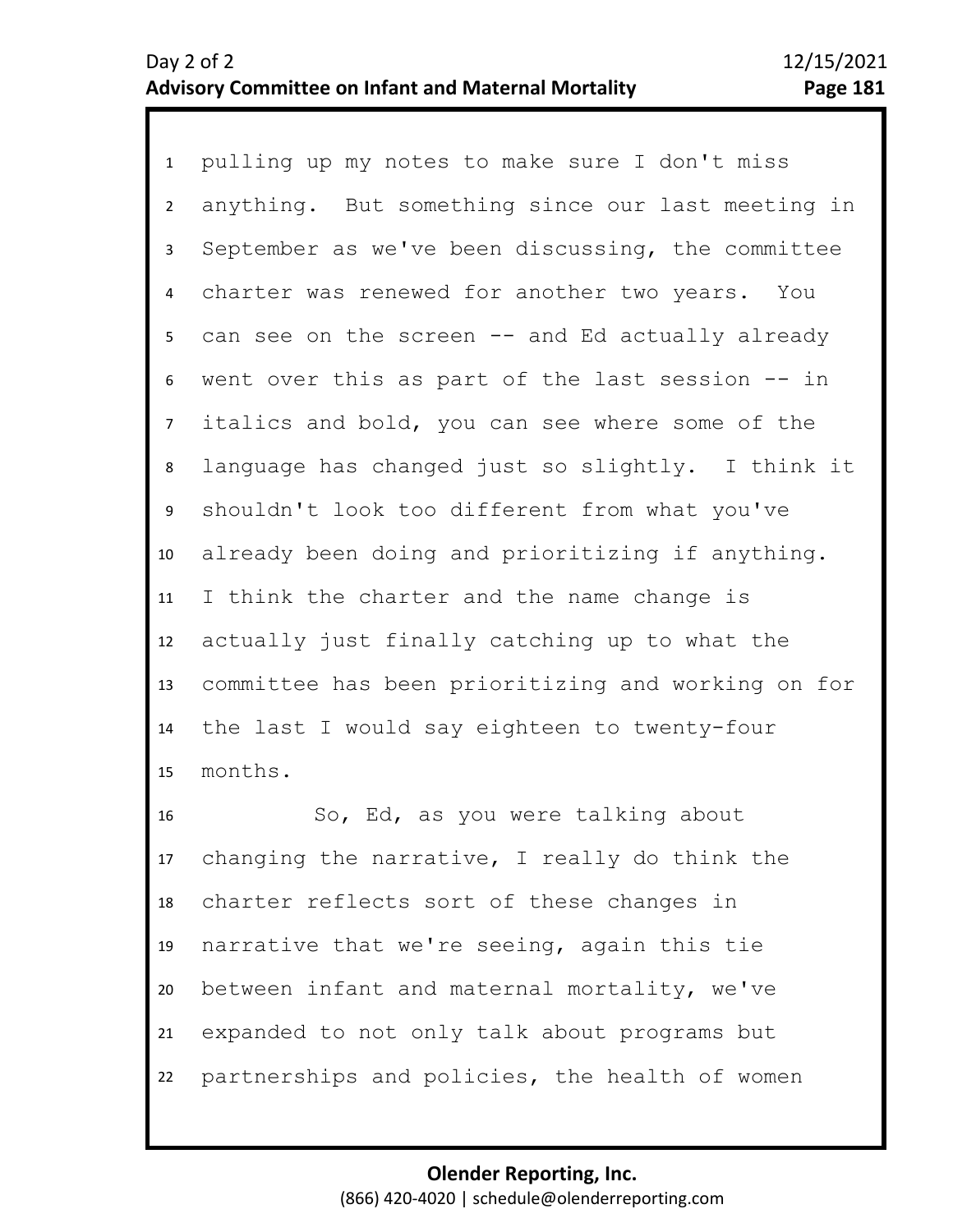1 before, during, and after pregnancy. It was you 2 3 4 5 9 10 11 12 6 8 7 and others that it brought to our attention, we were missing tribal and territorial governmental efforts. So, we made sure to add that language in. It had just said federal, state, and local efforts. We've also -- we've always called out the Healthy Start Program and Healthy People 2030. just wanted to let you know we've also called out Title V, the state block grants for maternal and child health, and then also looking for your advice on how to influence similar efforts in the private and voluntary sectors.

13 14 15 16 17 18 19 20 21 22 And then finally, based on again a lot of the work that the committee has been doing over the last several years, we just wanted to formalize it and put it into the charter that you are to look at factors beyond just medical healthcare, as you guys have already been doing, looking at those policies and programs, resources and systems level changes pertaining to factors that are in the environment, social factors, economic factors. So, again, all the work that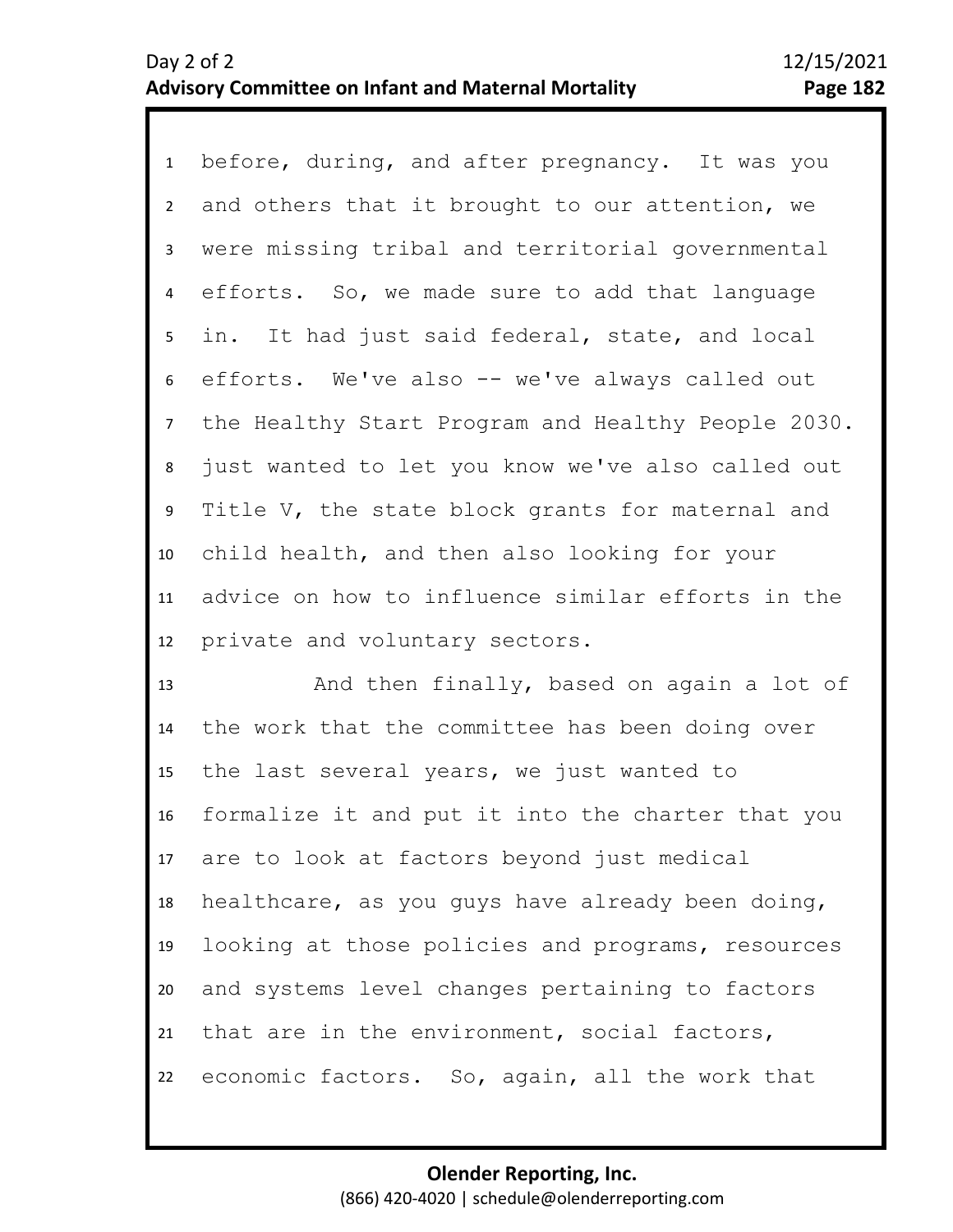| 1              | you've been doing over the last few years just     |
|----------------|----------------------------------------------------|
| $2^{\circ}$    | finally kind of getting it into the charter as     |
| $\mathbf{3}$   | your official sort of charge, scope, and           |
| 4              | description of duties. And then, as we've talked   |
| 5 <sub>1</sub> | about, the name change, again just sort of         |
| 6              | catching up with where you've already been going   |
| 7 <sup>7</sup> | with the committee's work.                         |
| 8              | So, that's the charter. Thank you, Emma,           |
| 9              | for pulling that up.                               |
| 10             | We also were just informed that the                |
| 11             | committee by-laws have been approved by HRSA. So,  |
| 12             | after this meeting, we'll be sure to share copy    |
| 13             | with all of you and include it in the next         |
| 14             | briefing book.                                     |
| 15             | Just a quick update. We've been, as you            |
| 16             | know, working to bring on new members. We have     |
| 17             | about eleven vacancies on the committee right now. |
| 18             | And so, we do anticipate being able to appoint     |
| 19             | about eight to nine more members by the next       |
| 20             | meeting. And speaking of the next two meetings,    |
| 21             |                                                    |
|                | we are in the planning for those. As Ed shared,    |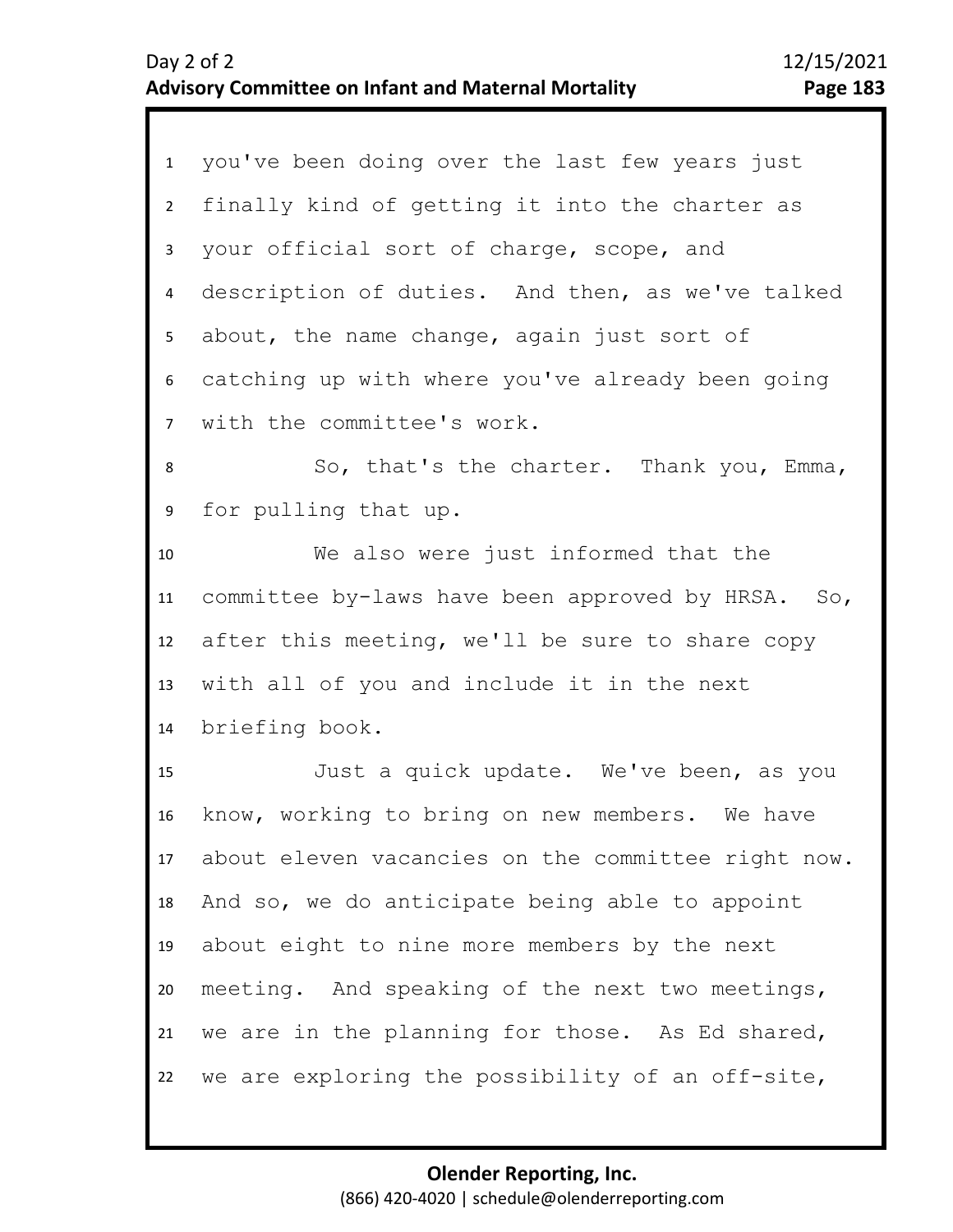1 in-person meeting in April and the dates we're 2 3 4 5 9 10 11 12 13 14 6 8 7 looking at are April 5th, 6th, and 7th. So, if you guys could jot those down and just take a look on your calendars. We hope that will work for the majority of all of you, again looking at a threeday meeting this time, and it would be Tuesday, April 5th through Thursday, April 7th. So, the 5th, 6th, and 7th of April. TARA SANDER LEE: Would those be full days? Sorry to interrupt you. I was wondering just for planning purposes. Are those going to be full days, like there's no hope of travel on those days? Like, we'd have to travel the day before and the day after?

15 16 17 18 19 20 21 22 VANESSA LEE: No. that's a good question. I think, typically the last day ends early enough that folks can travel home that same day. I know it's tough to spend another night when the meeting is done. So, I think, in the past -- and Ed, you've seen, I think or many of you have been part of a lot of the in-person meetings. It's been a few years since we've held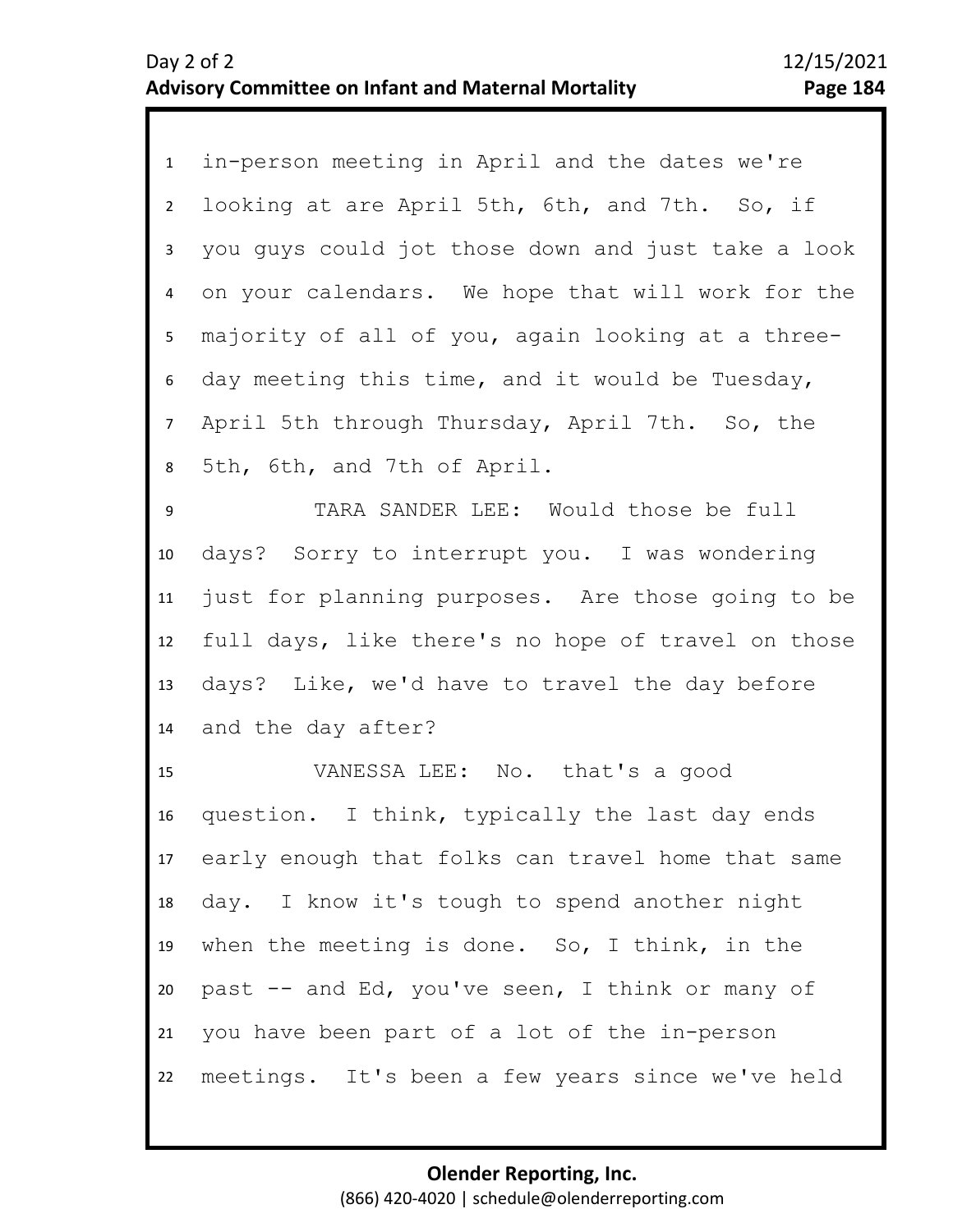| 1               | them. I think people typically travel in the        |
|-----------------|-----------------------------------------------------|
| $2^{\circ}$     | night before the meeting starts and then again get  |
| $\mathbf{3}$    | to leave on that last day, we ended earlier.<br>So, |
| $\overline{4}$  | it would not be full, full days on day one or day   |
| 5               | three probably.                                     |
| 6               | MAGDA PECK: Vanessa, is there a hybrid              |
| $7\overline{ }$ | option?                                             |
| 8               | VANESSA LEE: Yes. I think we would have             |
| 9               | to $still$ $--$                                     |
| 10              | MAGDA PECK: Because I -- and what are --            |
| 11              | and what are your contingencies? It's just -- I     |
| 12              | just want to recognize something that's been        |
| 13              | involved in the City Match and the National MCHB    |
| 14              | and Epidemiology meetings slated to be in New       |
| 15              | Orleans there in spirit with the pandemic           |
| 16              | persisting. I just -- can you give us any sense     |
|                 | 17 of by when you would make the decision if we     |
| 18              | blocked these three days, if it went to either not  |
| 19              | in-person or would it be the same amount of time?   |
| 20              | How are you thinking about that?                    |
| 21              | VANESSA LEE: Yeah, and I'll let Lee                 |
| 22              | speak to the, you know, timing of when we might     |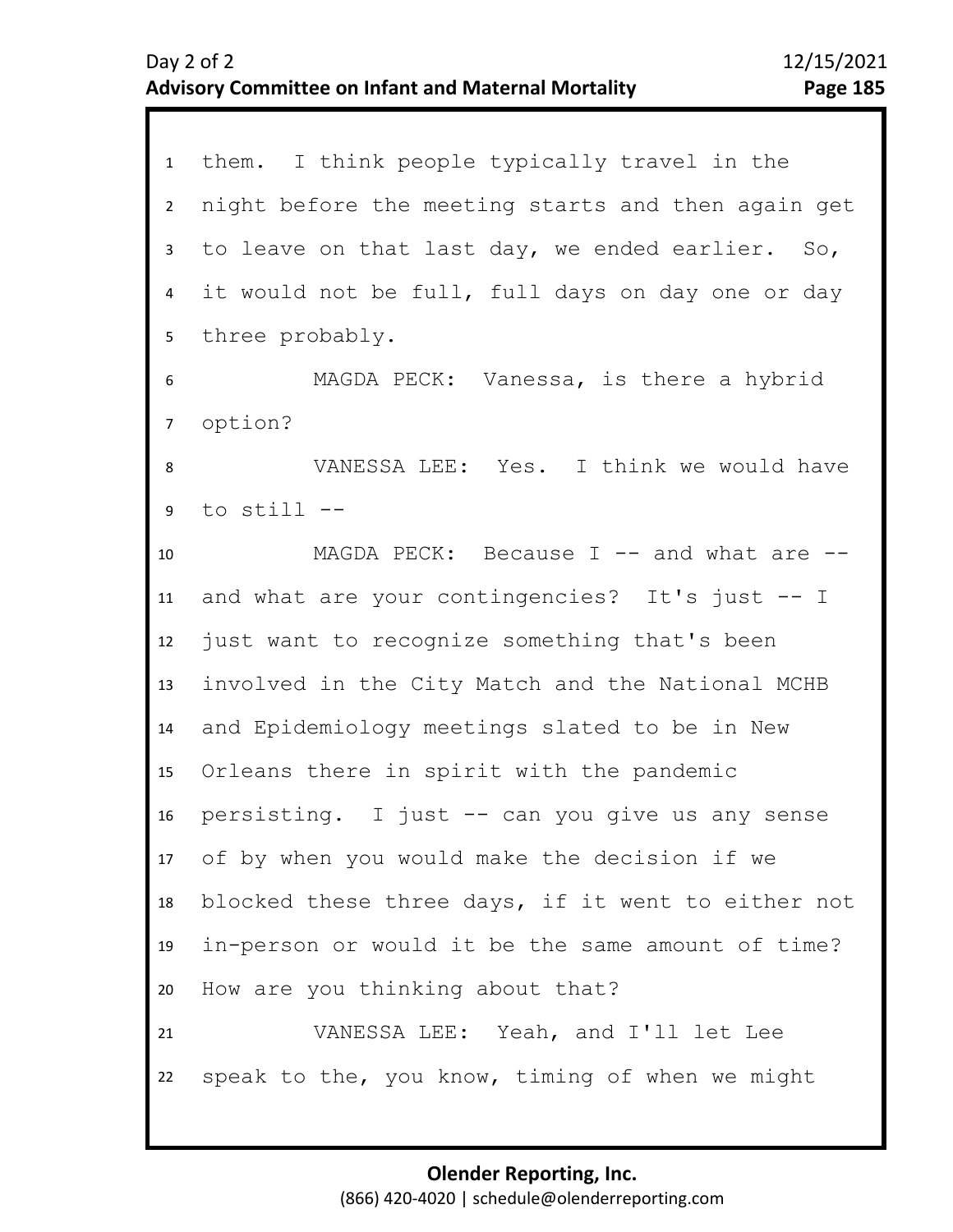1 know sort of HHS policy around in-person meetings 2 3 4 5 9 10 11 12 13 14 15 16 17 18 19 20 21 22 6 8 7 or any changes that might come from that. But even if we were to hold this meeting in person, we would still offer the virtual component -- our participation virtually through Zoom because we do have to make -- as Federal Advisory Committee meetings, the -- all of our meetings accessible to the public. So, several of you will remember, even when we held these meetings in our HRSA Park One Building, we always had the Adobe Connect running so that people could participate virtually. So, we will definitely make that an option, even if we do hold the meetings in person. In terms of when we might be able to make a decision on whether we will go virtual -- fully virtual or try for in-person, and if the dates will be impacted by that, Lee or Dr. , do you have any sense of that? LEE WILSON: Let me -- let me jump in here. Magda, great question, thank you. Three weeks ago when we were really deep in the weeds of talking through some of this, we were absolutely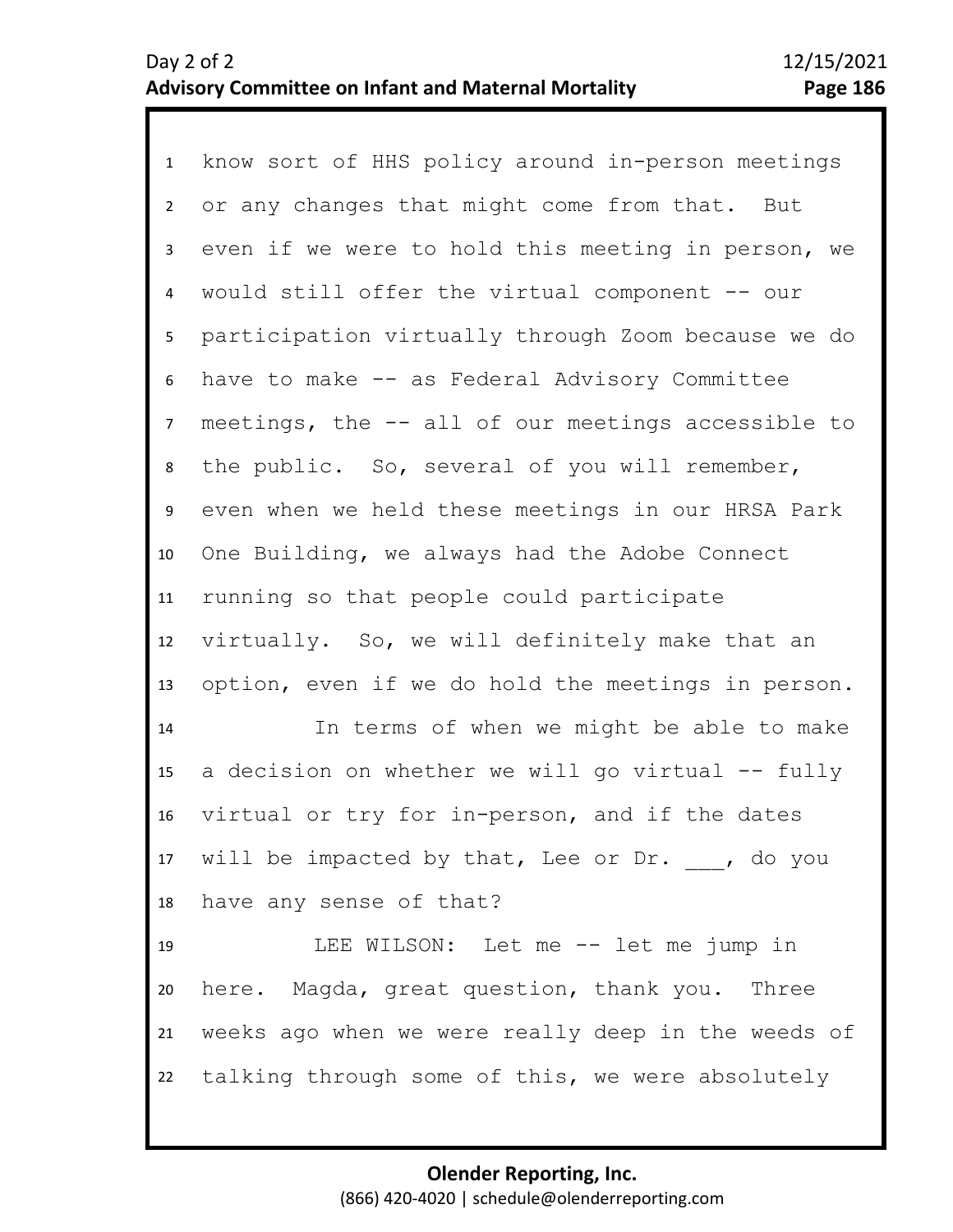1 certain that March would be a reasonable date for 2 3 4 5 6 10 11 12 13 14 15 16 17 18 19 20 21 22 7 9 8 us to have an in-person meeting. So, cancellation is always going to be an option in this environment, it seems. We are hoping to get a better sense over the next few weeks to see whether or not the omicron variant is changing what government policy is and if there's a sense that that policy will be sort of long lasting. But that, you know, that is a crystal ball approach here that we don't know. We are intent, just as background, for these discussions about this next in-person meeting. I don't want to go into too many details because we're still in the discussion and approval stages. But the goal here is to make this next meeting a very experiential meeting. So, it would be in person, but it would not be -- the ideal would not be to do it in DC. So, some of that will also -- some of the travel arrangements would also be contingent on the site. That being said, as a backup we have already reserved the space in Washington as option two and then option three would be virtual. We will be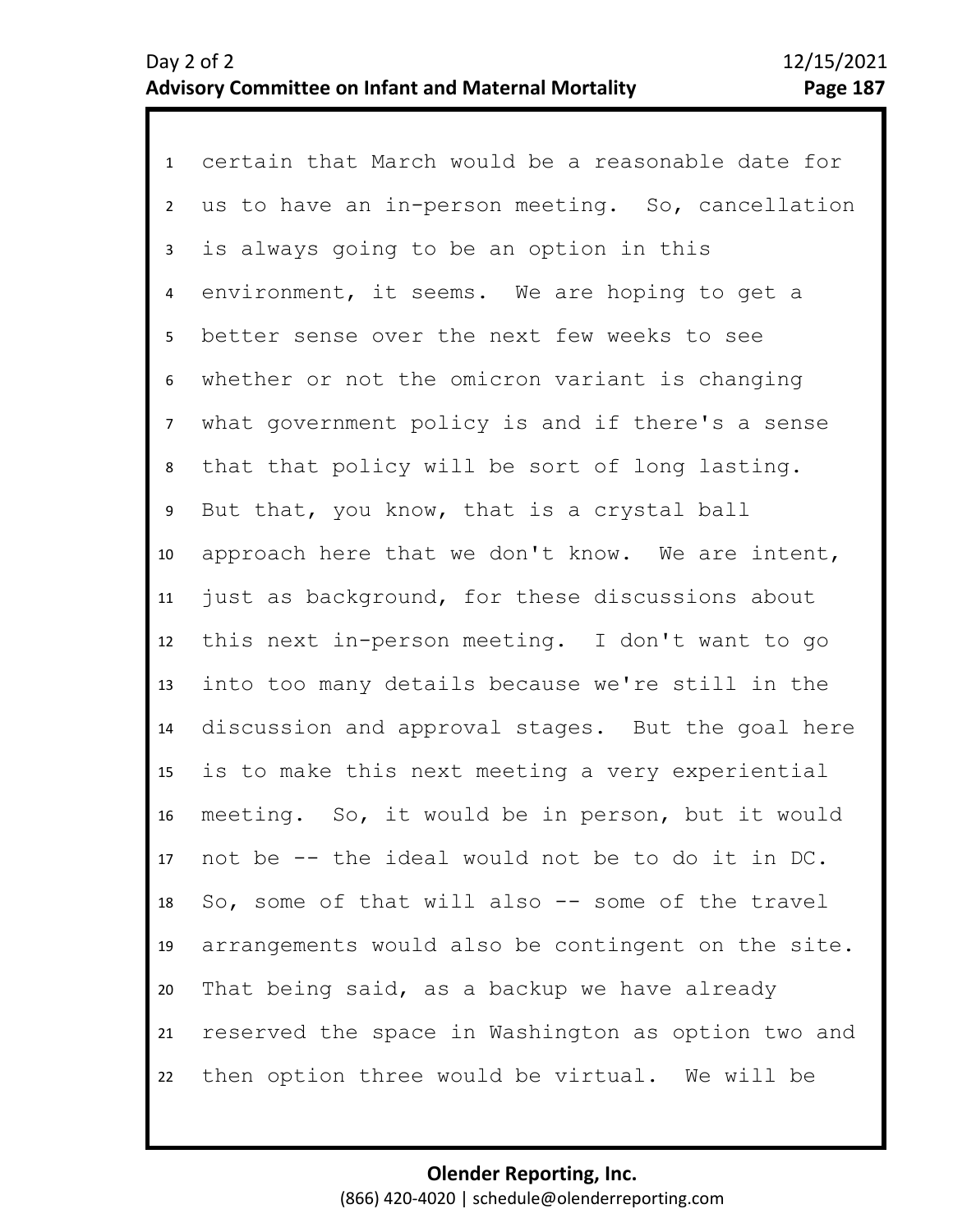1 exploring the arrangements for travel and the 2 3 4 5 9 10 6 8 7 meeting beginning probably in January, just because everything is still very much up in the air, and we will keep you posted on our steps at this point. But we want -- did want to give you the opportunity to weigh in on whether those days were going to work for you, since we had promised that we were going to be surveying you before final decisions and to see whether there were, at this point, any real obstacles. So, thank you.

11 12 13 14 15 16 17 EDWARD EHLINGER: Yeah, and if we don't do an on-site meeting outside of Washington, we would probably go from three days to two days, because the third day is really one of community meetings, getting community input on the issues that we're talking about. So, that would be the one difference.

18 19 20 21 22 MAGDA PECK: I will note that it is during National Public Health Week for those of us who come from a public health perspective that may or may not be of relevance. And it's also -- April 7th is World Health Day, Jeanne, so as you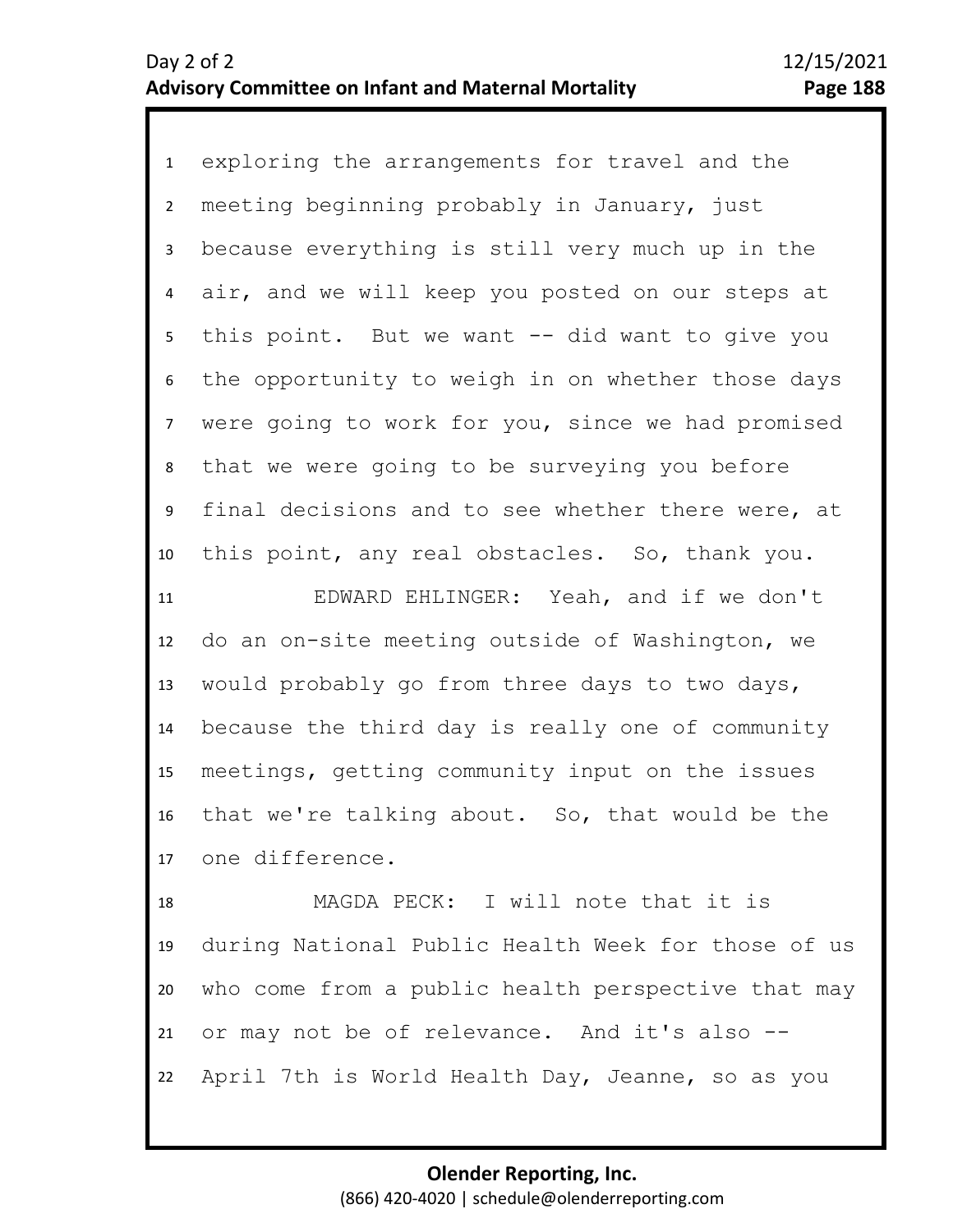| $\mathbf{1}$            | try to bring in global perspectives, I just        |
|-------------------------|----------------------------------------------------|
| $2^{\circ}$             | acknowledge it. As Ed always knows, there's        |
| 3                       | always something else to mark that's going on.     |
| $\overline{\mathbf{4}}$ | BELINDA PETTIFORD: That is also the date           |
| 5                       | that the Maternal Health Learning and Innovation   |
| 6                       | Center, the same week they asked us to hold the    |
| $7\overline{ }$         | date for their meeting. So, but you're right,      |
| 8                       | there's always going to be a conflict. But I       |
| 9                       | would really hate to conflict with maternal health |
| 10                      | again.                                             |
| 11                      | MAGDA PECK: That would again be ironic,            |
|                         |                                                    |
| 12                      | but not surprising.                                |
| 13                      | VANESSA LEE: Thank you all for that. We            |
| 14                      | will note all of this. The meeting after the       |
| 15                      | April one that we envisioned was -- would occur in |
| 16                      | early June, so we are still looking at dates on    |
| 17                      | this end that we could throw out to you as         |
| 18                      | options. But again, hoping that next meeting       |
| 19                      | after the April one would be early June, just to   |
| 20                      | catch all of you, the members that have terms that |
| 21                      | will end either in June or July of next year.      |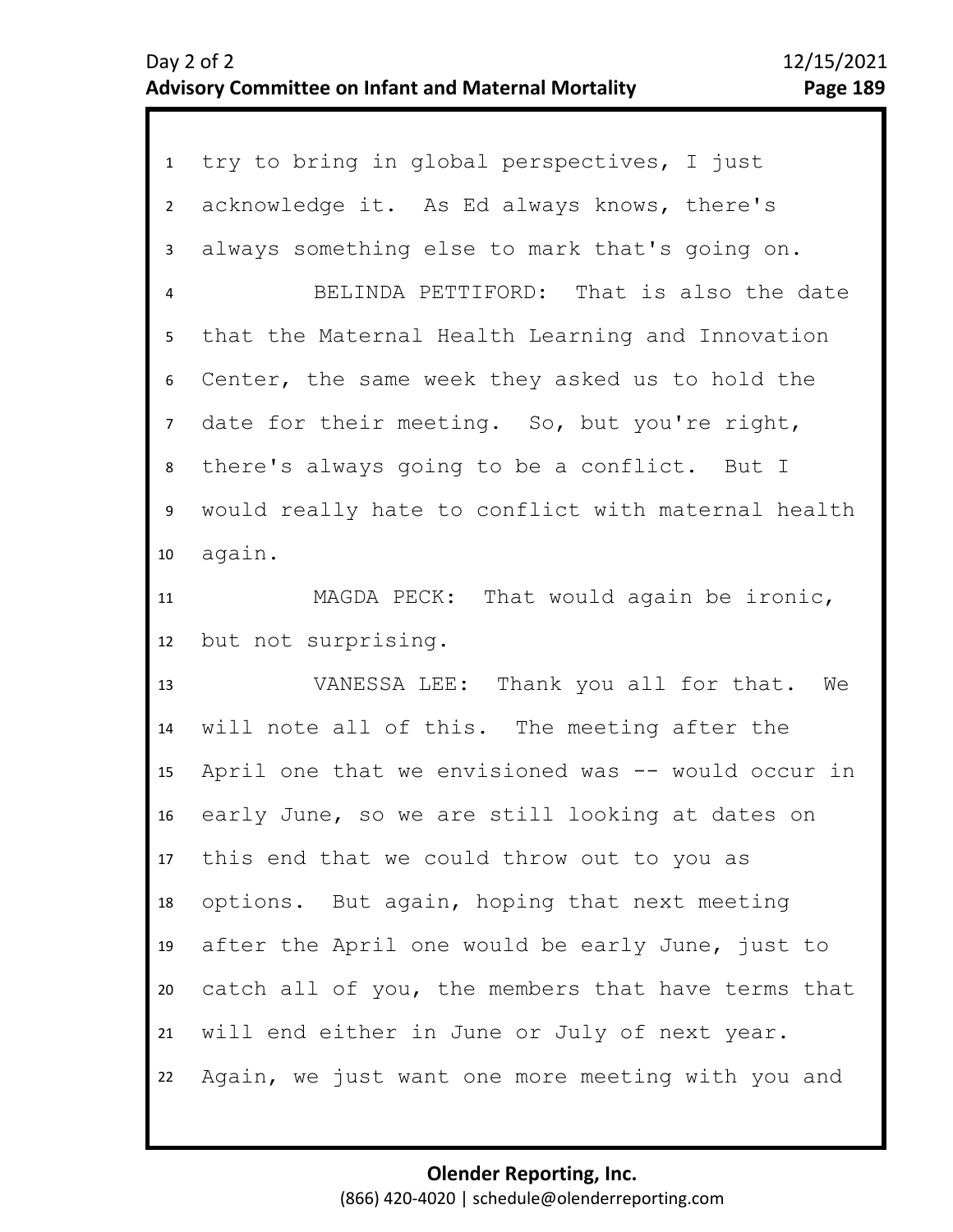| 1               | Ed, did you want to talk a little bit about your       |
|-----------------|--------------------------------------------------------|
| $2^{\circ}$     | vision for the June meeting?                           |
| $\overline{3}$  | EDWARD EHLINGER: Well, the goal is to                  |
| 4               | come up $--$ what $--$ if we have some recommendations |
| 5               | that we want to move forward, particularly in the      |
| 6               | area of indigenous health, I want to kind of           |
| 7 <sup>7</sup>  | finalize those in June, so we would send something     |
| 8               | off as -- with the group that we have. So, that -      |
| 9               | - between now and June, we would want to work on       |
| 10 <sup>°</sup> | any recommendations that might come forward, for       |
| 11              | example, the race concordant care recommendations,     |
| 12              | which I hope to talk about at our April meeting.       |
| 13              | We'd try to talk those through and then finalize       |
| 14              | them in June to forward to the Secretary.              |
| 15              | VANESSA LEE: Right. Great, thank you.                  |
| 16              | EDWARD EHLINGER: Yeah, I also -- I hope,               |
|                 | 17 we'll have new members on in April, so that we can  |
| 18              | then start to sort of having a hand-off, a warm        |
| 19              | hand-off to the next group of MCH leaders that         |
| 20 <sub>2</sub> | will be working at SACIMM, and we'll have two          |
| 21              | meetings to do that.                                   |
| 22              | VANESSA LEE: Great, yep. And we really                 |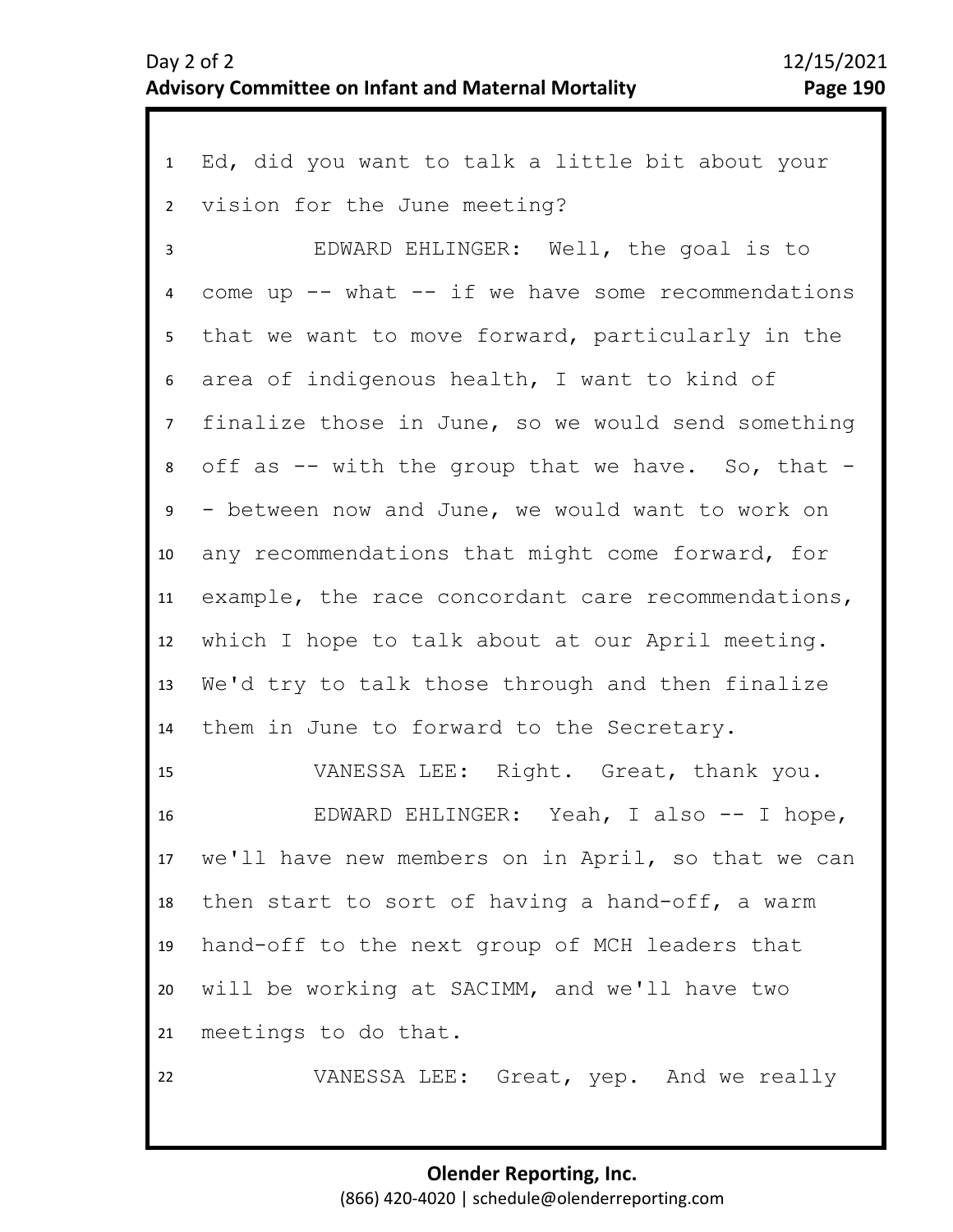1 do hope by the June meeting, we can convene 2 3 4 everyone in person, and in that case, it would be at our HRSA offices, the Park One building in Rockville.

7 8 9 10 11 12 13 6 5 There was a question about ethics review, especially for members that are going to be rolling off next summer. We did find out from our HRSA Ethics Team that this is an annual filing, and it occurs, now, at the same time for everyone, regardless of your start date on the committee. So, the annual deadline is always May of every year. And so, in order to participate in that June meeting, we would --

14 15 16 17 18 19 20 21 22 MAGDA PECK: Vanessa, you're on mute. VANESSA LEE: I am so sorry. I thought I unmuted myself. I was -- actually, Magda, this was about a question you had at the last meeting for those who may be rolling off next summer, which you have to complete an ethics review again, and unfortunately, we found out it is every May. So, in order to participate in that June meeting we're talking about, we would need everyone to do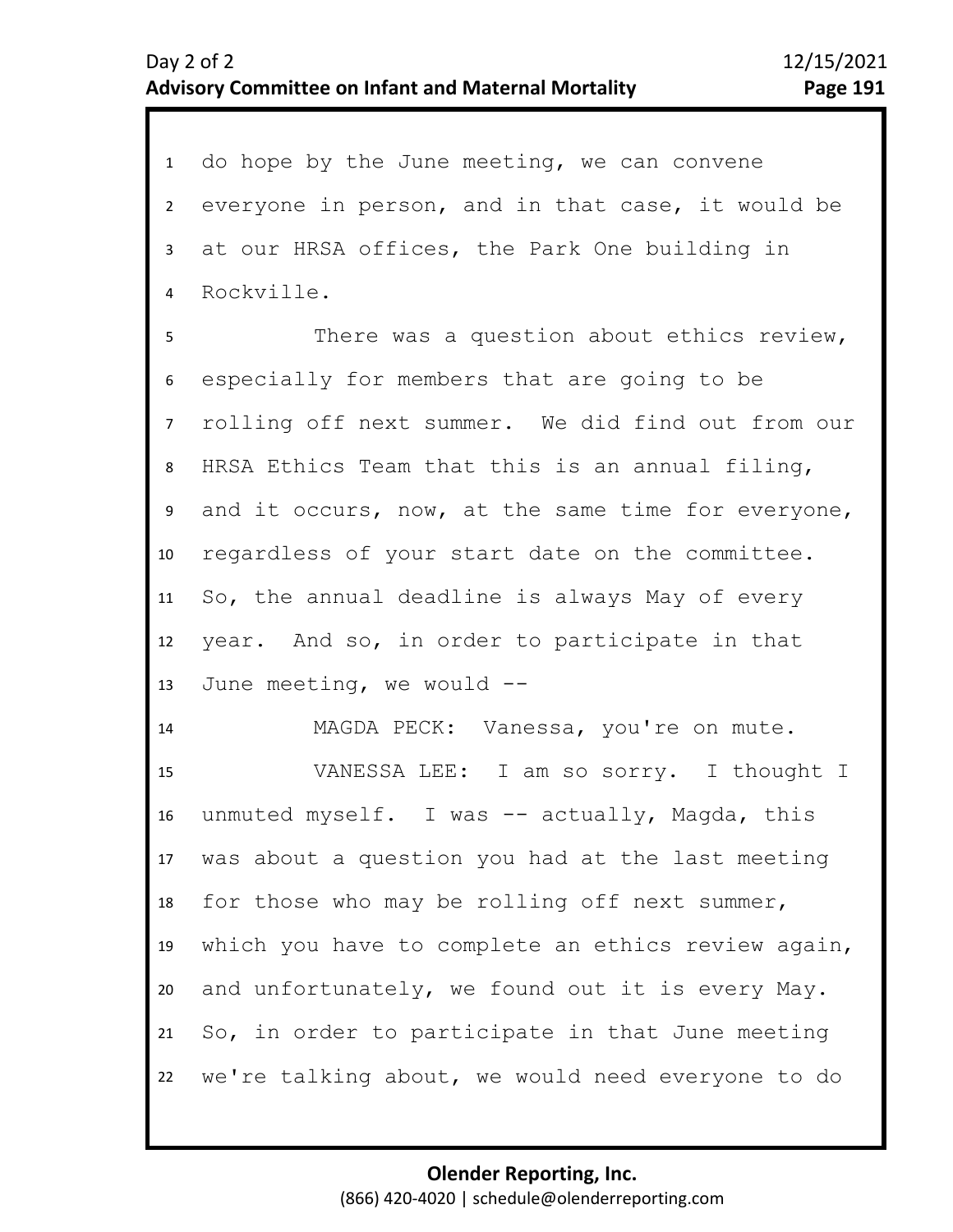| 1              | their usual ethics filing and review in May of     |
|----------------|----------------------------------------------------|
| $\overline{2}$ | next year again just to be cleared by the June     |
| 3              | meeting that we hope all of you will be able to    |
| 4              | participate in before your term ends. So, I did    |
| 5              | just want to get back to you all on that.          |
| 6              | And then, the last --                              |
| $\overline{7}$ | MAGDA PECK: And Ed, could you --                   |
| 8              | VANESSA LEE: Go ahead.                             |
| 9              | MAGDA PECK: I'm sorry. And Ed, could               |
| 10             | you also imagine that there -- there could be      |
| 11             | something forthcoming cumulative from immigration  |
| 12             | or from COVID or from housing? Do we still have    |
| 13             | an opportunity perhaps to bundle recommendations   |
| 14             | that might be opportune, with the June transition  |
| 15             | time?                                              |
| 16             | EDWARD EHLINGER: Yes, of course, I mean            |
| 17             | that's -- that's the last chance of this current   |
| 18             | group of SACIMM members to come forward with       |
| 19             | recommendation that I hope we would have the work  |
| 20             | done prior to June, so that we could finalize them |
| 21             | in June and send them on. So, between now and,     |
| 22             | you know, with one more meeting in between that,   |
|                |                                                    |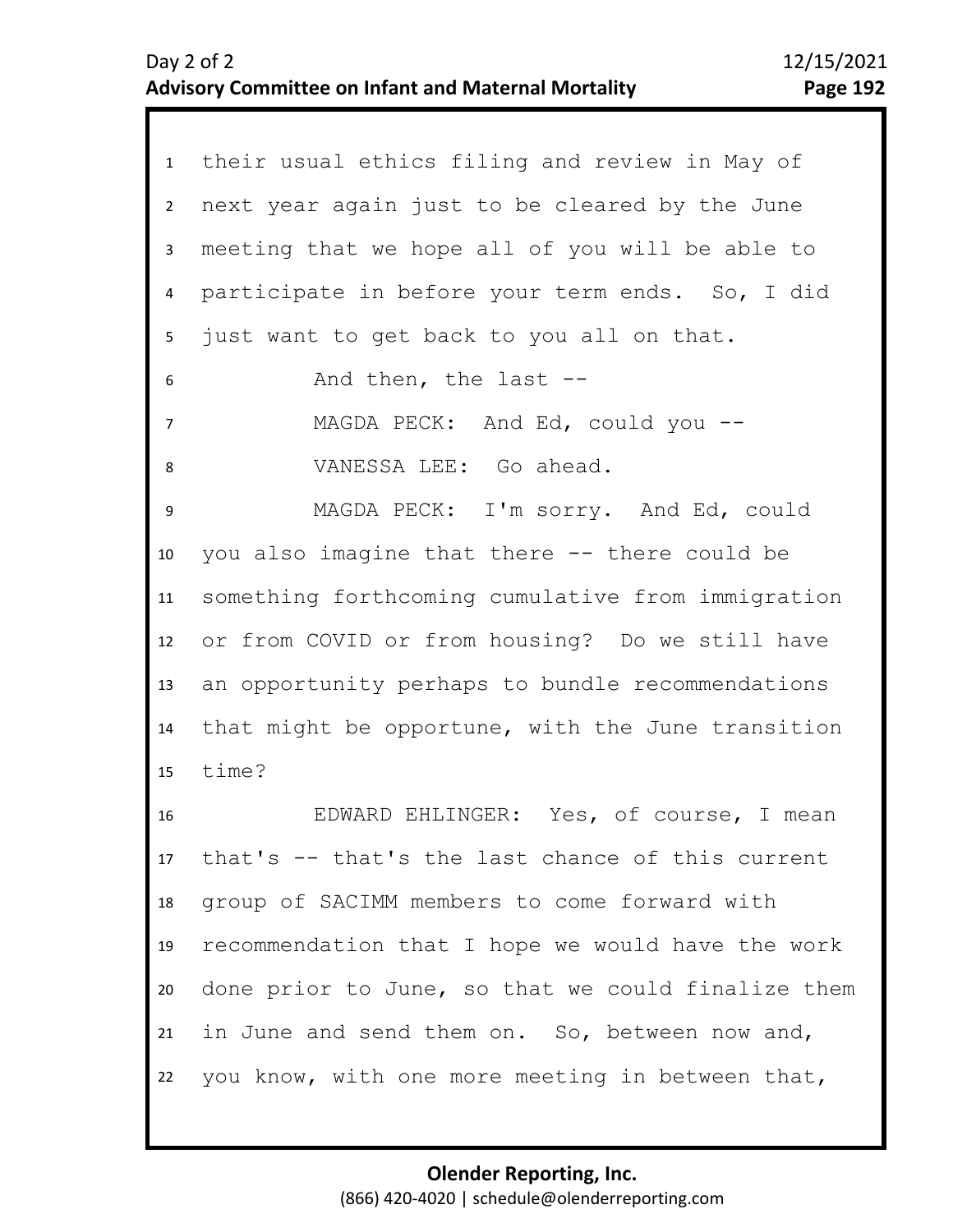1 their work needs to be done and anything that 2 3 people like might like to move forward in terms of recommendations.

6 7 8 9 10 11 12 13 14 15 16 17 18 19 5 4 MAGDA PECK: And I would just add process-wise that if you know who -- Vanessa, we don't know, and I don't know when we would know who the new eight to 10 people are. One way to get folks involved early is to have them join one of our working groups. And so, I think the idea of the transitions not waiting until we're on site, but potentially engage people when you're able to reveal that mystery to us, because it remains a mystery, that would be very helpful, so that we can both get them involved in the work aligned with where their greatest interests and capacity and impact can be had, particularly in the Data and Research to Action Working Group, we're always looking for folks who want to further that aspect.

20 21 22 EDWARD EHLINGER: So, what my plan is is once I get the names of these folks, I will try to do one-on-one interviews with them, just like I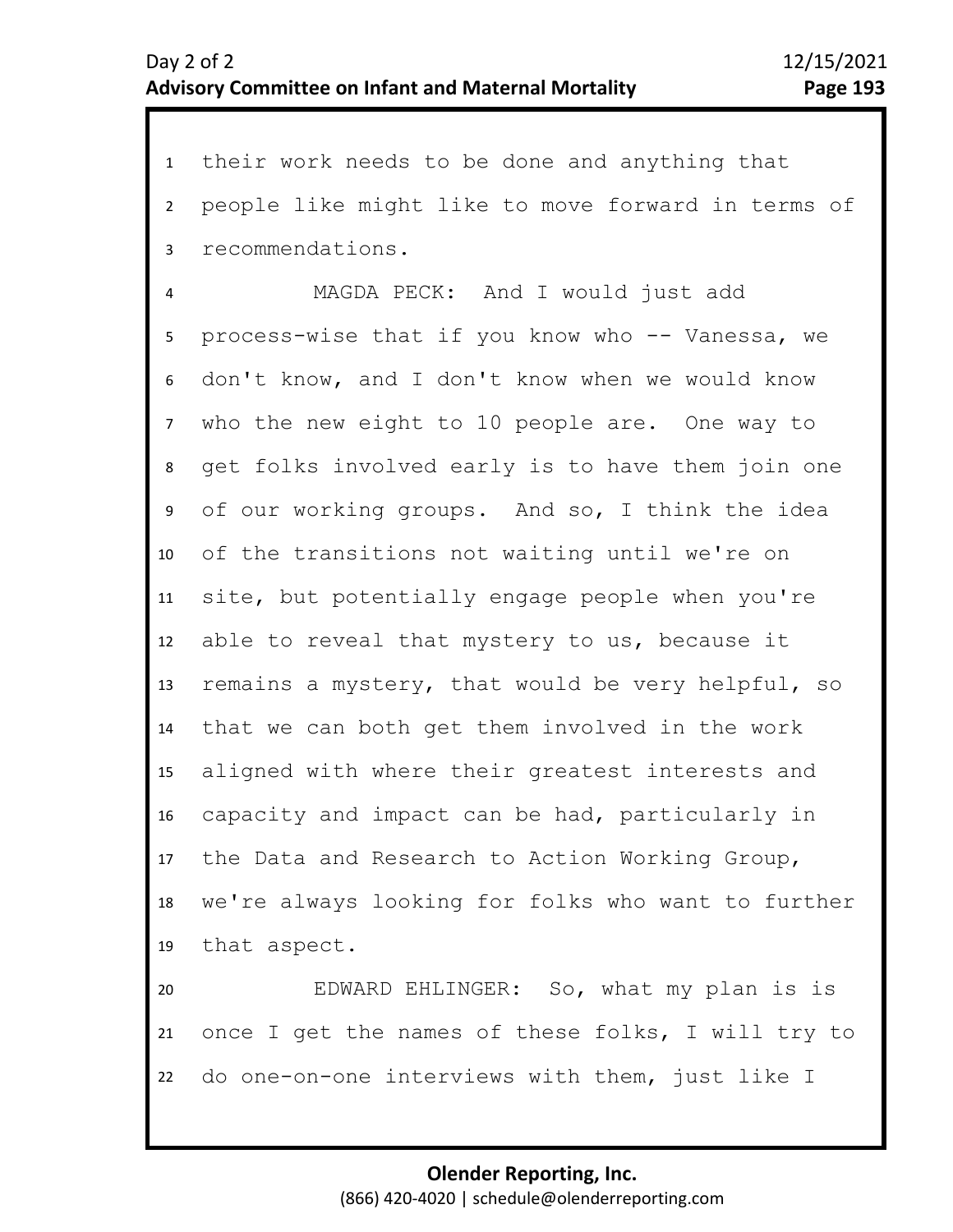1 did with all of you and to orient them to the 2 3 5 4 committee and the work that is being done and see how they want to use their talents and skills and interests, working through and being members of the work group would be part of that.

6 7 8 9 10 11 12 13 14 15 16 17 18 19 20 21 22 VANESSA LEE: Okay, thank you, yes. And then, speaking of members and sort of changes, I did want to share some staffing updates for the next six months or so. So, I will actually be going out on maternity leave in early January. So, this will be, unfortunately, my last meeting with all of you, until the June one, and then I'll be back. But, in my absence, Lee Wilson is going to serve as the acting DFO. You'll continue, of course, to get support from our logistics contractor team at LRG, our management analyst Michelle Loh, but I also want to introduce you to two new members of our ACIMM team at MCHB that are going to be stepping in much more, especially, while I'm on maternity leave. So, Ann Leach, I don't know if you're able to go off camera and say hello, but she's our MCHB colleague who's actually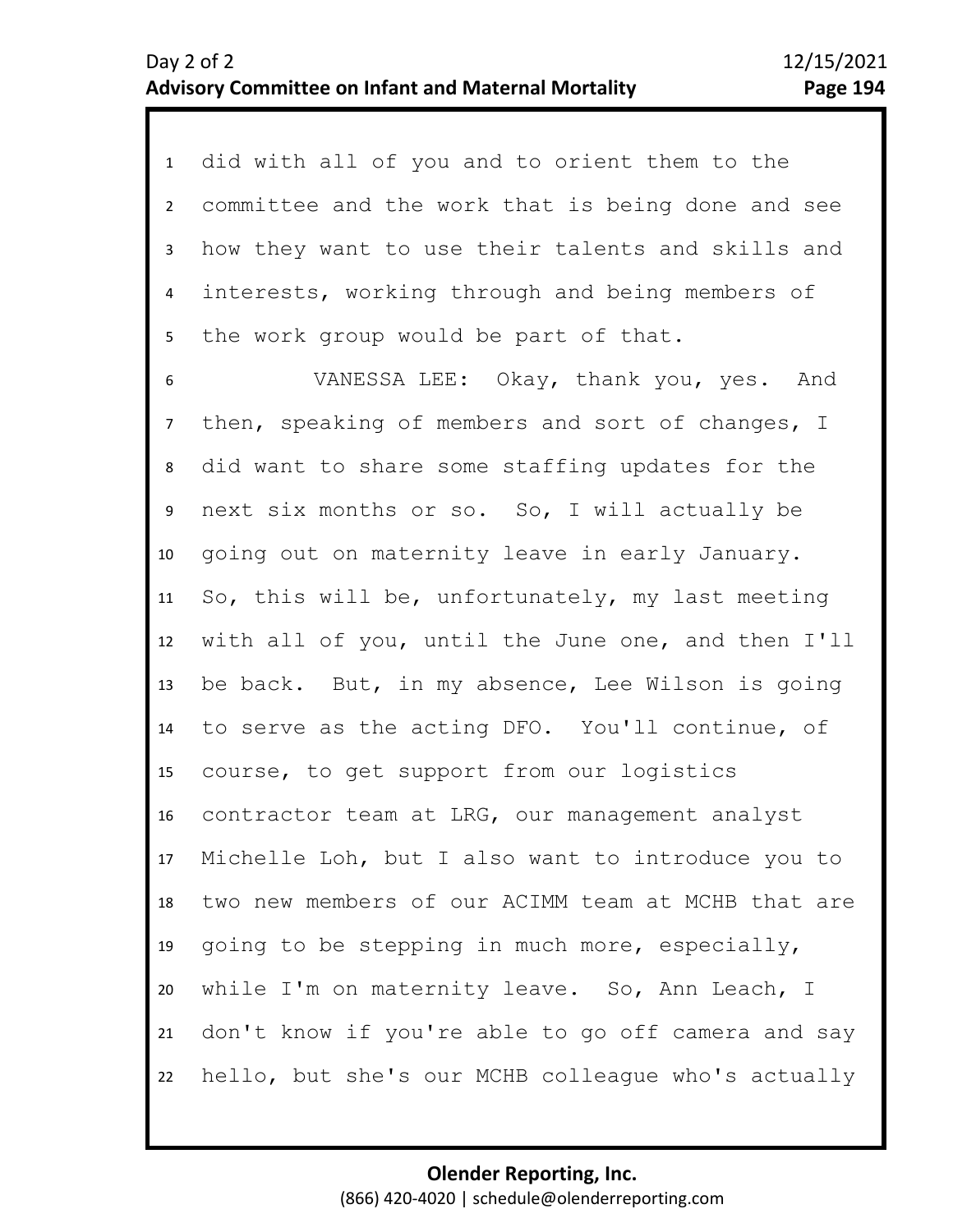1 done a lot of work behind the scenes with several 2 3 4 8 9 10 11 12 13 14 15 16 5 7 6 of our advisory committees out of MCHB. She's going to be stepping in for a few months as the program lead and working closely with Lee. And then, many of you knew Julian de Stefano who served as the contracting officer's representative or core for the logistics contract and supported ACIMM in a number of ways. She retired in August, but I'm happy to announce that my colleague Abigail Duchatelier- Jeudy is on the line, and she's going to be the core for the ACIMM contract and so you'll probably hear from her time to time, or at least see her on these committee meetings. Lee or anyone else, is there anything that I missed before I turn it over to Ed? LEE WILSON: Yes. Since you're making

17 18 19 20 21 22 the big reveal today, congratulations to you, Vanessa, on the planning and all that goes into having a safe and healthy delivery. You've been doing a great job and holding it together as you get close to going out on maternity leave. And so many, many thanks for your attention to detail,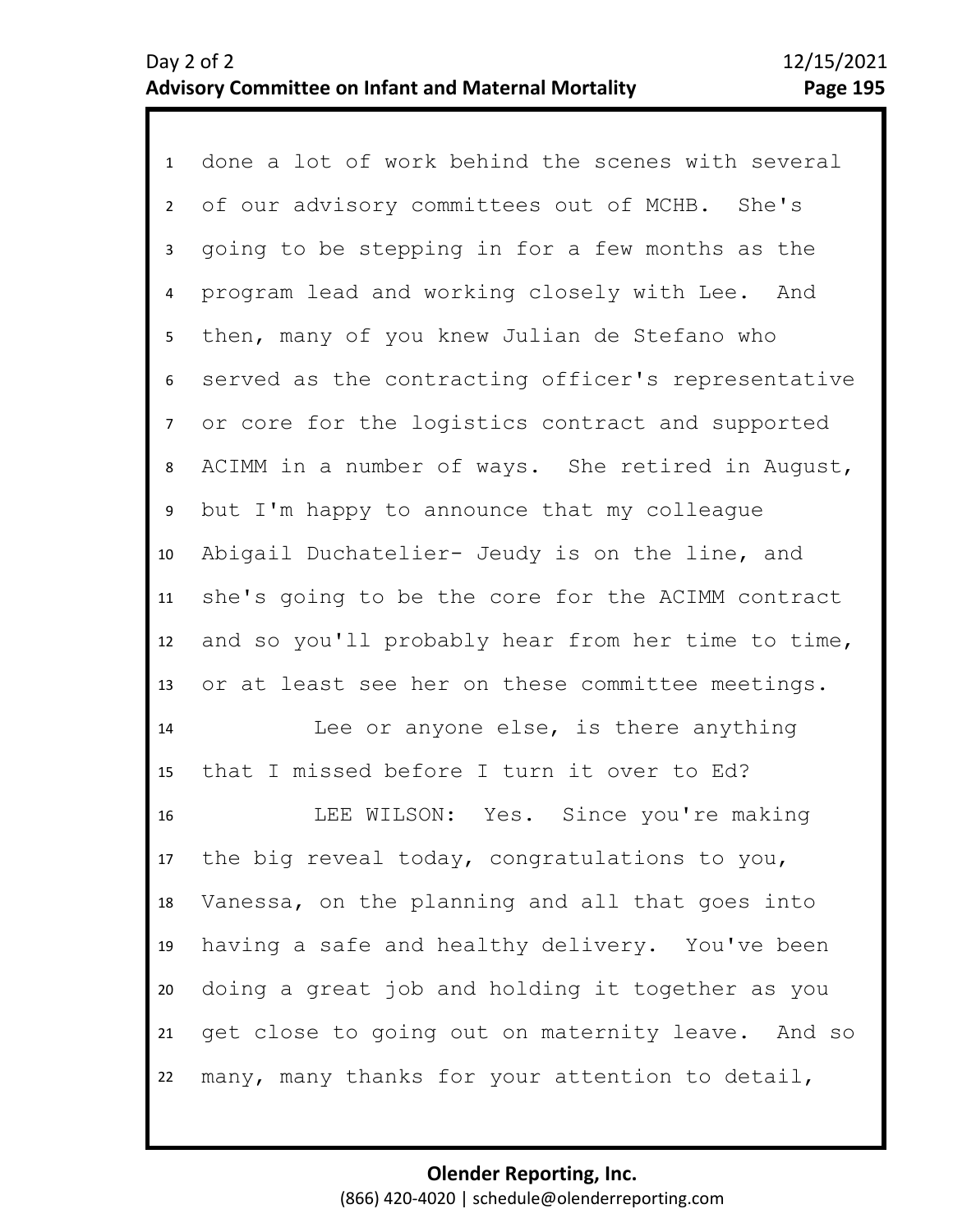1 your thoroughness, and always pleasant 2 3 7 8 9 10 11 12 13 14 15 16 17 18 19 20 21 22 4 6 5 professional approach to managing this committee. So, thank you very much. VANESSA LEE: Thank you. EDWARD EHLINGER: I certainly second that heartily. VANESSA LEE: Thank you. Thanks. I'm getting some kind notes in the chat. So, thank you all so much. Okay. I think that's all the updates and announcements I had, Ed. So, I'll turn it over to you for other next steps or discussion. EDWARD EHLINGER: All right. Well, you know, we've got about twenty minutes left, and I don't think we have to go to that time. But I'm going to, you know, end up by just having you all kind of go around and any takeaways that you have from this -- the meeting that we've had over the last couple of days. But I do want to highlight the fact that at our next meeting, we certainly are going to continue on with the health of indigenous mothers and infants. So, we're going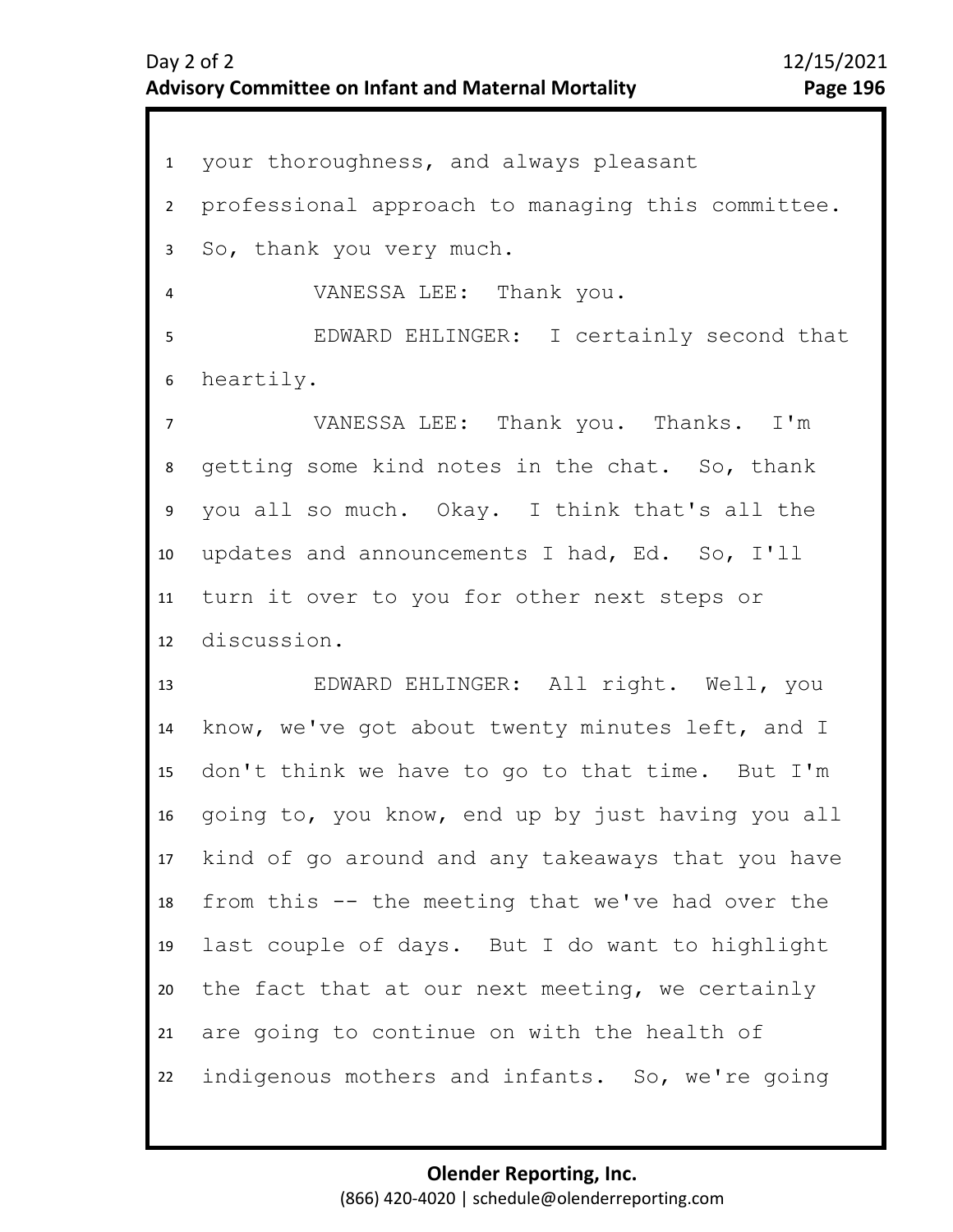1 to, I hope, come up with some recommendations. We 2 3 7 8 9 10 11 12 13 14 15 16 17 4 6 5 will be doing a review of the race concordant care recommendations that that came forward. Whether or not we go ahead with a session related to the impact of abortion on infant and maternal mortality will depend on what the conversations occur in that small group. There is one other issue that has been raised in the past that we haven't addressed, and that's the impact of violence on infant and maternal mortality, and I'd be interested if anybody else would like to see that as part of a session because it is - violence is one of the -- a leading cause, not the leading cause, but a leading cause of maternal mortality and I think has some impact on infant mortality and we've not addressed that much in our times.

18 19 20 21 22 And then I also asked that through the work groups, if there are other issues that you would like to consider for the next meeting, you know, bring them up through the work group. So, those are -- that's sort of my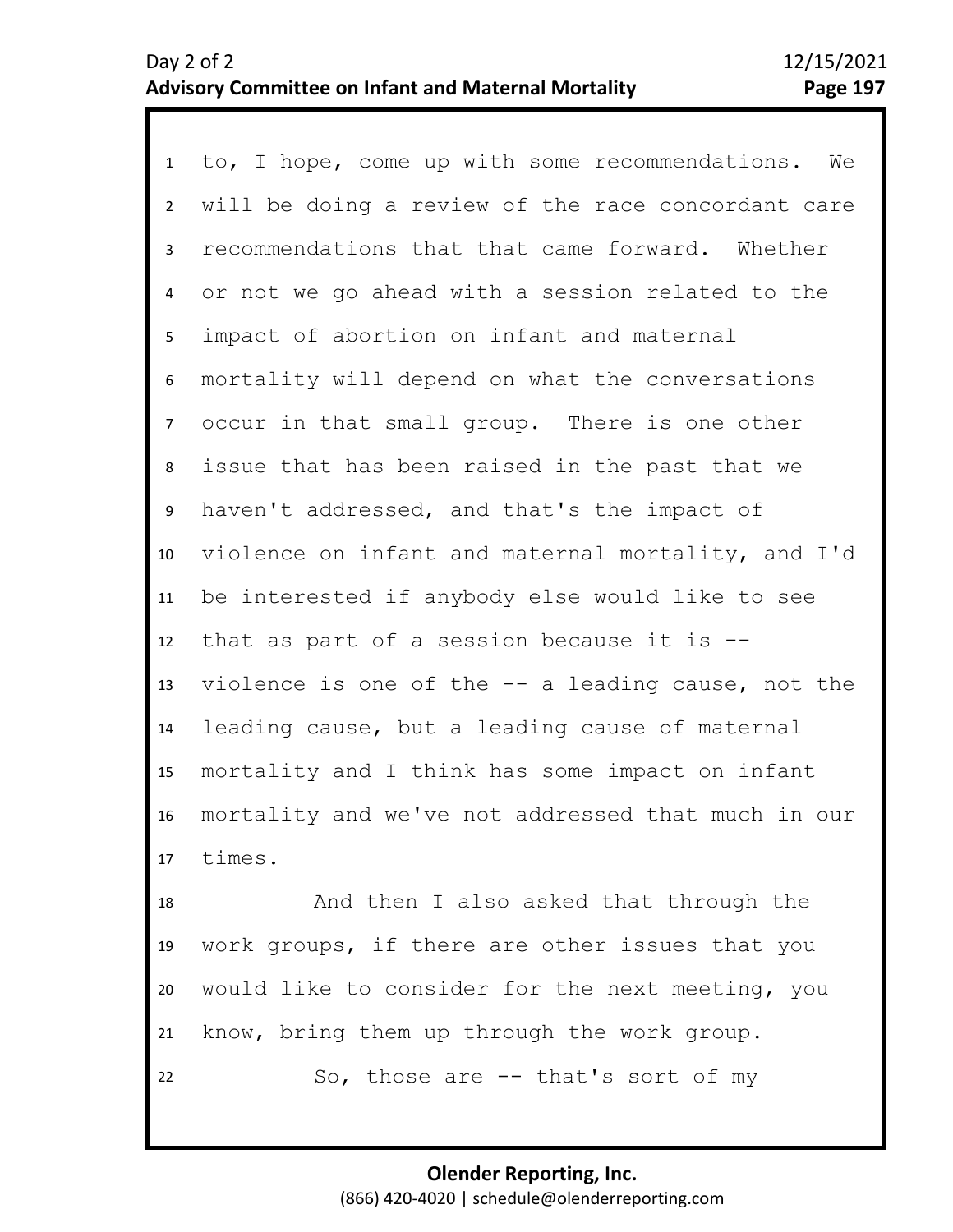| $\mathbf{1}$   | planning for the next session and, as I said, I    |
|----------------|----------------------------------------------------|
| $2^{\circ}$    | hope to be contacting the new members and getting  |
| $\overline{3}$ | their interests and have them get engaged and hit  |
| 4              | the ground running when we meet in April.          |
| 5              | So, with that, I just would to go around           |
| 6              | and to get some final takeaways from the last two  |
| 7 <sup>7</sup> | days from you in the last fifteen minutes that we  |
| 8              | have. And I will again go counterclockwise--       |
| 9              | counterclockwise on my screen and I, Magda, you're |
| 10             | in my upper left-hand corner. So, any takeaways    |
| 11             | that you have.                                     |
| 12             | MAGDA PECK: Thank you, Ed, for                     |
| 13             | organizing a very strong meeting. Thank you to     |
| 14             | HRSA and MCHB for back boning this. Thank you to   |
| 15             | contractors and thanks to my colleagues for        |
| 16             | bringing their best forward. So, the process is    |
| 17             | always one which takes a lot of work and I'm       |

17 18 19 20 21 22 always one which takes a lot of work and I'm incredibly impressed and grateful for the quality of the presentations. Every one of them was high caliber from the clinical side to the public health side to the larger intersectoral side. My takeaway quote is eviction policy is health policy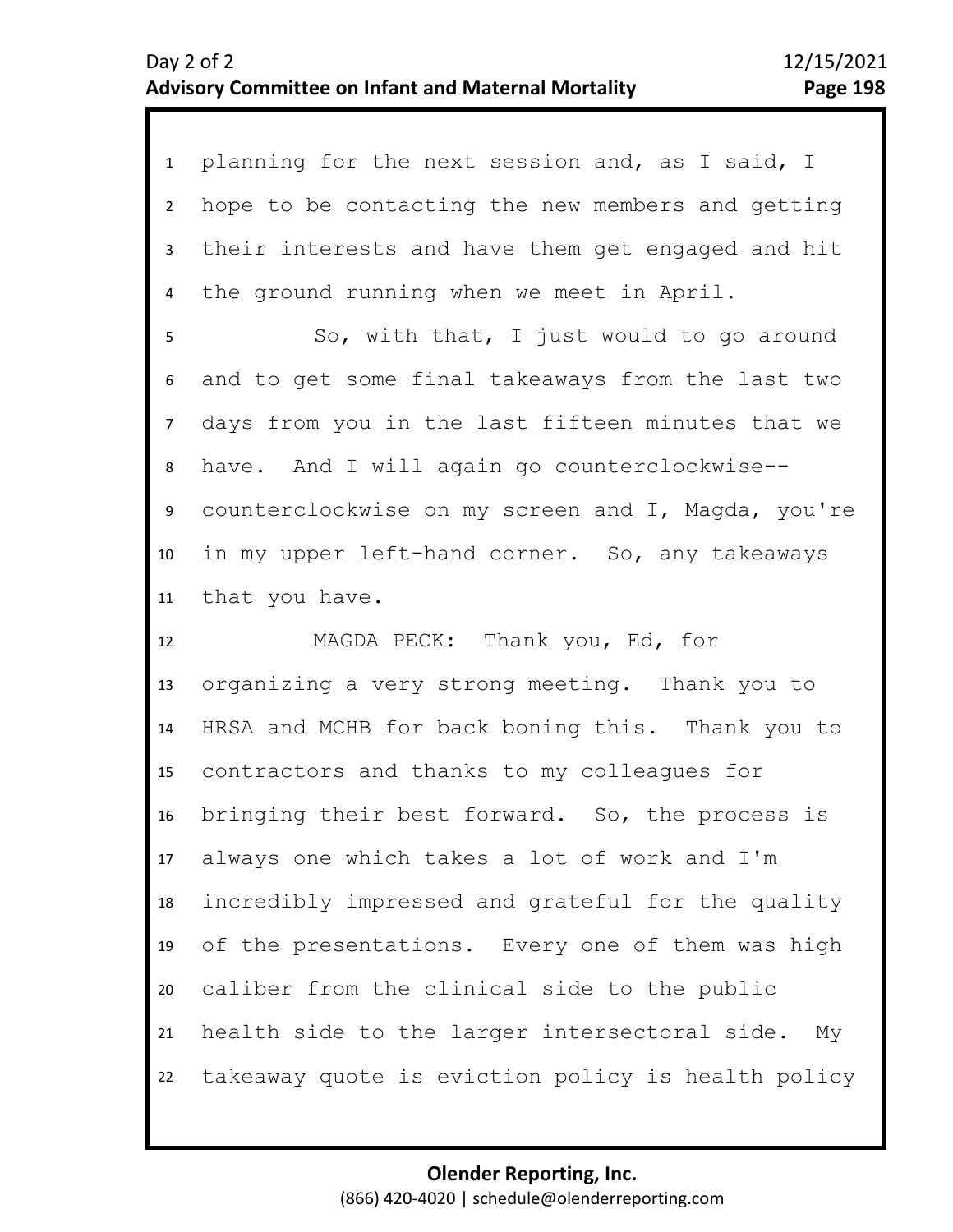| 1              | and that we have an extraordinary opportunity to    |
|----------------|-----------------------------------------------------|
| $2^{\circ}$    | hang at the intersection of health and housing in   |
| 3              | a way that can look directly at reducing risks of   |
| $\overline{4}$ | adverse outcomes for mothers and infants and        |
| 5              | birthing people. So, thank you for inviting that    |
| 6              | session and I hope it is not a one-off, as Dr. Cho  |
| 7 <sup>7</sup> | hoped it is not either. Thank you all,              |
| 8              | colleagues.                                         |
| 9              | EDWARD EHLINGER: Colleen Malloy.                    |
| 10             | COLLEEN MALLOY: Yeah. Thank you for the             |
| 11             | meeting. I appreciate all the presentations and     |
| 12             | hopefully look forward to more in the future.       |
| 13             | Congratulations on Vanessa's baby. I think it's     |
| 14             | apropos that we celebrate pregnancy and celebrate   |
| 15             | babies. So, that's the whole reason why I'm part    |
| 16             | of this committee is to keep the babies at the      |
|                | 17 forefront and happy American families. So, thank |
|                | 18 you.                                             |
| 19             | EDWARD EHLINGER: Paul Wise.                         |
| 20             | PAUL WISE: First, I want to convey                  |
| 21             | gratitude to you, Ed, and to MCHB not only for      |
| 22             | making sure that our meetings are productive, but   |
|                |                                                     |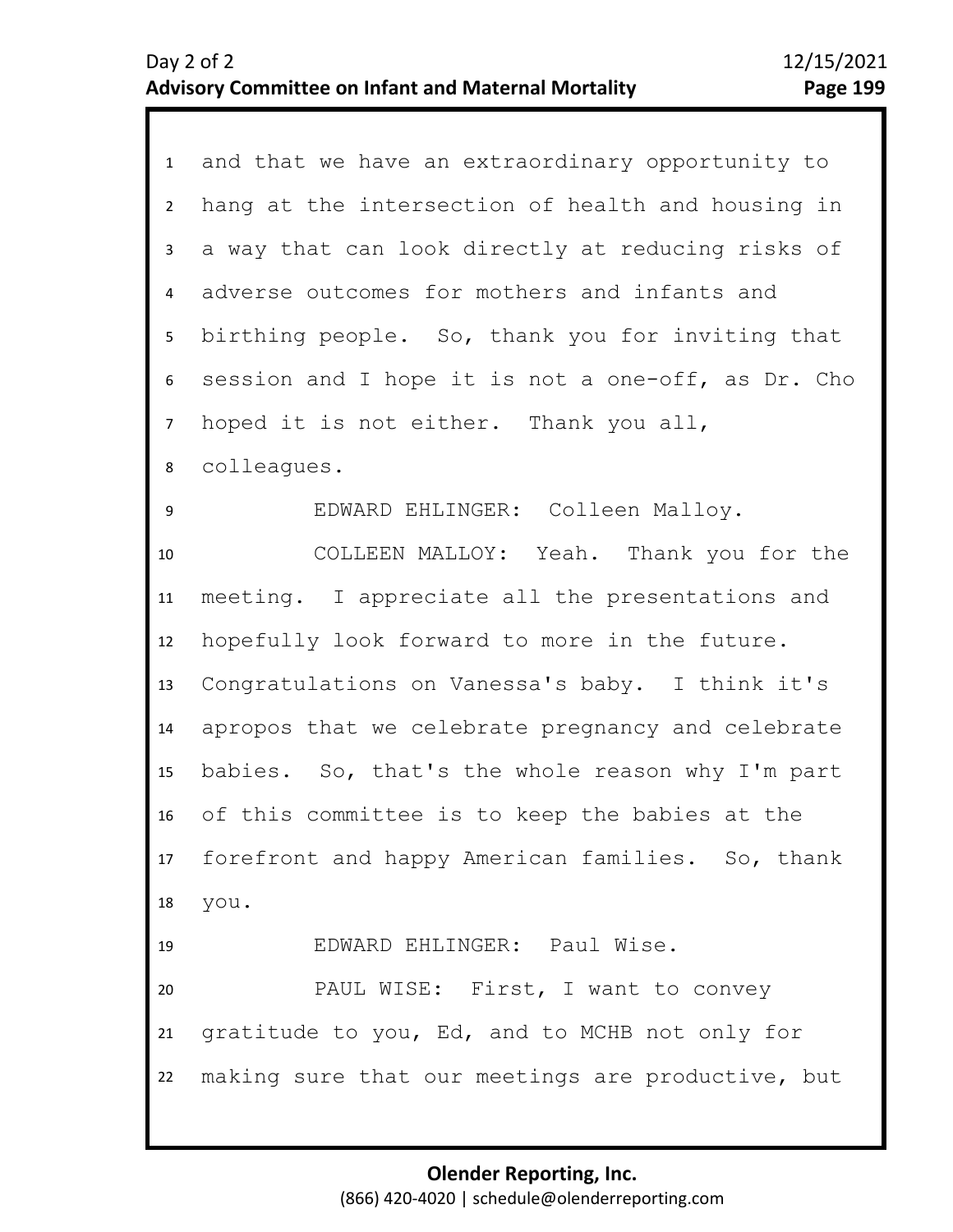| 1              | also for everything MCHB is doing with the current  |
|----------------|-----------------------------------------------------|
| $2^{\circ}$    | challenges. My hope is that we can develop          |
| $\mathbf{3}$   | strategic coherence that would amplify the work of  |
| 4              | this committee in public discourse. I think the     |
| 5 <sub>1</sub> | focus on indigenous health was very important       |
| 6              | today, and I look forward to continuing to elevate  |
| $7^{\circ}$    | those issues and create a coherent narrative that   |
| 8              | would, in fact, elevate these issues in a public    |
| 9              | sphere. So, thank you.                              |
| 10             | EDWARD EHLINGER: Thank you. Steve                   |
| 11             | Calvin.                                             |
|                |                                                     |
| 12             | STEVEN CALVIN: Hi. I also enjoyed all               |
| 13             | the presentations. I particularly enjoyed the       |
| 14             | indigenous care things because of my ties to        |
| 15             | Arizona, just knowing what's going on there.<br>I'm |
| 16             | also grateful to, I think, thanks Paul Jarris for   |
| 17             | articulating, I think, what I feel about this, you  |
| 18             | know, very hot button topic, and I should say, Ed,  |
| 19             | I'm happy about the way that this was launched,     |
| 20             | the discussion, because I think just laying out     |
| 21             | questions and then putting a pathway together to    |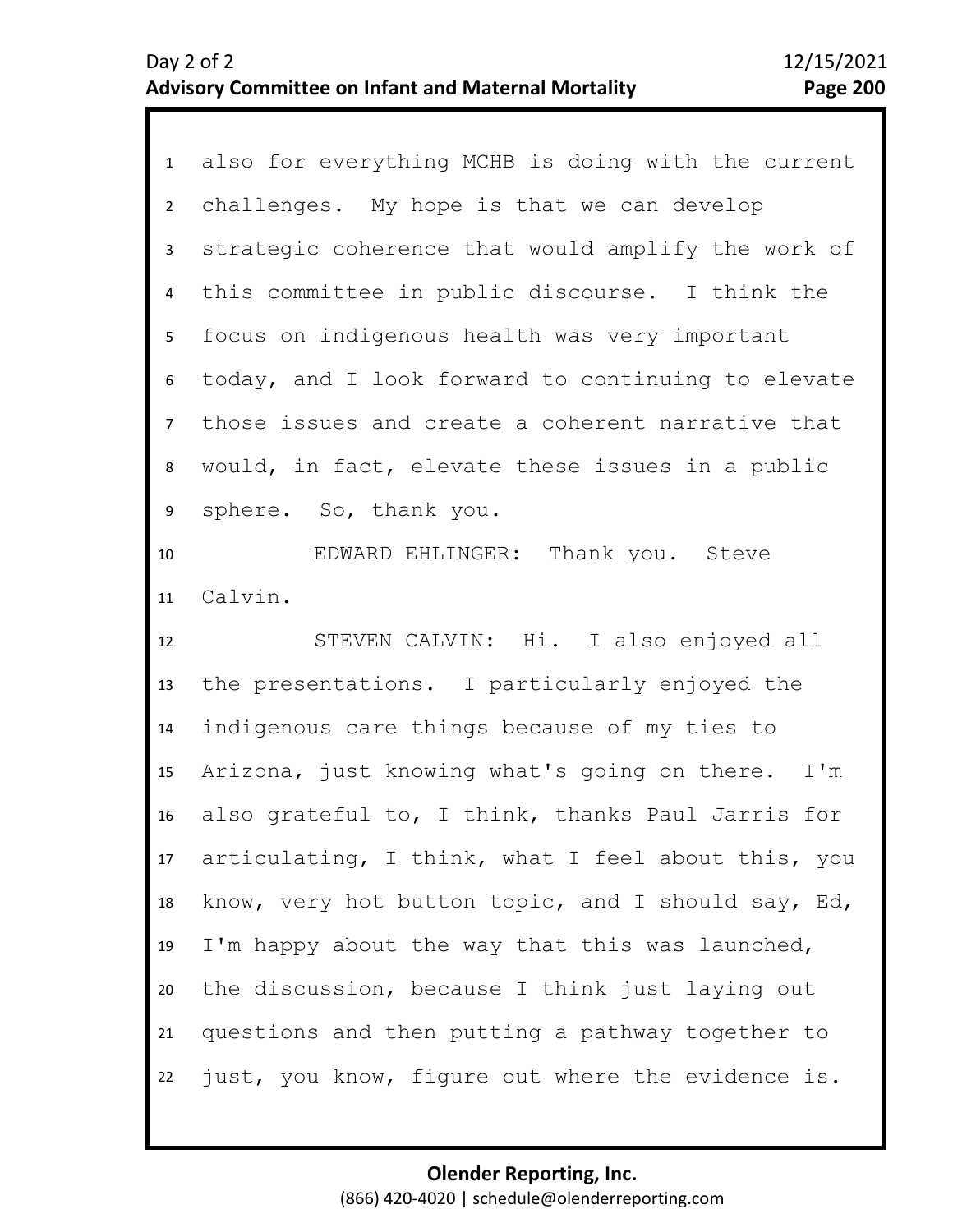| $\mathbf{1}$   | I would greatly appreciate, you know, Wanda        |
|----------------|----------------------------------------------------|
| $2^{\circ}$    | Barfield and Alison's Cernich's involvement or     |
| $\mathbf{3}$   | anybody else from the from the government angle.   |
| $\overline{4}$ | I'm just looking forward to a discussion of        |
| 5 <sub>1</sub> | evidence.                                          |
| 6              | EDWARD EHLINGER: Great. Thanks, Steve.             |
| 7 <sup>7</sup> | Paul Jarris. Unmute.                               |
| 8              | PAUL JARRIS: That was all the part about           |
| 9              | you, Ed. I quess I have to keep going. No,         |
| 10             | thanks, Ed, for, you know, all your thought and    |
| 11             | putting us together because I know you put a lot   |
| 12             | of time and effort into it, and of course Hear Her |
| 13             | quotes. Also, Vanessa, congratulations. I think    |
| 14             | number three now? Two, okay. Two for now. Well,    |
| 15             | good luck and congratulations. And Lee, thank      |
| 16             | you, also and Michael. Good conversation,          |
| 17             | excellent presentations, and I look forward to the |
| 18             | remaining few meetings while I'm on the committee, |
| 19             | and I think it would be wonderful to meet on       |
| 20             | Indian country and have an experiential meeting.   |
| 21             | That would be eye-opening for all of us. Thank     |
| 22             | you.                                               |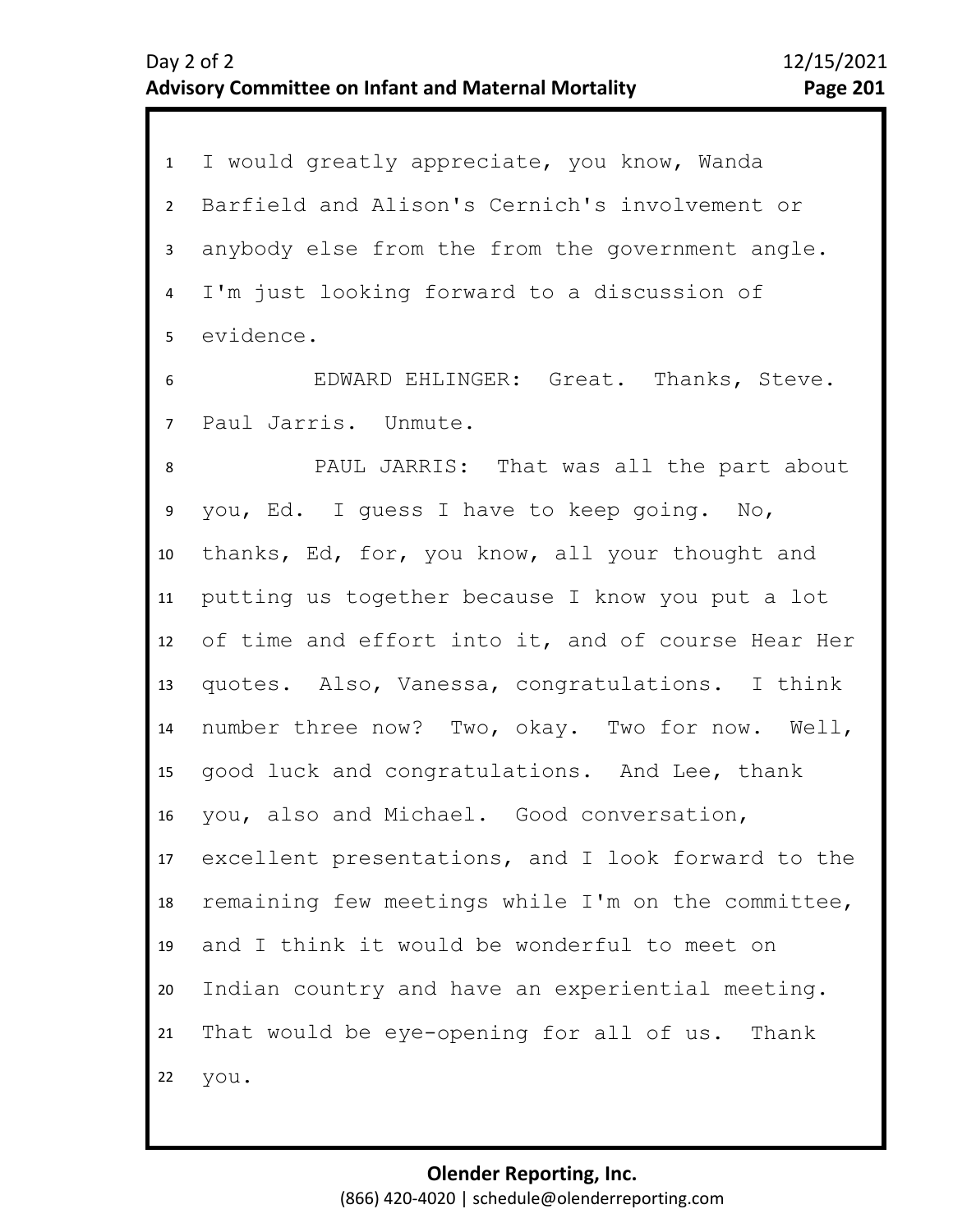1 EDWARD EHLINGER: That's my hope, too. 2 Janelle.

3 4 5 9 10 11 12 13 14 15 16 17 18 19 20 21 22 6 8 7 JANELLE PALACIOS: Thank you. I hear a little one. You don't have to shush the baby. I, of course, am very honored and privileged to be here at this table with you all. You all have a lot of expertise and just being able to peek inside of your brains as you chat and the people that you bring forward for presentations has always like really grown my understanding of a number of issues, but also allowing me a space to be here with you has been very, very -- it's been a place that not very many people are able to be at in this definitely from my background, my position. So, thank you and Ed has been a wonderful steward through all of this. I really enjoy having Ed as the leader of this and I know he likes to call himself the acting chair and he is like definitely the chair, is not the acting chair, but he is the soul of this cart. I would like to say that the parting kind of like over the past two days what I'm left with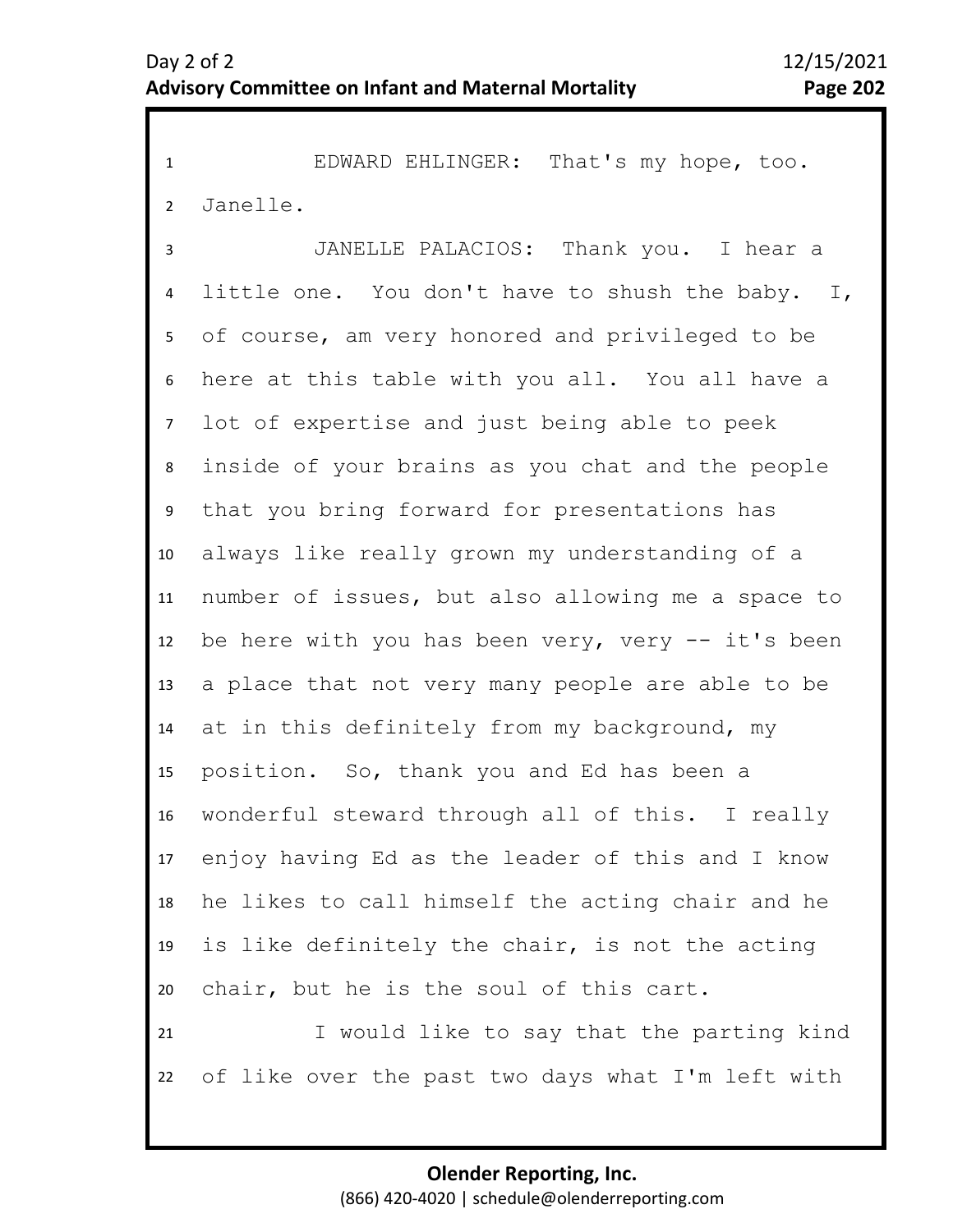1 increasingly is similar to what Elliot -- Dr. 2 3 4 5 6 10 11 12 13 14 15 16 17 18 19 20 21 22 7 9 8 Elliot Main said yesterday. He shared that throughout all this time that he's done his work in perinatal health and looking at disparities, race, ethnicity is just a marker for what we're really trying to get at. We're trying to get experiences and just if I could reference Dr. Seuss, who had the star bellied snitches, I think, sneetches, we have visual representation that calls out difference and we use that and that is what is represent -- that is what has manifested in our current outcomes. I think that is what I am taking away from this. So, I'm looking farther down the future, an issue that was brought up today a little bit, I don't know if you have noticed that Alida Montiel shared with you that she is indigenous. She is, you know, from Arizona, from her community Pascua Yaqui, but that is a community that has been crossed by the border that we adhere to them -- the US Mexico border. So, she is Pascua Yaqui, but she's also Mexicana. She's Mexican as well. And so, we have these dual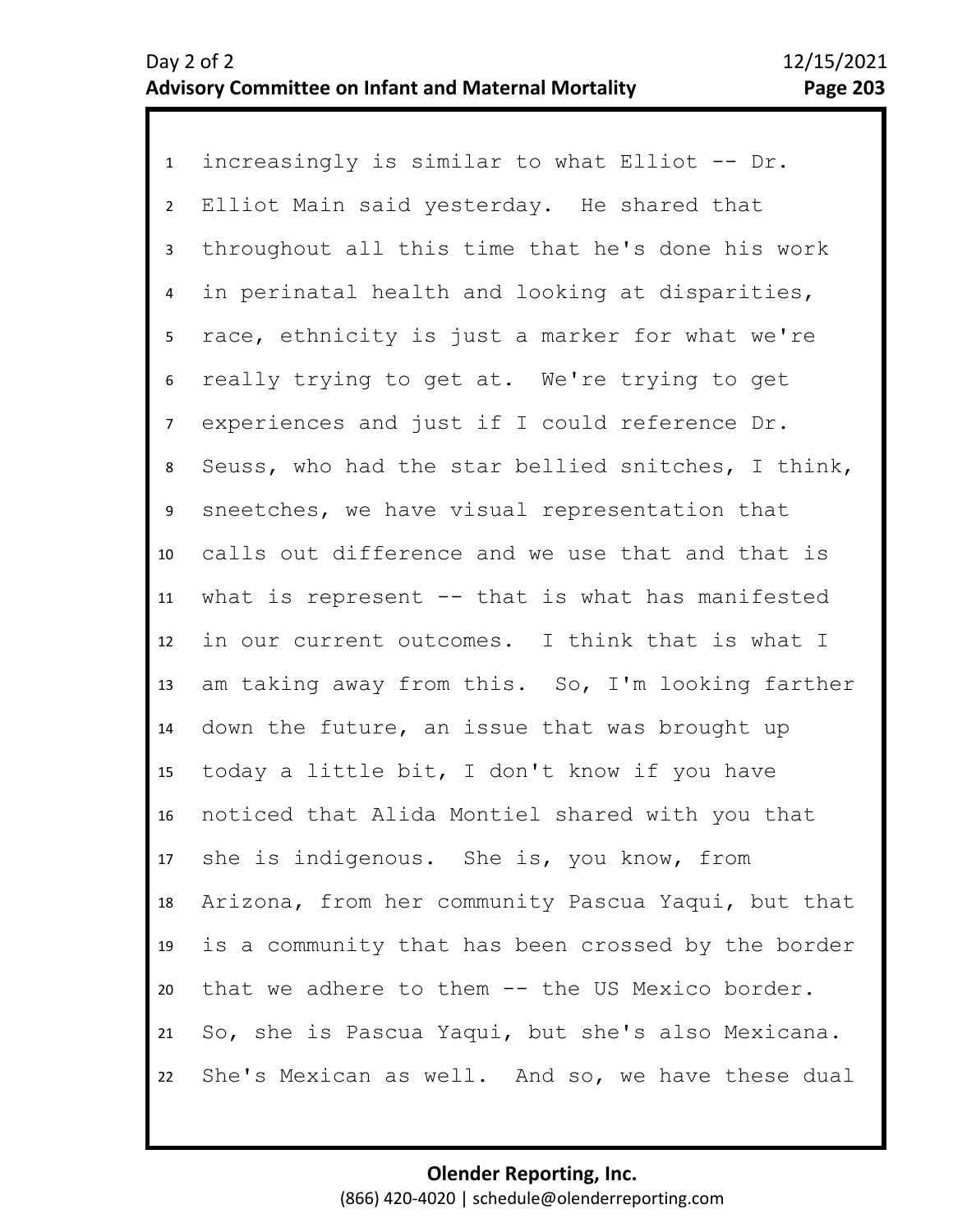1 identities and that when we look at Native 2 3 4 5 9 10 11 12 13 14 15 16 17 18 19 20 21 22 6 8 7 populations and knowing the historical context for just marginalizing these people and then further abusing them in their identity that largely, we have to look at this as a community-wide issue. What is the health of our nation, if not the health of our community? And maternal infant is a big marker for that, which is why we have lagged so far behind in these industrialized -- when we're compared to our industrialized neighbors. So, the parting kind of like overtone that I have come from this is that we are a community, and we have to start taking care of each other as one. EDWARD EHLINGER: Grandma Conry. JEANNE CONRY: Thank you. I've got her kind of asleep now. Ed, first of all, thank you to how you really manage to begin the meetings with a fabulous perspective summarizing and just kind of helping direct us and then do the same thing with closure. You really do a wonderful job.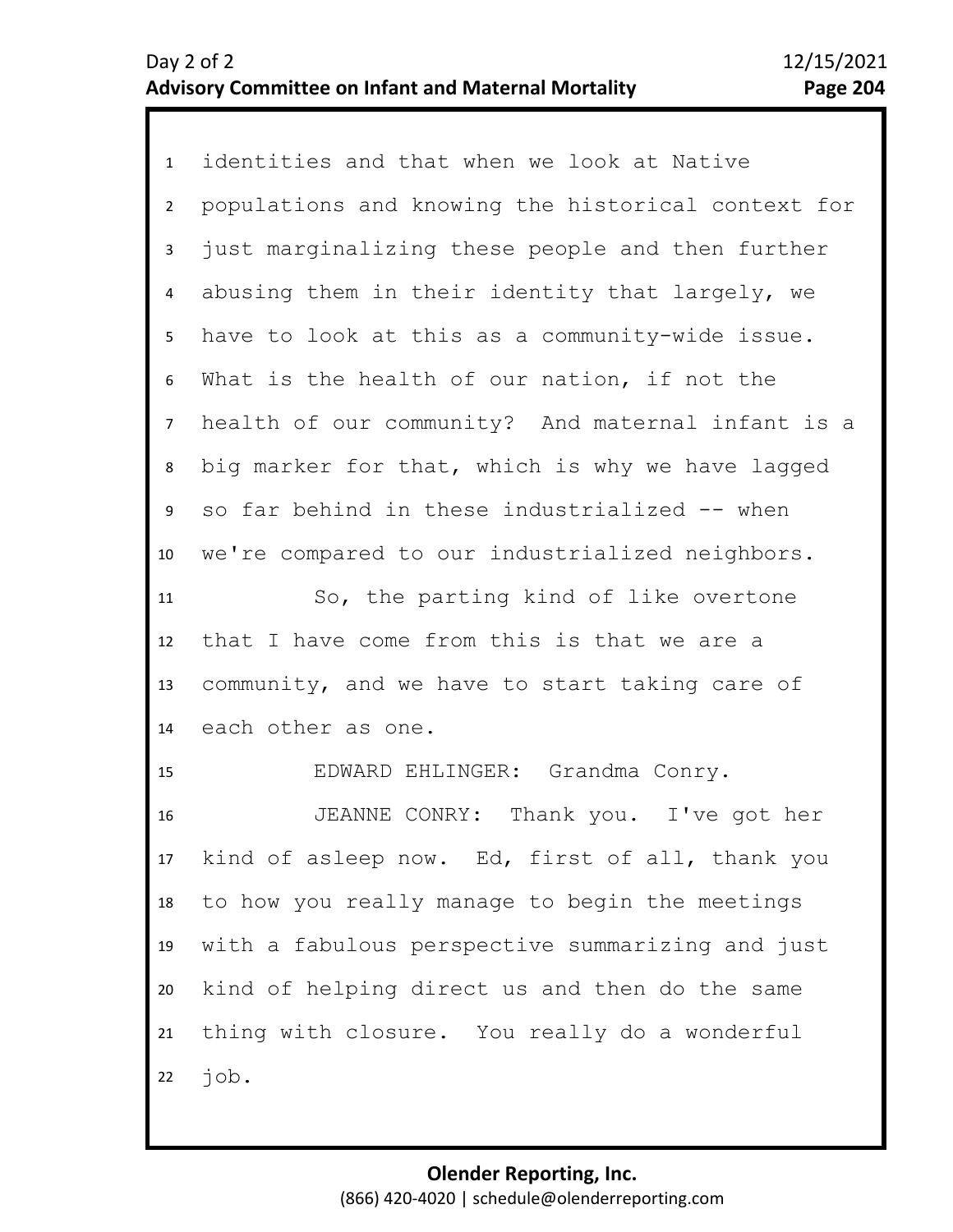| $\mathbf{1}$   | I wanted to go back to September, when it         |
|----------------|---------------------------------------------------|
| $\overline{2}$ | was World Patient Safety Day. Respectful care is  |
| 3              | the center of our sphere of influence and         |
| 4              | understanding. So, it's respect for our patients, |
| 5              | our colleagues, and collaborators and I feel like |
| 6              | this meeting, with all the talks, everybody's     |
| $\overline{7}$ | perspective was really about respectful care,     |
| 8              | respect at so many different levels, and I really |
| 9              | appreciated how important that was.               |
| 10             | Vanessa, congratulations to you. I'm              |
| 11             | excited and we look forward to baby pictures. Ed, |
| 12             | I appreciate the life course perspective.         |
| 13             | Maternal Child Health Bureau has done a fabulous  |
| 14             | job really advocating for the life course         |
| 15             | perspective, and I think that has to be how we go |
| 16             | forward. It affects everything. And I always say  |
| 17             | that when we invest in the health of women, we    |
| 18             | invest in the health of mothers, we're investing  |
| 19             | in our current generation and future generations. |
| 20             | So, although we have started with infant          |
| 21             | mortality, I know that the reason that I was      |
| 22             | brought on at the start of this was a perspective |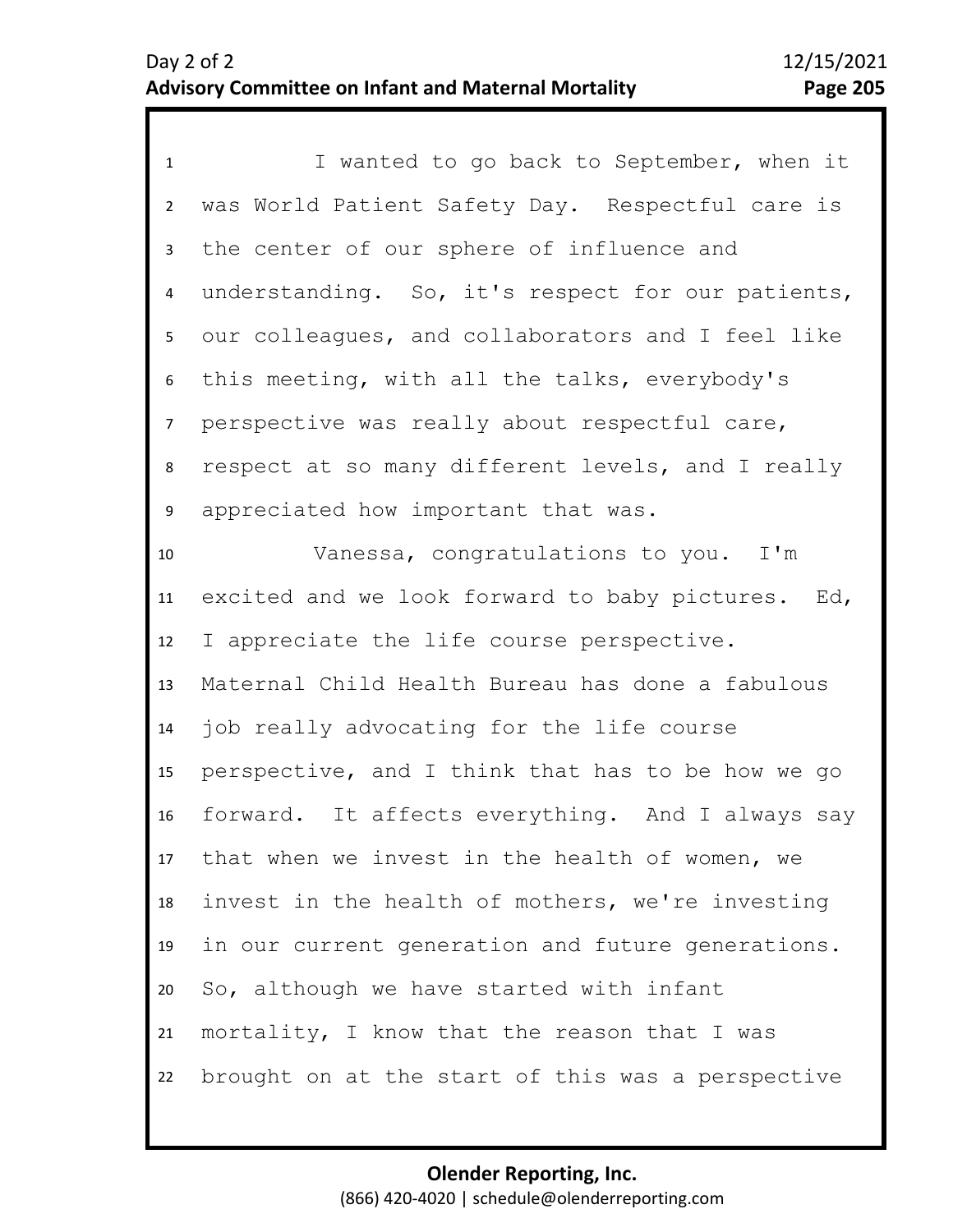1 for how investing in moms impacted infant 2 3 4 8 9 10 11 12 13 14 15 16 17 18 19 20 21 22 5 7 6 mortality, and I believe we've heard that in many different ways. And finally, I'm delighted that we were able to get Elliot here because he's been such a guiding light for so many years, starting with California, but across the United States. And final note, violence would be a really important topic. We've got a lot of research that shows, you know, we screen for diabetes, yet violence is more common in pregnancy. So, why aren't we screening are doing more? Thank you. EDWARD EHLINGER: Thank you, Jeanne. Tara Sander Lee. TARA SANDER LEE: Thank you. I just, yes, I share congratulations. Congratulations to you, Vanessa. So excited for you and just Godspeed to you in the  $-$  in the days and months ahead. I just I -- I want to thank everybody. I know that everybody's work -- is working very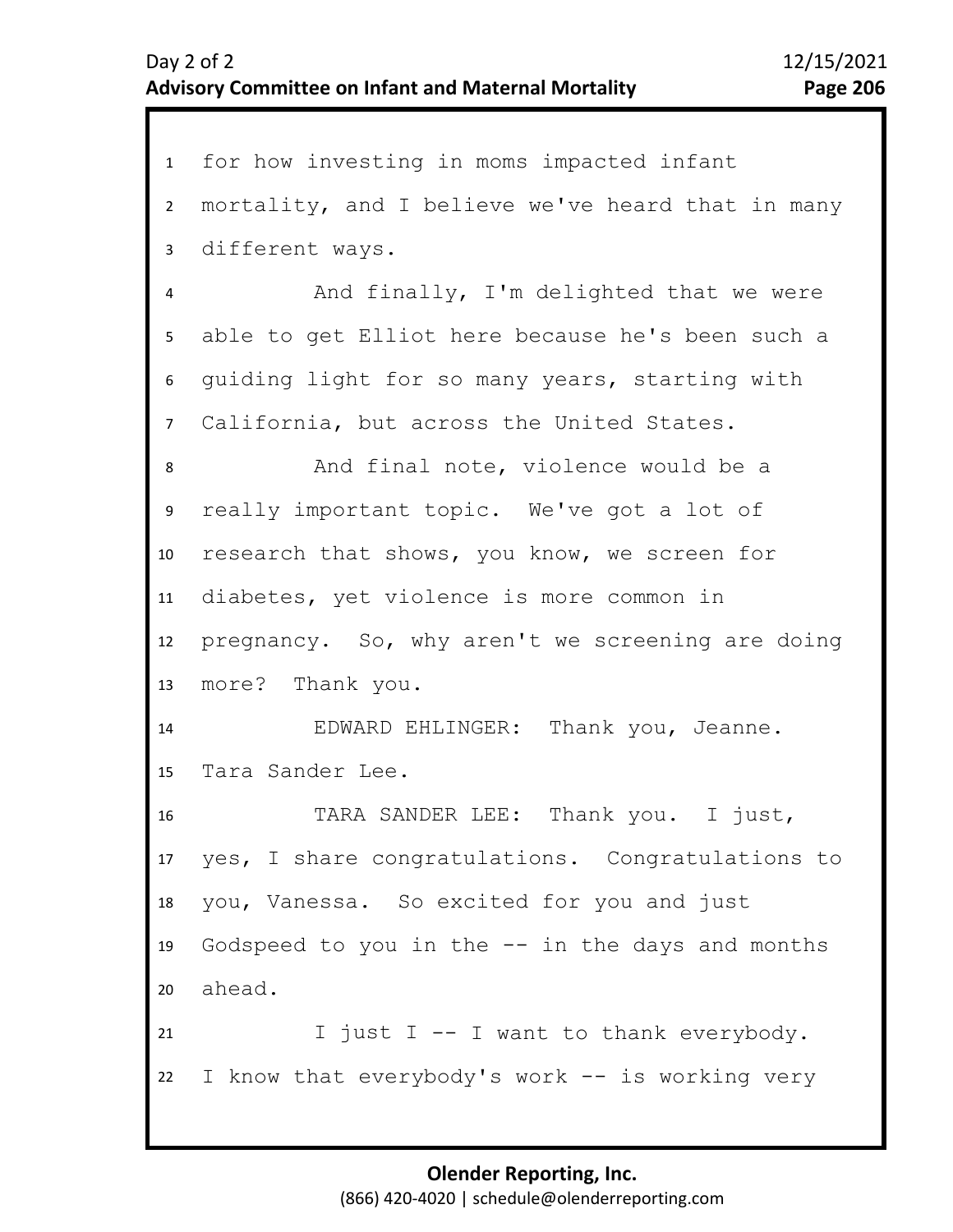1 hard. Ed, I know that there's a lot of behind the 2 3 4 8 9 10 11 12 13 14 15 16 17 18 19 20 21 22 5 7 6 scenes work that you do in addition to what we do not. You know, what we don't see and what we do see. So, I know you're doing a lot of work, and we thank you for your leadership. I thank everybody that coordinated the excellent sessions and topics that we discussed. I thought that this was a really good representation of the committee this session. I thought we heard from all the different work groups. So, I hope that that is what we see in future meetings, because I really greatly appreciated moderating the session. I hope that I get more opportunities to do so. You know, the session that I moderated, I think there really is a serious need for improving access to fetal interventions that will decrease infant mortality and that we need to put some serious focus into these birth defects but also recognizing that we need to minimize the risk to the mothers. So, I look forward to future discussions and I look forward to future meetings and bringing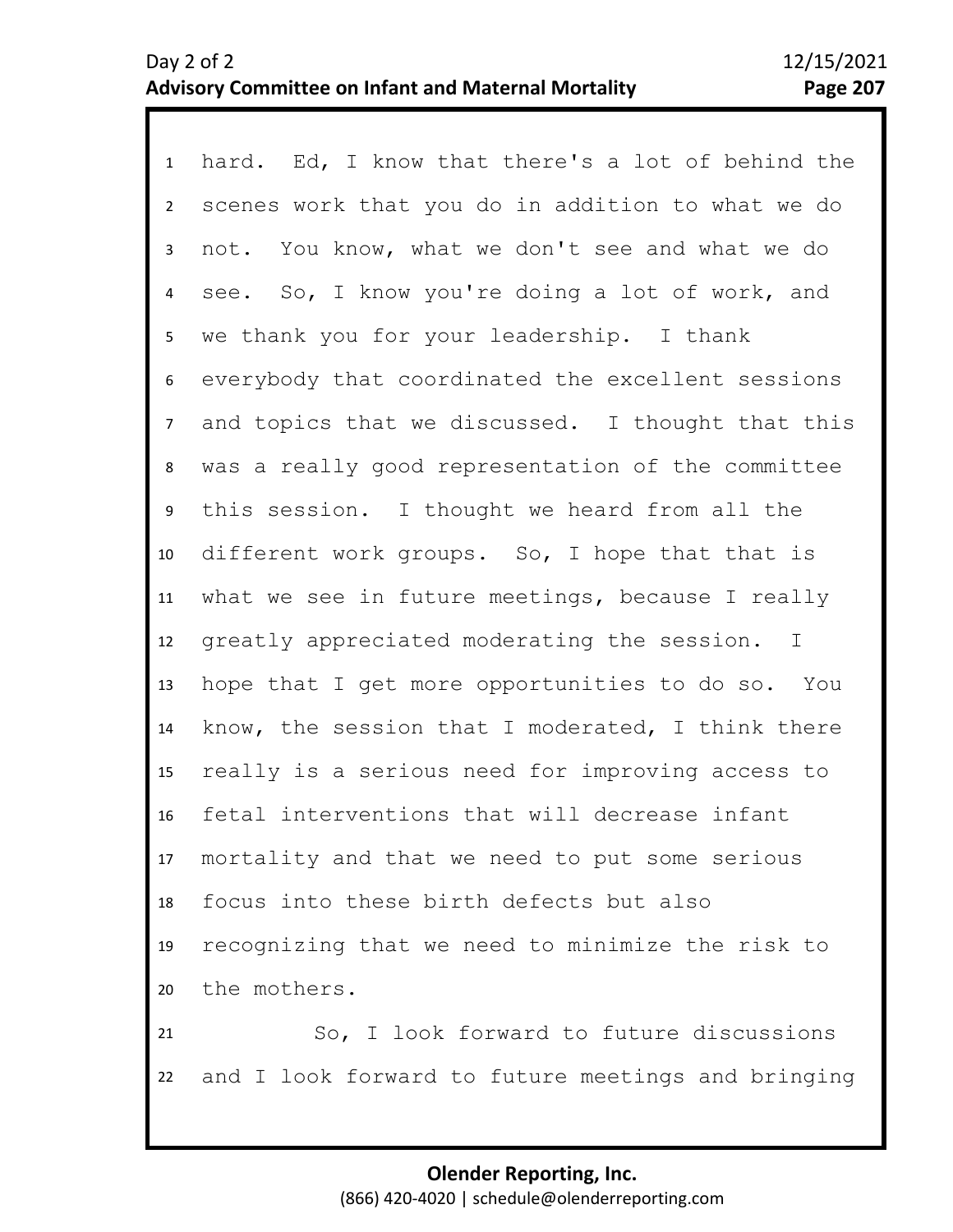1 on more team members, too because I think that's 2 3 4 8 9 10 11 12 13 14 15 16 17 18 19 20 21 22 5 7 6 just going to make our discussions richer and just make sure that we are all encompassing. So, thank you. EDWARD EHLINGER: Thank you. Belinda. BELINDA PETTIFORD: Hello, everyone. I also would like to join in what everyone else said, Ed, and thanking you for your leadership. You know, this is -- these are not easy meetings to put together. You do an excellent job of keeping us focused and working behind the scenes to make sure that it all comes together, and it looks like we are back together and did an excellent job planning when much of it was you behind the scenes. And then the leadership that you provide once the meeting starts. Greatly appreciate that, as well as the work of MCHB, Ms. Vanessa Lee, Michael, anyone that's working on the effort. I do think this was a wonderful meeting. I enjoyed all of the topic areas. I mean, I could connect easily to all of the topic areas, to work we're doing here my own state. As Janelle knows,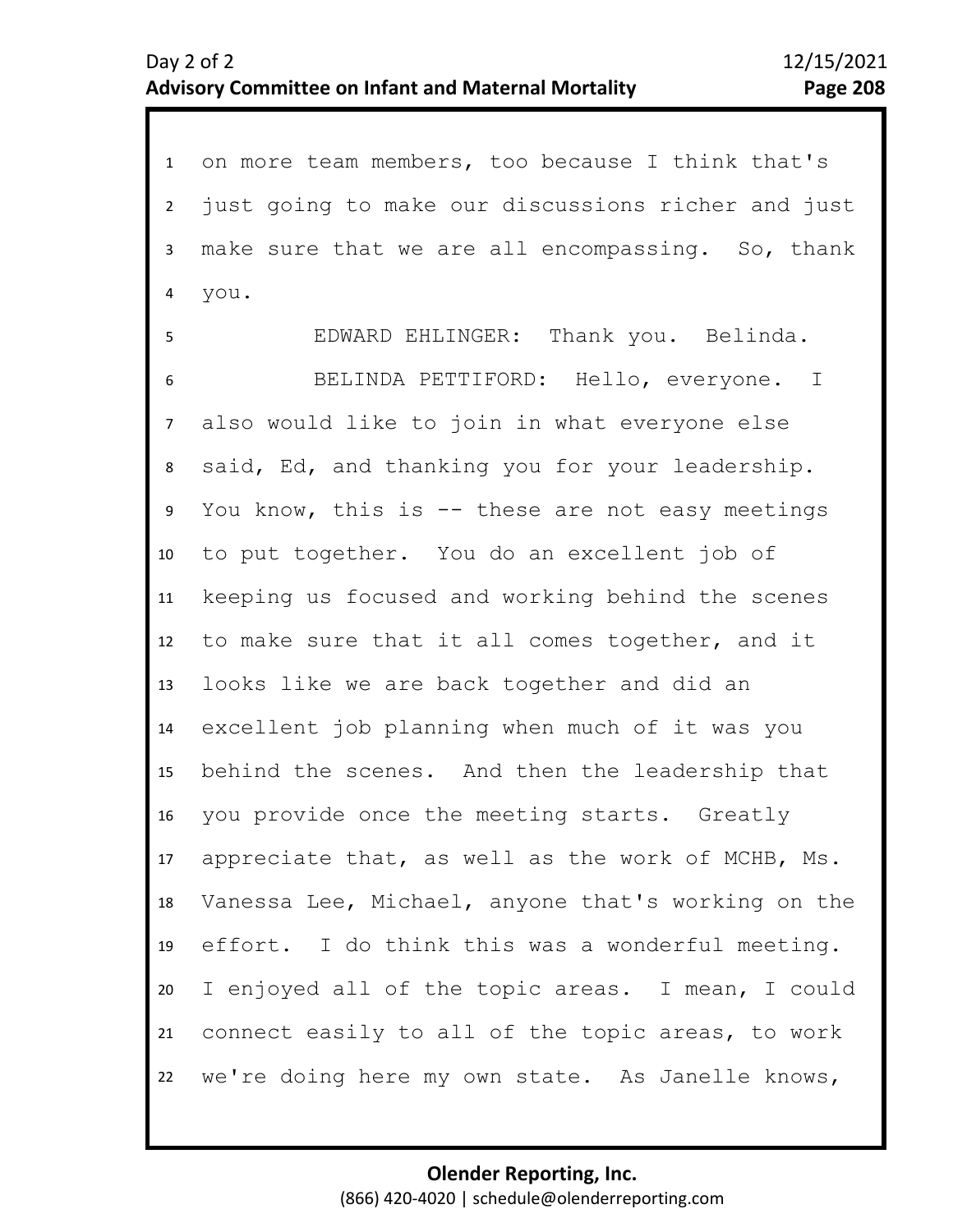1 I have put up -- I put a copy in the mail to her 2 3 4 8 9 10 11 12 13 14 15 16 17 18 19 5 7 6 our North Carolina Medical Journal that was just released week, our sole journal this year -- this month is on the health of American Indian populations in North Carolina. We have thirteen tribes in North Carolina, one federally recognized, one trying to get federally recognized. So, I definitely enjoyed the session on indigenous populations. But, as Janelle put in the chat earlier and then Magda reiterated, I think the area that I was really focused and excited on was the health -- housing policy is a health policy, and I really think we need to really do what we can to make sure that we're improving our messaging on that and people see the connection to it. We talk about it, but we need to make sure that all of us see that connection, and I thought it was an excellent session, as all of them were.

20 21 22 So, I hope each and every one of you get to continue to enjoy this holiday season. It's good to be with everyone for two days.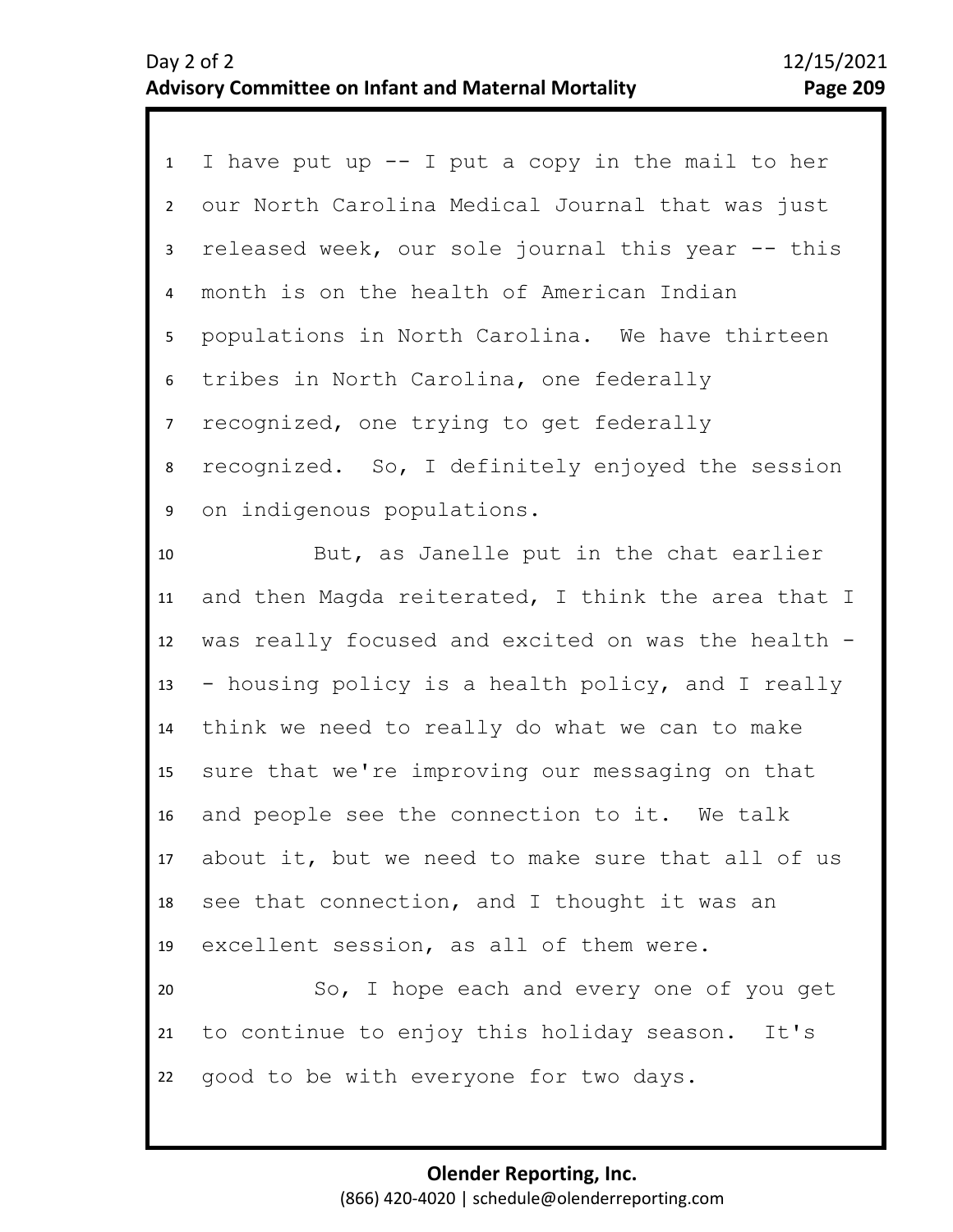1 EDWARD EHLINGER: Okay. Dr. Warren. 2 3 4 5 10 11 6 9 7 8 MICHAEL WARREN: Thank you. I want to first start out sharing congratulations also to Vanessa. We're so fortunate to have her on our team and while Vanessa is out, we will be sharing a publication that she co-authored along with other folks on our MCHB team, a perspectives piece in pediatrics on accelerating equity and infant mortality, specifically calling out the need to address racial equity. So, congratulations, Vanessa, on that.

12 13 14 15 16 17 18 19 20 21 22 I also want to thank all of you for your contributions. You know, one of the charges of this committee is to advise the department and you do that, in many ways. One of the ways, as you saw with your recommendations, doing that formally but you also do that informally, and as we anticipate the FY-22 budget, as we anticipate the provisions in Build Back Better, there are lots of provisions for MCH work and your conversations over the past few days have been really helpful as we think about how we formulate those programs and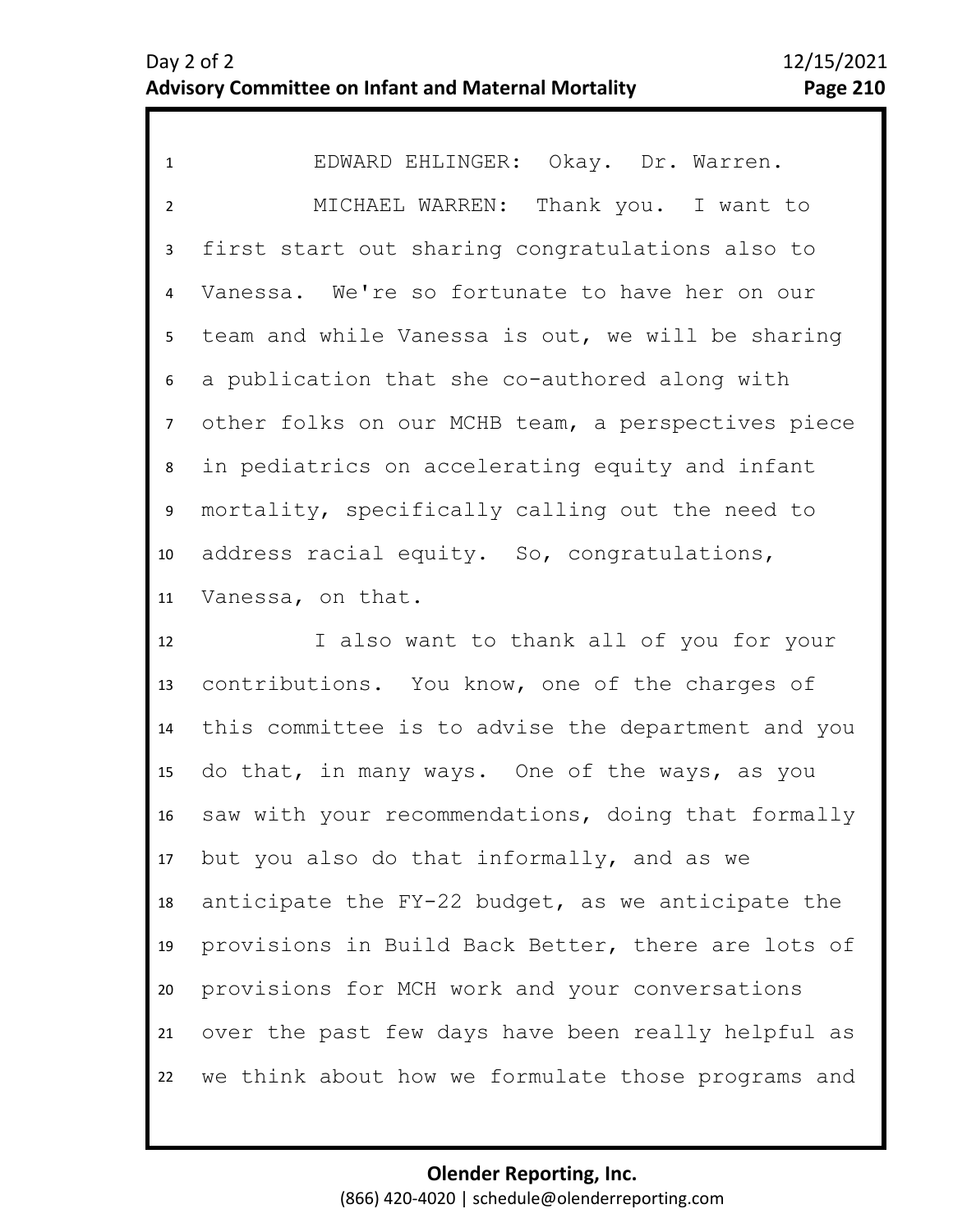1 moving that work forward. I think the 2 3 4 5 6 10 11 12 13 14 15 16 17 18 19 20 21 22 7 9 8 presentations were incredibly thoughtful and well organized and I appreciate our committee members leading those. It was maybe the  $-$ - I won't say the best because I don't want to put down the other meetings -- but, really, really a fantastic set of presentations. So, thank you all, I hope you all have a wonderful and healthy holiday season. EDWARD EHLINGER: Thank you. Dr. Barfield. WANDA BARFIELD: Yes. So, I just want to say many thanks to the committee. The amount of effort and hard work that goes into pulling the meetings together is really impressive. But what's also incredibly impressive has been the work of the subcommittee. So, particularly the work led by Magda Peck and all of the issues around data, as well as really the opportunity to hear from all these fabulous speakers and just I also want to acknowledge the incredible work that the team at MCHB does to really prepare, you know.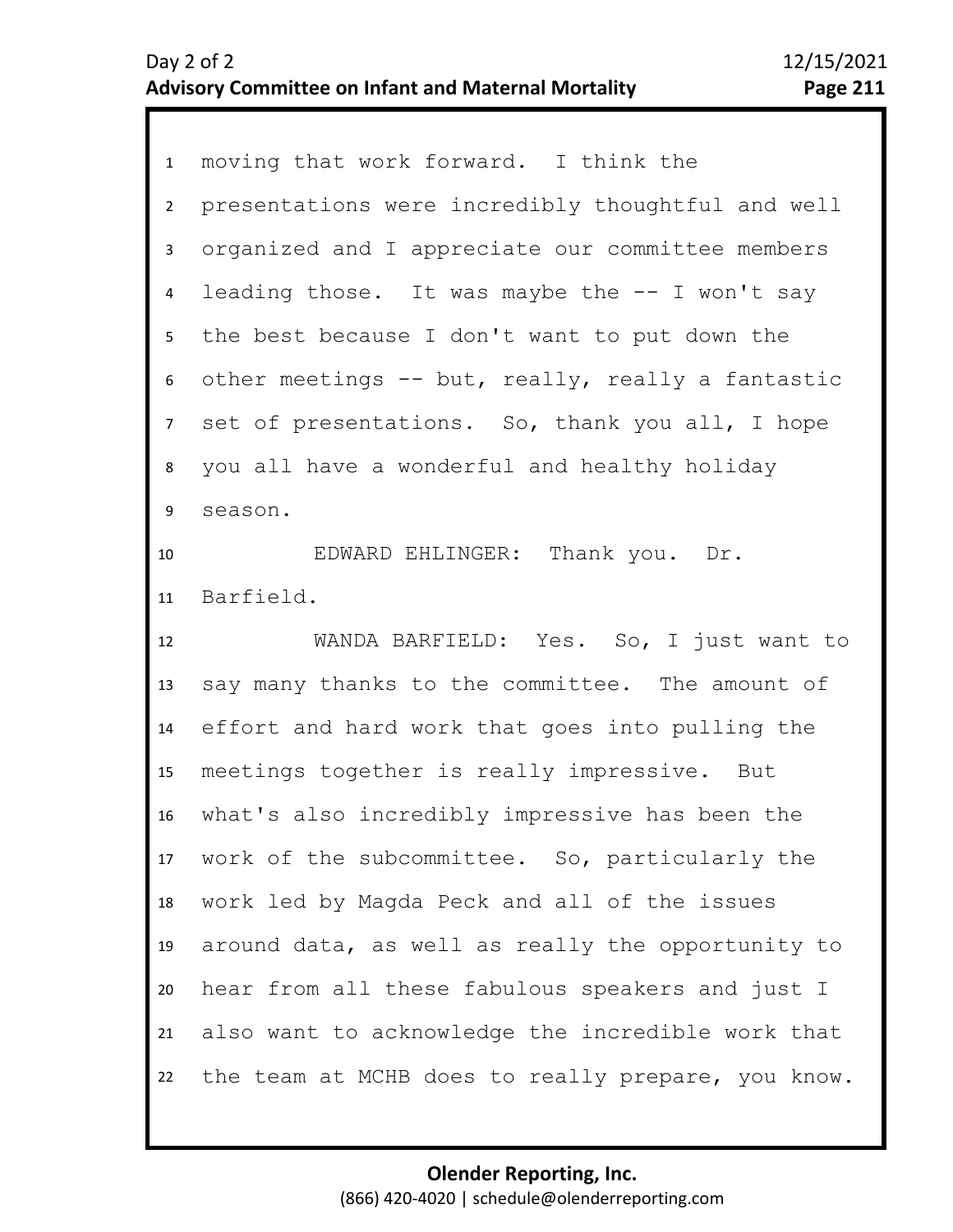| $\mathbf{1}$    | Helping to support a federal advisory committee  |
|-----------------|--------------------------------------------------|
| $2^{\circ}$     | takes a lot of effort and input and it's really  |
| $\mathbf{3}$    | great to see how well they are supporting this   |
| 4               | group of incredible members.                     |
| 5               | And, as Michael was saying, you know,            |
| 6               | 2022 will be a very interesting year. It's going |
| 7 <sup>7</sup>  | to be an incredible opportunity. We hope to see  |
| 8               | some of the work and the effort of supporting    |
| 9               | maternal health come to fruition, and we will    |
| 10 <sup>°</sup> | still need the committee's input in terms of     |
| 11              | getting, you know, really learning about these   |
| 12              | opportunities.                                   |
| 13              | And lastly, I appreciate Janelle's               |
| 14              | comments on the sneetches. That's been the best  |
| 15              | demonstration of racial differences, because if  |
| 16              | you look at the story, the difference is only a  |
| 17              | star. We'll always find differences,             |
| 18              | unfortunately.                                   |
| 19              | EDWARD EHLINGER: Great. Thank you,               |
| 20              | Wanda. Lee.                                      |
| 21              | LEE WILSON: Thank you, folks. I'll be            |
| 22              | brief. I appreciate the hard work that went into |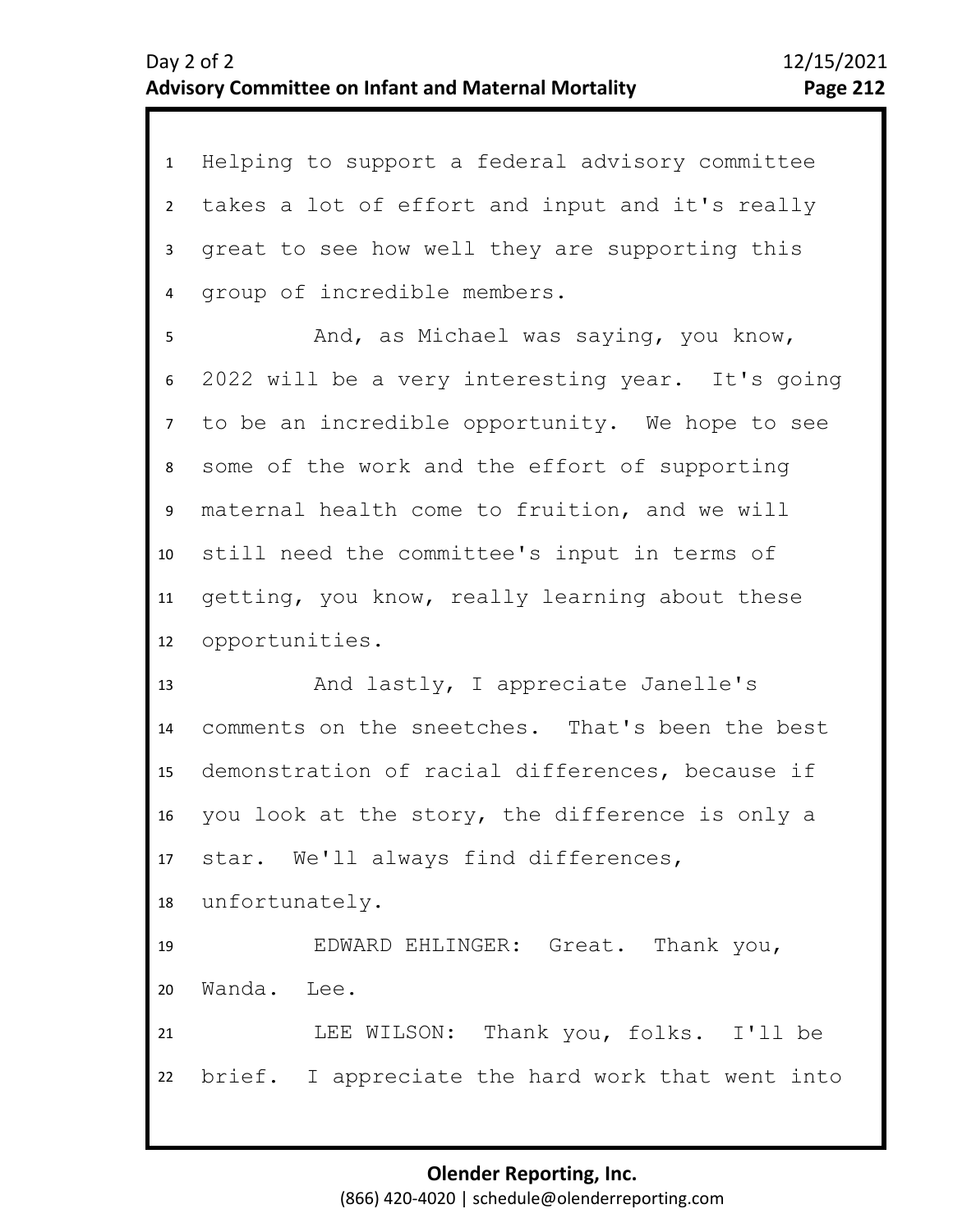1 this meeting and the real thoughtfulness that has 2 3 4 5 6 10 11 12 13 14 15 16 17 18 19 20 21 22 7 9 8 gone into trying to make sure that these meetings over time are relevant and can produce good recommendations for us as a group, and as the circles move out, ultimately to the Secretary and to the department for the way we -- for the way we operate and address maternal and infant health. I do want to leave the group with one thought, and that is that Glenda, when she was here last time, brought up the idea of wicked problems, and those are the problems that are generally unsolvable because of a lot of complications that we not necessarily or aren't necessarily able to get over. I see my charge here in working with all of you is to try to make sure that it is a safe place to discuss some of those issues, and from my work with each and every one of you, I have observed each of you trying to make it in it as accommodating a place as possible for these wicked issues to be discussed. And so, where it might feel like there are slights or difficulties or lack of attention, I'd like to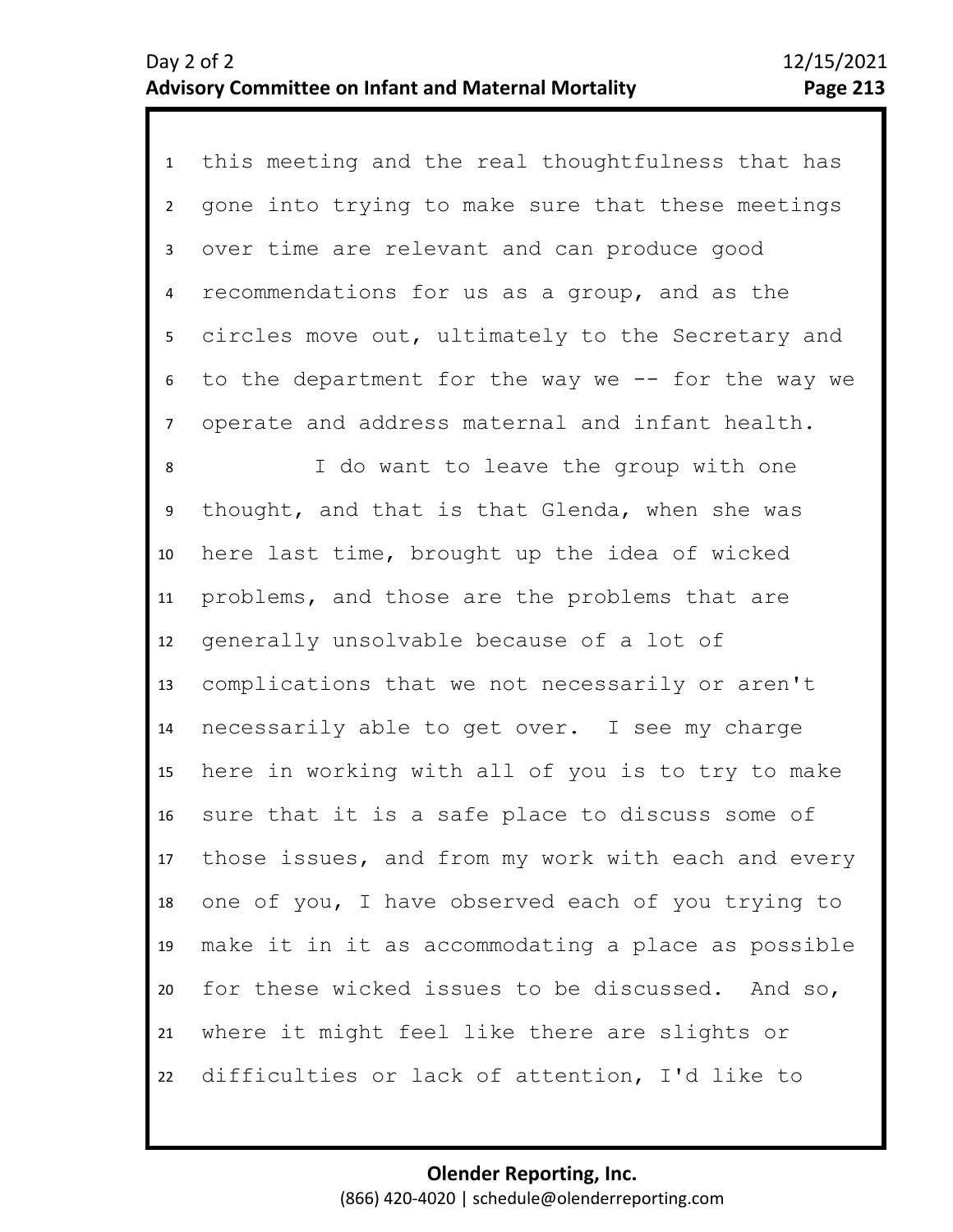1 believe that none of that is -- that none of that 2 3 4 5 9 10 11 12 13 6 8 7 is deliberate, and that we are all trying to get to the issues to have clear, accurate evidenceinformed recommendations. And so, Ed, I want to thank you for your deliberate and hard work at getting us to this place, even if not everybody maybe feels like it was handled as directly as it might be, I think, the intention is to try to make sure that it's safe and comfortable and we're addressing things that we actually have the ability to influence. So, I encourage you all to work with the group in that spirit and I thank you for the opportunity to be here with all of you.

14 15 16 EDWARD EHLINGER: Thank you. And Vanessa Lee, do you want any comments  $-$  closing comments from you?

17 18 19 20 21 22 VANESSA LEE: Just, as always, I'm so appreciative of you, Ed, and all of those on the committee and our ex-officio members. I learn so much from all of you at each meeting and, as others have said, it just seems to get better and better. But it's not just professionally but, as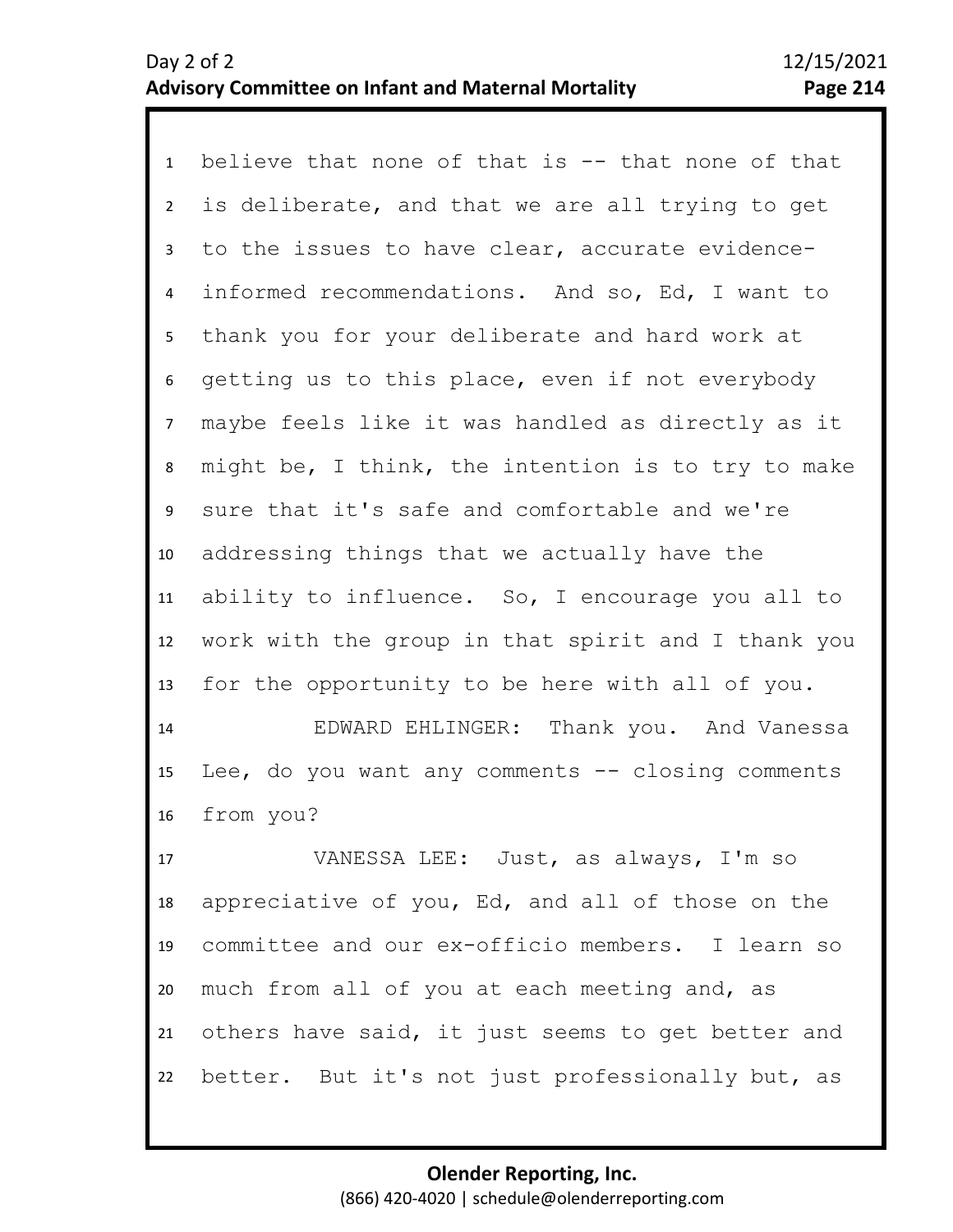1 you all know, know personally, you know I learned 2 3 4 8 9 10 11 12 13 5 7 6 a lot as going through a second pregnancy, I'm actually about to meet with our doula. So, again, I take in everything I hear and learn from all of you at these meetings and try to again apply professionally but also personally lately. And I just want to thank you for the hard work you do in between the meetings, and of course over these last two days. As Lee and Dr. Warren said, we take it all in and try to weave it into our everyday work. So, again, just really appreciative and grateful for all of you. Thank you.

14 15 16 17 18 19 20 21 22 EDWARD EHLINGER: And thank you for your work. Are there any other ex-officio members who would like to have a closing thought that I haven't -- I don't see any on the video. So, any Ex-Officios that want to say a closing word? All right. If not, I always learn so much from these meetings. I appreciate working with you. I love the perspectives that you all bring to the table. So, I'm not going to close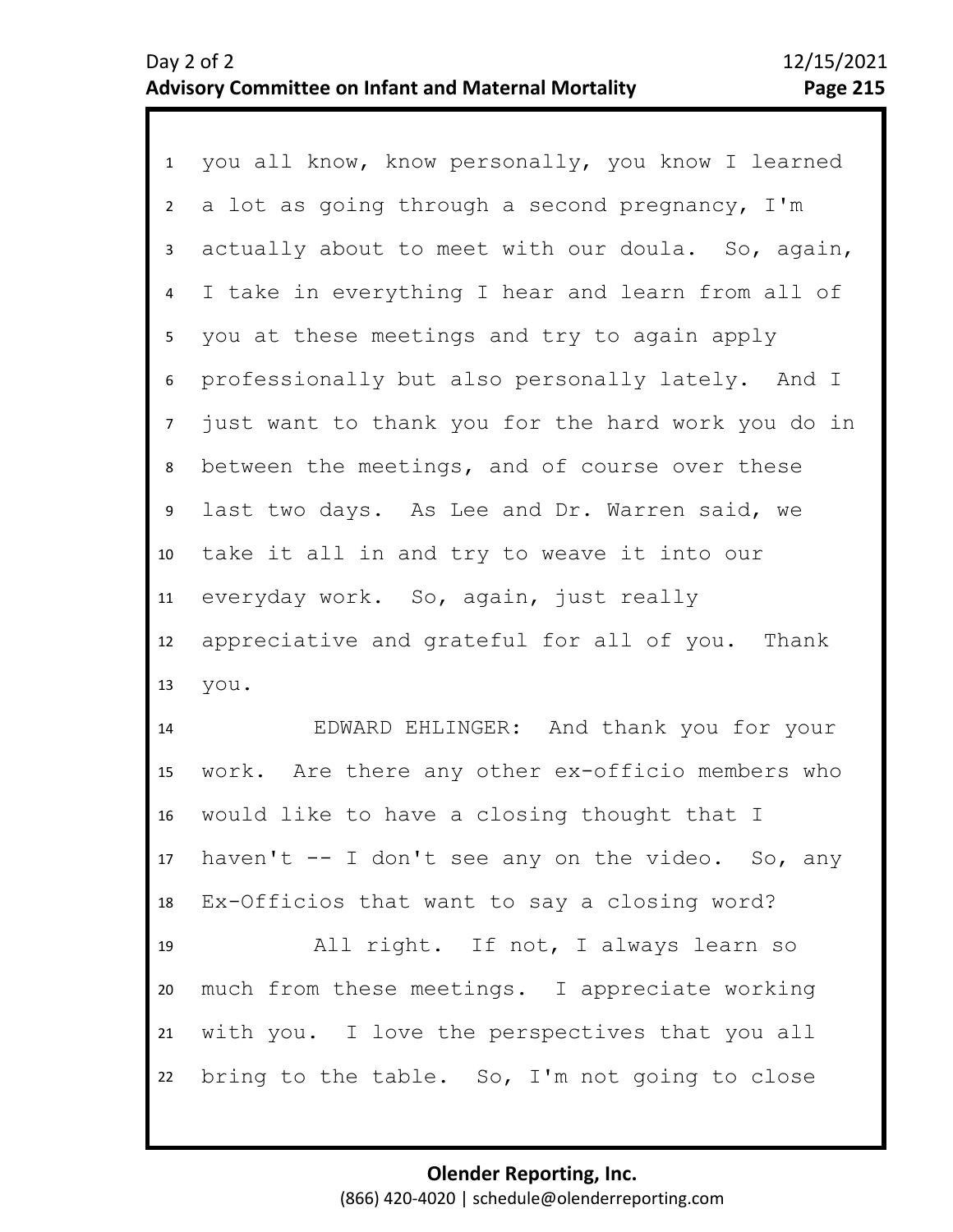1 with any, you know, particular inspiring words 2 3 7 8 9 10 11 12 13 14 15 16 17 18 19 20 21 22 4 6 5 from myself. But next week is solstice. The light is going to return. We are going to get increasing light. So, stay with that. And also, regardless of your religious background or no religious background, whether you believe in Christmas or not, or whatever, no matter what, you're going to be inundated with Christmas music. I mean, you can't get away from it. It is everywhere, and there is one Johnny Mathis song that I, you know, I just want to leave you with just parts of that. It says a silent wish sails the seven seas, the winds of change whisper in the trees, and the walls of doubt crumble tossed and torn. This comes to pass when a child is born. All this happens because the world is waiting - waiting for a child of whatever color, but a child that will grow up and turn tears to laughter, hate to love, war to peace, and everyone to everyone's neighbor, and misery and suffering will be words to be forgotten forever. It's all a dream, an illusion now. It must come true sometime soon,